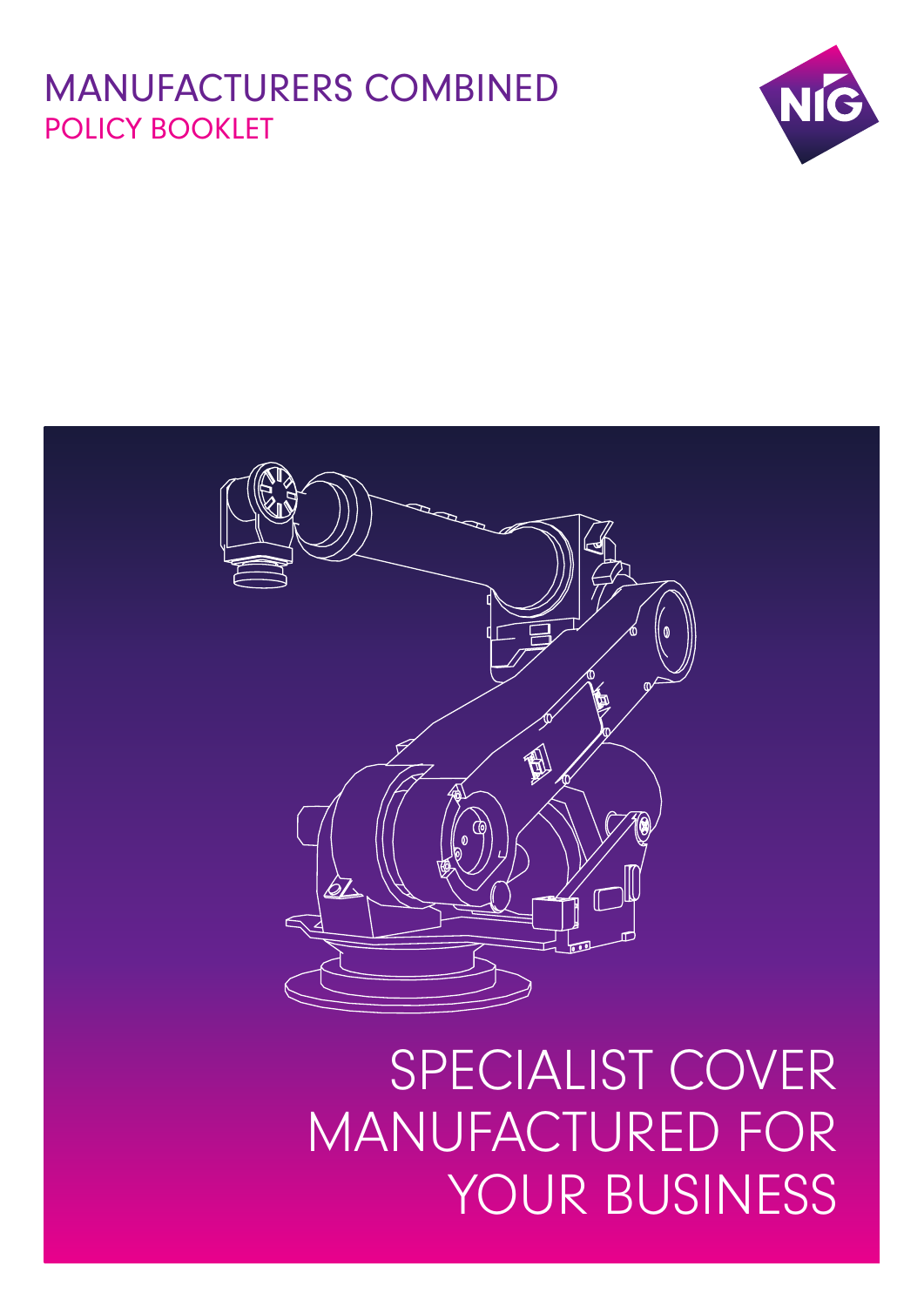# **Helpline Services**

# **Available 24 hours each day, 7 days every week, all year round**

These helpline services are provided which the Insured Person may use while this Policy is in force:

# **For the purpose of these Helpline Services, Insured Person shall mean:**

The Insured or any partner of the Insured or director of the Insured or Employee and any other individuals declared to and accepted by the Company.

# **Eurolaw Commercial Legal and UK Tax Advice**

# **0345 878 5024**

Unlimited access, over the telephone, to a team of legal advisors for confidential legal advice on any commercial legal problem affecting the Business such as:

- employment VAT
- prosecution contract disputes
- landlord and tenant disputes

Eurolaw Commercial Legal advice can only be offered in respect of matters subject to laws of and within the jurisdiction of courts or tribunals of:

- the United Kingdom
- the Isle of Man and the Channel Islands
- any member state of the European Union
- Switzerland and Norway

Wherever possible, the Legal Advice helpline aims to provide immediate advice from a qualified legal advisor. However, if this is not possible, DAS will arrange a call back at a time to suit the Insured Person.

DAS's legal advisors provide advice on the laws of England and Wales 24 hours a day, 7 days a week, 365 days a year. Where advice is sought in an area of law beyond this jurisdiction or in respect of very specialist matters, DAS will refer the Insured Person to one of their specialist advisors. This will include European law and certain areas of law for Scotland and Northern Ireland.

Specialist advice is provided 9am – 5pm, Monday to Friday, excluding public and bank holidays. If calls are made outside these times, DAS will call the Insured Person back.

DAS offer confidential advice over the phone on any tax matters affecting the Business, under the laws of the United Kingdom.

Tax advice is provided by tax advisors 9am – 5pm, Monday to Friday, excluding public and bank holidays. If calls are made outside these times, DAS will aim to call the Insured Person back the next working day between 9am and 5pm.

**This helpline is provided on the Company's behalf by DAS Law Limited and/or another law firm appointed by DAS Legal Expenses Insurance Company Limited (DAS) on behalf of the Company. Calls may be recorded**.

# **Counselling Service**

# **0345 878 5029**

Available 24 hours each day, 7 days every week, all year round.

A confidential counselling service for the Insured Person (and their immediate family who permanently live with them) over the telephone to all aged 18 or over and to 16 and 17 year olds, provided they are in full-time employment, assisting issues such as:

- Stress Relationship
- Depression Bereavement
- **Family**

This service can also help with:

- Onward referral to relevant voluntary, self-help groups or professional services
- Details of face to face counsellors in the Insured Person's area

Any costs arising from the use of these referral services will not be paid by DAS.

**This helpline is provided on the Company's behalf by DAS Legal Expenses Insurance Company Limited. All calls are dealt with in the strictest confidence and are not recorded**.

# **Health and Medical Service**

#### **0345 878 5024**

Health and medical information is provided by a medically qualified person 9am – 5pm, Monday to Friday, excluding public and bank holidays. If the Insured Person calls outside these times, a message will be taken and a return call arranged within the operating hours.

Advice and assistance, assisting with issues such as:

- Exercise Information Changing doctors
	- Giving up smoking Inoculations
- Comprehensive doctor, clinic and treatment facility database
	- Sports injuries Nutrition assessment
- Complementary health
- Bespoke fact sheets can be sent out if requested

**This helpline is provided on the Company's behalf by DAS Legal Expenses Insurance Company Limited. Calls may be recorded**.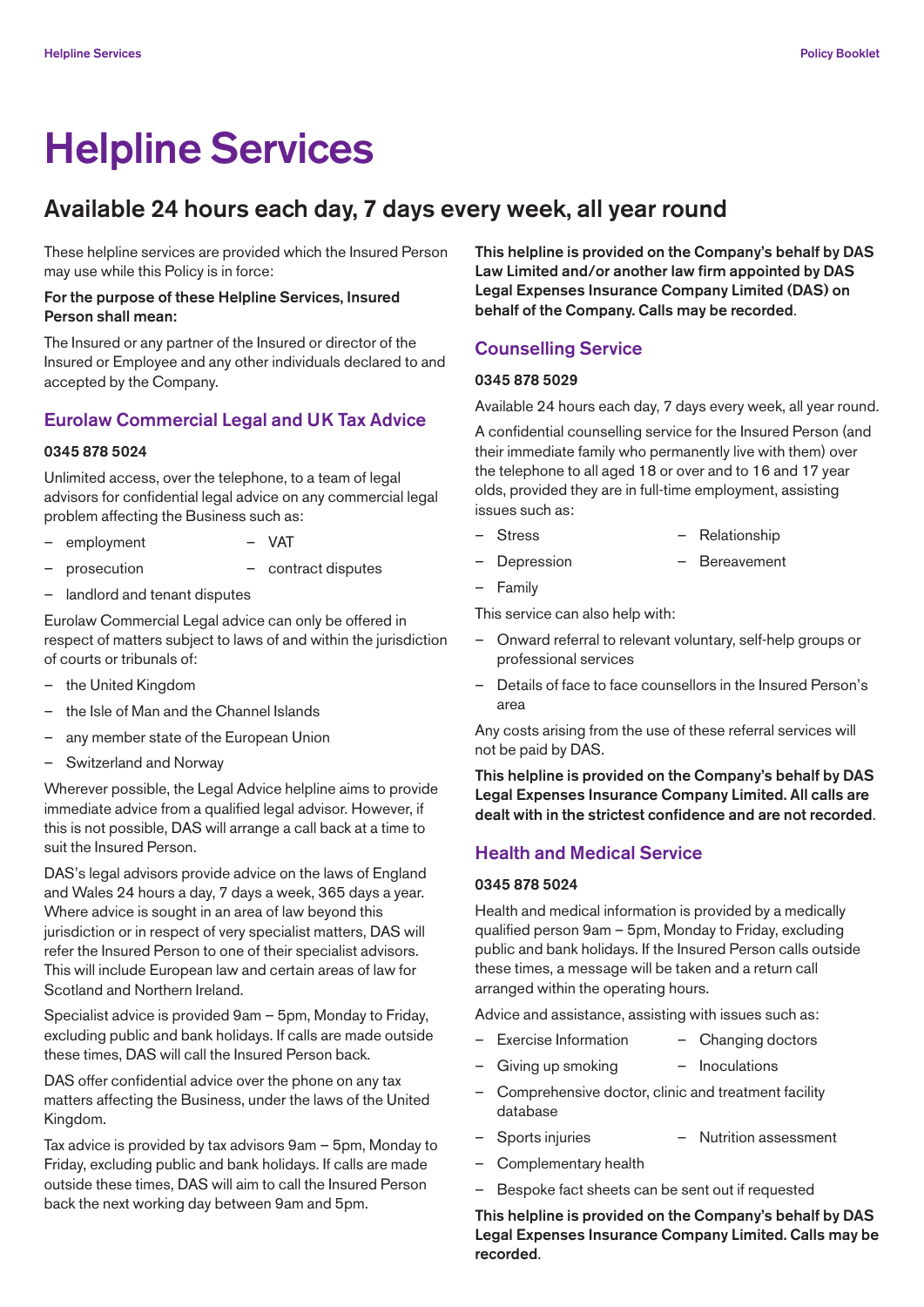# **Business Emergency Assistance**

#### **0345 878 5024**

Assistance in the event of an emergency affecting the Business, such as:

- burst pipes or blocked drains causing flooding
- complete failure of the gas or electricity supply
- serious damage to the roof
- escape of water or oil from the central heating system

In the event of emergency assistance being required, a reputable local contractor will be contacted, but the Insured must pay any call-out or repair charges. One telephone call will bring assistance as soon as possible.

As the helpline is available 24 hours a day and seven days a week, the Insured may call at any time. Please ensure that the Policy number is available when telephoning as this will be requested. This appears on the Policy Schedule.

# **This helpline is provided on the Company's behalf by DAS Legal Expenses Insurance Company Limited. Calls may be recorded**.

DAS will not accept responsibility if the telephone helpline services operated by them are unavailable for reasons they cannot control.

**In addition to these helplines, DAS offer on the Company's behalf access to the following services**:

# **Employment Manual**

The DAS Employment Manual offers comprehensive, up-todate guidance on rapidly changing employment law. To view it, please visit **www.dasinsurance.co.uk/employment-manual**.

The Insured can print off all the sections of this document for the Insured's own use.

If the Insured would like DAS to let the Insured know when the manual is updated in the future, email DAS at employmentmanual@das.co.uk quoting the Insured's name and Policy number shown in the Schedule.

# **DASBUSINESSLAW**

Using **www.dasbusinesslaw.co.uk**, the Insured can create ready-to-sign contracts, agreements and letters in minutes. Developed by solicitors and tailored by the Insured using DAS smart document builders. The Insured can also buy legal documents from the site, ranging from simple debt recovery letters to employment contracts.

The service also provides useful tools, articles and information on matters such as new legislation, employment issues, property law and taxation all regularly updated by legal experts to help the Insured keep the insured business one step ahead.

To access DASbusinesslaw, the Insured will need to register at **www.dasbusinesslaw.co.uk**. When registering, the following code should be entered which will provide access to a range of free documents: **DAS472301**.

If the Insured experiences any problems accessing the service, please email details of the problem to businesslaw@das.co.uk with the Insured's voucher code in the subject box.

# **Emergency Glazing & Security Assistance**

## **0345 878 5455**

The Company's glass replacement service provides an efficient replacement service for fixed internal and external glass 24 hours a day, 7 days a week throughout the year. In addition, replacement locks or emergency security measures are also available.

Provided the Damage is covered by this Policy, the cost will be settled by the Company directly with the Company's service providers. If, however, this Policy requires payment of the first amount of any claim, or if the Insured is registered for Value Added Tax, the Company's service provider will invoice the Insured direct for this amount.

NOTE: Using any other repairer will not affect the Insured's right to claim under this Policy.

**This helpline is provided on the Company's behalf by the Company's approved supplier panel. Calls may be recorded**.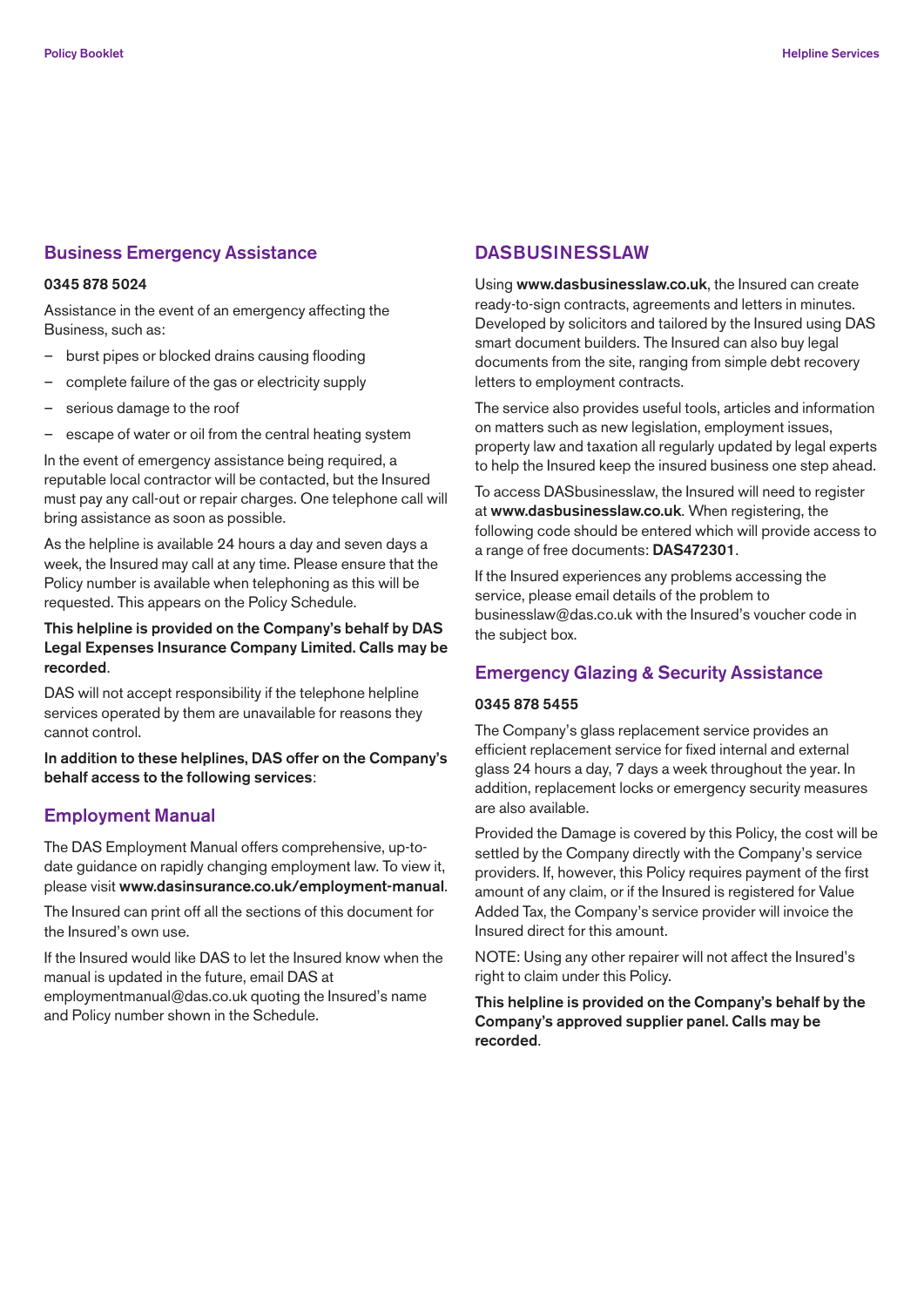# **Attached Page 2014, Attached Page 2014, Attached Page**

# **2 What is in this Booklet**

| <b>What is in this Booklet</b> | $\overline{2}$ | <b>Introduction</b>           |                                                                                       |
|--------------------------------|----------------|-------------------------------|---------------------------------------------------------------------------------------|
|                                | $\mathbf{3}$   | <b>General Definitions</b>    |                                                                                       |
|                                | 5              | <b>General Conditions</b>     |                                                                                       |
|                                | 9              | <b>Claims Conditions</b>      |                                                                                       |
|                                | 11             | <b>General Exclusions</b>     |                                                                                       |
|                                |                |                               |                                                                                       |
|                                |                | <b>Sections of the Policy</b> |                                                                                       |
|                                | 14             | <b>Section 1:</b>             | <b>Material Damage</b>                                                                |
|                                | 31             | <b>Section 2:</b>             | <b>Business Interruption</b>                                                          |
|                                | 41             | <b>Section 3:</b>             | <b>Goods in Transit</b>                                                               |
|                                | 44             | <b>Section 4:</b>             | <b>Terrorism</b>                                                                      |
|                                | 47             | <b>Section 5:</b>             | <b>Business Money and Personal Accident</b><br>(Assault)                              |
|                                | 51             | <b>Section 6:</b>             | <b>Employers' Liability</b>                                                           |
|                                | 54             | <b>Section 7:</b>             | <b>Public Liability</b>                                                               |
|                                | 63             | <b>Section 8:</b>             | <b>Products Liability</b>                                                             |
|                                | 70             | <b>Section 9:</b>             | <b>Glass Breakage</b>                                                                 |
|                                | 72             | <b>Section 10:</b>            | <b>Specified All Risks</b>                                                            |
|                                | 75             | <b>Section 11:</b>            | <b>Deterioration of Stock</b>                                                         |
|                                | 77             | <b>Section 12:</b>            | <b>Engineering Damage to Machinery and</b><br><b>Plant and Engineering Inspection</b> |
|                                | 89             | <b>Section 13:</b>            | <b>Engineering Business Interruption</b>                                              |
|                                | 95             | <b>Section 14:</b>            | <b>Computer and Cyber</b>                                                             |
|                                | 107            | <b>Section 15:</b>            | <b>Loss of Licence</b>                                                                |
|                                | 109            | <b>Section 16:</b>            | <b>Fidelity Guarantee</b>                                                             |
|                                | 111            | <b>Section 17:</b>            | <b>Legal Expenses</b>                                                                 |
|                                | 122            | <b>Section 18:</b>            | <b>Personal Accident</b>                                                              |
|                                | 124            | <b>Section 19:</b>            | <b>Contractors All Risks</b>                                                          |
|                                | 130            | <b>Important Information</b>  |                                                                                       |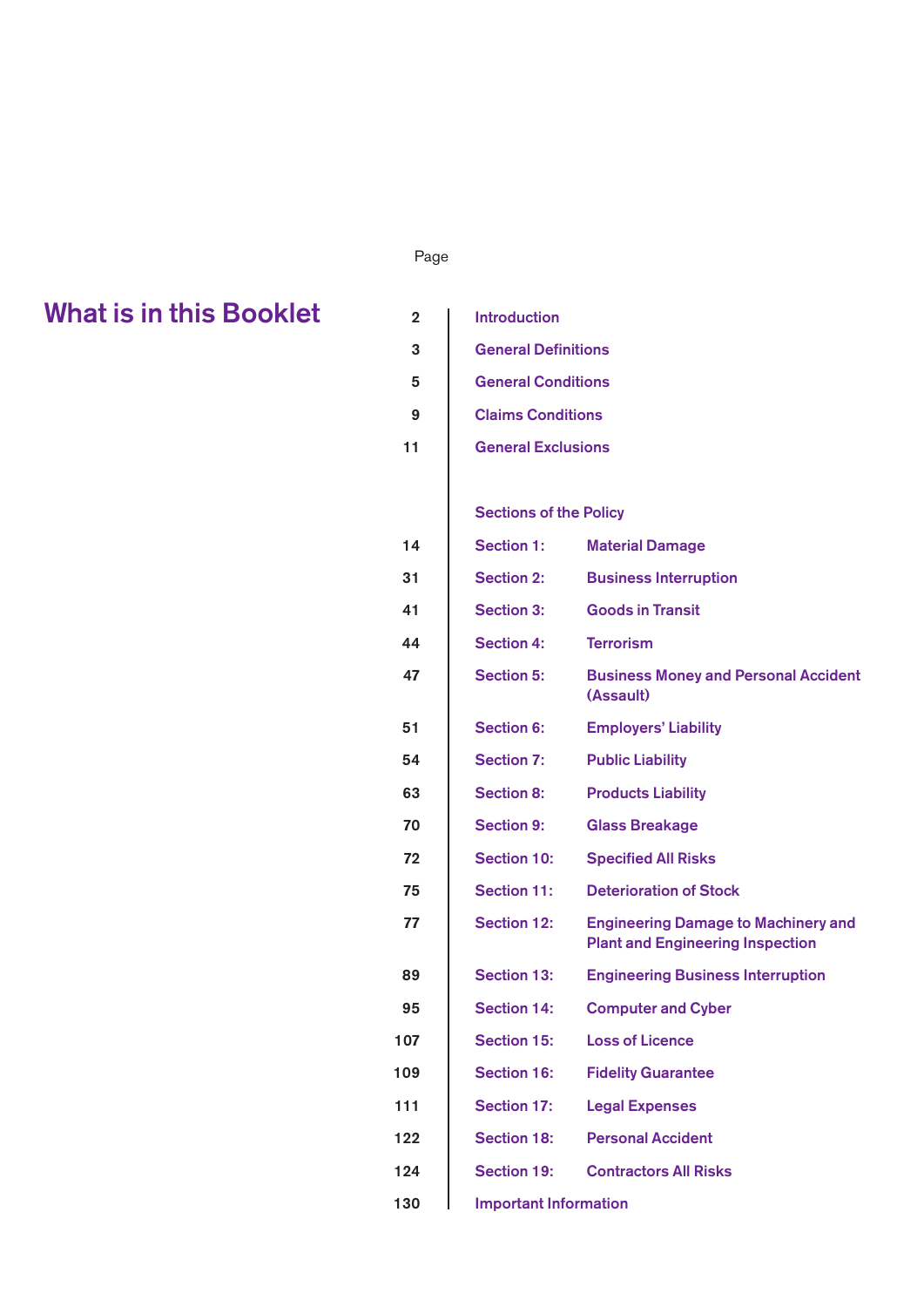# **Manufacturers Combined Policy**

NIG policies are underwritten by U K Insurance Limited. The Company will provide the insurance described in this Policy (subject to the terms, definitions, conditions, clauses and exclusions) for the Period of Insurance, which consists of individual Sections. The Policy should be read in conjunction with the Schedule which confirms the Sections the Insured is covered for.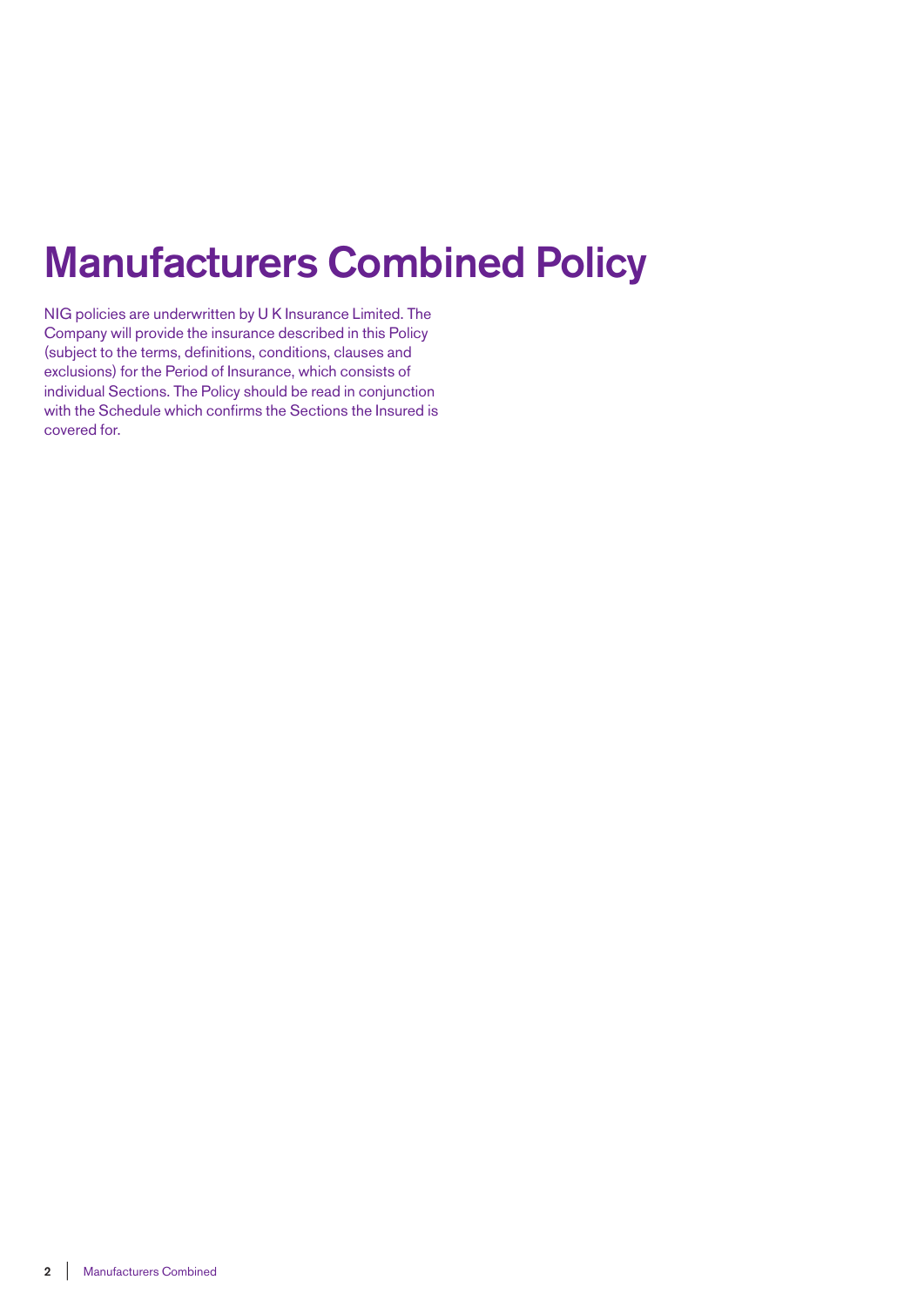# **General Definitions**

**These definitions apply to this Policy (other than in respect of Section 12b: Engineering Inspection, of this Policy). In addition, other more specific definitions apply under some of the Policy Sections and are stated in those Policy Sections.** 

**Any word or expression to which a particular meaning has been given in the General Definitions in this Policy or in the Definitions within the Sections of this Policy shall have that meaning wherever it appears when commencing with a capital letter in this Policy or the relevant Section respectively.** 

#### **Average**

Whenever an item is declared to be subject to average under this Policy, if the property covered thereby at the commencement of any Damage insured against under this Policy is collectively of greater value than its Sum Insured, then the Insured shall be considered as their own insurer for the difference and shall bear a rateable share of the loss accordingly.

#### **Business**

The business as stated in the Schedule.

# **Business Hours**

The period during which the Premises are actually occupied by the insured and/or Employees for the purposes of the Business.

#### **Company**

U K Insurance Limited trading as NIG and/or such other authorised insurer as U K Insurance Limited may contract to underwrite any part of this Policy.

#### **Damage**

Accidental loss, destruction or damage.

#### **Employee**

Any person while working for the Insured in connection with the Business who is:

- **a** under a contract of service or apprenticeship with the Insured;
- **b** under a contract of service or apprenticeship with some other employer and who is hired to or borrowed by the Insured;
- **c** a labour master or a person supplied by a labour master;
- **d** engaged by a labour only sub-contractor;
- **e** a self-employed person performing work under a similar degree of control and direction by the Insured as a person under a contract of service or apprenticeship with the Insured;
- **f** a driver or operator of hired-in plant;
- **g** a trainee or person undergoing work experience; or
- **h** a voluntary helper.

#### **Index Linking**

Whenever a Sum Insured is declared to be subject to index linking under this Policy it is adjusted at monthly intervals as follows:

- **a** in respect of Buildings and Tenants' Improvements in accordance with the percentage change in the General Building Cost Information Service;
- **b** in respect of Plant, Machinery, Trade Fixtures (and all other contents) and Portable Hand Tools – in accordance with the Durable Goods Section of the Retail Prices Index;
- **c** in respect of Stock in Trade, Cigarettes and Tobacco, Stock in Trade in the Open, Wines and Spirits and Non-Ferrous Metals – in accordance with the Producer Price Index.

At each renewal of the Policy the premium will be adjusted to apply to the Sum Insured which then applies and the Company waives all rights to additional premium arising out of any index linking adjustments prior to renewal. The Company reserves the right to use alternative suitable indices to those mentioned at any time without prior notice if either index becomes unavailable or inappropriate.

# **Insured**

The person, persons, Limited Liability Partnerships or Limited or Public Limited Company, named in the Schedule and, in respect of Section 6: Employers' Liability, the Policyholder stated upon the Certificate of Employers' Liability Insurance.

#### **Period of Insurance**

- **a** the period beginning with the Effective Date and ending with the Expiry Date (both stated in the New Business Schedule or latest effective Renewal Schedule as applicable); and
- **b** any subsequent period,

for which the Insured shall pay and the Company shall agree to accept the Insured's premium.

#### **Policy**

This policy including the Sections and the Schedule, all of which should be read together as one contract.

#### **Premises**

Premises at the address(es) stated in the Schedule occupied by the Insured for the purposes of the Business.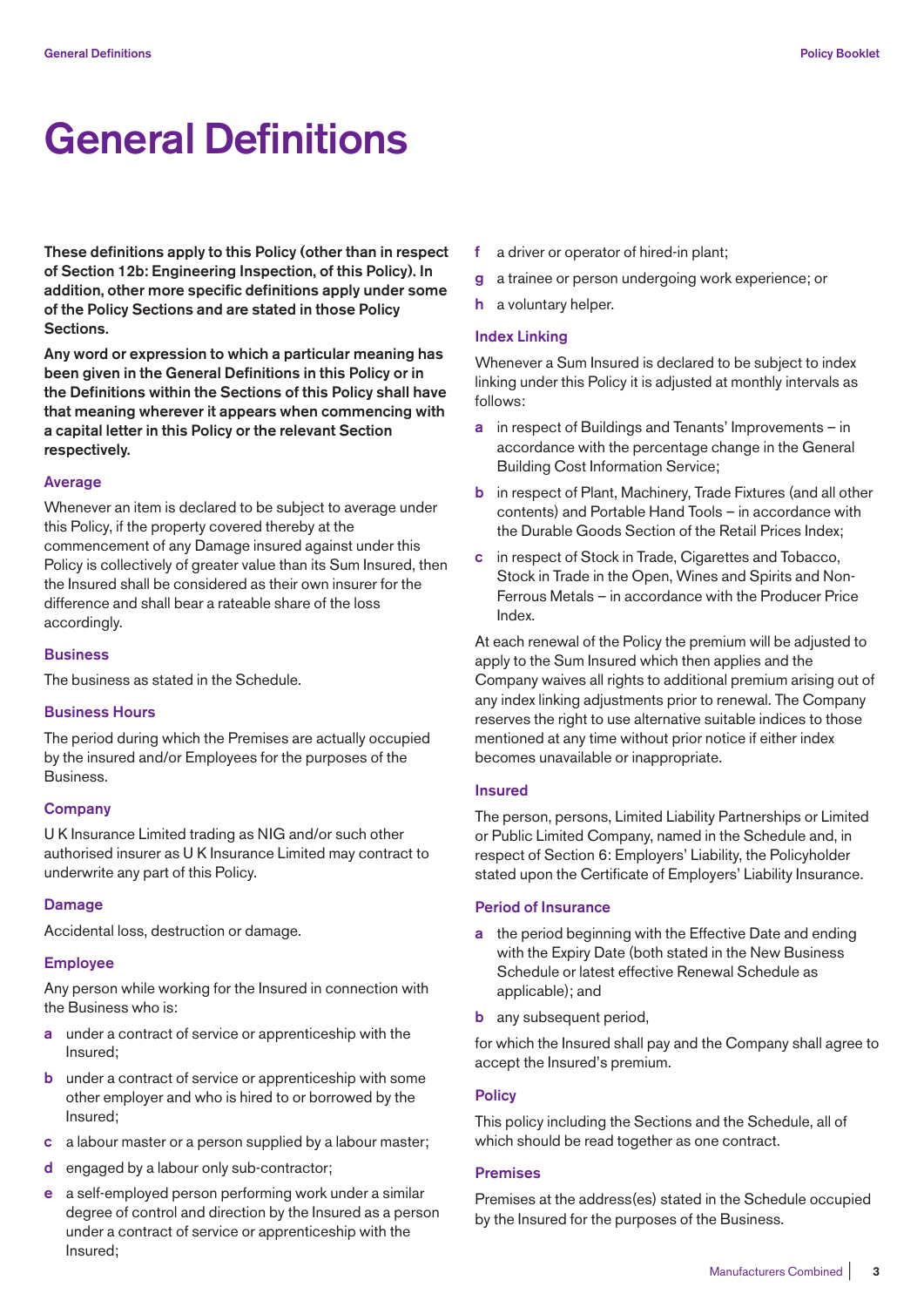# **Schedule**

The schedule applicable to this Policy.

# **Sum Insured**

The sum insured as stated in the Schedule unless otherwise stated in this Policy.

# **Vacant or Disused**

Vacant, unoccupied or not in use for the intended purpose.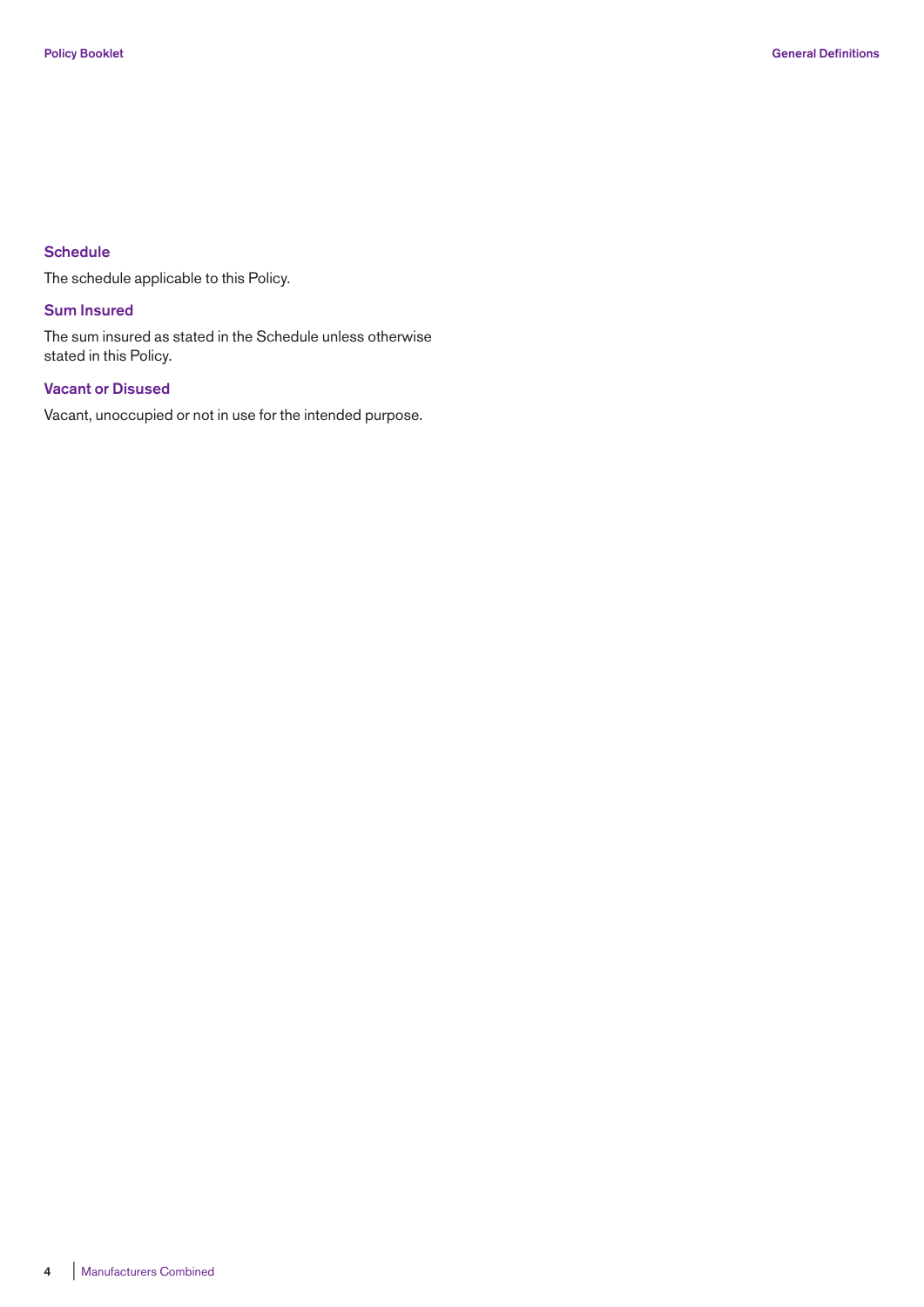# **General Conditions**

**These Conditions apply to this Policy (other than in respect of Section 12b: Engineering Inspection, of this Policy). The Insured must comply with these Conditions. Where additional Conditions apply to a specific Section of this Policy, they are stated under that Section.** 

- **1 Fair Presentation of the Risk** 
	- **a** The Insured has a duty to make to the Company a fair presentation of the risk before:
		- **i** the inception of this Policy;
		- **ii** an alteration made to this Policy, concerning changes in the risk which are relevant to the proposed alteration; and
		- **iii** the renewal of this Policy; and
	- **b** In the event of a breach of such duty, if the breach is:
		- **i** deliberate or reckless, the Company may:
			- **a** in relation to an alteration made to this Policy, (notwithstanding the references to notice period and the refunding of premiums in General Condition 5 b) by notice to the Insured in writing at the Insured's last known address treat this Policy as cancelled with effect from the time when the alteration was made and retain any premiums paid;
			- **b** in relation to the inception or renewal of this Policy, avoid this Policy and refuse all claims and retain any premiums paid;
		- **ii** neither deliberate nor reckless and the Company would not have:
			- **a** in relation to an alteration made to this Policy, agreed to the alteration on any terms, the Company may treat this Policy as if the alteration was never made, but in that event the Company:
				- **i** will return any extra premium paid; or
				- **ii** may (where the total premium was reduced as a result of the alteration), reduce proportionately the amount to be paid on a claim arising out of events after the alteration.

 The Company will pay on such claim a percentage of what it would otherwise have been liable to pay (whether on the original terms, or as varied), based on the total premium actually charged compared to the original premium charged; or

**b** entered into this Policy on any terms, the Company may avoid this Policy and refuse all claims but will return any premiums paid; or

- **iii** neither deliberate nor reckless and the Company:
	- **a** would have entered into this Policy or agreed to the alteration made to this Policy, but on different terms (other than terms relating to the premium), this Policy or the alteration (as applicable) will be treated as if it had been entered into on those different terms if the Company so requires; and
	- **b** in respect of an alteration made to this Policy:
		- **i** would have agreed to the alteration, but would have charged an increased premium by more than the Company did or (in the case of an unchanged premium) would have increased the premium, the Company may reduce proportionately the amount to be paid on a claim arising out of events after the alteration.

 The Company will pay on such claim a percentage of what it would otherwise have been liable to pay (whether on the original terms, or as varied, or under the different terms provided for by virtue of item **b iii a**  above), based on the total premium actually charged compared to the premium that the Company would have charged;

 **ii** (where the total premium was reduced as a result of the alteration), would have agreed to the alteration and the Company would have increased the premium, would not have reduced the premium, or would have reduced it by less than it did, the Company may reduce proportionately the amount to be paid on a claim arising out of events after the alteration.

 The Company will pay on such claim a percentage of what it would otherwise have been liable to pay (whether on the original terms, or as varied, or under the different terms provided for by virtue of item **b iii a**  above), based on the total premium actually charged compared to the original premium if the Company would not have changed it, and otherwise the increased or (as the case may be) reduced total premium the Company would have charged.

 **c** would have entered into this Policy (whether the terms relating to matters other than the premium would have been the same or different), but would have charged a higher premium, the Company may reduce proportionately the amount to be paid on a claim.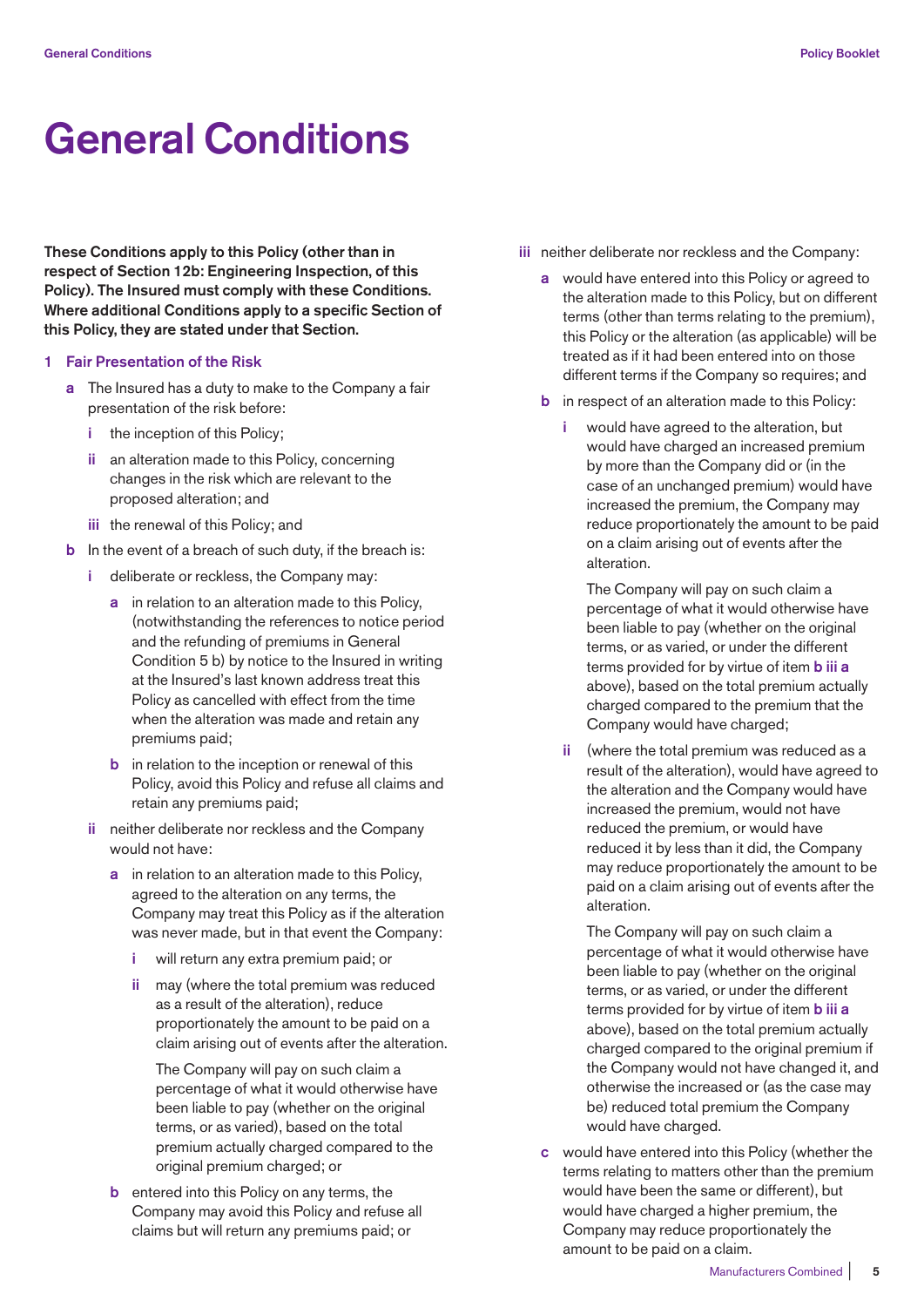The Company will pay on such claim a percentage of what it would otherwise have been liable to pay (making provision for any different terms referred to in item **b iii a** above), based on the premium actually charged compared to the higher premium.

 **c** The Company shall be entitled to vary the premium and any terms in respect of any ongoing acceptance of cover (where agreed by the Company), in relation to a breach of the duty to make to the Company a fair presentation of the risk.

#### **2 Reasonable Precautions**

 It is a condition precedent to the liability of the Company that the Insured must:

- **a** take all reasonable precautions to prevent or minimise loss, destruction, damage, accident or injury;
- **b** maintain the Premises, machinery, equipment and furnishings in a good state of repair;
- **c** exercise care in the selection and supervision of Employees; and
- **d** comply with all relevant statutory requirements, manufacturers' recommendations and other regulations relating to the use, inspection and safety of property and the safety of persons.

#### **3 Change of Risk or Interest**

- **a** It is a condition precedent to the liability of the Company that the Insured shall immediately notify the Company if any alteration be made either in the Business or at the Premises or in any property therein, relating to the duties of the Insured Person (in respect of Section 18: Personal Accident) or in any other circumstances whereby the risk is increased other than in accordance with:
	- **i** Extensions I Non-Invalidation and M Capital Additions under Section 1: Material Damage, of this Policy;
	- **ii** Extension A Automatic Cover under Section 12a: Engineering Damage to Machinery and Plant, of this Policy;
	- **iii** Extension A Extra Hardware under Sub-Section 5 (Hardware) of Section 14: Computer and Cyber, of this Policy;
	- **iv** Extension I Speculative Development and Condition 1 Cessation of Works, under Section 19: Contractors All Risks, of this Policy; or
	- **v** General Condition 1,

 at any time after the Effective Date (as stated in the Schedule) of the Period of Insurance.

- **b** This Policy shall cease to be in force if:
	- **i** the Insured's interest in the Business ends, other than by death; or
	- **ii** the Business is to be wound up or carried on by a liquidator or receiver or permanently discontinued, at any time after the Effective Date (as stated in the Schedule) of the Period of Insurance, unless its continuance be agreed by the Company.

#### **4 Adjustment of Premium**

 If any part of the premium or renewal premium is based on estimates declared by the Insured the Insured shall keep an accurate record containing all relevant particulars in making that estimate and shall allow the Company to inspect such record. In addition to any other declaration requirements specified in this Policy, the Insured shall within one month after the expiry of each Period of Insurance provide the Company with a declaration of:

- **a** wage roll, payments to sub-contractors, overall turnover, turnover in respect of exports to the United States of America and/or Canada and/or their dependencies or trust territories;
- **b** total annual carryings in respect of Section 3: Goods in Transit and Section 5: Business Money and Personal Accident (Assault); and
- **c** turnover, free issue materials and plant hire charges, in respect of Section 19: Contractors All Risks,

for such expired Period of Insurance.

 The premium shall then be adjusted based on the difference between the estimate and the declaration. The difference in premiums shall be paid by or allowed to the Insured. Should the Insured fail to supply the information required under this General Condition then the Company shall be entitled to charge a reasonable additional premium.

#### **5 Cancellation**

- **a** Cancellation Rights of the Insured
	- **i** This Policy may be cancelled by the Insured within 14 days of receipt of this Policy (this is known as the "cooling off" period). If the Insured elects to cancel within this period they must return all policy documentation to their broker, intermediary or agent, who must return such documentation to the Company and the Company will refund the full amount of premium paid by the Insured. If a claim has been made or an incident notified to the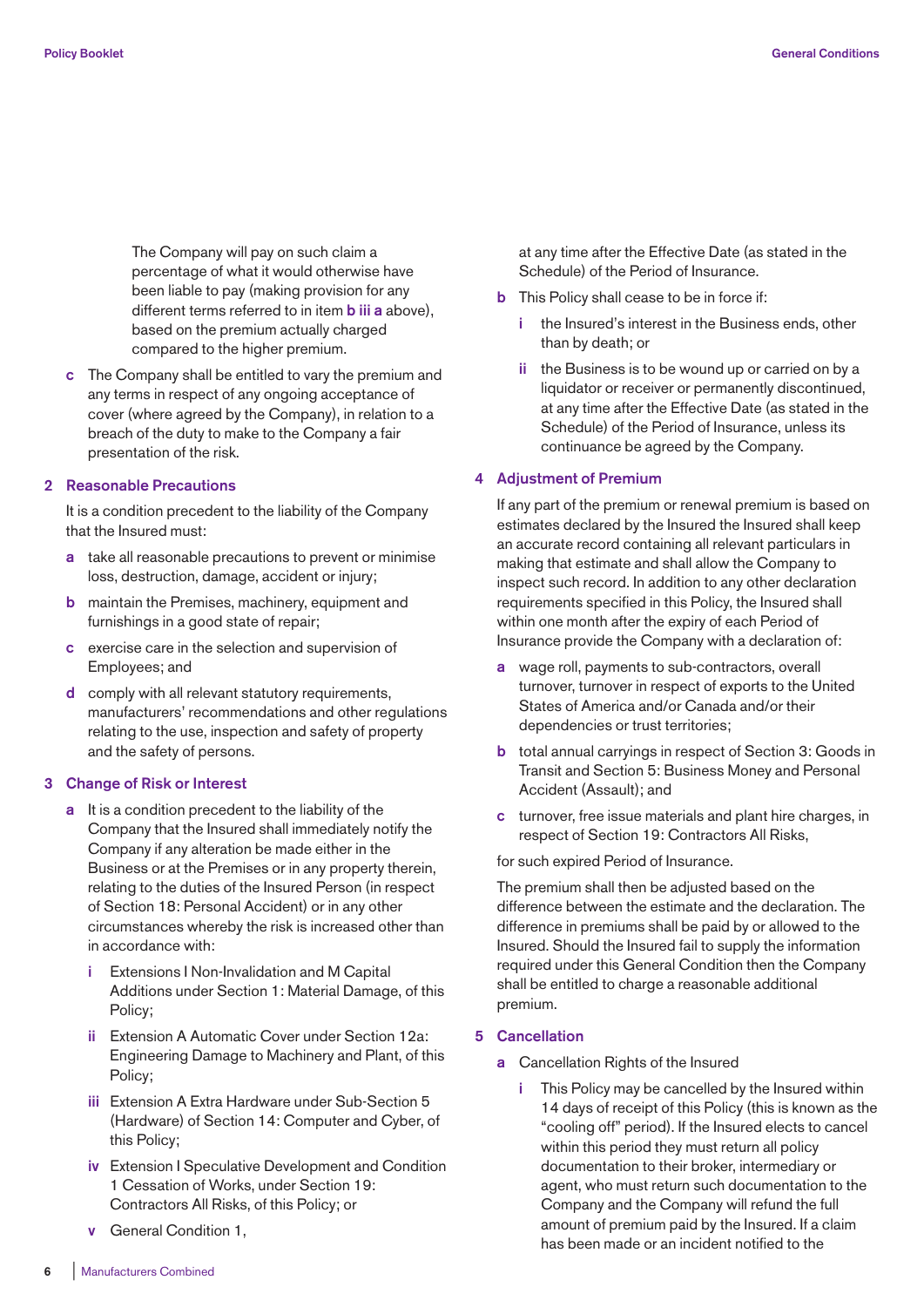Company that could give rise to a claim during the "cooling off" period, this Policy will be treated by the Company as in force and no refund of premium will be made.

- **ii** If the Insured elects to cancel this Policy after the "cooling off" period has expired but still during any Period of Insurance, they must give 14 days' notice to their broker, intermediary or agent. The Insured will be entitled to a proportionate refund of premium based on the number of days remaining in the Period of Insurance, unless a claim has been made (or an incident notified to the Company that could give rise to a claim) during the Period of Insurance when no refund of premium for the Period of Insurance will be made.
- **iii** Where the Insured pays premiums by instalments any amount of premium returned under this General Condition will be reduced by any unpaid premiums or instalments due at the time of cancellation.
- **b** Cancellation Rights of the Company
	- The Company may cancel this Policy (or any Section of it) at any time and in any Period of Insurance by giving a minimum of 14 days' notice to the Insured at the Insured's last known address.
	- **ii** If the Company cancels this Policy then the Insured will be entitled to a proportionate refund of premium, based on the number of days remaining in the Period of Insurance, unless a claim has been made (or an incident notified to the Company that could give rise to a claim) during the Period of Insurance when no refund of premium will be made.
	- **iii** Where the Insured pays premiums by instalments, any amount of premium refunded under this General Condition will be reduced by any unpaid premiums or instalments due at the time of cancellation.

 The total amount refunded to the Insured will be calculated by the Company in accordance with the process set out above. The calculation made by the Company will be final and binding.

# **6 Instalments**

- **a** Notwithstanding General Condition 5 b, where the premium under this Policy is payable by instalments and the Insured fails to pay one or more instalments, the Company may cancel this Policy by giving 7 days' notice at the Insured's last known address.
- **b** Any amount of premium returned under this General Condition will be reduced by any unpaid premiums or instalments due at the time of cancellation.

 The total amount of premium refunded to the Insured will be calculated by the Company in accordance with the process set out in General Condition 5 above. The calculation made by the Company will be final and binding.

#### **7 Choice of Law**

 Under European Law, the Insured and the Company choose which law will apply to this contract. English Law will apply unless both parties agree otherwise. The Company has supplied this Agreement and other information to the Insured in English and the Company will continue to communicate with the Insured in English.

#### **8 Contracts (Rights of Third Parties) Act 1999**

 A person or company who is not a party to this Policy has no right under the Contracts (Rights of Third Parties) Act 1999 to enforce any term of this Policy but this does not affect any right or remedy of a third party which exists or is available apart from that Act.

## **9 Survey and Risk Improvement**

 It is a condition precedent to the liability of the Company that:

- **a** if required by the Company, the Company will be allowed access to the Premises to carry out a survey either:
	- **i** after inception of this Policy;
	- **ii** prior to or post renewal of this Policy; or
	- **iii** the date the Company confirms cover in respect of an alteration made to this Policy;
- **b** the Insured will in respect of such survey:
	- **i** supply an appropriate contact name, contact telephone number and email address (where appropriate) to facilitate the survey;
	- **ii** co-operate fully with the Company during the visit on the agreed date(s); and
	- **iii** implement any risk improvement requirements set out in a risk improvement report forwarded after survey to the Insured by the Company, within the timescales specified therein and all risk improvement requirements remain in place and fully operational throughout the currency of this Policy.

 The Company reserves the right to amend terms, definitions, conditions, clauses, exclusions and premium, of this Policy, or withdraw cover under this Policy if the Insured fails to comply with any of the above. If the Company exercise any of the above options the Company will advise the Insured in writing confirming the action being taken.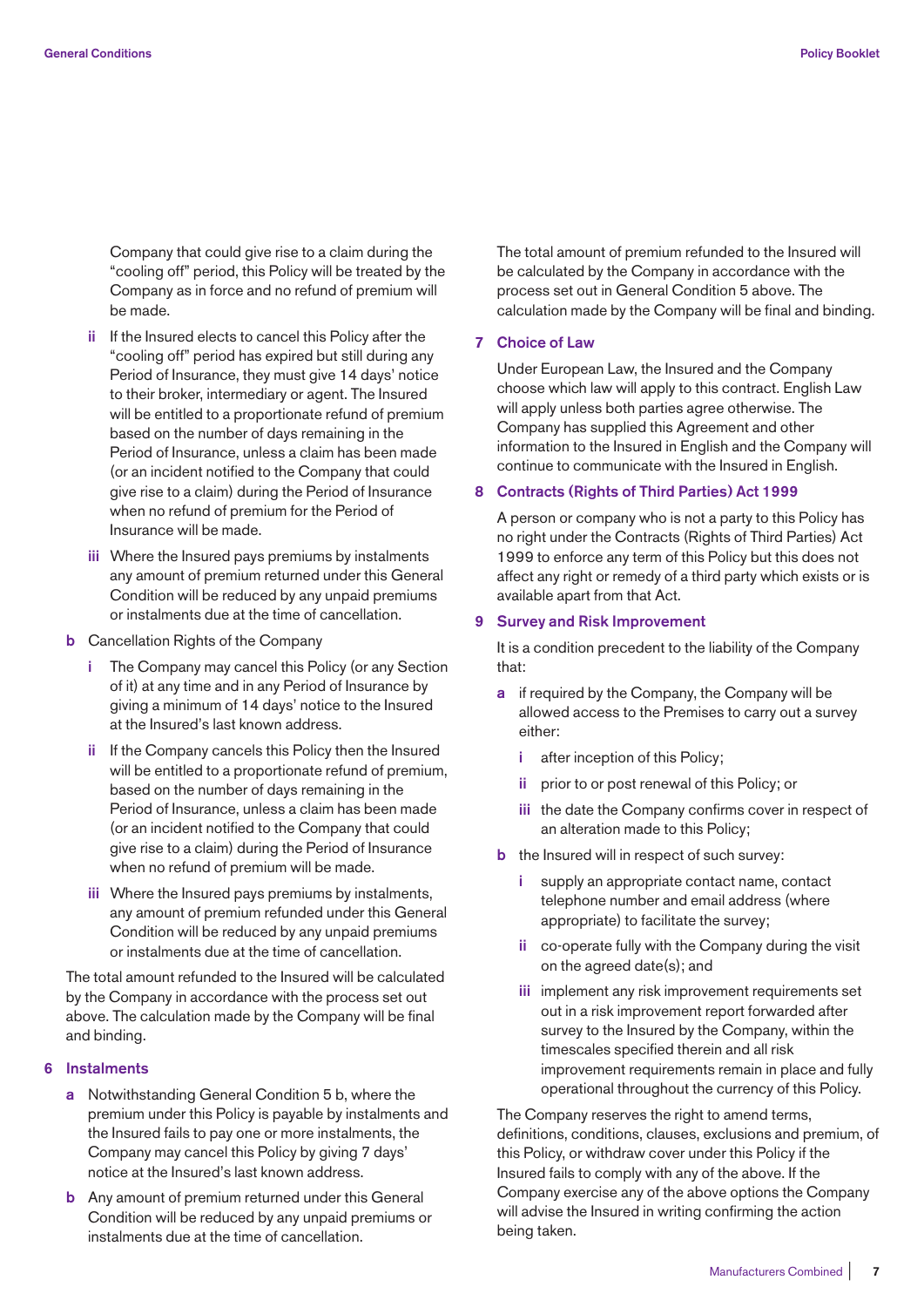# **10 Fire Extinguishing Appliances**

 It is a condition precedent to the liability of the Company that fire extinguishing appliances at the Premises are to be kept in efficient working order and maintained according to manufacturer's guidelines.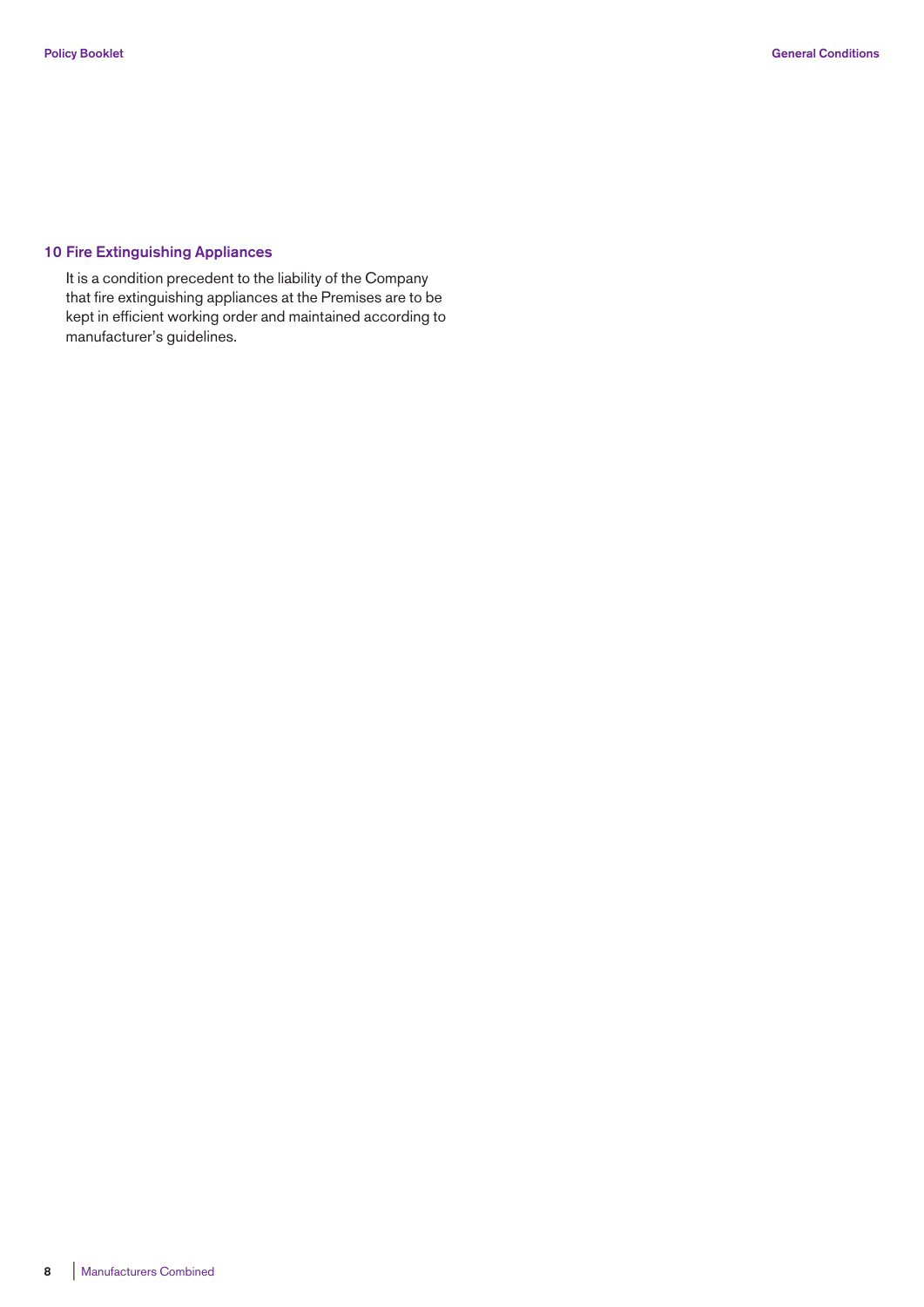# **Claims Conditions**

**These Conditions apply to this Policy (other than in respect of Section 12b: Engineering Inspection, of this Policy). The Insured must comply with these Conditions. Where additional Conditions apply to a specific Section of this Policy, they are stated under that Section.** 

#### **1 Conditions Precedent**

 Every condition precedent to which this Policy or any Section or item thereof is, or may be, made subject shall, from the time the condition precedent attaches, apply and continue to be in force during the whole currency of this Policy. Non-compliance with any such condition precedent shall be a bar to any claim under the relevant Section(s) of this Policy, where the subject matter of the claim was caused by the non-compliance or to the extent that it was increased by the non-compliance.

# **2 Action by the Insured**

 It is a condition precedent to the liability of the Company that the Insured shall:

- **a** immediately notify the Company on the happening of any incident which could result in a claim under this Policy and immediately send to the Company every relevant document relating to any impending prosecution, inquest or fatal accident enquiry or civil proceedings;
- **b** immediately notify the Company of, and deliver to the Company at the Insured's own expense, a claim with such detailed particulars and proofs as may reasonably be required by the Company and (if demanded by the Company) a statutory declaration of the truth of the claim and any matters connected therewith, within:
	- **i** 7 days of the event giving rise to the claim, in the case of loss, destruction or damage, caused by riot, civil commotion, strikers, locked out workers, persons taking part in labour disturbances or malicious persons;
	- **ii** 30 days of the expiry of the Indemnity Period (as defined in Section 2: Business Interruption, Section 13: Engineering Business Interruption and Section 15: Loss of Licence, of this Policy respectively) in respect of business interruption claims; or
	- **iii** 30 days of the event giving rise to the claim in the case of any other claim, or such further time as the Company may allow; and

 notwithstanding items **b i** to **iii** above, the Insured shall immediately forward any claim by a third party or notice of any proceedings or any other correspondence and information received by the Insured relating to such claim on receipt and in respect of any claim or

circumstance, relating to a claim being made against them under Sub-Section 2 (Cyber Liability) of Section 14: Computer and Cyber, of this Policy, the Insured shall record all information relating to such claim;

- **c** give immediate notification to the police in respect of:
	- **i** vandalism;
	- **ii** theft or any attempt thereat; or
	- **iii** loss of money by any cause whatsoever,

in relation to this Policy; or

- **iv** any other incident or circumstance relating to criminal activity that may result in a claim being made under Section 14: Computer and Cyber, of this Policy;
- **d** make no admission of liability or offer, promise or payment or provide any services on behalf of the Company without the written consent of the Company (or HSB Engineering Insurance Limited for a claim under Section 14: Computer and Cyber, of this Policy);
- **e** take all reasonable action to minimise any interruption or interference with the Business and to prevent further damage or other loss covered by this Policy;
- fully co-operate and produce to the Company such books of account or other business books or documents or such other proofs, as may reasonably be required by the Company for investigating or verifying the claim; and
- in respect of Damage to the property insured under Sections 12a: Engineering Damage to Machinery and Plant and 14: Computer and Cyber, of this Policy respectively, discontinue use of any damaged property unless the Company authorises otherwise until such property has been repaired to the satisfaction of the Company. Any damaged items including parts that are replaced and any other evidence relating to the claim, shall be kept for inspection by the Company.

#### **3 The Rights of the Company**

The Company shall be entitled:

 **a** on the happening of any loss, destruction or damage, in respect of which a claim is made under this Policy, and without thereby incurring any liability or diminishing any of the Company's rights under this Policy, to enter, take or keep possession of the premises where such loss, destruction or damage has occurred and to take possession of, or require to be delivered to the Company any property insured by this Policy and deal with such property for all reasonable purposes and in a reasonable manner;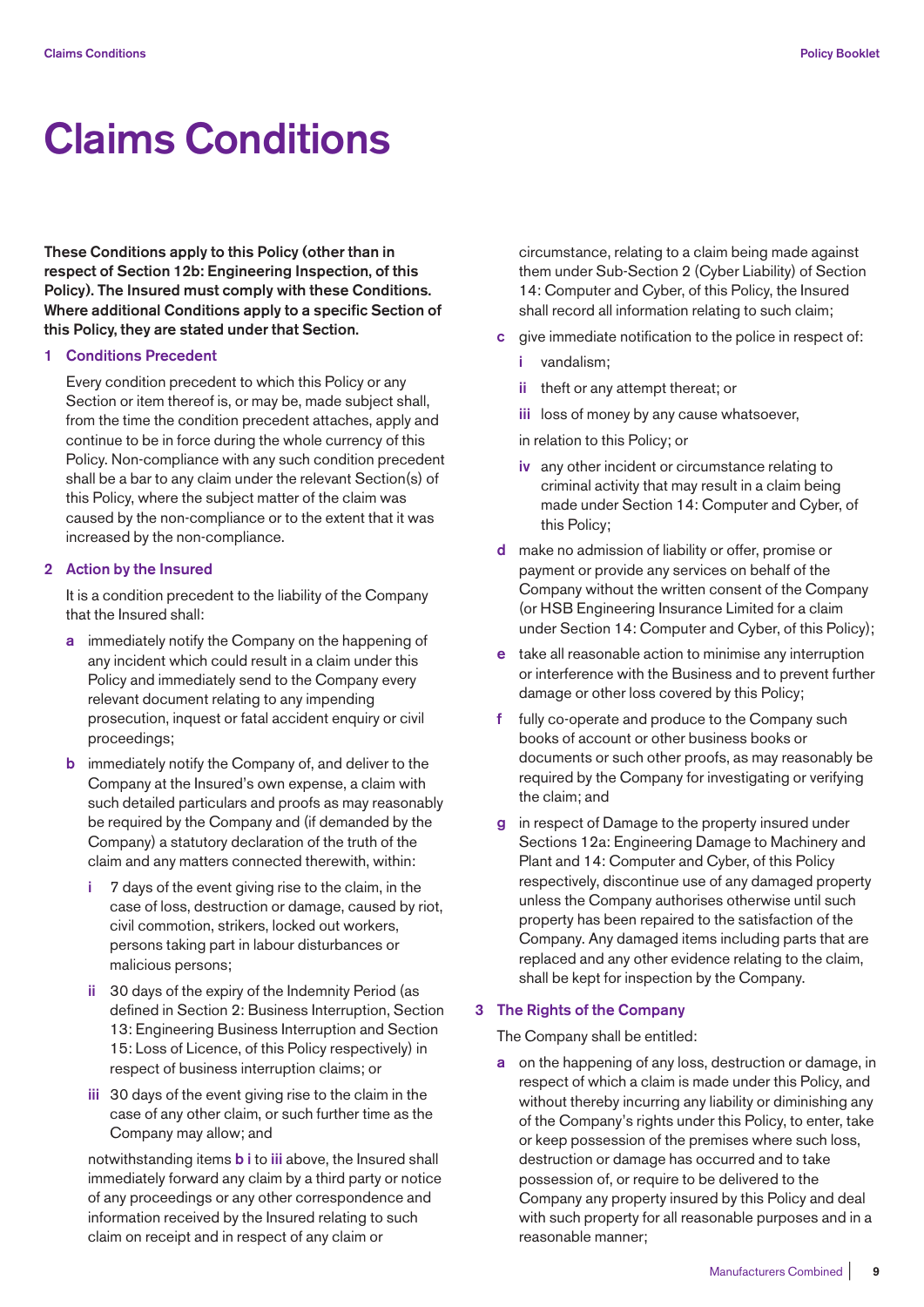- **b** at its discretion to take over and conduct in the name of the Insured, or any other person, the defence or settlement of any claim and to prosecute at its own expense and for its own benefit any claim for indemnity or damages against any other persons in respect of any risk insured by this Policy, and the Insured shall give all information and assistance required by the Company;
- **c** to any property for the loss of which a claim is paid under this Policy and the Insured shall execute all such assignments and assurances of such property as may be reasonably required, but the Insured shall not be entitled to abandon any property to the Company; and
- **d** in the event of any Occurrence (as defined in Section 6: Employers' Liability, Section 7: Public Liability and Section 8: Products Liability, of this Policy respectively) resulting in any claim(s) under Sections 6, 7 and/or 8, of this Policy respectively, to pay to the Insured the amount of the Indemnity Limit (as defined in Sections 6, 7 and 8, of this Policy respectively) for such Occurrence (less any sums already paid as damages in respect of such Occurrence and, in respect of Section 6 of this Policy, less costs and expenses, incurred before the date of payment) or any lesser amount for which the claim(s) can be settled. After such payment the Company shall have no further responsibility in connection with such claim(s), except in respect of Sections 7 and 8, of this Policy, for costs and expenses, incurred before the date of payment.

# **4 Fraudulent Claims**

 In the event of any claim under the Policy being submitted which in any respect is intentionally exaggerated or fraudulent or if any fraudulent means or devices are used by the Insured or anyone acting on the Insured's behalf to obtain benefit under this Policy, the Company:

- **a** shall not be liable to pay the claim;
- **b** may recover from the Insured any sums paid by the Company to the Insured in respect of the claim; and
- **c** may (notwithstanding the references to notice period and the refunding of premiums in General Condition 5 b) by notice to the Insured in writing at the Insured's last known address treat this Policy as having been cancelled with effect from the time of the fraudulent act and may:
	- **i** refuse all liability to the Insured under this Policy in respect of any event that gives rise to the liability of the Company occurring after the time of the fraudulent act; and

#### **5 Subrogation**

 The Company shall be subrogated to the rights of recovery of the Insured against any third party. Accordingly, it is a condition precedent to the liability of the Company that any claimant under this Policy shall, at the request and expense of the Company, take and permit to be taken all necessary steps for the Company to enforce any rights against any other party in the name of the Insured before or after any payment is made by the Company.

#### **6 Other Insurances**

Unless otherwise stated in this Policy:

- **a** if at the time of any Occurrence (as defined in Section 6: Employers' Liability, Section 7: Public Liability and Section 8: Products Liability, of this Policy respectively), incident, loss, destruction or damage, which gives rise to a claim, there is any other insurance effected by or on behalf of the Insured applicable to such Occurrence, incident, loss, destruction or damage, the liability of the Company shall be limited to its rateable proportion thereof; and
- **b** if any other such insurance is subject to any provision whereby it is excluded from ranking concurrently with this Policy, whether in whole or in part or from contributing rateably, then the liability of the Company hereunder shall be limited to any excess beyond the amount which would have been payable under such other insurance had this Policy not been effected.

### **7 Arbitration**

 If any differences arise as to the amount to be paid under this Policy (liability being otherwise admitted) such difference will be referred to an arbitrator in England who will decide the matter in dispute according to English law and will be appointed by the parties in accordance with the relevant English statutory provisions for the time being in force. Where any such difference is to be referred to arbitration under this Claims Condition, the making of an award will be a condition precedent to any right of action against the Company.

**ii** retain any premiums paid under this Policy.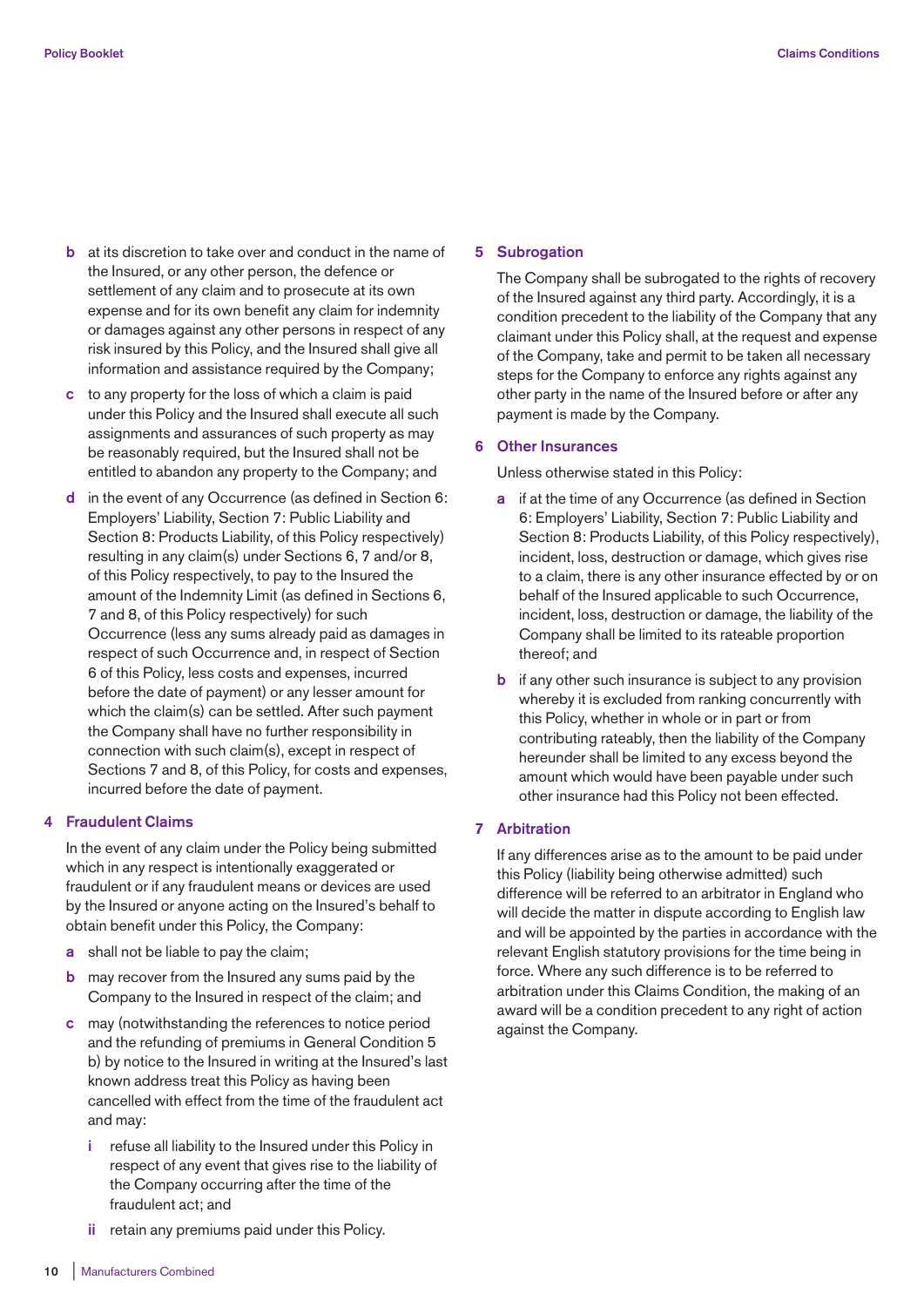# **General Exclusions**

**These General Exclusions set out what is not covered under this Policy (other than in respect of Section 12b: Engineering Inspection, of this Policy). Where additional exclusions apply to a specific Section of this Policy, they are set out in that Section.** 

#### **This Policy does not cover**

#### **1 War, Government Action and Terrorism**

- **a** loss, destruction or damage, to any property whatsoever or any loss or expense whatsoever resulting or arising therefrom or any other costs directly or indirectly caused by or contributed to by or arising from:
	- **i** War, Government Action, Terrorism (or any action taken in controlling, preventing, suppressing or in any way relating to Terrorism); or
	- **ii** civil commotion in Northern Ireland,

 except to the extent stated in Section 4: Terrorism, of this Policy, where insured;

- **b** legal liability of whatsoever nature or any costs or expenses whatsoever directly or indirectly caused by or contributed to by or arising from:
	- **i** War, Government Action, Terrorism (or any action taken in controlling, preventing, suppressing or in any way relating to Terrorism); or
	- **ii** civil commotion in Northern Ireland,

 except to the extent stated in the Liability Provisions relating to this General Exclusion set out below.

 For the purpose of this General Exclusion and its Liability Provisions:

 **War** shall mean war, invasion, acts of foreign enemies, hostilities or warlike operations (whether war be declared or not), civil war, mutiny, civil commotion assuming the proportions of or amounting to popular rising, military rising, insurrection, rebellion, revolution, or military or usurped power.

 **Government Action** shall mean martial law, confiscation, nationalisation, requisition or destruction of property by or under the order of any government or public or local authority or any action taken in controlling, preventing, suppressing or in any way relating to War.

 **Terrorism** shall mean any act or acts of any person or persons acting on behalf of, or in connection with, any organisation which carries out activities directed towards the overthrowing or influencing, by force or violence and/or the threat thereof, of Her Majesty's government in the United Kingdom or any other government de jure or de facto.

 In any action, suit or other proceedings, where the Company alleges that, by reason of this General Exclusion as far as it relates to Terrorism, any loss, destruction or damage or resulting loss or expense or other costs either directly or indirectly caused by or contributed to by or arising from such event is not covered by this insurance, the burden of proving that such loss, destruction, damage, expense or costs is covered shall be upon the Insured.

#### **Liability Provisions**

 Subject otherwise to the terms, definitions, conditions, clauses and exclusions, of this Policy, the Company will indemnify the Insured under Section 6: Employers' Liability, Section 7: Public Liability and Section 8: Products Liability, of this Policy, in respect of legal liability arising from Terrorism (or any action taken in controlling, preventing or suppressing Terrorism) provided that under:

- **1** Section 6 of this Policy, notwithstanding the Indemnity Limit (as defined in Section 6 of this Policy) stated in the Schedule, the Company's liability (inclusive of interest thereon and all costs and expenses) payable in respect of any one Occurrence (as defined in Section 6 of this Policy) or in the aggregate in respect of a series of such Occurrences arising out of any one original cause, shall not exceed £5,000,000;
- **2** Section 7 of this Policy, notwithstanding the Indemnity Limit (as defined in Section 7 of this Policy) stated in the Schedule, the Company's liability for all damages (including interest thereon) payable in respect of any one Occurrence (as defined in Section 7 of this Policy) or in the aggregate in respect of a series of such Occurrences arising out of any one original cause, shall not exceed £5,000,000 or the amount of the Indemnity Limit stated in the Schedule in Section 7 of this Policy, whichever is the lower;
- **3** Section 8 of this Policy, notwithstanding the Indemnity Limit (as defined in Section 8 of this Policy) stated in the Schedule, the Company's liability for all damages (including interest thereon) payable in respect of all Occurrences (as defined in Section 8 of this Policy) in the aggregate during any one Period of Insurance, shall not exceed £5,000,000 or the amount of the Indemnity Limit stated in the Schedule in Section 8 of this Policy, whichever is the lower; and
- **4** Section 7 and Section 8, of this Policy, notwithstanding items 2 and 3 above and the Indemnity Limit (as defined in Sections 7 and 8, of this Policy) stated in the Schedule, the Company's liability for all damages (including interest thereon and all costs and expenses) payable in respect of all Occurrences in the aggregate (as defined in Section 7 or Section 8, of this Policy, as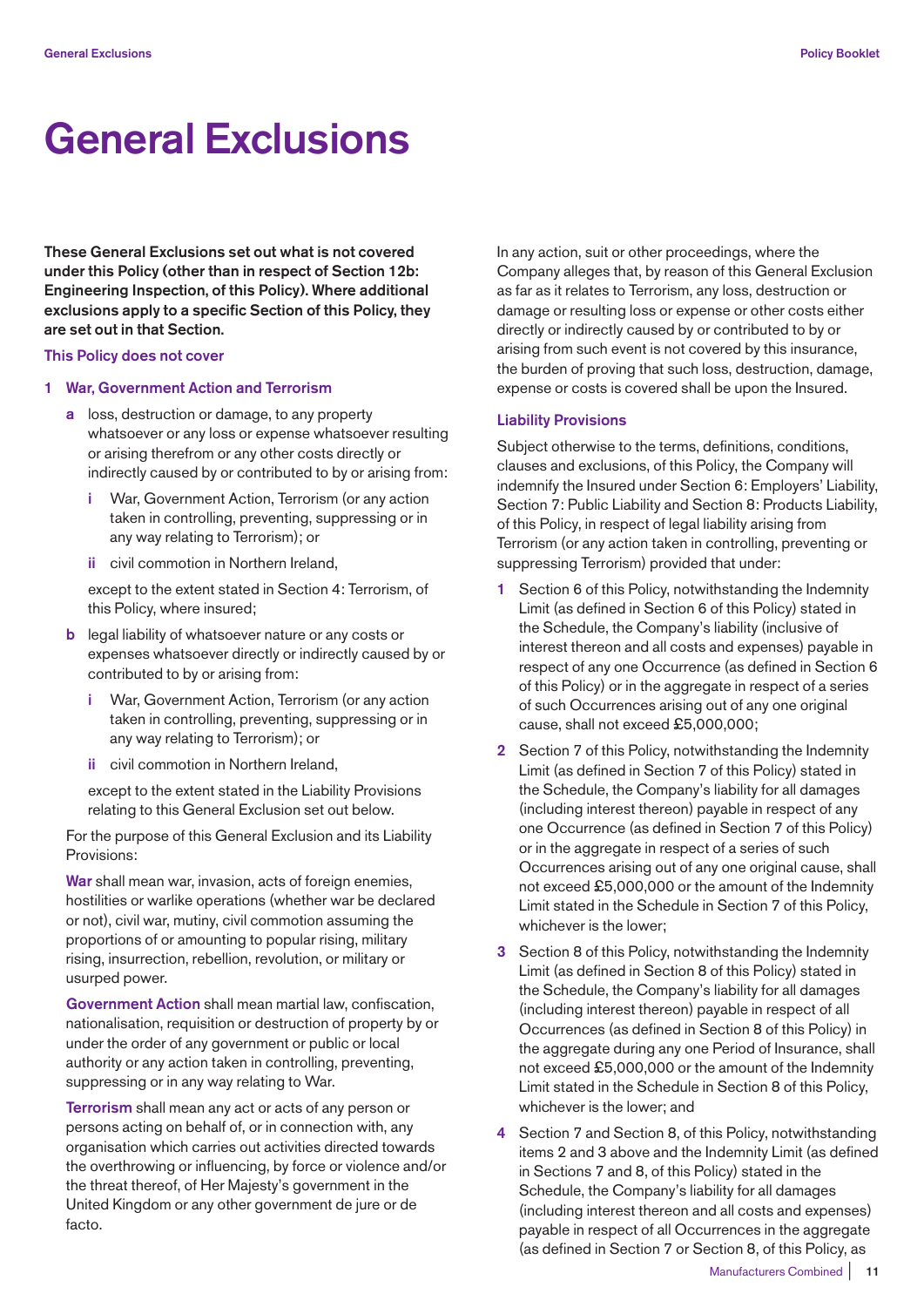relevant) arising out of Pollution or Contamination (as defined in Section 7 or Section 8, of this Policy, as relevant), consequent upon Terrorism and which are deemed to have Occurred during any one Period of Insurance, shall not exceed £5,000,000 in the aggregate under each Section or the amount of the Indemnity Limit in the aggregate stated in the Schedule in Section 7 and/or Section 8, of this Policy, whichever is the lower.

## **2 Sonic Bangs**

 loss, destruction or damage caused by pressure waves caused by aircraft or other aerial devices travelling at sonic or supersonic speeds.

#### **3 Radioactive Contamination**

 loss, destruction or damage, to any property whatsoever or any loss or expense whatsoever resulting or arising therefrom or any other costs either directly or indirectly caused by such loss, destruction or damage, or any legal liability of whatsoever nature directly or indirectly caused by or contributed to by or arising from:

- **a** ionising radiations or contamination by radioactivity from any nuclear fuel or from any nuclear waste from the combustion of nuclear fuel; or
- **b** the radioactive, toxic, explosive or other hazardous properties of any explosive nuclear assembly or nuclear component thereof.

 NOTE: As far as this General Exclusion concerns Bodily Injury (as defined in the relevant Sections of this Policy) caused to any Employee, if such Bodily Injury arises out of and in the course of employment or engagement of such person by the Insured, this General Exclusion shall apply only in respect of:

- **i** the legal liability of any principal; or
- **ii** legal liability assumed by the Insured under agreement and which would not have attached in the absence of such agreement.

# **4 Pollution or Contamination**

 loss, destruction or damage, caused by pollution or contamination, except (unless otherwise excluded) destruction of or damage to the property insured caused by:

- **a** pollution or contamination which itself results from a Defined Peril; or
- **b** a Defined Peril which itself results from pollution or contamination.

 This General Exclusion shall not apply to Section 6: Employers' Liability, Section 7: Public Liability and Section 8: Products Liability, of this Policy.

 For the purposes of this General Exclusion, Defined Perils are:

 fire, lightning, explosion, earthquake, aircraft or other aerial devices or articles dropped therefrom, riot, civil commotion, strikers, locked out workers, persons taking part in labour disturbances, malicious persons other than thieves, storm, flood, escape of water or oil from any tank or apparatus or pipe, sprinkler leakage, theft or impact by any vehicle or animal.

#### **5 Date Recognition**

 any claim which arises directly or indirectly from or consists of the failure or inability of any:

- **a** electronic circuit, microchip, integrated circuit, microprocessor, embedded system, hardware, software, firmware, program, computer, data processing equipment, telecommunication equipment or systems, or any similar device; or
- **b** media or systems used in connection with anything referred to in **a** above,

 whether the property of the Insured or not, at any time to achieve any or all of the purposes and consequential effects intended by the use of any number, symbol or word to denote a date and this includes without any limitation the failure or inability to recognise, capture, save, retain or restore and/or correctly to manipulate, interpret, transmit, return, calculate or process any date, data, information, command, logic or instruction as a result of:

- **i** recognising, using or adopting any date, day of the week or period of time, otherwise than as, or other than, the true or correct date, day of the week or period of time; or
- **ii** the operation of any command or logic which has been programmed or incorporated into anything referred to in **a** and **b** above.

 In respect of Section 1: Material Damage, Section 2: Business Interruption, Sub-Section 1: Business Money of Section 5: Business Money and Personal Accident (Assault), Section 10: Specified All Risks, Sub-Sections 5: Hardware and 6: Data Corruption and Extra Costs of Section 14: Computer and Cyber and Section 19: Contractors All Risks, of this Policy, this General Exclusion shall not exclude subsequent Damage not otherwise excluded from this Policy which itself results from fire, lightning, explosion, aircraft or other aerial devices or articles dropped therefrom, riot, civil commotion, strikers, locked out workers, persons taking part in labour disturbances, malicious persons other than thieves, earthquake, storm, flood, escape of water or oil from any tank or apparatus or pipe, sprinkler leakage, theft or impact by any vehicle or animal.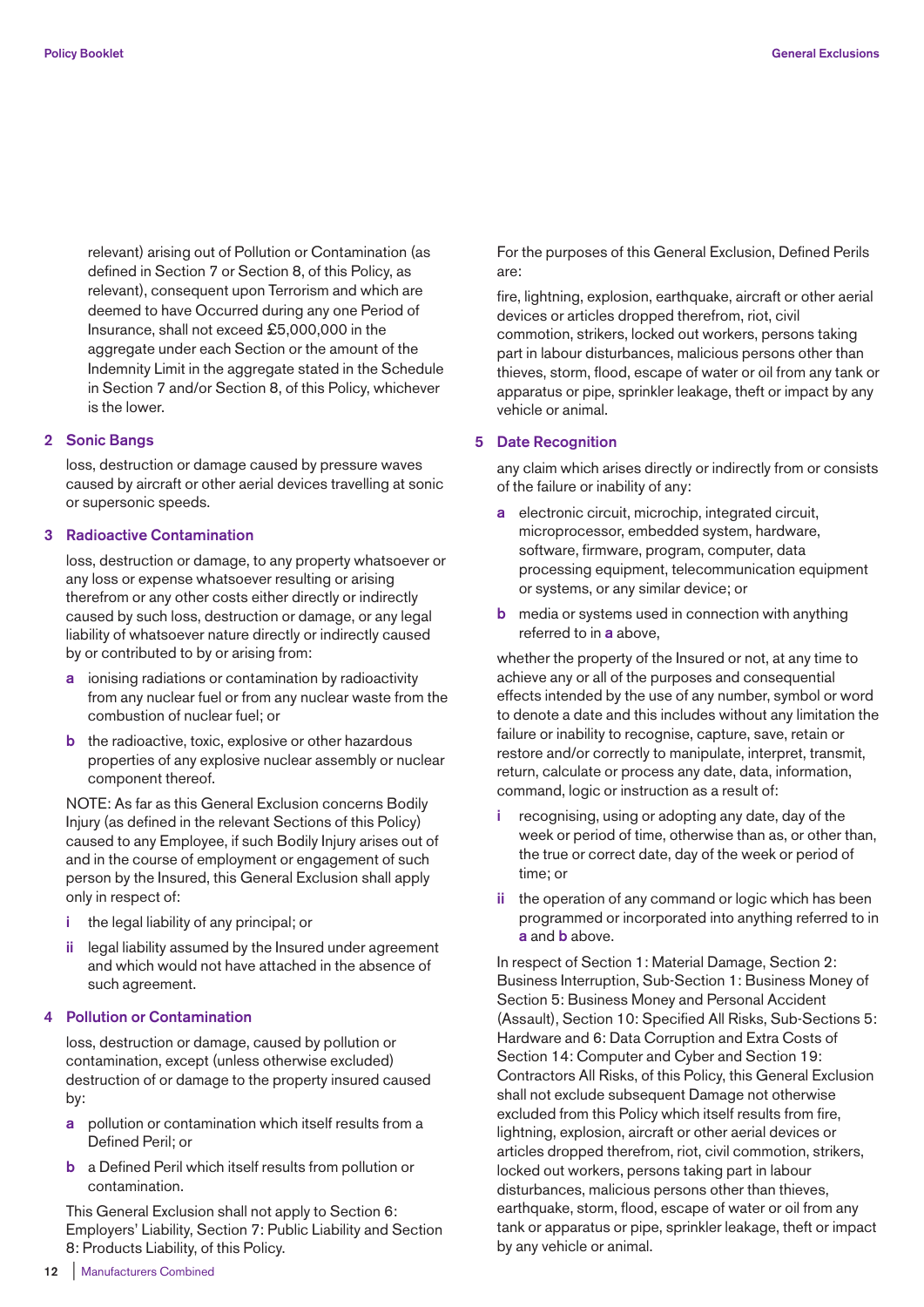NOTE: General Exclusion 5 shall not apply to Section 6: Employers' Liability of this Policy.

# **6 Marine Policies**

 loss, destruction or damage to property which, at the time of the happening of the loss, destruction or damage, is insured by or would, but for the existence of this Policy, be insured by any marine policy or policies, except in respect of any excess beyond the amount which would have been payable under the marine policy or policies had this Policy not been effected.

#### **7 Computer Virus and Hacking**

- **a** Damage to any computer or other equipment or component or system or item which processes, stores, transmits or retrieves data, or any part thereof whether tangible or intangible (including but without limitation any information or programs or software), and whether the property of the Insured or not, where such Damage is caused by Virus or Similar Mechanism or Hacking;
- **b** financial loss directly or indirectly caused by or arising from Virus or Similar Mechanism or Hacking,

 but this shall not exclude Damage or financial loss, which is not otherwise excluded from this Policy and which results from fire, lightning, explosion, earthquake, aircraft or other aerial devices or articles dropped therefrom, riot, civil commotion, strikers, locked out workers, persons taking part in labour disturbances, the acts of malicious persons (including the acts of thieves but excluding the acts of malicious persons which do not involve physical force or violence), storm, flood, escape of water or oil from any tank or apparatus or pipe, sprinkler leakage or impact by any vehicle or animal.

 For the purposes of this General Exclusion, the following meanings apply:

 **Virus or Similar Mechanism** shall mean program code, programming instruction or any set of instructions intentionally constructed with the ability to damage, interfere with or otherwise adversely affect computer programs, data files or operations, whether involving selfreplication or not. The definition of Virus or Similar Mechanism includes but is not limited to Trojan horses, worms and logic bombs.

 **Hacking** shall mean unauthorised access to any computer or other equipment or component or system or item, which processes, stores, transmits or retrieves data, whether the property of the Insured or not.

 General Exclusion 7 shall not apply to Section 6: Employers' Liability, Section 7: Public Liability, Section 8: Products Liability and Section 14: Computer and Cyber, of this Policy.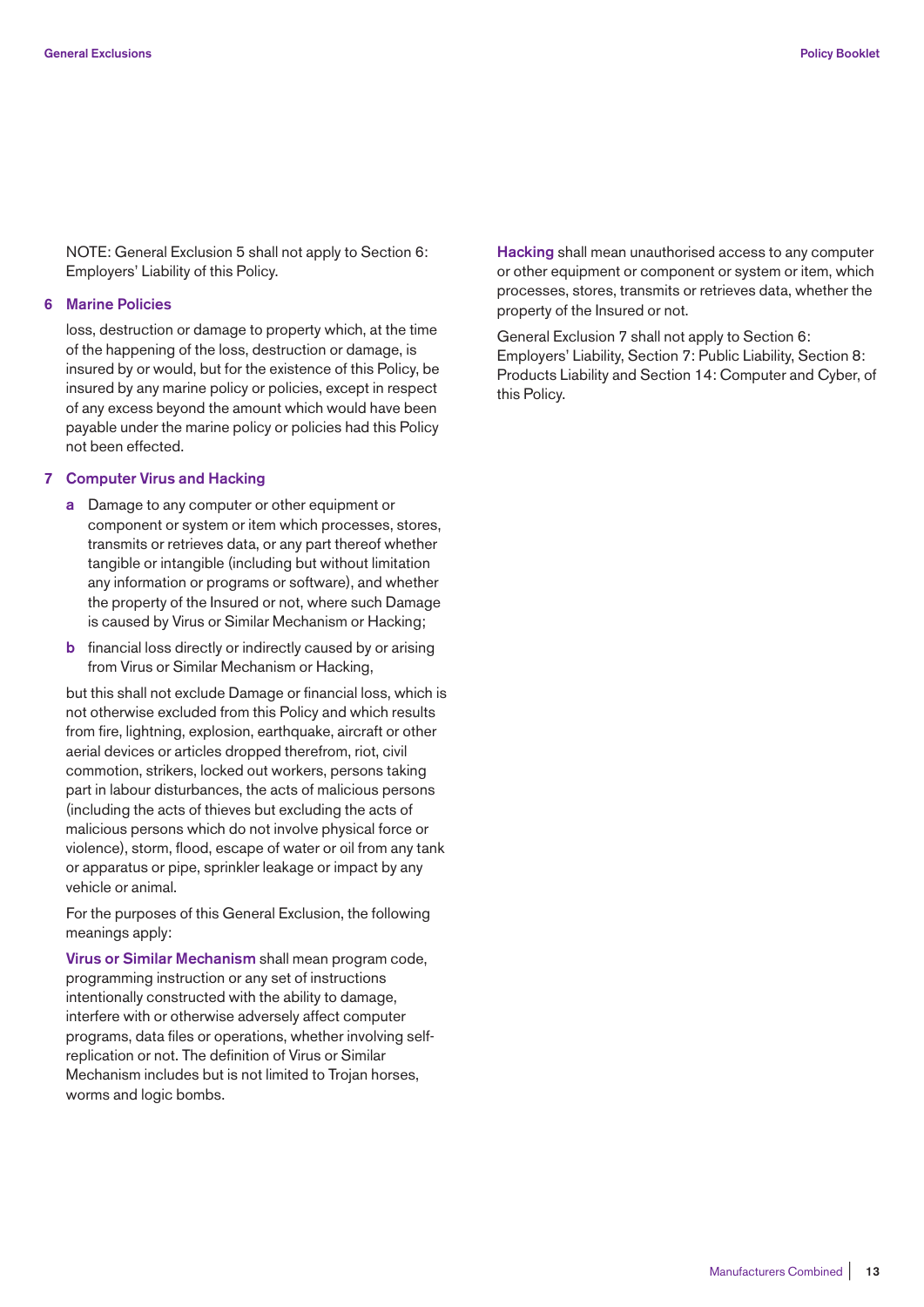# Section 1: **Material Damage**

In the event of Damage at the Premises to any Property Insured in connection with the Business occurring during the Period of Insurance and caused by any of the Perils (where stated as Operative in the Schedule), the Company will pay to the Insured the value of such Property Insured or the amount of the Damage at the time of such Damage or, at its own option, reinstate or replace such property.

Provided that:

- **a** the liability of the Company under this Section in total for all claims or series of claims, arising out of any one original cause, shall not exceed the Sum Insured for each item (or any other stated limit of liability); and
- **b** unless otherwise stated, the Sum Insured (or any other stated limit of liability) applies in the aggregate to property collectively described by each item under this Section.

# **Definitions**

**The definitions which apply to this Section are in addition to the General Definitions.** 

#### **Buildings**

- **a** structures (being built mainly of brick, stone, concrete or other non-combustible materials, unless otherwise advised to the Company);
- **b** landlords' fixtures and fittings, in and on the structures described in **a** above;
- **c** internal and external fixed glass, sanitary ware and signs;
- **d** central heating systems;
- **e** small outside structures, extensions, annexes and gangways;
- **f** concrete, paved or asphalt forecourts, yards, terraces, drives or footpaths; and
- **g** walls, gates and fences,

all being the property of the Insured or for which the Insured is responsible.

# **Cigarettes and Tobacco**

Stock of cigarettes, cigars and tobacco including electronic cigarettes and their accessories.

### **Non-Ferrous Metals**

Stock of non-ferrous metals.

#### **Perils**

- **1 a Fire** but excluding Damage caused by:
	- **i** explosion resulting from fire;
	- **ii** earthquake or subterranean fire; or
- **iii a** its own spontaneous fermentation or heating; or
	- **b** it undergoing any heating process or any process involving the application of heat; or

## **b Lightning**.

**2 Explosion** excluding Damage caused by or consisting of the bursting by steam pressure of a boiler, economiser or other vessel, machine or apparatus, belonging to the Insured or under the control of the Insured, in which internal pressure is due to steam only.

 Notwithstanding this exclusion, explosion of domestic boilers or gas is covered by this Peril provided that:

- **i** such boiler or gas is used for domestic purposes only; and
- **ii** Damage is not caused by earthquake or subterranean fire.
- **3 Aircraft** or other aerial devices, or articles dropped therefrom.
- **4 Earthquake,** subterranean fire.
- **5 Riot, Civil Commotion**, strikers, locked out workers, persons taking part in labour disturbances or malicious persons acting on behalf of or in connection with any political organisation, excluding Damage:
	- **a** caused by cessation of work; or
	- **b** due to confiscation, requisition or destruction, by or by order of the government or any public authority.
- **6 Malicious Persons** or vandals, excluding Damage:
	- **a** caused by such malicious persons or vandals, acting on behalf of or in connection with any political organisation;
	- **b** caused by cessation of work;
	- **c** due to confiscation, requisition or destruction by or by order of the government or any public authority;
	- **d** caused by Theft as defined in Peril 7 below;
	- **e** when the Premises are Vacant or Disused;
	- **f** in respect of property in the open unless agreed otherwise by the Company; or
	- **g** in respect of property in any structure which is incapable of being locked.
- **7 Theft or any attempt thereat**, involving:
	- **a** entry to or exit from the structures at the Premises by forcible and violent means excluding any such loss from any structure which is incapable of being locked; or
	- **b** violence or threat of violence, to the Insured or any director of the Insured or any partner of the Insured or Employee, or their families,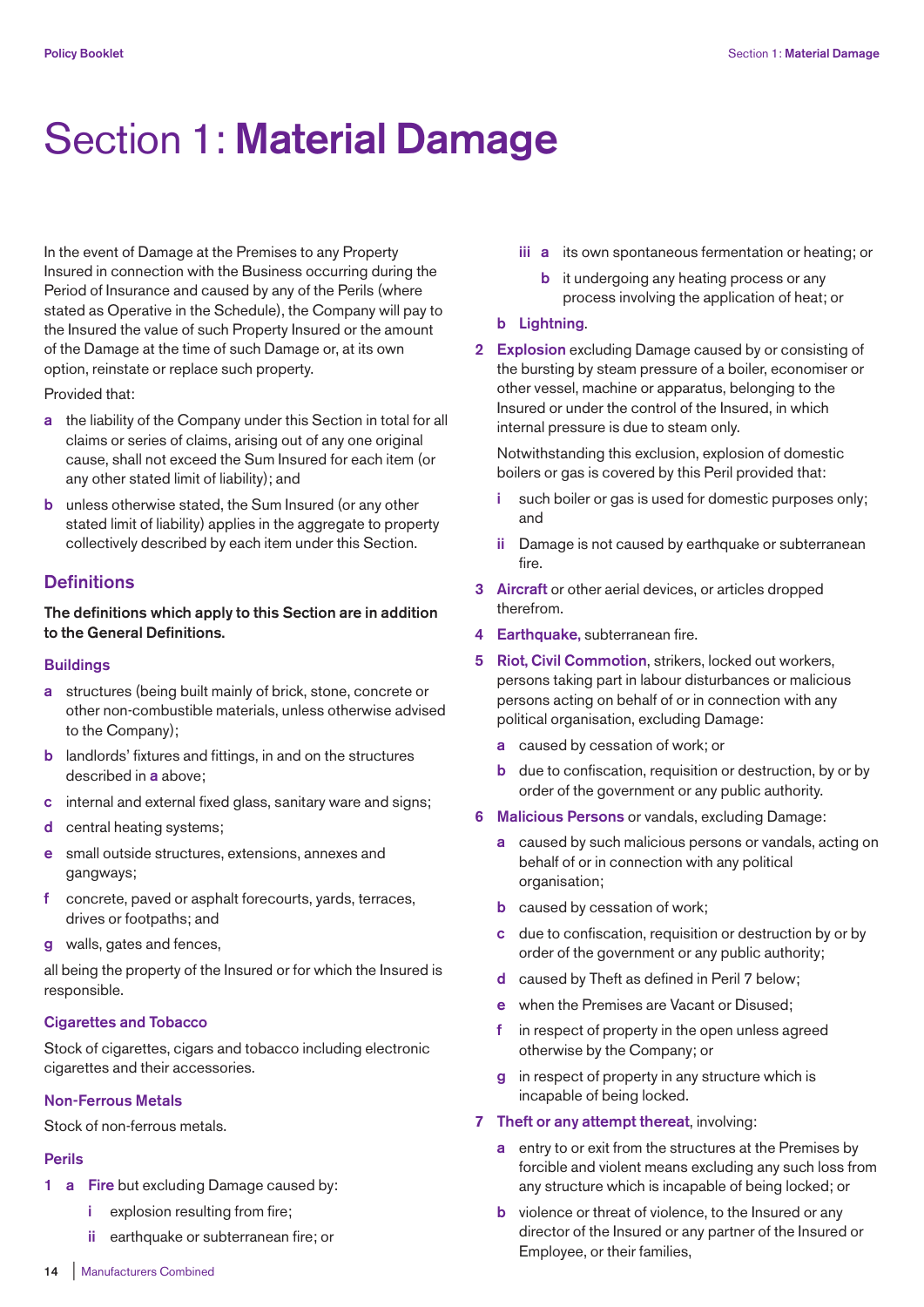excluding Damage:

- **i** in respect of property in the open unless agreed otherwise by the Company;
- **ii** in respect of **7 a** above when the Premises are Vacant or Disused; or
- **iii** in respect of jewellery, precious stones, precious metals, bullion or furs, except where specifically stated in the Schedule as being insured.
- **8 Storm, Tempest**, excluding Damage:
	- **a** caused by the escape of water from the normal confines of any natural or artificial water course, lake, reservoir, canal or dam;
	- **b** caused by inundation from the sea whether resulting from storm or otherwise;
	- **c** caused by frost, subsidence, ground heave or landslip;
	- **d** attributable solely to change in the water table level; or
	- **e** to walls (not forming part of the structure), fences, gates or moveable property in the open or in opensided structures.
- **9 Flood** excluding Damage:
	- **a** caused by storm or tempest;
	- **b** caused by escape of water from any tank, apparatus or pipe;
	- **c** caused by frost, subsidence, ground heave or landslip;
	- **d** attributable solely to change in the water table level; or
	- **e** to walls (not forming part of the structure), fences, gates or moveable property in the open or in opensided structures.
- **10 Escape of Water** from any tank, apparatus or pipe or escape of oil from any oil-fired heating installation, excluding Damage:
	- **a** caused by water discharged or leaking, from any automatic sprinkler installations;
	- **b** when the Premises are Vacant or Disused; or
	- **c** from any portable oil-fired heating installation.
- **11 Impact** by:
	- **a** falling trees or boughs, excluding Damage caused by lopping, pruning or felling;
	- **b** collapse or breakage of television or radio receiving aerials or satellite dishes; or
	- **c** vehicles or animals.
- **12 Accidental Discharge or Leakage of Automatic Sprinkler Installations**, excluding Damage caused by or attributable to:
- **a** heat caused by fire;
- **b** freezing when the Premises are Vacant or Disused;
- **c** repairs, alterations or extensions to the structures and/or sprinkler installations; or
- **d** defects in construction or condition, of which the Insured is aware.
- **13 Subsidence** or ground heave of any part of the site on which the Premises stand or landslip, but excluding:
	- **a** Damage to yards, car parks, roads, pavements, swimming pools, walls, gates and fences, unless also affecting a structure insured hereby;
	- **b** Damage caused by or consisting of:
		- **i** the normal bedding down or settlement of new structures;
		- **ii** the settlement or movement of made-up ground;
		- **iii** coastal or river erosion;
		- **iv** defective design or workmanship or the use of defective materials;
		- **v** fire, subterranean fire, explosion or earthquake; or
		- **vi** the escape of water or oil, from any tank or apparatus or pipe;
	- **c** Damage which commenced prior to the Effective Date (as stated in the Schedule) of the Period of Insurance; or
	- **d** Damage resulting from:
		- **i** demolition, construction, structural alteration or repair of any property; or
		- **ii** groundworks or excavation,
		- at the same Premises.

#### **14 Any Accidental Cause** excluding:

- **a** Damage:
	- **i** caused by or specifically excluded in the Perils 1-13 inclusive (whether operative or otherwise under this Section); or
	- **ii** caused by theft or any attempt thereat, not involving:
		- **a** entry to or exit from structures, at the Premises by forcible and violent means; or
		- **b** violence or threat of violence, to the Insured or any director of the Insured or any partner of the Insured or Employee, or their families;
- **b** Damage to the Property Insured caused by or consisting of:
	- **i** inherent vice, latent defect, gradual deterioration, wear and tear, frost, change in water table level, its own faulty or defective design or materials; or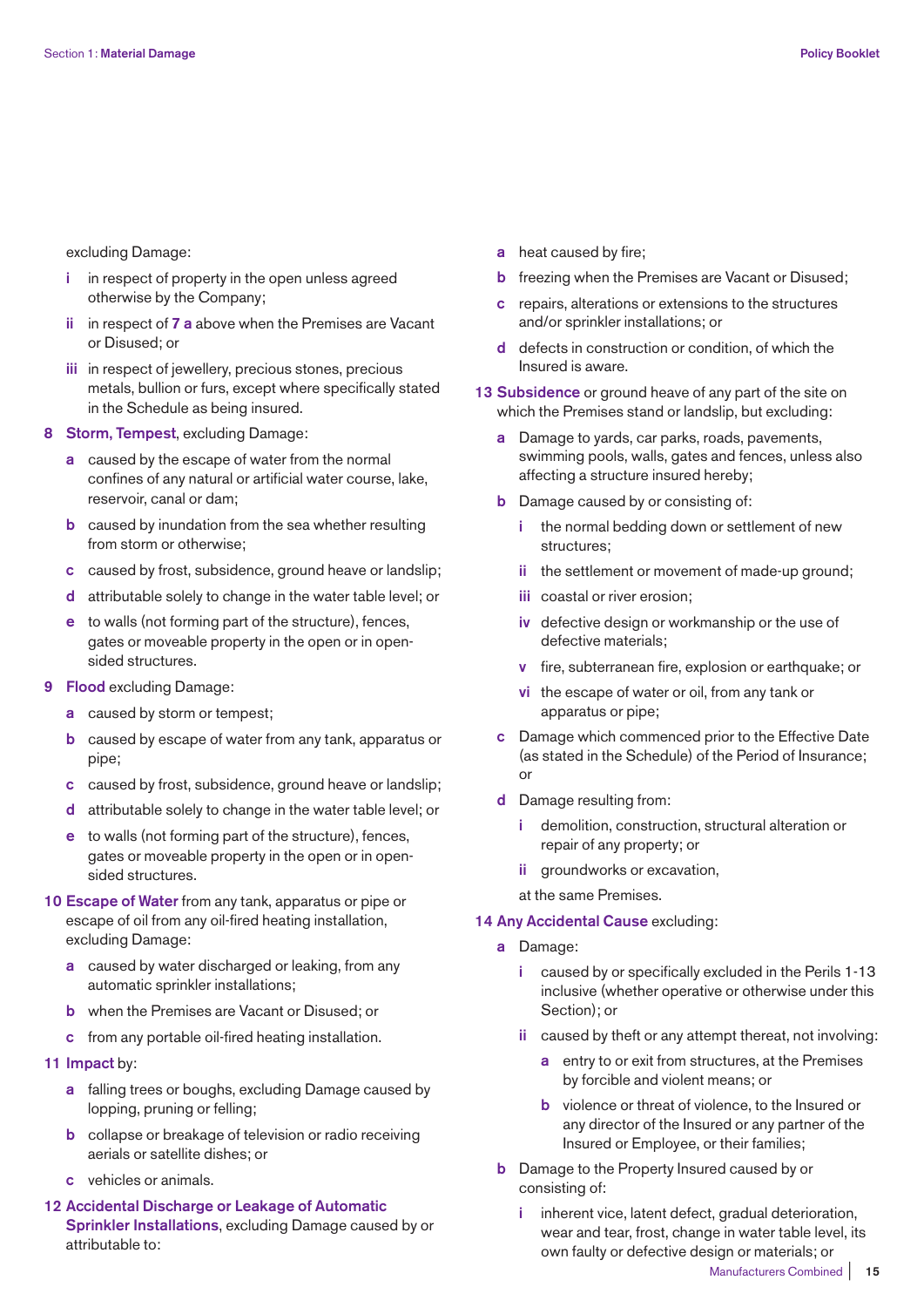**ii** faulty or defective workmanship, operational error or omission, on the part of the Insured or any of their Employees,

 but this shall not exclude subsequent Damage which results from a cause not otherwise excluded by this Policy;

- **c** Damage caused by or consisting of:
	- **i** corrosion, rust, wet or dry rot, shrinkage, evaporation, leakage, loss of weight, dampness, contamination, fermentation, dryness, marring, scratching, vermin or insects; or
	- **ii** change in temperature, colour, flavour, texture or finish, action of light,

Damage consisting of:

- **iii** joint leakage, failure of welds, cracking, fracturing, collapse or overheating, of boilers, economisers, superheaters, pressure vessels, or any range of steam and feed piping in connection therewith; or
- **iv** mechanical or electrical breakdown or derangement, in respect of the particular machines, apparatus or equipment, in which such breakdown or derangement originates,

but this shall not exclude:

- such Damage not otherwise excluded by this Policy which itself results from any other Damage not otherwise excluded by this Policy; or
- **ii** subsequent Damage which itself results from a cause not otherwise excluded by this Policy (unless more specifically insured);
- **d** Damage caused by or consisting of:
	- **i** acts of fraud or dishonesty:
	- **ii** disappearance, unexplained or inventory shortage, misfiling or misplacing of information; or
	- **iii** electrical or magnetic, injury, disturbance or erasure, of electronic records;
- **e** destruction of or damage to a building or structure, caused by its own collapse or cracking;
- **f** Damage in respect of movable property in the open or in open-sided structures, walls (not forming part of the structure), fences and gates, caused by wind, rain, hail, sleet, snow or dust;
- **g** Damage to the Property Insured:
	- **i** caused by fire resulting from its undergoing any heating process or any process involving the application of heat; or
- **ii** (other than by fire or explosion) resulting from its undergoing any process of production, packing, treatment, testing, commissioning, servicing, adjustment or repair;
- **h** Damage:
	- **i** caused by freezing; or
	- **ii** to fixed glass and sanitary ware,

in respect of any building which is Vacant or Disused;

- Damage in respect of:
	- **i** jewellery, precious stones, precious metals, bullion or furs;
	- **ii** property in transit;
	- **iii** money, cheques, stamps, bonds, credit cards or securities of any description; or
	- **iv** fixed glass and sanitary ware:
		- **a** due to repairs or alterations, being carried out at the Premises;
		- **b** during installation or removal, of such glass or sanitary ware; or
		- **c** which was broken or cracked prior to the Effective Date (as stated in the Schedule);
- **j** Damage in respect of:
	- **i** vehicles licensed for road use (including accessories thereon), caravans, trailers, railway locomotives, rolling stock, watercraft or aircraft;
	- **ii** property or structures in the course of construction or erection and materials or supplies in connection with all such property in course of construction or erection;
	- **iii** land, roads, piers, jetties, bridges, culverts or excavations; or
	- **iv** livestock, growing crops or trees,

 unless specifically mentioned as insured by this Section; or

 **k** Damage occasioned by delay, embargo, nationalisation, confiscation, requisition, seizure or destruction, by or by order of the government or any public authority.

# **Plant, Machinery, Trade Fixtures (and all other contents)**

- **a** machinery, plant, fixtures, fittings and other trade equipment;
- **b** all office equipment and other contents at the Premises;
- **c** money and stamps (excluding Damage by theft or any attempt thereat), not exceeding £2,500 in total for all claims or series of claims, arising out of any one original cause;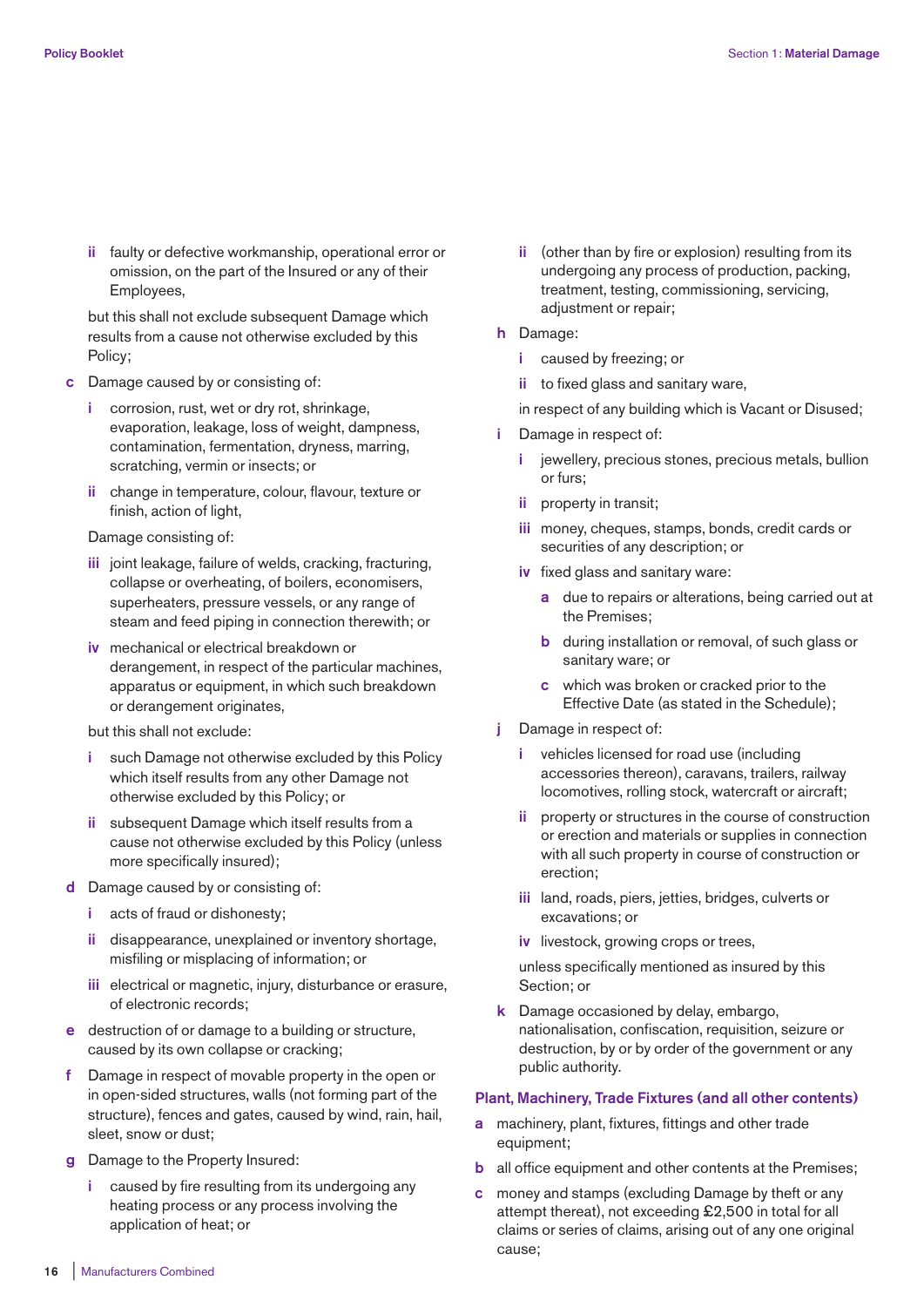- **d** patterns, models, moulds, plans and designs;
- **e** documents, manuscripts and business books, but only for the value of the materials as stationery together with the cost of clerical labour expended in writing up such materials and not for the value to the Insured of the information contained therein;
- **f** computer systems records for an amount not exceeding £25,000 in total, but only for the value of the materials together with reproduction costs including the cost of gathering information but excluding the value to the Insured of the information;
- **g** rare books, antiques, paintings or other works of art, for an amount not exceeding £2,500 any one item and £10,000 in total, for all claims or series of claims, arising out of any one original cause;
- **h** directors' of the Insured, partners' of the Insured, visitors' and Employees', personal effects, in so far as they are not otherwise insured, including clothing, pedal cycles, tools, instruments and the like, for an amount not exceeding £500 per person in total for all claims or series of claims, arising out of any one original cause but any cover granted under this insurance for Damage by theft, shall not apply to personal effects partly or wholly of precious metal, jewellery, furs, money and securities of any description;
- **i** wines, spirits, cigarettes and tobacco, held for entertainment purposes, for an amount not exceeding £250 in total for all claims or series of claims, arising out of any one original cause, in respect of Damage by theft or any attempt thereat (if such Damage is insured under this Section); and
- **j** to the extent that they are not otherwise insured, motor vehicles, motor chassis, and contents thereof,

all the property of the Insured or held by them in trust for which they are responsible, but excluding Portable Hand Tools and any property which is more specifically insured.

# **Portable Hand Tools**

Portable hand tools including portable power-driven hand tools and portable diagnostic equipment, the property of the Insured or held by them in trust and for which they are responsible.

#### **Property Insured**

The items stated in Section 1: Material Damage in the Schedule.

#### **Rent**

The money paid or payable to or by the Insured in respect of accommodation and services, provided at the Premises.

#### **Stock in Trade**

Stock and materials in trade, work in progress, finished goods and customers' goods, all the property of the Insured or held by them in trust for which the Insured is responsible, but excluding Stock in Trade in the Open, Cigarettes and Tobacco, Non-Ferrous Metals, Wines and Spirits and any property which is more specifically insured.

#### **Stock in Trade in the Open**

Stock and materials in trade, work in progress, finished goods and customers' goods, all the property of the Insured or held by them in trust for which the Insured is responsible, but excluding Cigarettes and Tobacco, Non-Ferrous Metals, Wines and Spirits and any property which is more specifically insured.

#### **Tenants' Improvements**

Where the Insured is a tenant of the Premises, structural fixtures and fittings, the property of the Insured as occupier of the Premises.

#### **Wines and Spirits**

Stock of wines and spirits.

# **Extensions**

**The insurance provided by this Section is extended to include the following:** 

#### **A Professional Fees**

 The insurance by each item on Buildings, Tenants' Improvements and Plant, Machinery, Trade Fixtures (and all other contents), as set out in the Schedule, where insured by this Section, includes the cost of architects', surveyors', consulting engineers' and legal fees, necessarily and reasonably incurred in the reinstatement or repair of the property consequent on its Damage but shall not include fees incurred for preparing any claim.

 The maximum liability of the Company under this Extension and this Section, for any item, will in no case exceed the Sum Insured for that item.

# **B European Union, Public Authorities and Loss Prevention Council**

 The insurance by each item on Buildings, Tenants' Improvements and Plant, Machinery, Trade Fixtures (and all other contents), as set out in the Schedule, where insured by this Section, includes the cost of reinstatement of any Damage to the Property Insured and portions thereof not subject to Damage (other than foundations) incurred: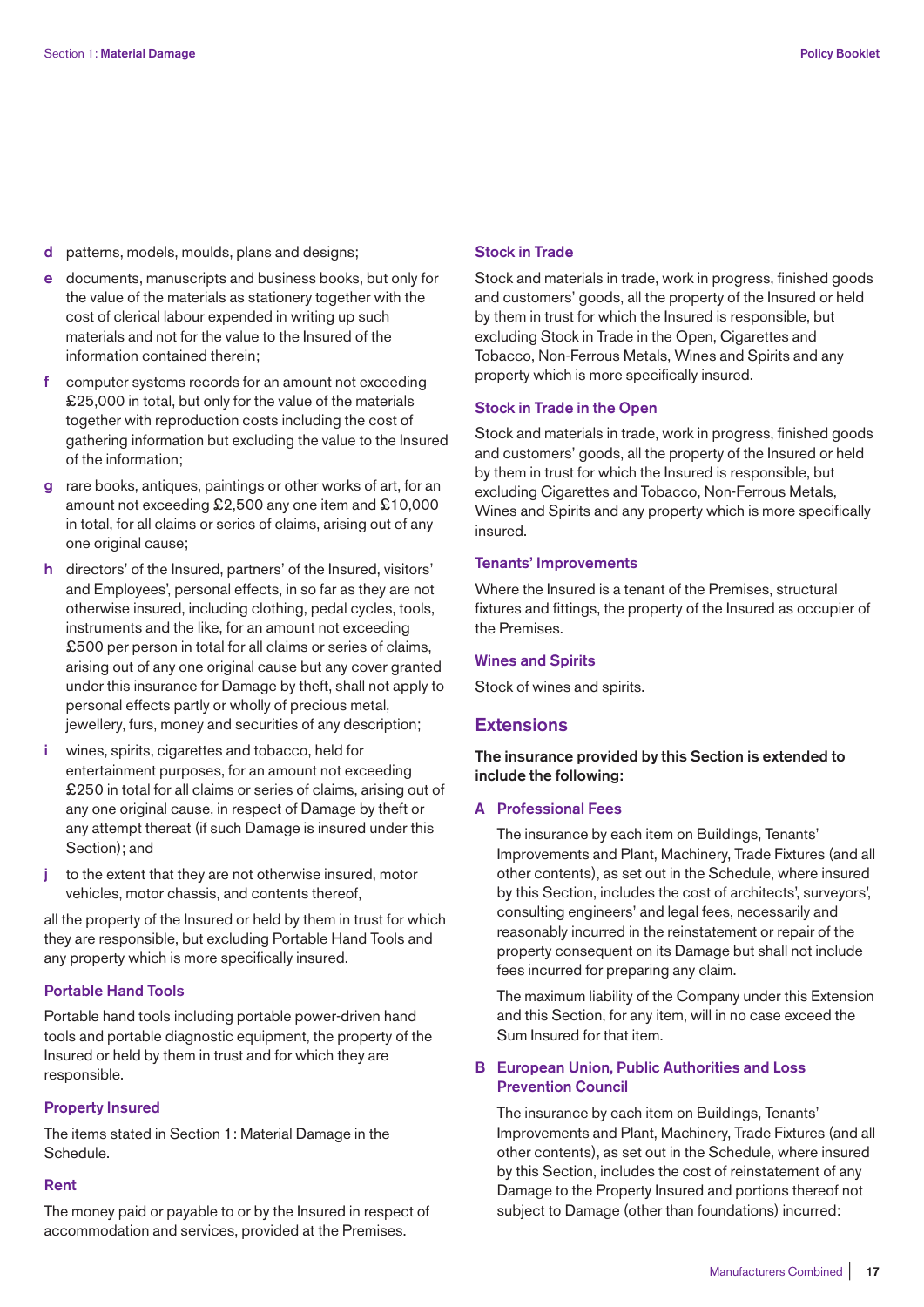- **1** solely by reason of the necessity to comply with European Union legislation, regulations under Acts of Parliament or local authority bye-laws; or
- **2** where the Company requires the Insured to comply with current Loss Prevention Council (LPC) Rules for Automatic Sprinkler Installations, being the additional cost of reinstating water supply equipment which:
	- **i** conformed to previous LPC Rules; or
	- **ii** conformed to current LPC Rules when installed but fails to conform to subsequent amendments to those rules.

#### Provided that:

- **i** in respect of item 1 of this Extension, the Insured receives a notice from the relevant body to comply after the Damage occurs;
- **ii** the work of reinstatement is completed within 12 months of the date of the Damage or within such further time as the Company may allow; and
- **iii** the total amount payable under this Extension and this Section, for any item, will not exceed:
	- **a** in respect of the property subject to Damage, its Sum Insured; and
	- **b** in respect of portions of the property not subject to Damage, 15% of the total amount for which the Company would have been liable had the property been wholly destroyed,

 subject to the total amount payable in respect of **iii a** and **iii b** above under this Extension and this Section, in total for all claims or series of claims, arising out of any one original cause, for any item, not exceeding its Sum Insured.

# **C Theft Damage to Buildings**

 The cost of repairing Damage by theft or any attempt thereat, to Buildings at the Premises (whether or not Buildings are insured under this Section), if the Insured is responsible for the repairs and the Damage is not otherwise insured.

# **D Damage to Framework (Glass)**

 Any cover provided under this Section in respect of Damage to fixed glass, includes the reasonable costs of any necessary boarding up or temporary glazing, pending replacement of broken glass, and of removing and refixing window fittings and other obstacles to replacement.

### **E Underground Services**

 Damage for which the Insured is legally liable by any of the Perils 1 to 14 inclusive (whether operative or otherwise under this Section) to underground pipes, cables, drains (and their relevant inspection covers), supplying services to and carrying waste from the Premises to the point of junction with public supply lines, mains and sewers.

#### **F Clearing of Drains**

 The insurance in respect of Buildings, where insured under this Section, extends to cover expenses necessarily and reasonably incurred in cleaning, clearing and/or repairing drains, gutters and sewers, in consequence of Damage (not otherwise excluded) by any of the Perils insured against at the Premises.

#### **G Loss of Oil and Metered Water**

Cover for Damage caused by escape of:

- **a** water from any tank, apparatus or pipe (not being automatic sprinkler installations); or
- **b** oil from any oil-fired heating installation,

where insured by this Section, includes the cost of such:

- **i** water (calculated at the current rate per cubic metre) consumed; or
- **ii** oil,

 as a direct result of the escape, subject to the amount payable under this Extension not exceeding £25,000 in total for all claims or series of claims, arising out of any one original cause.

# **H Other Interests**

 Interests of third parties which the Insured is required to include herein under the terms of any mortgage, property lease or hiring, leasing or hire purchase agreement, are automatically deemed to be held covered under this Section subject to notification by the Insured to the Company of such interests as soon as is reasonably practicable.

#### **I Non-Invalidation**

 This insurance shall not be invalidated by any act or omission or by any alteration, whereby the risk of Damage is increased unknown to or beyond the control of the Insured, provided that the Insured immediately they become aware thereof shall give notice to the Company and pay an additional premium if required by the Company.

# **J Contracting Purchaser's Interest**

 If at the time of Damage the Insured shall have contracted to sell their interest in any Buildings hereby insured and the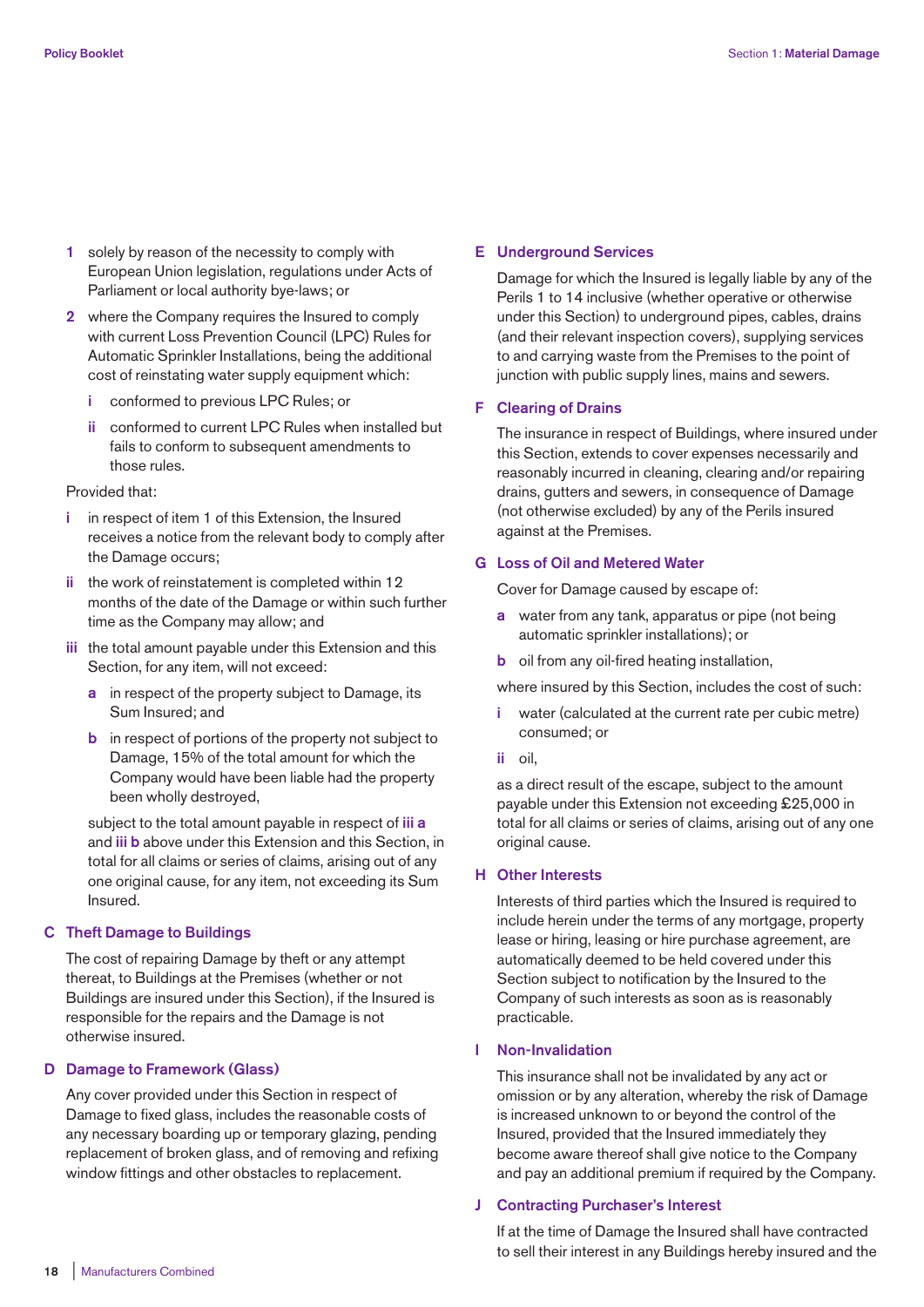purchase is subsequently completed, the purchaser, on completion of the purchase, shall be entitled to benefit under this Policy in respect of such Damage (if and so far as the property is not otherwise insured by the purchaser or on the purchaser's behalf against such Damage) without prejudice to the rights and liabilities of the Insured or the Company until completion.

# **K Mortgagees/Freeholders/Lessors**

 The act or neglect of any mortgagor, leaseholder, lessee or occupier, of any Buildings hereby insured whereby the risk of Damage is increased without the knowledge of any mortgagee, freeholder or lessor, shall not prejudice the interest of the latter parties in this insurance provided such parties shall notify the Company immediately on becoming aware of such increased risk and pay additional premium if required by the Company.

# **L Subrogation Waiver**

 In the event of a claim arising under this Section, the Company agrees to waive any rights, remedies or relief, to which it might become entitled by subrogation against:

- **a** any company which is the parent or subsidiary of the Insured; or
- **b** any company which is a subsidiary of a parent of the Insured,

 in each case within the meaning of the Companies Act 2006 or Companies (Northern Ireland) Order, as applicable, at the time the Damage occurs.

# **M Capital Additions**

 The insurance by this Section on Buildings, Tenants' Improvements and Plant, Machinery, Trade Fixtures (and all other contents) includes:

- **a** alterations, additions and improvements, to such property but not appreciation in value; and
- **b** any such property newly acquired and/or newly erected,

 anywhere in the United Kingdom, the Channel Islands or the Isle of Man, in so far as the same is not otherwise insured.

# Provided that:

 **i** the maximum liability of the Company under this Extension shall not exceed 10% of the total Sum Insured for all items in respect of Buildings, Tenants' Improvements and Plant, Machinery, Trade Fixtures (and all other contents), or in the aggregate £1,000,000, whichever is less;

- **ii** the Insured undertakes to advise the Company of the change of risk as soon as practicable and to pay the additional premium required by the Company from its inception date; and
- **iii** the provisions of this Extension shall be fully reinstated following advice to the Company of the change in risk.

# **N Cost of Debris Removal/Re-erection**

 The insurance by each item on Buildings, Tenants' Improvements, Plant, Machinery, Trade Fixtures (and all other contents), Portable Hand Tools, Stock in Trade, Cigarettes and Tobacco, Wines and Spirits, Non-Ferrous Metals, Stock in Trade in the Open and any item of stock more specifically insured, includes costs and expenses necessarily incurred by the Insured with the consent of the Company in:

- **a** removing debris;
- **b** dismantling and/or demolishing;
- **c** shoring up or propping; or
- **d** re-erecting, fitting and fixing, in respect of Plant, Machinery, Trade Fixtures (and all other contents) only,

 in respect of the portion of such Property Insured which is the subject of a claim under this Section.

 The maximum liability of the Company under this Extension and this Section, for any item, will in no case exceed the Sum Insured for that item.

The Company will not pay for any costs or expenses:

- **i** incurred in removing debris except from the site of any property which is the subject of a claim under this Section and the area immediately adjacent to such site; or
- **ii** arising from pollution or contamination, of property not insured by this Section.

# **O Temporary Removal (Cleaning, Renovation or Repair)**

 The insurance by each item on Tenants' Improvements and Plant, Machinery, Trade Fixtures (and all other contents), where insured by this Section, includes such property while it is temporarily removed from the Premises for the purposes of cleaning, renovation, or repair, to any other premises within the United Kingdom, Channel Islands or the Isle of Man or in transit by road, rail or inland waterway, to or from such premises.

 Provided that the maximum liability of the Company under this Extension in respect of any item insured under this Extension shall not exceed 15% of the Sum Insured on each item and in the case of documents, manuscripts, plans and the like, 15% of the total value thereof.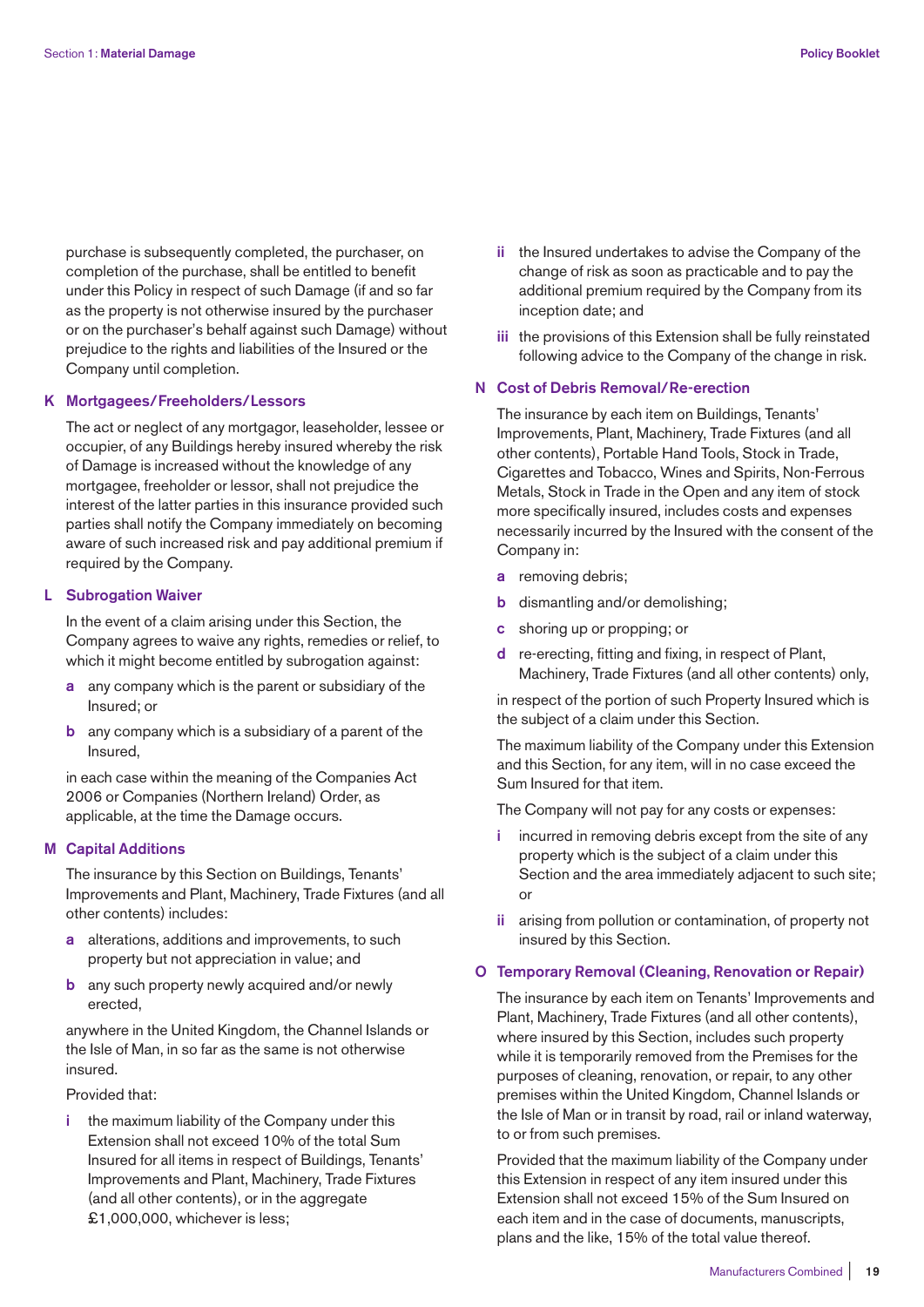The cover provided by this Extension is subject to the following:

- **a** Cover includes theft or any attempt thereat, excluding Damage in respect of jewellery, precious stones, precious metals, bullion or furs, except where specifically stated in the Schedule as being insured.
- **b** In respect of such property in transit (whilst in the Insured's control), Conditions 1 and 2 as set out in Section 3: Goods in Transit of this Policy and the Exclusions as set out in Section 3 of this Policy, whether Section 3 is operative or otherwise. Where there is any conflict between the Exclusions as set out in Section 3 and the Exclusions under this Section in this regard, those set out in Section 3 of this Policy shall take precedence.
- **c** Such property not being more specifically insured.

# **P Temporary Removal (Transferred Between the Premises)**

 The insurance by each item on Plant, Machinery, Trade Fixtures (and all other contents), Stock in Trade, Cigarettes and Tobacco, Wines and Spirits, Non-Ferrous Metals, Stock in Trade in the Open and any item of stock more specifically insured, where insured by this Section, includes such property whilst being transferred between the Premises by road, rail or inland waterway.

 Provided that the maximum liability of the Company under this Extension in respect of any item insured under this Extension, in respect of any such transfers at any one time shall be the lesser of:

- **a** 15% of the total Sum Insured for all such items; or
- **b** £50,000 in the aggregate.

 The cover provided by this Extension is subject to the following:

- **a** In respect of such property in transit (whilst in the Insured's control), Conditions 1 and 2 as set out in Section 3: Goods in Transit of this Policy and the Exclusions as set out in Section 3 of this Policy, whether Section 3 is operative or otherwise. Where there is any conflict between the Exclusions as set out in Section 3 of this Policy and the Exclusions under this Section in this regard, those set out in Section 3 of this Policy shall take precedence.
- **b** Such property not being more specifically insured.

# **Q Property at Exhibitions**

 The insurance by each item on Plant, Machinery, Trade Fixtures (and all other contents), Stock in Trade, Cigarettes and Tobacco, Wines and Spirits, Non-Ferrous Metals,

Stock in Trade in the Open and any other item of stock more specifically described in the Schedule, where insured by this Section includes such property while it is at any indoor exhibition within:

- **1** the United Kingdom, Channel Islands or the Isle of Man; or
- **2** any other countries within the European Economic Area,

 or in transit by road, rail, sea, inland waterway or air, to or from such exhibition.

 The cover provided by this Extension is subject to the following:

- **a** Cover in respect of theft or any attempt thereat (where insured by this Section), only applies under this Extension where such cover involves forcible and violent entry to or exit from the exhibition premises but excluding Damage:
	- **i** from any structure which is incapable of being locked;
	- **ii** in respect of property in the open unless agreed otherwise by the Company; or
	- **iii** in respect of jewellery, precious stones, precious metals, bullion or furs, except where specifically stated in the Schedule as being insured.
- **b** In respect of such property in transit (whilst in the Insured's control), Conditions 1 and 2 as set out in Section 3: Goods in Transit of this Policy and the Exclusions as set out in Section 3, whether Section 3 is operative or otherwise. Where there is any conflict between the Exclusions as set out in Section 3 of this Policy and the Exclusions under this Section in this regard, those set out in Section 3 of this Policy shall take precedence.
- **c** Such property not being more specifically insured.
- **d** Cover is restricted to exhibitions which do not exceed 7 days duration.

 The maximum liability of the Company under this Extension in total for all claims or series of claims arising out of any one original cause shall not exceed:

- **i** £50,000 in respect of cover in the situations applicable to item 1 above; or
- **ii** £25,000 in respect of cover in the situations applicable to item 2 above,

 provided that the total liability of the Company under this Extension shall in no case exceed £50,000 in the aggregate during any one Period of Insurance.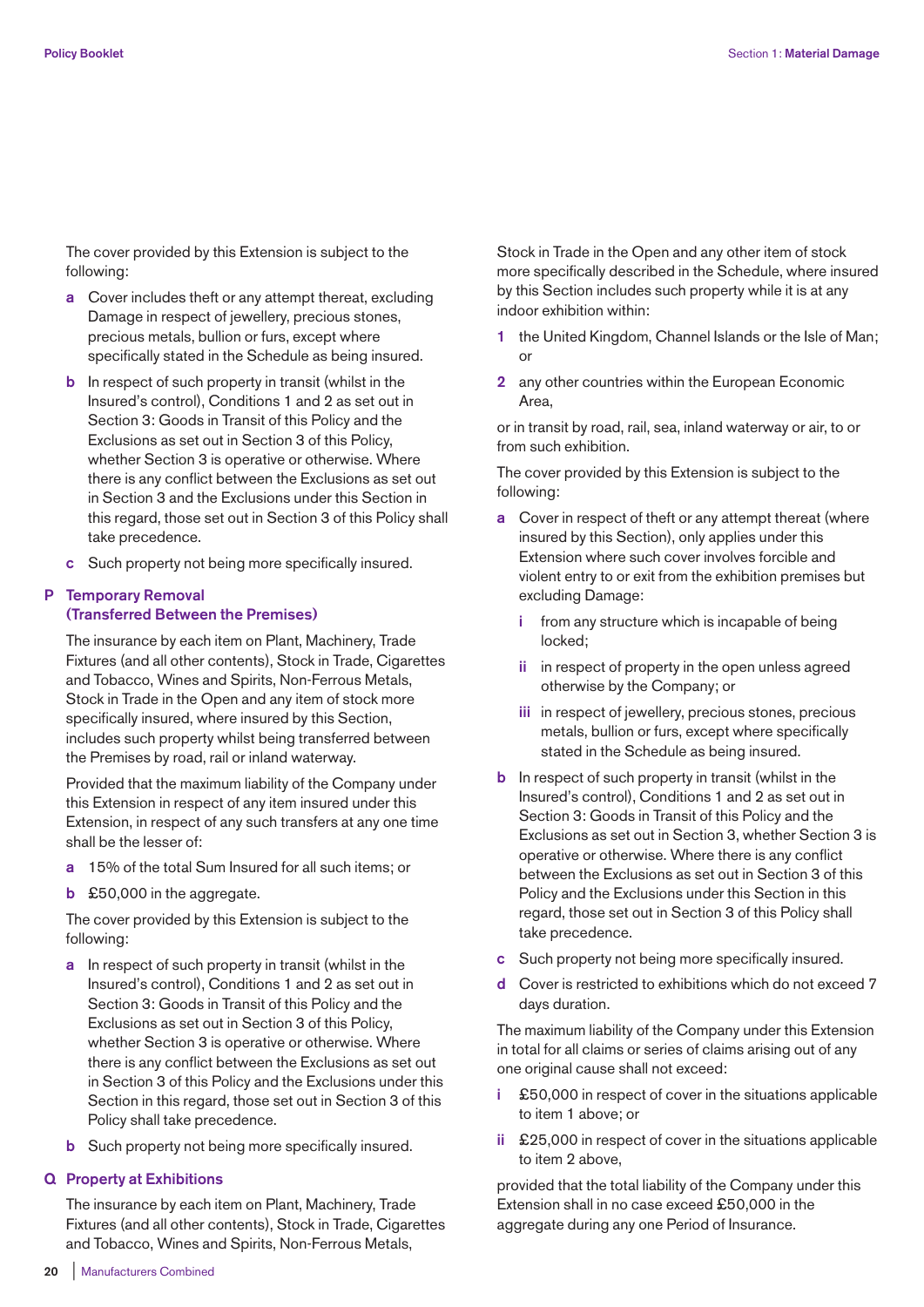## **R Fire Brigade and Rescue Services Damage to Grounds**

 Damage caused by the Fire Brigade and rescue services or other emergency services equipment or personnel, in the course of combating fire, to the grounds at the Premises as far as the Insured is responsible for the cost of repair, provided that the maximum liability of the Company under this Extension in respect of any one event of such Damage shall not exceed £25,000 in the aggregate.

#### **S Lock Replacement**

 The cost of changing locks on doors, windows, safes and strongrooms, at the Premises following theft, where insured by this Section, of keys from the Premises or from the home of the Insured or of any partner of the Insured or director of the Insured or Employee entrusted with keys, provided that the maximum liability of the Company under this Extension as a result of any one event of such theft shall not exceed £25,000 in the aggregate.

#### **T Contract Price**

 In respect only of goods sold but not delivered and for which the Insured is responsible, subject to a sale contract, which following Damage, is cancelled by reason of its conditions wholly or to the extent of the Damage, the Company's liability will be based on the contract price. For the purposes of this insurance, the value of all goods to which this Extension could apply in the event of Damage will be ascertained similarly.

# **U Trace and Access**

 In the event of Damage resulting from escape of water or oil, where insured by this Section, the Company will pay costs necessarily and reasonably incurred in locating the source of such Damage and subsequently making good, subject to the maximum liability of the Company under this Extension not exceeding £25,000 in total for all claims or series of claims, arising out of any one original cause.

#### **V Fire Extinguishment and Security Equipment Expenses**

 Costs reasonably and necessarily incurred with the consent of the Company in:

- **a** refilling fire extinguishment appliances, replacing used sprinkler heads and refilling sprinkler tanks; and
- **b** re-setting fire and/or intruder alarms and/or closedcircuit television equipment,

 resulting from Damage to the Property Insured under this Section, subject to the following:

 **i** It is a condition precedent to the liability of the Company under this Section that the Insured maintains all such equipment in accordance with the manufacturer's instructions;

- **ii** The Company shall not be liable under this Extension in respect of any costs recoverable from the Insured's maintenance company or fire and rescue services; and
- **iii** The Company's liability under this Extension shall not exceed £25,000 in total for all claims or series of claims, arising out of any one original cause.

# **W Loss of Rent**

 Loss of Rent, which applies only if the Buildings at the Premises or any part thereof to which Rent relates are unfit for occupation in consequence of their Damage and then the amount payable shall not exceed:

- **a** (where a Sum Insured is stated for Rent in the Schedule) such proportion of the Sum Insured for loss of Rent as the period necessary for reinstatement bears to the maximum rental period, being the number of months stated in the Schedule; or
- **b** (where a sum insured is not stated for Rent in the Schedule) 15% of the Sum Insured of the damaged building in total for all claims or series of claims, arising out of any one original cause, subject to the maximum rental period, being 36 months.

# **X Knotweed**

 The insurance in respect of Buildings, where insured under this Section, extends to cover the costs necessarily and reasonably incurred with the Company's consent, for eradicating from the Premises the presence of Knotweed and to safely dispose of the waste in accordance with the provisions under the Environmental Protection Act 1990 (Duty of Care) Regulations1991 or any subsequent amending legislation.

Provided that:

- **i** the Insured was not aware of the presence of the Knotweed at the time of inception of cover under this Section of the Policy;
- **ii** the infestation is discovered within the Period of Insurance;
- **iii** the Company shall not be liable under this Extension if there have been previous infestations of Knotweed at the Premises unless evidence can be produced to show that previous attempts at eradication have been undertaken by professional contractors who specialise in the removal of Knotweed and whose full course of treatment had been completed before inception of cover under this Section of the Policy;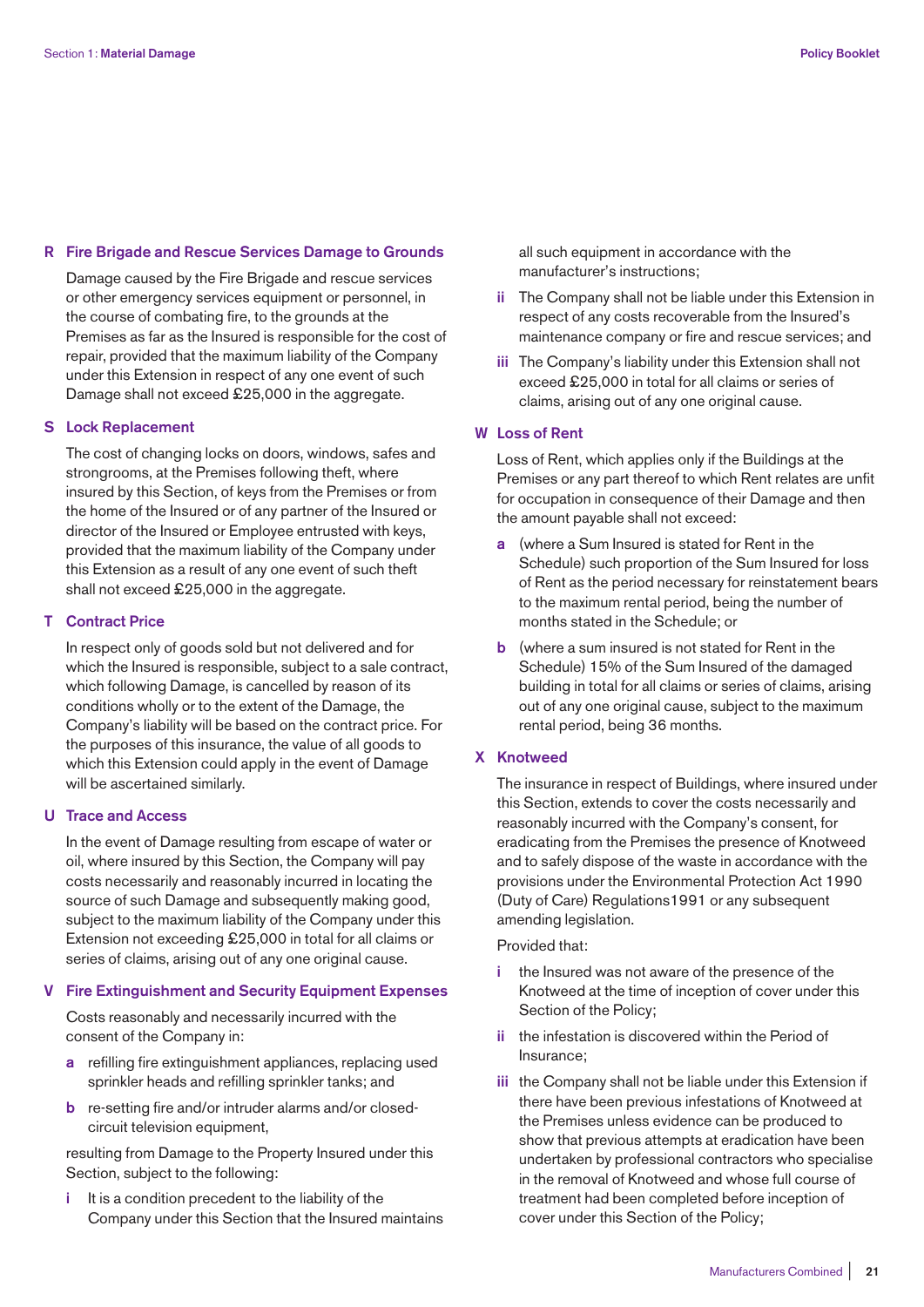- **iv** the Insured must immediately notify the Company of any infestation as soon as they become aware of it;
- **v** any eradication work must be undertaken by professional contractors approved by the Company;
- **vi** the Company shall not be liable for any costs incurred which are recoverable under any existing guarantee or warranty; and
- **vii** the cover provided by this Extension does not cover the first £500 of each and every claim.

 All claims or series of claims, arising out of any one original Occurrence, will be treated as one claim.

 The maximum liability of the Company under this Extension shall not exceed (in the aggregate in respect of all Premises):

- **i** £10,000 in total for all claims or series of claims, arising out of any one original Occurrence; subject to
- **ii** a maximum amount of £10,000 in the aggregate in any one Period of Insurance.

 For the purposes of this Extension, the following definitions shall apply:

 **Knotweed** shall mean Japanese Knotweed (Fallopia Japonica) or other hybrids of knotweed, listed under Schedule 9 of The Wildlife and Countryside Act 1981 or any subsequent amending legislation.

 **Occurrence** shall mean the period from the initial appearance of the Knotweed until such time the contractor has declared the plant or plants inactive and shall include the first initial treatment as well as any subsequent repeat treatments necessary to eradicate the infestation.

# **Y Unauthorised Use of Gas, Water or Electricity**

 The Company will pay the costs for which the Insured is responsible for gas, water or electricity, arising from their unauthorised use by persons occupying the Premises without the permission of the Insured provided that the Insured takes all practical steps to end the unauthorised use as soon as it is discovered. The amount payable under this Extension shall not exceed £25,000 in total for all claims or series of claims, arising out of any one original cause.

#### **Z Inadvertent Omission to Insure**

 For the purposes of this Extension, General Condition 3a of this Policy does not apply.

 The Insured having notified the Company of their intention to insure all property in which they have an interest, under this Section, from the Effective Date (as stated in the Schedule) of the Period of Insurance and it being the

Insured's belief that all such property is insured under this Section then if thereafter it is found that the Insured inadvertently omitted to insure any property in which they have an interest (whether at the Premises or at other premises in the occupation of the Insured within the United Kingdom, Channel Islands or the Isle of Man) during the Period of Insurance, then the Company will deem such property to be insured under this Section subject to payment of an additional premium required by the Company on all such property from the Effective Date (as stated in the Schedule) of the Period of Insurance or from the start date of the Insured's interest in such property during the Period of Insurance if it was purchased after the Effective Date.

Provided that:

- **a** the Insured carries out an annual check to ensure that effective insurance is in place for all property in which they have an interest;
- **b** the Insured undertakes to advise the Company immediately an omission is discovered;
- **c** in respect of any buildings:
	- **i** purchased for refurbishment or redevelopment, then Clause 2 (Reinstatement Basis of Settlement) of this Section shall not apply; and
	- **ii** due for demolition, the Company's liability shall be limited to the costs associated with clearing and securing the buildings;
- **d** this Extension shall not apply in addition to any cover provided by Extension M (Capital Additions) of this Section or in respect of any appreciation in value;
- **e** the value of the property which has been inadvertently omitted shall for the purpose of Clause 8 (Average) or Provision 4 of Clause 2 (Reinstatement Basis of Settlement), of this Section, as applicable, be added to the Sum Insured on the item to which the property relates, or in the case of Provision 3 of Clause 3 Day One (Non-Adjustable), of this Section, if applicable, to the Declared Value; and
- **f** the maximum liability of the Company under this Extension shall not exceed £1,000,000 in the aggregate during any one Period of Insurance.

# **AACost of Fuel Spillage Clean-up**

 The Company will pay costs necessarily and reasonably incurred in removing spilt fuel from the Insured's Premises following accidental escape of fuel caused by any of the Perils (where stated as operative in the Schedule), subject to the maximum liability of the Company under this Extension not exceeding £25,000 in total for all claims or series of claims, arising out of any one original cause.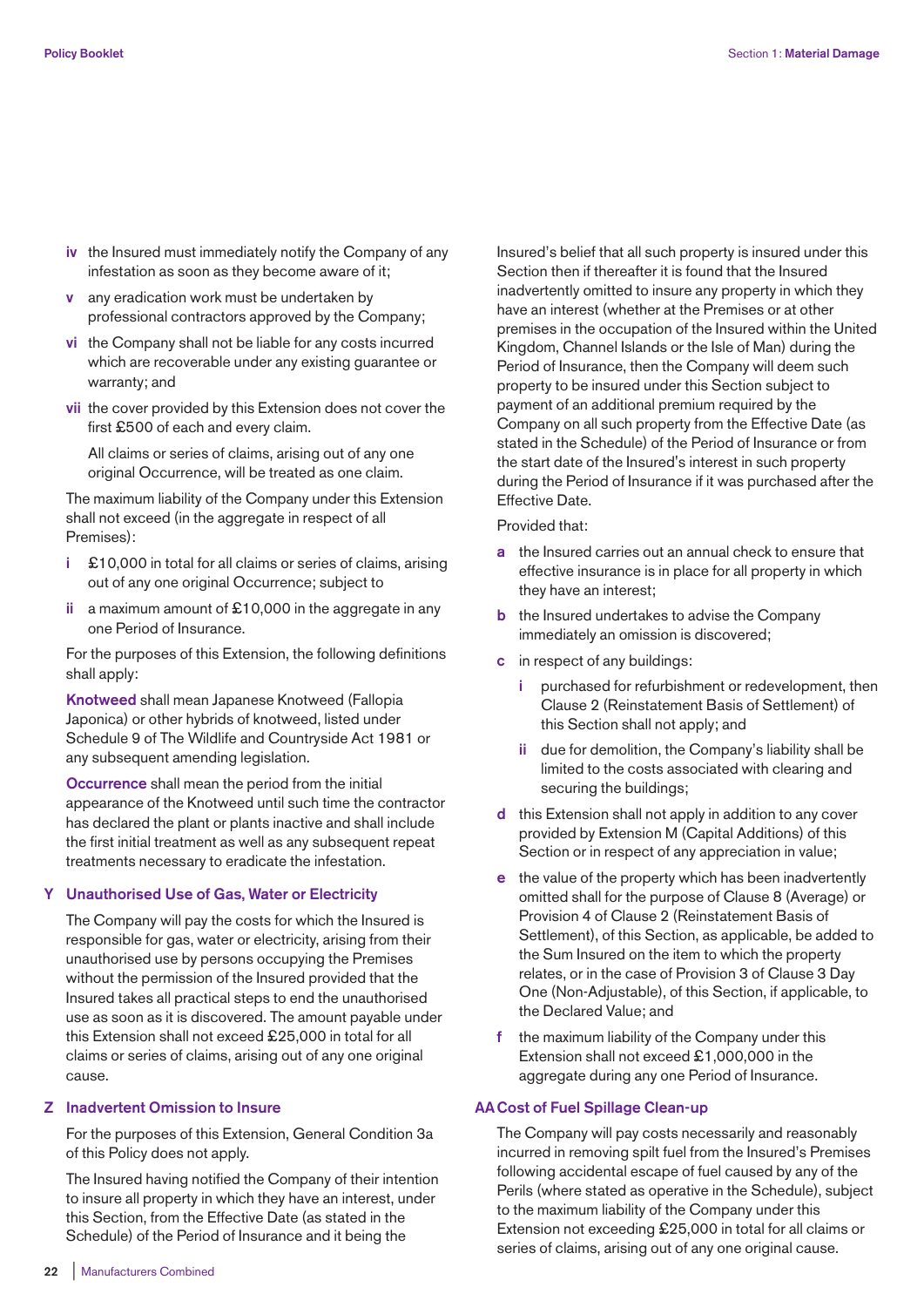## **ABFurther Investigation Expenses**

 In the event of Damage to Buildings insured by this Section, if in the opinion of a competent construction professional there is, in respect of the same event, reasonable possibility of Damage to other:

- **a** portions of the same Buildings, which is not immediately apparent; or
- **b** Buildings, for which the Insured is responsible, in the immediate vicinity,

 the Company will pay costs necessarily and reasonably incurred by the Insured with the consent of the Company, in establishing whether or not such other Damage has occurred.

Provided that:

- **i** cover in respect of **b** above, is subject to such Buildings in the immediate vicinity, subsequently being found to have suffered Damage for which the Company is liable under this Section; and
- **ii** the maximum liability of the Company under this Extension shall not exceed £5,000 in the aggregate for all claims made during any one Period of Insurance.

# **ACLoss Minimisation and Prevention Expenditure**

 The costs necessarily and reasonably incurred by the Insured with the consent of the Company, in preventing, reducing or mitigating:

- **a** imminent Damage which would have been insured under this Section; or
- **b** otherwise alleviating Damage insured under this Section during and after the event of such Damage.

#### Provided that:

- **i** the impending Damage was not reasonably foreseeable at the inception of the Period of Insurance and would be the inevitable outcome if such costs and expenses were not incurred;
- **ii** the impending Damage did not arise from any defect in the Property Insured;
- **iii** the impending Damage is not more specifically insured; and
- **iv** the maximum liability of the Company under this Extension shall not exceed £25,000 in total for all claims or series of claims, arising out of any one original cause.

#### **ADSeasonal Increase**

 The Sum Insured in respect of each item covering Stock in Trade, Cigarettes and Tobacco, Wines and Spirits, Stock in Trade in the Open and any item of stock (other than NonFerrous Metals) more specifically insured, where insured by this Section, is increased in each Period of Insurance:

- **a** during November and December; and
- **b** for a period of 15 days preceding and including any Bank or Public Holidays (other than occurring in the period stipulated in **a** above) and for a period of 15 days thereafter,

 by 25% or £500,000 in the aggregate, whichever is the lower.

 This Extension shall not apply if Clause 4 (Stock Declaration Basis) or Clause 5 (Stock – Maximum Value Basis), of this Section, is stated as Operative in the Schedule.

#### **AE Third Party Storage Sites**

 The insurance by each item on Plant, Machinery, Trade Fixtures (and all other contents), Stock in Trade, Cigarettes and Tobacco, Wines and Spirits, Non-Ferrous Metals, Stock in Trade in the Open and any item of stock more specifically insured, where insured by this Section, includes such property while it is stored at third party storage locations within:

- **1** the United Kingdom, Channel Islands or the Isle of Man; or
- **2** any other countries within the European Economic Area.

 The cover provided by this Extension is subject to the following:

- **a** In respect of cover in the situations applicable to item 1 of this Extension, the maximum liability of the Company shall not exceed £50,000 in total for all claims or series of claims, arising out of any one original cause, at any one location.
- **b** In respect of cover in the situations applicable to item 2 of this Extension:
	- **i** the maximum liability of the Company shall not exceed £25,000 in total for all claims or series of claims, arising out of any one original cause, at any one location; and
	- **ii** cover is restricted to Perils 1 to 3 inclusive (where stated as operative in the Schedule).
- **c** The maximum liability of the Company under this Extension shall not exceed (in total in respect of all locations) £50,000 in the aggregate during any one Period of Insurance.
- **d** Cover includes theft or any attempt thereat, excluding Damage in respect of jewellery, precious stones, precious metals, bullion or furs, except where specifically stated in the Schedule as being insured.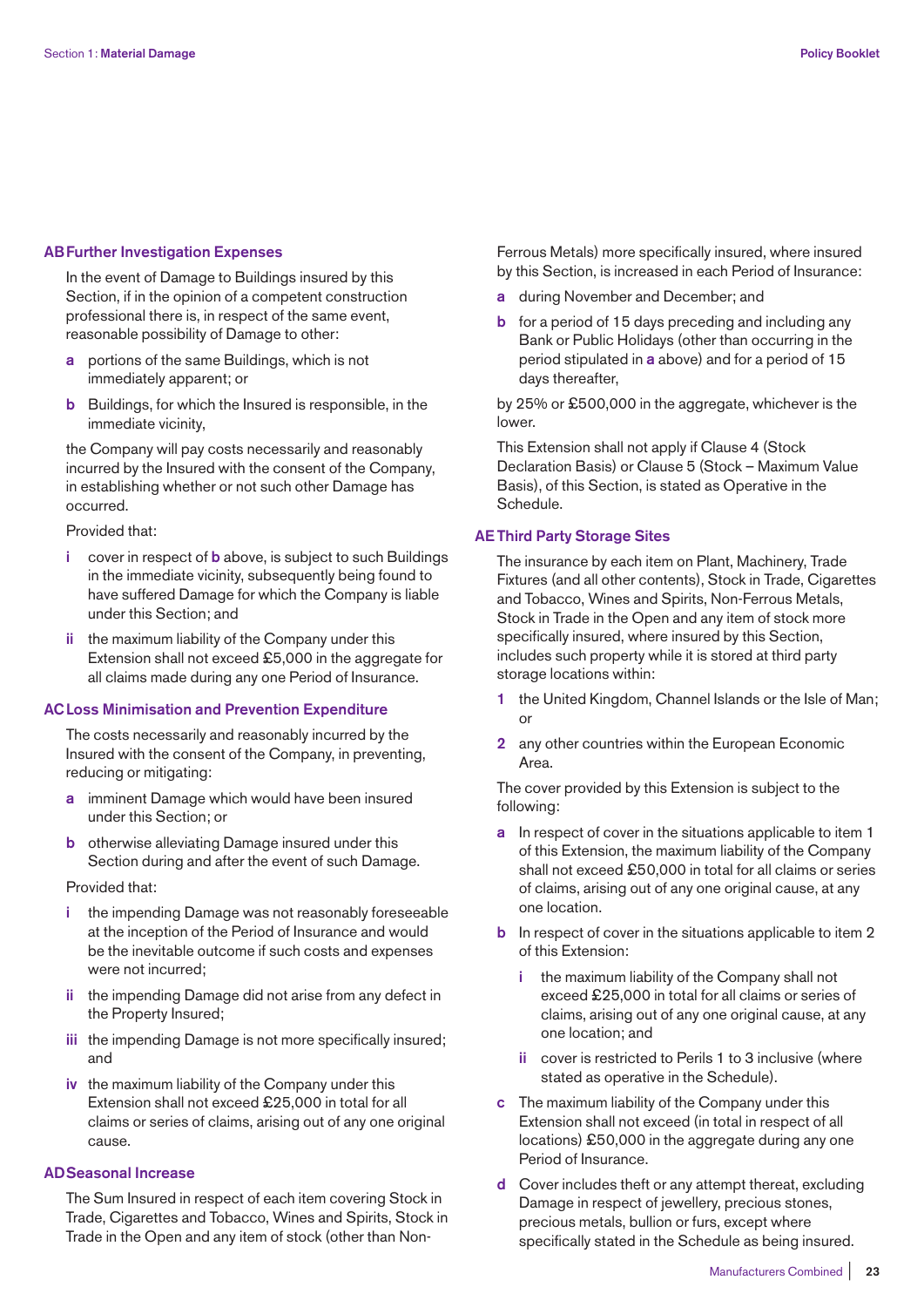**e** Such property not being more specifically insured.

### **AF Trade Samples**

 Damage to the Insured's trade samples whilst in the Insured's control, anywhere in the United Kingdom, Channel Islands, the Isle of Man or any other countries within the European Economic Area, including while in transit thereto or therefrom.

 Provided that the maximum liability of the Company under this Extension in respect of any individual trade sample insured under this Extension shall not exceed £500, subject to a maximum amount of £10,000 in total for all claims or series of claims, arising out of any one original cause.

 The cover provided by this Extension is subject to the following:

- **a** Cover includes theft or any attempt thereat, excluding Damage in respect of jewellery, precious stones, precious metals, bullion or furs, except where specifically stated in the Schedule as being insured.
- **b** In respect of such property in transit, Conditions 1 and 2 as set out in Section 3: Goods in Transit of this Policy and the Exclusions as set out in Section 3 of this Policy, whether Section 3 is operative or otherwise. Where there is any conflict between the Exclusions as set out in Section 3 and the Exclusions under this Section in this regard, those set out in Section 3 of this Policy shall take precedence.
- **c** Such property not being more specifically insured.

# **Clauses**

# **The following Clauses apply to this Section.**

**1 Designation** 

 For the purpose of determining where necessary the item or column heading under which any property is insured, the Company agrees to accept the designation under which such property has been entered in the Insured's books.

# **2 Reinstatement Basis of Settlement**

 This Clause shall not apply to any item covering Stock in Trade, Cigarettes and Tobacco, Wines and Spirits, Non-Ferrous Metals, Stock in Trade in the Open or any other item of stock more specifically insured.

 In the event that any property not excluded above is subject to Damage, the basis upon which the amount payable under such items is to be calculated shall be the cost of Reinstatement subject to the Provisions set out below.

"Reinstatement" means:

- **A** the rebuilding or replacement, of property lost or destroyed; or
- **B** the repair or restoration, of property damaged,

 in either case to a condition substantially the same as but not better or more extensive than its condition when new together with, insofar as the insurance by the item provides, due allowance for:

- **a** the additional cost of Reinstatement to comply with any European Union or public authority requirements;
- **b** professional fees; and
- **c** debris removal costs.

#### **Provisions**

- **1** No payment beyond the amount which would have been payable had this Clause not been operative shall be made:
	- **a** unless the work of Reinstatement is commenced and carried out with reasonable despatch;
	- **b** until the cost of Reinstatement has been incurred; and
	- **c** unless any other insurance covering the Insured's interest in the property at the time of Damage is on the same basis of Reinstatement as this Policy,

 and if no such payment is made, then the rights and liabilities of the Company and the Insured, shall be those which would have applied had this Clause not been operative.

- **2** Reinstatement may be carried out at another site and in any manner suitable to the Insured, subject to the liability of the Company not being increased as a result.
- **3** In the event of partial Damage to Property Insured the Company's liability for any loss shall not exceed the cost which would have been incurred had such property been totally destroyed.
- **4** Notwithstanding the General Definition of Average, each item insured under this Clause is declared to be separately subject to the following Condition of Average:

 If the Sum Insured on any item at the time of Damage is less than 85% of the cost of reinstating the whole of the Property Insured by such item at the time of Reinstatement, then the liability of the Company shall not exceed that proportion of the amount of the Damage which the said Sum Insured shall bear to the sum representing the total cost of reinstating the whole of such property at that time.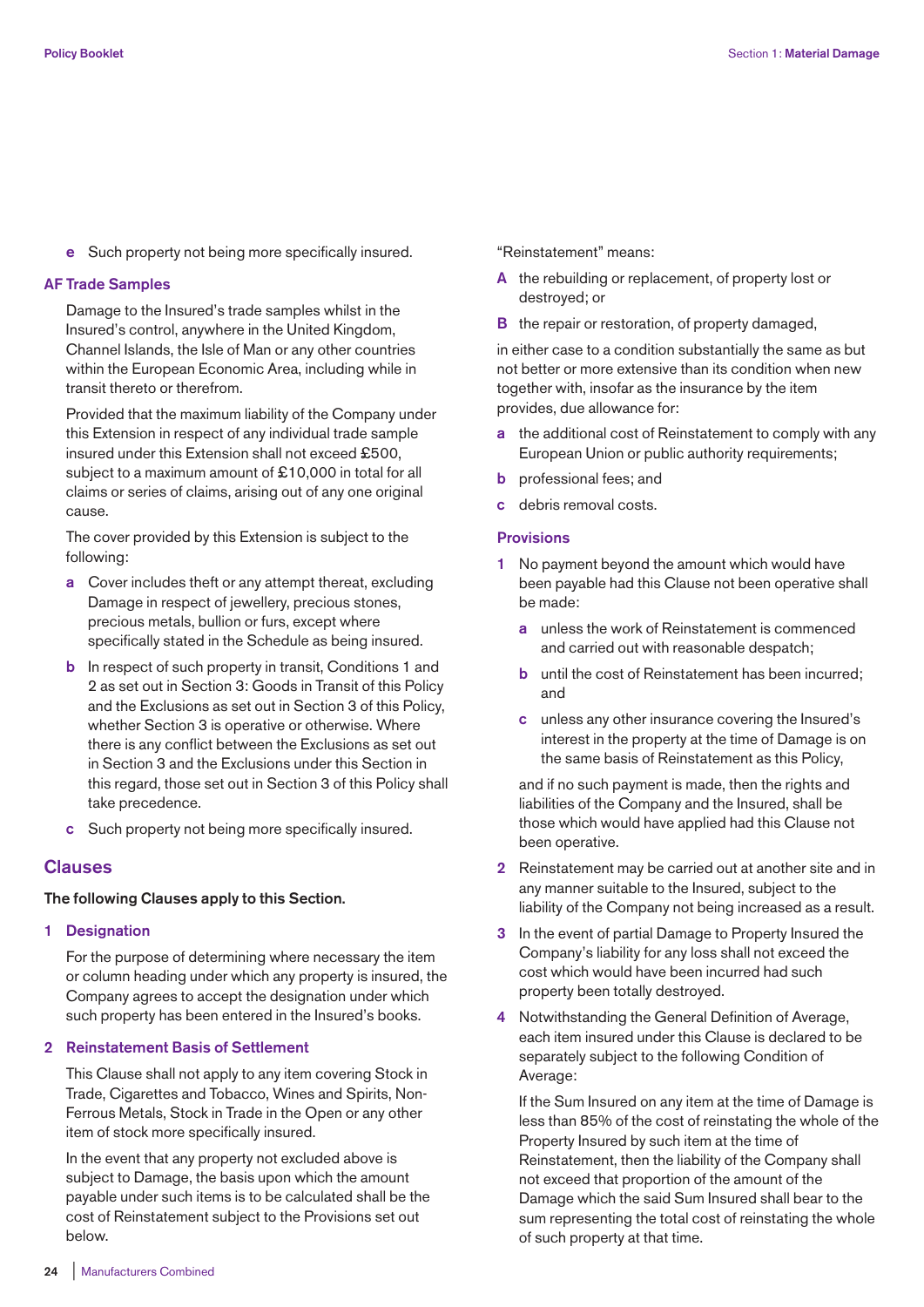## **3 Day One (Non-Adjustable)**

 Where the Insured has stated the Declared Value in respect of each item against which a Declared Value is stated in the Schedule and upon which the premium has been calculated accordingly, this Clause shall apply subject to the Provisions set out below.

 "Declared Value" means the Insured's assessment of the cost of Reinstatement of the Property Insured arrived at in accordance with paragraph A of Clause 2 (Reinstatement Basis of Settlement) above at the level of costs applying at the Effective Date (as stated in the Schedule) of the Period of Insurance (ignoring inflationary factors which may operate subsequently) together with, insofar as the insurance by the item provides, due allowance for:

- **a** the additional cost of Reinstatement to comply with any European Union or public authority requirements;
- **b** professional fees; and
- **c** debris removal costs.

# **Provisions**

- **1** At the inception of each Period of Insurance, the Insured shall notify the Company of the Declared Value of the Property Insured by each item of Property Insured to which this Clause applies. In the absence of such declaration, the last amount declared by the Insured shall be taken as the Declared Value for the ensuing Period of Insurance.
- **2** Where by reason of Provision 1 of Clause 2 (Reinstatement Basis of Settlement) above no payment is to be made beyond the amount which would have been payable if Clause 2 above had not been incorporated therein, the rights and liabilities of the Company and the Insured, in respect of Damage, shall be subject to the terms, definitions, conditions, clauses and exclusions, of the Policy, including Average as if Clause 2 above had not been incorporated, except that the Company's liability in respect of each item of Property Insured to which this Clause applies shall not exceed its Sum Insured.
- **3** For the purpose of this Clause, Provision 4 of Clause 2 above is restated as follows:
	- **4** Notwithstanding the General Definition of Average, each item insured under this Clause is declared to be separately subject to the following Condition of Average:

 If the Declared Value of any item at the time of the Damage is less than the cost of reinstating the whole of the Property Insured by such item at the inception of the Period of Insurance, then the liability of the Company shall not exceed that proportion of the amount of the Damage which said Declared Value shall bear to the sum representing the total cost of reinstating the whole of such property at the inception of the Period of Insurance.

 **4** The Company's liability in respect of each item of Property Insured to which this Clause applies shall not exceed its Sum Insured.

#### **4 Stock Declaration Basis**

# **This Clause only applies if Stock Declaration Basis Clause is stated as Operative in the Schedule.**

 Any item covering Stock in Trade, Non-Ferrous Metals, Cigarettes and Tobacco, Wines and Spirits, Stock in Trade in the Open or any other item of stock more specifically insured, is subject to either a Monthly Stock Declaration Basis or a Quarterly Stock Declaration Basis (as stated in the Schedule), and such items will be subject to the Provisions set out below.

## **Provisions**

- **a** The premium paid at the commencement of the Period of Insurance is a deposit.
- **b** The Insured shall declare in writing to the Company the value of such property either:
	- **i** on the last day of each month, if on a Monthly Stock Declaration Basis; or
	- **ii** on the last day of each 3 month period, if on a Quarterly Stock Declaration Basis,

 following the commencement of this insurance within fourteen days of the expiry of each Period of Insurance. If a declaration is not given or is greater than the Sum Insured, then the Insured shall be deemed to have declared the Sum Insured.

 **c** On the expiry of each Period of Insurance the actual premium shall be calculated at the rates pertaining to that Period of Insurance on the average amount insured i.e. the total of the sums declared divided by the number of declarations. If the actual premium be greater than the deposit premium paid, the Insured shall pay the difference. If it be less, then the difference shall be repaid to the Insured subject to the Company retaining 50% of the annual premium calculated at the commencement of the Period of Insurance.

# **5 Stock – Maximum Value Basis**

# **This Clause only applies if Stock – Maximum Value Basis is stated as Operative in the Schedule.**

In consideration of the Sum Insured for each item covering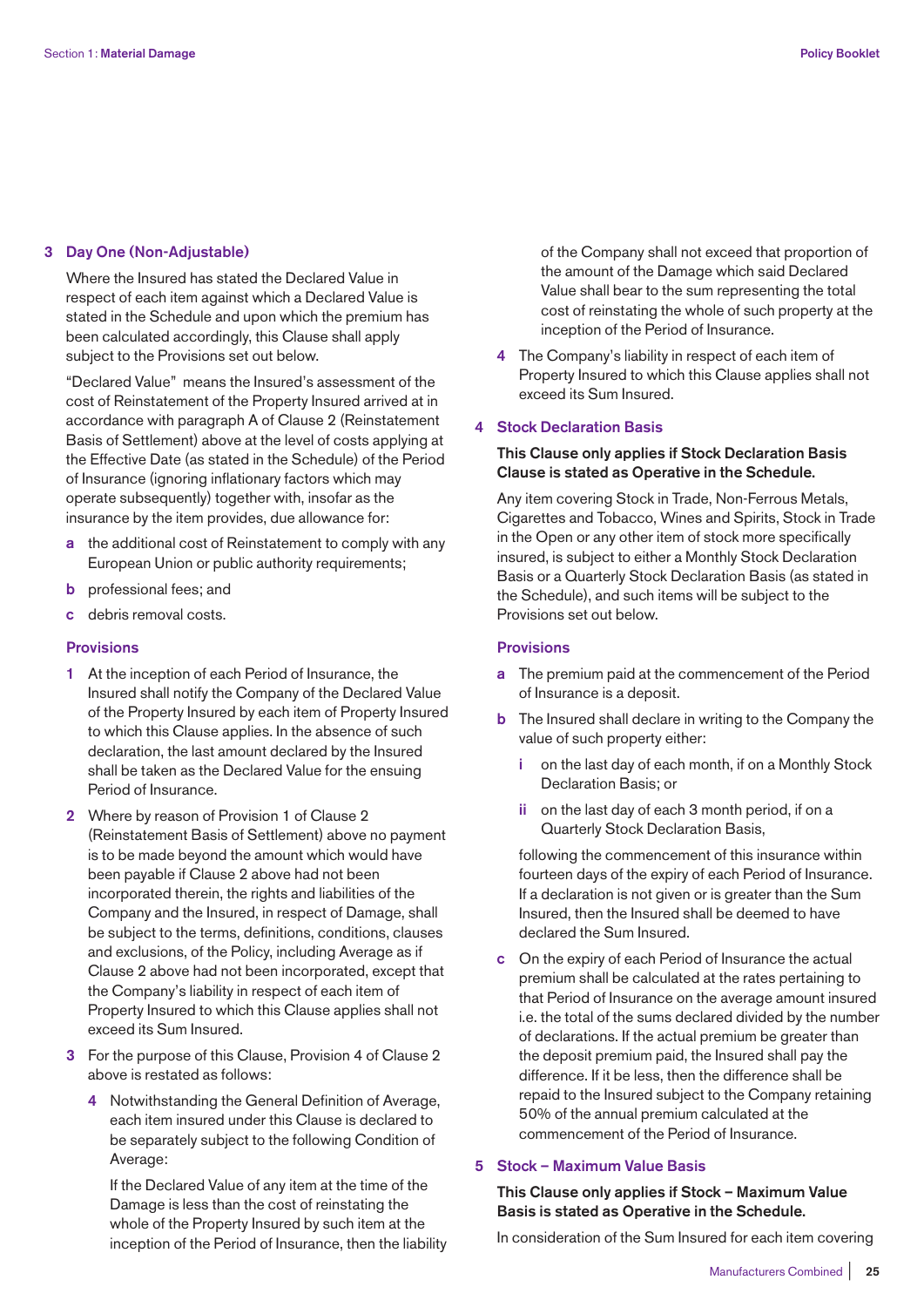Stock in Trade, Non-Ferrous Metals, Cigarettes and Tobacco, Wines and Spirits, Stock in Trade in the Open or any other item of stock more specifically insured, being declared by the Insured to be the maximum anticipated value of such stock at the Premises during the Period of Insurance, a premium discount proportionate to 20% of the respective Sums Insured has been allowed and such items will be subject to the Provisions set out below.

#### **Provisions**

- **a** The Sum Insured in respect of any item to which this Clause applies is not reduced during the Period of Insurance.
- **b** If the Sum Insured is reduced by any claim, the Insured will pay the additional premium required to reinstate the Sum Insured.
- **c** All stock must be insured on a similar basis.

## **6 Workmen**

 Workmen are allowed in and about the Premises for the purpose of carrying out new works or alterations, repairs, decoration, plant installation or general maintenance, without prejudice to the terms, definitions, conditions, clauses and exclusions, of this Policy.

# **7 Reinstatement of Losses**

 Unless written notice to the contrary is given by either the Company or the Insured, the Sums Insured (or any other stated limit of liability) under this Section shall not be reduced by the amount of any loss and the Insured shall pay the appropriate extra premium on the amount of the loss from the date thereof to the Expiry Date of the Period of Insurance (as stated in the Schedule).

 This Clause does not apply where the Sum Insured (or any other stated limit of liability) is applied as a maximum in any one Period of Insurance.

#### **8 Average**

 Each item of Property Insured by this Section is similarly but separately subject to Average as defined in the General Definitions.

#### **9 Index Linking**

 The Sums Insured in respect of Buildings, Tenants' Improvements, Plant, Machinery, Trade Fixtures (and all other contents), Portable Hand Tools, Stock in Trade, Cigarettes and Tobacco, Wines and Spirits, Non-Ferrous Metals and Stock in Trade in the Open, are subject to Index Linking as defined in the General Definitions.

 Provided that this Clause shall not apply to the Sum Insured in respect of any item that is subject to the

Provisions of Clause 3 Day One (Non-Adjustable) of this **Section** 

### **10 Seventy Two Hours Provision**

 In respect of Perils 8, 9, 10 and 12, where insured by this Section, Damage occurring continuously or intermittently, during any period of 72 hours will be deemed to constitute one claim under this Section for the purpose of the payment of any Excess.

#### **11 Non-Ferrous Metals**

# **This Clause does not apply if Clause 4 (Stock Declaration Basis) or Clause 5 (Stock – Maximum Value Basis) is stated as Operative in the Schedule.**

 Where a Sum Insured is stated for Non-Ferrous Metals in the Schedule, this shall be deemed to represent the Insured's assessment of the value of Non-Ferrous Metals under this Section at the Effective Date (as stated in the Schedule) of the Period of Insurance (ignoring inflationary factors which may operate subsequently) together with, in so far as the insurance by the item provides, due allowance for debris removal costs.

Provided that:

- **a** at the inception of each Period of Insurance, the Insured shall provide the Company with their assessment of the value of Non-Ferrous Metals in their possession. In the absence of such declaration, the last amount declared by the Insured shall be taken as the Sum Insured for the ensuing Period of Insurance;
- **b** the liability of the Company in respect of Non-Ferrous Metals to which this Clause applies shall be limited to 125% of the Sum Insured stated in the Schedule; and
- **c** Clause 8 (Average) of this Section shall not apply in respect of such Non-Ferrous Metals.

# **Conditions**

**The following Conditions apply to this Section.** 

**1 Theft Protections** 

 It is a condition precedent to the liability of the Company that all fastenings and protections on the Premises and all additional fastenings and protections which have been stipulated by the Company, shall be maintained during the Period of Insurance and put into full and effective operation at all times outside Business Hours.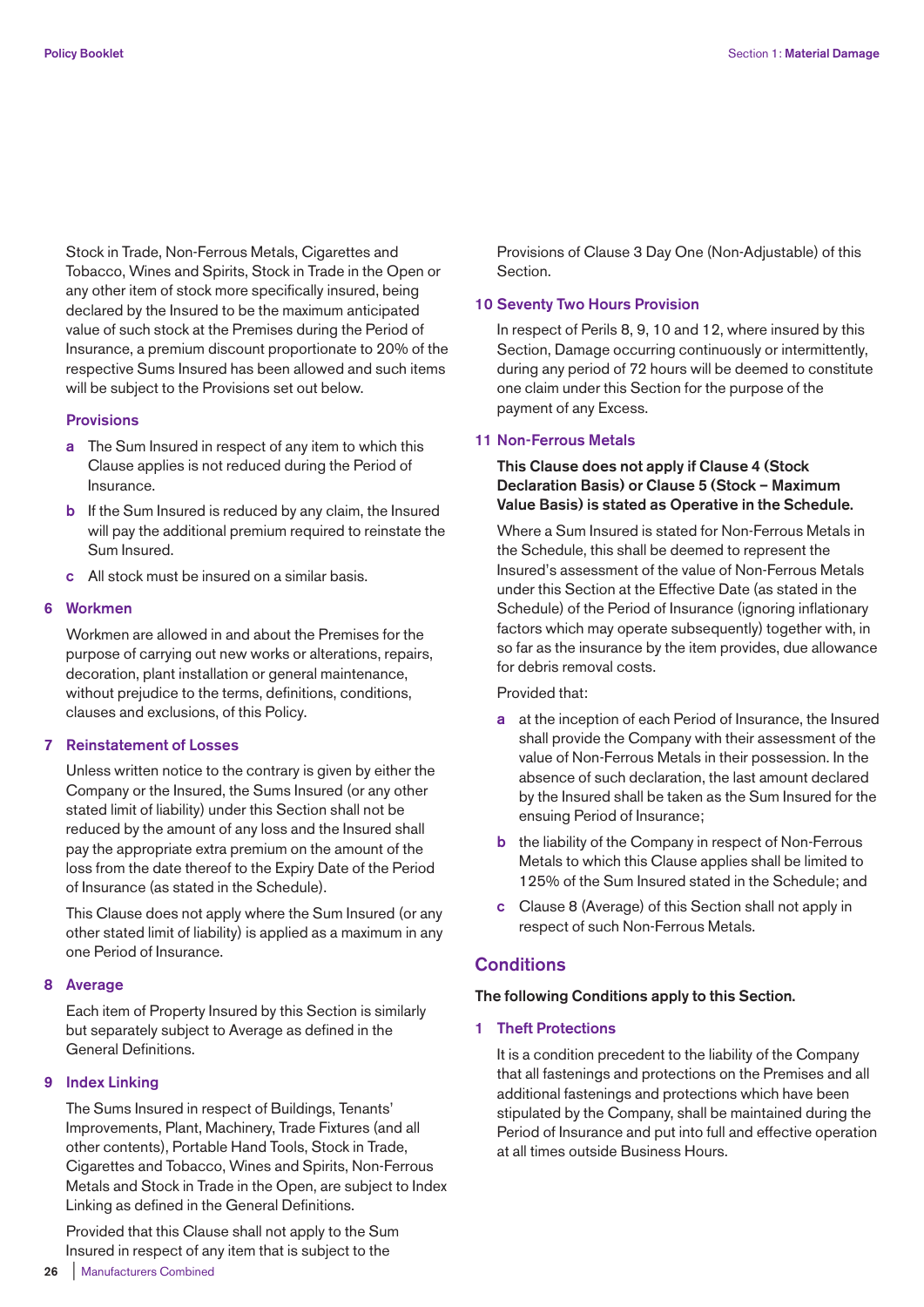## **2 Minimum Standards of Protection**

# **This Condition only applies if Minimum Standards of Protection Condition is stated as Operative in the Schedule.**

 It is a condition precedent to the liability of the Company that the following protections be fitted to the undermentioned openings at the Premises and put into full and effective operation at all times outside Business Hours:

- **1** on timber final exit doors (excluding sliding doors):
	- **a** if single leaf, a mortice deadlock conforming to BS3621 with matching boxed steel striking plate;
	- **b** if double leaf:
		- **i** on the first closing leaf flush or barrel bolts, the latter at least 200mm (8") long, or key-operated locks or bolts, fitted top and bottom in every case; and
		- **ii** on the second closing leaf a mortice deadlock conforming to BS3621 with matching boxed steel striking plate, or a substantial padlocking bar and good quality close shackle padlock; and
	- **c** if single or double leaf and also outward opening, hinge bolts fitted top and bottom;
- **2** on all other external timber doors, and on internal timber doors giving access to any part of the premises not occupied solely by the Insured or to any adjoining premises (excluding sliding and fire exit doors):
	- **a** if single leaf, a mortice deadlock conforming to BS3621 with matching boxed steel striking plate or key-operated mortice rack bolts fitted top and bottom;
	- **b** if double leaf:
		- **i** on the first closing leaf flush or barrel bolts, the latter at least 200mm (8'') long, or key-operated locks or bolts, fitted top and bottom in every case; and
		- **ii** on the second closing leaf a mortice deadlock conforming to BS3621 with matching boxed steel striking plate, or a substantial padlocking bar and good quality close shackle padlock; and
	- **c** if single or double leaf and also outward opening, hinge bolts fitted top and bottom;
- **3** on external aluminium or UPVC doors (excluding sliding and fire exit doors) cylinder operated mortice deadlock and, if double leaf, flush bolts on the first closing leaf;
- **4** on steel final exit doors and all sliding final exit doors substantial padlocking bar and good quality close shackle padlock;
- **5** on all other steel doors and all other sliding doors substantial padlocking bar and good quality padlock, either closed shackle if fitted externally or open shackle if fitted internally;
- **6** for electrically operated roller shutters, a key-operated isolation switch must be fitted to the electricity supply to the controls, the key being removed outside working hours. If this is not fitted, then one of the measures shown below for manually operated roller shutters must be fitted.

 Where the operating controls for the roller shutters are external to the Premises, these are to be secured within a welded steel housing of at least 3mm thickness with a door or cover plate secured with a padlock conforming to BS EN 12320 Security Grade 4 (including amendments). The housing is to be secured when the Premises are closed for business or unattended.

 The Company requires one of the following for manually operated roller shutters:

- **i** cylinder profile lock welded to the shutter channel on each side one metre (40") from ground level;
- **ii** key-operated "pinson" or "bullet" locks; or
- **iii** the shutter door bolted internally with the bolt engaging into the door runner and padlocked into position using a good quality open shackle padlock;
- **7** on all fire exit doors panic bar, and hinge bolts fitted top and bottom; and
- **8** on opening basement and ground floor windows and fanlights, and on other opening windows, fanlights and skylights which are accessible from roofs, balconies, canopies, fire escapes or downpipes:
	- **i** key-operated window locks with the keys removed when in operation; or
	- **ii** solid steel bars not less than 16mm (5/8'') diameter and not more than 125mm (5'') apart, securely fixed to the brickwork or masonry, surrounding the window.

 Any alternative protections must be agreed by the Company.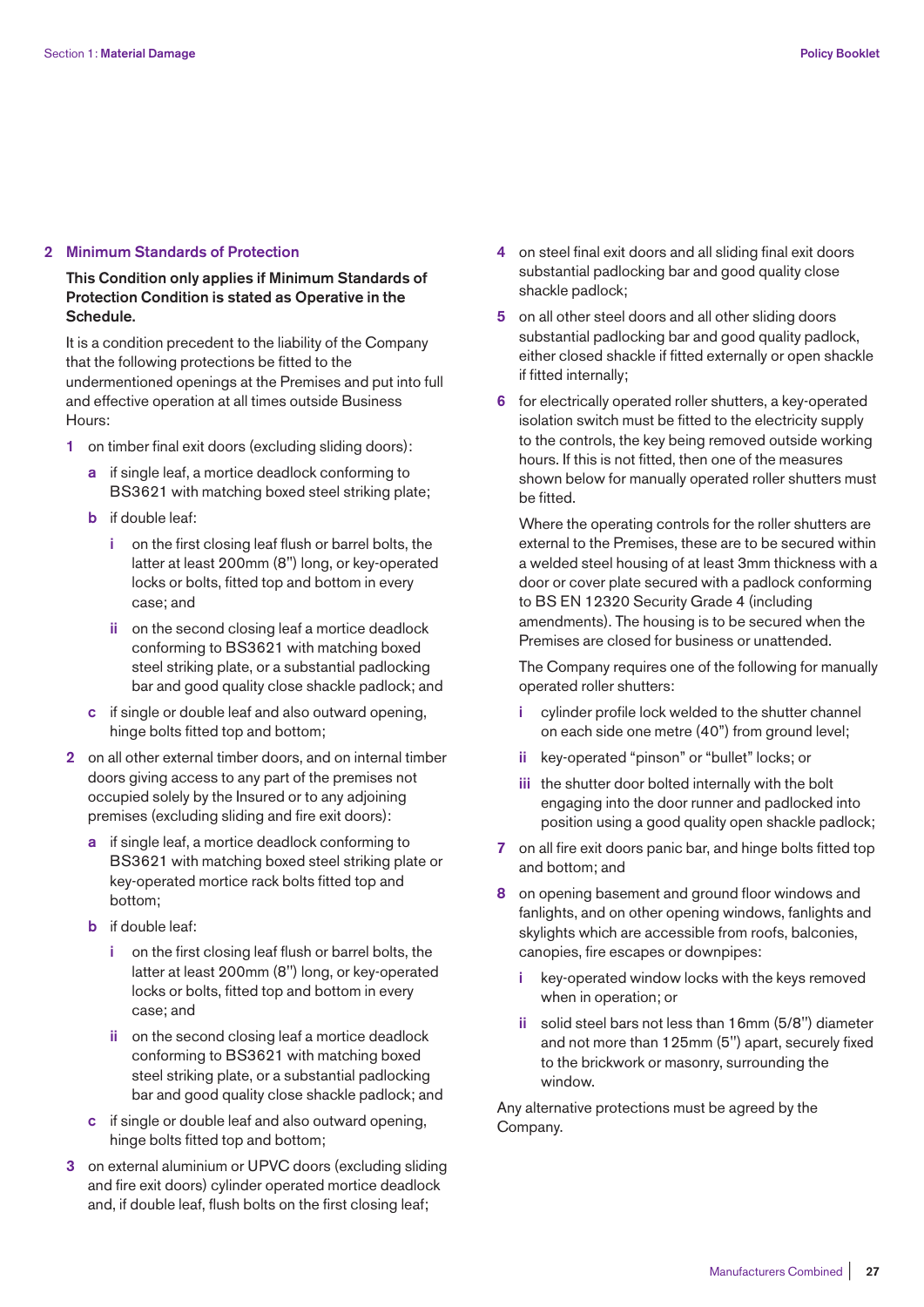# **3 Intruder Alarm**

# **This Condition only applies if Intruder Alarm Condition is stated as Operative in the Schedule.**

 The following Definitions apply to this Condition and are in addition to the General Definitions and the Section **Definitions** 

# **Intruder Alarm System**

 The component parts including the means of communication used to transmit signals.

# **Alarmed Buildings**

 The Buildings or those portions of the Buildings, at the Premises protected by the Intruder Alarm System.

# **Responsible Person**

 The Insured or any person authorised by the Insured to be responsible for the security of the Buildings at the Premises.

# **Keyholder**

 The Insured, or any person or keyholding company authorised by the Insured, who is available at all times to accept notification of faults or alarm signals, relating to the Intruder Alarm System, attend and allow access to the Buildings at the Premises.

 It is a condition precedent to the liability of the Company in respect of Damage caused by theft or any attempt thereat, involving entry to or exit from the Buildings at the Premises by forcible and violent means, that:

- **1** the Buildings at the Premises are protected by an Intruder Alarm System installed as agreed with the Company;
- **2** the Intruder Alarm System shall be maintained in full and efficient working order under a contract to provide both corrective and preventative maintenance with the intruder alarm installers or other installers/engineers as agreed with the Company;
- **3** no alteration to or substitution of:
	- **a** any part of the Intruder Alarm System;
	- **b** the procedures agreed with the Company for police or any other response to any activation of the Intruder Alarm System; or
	- **c** the maintenance contract,

shall be made without the agreement of the Company;

 **4** the Alarmed Buildings shall not be left without at least one Responsible Person therein without the agreement of the Company:

- **a** unless the Intruder Alarm System is set in its entirety with the means of communication used to transmit signals in full operation; or
- **b** if the Police have withdrawn their response to alarm calls;
- **5** all keys to the Intruder Alarm System are removed from the Buildings at the Premises when they are left unattended;
- **6** the Insured maintains secrecy of codes for the operation of the Intruder Alarm System and no details of same are left in the Buildings at the Premises;
- **7** the Insured shall appoint at least two Keyholders and lodge written details (which must be kept up to date) with the alarm company and/or police authorities;
- **8** in the event of notification of any activation of the Intruder Alarm System or interruption of the means of communication, during any period that the Intruder Alarm System is set, a Keyholder shall:
	- **a** attend the Buildings at the Premises as soon as reasonably possible;
	- **b** inspect the Buildings at the Premises for any signs of break-in or disturbance; and
	- **c** subject to condition 4 of this Condition, reset the Intruder Alarm System in its entirety with the means of communication used to transmit signals in full operation; and
- **9** in the event of the Insured receiving any notification:
	- **a** that Police attendance in response to alarm signals/call from the Intruder Alarm System may be withdrawn or the level of response reduced or delayed;
	- **b** from a local authority or magistrate imposing any requirement for abatement of nuisance; or
	- **c** that the Intruder Alarm System cannot be returned to or maintained in full working order,

 the Insured shall advise the Company as soon as possible and in any event not later than 10.00 a.m. on the Company's next working day and comply with any subsequent requirements stipulated by the Company.

# **4 Subsidence**

 In respect of Peril 13, where insured under this Section, the Insured shall notify the Company immediately of any demolition, groundworks, excavation or construction, being carried out on any adjoining site and the Company shall then have the right to vary the terms or cancel this cover.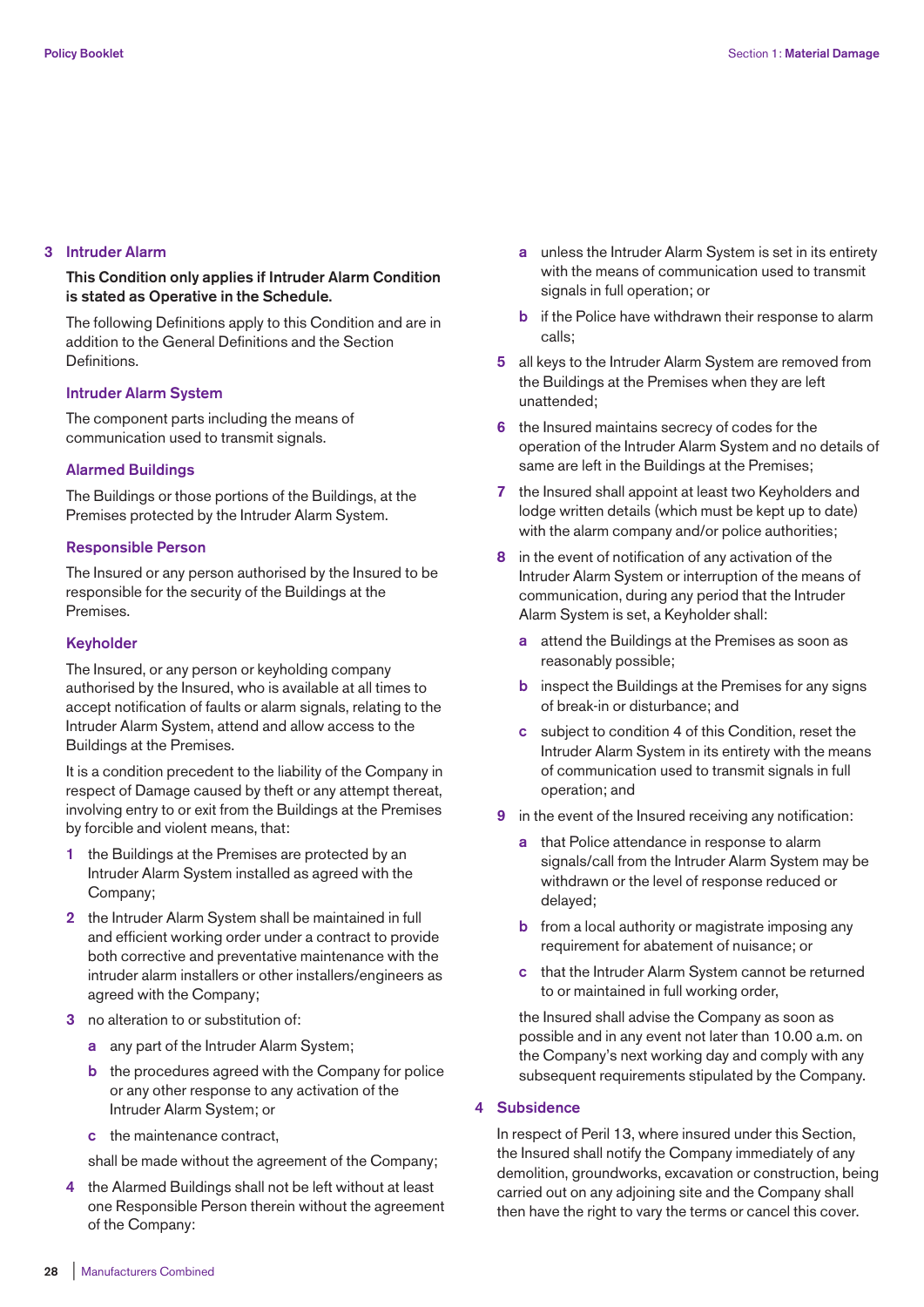#### **5 Stock Storage**

 It is a condition precedent to the liability of the Company that all stock be kept on wooden pallets or metal racking so that such goods are stored at least 100mm (4'') clear of the floor.

# **6 Charging of Electrically Powered Vehicles and Lifting Equipment (including Hybrids)**

 It is a condition precedent to the liability of the Company that whilst:

- **a** any electrically-powered vehicles (whether hybrid or otherwise);
- **b** any electrically-powered lifting equipment (whether hybrid or otherwise); or
- **c** the batteries from any of the above (if removed from such vehicles or equipment),

 are being charged, an area of at least 2 metres around and above:

- **i** the vehicles and chargers, in situation **a** of this Condition;
- **ii** the equipment and chargers, in situation **b** of this Condition; or
- **iii** the batteries and chargers, in situation **c** of this Condition,

 must be maintained and be kept clear of combustible materials, at all times.

# **7 Flat or Felt Roof**

 It is a condition precedent to the liability of the Company that any flat or felt on timber portion of the roof be inspected once every two years by a competent roofing contractor and any recommendations resulting from such inspection be implemented immediately.

 This Section does not cover and the Company shall not be liable for:

- **i** the first £750 of each and every claim; or
- **ii** the amount of the Excess shown in the Schedule,

 whichever is the greater, for Damage to the Property Insured caused by Peril 8 to that portion of the Premises which is flat roofed or roofed with felt on timber.

 All claims or series of claims, arising out of any one original cause, will be treated as one claim.

#### **8 Unoccupancy**

 The Insured shall notify the Company immediately they become aware:

 **a** that the Premises or any part thereof are Vacant or Disused; and

 **b** of any Damage to the Vacant or Disused portion of the Premises, whether such Damage is insured or not,

 and the Company shall then have the right to vary the terms or cancel this cover.

 It is a condition precedent to the liability of the Company that when the Premises become Vacant or Disused, the Insured must ensure that:

- **a** the Premises are inspected internally at least once every 7 days, by or on behalf of the Insured;
- **b** all trade refuse and waste materials are removed from the interior of the Premises, with no accumulation of refuse or waste being allowed in the adjoining yards or spaces owned by the Insured;
- **c** the Premises are secure at all times, by putting all fastenings and protections, including locking devices and any alarm protection, into full and effective operation;
- **d** the gas, water and electricity supplies, are turned off at the mains (except electricity needed to maintain any fire or intruder alarm systems, or water and heating systems for sprinklered Premises);
- **e** any additional protections that the Company may require are implemented within the timescale specified by the Company;
- **f** all damage to the Premises is rectified immediately;
- letterboxes are sealed to prevent the accumulation of junk mail; and
- **h** the entry door is secured to a minimum of BS3621 mortise deadlock and plate.

#### **9 Kitchens (Safety and Maintenance)**

 It is a condition precedent to the liability of the Company that:

- **a** deep fat frying ranges and frying equipment are fitted with:
	- **i** operating thermostats set to prevent the temperature of the cooking oils or fats, rising above 205 degrees centigrade, or the manufacturer's maximum recommended temperature if less than 205 degrees centigrade;
	- **ii** a separate high temperature limit control of a nonself-resetting type, to shut off the heat source should the temperature of the cooking oils or fats reach 230 degrees centigrade in the event of failure of the operating thermostats;

 additionally, where gas is used the following conditions apply: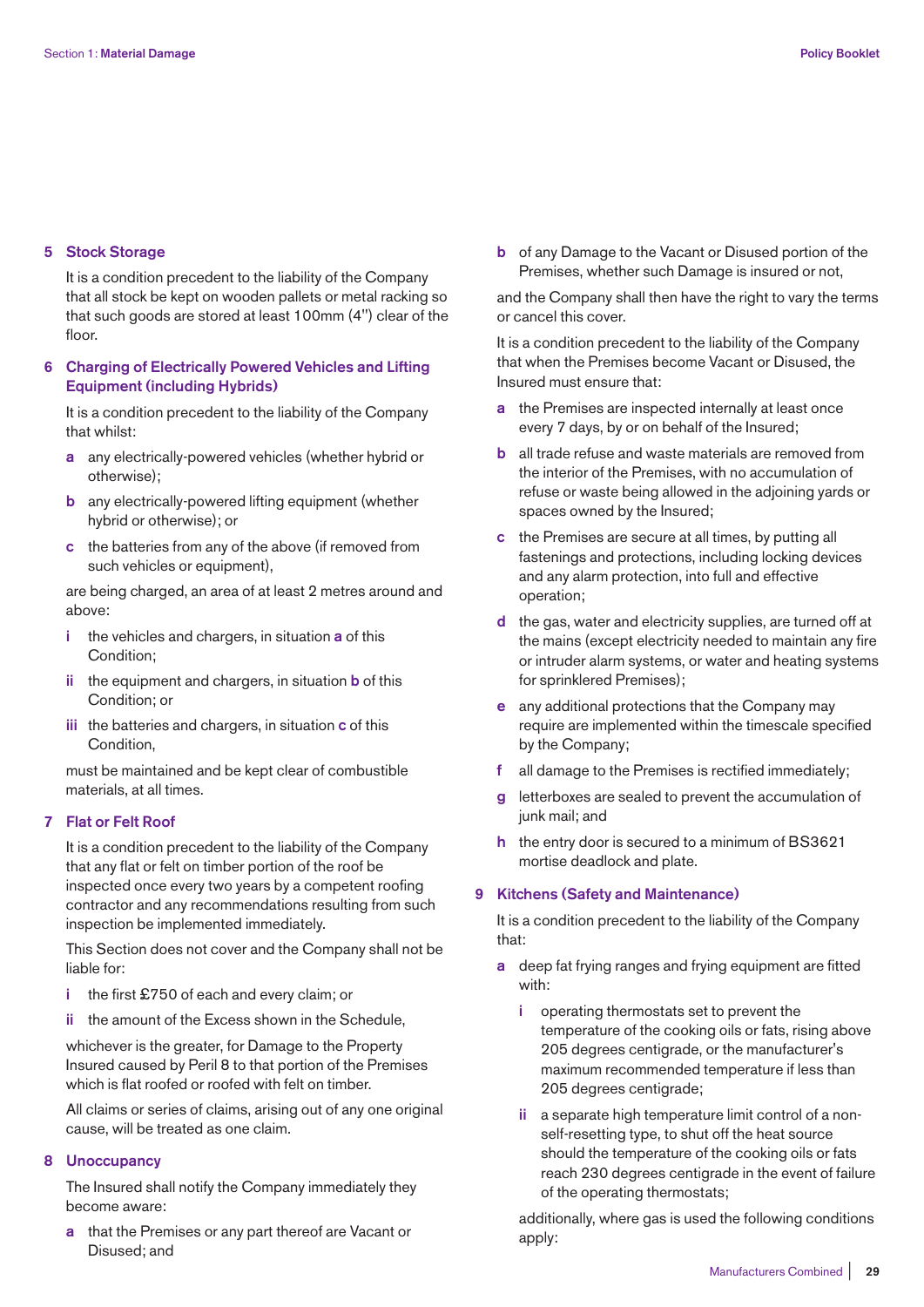- **iii** gas heated ranges are additionally equipped with a flame failure device to cut off the gas supply in the event of flame failure; and
- **iv** high temperature limit controls on any gas heated range shall not operate the same gas supply valve as the operating thermostats;
- **b** deep fat frying ranges and frying equipment including extraction equipment and ductwork are securely fixed and free from contact with combustible surfaces and materials. Combustible surfaces and materials must be cut back to a minimum of 150mm from the ranges, equipment and/or ductwork and the space filled with non-combustible insulation. Extraction ductwork is to be installed and maintained to the levels specified in DW/172 and TR19 (or any industry guidance which supersedes these);
- **c** in order to prevent the accumulation of grease and/or other deposits and to reduce the risk of fire and/or to reduce risks to health and safety, all extraction hoods, canopies, filters and grease traps are cleaned not less than daily. Cleaning must be undertaken in accordance with manufacturers' instructions and in accordance with RC44 and RC16B (or any industry guidance which supersedes these);
- **d** all cooking equipment is serviced and deep cleaned in accordance with manufacturers' instructions or at least once every 6 months (whichever is sooner)\* by the installers or suitably Competent Person in accordance with the manufacturers' instructions.

The following is to be included as part of the process:

- **i** testing of all temperatures, controls and thermostatic cut-outs;
- **ii** checking of burners, fuel and power connections and controls;
- **iii** cleaning of internal surfaces of the extraction ductwork and fans;
- **iv** signed servicing and cleaning records to be kept in a safe place; and
- **v** ducts to be inspected, serviced and cleaned in accordance with DW/172 and TR19 (or any industry guidance which supersedes these), initially at the intervals prescribed therein, and with evidence that these intervals are modified where required;

 (\* 12 months for floor standing fryers (not being a deep fat frying range) or electric counter top fryers).

 **e** cracklings, cooking residue, cleaning waste and wipes, are to be placed in closed metal containers and:

- **i** removed from the Buildings at the Premises at the end of each working day; and
- **ii** removed entirely from the Premises at least once a week; and
- **f** a fire blanket conforming to BS EN 1869:1997 and one "Class F" wet chemical portable fire extinguisher maintained under an annual service contract, be located in the cooking area.

 For the purposes of this Condition, Competent Person is defined as follows:

 A person who has sufficient technical and practical knowledge of the type of cooking equipment at the Premises to be able to clean and service such equipment properly and detect any defects and determine appropriate remedial action.

# **Excess**

This Section does not cover and the Company shall not be liable for the amount of the Excess stated against each Peril in the Schedule being the first part of each and every claim, for Damage caused by the Peril.

All claims or series of claims, arising out of any one original cause, will be treated as one claim.

# **Exclusions**

# **The Company shall not be liable under this Section for:**

- **1** loss of market, loss of use, monetary devaluation or any other loss arising as an indirect consequence of the Damage (other than loss of Rent when insured under this Section);
- **2** property let out on hire by the Insured;
- **3** loss resulting from the Insured voluntarily parting with title or possession, of any property if induced to do so by deception;
- **4** Damage to any part of any electrical plant or apparatus, directly caused by breakdown, leakage of electricity or excessive pressure therein, by its own short circuiting or overrunning or electrical surges or spikes in the electricity supply, but Damage to any other part of such plant or apparatus or to other Property Insured by the spread of fire therefrom, is not excluded;
- **5** showcases, automatic or vending machines or their contents, situate outside the structures at the Premises unless specifically stated in the Schedule;
- **6** loss insured by a fidelity guarantee insurance; or
- **7** any claim for which more specific insurance applies under any of Sections 11 to 14 or 19, of this Policy.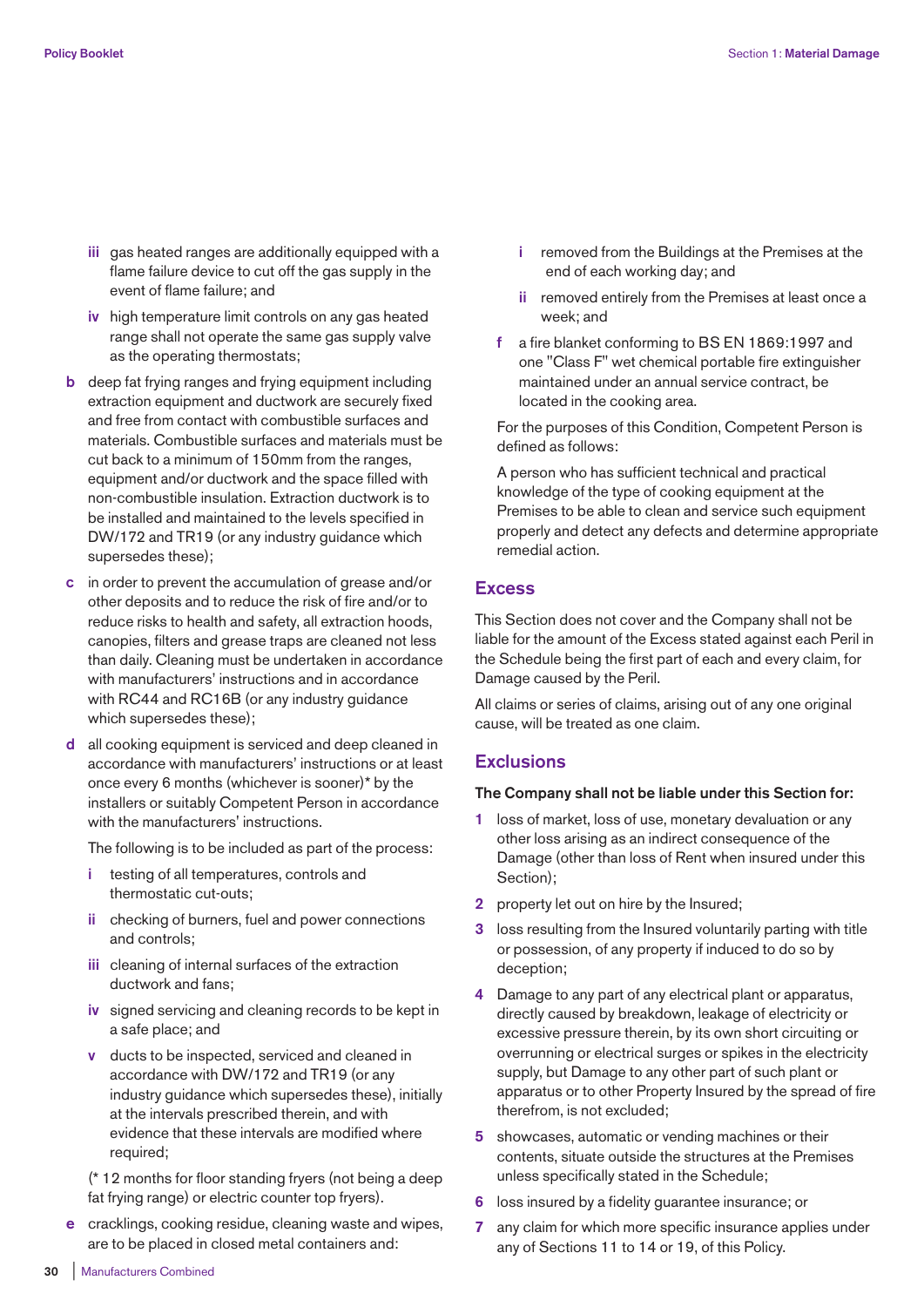# Section 2: **Business Interruption**

If Damage by any of the Perils insured under Section 1: Material Damage of this Policy or by Boiler Explosion (as defined in this Section), occurs during the Period of Insurance to property used by the Insured at the Premises for the purposes of the Business and causes interruption to or interference with the Business at the Premises or if the Insured is unable to trace or establish Outstanding Debit Balances in whole or in part due to the Insured as a result of the Insured's books of account or other business books or records at the Premises being subject to Damage during the Period of Insurance, then the Company will indemnify the Insured for the amount of loss resulting from such interruption, interference or Damage, in accordance with the basis of cover stated in the Schedule and described below.

Provided that payment shall have been made or liability admitted for the Damage under an insurance policy covering the interest of the Insured in the property or payment would have been made or liability admitted, for the Damage, but for the operation of a proviso in the insurance excluding liability for losses below a specified amount.

And provided that the liability of the Company under this Section in total for all claims or series of claims, arising out of any one original cause, shall in no case exceed:

- **1** 133.33% of the Estimated Gross Profit or Estimated Gross Revenue or Estimated Gross Rentals, Sum Insured (as applicable); and
- **2** the Sum Insured for Increase in Cost of Working, Additional Increased Cost of Working, Outstanding Debit Balances and any other item insured hereunder (as applicable), unless otherwise stated.

# **Definitions**

# **The definitions which apply to this Section are in addition to the General Definitions.**

NOTE: In relation to the Rate of Gross Profit, Standard Turnover, Standard Gross Revenue and Standard Gross Rentals, adjustments shall be made as may be necessary to provide for the trend of the Business and for variations in or special circumstances affecting the Business, either before or after the Damage, which would have affected the Business had the Damage not occurred, so that the figures thus adjusted shall represent as accurately as may be reasonably practicable the results which, but for the Damage, would have been obtained during the relative period after the Damage.

# **Boiler Explosion**

Damage resulting from the explosion of any boiler or economiser on the Premises belonging to or under the control of the Insured.

#### **Customers' Accounts**

The Insured's accounts of all customers who are trading with the Insured on a credit or hire purchase basis.

#### **Estimated Gross Profit**

The amount declared by the Insured to the Company as representing not less than the Gross Profit which it is anticipated will be earned by the Business during the financial year most nearly concurrent with the Period of Insurance (or a proportionately increased multiple thereof where the Indemnity Period exceeds 12 months).

# **Estimated Gross Rentals**

The amount declared by the Insured to the Company as representing not less than the Gross Rentals which it is anticipated will be earned by the Business during the financial year most nearly concurrent with the Period of Insurance (or a proportionately increased multiple thereof where the Indemnity Period exceeds 12 months).

## **Estimated Gross Revenue**

The amount declared by the Insured to the Company as representing not less than the Gross Revenue which it is anticipated will be earned by the Business during the financial year most nearly concurrent with the Period of Insurance (or a proportionately increased multiple thereof where the Indemnity Period exceeds 12 months).

#### **Gross Profit**

The amount by which:

- **a** the sum of the Turnover and the amounts of the closing stock and work in progress shall exceed
- **b** the sum of the amounts of the opening stock and work in progress and the amount of the Uninsured Working Expenses.

NOTE: For the purpose of this Definition, the amounts of the opening and closing stocks and work in progress shall be arrived at in accordance with the Insured's usual accounting methods, due provision being made for depreciation.

# **Gross Rentals**

The money paid or payable to the Insured by tenants in respect of accommodation and services, provided at the Premises.

# **Gross Revenue**

The money paid or payable to the Insured as fees for services rendered in the course of the Business at the Premises.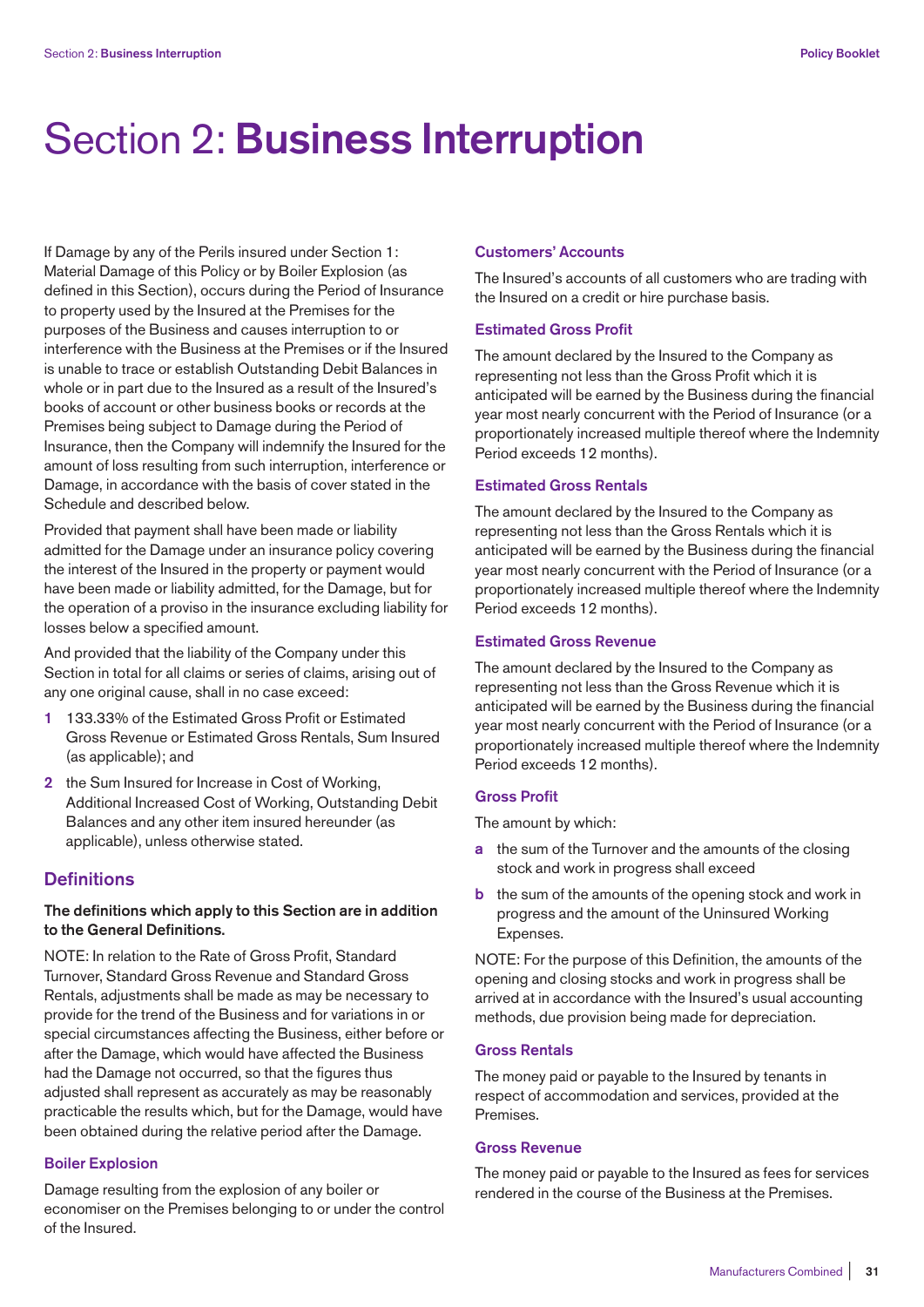#### **Indemnity Period**

The period beginning with the occurrence of the Damage and ending when the results of the Business shall cease to be affected by the Damage but not exceeding the Indemnity Period being the number of months stated in the Schedule.

#### **Outstanding Debit Balances**

The total last amount recorded by the Insured under the provisions of Clause 7 Monthly Records adjusted for:

- **a** bad debts;
- **b** amounts debited (or invoiced but not debited) and credited (including credit notes and cash not passed through the books at the time of the Damage), to Customers' Accounts in the period between the date to which said last record relates and the date of the Damage; and
- **c** any abnormal condition of trade which had or could have had a material effect on the Business,

so that the figures thus adjusted shall represent as nearly as reasonably practicable those which would have been obtained at the date of the Damage had the Damage not occurred.

# **Rate of Gross Profit**

The rate of Gross Profit earned on the Turnover during the financial year immediately before the date of the Damage.

#### **Standard Gross Rentals**

The Gross Rentals during the period in the 12 months immediately before the date of the Damage which corresponds with the Indemnity Period.

# **Standard Gross Revenue**

The Gross Revenue during the period in the 12 months immediately before the date of the Damage which corresponds with the Indemnity Period.

# **Standard Turnover**

The Turnover during that period in the 12 months immediately before the date of the Damage which corresponds with the Indemnity Period.

#### **Turnover**

The money paid or payable to the Insured for goods sold and delivered and for services rendered in the course of the Business at the Premises.

#### **Uninsured Working Expenses**

The sum of:

- **1** purchases (net of discounts);
- **2** bad debts;
- **3** packaging, carriage and freight; and
- **4** discounts allowed.

# **Basis of Cover**

# **Estimated Gross Profit (Declaration Linked Basis)**

The insurance in respect of Estimated Gross Profit (when shown in the Schedule if operative) is limited to loss of Gross Profit due to (a) reduction in Turnover and (b) increase in cost of working, and the amount payable as indemnity thereunder shall be:

- **a** in respect of reduction in Turnover: the sum produced by applying the Rate of Gross Profit to the amount by which the Turnover during the Indemnity Period shall in consequence of the Damage fall short of the Standard Turnover; and
- **b** in respect of increase in cost of working: the additional expenditure necessarily and reasonably incurred for the sole purpose of avoiding or diminishing the reduction in Turnover which, but for that expenditure, would have taken place during the Indemnity Period in consequence of the Damage, but not exceeding the sum produced by applying the Rate of Gross Profit to the amount of the reduction thereby avoided,

less any sum saved during the Indemnity Period in respect of such charges and expenses of the Business payable out of Gross Profit as may cease or be reduced in consequence of the Damage.

# **Estimated Gross Rentals (Declaration Linked Basis)**

The insurance in respect of Estimated Gross Rentals (when shown in the Schedule if operative) is limited to loss of Gross Rentals due to (a) loss of Gross Rentals and (b) increase in cost of working, and the amount payable as indemnity thereunder shall be:

- **a** in respect of loss of Gross Rentals: the amount by which the Gross Rentals during the Indemnity Period shall in consequence of the Damage fall short of the Standard Gross Rentals; and
- **b** in respect of increase in cost of working: the additional expenditure necessarily and reasonably incurred for the sole purpose of avoiding or diminishing the reduction in Gross Rentals which, but for that expenditure, would have taken place during the Indemnity Period in consequence of the Damage, but not exceeding the amount of the reduction thereby avoided,

less any sum saved during the Indemnity Period in respect of such charges and expenses of the Business payable out of Gross Rentals as may cease or be reduced in consequence of the Damage.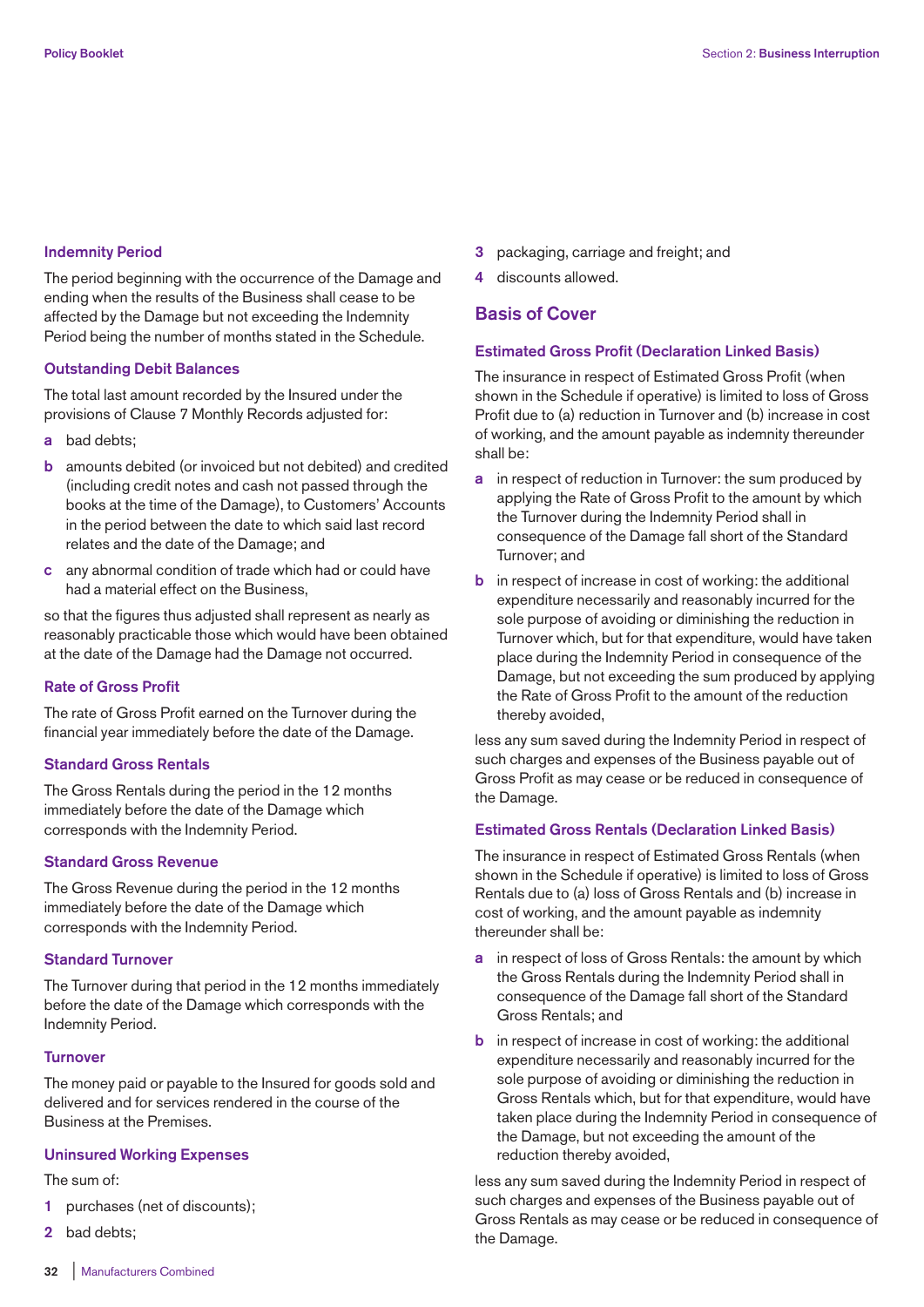## **Estimated Gross Revenue (Declaration Linked Basis)**

The insurance in respect of Estimated Gross Revenue (when shown in the Schedule if operative) is limited to loss of Gross Revenue due to (a) reduction in Gross Revenue and (b) increase in cost of working, and the amount payable as indemnity thereunder shall be:

- **a** in respect of reduction in Gross Revenue: the amount by which the Gross Revenue during the Indemnity Period shall in consequence of the Damage fall short of the Standard Gross Revenue; and
- **b** in respect of increase in cost of working: the additional expenditure necessarily and reasonably incurred for the sole purpose of avoiding or diminishing the reduction in Gross Revenue which, but for that expenditure, would have taken place during the Indemnity Period in consequence of the Damage, but not exceeding the amount of the reduction thereby avoided,

less any sum saved during the Indemnity Period in respect of such charges and expenses of the Business payable out of Gross Revenue as may cease or be reduced in consequence of the Damage.

# **Cost of Document Replacement**

The insurance under this item (when shown in the Schedule if operative) is limited to legal, clerical and other charges, necessarily incurred in consequence of the Damage in the replacement or restoration of deeds and other documents (including stamps thereon), manuscripts, plans, specifications and writings of every description and books (written and printed), books of account, card indexes and other business records, including such property if and in so far as it is not otherwise insured whilst temporarily at premises not in the occupation of the Insured or whilst in transit, in each case, within the United Kingdom, the Channel Islands or the Isle of Man.

#### **Outstanding Debit Balances**

The insurance in respect of Outstanding Debit Balances (when shown in the Schedule if operative) is limited to loss sustained by the Insured directly due to the Damage and the total amount payable shall not exceed:

- **a** the difference between:
	- **i** any Outstanding Debit Balances; and
	- **ii** the total of the amounts received or traced in respect thereof; and
- **b** the additional expenditure incurred with the previous consent of the Company in tracing and establishing customers' debit balances after the Damage.

Provided that:

- **i** if the Sum Insured be less than the Outstanding Debit Balances the amount payable shall be proportionately reduced; and
- **ii** it is a condition precedent to the liability of the Company that the Insured's books of account or other business books or records in which Customers' Accounts are shown, are kept in fire resistant cabinets when not in use.

# **Increase in Cost of Working**

The insurance in respect of increase in cost of working (when shown as a separate item in the Schedule if operative) is limited to the additional expenditure necessarily and reasonably incurred solely in order to minimise any interruption or interference, with the Business during the Indemnity Period.

# **Additional Increased Cost of Working**

The insurance in respect of additional increased cost of working (when shown in the Schedule if operative) is limited to the reasonable costs for the additional cost of working which:

- **a** is necessarily and reasonably incurred due to Damage, solely to maintain the Business during the Indemnity Period; and
- **b** exceeds the amount recoverable in respect of increase in cost of working stated under:
	- **i** Estimated Gross Profit;
	- **ii** Estimated Gross Rentals; or
	- **iii** Estimated Gross Revenue,

 (when shown in the Schedule if operative), in Basis of Cover of this Section.

#### **Professional Accountants Charges**

Where insurance is arranged on Estimated Gross Profit or Estimated Gross Revenue or Estimated Gross Rentals or Increase in Cost of Working (when shown as a separate item in the Schedule if operative) or Additional Increased Cost of Working or Outstanding Debit Balances, under this Section, the Company will also pay to the Insured (within the Sum Insured for whichever is applicable) the reasonable charges payable by the Insured to their professional accountants for producing any particulars or details, contained in the Insured's books of account or other business books or documents or such other proofs, information or evidence, as may be required by the Company, and for reporting that such particulars or details are in accordance with the Insured's books of account or other business books or documents.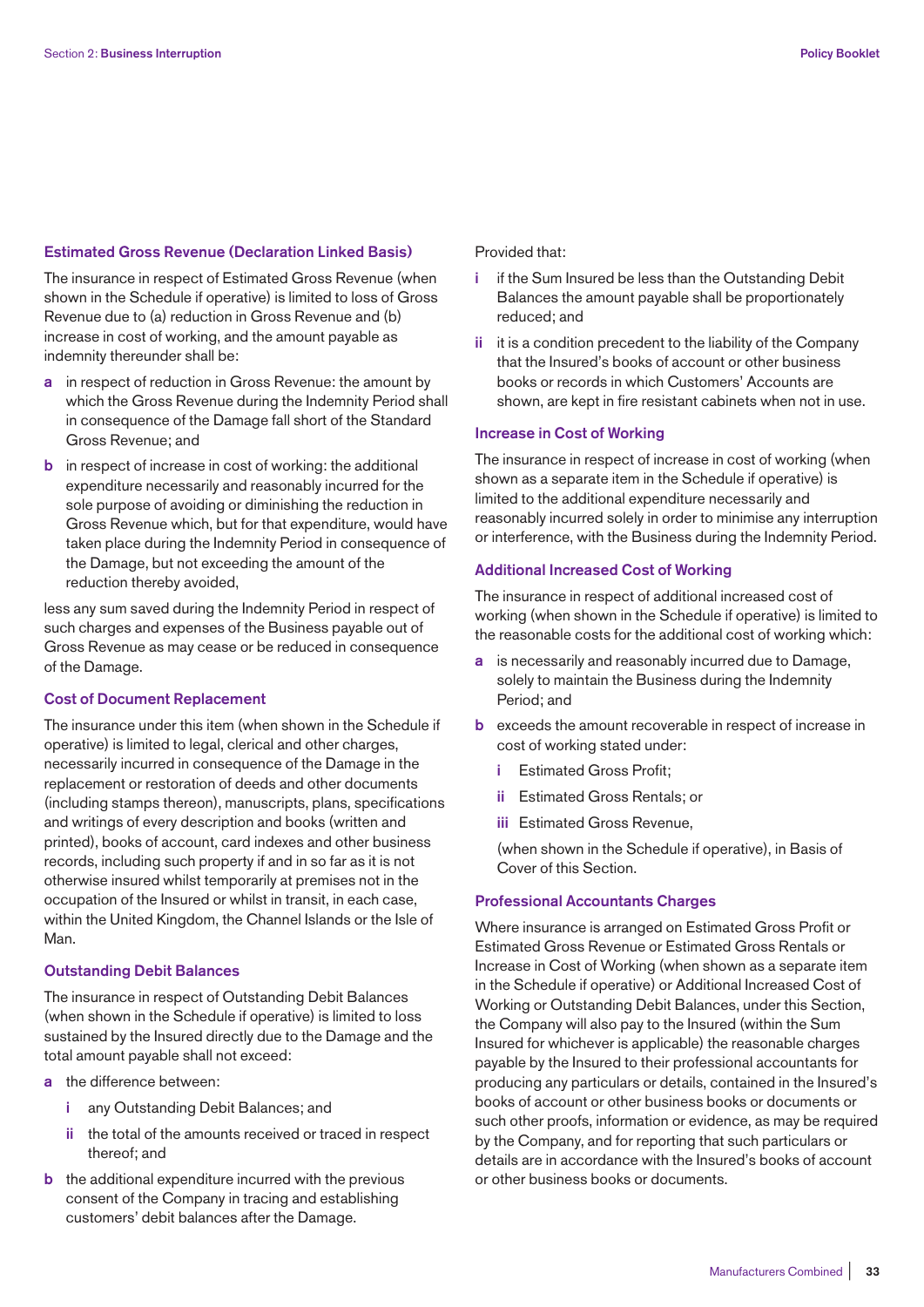# **Extensions**

**Any cover for loss in respect of Gross Profit or Gross Revenue, as insured by this Section, resulting from interruption to or interference with the Business in consequence of Damage to property, is extended to include such loss at or in the undernoted situations and will be deemed to be loss resulting from Damage to property used by the Insured at the Premises for the purposes of the Business:** 

# **A Unspecified Suppliers**

The premises of:

- **a** the Insured's suppliers; or
- **b** the suppliers of the Insured's suppliers, if the Insured's supplier concerned is specifically stated in the Schedule against Extension C of this Section,

 (but excluding the premises of any supply undertaking from which the Insured obtains electricity, gas, water or telecommunications services and of any Specified Supplier(s) where stated in the Schedule against Extension C of this Section),

all within:

- **1** the United Kingdom, the Channel Islands or the Isle of Man (stated as UK in the Schedule); or
- **2** any other countries within the European Economic Area but only in respect of loss resulting from Damage caused by Perils 1 to 3 inclusive, as defined in Section 1: Material Damage, of this Policy.

# Provided that:

- **a** for the purposes of this Extension the term "suppliers" means manufacturers or processors of components, goods or materials.
- **b** after the application of all the terms, definitions, conditions, clauses and exclusions, of the Policy, the Company's liability in respect of the situations applicable to:
	- **i** item 1 of this Extension in total for all claims or series of claims, arising out of any one original cause; and
	- **ii** item 2 of this Extension in the aggregate and in any one Period of Insurance,

 shall not exceed the respective Limits stated in the Schedule against Extension A.

# **B Unspecified Customers**

The premises of:

**a** any of the Insured's customers; or

**b** the customers of the Insured's customers, if the Insured's customer concerned is specifically stated in the Schedule against Extension D of this Section,

## all within:

- **1** the United Kingdom, the Channel Islands or the Isle of Man (stated as UK in the Schedule); or
- **2** any other countries within the European Economic Area but only in respect of loss resulting from Damage caused by Perils 1 to 3 inclusive, as defined in Section 1: Material Damage, of this Policy.

# Provided that:

- **a** for the purposes of this Extension the term "customers" means:
	- **i** in respect of **a** above, those companies, organisations or individuals, with whom at the time of the Damage the Insured has contracts or trading relationships, to supply goods or services; and
	- **ii** in respect of **b** above, those companies, organisations or individuals, with whom at the time of the Damage the Insured's customer has contracts or trading relationships, to supply goods or services,

 other than any Specified Customer(s), where stated in the Schedule against Extension D of this Section; and

- **b** after the application of all the terms, definitions, conditions, clauses and exclusions, of the Policy, the Company's liability in respect of the situations applicable to:
	- **i** item 1 of this Extension in total for all claims or series of claims, arising out of any one original cause; and
	- **ii** item 2 of this Extension in the aggregate and in any one Period of Insurance,

 shall not exceed the respective Limits stated in the Schedule against Extension B.

# **C Specified Suppliers**

 The premises of the Insured's Specified Supplier(s), where stated in the Schedule against Extension C but only in respect of loss resulting from Damage caused by the Perils (as defined in Section 1: Material Damage, of this Policy) stated in the Schedule against such Specified Supplier.

 Provided that after the application of all the terms, definitions, conditions, clauses and exclusions, of the Policy:

 **a** the Company's liability in total for all claims or series of claims, arising out of any one original cause, shall not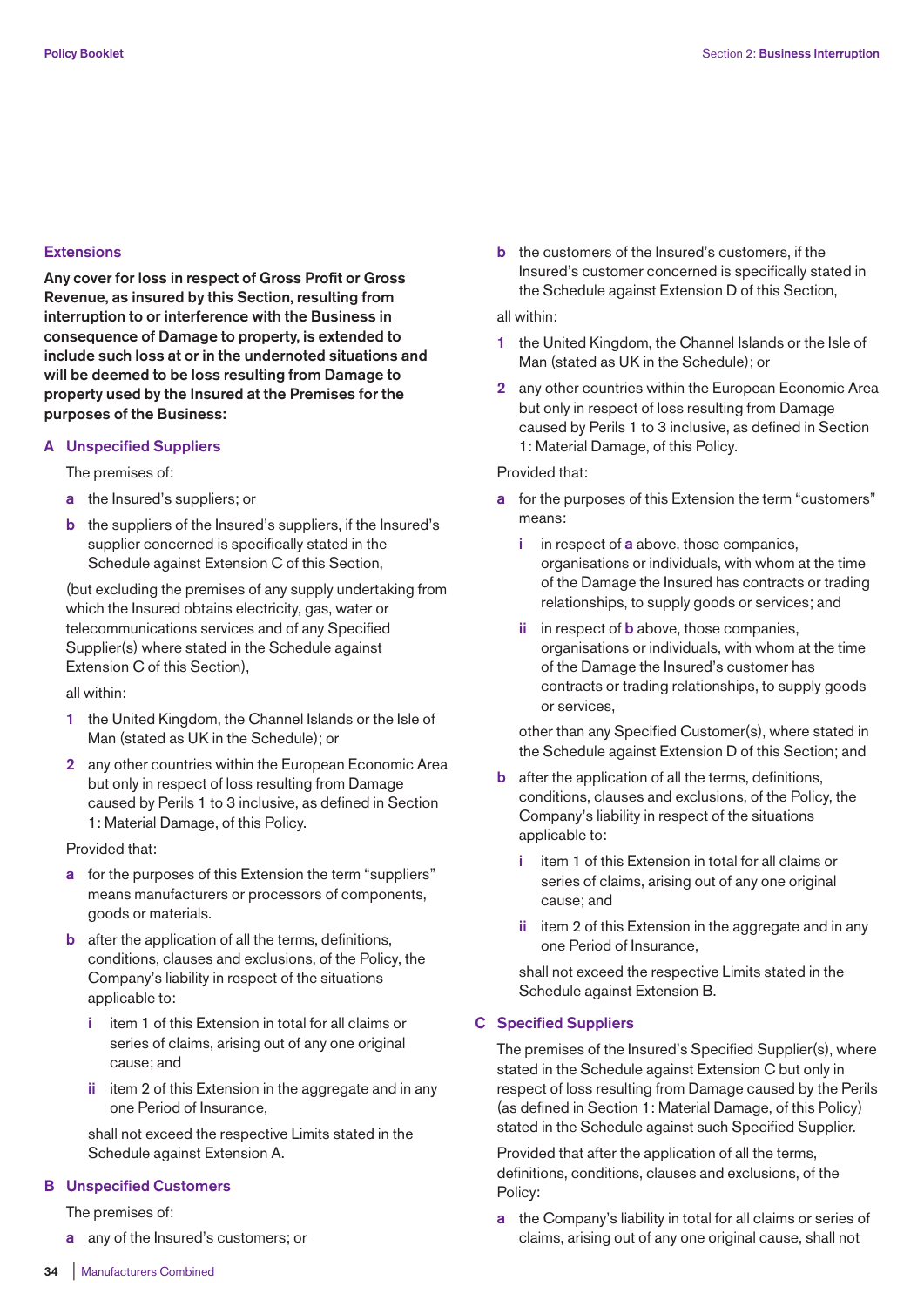exceed the Limit stated in the Schedule for that supplier being either:

- **i** the monetary limit; or
- **ii** the stated percentage limit being a percentage of the Estimated Gross Profit or Estimated Gross Revenue limit of liability; and
- **b** the Indemnity Period under this Extension shall not exceed the number of months stated in the Schedule for that supplier.

## **D Specified Customers**

 The premises of the Insured's Specified Customer(s), where stated in the Schedule against Extension D but only in respect of loss resulting from Damage caused by the Perils (as defined in Section 1: Material Damage, of this Policy) stated in the Schedule against such Specified Customer.

 Provided that after the application of all the terms, definitions, conditions, clauses and exclusions, of the Policy:

- **a** the Company's liability in total for all claims or series of claims, arising out of any one original cause, shall not exceed the Limit stated in the Schedule for that customer being either:
	- **i** the monetary limit; or
	- **ii** the stated percentage limit being a percentage of the Estimated Gross Profit or Estimated Gross Revenue limit of liability; and
- **b** the Indemnity Period under this Extension shall not exceed the number of months stated in the Schedule for that customer.

# **E Storage Sites**

 Any premises (not owned or occupied by the Insured where property of the Insured is stored) in:

- **1** the United Kingdom, the Channel Islands or the Isle of Man (stated as UK in the Schedule); or
- **2** any other countries within the European Economic Area but only in respect of loss resulting from Damage caused by Perils 1 to 3 inclusive, as defined in Section 1: Material Damage, of this Policy.

 Provided that after the application of all the terms, definitions, conditions, clauses and exclusions, of the Policy, the Company's liability in respect of the situations applicable to:

 **a** item 1 of this Extension in total for all claims or series of claims, arising out of any one original cause; and

**b** item 2 of this Extension in the aggregate and in any one Period of Insurance,

 shall not exceed the respective Limits stated in the Schedule against Extension E.

## **F Property in Transit**

 Whilst in transit in the United Kingdom, the Channel Islands or the Isle of Man.

 Provided that after the application of all the terms, definitions, conditions, clauses and exclusions, of the Policy, the Company's liability in total for all claims or series of claims, arising out of any one original cause, shall not exceed the Limit stated in the Schedule against Extension F.

# **G Contract Sites**

 Any situation in the United Kingdom, the Channel Islands or the Isle of Man, where the Insured is carrying out a contract.

 Provided that after the application of all the terms, definitions, conditions, clauses and exclusions, of the Policy, the Company's liability in total for all claims or series of claims, arising out of any one original cause, shall not exceed the Limit stated in the Schedule against Extension G.

## **H Public Utilities**

At any:

- **a** generating station or sub-station, of any public electricity supply undertaking;
- **b** land based premises of any public gas supply undertaking or of any natural gas producer linked directly therewith;
- **c** water works or pumping station of any public water supply undertaking; or
- **d** land based premises of any public telecommunications undertaking,

 from which the Insured obtains electricity, gas, water or telecommunications services all in the United Kingdom, the Channel Islands or the Isle of Man.

 Provided that after the application of all the terms, definitions, conditions, clauses and exclusions, of the Policy, the Company's liability in total for all claims or series of claims, arising out of any one original cause, shall not exceed the Limit stated in the Schedule against Extension H.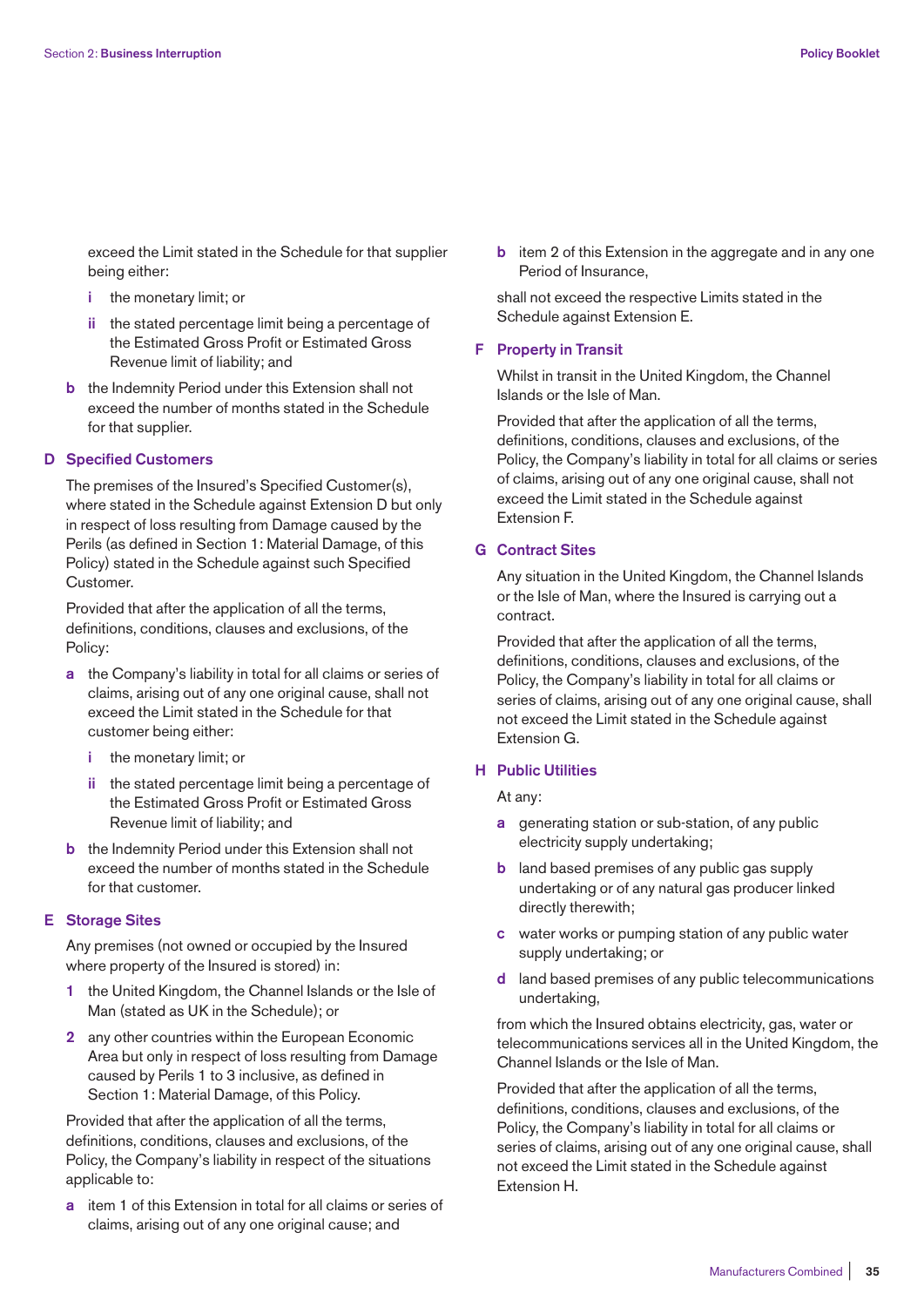## **I Denial of Access**

 In the vicinity of the Premises preventing or hindering access to or use of such Premises, whether the Premises or property of the Insured therein shall be subject to Damage or not, but excluding the property of any supply undertaking from which the Insured obtains electricity, gas, water or telecommunications services.

 Provided that after the application of all the terms, definitions, conditions, clauses and exclusions, of the Policy, the Company's liability in total for all claims or series of claims, arising out of any one original cause, shall not exceed the Estimated Gross Profit or Estimated Gross Revenue, limit of liability.

## **J Property at Exhibitions**

At or in any indoor exhibition within:

- **1** the United Kingdom, the Channel Islands or the Isle of Man (stated as UK in the Schedule); or
- **2** any other countries within the European Economic Area,

 or in transit by road, rail, sea, inland waterway or air, to or from such exhibition.

 Provided that after the application of all the terms, definitions, conditions, clauses and exclusions, of the Policy:

- **a** the Company's liability in respect of the situations applicable to items 1 and 2 of this Extension in the aggregate and in any one Period of Insurance, shall not exceed the respective Limits stated in the Schedule against Extension J; and
- **b** the Indemnity Period under this Extension shall not exceed 3 months.

# **Any cover for loss in respect of Gross Profit or Gross Revenue, as insured by this Section, is extended to include:**

# **K UK National Lotteries**

 Loss resulting from interruption to or interference with the Business at the Premises, in consequence of an Employee or Employees terminating their employment with the Insured as a direct result of a confirmed win during the Period of Insurance on any UK National Lottery in the United Kingdom.

 Provided that after the application of all the terms, definitions, conditions, clauses and exclusions, of the Policy:

- **a** the Company's liability under this Extension in total for all claims or series of claims, arising out of any one original cause, shall not exceed the Estimated Gross Profit or Estimated Gross Revenue, limit of liability; and
- **b** the Indemnity Period under this Extension shall not exceed 3 months.

 Notwithstanding the General Definition of Employee, for the purpose of this Extension, Employee shall mean:

 Any person while working for the Insured in connection with the Business who is under a contract of service or apprenticeship, with the Insured.

 Notwithstanding the Definition of Indemnity Period under this Section, for the purpose of this Extension, Indemnity Period shall mean:

 The period beginning with the date of the confirmed win on any UK National Lottery and ending when the results of the Business shall cease to be affected by such win.

## **L Public Emergency**

 Loss resulting from interruption to or interference with the Business at the Premises in consequence of the actions or advice of a competent Public Authority, due to an emergency likely to endanger life or property, in the vicinity of the Premises, which commencing during the Period of Insurance, prevents or hinders the use of or access to the Premises, excluding:

- **a** any loss during the first four hours;
- **b** cover provided by Extension O Bomb Scares;
- **c** labour disputes;
- **d** any loss occurring in Northern Ireland; or
- **e** infectious or contagious disease.

 Provided that after the application of all the terms, definitions, conditions, clauses and exclusions, of the Policy, the Company's liability under this Extension in the aggregate and in any one Period of Insurance, shall not exceed the Limit stated in the Schedule against Extension L.

 Notwithstanding the Definition of Indemnity Period under this Section, for the purpose of this Extension, Indemnity Period shall mean:

 The period beginning with the use of or access to the Premises being prevented or hindered and ending when the results of the Business shall cease to be affected by such prevention or hindrance, but not exceeding the Indemnity Period being the number of months stated in the Schedule.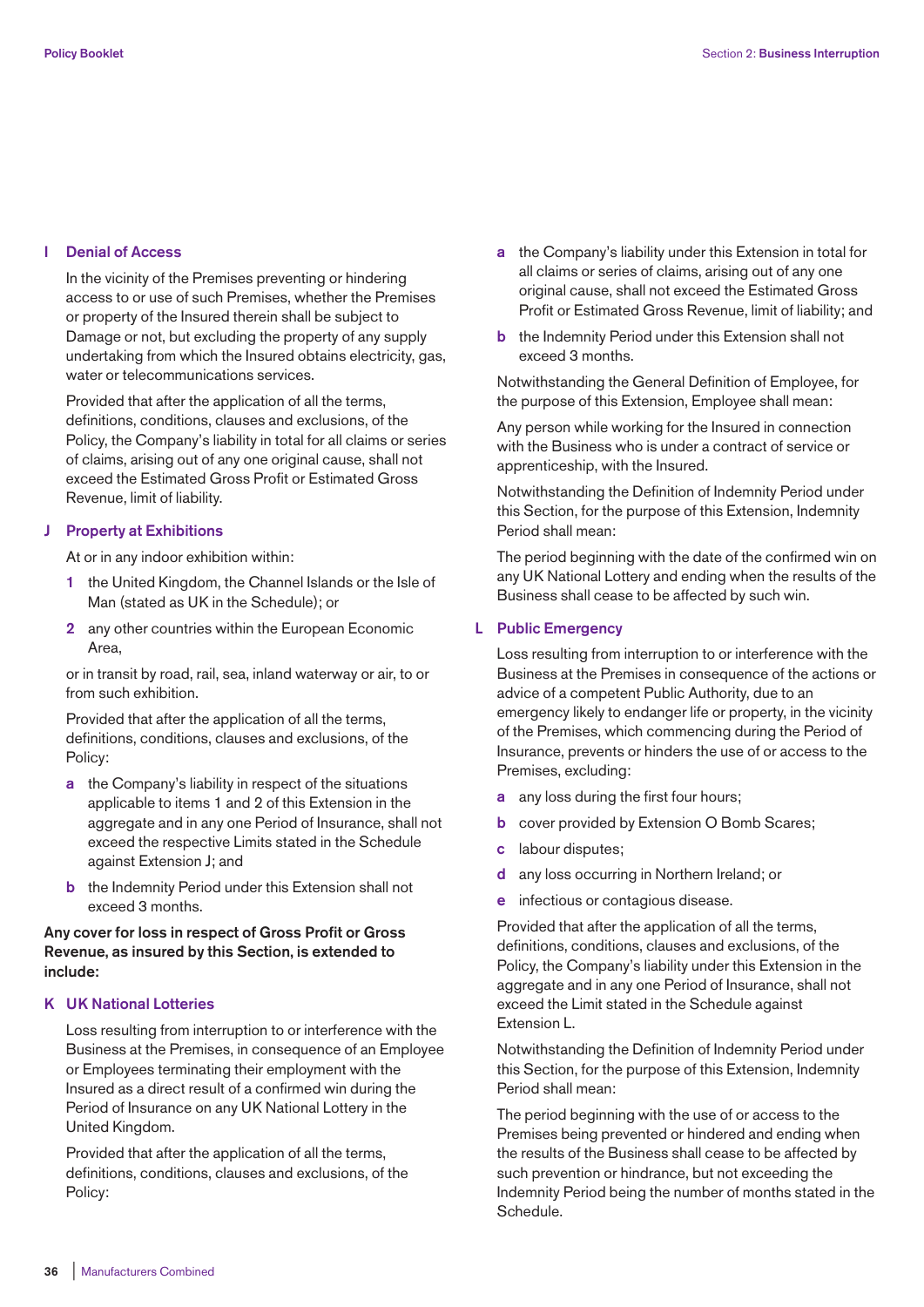## **M Closure**

 Loss resulting from interruption to or interference with the Business at the Premises in consequence of closure of any part of the Premises, commencing during the Period of Insurance, by a competent Public Authority due to defective drains or other sanitary arrangements, vermin or pests.

 Provided that after the application of all the terms, definitions, conditions, clauses and exclusions, of the Policy, the Company's liability under this Extension in the aggregate and in any one Period of Insurance, shall not exceed the Limit stated in the Schedule against Extension M.

 Notwithstanding the Definition of Indemnity Period under this Section, for the purpose of this Extension, Indemnity Period shall mean:

 The period beginning with the closure of any part of the Premises and ending when the results of the Business shall cease to be affected by such closure but not exceeding the Indemnity Period being the number of months stated in the Schedule.

## **N Disease**

 Loss resulting from interruption of or interference with the Business at the Premises in consequence of:

- **a** murder or suicide, occurring at the Premises;
- **b** the occurrence of the following diseases:

 Acute Encephalitis, Acute Poliomyelitis, Anthrax, Chickenpox, Cholera, Diphtheria, Dysentery, Legionellosis, Legionnaires Disease, Leprosy, Leptospirosis, Malaria, Measles, Meningococcal Infection, Mumps, Ophthalmia Neonatorum, Paratyphoid Fever, Bubonic Plague, Rabies, Rubella, Scarlet Fever, Smallpox, Tetanus, Tuberculosis, Typhoid Fever, Viral Hepatitis, Whooping Cough or Yellow Fever,

at the Premises; or

 **c** poisoning directly caused by the consumption of food or drink, provided at the Premises.

## Provided that:

- **i** the use of the Premises is restricted on the order or advice of a competent authority commencing during the Period of Insurance; and
- **ii** after the application of all the terms, definitions, conditions, clauses and exclusions, of the Policy, the Company's liability under this Extension in the aggregate and in any one Period of Insurance, shall not exceed the Limit stated in the Schedule against Extension N.

 Notwithstanding the Definition of Indemnity Period under this Section, for the purpose of this Extension, Indemnity Period shall mean:

 The period beginning with the restriction on the use of the Premises and ending when the results of the Business shall cease to be affected by such restriction but not exceeding an Indemnity Period of 12 months.

# **O Bomb Scares**

 Loss resulting from interruption to or interference with the Business at the Premises in consequence of the suspected or actual presence of an incendiary or explosive device which commencing during the Period of Insurance, prevents or hinders access to the Premises, excluding:

- **a** any loss during the first four hours; or
- **b** any loss occurring in Northern Ireland.

 Provided that after the application of all the terms, definitions, conditions, clauses and exclusions, of the Policy, the Company's liability under this Extension in total for all claims or series of claims, arising out of any one original cause, shall not exceed the Limit stated in the Schedule against Extension O.

 Notwithstanding the Definition of Indemnity Period under this Section, for the purpose of this Extension, Indemnity Period shall mean:

 The period beginning with the access to the Premises being prevented or hindered and ending when the results of the Business shall cease to be affected by such prevention or hindrance.

# **P Accidental Failure of Public Supply**

 Loss resulting from interruption to or interference with the Business at the Premises in consequence of:

- **a** Failure of Electricity;
- **b** Failure of Gas;
- **c** Failure of Water; or
- **d** Failure of Telecommunications.

The Company shall not be liable under this Extension:

- **1** in respect of cover which is more specifically insured under Extension H of this Section; or
- **2** for loss arising directly or indirectly from any failure:
	- **i** which does not involve a cessation of supply for at least 4 consecutive hours in respect of items **a**, **b** and **c** above and 12 consecutive hours in respect of item **d** above;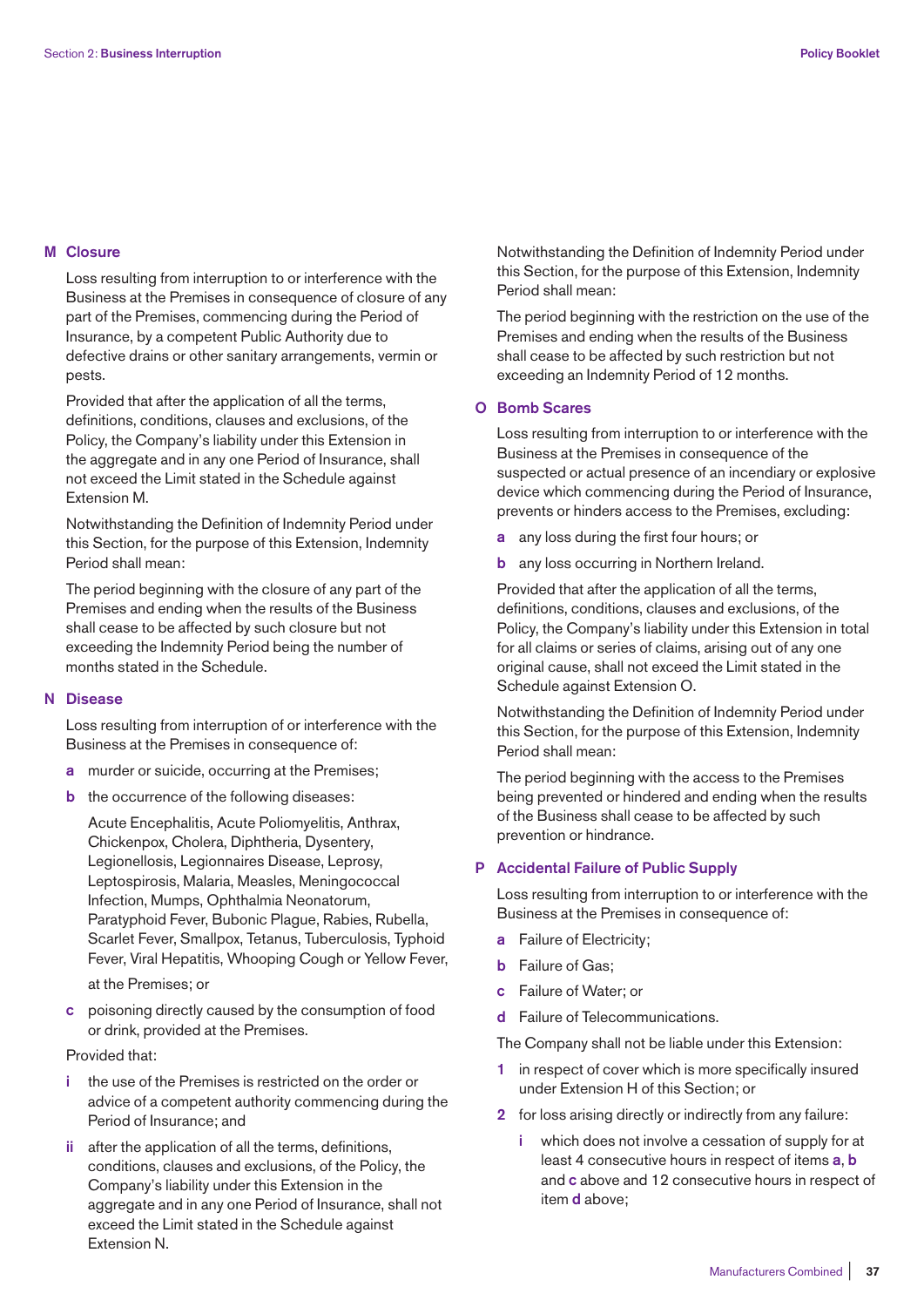- **ii** caused by the deliberate act of any supply undertaking unless by the exercise by any such undertaking of its power to withhold or restrict supply or services for the sole purpose of safeguarding life or protecting the supply undertaking's system;
- **iii** caused by strikes or any labour or trade dispute; or
- **iv** caused by atmospheric or weather conditions but this shall not exclude failure due to damage to equipment caused by such conditions.

 Provided that after the application of all the terms, definitions, conditions, clauses and exclusions of the Policy:

- **a** the Company's liability under this Extension in the aggregate and in any one Period of Insurance, shall not exceed the respective Limit stated in the Schedule against Extension P; and
- **b** the Indemnity Period under this Extension shall not exceed 3 months.

For the purpose of this Extension:

## **Failure of Electricity** shall mean:

 The accidental total or partial failure of the public supply of electricity at the terminal point of the supply undertaking's service feed to the Premises.

# **Failure of Gas** shall mean:

 The accidental total or partial failure of the public supply of gas at the supply undertaking's meters at the Premises.

## **Failure of Water** shall mean:

 The accidental total or partial failure of the public supply of water at the supply undertaking's main stopcock serving the Premises (other than by drought).

#### **Failure of Telecommunications** shall mean:

 The accidental total or partial failure of the public supply of telecommunications services at the incoming line terminals or receivers at the Premises.

 Notwithstanding the Definition of Indemnity Period under this Section, for the purpose of this Extension, Indemnity Period shall mean:

 The period beginning with the failure of the public supply and ending when the results of the Business shall cease to be affected by such failure.

**Where any cover for loss in respect of Gross Profit or Gross Revenue, is insured by this Section, the insurance provided by this Section is extended to include:** 

## **Q Essential Personnel**

 Loss resulting from interruption to or interference with the Business at the Premises during the Period of Insurance in consequence of the:

- **a** death of any of the Insured's Principals; or
- **b** total and permanent disablement of any of the Insured's Principals, which prevents them from attending to their normal occupation,

 occurring during the Period of Insurance due to injury caused by accidental and violent means.

 The Company will only pay the additional costs and/or expenses that the Insured necessarily and reasonably incurs, solely in order to minimise any interruption or interference, with the Business, during the Indemnity Period, which but for such additional costs and/or expenses would have taken place.

 Provided that the Company's liability under this Extension in the aggregate and in any one Period of Insurance, shall not exceed the Limit stated in the Schedule against Extension Q.

For the purposes of this Extension Principals shall mean:

 Any person who is an owner, partner, company director or trustee, of the Business.

 Notwithstanding the Definition of Indemnity Period under this Section, for the purpose of this Extension, Indemnity Period shall mean:

 The period beginning with occurrence of the situations described in **a** or **b** of this Extension and ending when the results of the Business shall cease to be affected by such situation but not exceeding the Indemnity Period being the number of months stated in the Schedule.

## **R Exhibition Expenses**

 The irrecoverable expenses of the Insured in respect of any trade exhibition within:

- **1** the United Kingdom, the Channel Islands or the Isle of Man (stated as UK in the Schedule); or
- **2** any other countries within the European Economic Area,

 following Damage occurring during the Period of Insurance:

**i** at the exhibition venue; or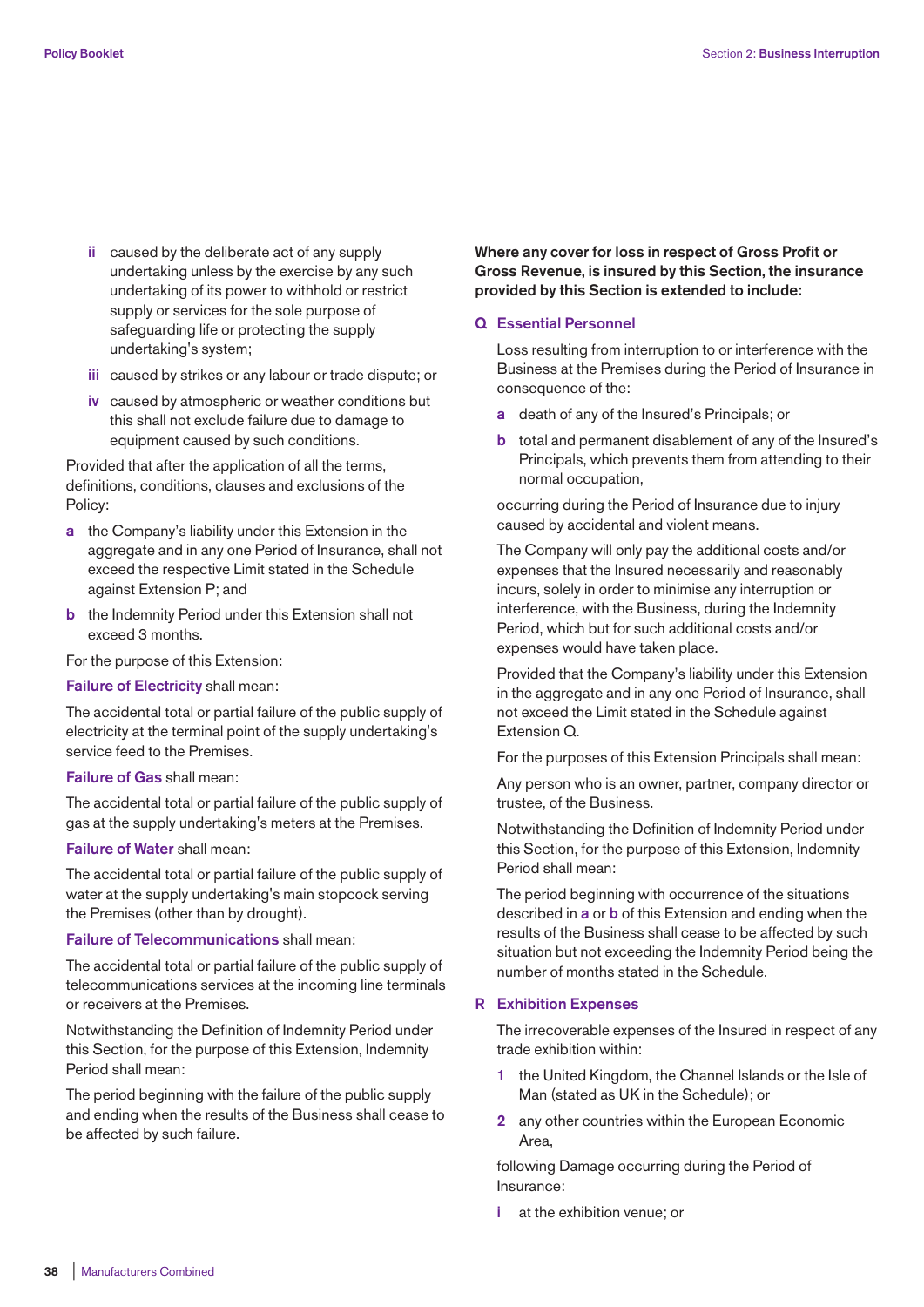**ii** to the property of the Insured for use in connection with the exhibition whilst at the Premises or whilst in transit by road, rail or inland waterway.

## Provided that:

- **a** in the event of the exhibition not being held (or the Insured being unable to exhibit at all) in consequence of the Damage, the amount payable shall be limited to the irrecoverable expenses that the Insured has paid or is liable to pay, in respect of the exhibition; or
- **b** if the exhibition does not run (or the Insured is unable to exhibit) for the intended period in consequence of the Damage, the amount payable shall be the loss computed in accordance with provision **a** above, adjusted for the period that the Insured could not exhibit,

 subject to the Company's liability in respect of the situations applicable to items 1 and 2 of this Extension in the aggregate and in any one Period of Insurance, not exceeding the respective Limits stated in the Schedule against Extension R.

**Any cover for loss in respect of Gross Profit or Gross Revenue, as insured by this Section, resulting from interruption to or interference with the Business in consequence of Damage to jigs, models, templates, moulds, dies, tools, plans, drawings or designs, all the property of the Insured or held by them in trust for which they are responsible, is extended to include:** 

## **S Patterns at Third Party Premises**

 Such loss at the premises of the undernoted, in the United Kingdom, Channel Islands or the Isle of Man, which are not owned or occupied by the Insured, and will be deemed to be loss resulting from Damage to property used by the Insured at the Premises for the purposes of the Business:

- **a** machine makers;
- **b** engineers;
- **c** founders; and
- **d** other metal workers.

 Provided that after the application of all the terms, definitions, conditions, clauses and exclusions, of the Policy, the Company's liability in total for all claims or series of claims, arising out of any one original cause, shall not exceed the Estimated Gross Profit or Estimated Gross Revenue, limit of liability.

**In respect of all Extensions applicable to this Section, the Company's liability in respect of the limit(s) stated under each Extension will apply in the aggregate in connection with the Business carried on from all the Premises.**

# **Clauses**

## **The following Clauses apply to this Section.**

## **1 Departmental**

 If the Business is conducted in departments, the independent trading results of which are ascertainable, the provisions of items **a** and **b** of the Estimated Gross Profit or Estimated Gross Revenue or Estimated Gross Rentals, when insured under this Section, under Basis of Cover in this Section shall apply separately to each department affected by the Damage.

## **2 Payments on Account**

 Payments on account will be made to the Insured during the Indemnity Period if desired.

# **3 Accumulated Stocks**

 In adjusting any loss, account shall be taken and an equitable allowance made if any shortage in Turnover (where applicable) due to the Damage, is postponed by reason of the Turnover being temporarily maintained from accumulated stocks of raw materials, work in progress or finished goods, at the Premises or elsewhere.

## **4 Renewal Clause**

# **(applicable to Estimated Gross Profit or Estimated Gross Revenue or Estimated Gross Rentals)**

 The Insured shall, prior to each renewal of the Policy, provide the Company with the Estimated Gross Profit or Estimated Gross Revenue or Estimated Gross Rentals, whichever is applicable, for the financial year most nearly concurrent with the ensuing Period of Insurance, or a proportionately increased multiple thereof where the Indemnity Period exceeds 12 months.

# **5 Standing Charges**

## **(applicable to Estimated Gross Profit)**

 If any of the standing charges of the Business are not insured by this Section (having been deducted in arriving at the Gross Profit as defined herein) then in computing the amount recoverable hereunder as increase in cost of working, that proportion only of any additional expenditure shall be brought into account which the Gross Profit bears to the sum of the Gross Profit and the uninsured standing charges.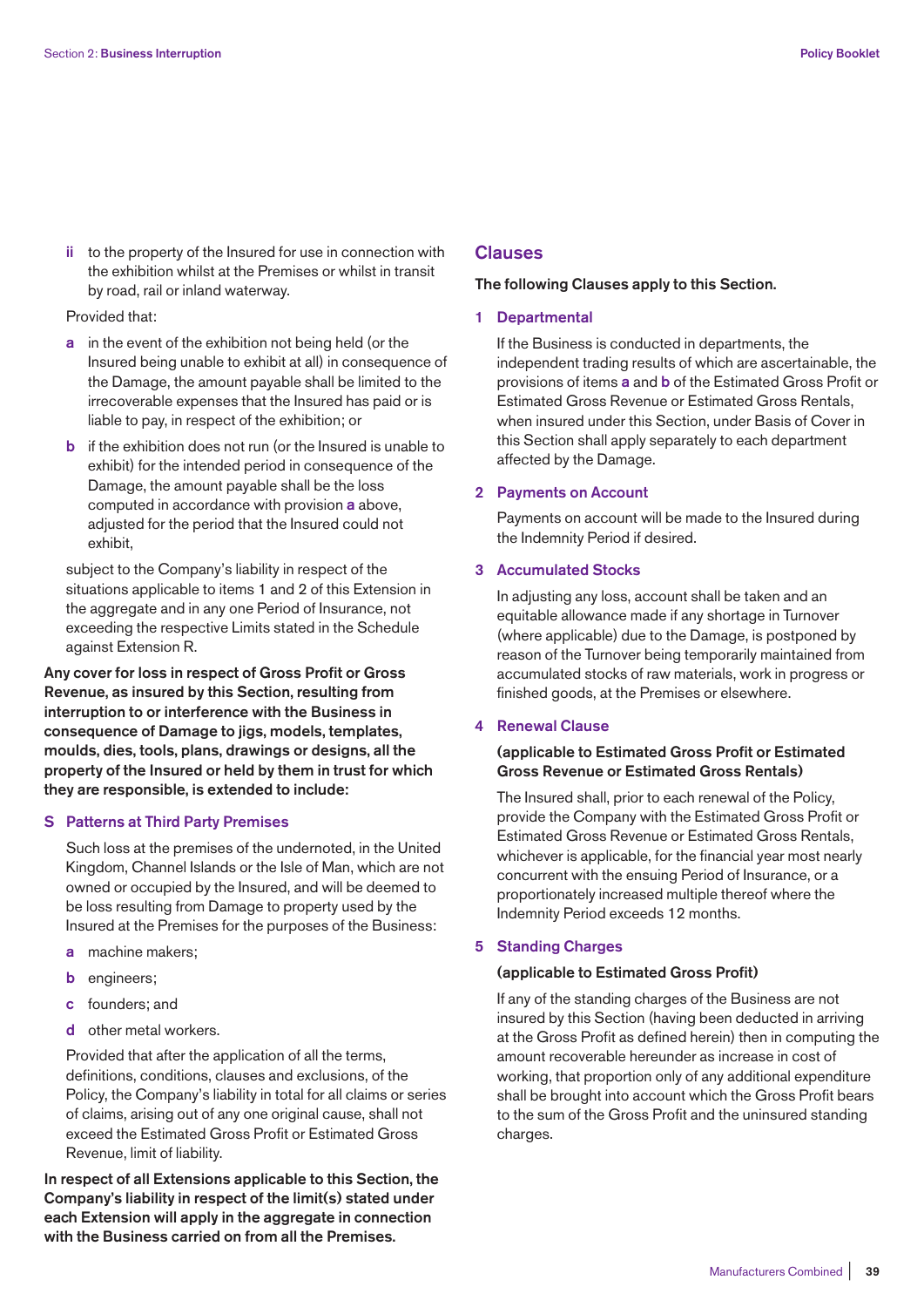## **6 Premium Adjustment Clause**

# **(applicable to Estimated Gross Profit or Estimated Gross Revenue or Estimated Gross Rentals)**

 The first and annual premiums in respect of Estimated Gross Profit or Estimated Gross Revenue or Estimated Gross Rentals, whichever is applicable, are provisional and are based on the estimated Sum Insured.

 The Insured shall provide the Company not later than six months after the expiry of each Period of Insurance a declaration confirmed by the Insured's auditors of the Gross Profit or Gross Revenue or Gross Rentals, whichever is applicable, earned during the financial year most nearly concurrent with such Period of Insurance.

 If any Damage shall have occurred giving rise to a claim for loss of Gross Profit or Gross Revenue or Gross Rentals, the above-mentioned declaration shall be increased by the Company for the purpose of premium adjustment, by the amount by which the Gross Profit, Gross Revenue or Gross Rentals, was reduced during the financial year solely in consequence of the Damage.

 If the declaration (adjusted as provided above and proportionately increased where the Indemnity Period exceeds 12 months):

- **a** is less than the Estimated Gross Profit or Estimated Gross Revenue or Estimated Gross Rentals, whichever is applicable, for the relative Period of Insurance, the Company will allow a pro rata return of the premium paid but not exceeding one half of such premium; or
- **b** is greater than the Estimated Gross Profit or Estimated Gross Revenue or Estimated Gross Rentals, whichever is applicable, for the relative Period of Insurance, a pro rata addition to the premium paid shall be immediately payable by the Insured to the Company.

# **7 Monthly Records**

# **(applicable to Outstanding Debit Balances)**

 The Insured shall at the end of each month record the total amount of debit balances outstanding as set out in Customers' Accounts at that date and such record shall be kept at a place other than the Insured's own premises. If the recorded amount exceeds the Sum Insured applicable at the date of such record then, for the purposes of this Clause only, the Insured shall be deemed to have recorded such Sum Insured.

## **8 Reinstatement of Losses**

 Unless written notice to the contrary is given by either the Company or the Insured, the Sums Insured (or any other stated limit of liability) under this Section shall not be reduced by the amount of any loss and the Insured shall pay the appropriate extra premium on the amount of the loss from the date thereof to the Expiry Date of the Period of Insurance (as stated in the Schedule).

 This Clause does not apply where the Sum Insured (or any other stated limit of liability) is applied as a maximum in any one Period of Insurance.

# **9 Alternative Trading**

 If during the Indemnity Period goods shall be sold or services shall be rendered, elsewhere than at the Premises for the benefit of the Business, either by the Insured or by others on their behalf, the money paid or payable in respect of such sales or services shall be brought into account in arriving at the Turnover (where applicable) during the Indemnity Period.

# **10 Value Added Tax**

 To the extent that the Insured is accountable to the tax authorities for Value Added Tax, all terms of this Section shall be exclusive of such tax.

# **Exclusions**

# **The Company shall not be liable under this Section for:**

- **1** loss arising directly or indirectly from:
	- **a** erasure, loss, distortion or corruption, of information on computer systems or other records, programs or software, caused deliberately by rioters, strikers, locked out workers, persons taking part in labour disturbances or civil commotion or malicious persons; or
	- **b** other erasure, loss, distortion or corruption, of information on computer systems or other records, programs or software, unless resulting from any of the Perils 1 to 13 of Section 1: Material Damage of this Policy in so far as it is not otherwise excluded; or
- **2** loss for which more specific insurance applies under any of Sections 11 to 14, of this Policy.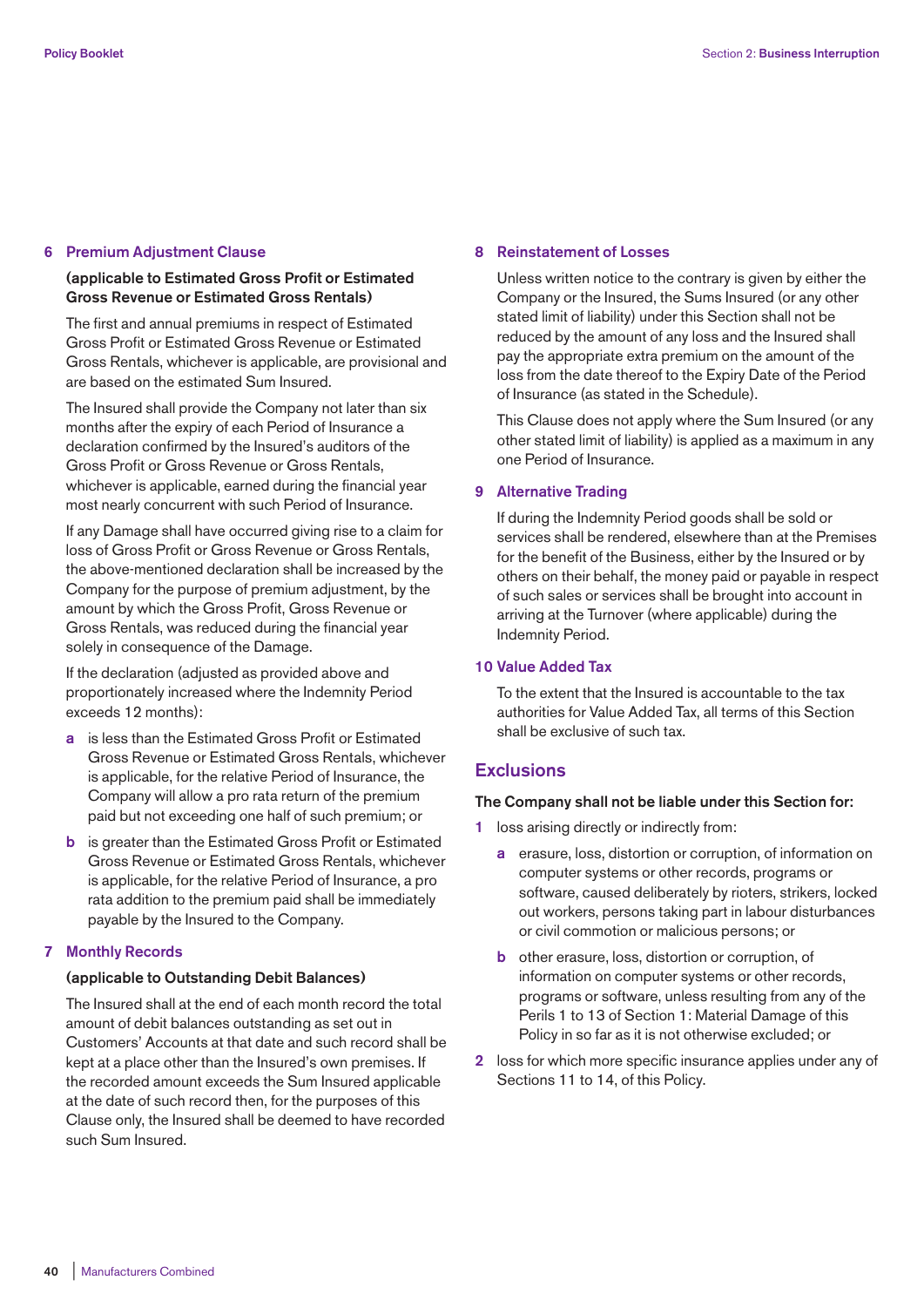# Section 3: **Goods in Transit**

In the event of Damage to Property In Transit by the Method of Conveyance stated as letter A and/or B, in the Schedule, within the Territorial Limits and occurring during the Period of Insurance, the Company will, subject to the Limit of Liability under this Section, pay to the Insured the value of such Property or the amount of the Damage at the time of such Damage or, at its own option, replace or repair such Property.

# **Definitions**

**The definitions which apply to this Section are in addition to the General Definitions.** 

## **Property**

Merchandise and goods, used in connection with the Business, belonging to or the responsibility of the Insured.

## **In Transit**

**1** In respect of Method of Conveyance A:

 Whilst the Property is being loaded upon, carried by, temporarily housed upon or being unloaded from the vehicle and concluding when the Property has either been placed at the Premises or receipt acknowledged by the consignee. This shall include a period of temporary garaging not exceeding 30 days during the journey.

**2** In respect of Method of Conveyance B:

 Whilst the Property is in the custody or control of the carrier until delivered to the consignee's premises and receipt acknowledged or in the case of return transit, placed at the Insured's Premises. This shall include a period of temporary garaging not exceeding 30 days during the journey.

# **Limit of Liability**

The liability of the Company under this Section in total for all claims or series of claims, arising out of any one original cause, at any one location and to any one load or combination of loads of Property In Transit, which shall not exceed the Sums Insured.

## **Method of Conveyance**

- **A** Vehicles owned or operated, by the Insured (including by such vehicles involving sea or air transits, between the territories in the Territorial Limits).
- **B** Carriers other than the Insured by means of road, rail or air freight.

## **Territorial Limits**

The United Kingdom, the Channel Islands, the Isle of Man and the Republic of Ireland.

# **Extensions**

**In the event of Damage to Property In Transit by Method of Conveyance A for which the Company has admitted liability under this Section, the insurance provided by this Section extends to include:** 

## **A Damage to Packing Materials**

 Damage to packing materials, pallets, protective sheeting, ropes, tarpaulins, chains and toggles, belonging to the Insured, while being carried on the vehicle, subject to a limit of £10,000 in total for all claims or series of claims, arising out of any one original cause.

## **B Transfer Costs**

 The additional costs necessarily incurred in transferring such Property to another vehicle and carrying to the original destination, consequent upon fire or overturning or collision of the conveying vehicle, subject to a limit of £10,000 in total for all claims or series of claims, arising out of any one original cause.

## **C Reloading Costs**

The additional costs necessarily incurred in:

- **a** reloading such Property which has fallen from the conveying vehicle; or
- **b** resecuring such Property where there is a dangerous movement of the load,

subject to a limit of £10,000 in total for all claims or series of claims, arising out of any one original cause.

# **D Debris Removal Costs**

 The additional costs necessarily incurred in removing debris, consequent upon Damage to the Property In Transit, subject to a limit of £10,000 in total for all claims or series of claims, arising out of any one original cause.

# **E Personal Effects**

 Damage to personal effects belonging to the driver and/or attendant, whilst carried in any vehicle which is conveying Property In Transit, up to an amount not exceeding £500 per person in total for all claims or series of claims, arising out of any one original cause.

# **F Substituted Vehicles**

 Damage to Property In Transit arising out of the use of any vehicle substituted by the Insured whilst their own vehicle is undergoing service or repair, up to an amount not exceeding the Sum Insured applicable to the vehicle undergoing service or repair in total for all claims or series of claims, arising out of any one original cause.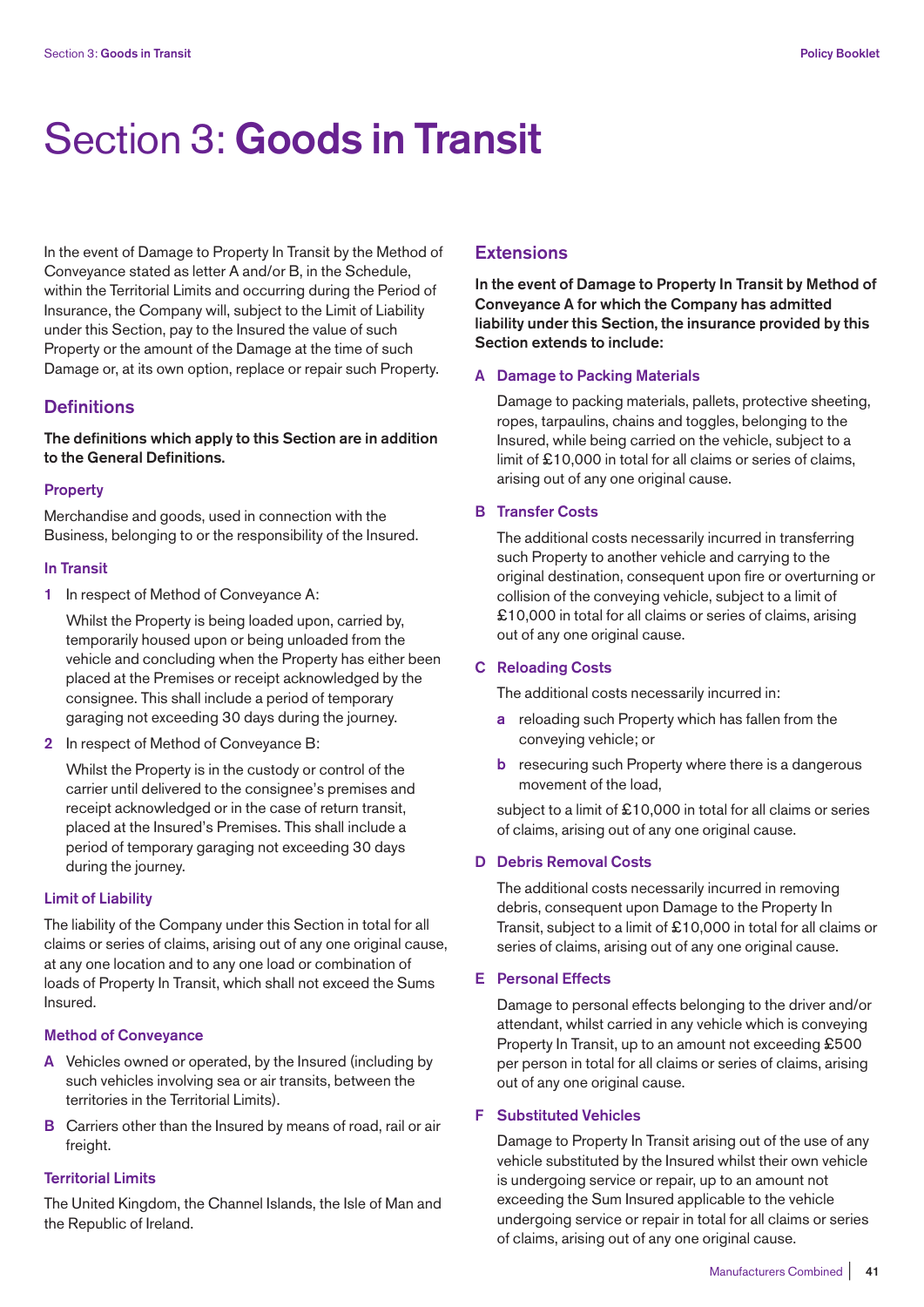# **Clauses**

# **The following Clauses apply to this Section.**

## **1 Average**

 Each Sum Insured by this Section is similarly but separately subject to Average, as defined in the General Definitions.

## **2 Reinstatement of Losses**

 Unless written notice to the contrary is given by either the Company or the Insured, the Sums Insured (or any other stated limit of liability) under this Section shall not be reduced by the amount of any loss and the Insured shall pay the appropriate extra premium on the amount of the loss from the date thereof to the Expiry Date of the Period of Insurance (as stated in the Schedule).

 This Clause does not apply where the Sum Insured (or any other stated limit of liability) is applied as a maximum in any one Period of Insurance.

# **Conditions**

# **The following Conditions apply to this Section.**

It is a condition precedent to the liability of the Company that:

**1** in respect of Method of Conveyance A, that whenever the loaded vehicle is left unattended during The Periods set out below then the corresponding Security Measures stated below shall apply:

| <b>The Periods</b> |                                           | <b>Security Measures</b> |
|--------------------|-------------------------------------------|--------------------------|
|                    |                                           | to Apply                 |
|                    | a Between the hours of 6am and 9pm        |                          |
|                    | <b>b</b> Between the hours of 9pm and 6am | 1 and $2$                |

## **Security Measure 1**

 All keys must be removed from the vehicle, all doors and similar openings be locked, all windows be tightly closed and any special locking devices, immobilisers or alarms fitted be in operation.

# **Security Measure 2**

 The vehicle must be housed in a locked building or in an open vehicle enclosure which is securely locked and/or guarded under constant surveillance.

- **2** the Insured shall keep their vehicles in a good state of repair and in efficient roadworthy condition.
- **3** in respect of Method of Conveyance B, the Insured shall obtain a receipt from the carrier for all Property sent and if requested by the Company, produce it in the event of any claim.

# **Excess**

This Section does not cover and the Company shall not be liable for the amount of the Excess stated in the Schedule being the first part of each and every claim, in respect of Damage arising out of any one original cause at any one location and to any one load or combination of loads of Property In Transit.

All claims or series of claims arising out of any one original cause, will be treated as one claim.

# **Exclusions**

# **The Company shall not be liable under this Section for Damage to any Property In Transit arising out of or attributable to:**

- **1** wear and tear, deterioration, contamination, mildew, damp, rust, corrosion, insect or vermin;
- **2** inherent vice, latent defect, action of light or atmospheric or climatic conditions;
- **3** spillage, leakage, evaporation, loss of weight or shrinkage;
- **4** mechanical and/or electrical derangement or breakdown;
- **5** electrical or magnetic injury, disturbance or erasure, of electronic records; or
- **6** breakdown of refrigeration and/or insufficient insulation,

unless caused by or directly traceable to fire, lightning or collision or overturning of the conveying vehicle;

- **7** defective or inadequate packing or insufficient addressing; or
- **8** delay, confiscation, requisition, embargo or nationalisation, by or by order of the government or any public authority.

# **The Company also shall not be liable under this Section in respect of:**

- **9** explosives or other dangerous goods (the term "dangerous goods" means goods specified in the Special Classification of Dangerous Goods issued by the railway authorities or otherwise not accepted for rail transport on the grounds of their dangerous or hazardous nature);
- **10** money and other negotiable instruments of every description, securities, deeds, bonds, bills of exchange, promissory notes, jewellery, precious stones and metals and articles made therefrom, bullion, furs and livestock;
- **11** Property carried by the Insured for hire or reward;
- **12** Damage to Property in or on soft-topped, open-topped, open-sided or curtain-sided vehicles, caused by theft or attempted theft (unless the conveying vehicle is stolen at the same time) or storm;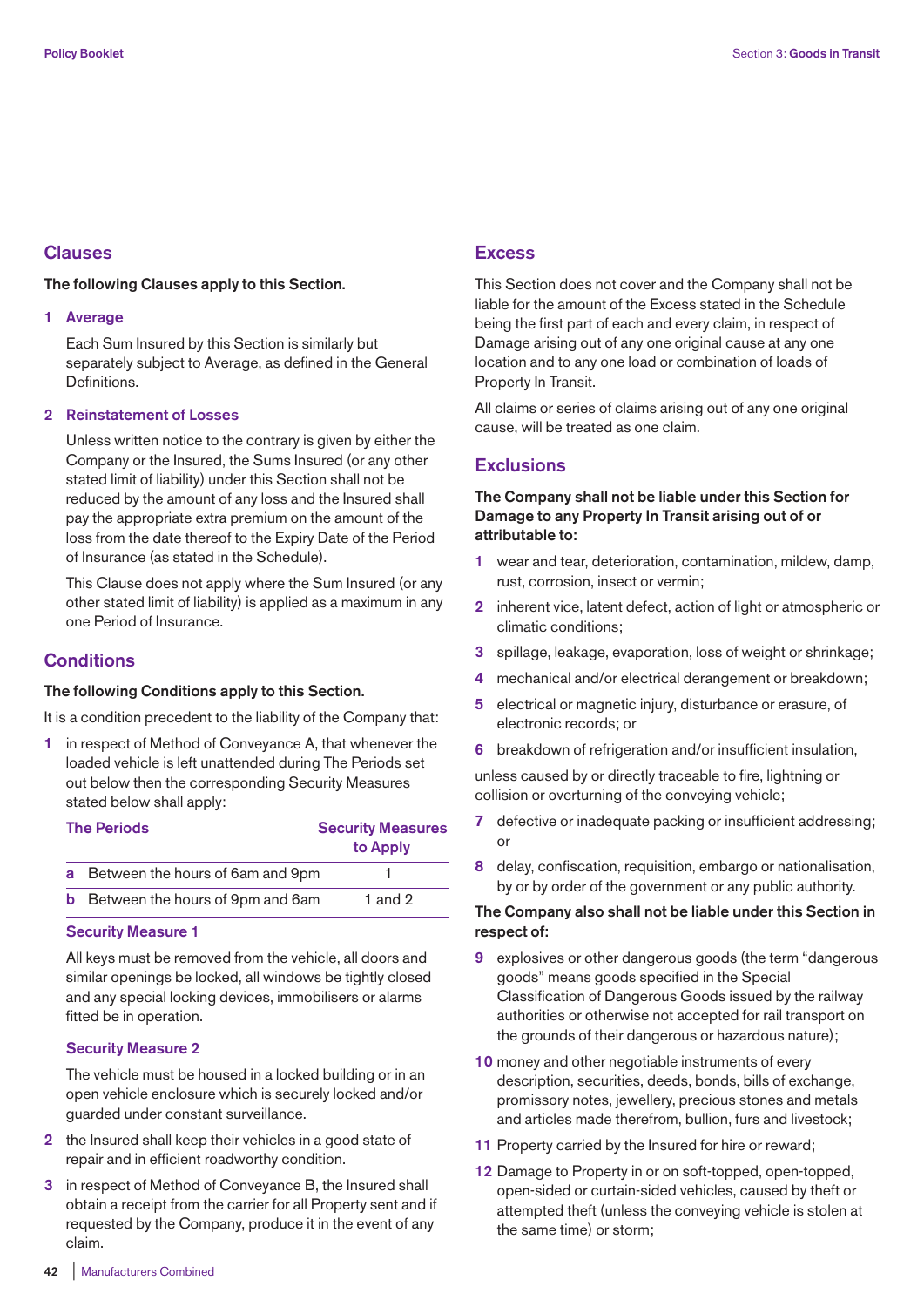- **13** tools used in connection with the Business, belonging to the Insured or for which the Insured is responsible, other than stock in trade; or
- **14** depreciation, loss of market or any other loss arising as an indirect consequence of the Damage.

## **The Company shall not be liable under this Section for:**

- **15** loss insured by a fidelity guarantee insurance; or
- **16** any claim for which more specific insurance applies under any of Sections 11 to 14 or 19, of this Policy.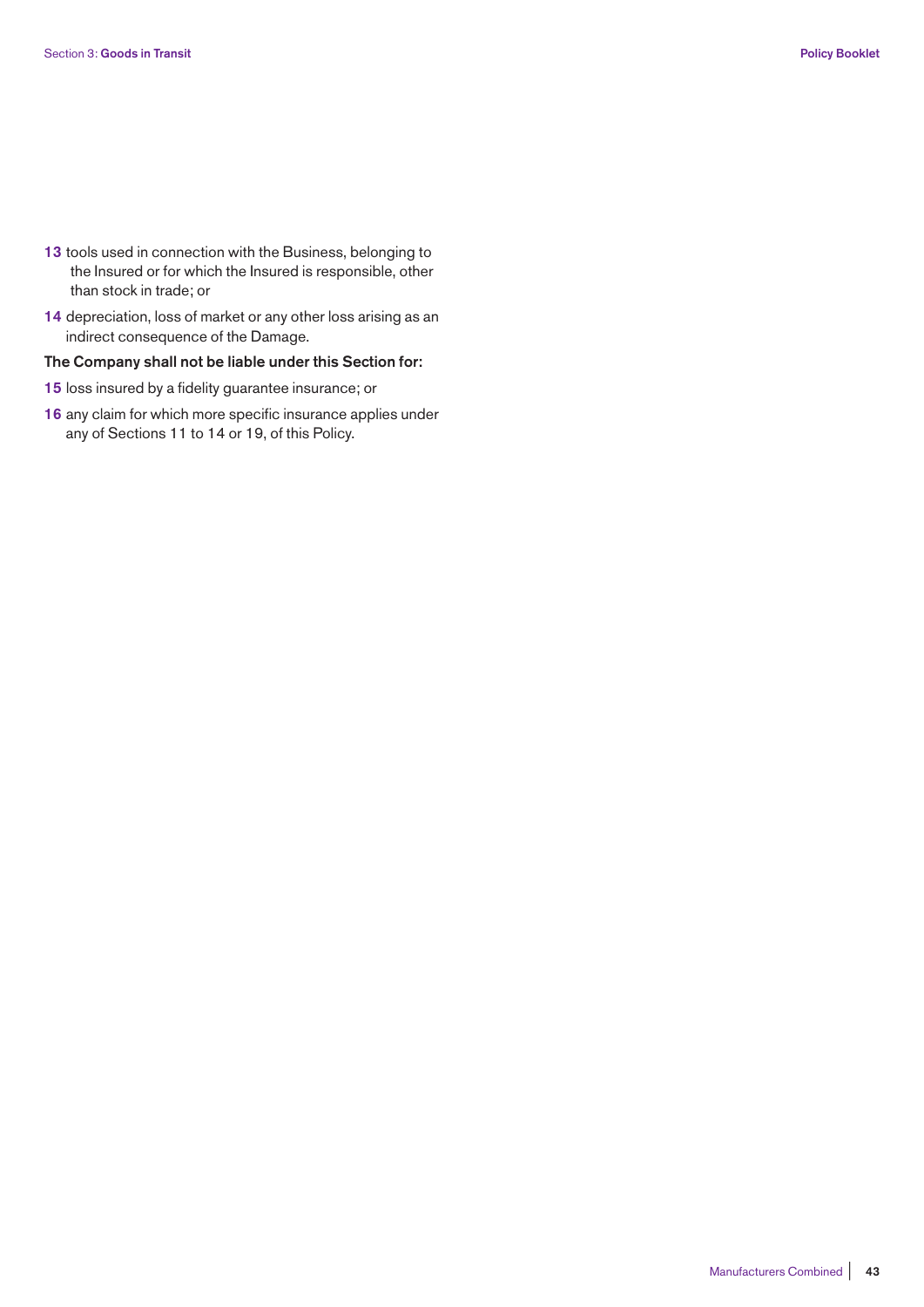# Section 4: **Terrorism**

The Company will indemnify the Insured for:

- **a** all losses under any of the Heads of Cover (other than the Non-Damage Business Interruption Head of Cover) as a result of damage to or destruction of the property insured under this Policy and loss consequent on interruption to or interference with the Business as insured by this Policy, in the Territory caused by or resulting from an Act of Terrorism; and
- **b** all losses arising under the Non-Damage Business Interruption Head of Cover within the Territory.

Provided that the liability of the Company shall not exceed in any one Period of Insurance:

- **1** in all, the total Sum Insured; or
- **2** for any item its sum insured or any other stated limit of liability stated in the Schedule or elsewhere in the Policy,

whichever is the less.

# **Definitions**

**These definitions are in addition to the General Definitions of this Policy.** 

# **Act of Terrorism**

Acts of persons acting on behalf of, or in connection with, any organisation which carries out activities directed towards the overthrowing or influencing, by force or violence, of Her Majesty's government in the United Kingdom or any other government de jure or de facto.

# **Computer Systems**

A computer or other equipment or component or system or item which processes, stores, transmits or receives Data.

## **Covered Loss**

- **a** All losses arising under any of the Heads of Cover (other than Non-Damage Business Interruption Head of Cover) as a result of damage to or the destruction of property insured in the Territory, the proximate cause of which is an Act of Terrorism.
- **b** All losses arising under the Non-Damage Business Interruption Head of Cover.

## **Data**

Data of any sort whatever, including without limitation tangible or intangible data and any programs or software, bandwidth, cryptographic keys, databases, documents, domain names or network addresses or anything similar, files, interfaces, metadata, platforms, processing capability, storage media, transaction gateways, user credentials, websites, or any information whatever.

## **Denial of Service Attack**

Any actions or instructions constructed or generated with the ability to damage, interfere with or otherwise affect the availability or performance of networks, network services, network connectivity or Computer Systems. Denial of Service Attacks include, but are not limited to, the generation of excess traffic into network addresses, the exploitation of system or network weaknesses, the generation of excess or non-genuine traffic between and amongst networks and the procurement of such actions or instructions by other Computer Systems.

## **Hacking**

Unauthorised access to any Computer System, whether the property of the Insured or not.

## **Head of Cover**

Any of the following five types of insurance cover:

- **a** Buildings and completed structures.
- **b** Other property (including contents, engineering, contractors and computers).
- **c** Business Interruption.
- **d** Book Debts.
- **e** Non-Damage Business Interruption.

Provided always that each Head of Cover shall be deemed to be a separate Head of Cover whether the item insured is insured under this or separate policies, under separate terms of a policy or under separate sections of combined or package policies.

## **Non-Damage Business Interruption**

All losses arising as a result of interruption or interference with the Business in consequence of:

- **a** access to, exit from or use of any Premises located within the Territory occupied by the Insured being impaired or prevented due to the actions of the police, competent authority or any other statutory authority, the proximate cause of which is an Act of Terrorism; or
- **b** an Act of Terrorism in the vicinity of, but in no event further than one mile from, any Premises within the Territory occupied by the Insured which results in the Business having a diminished attraction to customers and solely in consequence thereof, an identifiable reduction in the Business, provided that the Indemnity Period in no event irrespective of what is shown in the Schedule shall exceed three months.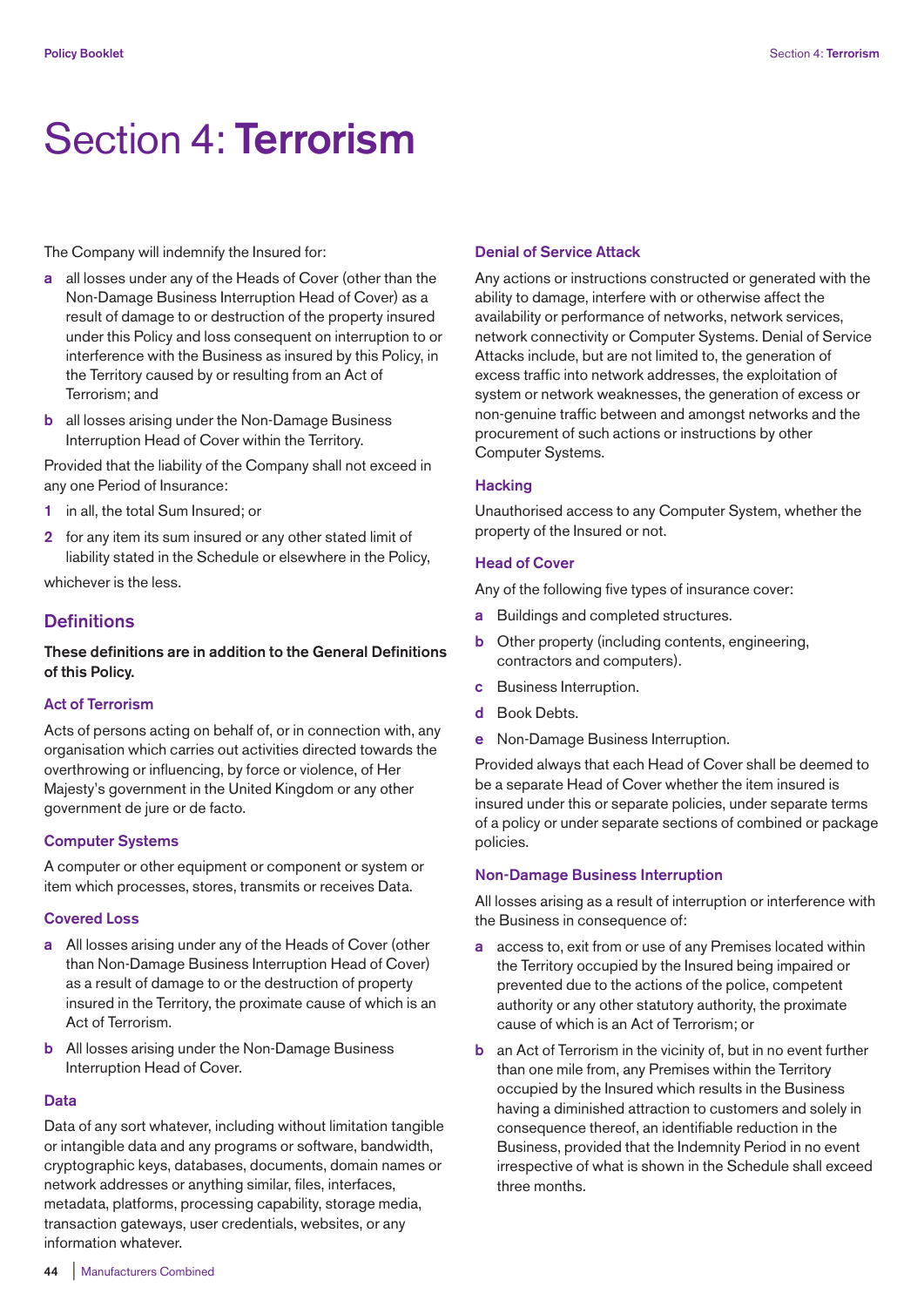## **Nuclear Installation**

Any installation of such class or description as may be prescribed by regulations made by the relevant Secretary of State from time to time by statutory instrument, being an installation designed or adapted for:

- **a** the production or use of atomic energy;
- **b** the carrying out of any process which is preparatory or ancillary to the production or use of atomic energy and which involves or is capable of causing the emission of ionising radiations; or
- **c** the storage, processing or disposal of nuclear fuel or bulk quantities of other radioactive matter, being matter which has been produced or irradiated in the course of the production or use of nuclear fuel.

## **Nuclear Reactor**

Any plant (including any machinery, equipment or appliance whether affixed to land or not) designed or adapted for the production of atomic energy by a fission process in which a controlled chain reaction can be maintained without an additional source of neutrons.

## **Phishing**

Any access or attempted access to Data made by means of misrepresentation or deception.

## **Private Individual**

Any person other than:

- **a** a beneficiary, trustee or body of trustees where insurance is arranged in accordance with the terms of a trust;
- **b** a person who owns or is otherwise insured in respect of Residential Property for their business as a sole trader; or
- **c** a person who owns or is otherwise insured in respect of Residential Property of which in excess of 20% is commercially occupied.

Provided that if the property is a private dwelling house or a self-contained unit insured as part of a block of flats, is subject to a trust or executorship of a will and is occupied as a private residence by a beneficiary or a trustee of the trust in question or sole trader or by a beneficiary or an executor of the will in question or the property is located in premises owned by any such person the property insured shall be deemed to be insured in the name of a Private Individual.

The definition of Private Individual shall include two or more persons where insurance is arranged in their several names and/or the name of the Insured includes the name of a bank or building society or other financial institution for the purpose of noting their interest in the property insured.

#### **Residential Property**

Private dwelling houses and flats (including household contents and personal effects as insured).

#### **Territory**

England and Wales and Scotland but not the territorial sea adjacent thereto as defined by the Territorial Sea Act 1987.

## **Terrorism Insurance**

Insurance for Acts of Terrorism under the terms of this Section.

# **Virus or Similar Mechanism**

Program code, programming instruction or any set of instructions constructed with the purpose and ability, or purposely used to damage, interfere with, adversely affect, infiltrate or monitor computer programs, Computer Systems, Data or operations, whether involving self-replication or not. This Definition of Virus or Similar Mechanism includes but is not limited to trojan horses, worms and logic bombs and the exploitation of bugs or vulnerabilities in a computer program to damage, interfere with, adversely affect, infiltrate or monitor as above.

# **Conditions**

## **The following Conditions apply to this Section:**

- **1** The Company will not indemnify the Insured unless and until:
	- **a** HM Treasury has certified that an event or events have been an Act of Terrorism; or
	- **b** A Tribunal constituted under the terms of Schedule 3 to a Retrocession Agreement between Pool Reinsurance Company Ltd and HM Treasury has determined that an event or events have been an Act of Terrorism.
- **2** Any conditions or terms which provide for adjustments of premium based on declarations on expiry of the Period of Insurance shall not apply to Terrorism Insurance.
- **3** Any Long Term Agreement applying to this Policy shall not apply to Terrorism Insurance.

# **Exclusions**

**The insurance provided by this Section is not subject to any of the exclusions of this Policy, however, the Company shall not be liable under this Section for:** 

**1** any loss whatsoever directly or indirectly caused by or contributed to by or arising from riot, civil commotion, war, invasion, act of foreign enemy, hostilities (whether war be declared or not), civil war, rebellion, revolution, insurrection or military or usurped power;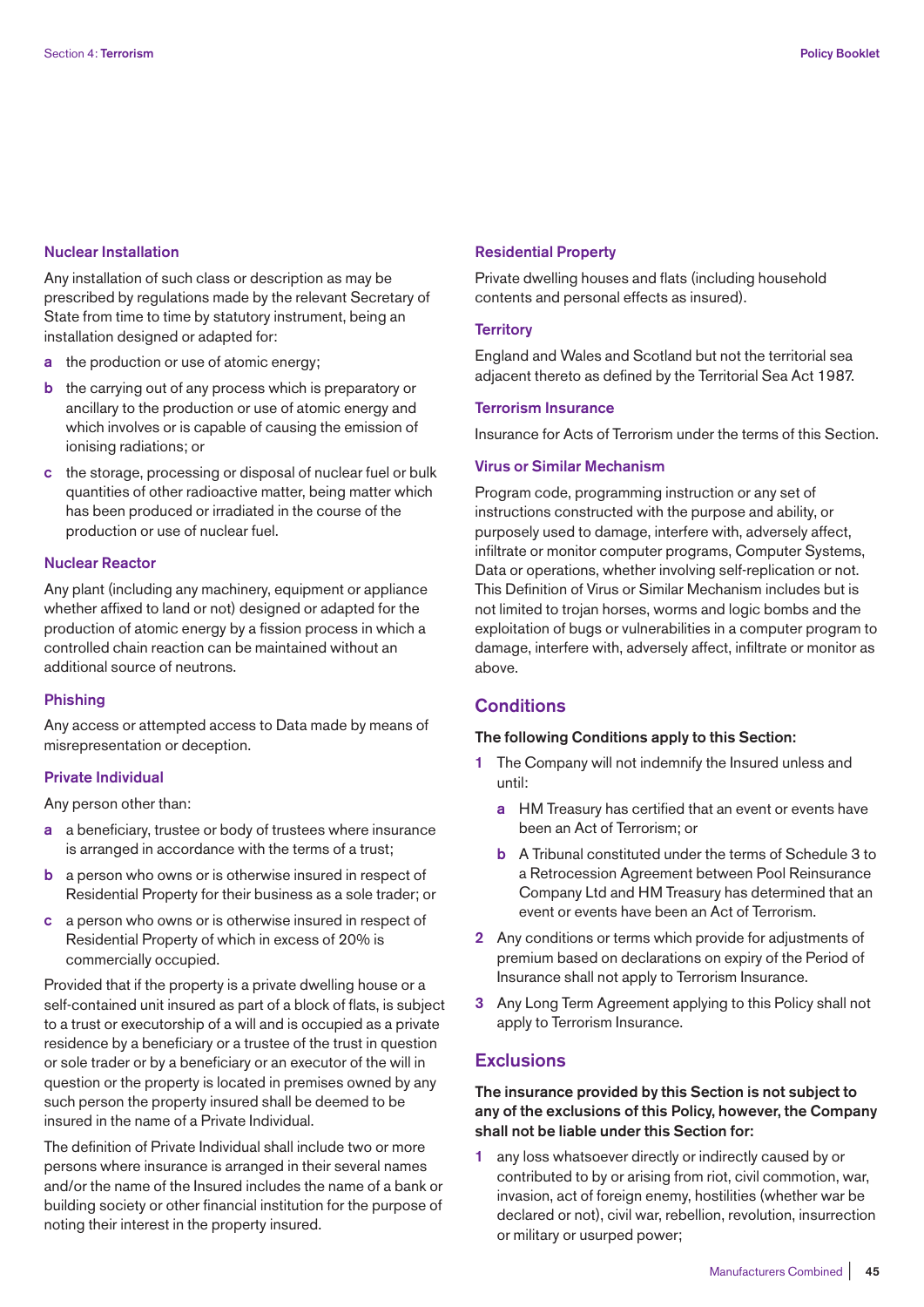- **2** any loss whatsoever directly or indirectly caused by or contributed to by or arising from or occasioned by or resulting from:
	- **a** Damage to or the destruction of any Computer System; or
	- **b** any alteration, modification, distortion, erasure or corruption of Data,

 in each case whether the property of the Insured or not, where such loss is directly or indirectly caused by or contributed to by or arising from or occasioned by or resulting from Virus or Similar Mechanism or Hacking or Phishing or Denial of Service Attack.

 Provided that Covered Loss (other than any loss arising under the Non-Damage Business Interruption Head of Cover) otherwise falling within this Exclusion 2 will not be treated as excluded by Exclusion 2 solely to the extent that such Covered Loss:

- **i** results directly (or, solely as regards **ii c** below, indirectly) from fire, explosion, flood, escape of water from any tank, apparatus or pipe (including any sprinkler system), impact of aircraft or any aerial devices or articles dropped from them, impact of any sea-going or water-going vessel or of any vehicle whatsoever or of any goods or cargo carried in or on such vessel or vehicle, destruction of, damage to or movement of buildings or structures, plant or machinery other than any Computer System; and
- **ii** comprises:
	- **a** the cost of reinstatement, replacement or repair in respect of damage to or destruction of Property insured by the Insured; or
	- **b** the amount of business interruption loss suffered directly by the Insured itself by way of loss of or reduction in profits, revenue or turnover or increased cost of working as a direct result of either damage to or destruction of Property insured by that Insured or as a direct result of denial, prevention or hindrance of access to or use of the Property insured by that Insured by reason of an Act of Terrorism causing damage to other Property within one mile of the Property insured by that Insured to which access is affected; or
	- **c** the amount of loss caused by the cancellation, abandonment, postponement, interruption, curtailment or relocation of an event as a result of damage to or destruction of Property and any additional costs or charges reasonably and necessarily paid by the Insured to avoid or diminish such loss; and

 **iii** is not proximately caused by an Act of Terrorism in relation to which the relevant organisation or any persons acting on behalf of or in connection with that organisation are controlled by, acting on behalf of or in part of any de jure or de facto government of any nation, country or state;

 The meaning of "Property" for the purposes of this provision shall (additionally to those exclusions in the definition of "Property" below and anywhere else) exclude:

- **a** any money (including "Money" as defined or otherwise in any insurance policy), currency, electronic cryptographic or virtual currency including Bitcoin or anything similar, negotiable on non-negotiable instruments, financial securities or any financial instrument of any sort whatsoever; and
- **b** any Data.

 Notwithstanding the exclusion of Data from "Property" in this provision, to the extent that damage to or destruction of Property within the meaning of sub-paragraph **ii** of this provision indirectly results from any alteration, modification, distortion, erasure or corruption of Data, because the occurrence of one or more of the matters referred to in subparagraph **i** of this provision results directly or indirectly from any alteration, modification, distortion, erasure or corruption of Data, that shall not prevent cost or business interruption loss directly resulting from damage to or destruction of such Property and otherwise falling within sub-paragraphs **i** and **ii** of this provision from being recoverable under this Terrorism Insurance. In no other circumstances than the previous sentence, however, will any loss or losses directly or indirectly caused by, contributed to by or arising from or occasioned by or resulting from any alteration, modification, distortion, erasure or corruption of Data be recoverable under this Terrorism Insurance.

 For the avoidance of doubt, the burden of proof shall be on the Insured to prove or establish all matters referred to in sub-paragraphs **i** to **ii** above;

- **3** Damage or consequential loss arising from such Damage to any Nuclear Installation or Nuclear Reactor and all fixtures and fittings situated thereon and attached thereto and all pipes, wires, cables, drains or other conduits or service media of any description which are affixed or connected to or in any way serve such Nuclear Installation or Nuclear Reactor, but this Exclusion shall not exclude loss arising from Damage to other types of property arising from an Act of Terrorism occurring at the site of a Nuclear Installation or Reactor; or
- **4** any Residential Property insured in the name of a Private Individual.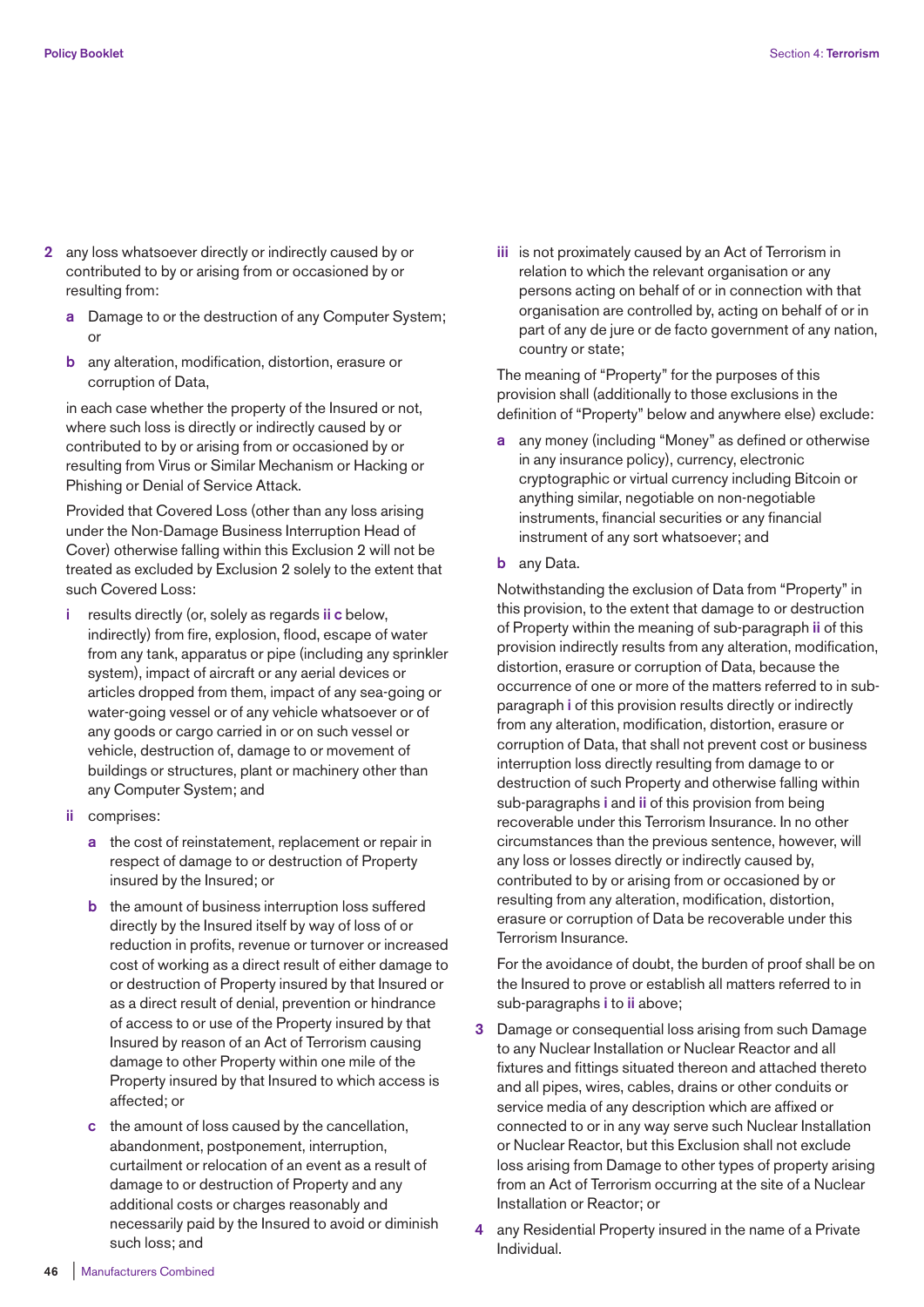# Section 5: **Business Money and Personal Accident (Assault)**

# **Sub-Section 1: Business Money**

The Company will indemnify the Insured for Damage, by any cause not excluded, to Money and Non-negotiable Currency, in any of the Situations occurring during the Period of Insurance.

Provided that the liability of the Company under this Sub-Section in total for all claims or series of claims, arising out of any one original cause, shall in no case exceed in respect of:

- **1** Money, the Maximum Amounts stated in the Schedule against each Situation; and
- **2** Non-negotiable Currency, the Maximum Amount stated in the Schedule for Non-negotiable Currency.

# **Definitions**

**The definitions which apply to this Sub-Section are in addition to the General Definitions.** 

## **Money**

Cash, Bank and Currency Notes, Uncrossed Cheques, Giro Cheques, Postal Orders or Money Orders, unused current Postage Stamps, unaffixed National Insurance Stamps, National Savings and Holidays with Pay Stamps, Trading Stamps, Luncheon Vouchers, Mobile Phone Talk Vouchers, Gift Tokens, Consumer Redemption Vouchers, Travel Tickets, validated tickets for UK National Lotteries, all belonging to the Insured or for which responsibility has been accepted by the Insured, in connection with the Business.

# **Non-negotiable Currency**

Crossed Cheques, Giro Cheques, Postal Orders, Money Orders, Bankers' Drafts, or Giro Drafts, Unexpired Units in Franking Machines, Stamped National Insurance Cards, National Savings Certificates, Premium Bonds, Credit and Debit Card Sales Vouchers and Value Added Tax Purchase Invoices, all belonging to the Insured or for which responsibility has been accepted by the Insured, in connection with the Business.

# **Situations**

# **a Transit/Contract Sites**

 In transit in the custody of the Insured or any authorised person acting on behalf of the Insured or by registered post or at any of the Insured's contract sites while the Employees are working at such sites.

## **b Bank Night Safe**

In a bank night safe.

## **c Premises During Business Hours**

 In an enclosed building at the Premises during Business Hours (not in an automated teller machine).

## **d Premises Outside Business Hours In Safe**

 In a locked safe (as agreed with the Company) in an enclosed building in the Business portion at the Premises outside Business Hours.

# **e Premises Outside Business Hours Not In Safe**

 Not in a locked safe or automated teller machine, in an enclosed building at the Premises outside Business Hours.

## **f Travellers/Collectors**

 In the custody of travellers and collectors, for a maximum period of 24 hours but not in private dwellings.

## **g Private Dwellings**

 In the private dwelling of the Insured or any partner of the Insured or director of the Insured or Employee if authorised by the Insured.

# **h ATM**

 Whilst within any automated teller machine (ATM) at the Premises stated under Money in ATMs in the Schedule:

- **i** in an enclosed building; or
- **ii** externally fitted in a building,

 at the Premises and where the filling of such automated teller machine is the responsibility of the Insured.

# **Extensions**

# **The insurance provided by this Sub-Section extends to include the following:**

# **A Damage to Safes**

Damage to:

- **a** any safe, strongroom, franking machine or automated teller machine for which the Insured is responsible; and
- **b** any container or waistcoat, whilst being used for carrying Money,

 resulting from theft or attempted theft of Money, up to an amount not exceeding the cost of repair or replacement.

## **B Damage to Personal Effects**

 Damage to clothing and personal effects (including money), belonging to the Insured or any partner of the Insured or director of the Insured or Employee, resulting from theft or attempted theft of Money, up to an amount not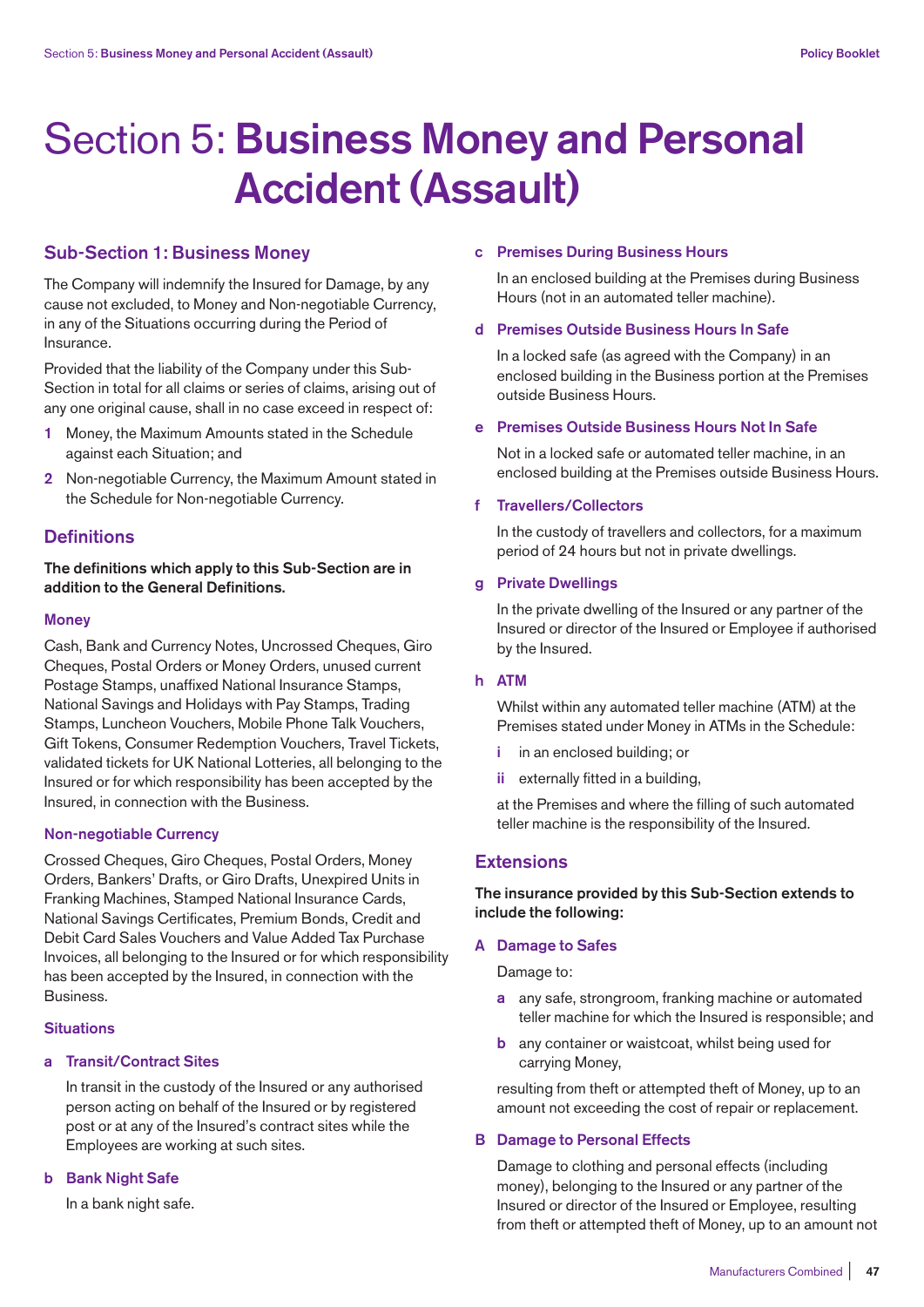exceeding £1,000 for any one person in total for all claims or series of claims, arising out of any one original cause.

## **C Credit Cards**

 The Company will indemnify the Insured for any amount for which the Insured becomes liable under the terms of issue of any bank charge, credit, debit or cash card, used only in connection with the Business following fraudulent use by any unauthorised person. The liability of the Company shall not exceed £500 for the total of all claims under this Extension during any one Period of Insurance.

 Provided that the Insured reports the loss to the issuing company immediately and to the police within 24 hours of discovering the loss and has complied with the conditions of issue of the card.

# **Clause**

## **The following Clause applies to this Sub-Section.**

#### **Reinstatement of Losses**

Unless written notice to the contrary is given by either the Company or the Insured, the Maximum Amounts stated in the Schedule (or any other stated limit of liability) under this Sub-Section, shall not be reduced by the amount of any loss and the Insured shall pay the appropriate extra premium on the amount of the loss from the date of the loss to the Expiry Date of the Period of Insurance (as stated in the Schedule).

This Clause does not apply where the Maximum Amount stated in the Schedule (or any other stated limit of liability) is applied as a maximum in any one Period of Insurance.

# **Conditions**

## **The following Conditions apply to this Sub-Section.**

It is a condition precedent to the liability of the Company that:

#### **1 Money Records**

 A complete record of all Money and Non-negotiable Currency, on the Premises, must be kept in a secure place other than in any safe or other receptacle, containing the Money or Non-negotiable Currency.

## **2 Safe Keys**

 Safe keys be removed from the Premises outside Business Hours.

# **3 Safes**

 Details of the safes used for containing Money must be lodged with the Company by the Insured.

## **4 Cash Tills**

 After Business Hours all cash tills must have their drawers left open with all contents other than small change removed elsewhere.

# **5 Transit Limits**

 Money (other than Non-negotiable Currency) in transit must be accompanied by the following numbers of responsible persons:

| <b>Amount of Money in transit</b><br>at any one time | <b>Accompaniment</b><br>requirement |  |
|------------------------------------------------------|-------------------------------------|--|
| Up to and including £3,000                           | 1 person                            |  |
| Over £3,000 up to and<br>including £6,000            | 2 persons                           |  |
| Over £6,000 up to and<br>including £12,000           | 3 persons                           |  |
| Over £12,000                                         | Approved security company           |  |

#### **6 Theft Protections**

 All fastenings and protections on the Premises at the Effective Date (as stated in the Schedule) of the Period of Insurance and all additional fastenings and protections which have been stipulated by the Company, shall be maintained during the Period of Insurance and put into full and effective operation at all times outside Business Hours.

## **7 Minimum Standards of Protection**

 Also applicable to this Sub-Section is Condition 2 as set out in Section 1: Material Damage of this Policy, if such Condition is operative under Section 1, for the Premises concerned.

## **8 Intruder Alarm**

 Also applicable to this Sub-Section is Condition 3 as set out in Section 1: Material Damage of this Policy, if such Condition is operative under Section 1, for the Premises concerned.

## **9 Automated Teller Machine**

 In respect of Damage to Money whilst within any automated teller machine (ATM) where insured by this Sub-Section:

 **a** such ATM must be emptied at the end of each working day and the money within transferred to a safe approved by the Company for the amount of cash involved. Such transfer is to be carried out only after the Premises has been cleared of all customers then locked to deny further access to the Premises and whilst there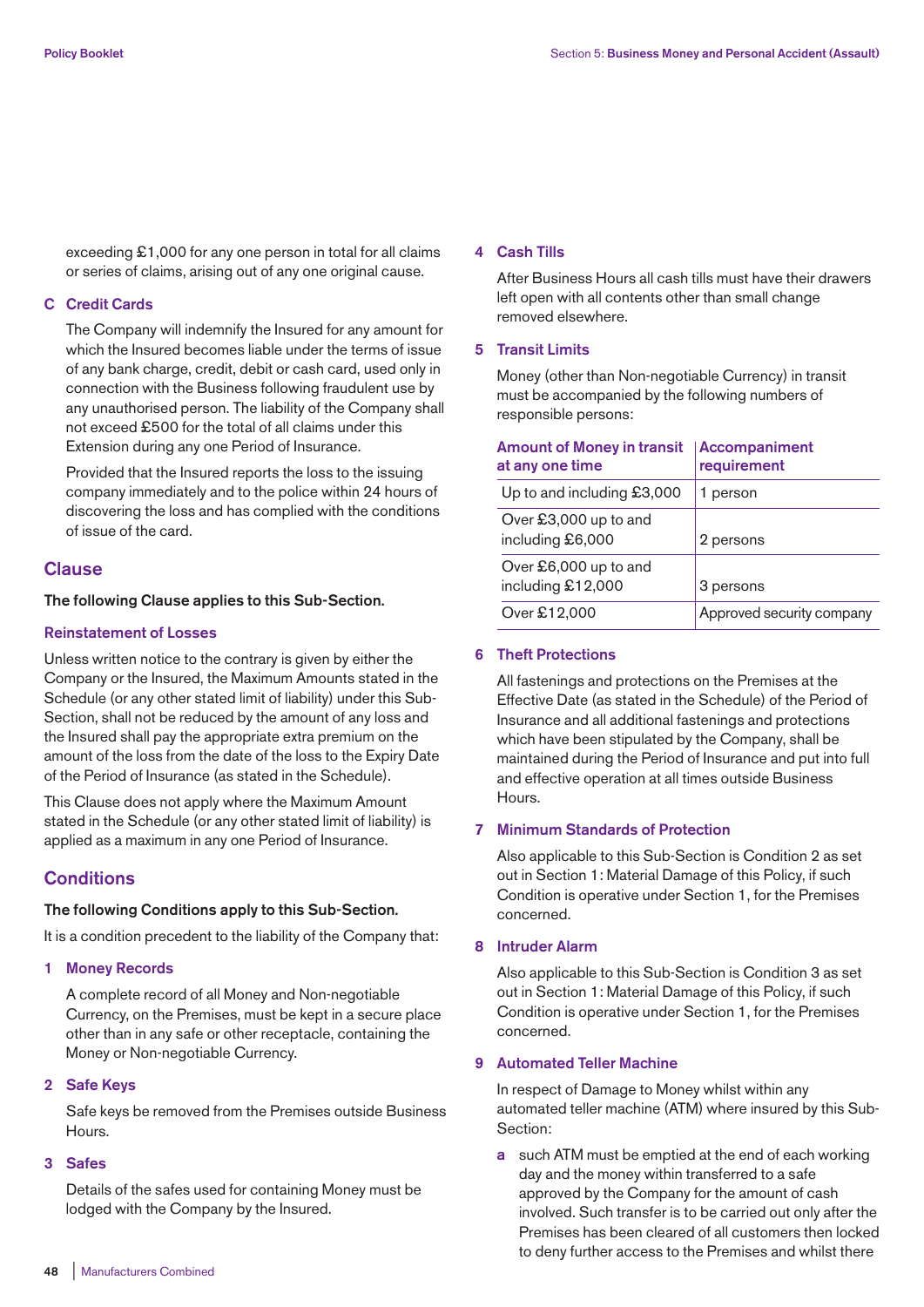are at least two responsible persons present in the Premises during the transfer. Alternatively the cash must be deposited in a bank night safe with the transfer to the bank being undertaken in accordance with the Transit Limits requirement in Condition 5 of this Sub-Section.

- **b** outside of Business Hours the ATM door and security container within must be left open, empty and unlocked.
- **c** whenever the ATM is opened, the Premises concerned must be cleared of all customers then locked to deny further access to the Premises and at least two responsible persons are to be present in the Premises.
- **d** notices must be prominently displayed within the Premises concerned stating that the ATM is protected by a smoke generating and/or banknote degradation system and holds no cash outside of working hours.

# **Exclusions**

# **The Company shall not be liable under this Sub-Section for Damage:**

- **1** arising from fraud or dishonesty of any partner of the Insured or director of the Insured or Employee, if not discovered within 14 working days of the occurrence of the Damage;
- **2** insured by a fidelity guarantee insurance;
- **3** from unattended motor vehicles;
- **4** arising from the use of any form of payment which proves to be counterfeit, false, fraudulent, invalid, uncollectible or irrecoverable, for any reason;
- **5** occurring outside the United Kingdom, the Channel Islands, the Isle of Man or the Republic of Ireland; or
- **6** due to errors, omissions, depreciation in value, loss of market or indirect loss of any kind.

# **Sub-Section 2: Personal Accident (Assault)**

In the event of Injury to any Insured Person happening in the United Kingdom, the Channel Islands, the Isle of Man or the Republic of Ireland, during the Period of Insurance whilst engaged in their occupation in the Business, which within 24 months of such Injury is the sole cause of any of the Contingencies defined below, the Company will pay under this Sub-Section the Benefits stated in the Schedule (unless otherwise stated in this Sub-Section), to the Insured or their legal representative.

# **Definitions**

# **The definitions which apply to this Sub-Section are in addition to the General Definitions.**

# **Injury**

Accidental bodily injury caused solely and directly by violence occurring during theft or attempted theft of Money or Nonnegotiable Currency, defined in Sub-Section 1: Business Money of this Section, at any of the Situations described in Sub-Section 1 of this Section or of other property from the Premises during Business Hours.

# **Insured Person**

The Insured or any partner of the Insured or director of the Insured or Employee.

## **Contingencies**

- **1** Death (which shall not be presumed by the disappearance of the Insured Person)
- **2** Loss of Sight
- **3** Loss of Limbs
- **4** Loss of Hearing
- **5** Loss of Speech
- **6** Permanent Total Disablement
- **7** Temporary Total Disablement
- **8** Temporary Partial Disablement

#### **Loss of Sight**

Total and irrecoverable loss of sight in one or both eyes.

#### **Loss of Limbs**

Physical separation of one or more hands or feet or permanent and total loss of use of one or more hands or feet.

## **Loss of Hearing**

Permanent and total loss of the sense of hearing.

## **Loss of Speech**

Permanent and total loss of the power of speech.

### **Permanent Total Disablement**

A disablement which permanently and continuously disables the Insured Person totally and absolutely from attending to their usual occupation, not being disablement following Loss of Sight, Loss of Limbs, Loss of Hearing or Loss of Speech.

## **Temporary Total Disablement**

A temporary disablement which prevents the Insured Person from continuously attending to their usual occupation.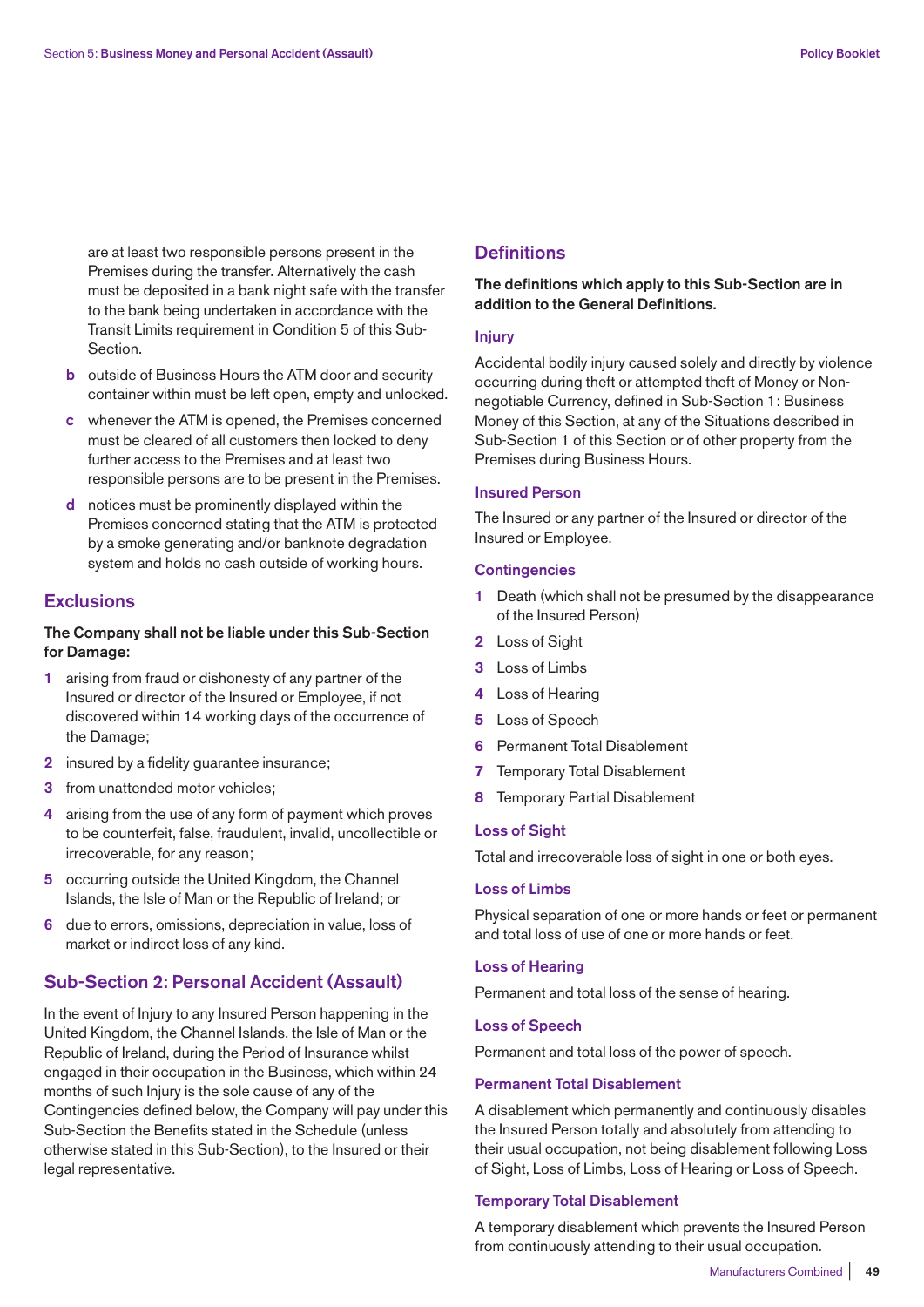# **Temporary Partial Disablement**

A temporary disablement which prevents the Insured Person from engaging in or giving attention to a substantial part of their usual occupation.

# **Extensions**

**The insurance provided by this Sub-Section extends to include the following:** 

# **A Victim Support**

 If as a result of the theft or attempt thereat of Money or other Non-negotiable Currency, defined in Sub-Section 1: Business Money of this Section, at any of the Situations described in Sub-Section 1 of this Section or of other property from the Premises during Business Hours, the Insured Person shall suffer social and/or emotional impairment following assault or violence, or threat thereof, the Company shall pay the fees for professional counselling but not exceeding:

- **a** any hourly cost of more than £40;
- **b** £1,000 for any Insured Person in total for all claims or series of claims, arising out of any one original cause; and
- **c** £5,000 in total for all Insured Persons and in total for all claims or series of claims, arising out of any one original cause.

# **B Medical Expenses**

 In the event of Injury to an Insured Person under this Sub-Section, the Company will pay the cost of medical, surgical or other remedial attention, treatment or appliances given or prescribed by a qualified member of the medical profession and all hospital nursing home and ambulance charges up to a maximum amount of £1,000 any one person any one claim.

# **Conditions**

The following Conditions apply to this Sub-Section.

- **1** The following Benefit limitations apply:
	- **a** No further Benefit shall be payable in respect of the same Insured Person after payment of any Benefit for Injury under any of the Contingencies 1 to 6, except for any unrelated Injury.
	- **b** Benefit under Contingencies 2, 3, 4, 5 or 6 is not payable before 104 weeks from the date of Injury.
	- **c** Any payment made or adjusted in respect of weekly Benefit under Contingency 7 shall be deducted from

any lump sum Benefit thereafter becoming payable under this Sub-Section, in respect of any related Injury.

- **d** Benefit under Contingencies 7 or 8 or any combination thereof:
	- **i** is payable for a maximum of 104 consecutive weeks from the date of commencement of the first of these Contingencies to occur.
	- **ii** shall be payable when the total amount has been agreed by the Company or at the request of the Insured at intervals of not less than four consecutive weeks (but not in advance) commencing four consecutive weeks after receipt by the Company of written notice of the Injury for which the Benefit is to be paid by the Company.
- **2** In the event of death of an Insured Person, the Company shall be entitled to have a post-mortem examination at its own expense.
- **3** In the event of disablement of an Insured Person, the Insured Person must immediately place themselves under the care of a qualified medical practitioner and, as often as may be required, submit to medical examination at the Company's expense.
- **4** All certificates, information and evidence required by the Company, shall be furnished at the expense of the Insured under this Sub-Section and shall be in such form and of such nature as the Company shall prescribe.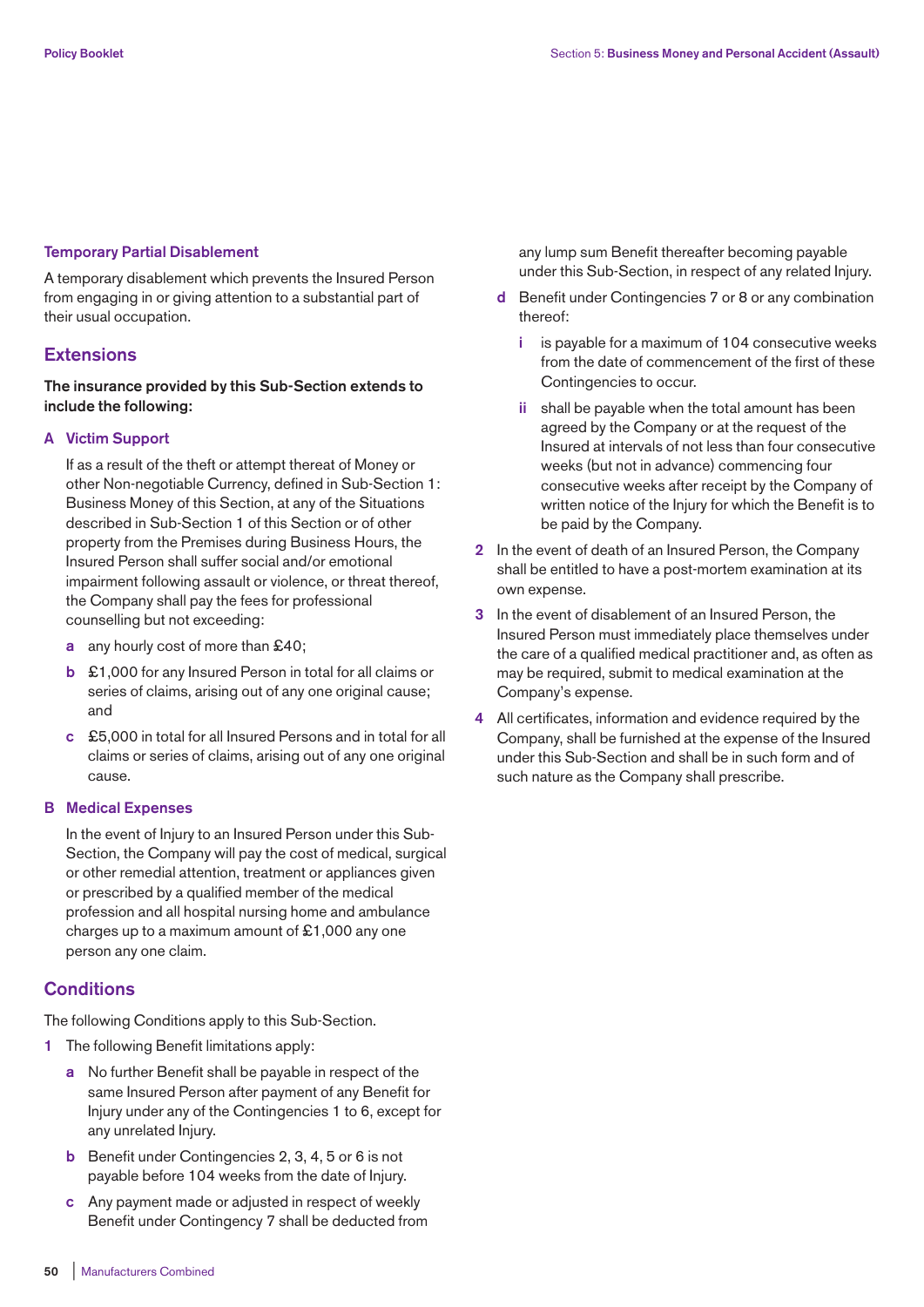# Section 6: **Employers' Liability**

The Company will, subject to the Indemnity Limit, indemnify the Insured under this Section against:

- **1 a** all sums which the Insured shall become legally liable to pay as damages (including interest thereon); and
	- **b** claimants' costs and expenses, if the Insured is ordered to pay them or paid with the Company's written consent,

in respect of an Occurrence;

- **2** all costs and expenses, incurred by the Insured with the Company's written consent in defending any claim under this Section; and
- **3** the solicitor's fees incurred with the Company's written consent for representation at proceedings in any court of summary jurisdiction in respect of any alleged act causing or relating to any Occurrence which may be the subject of indemnity under this Section or at any coroner's inquest or fatal accident inquiry.

# **Definitions**

**The definitions which apply to this Section are in addition to the General Definitions.** 

# **Bodily Injury**

Bodily injury which shall include death, disease or illness.

## **Business**

For the purpose of this Section only, the General Definition of Business is extended to include:

- **a** the ownership, repair, maintenance and decoration of the Premises;
- **b** private work undertaken by any Employee for the Insured, or with the Insured's consent, for any director of the Insured or partner of the Insured or other Employee; and
- **c** the provision and management of canteen, sports, social and welfare organisations, for the benefit of Employees and fire, security, first aid, medical and ambulance services.

## **Indemnity Limit**

The Company's liability (inclusive of interest thereon and all costs and expenses) under this Section payable in respect of any one Occurrence or in the aggregate in respect of a series of Occurrences arising out of any one original cause, shall not exceed the Indemnity Limit stated in the Schedule.

## **Occurrence**

Bodily Injury caused to any Employee anywhere within the Territorial Limits during the Period of Insurance and arising out of and in the course of employment or engagement, of such person by the Insured in the Business.

## **Territorial Limits**

The United Kingdom, the Channel Islands and the Isle of Man.

# **Extensions**

**The insurance provided by this Section is extended to include the following:** 

# **A Court Attendance Costs**

 In the event of any of the undernoted persons attending court as a witness at the request of the Company in connection with a claim in respect of which the Insured is entitled to indemnity under this Section, the Company will pay compensation to the Insured at the following rates per day for each day on which attendance is required:

| a any director of the Insured |       |  |
|-------------------------------|-------|--|
| or partner of the Insured     | £500  |  |
| <b>b</b> any Employee         | £250. |  |

## **B Cross Liabilities**

 Where the Insured comprises more than one party, the Company will treat each party as the Insured as if a separate Policy had been issued to each provided that nothing in this Extension will increase the liability of the Company beyond the amount for which the Company would have been liable had this Extension not applied.

## **C Health and Safety at Work etc. Act 1974**

 The Company will indemnify the Insured and, at the Insured's request, any director of the Insured or partner of the Insured or any Employee, against legal costs and expenses, incurred in defending prosecutions for a breach of the Health and Safety at Work etc. Act 1974 or similar legislation in Northern Ireland, the Channel Islands or the Isle of Man, committed or alleged to have been committed in the course of the Business during the Period of Insurance.

 The Company will also pay prosecution costs for which the Insured is legally liable and any other costs in appealing against any judgment given.

Provided that this indemnity shall not apply:

- **i** to the payment of any costs or expenses incurred without the Company's written consent; or
- **ii** to the payment of fines or penalties.

## **D Indemnity to Principals**

 The Company will, at the request of the Insured, indemnify any principal to the extent required by a contract or agreement between the Insured and the principal, in respect of legal liability arising from the performance of work by the Insured for such principal.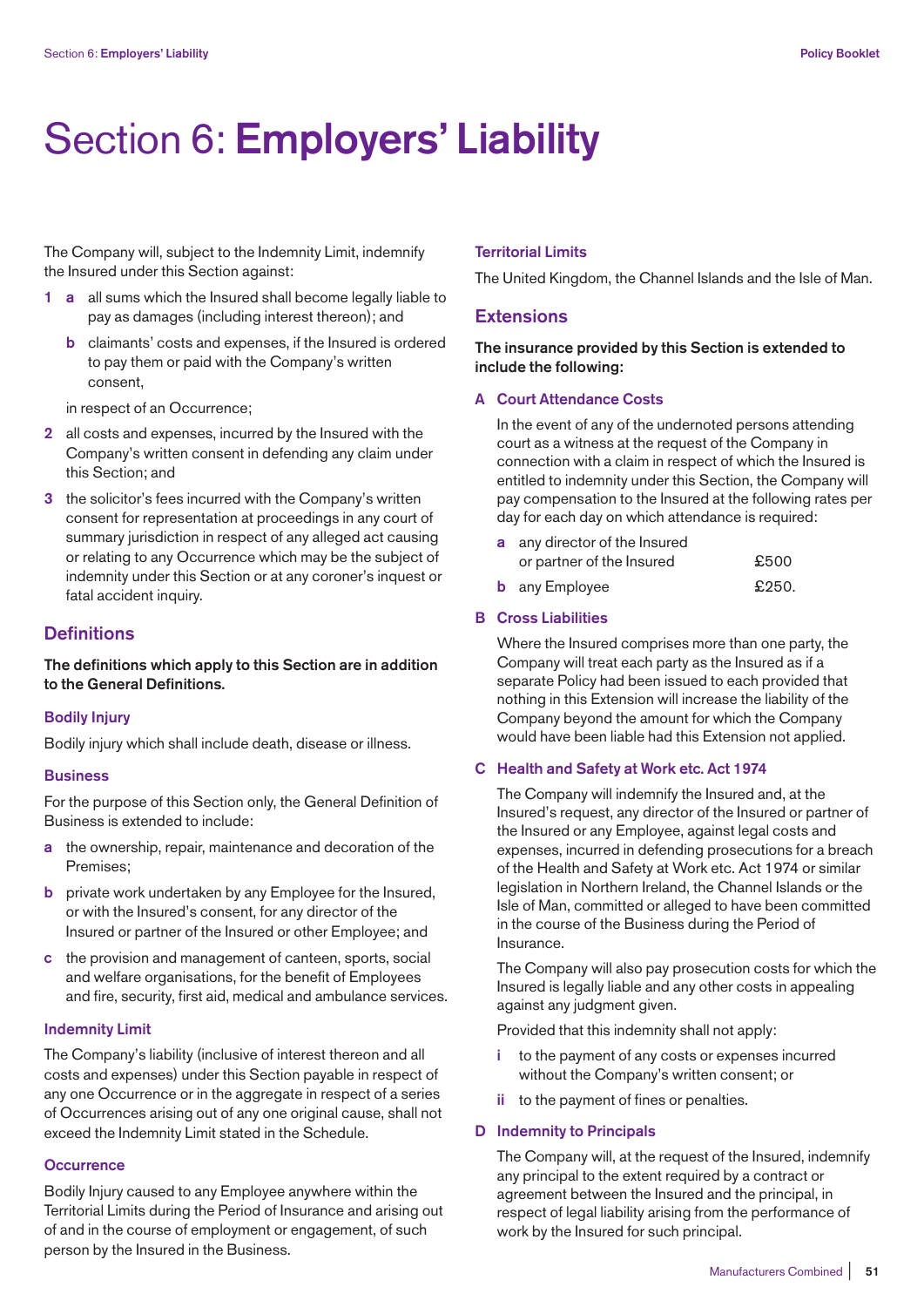Provided that:

- **a** the Company shall retain sole conduct and control of any claim; and
- **b** the principal shall observe, fulfil and be subject to the terms, definitions, conditions, clauses and exclusions, of this Policy, in so far as they can apply.

## **E Indemnity to Others**

The Insured shall also include:

- **a** personal representatives of the Insured in the event of the death of the Insured, but only in respect of legal liability incurred by the Insured; and
- **b** if the Insured so requests:
	- **i** any director of the Insured or partner of the Insured or Employee, while acting in connection with the Business, provided that the Insured would have been entitled to indemnity under this Section if the claim had been made against the Insured; and
	- **ii** any officer or member, of the Insured's canteen, sports, social or welfare organisations and fire, security, first aid, medical and ambulance services, in their respective capacity as such.

 Provided that such persons shall observe, fulfil and be subject to the terms, definitions, conditions, clauses and exclusions, of this Policy, in so far as they can apply.

## **F Unsatisfied Court Judgments**

 In the event of a judgment for damages being obtained by any Employee or the personal representatives of any Employee, in respect of Bodily Injury caused to the Employee during any Period of Insurance and occurring in connection with the Business against any person or company, operating from premises within the Territorial Limits in any court situated in the Territorial Limits and remaining unsatisfied in whole or in part six months after the date of such judgment, the Company will, at the Insured's request, pay to the Employee or the personal representatives of the Employee the amount of such damages and any awarded costs, to the extent that they remain unsatisfied.

Provided that:

- **a** there is no appeal outstanding; and
- **b** if any payment is made under the terms of this Extension, the Employee or the personal representatives of the Employee, shall assign the judgment to the Company.

# **G Work Overseas**

 The indemnity provided under this Section is extended to apply in respect of legal liability for Bodily Injury caused to an Employee whilst temporarily engaged in work outside the Territorial Limits in connection with the Business provided that such Employee is ordinarily resident within the Territorial Limits.

# **H Corporate Manslaughter and Corporate Homicide Act 2007**

 The Company will indemnify the Insured against legal costs and expenses, incurred with the Company's prior written consent, in defence of any criminal proceedings (including any appeal against conviction arising from such proceedings) brought in respect of a charge, or investigations in connection with a charge, of corporate manslaughter or corporate homicide, under the Corporate Manslaughter and Corporate Homicide Act 2007 or any equivalent legislation in the Isle of Man or the Channel Islands, committed or alleged to be committed in the course of the Business during the Period of Insurance.

Provided that:

- **a** the Company's liability under this Extension shall be limited to a maximum amount of £1,000,000 in the aggregate and in any one Period of Insurance;
- **b** this Extension shall only apply to proceedings brought in Great Britain, Northern Ireland, the Isle of Man or the Channel Islands;
- **c** the Company must consent to the appointment of any solicitor or counsel, acting on behalf of the Insured;
- **d** the Insured shall immediately notify the Company of receipt of any summons or other process, served upon the Insured, which may give rise to proceedings arising from the cover under this Extension; and
- **e** before the Company consent to fund any appeal. advice must have been received from Counsel that there is a strong probability that the appeal will be successful. Any information in support of this assertion requested by the Company shall be supplied by the Insured.

 It is understood that the Company will have no liability under this Extension:

- **i** if the Insured have committed any deliberate or intentional criminal act that gives rise to a charge of corporate manslaughter or corporate homicide;
- **ii** for any fines or penalties, of any kind; or
- **iii** where the Insured can obtain indemnity for the costs of defending a criminal proceeding in relation to corporate manslaughter or corporate homicide, from any other source or insurance or where but for the existence of this Extension the Insured would have obtained indemnity from any other source or insurance.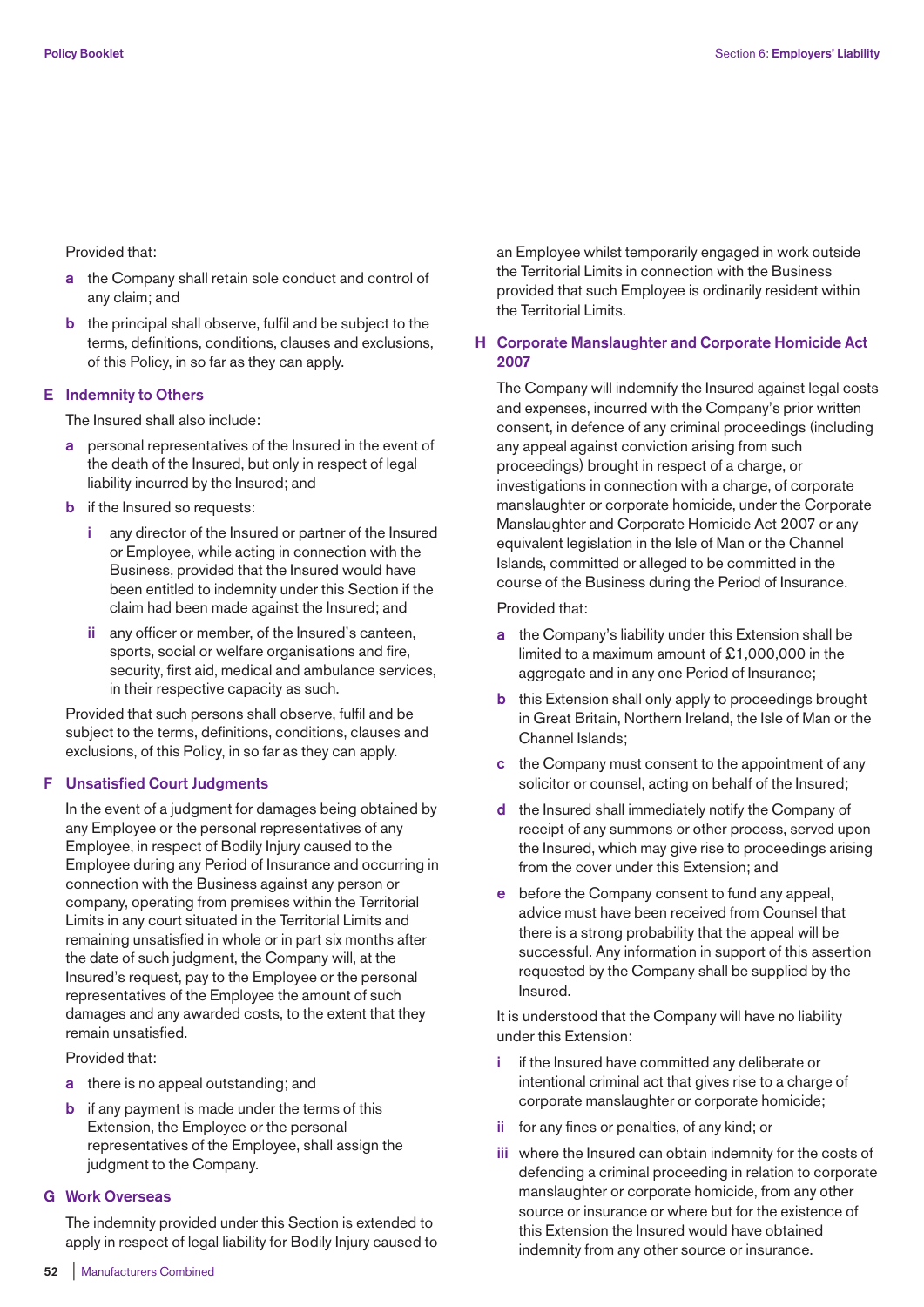# **Conditions**

# **The following Conditions apply to this Section.**

## **1 Provisions of Law**

 The indemnity provided by this Section is deemed to be in accordance with the provisions of any law relating to compulsory insurance of legal liability to Employees within the Territorial Limits but the Insured shall repay to the Company all sums paid by the Company which the Company would not have been liable to pay but for the provisions of such law.

## **2 Certificate of Employers Liability Insurance**

 If this Policy or Section is cancelled, any Certificate of Employers Liability Insurance shall be similarly cancelled from the same date.

## **3 Contractual Liability**

 In respect of liability assumed by the Insured by a contract or agreement entered into by the Insured and which would not have attached in the absence of such contract or agreement, the indemnity provided by this Section shall only apply if the Company retains sole conduct and control of any claim.

# **Exclusions**

# **The Company shall not be liable under this Section in respect of Bodily Injury:**

- **1** caused to any Employee (other than the driver) being carried in or upon a motor vehicle or entering or getting onto or alighting from a motor vehicle, where such Bodily Injury is caused by or arises out of the use by the Insured of a motor vehicle on a road. For the purpose of this Exclusion the expressions "motor vehicle", "use" and "road", shall have the same meanings as they are used in Section VI of the Road Traffic Act 1988; or
- **2** arising in connection with any visits to or work on, any offshore rig or platform. A visit to or work on, any offshore rig or platform, shall be deemed to commence at the time of embarkation onto a conveyance at the point of final departure to such rig or platform and continue until the time of disembarkation from a conveyance onto land on return from such offshore rig or platform.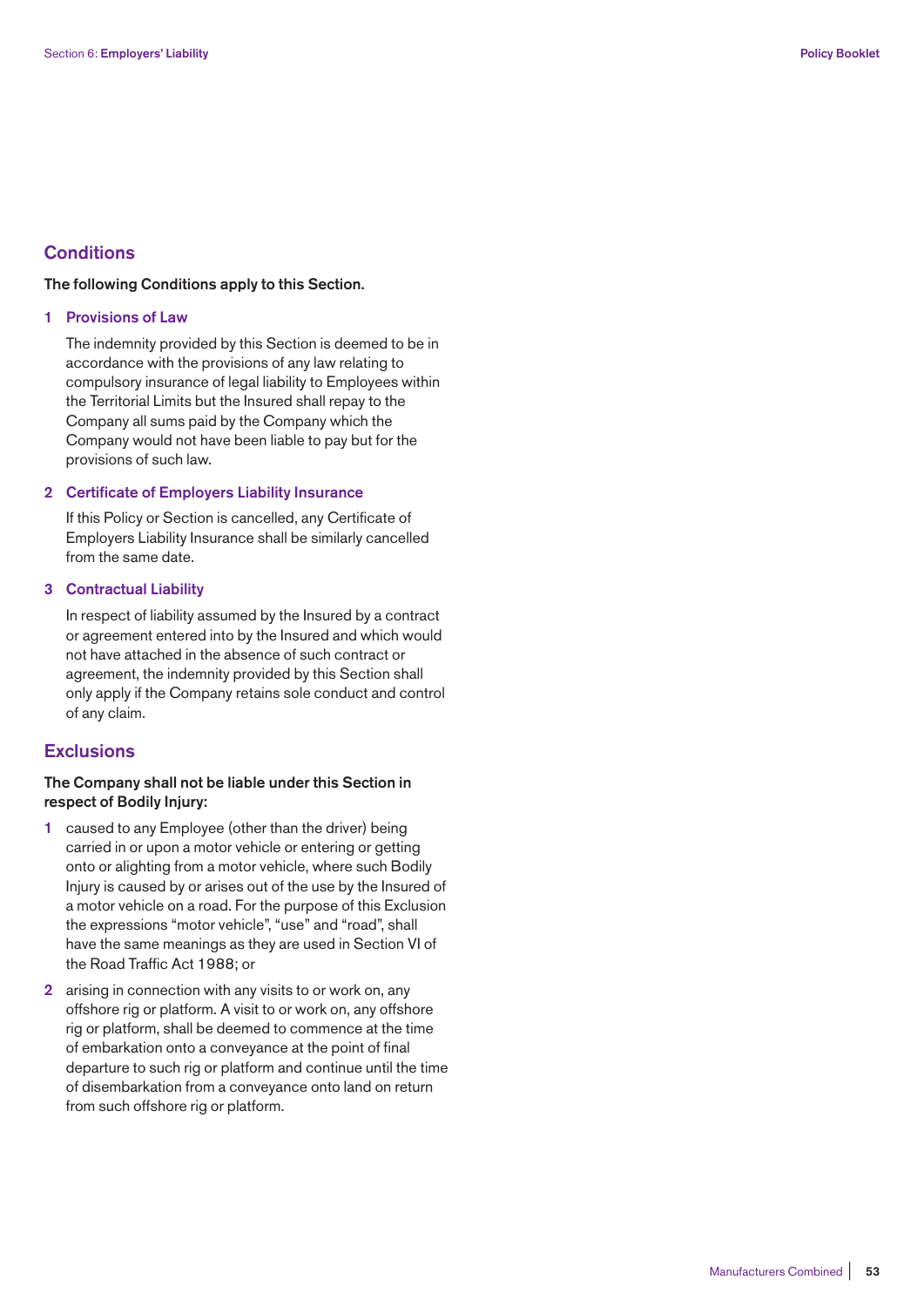# Section 7: **Public Liability**

The Company will, subject to the Indemnity Limit, indemnify the Insured under this Section against:

- **1 a** all sums which the Insured shall become legally liable to pay as damages (including interest thereon); and
	- **b** claimants' costs and expenses, if the Insured is ordered to pay them or paid with the Company's written consent,

in respect of the Occurrences;

- **2** all costs and expenses, incurred by the Insured with the Company's written consent in defending any claim under this Section; and
- **3** the solicitor's fees incurred with the Company's written consent for representation at proceedings in any court of summary jurisdiction in respect of any alleged act causing or relating to any Occurrence which may be the subject of indemnity under this Section or at any coroner's inquest or fatal accident inquiry.

# **Definitions**

**The definitions which apply to this Section are in addition to the General Definitions.** 

# **Asbestos**

Asbestos, asbestos fibres or any derivatives of asbestos.

# **Bodily Injury**

Bodily injury which shall include death, disease or illness.

## **Business**

For the purpose of this Section only, the General Definition of Business is extended to include:

- **a** the ownership, repair, maintenance and decoration of the Premises;
- **b** private work undertaken by any Employee for the Insured or, with the Insured's consent, for any director of the Insured or partner of the Insured or other Employee; and
- **c** the provision and management of canteen, sports, social and welfare organisations, for the benefit of Employees and fire, security, first aid, medical and ambulance services.

## **Craft**

Any vessel or craft or thing, made or intended to float on or in or travel through water, air or space.

# **Indemnity Limit**

The Company's liability under this Section for all damages (including interest thereon) payable in respect of any one Occurrence or in the aggregate in respect of a series of

Occurrences arising out of any one original cause, shall not exceed the Indemnity Limit stated in the Schedule.

## **Occurrences**

- **1** accidental Bodily Injury to any person;
- **2** Damage to Property;
- **3** accidental obstruction, trespass, nuisance or interference with any easement of air, light, water or way; or
- **4** wrongful arrest, detention, imprisonment or eviction of any person, malicious prosecution or invasion of the right of privacy,

occurring anywhere within the Territorial Limits during the Period of Insurance and happening in connection with the Business.

## **Pollution or Contamination**

- **a** All pollution or contamination of buildings or other structures or of water or land or the atmosphere; and
- **b** all Damage or Bodily Injury, directly or indirectly caused by such pollution or contamination.

# **Products Supplied**

Any goods (including their containers, packaging, labelling and instructions for use) manufactured, sold, supplied, hired out, repaired, renovated, serviced, altered, erected, installed or treated, by or on behalf of the Insured, in connection with the Business and no longer in the charge or control of the Insured.

## **Property**

Material property.

## **Territorial Limits**

The United Kingdom, the Channel Islands and the Isle of Man.

# **Extensions**

# **The insurance provided by this Section is extended to include the following:**

# **A Court Attendance Costs**

 In the event of any of the undernoted persons attending court as a witness at the request of the Company in connection with a claim in respect of which the Insured is entitled to indemnity under this Section, the Company will pay compensation to the Insured at the following rates per day for each day on which attendance is required:

- **a** any director of the Insured or partner of the Insured  $£500$
- **b** any Employee **£250**.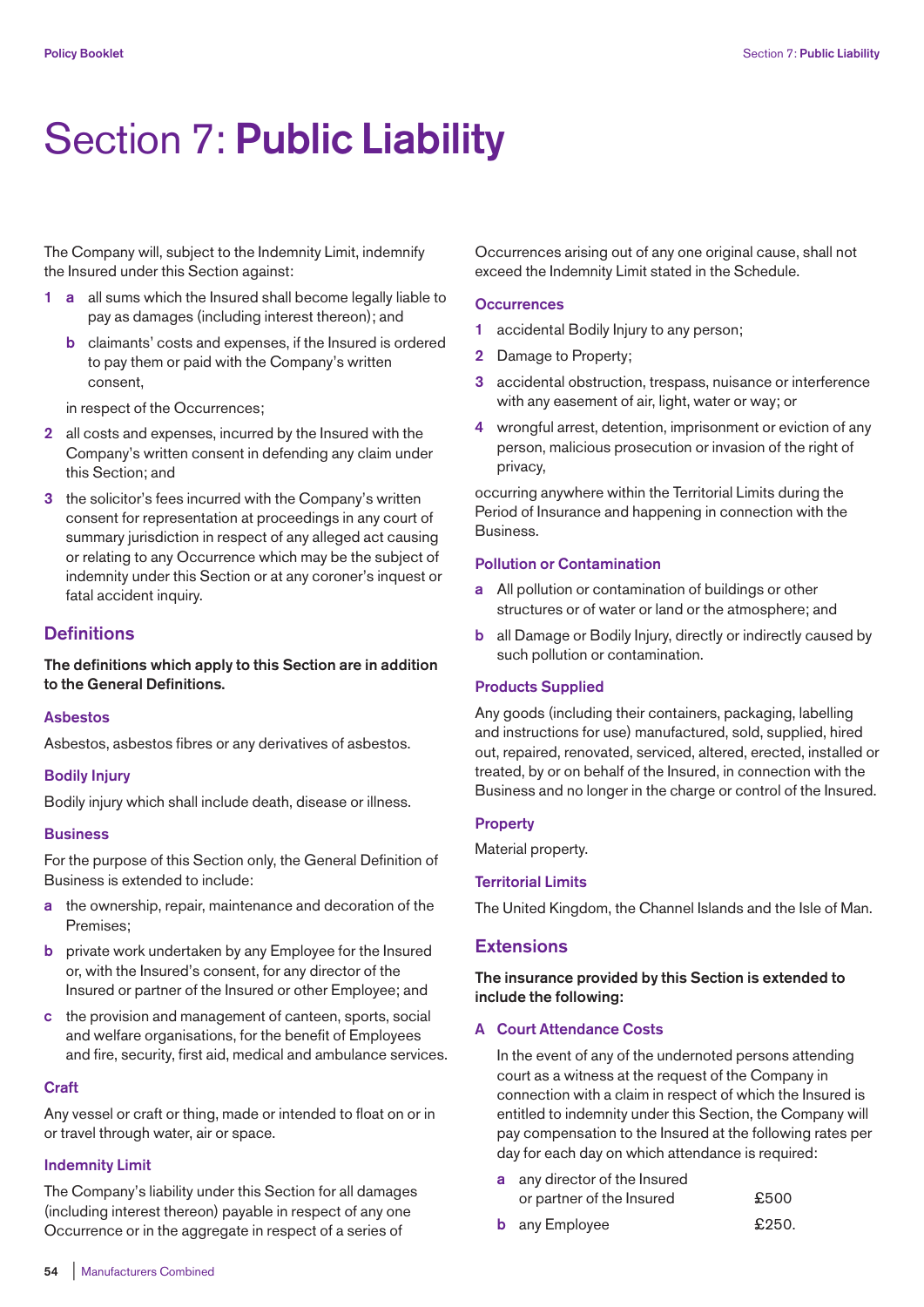## **B Health and Safety at Work etc. Act 1974**

 The Company will indemnify the Insured and, at the Insured's request, any director of the Insured or partner of the Insured or any Employee, against legal costs and expenses, incurred in defending prosecutions for a breach of the Health and Safety at Work etc. Act 1974 or similar legislation in Northern Ireland, the Channel Islands or the Isle of Man, committed or alleged to have been committed in the course of the Business during the Period of Insurance.

 The Company will also pay prosecution costs for which the Insured is legally liable and any other costs in appealing against any judgment given.

Provided that this indemnity shall not apply:

- **i** to the payment of any costs or expenses incurred without the Company's written consent; or
- **ii** to the payment of fines or penalties.

# **C Cross Liabilities**

 Where the Insured comprises more than one party, the Company will treat each party as the Insured as if a separate Policy had been issued to each provided that nothing in this Extension will increase the liability of the Company beyond the amount for which the Company would have been liable had this Extension not applied.

## **D Member to Member Liability**

 The indemnity provided by this Section is extended to indemnify any member of the Insured's sports or social organisations, in respect of legal liability for accidental Bodily Injury or Damage to Property, sustained by fellow members of such organisations while engaged in the activities of such organisations.

## **E Indemnity to Principals**

 The Company will, at the request of the Insured, indemnify any principal to the extent required by a contract or agreement between the Insured and the principal, in respect of legal liability arising from the performance of work by the Insured for such principal.

Provided that:

- **a** the Company shall retain sole conduct and control of any claim; and
- **b** the principal shall observe, fulfil and be subject to the terms, definitions, conditions, clauses and exclusions, of this Policy, in so far as they can apply.

# **F Indemnity to Others**

The Insured shall also include:

- **a** personal representatives of the Insured in the event of the death of the Insured, but only in respect of legal liability incurred by the Insured; and
- **b** if the Insured so requests:
	- **i** any director of the Insured or partner of the Insured or Employee, while acting in connection with the Business, provided that the Insured would have been entitled to indemnity under this Section if the claim had been made against the Insured; and
	- **ii** any officer or member, of the Insured's canteen, sports, social or welfare organisations and fire, security, first aid, medical and ambulance services, in their respective capacity as such.

 Provided that such persons shall observe, fulfil and be subject to the terms, definitions, conditions, clauses and exclusions, of this Policy, in so far as they can apply.

# **G Leased or Rented Premises**

 Exclusion 4 of this Section shall not apply to legal liability for Damage to any premises (including their fixtures and fittings) leased, rented or hired, to the Insured.

 Provided that the indemnity provided by this Section shall not apply to Damage by any cause against which the lease or tenancy agreement stipulates that insurance shall be effected by the lessee or tenant.

# **H Defective Premises Act 1972**

 The indemnity provided by this Section is extended to indemnify the Insured under this Section in respect of legal liability incurred by the Insured under Section 3 of the Defective Premises Act 1972 or Section 5 of the Defective Premises (Northern Ireland) Order 1975, in connection with any business premises or land, disposed of by the Insured.

Provided that this Extension shall not apply to:

- **a** the cost of rectifying any damage or defect, in the premises or land disposed of; or
- **b** legal liability for which the Insured is entitled to indemnity under any other policy.

## **I Overseas Personal Liability**

 The indemnity provided by this Section is extended to indemnify the Insured and, at the Insured's request, any director of the Insured or partner of the Insured or any Employee, or any family member accompanying them, while temporarily outside the Territorial Limits in connection with the Business against legal liability as provided by this Section incurred in a personal capacity.

Provided that this indemnity shall not apply: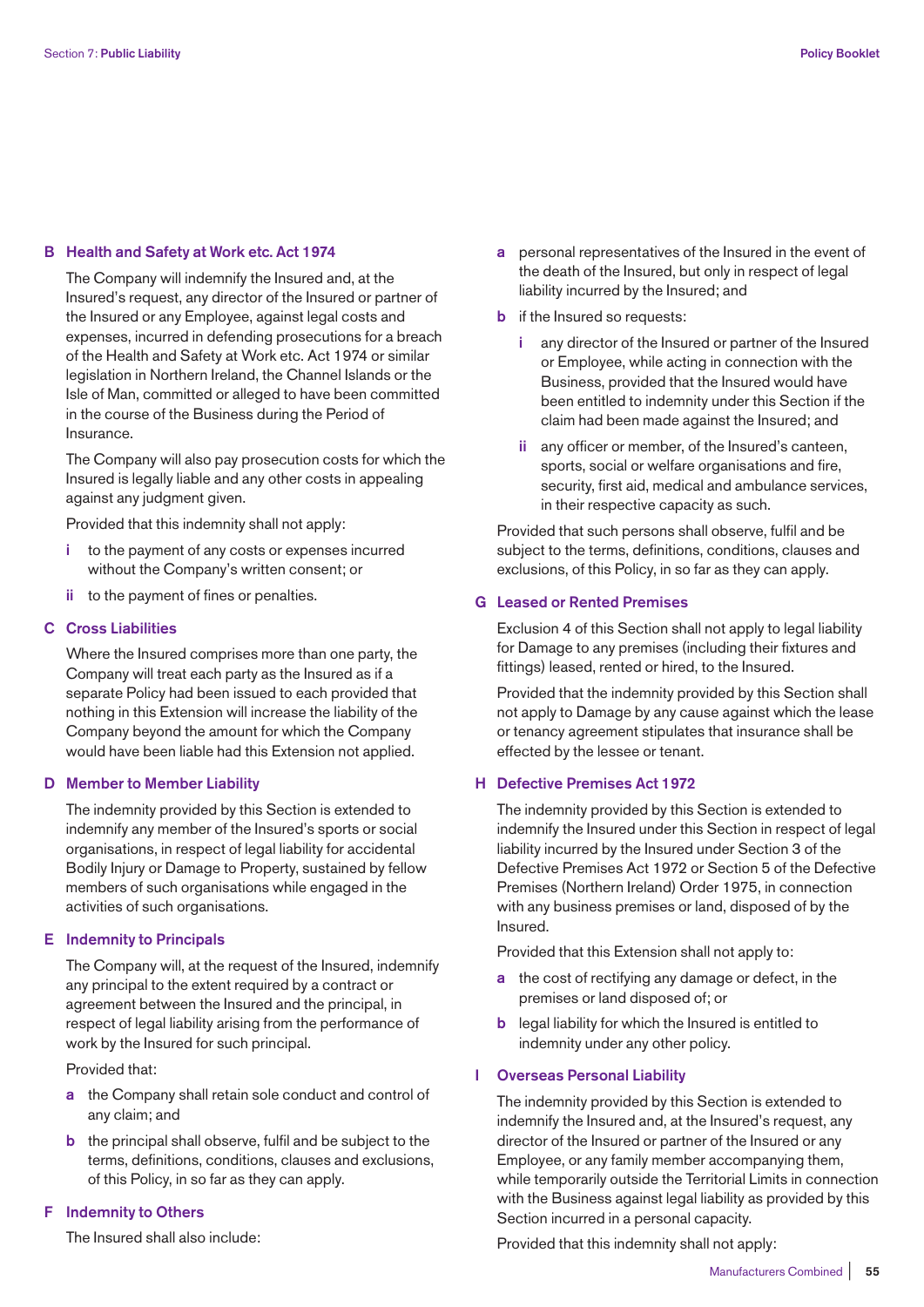- **a** to legal liability arising out of the ownership or tenure of any land or building; or
- **b** where indemnity is provided by any other insurance.

## **J Claims under Data Protection Legislation**

 The Company will indemnify the Insured against any compensation claim in respect of material or non-material damage where such damage occurs during the Period of Insurance and happens in connection with the Business, provided that the Insured:

- **a** has complied in all respects with the Insured's obligations under the Data Protection (Charges and Information) Regulations 2018;
- **b** is not in business as a computer bureau; and
- **c** was acting as a sole and independent controller in respect of the matter giving rise to the compensation claim.

 The Company's liability under this Extension (including all compensation, costs and expenses) shall be limited to a maximum amount of £500,000 in the aggregate and in any one Period of Insurance.

Provided that this indemnity shall not apply to:

- **i** any material or non-material damage caused by any deliberate act or omission, by the Insured, where such material or non-material damage could reasonably have been expected by the Insured having regard to the nature and circumstances of such act or omission;
- **ii** any material or non-material damage caused by any act of fraud or dishonesty;
- **iii** the costs and expenses of rectifying, rewriting or erasing data (including personal data);
- **iv** liability arising from the recording, processing or provision of data for reward or to determine the financial status of any person;
- **v** the payment by the Insured of any regulatory fines or penalties; or
- **vi** any material or non-material damage caused by:
	- **a** any deliberate, reckless or negligent act of any Employee; or
	- **b** any failure by an Employee to act in accordance with the Insured's internal policies, procedures and guidelines.

For the purposes of this Extension:

**i** "GDPR" means:

 The General Data Protection Regulation (EU) 2016/679.

**ii** "compensation claim" means:

 Any sums which the Insured becomes legally liable to pay as compensation to any data subject under and in accordance with Article 82 of the GDPR, or any equivalent legislation in the Isle of Man or the Channel Islands, or any similar or successor legislation, including the Data Protection Act 2018 (as may be amended from time to time).

- **iii** "controller" shall have the meaning given to it in Article 4 of the GDPR.
- **iv** "material or non-material damage" shall be interpreted in accordance with Article 82 of the GDPR.

## **K Work Overseas**

 The indemnity provided under this Section is extended to apply:

- **a** within any member country of the European Union outside of the Territorial Limits where any director of the Insured or partner of the Insured or Employee is temporarily engaged on the Business of the Insured; and
- **b** elsewhere in the world where any director of the Insured or partner of the Insured or Employee is temporarily engaged in non-manual work in connection with the Business of the Insured.

## Provided that:

- **i** such person is ordinarily resident within the Territorial Limits; and
- **ii** that this indemnity shall not apply to legal liability assumed under agreement which would not have attached in the absence of such agreement.

# **L Motor Contingent Liability**

 Notwithstanding Exclusion 5 under this Section, the indemnity provided by this Section extends to indemnify the Insured against legal liability arising out of the use in the course of the Business of any motor vehicle which is not the property of, nor provided by, the Insured.

Provided that this indemnity shall not apply:

- **a** for loss, destruction or damage, to such vehicle or any property contained therein;
- **b** whilst such vehicle is being driven by the Insured;
- **c** whilst such vehicle is being driven with the consent of the Insured by any person who does not hold a licence to drive such vehicle;
- **d** for legal liability for which the Insured is entitled to indemnity under any other insurance; or
- **e** for legal liability arising outside the Territorial Limits.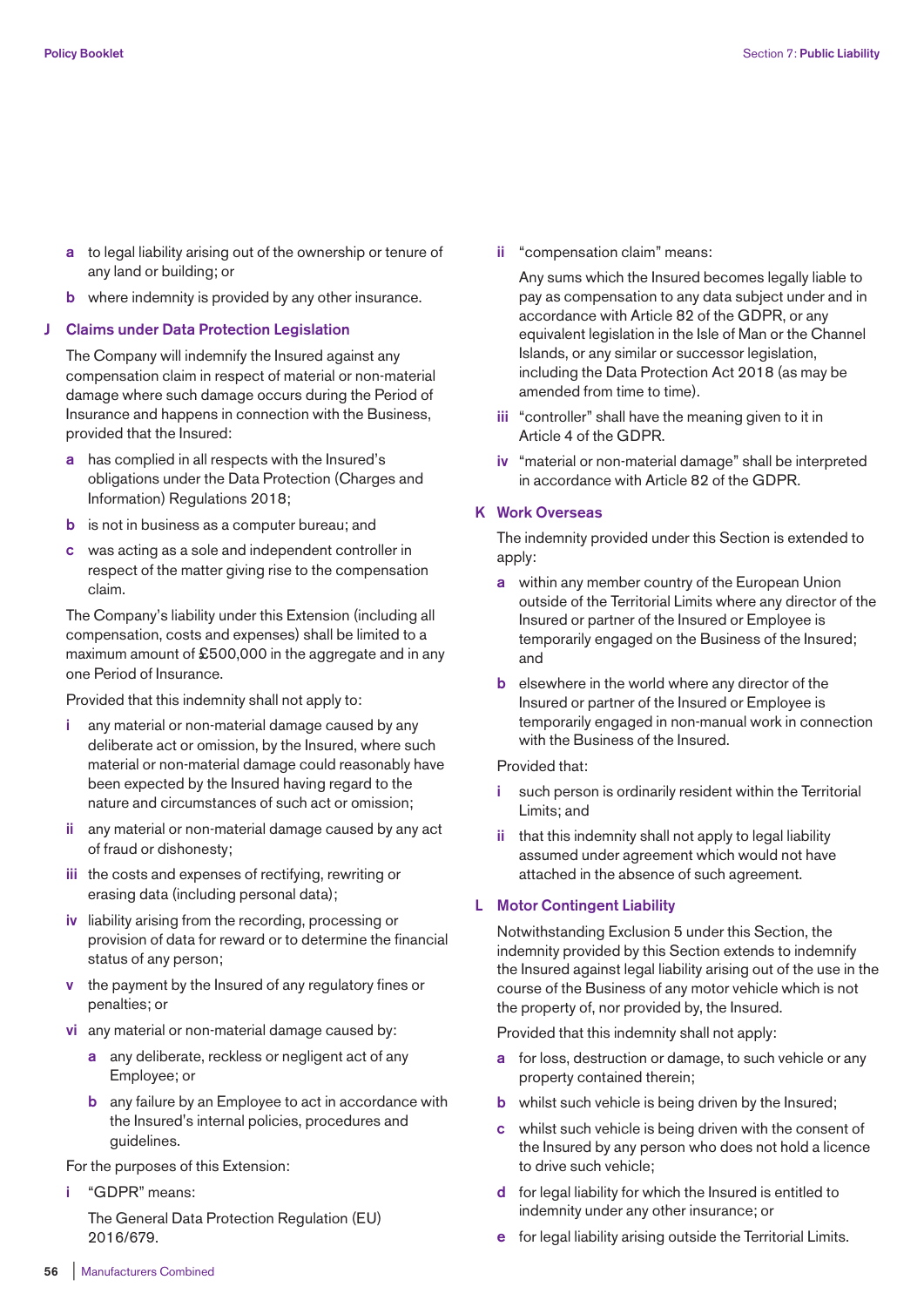# **M Corporate Manslaughter and Corporate Homicide Act 2007**

 The Company will indemnify the Insured against legal costs and expenses, incurred with the Company's prior written consent, in defence of any criminal proceedings (including any appeal against conviction arising from such proceedings) brought in respect of a charge, or investigations in connection with a charge, of corporate manslaughter or corporate homicide, under the Corporate Manslaughter and Corporate Homicide Act 2007 or any equivalent legislation in the Isle of Man or the Channel Islands, committed or alleged to be committed in the course of the Business during the Period of Insurance.

Provided that:

- **a** the Company's liability under this Extension shall be limited to a maximum amount of £1,000,000 in the aggregate and in any one Period of Insurance;
- **b** this Extension shall only apply to proceedings brought in Great Britain, Northern Ireland, the Isle of Man or the Channel Islands;
- **c** the Company must consent to the appointment of any solicitor or counsel, acting on behalf of the Insured;
- **d** the Insured shall immediately notify the Company of receipt of any summons or other process, served upon the Insured, which may give rise to proceedings arising from the cover under this Extension; and
- **e** before the Company consent to fund any appeal, advice must have been received from Counsel that there is a strong probability that the appeal will be successful. Any information in support of this assertion requested by the Company shall be supplied by the Insured.

 It is understood that the Company will have no liability under this Extension:

- **i** if the Insured have committed any deliberate or intentional criminal act that gives rise to a charge of corporate manslaughter or corporate homicide;
- **ii** for any fines or penalties, of any kind; or
- **iii** where the Insured can obtain indemnity for the costs of defending a criminal proceeding in relation to corporate manslaughter or corporate homicide, from any other source or insurance or where but for the existence of this Extension the Insured would have obtained indemnity from any other source or insurance.

## **N Financial Loss**

 The Company will indemnify the Insured against legal liability for damages and claimants' costs and expenses, in respect of any claim for financial loss first made against the Insured during the Period of Insurance.

 Provided that the maximum liability of the Company under this Extension in respect of all claims made against the Insured in the aggregate during any one Period of Insurance, including costs and expenses incurred with the Company's consent in the defence and settlement of any claims, shall not exceed the Limit stated in the Schedule.

 For the purposes of this Extension "financial loss" means an accidental pecuniary loss, cost or expense, incurred other than by the Insured or any Employee of the Insured, as a result of work carried out by or on behalf of the Insured, in connection with the Business.

The indemnity provided by this Extension shall not apply to:

- **a** financial loss resulting from Bodily Injury, loss or destruction or damage to Property, or obstruction, trespass, nuisance or interference with any easement of air, light, water or way;
- **b** legal liability for payments due under any statutory regulation or bye-law;
- **c** legal liability which attaches to the Insured by reason of an express term of contract unless liability would have attached to the Insured in the absence of such term;
- **d** legal liability caused by or arising from actual or alleged breach of duty, breach of trust, breach of contract or agreement, neglect, misstatement, misleading statement or other act of fraud or dishonesty, done or wrongfully attempted by the Insured or any director or officer of the Insured in their capacity as such;
- **e** legal liability resulting from libel, slander, deceit, injurious falsehood or infringement of plans, copyright, patent, trade name, trade mark or registered design;
- **f** legal liability arising from the non-performance, noncompletion, or delay in completion of any contract or agreement;
- **g** the cost of removal, repair, recovery, alteration, replacement, demolition, breaking in or out, dismantling, making good or recall of:
	- **i** any materials installed or erected by or on behalf of the Insured; or
	- **ii** Products Supplied;
- **h** legal liability arising out of any professional act, error, omission or advice;
- **i** claims arising out of the conscious or intentional disregard by the Insured, or the technical or administrative management of the Insured, of the need to take all reasonable steps to prevent such financial loss; or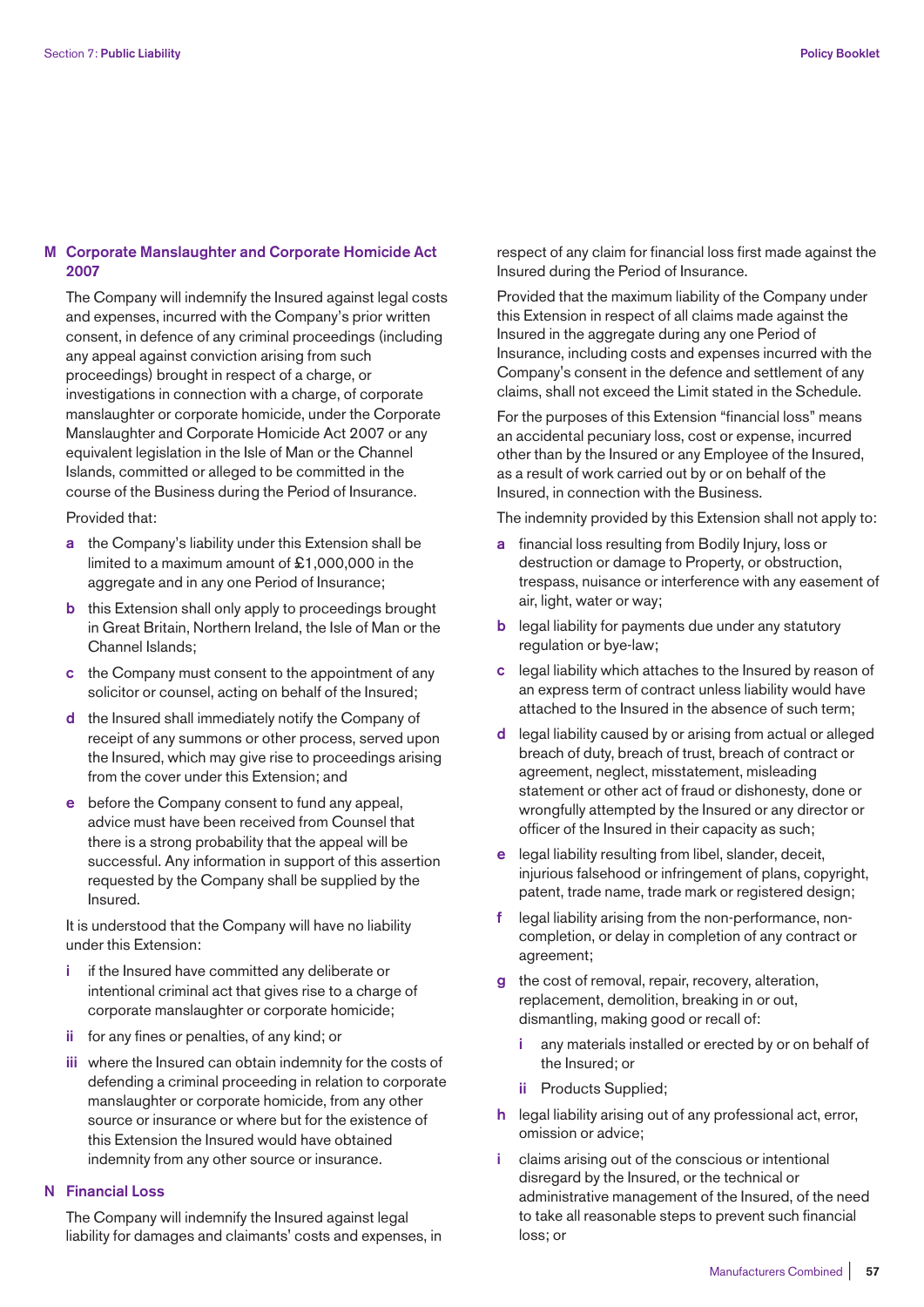**j** claims which arise out of any circumstances notified to previous insurers or circumstances known to the Insured at the inception of this Extension which may give rise to a claim for financial loss.

## **Excess applicable to this Extension**

 This Extension does not cover and the Company shall not be liable for the amount of the Excess stated in the Schedule being the first part of each and every claim.

 All claims or series of claims, arising out of any one original cause, will be treated as one claim.

## **Special Provision applicable to this Extension**

 Provided that if during the Period of Insurance, the Insured becomes aware of any circumstances which may be likely to give rise to a claim falling under this Extension and the Insured gives written notice to the Company of such circumstances during the Period of Insurance, any claim which may subsequently be made against the Insured arising out of the circumstances of which notification has been given shall be deemed to be a claim arising during such Period of Insurance, whenever such claim may actually be made.

## **O Environmental Statutory Clean Up Costs**

 The Company will indemnify the Insured in respect of all sums including Regulatory Debts that the Insured is legally liable to pay in respect of Remediation or Clean Up costs arising from Environmental Damage caused by Pollution or Contamination where such liability arises under an environmental directive, statute or statutory instrument.

## Provided that:

- **a** liability arises from Pollution or Contamination caused by a sudden identifiable, unintended and unexpected incident which takes place in its entirety at a specific time and place during any one Period of Insurance, provided that all Pollution or Contamination which arises out of any one incident shall be deemed to have occurred at the time such incident takes place;
- **b** the Company's liability under this Extension shall be limited to a maximum amount, being the Limit stated in the Schedule, in the aggregate and in any one Period of Insurance; and
- **c** the Company shall not be liable in respect of:
	- **i** Remediation or Clean Up costs for Damage to the Insured's land, premises, watercourse or body of water:
		- **a** whether owned, leased, hired or tenanted, to or by the Insured; or
- **b** otherwise, in the Insured's care, custody or control;
- **ii** primary, complementary or compensatory remediation costs for Damage to the Insured's land, premises, watercourse or body of water:
	- **a** whether owned, leased, hired or tenanted, to or by the Insured; or
	- **b** otherwise, in the Insured's care, custody or control;
- **iii** removal of any risk of an adverse effect on human health on the Insured's land, premises, watercourse or body of water:
	- **a** whether owned, leased, hired or tenanted, to or by the Insured; or
	- **b** otherwise, in the Insured's care, custody or control;
- **iv** costs in achieving an improvement or alteration in the condition of the land, atmosphere or watercourse or body of water, beyond that required under any relevant and applicable law or statutory enactment at the time Remediation commences;
- **v** costs for prevention of imminent threat of Environmental Damage where such costs are incurred without there being Pollution or Contamination caused by a sudden identifiable, unintended and unexpected incident which takes place in its entirety at a specific time and place during any one Period of Insurance; or
- **vi** costs for the reinstatement or reintroduction of biota (combined flora and fauna) excluding special species and natural habitats.

 For the purposes of this Extension, the following meanings apply:

# **Environmental Damage**

 Impact on biodiversity being land, air, water, groundwater, drinking water supplies and fish, wildlife, biota (combined flora and fauna) and their habitats, excluding special species and natural habitats.

# **Regulatory Debt**

 Statutory Clean Up costs for remediation of Insured's own sites and third party sites.

## **Clean Up**

- **a** Testing for or monitoring of Pollution or Contamination; and
- **b** Cleaning up, removing, containing, treating, detoxifying or neutralising, Pollution or Contamination.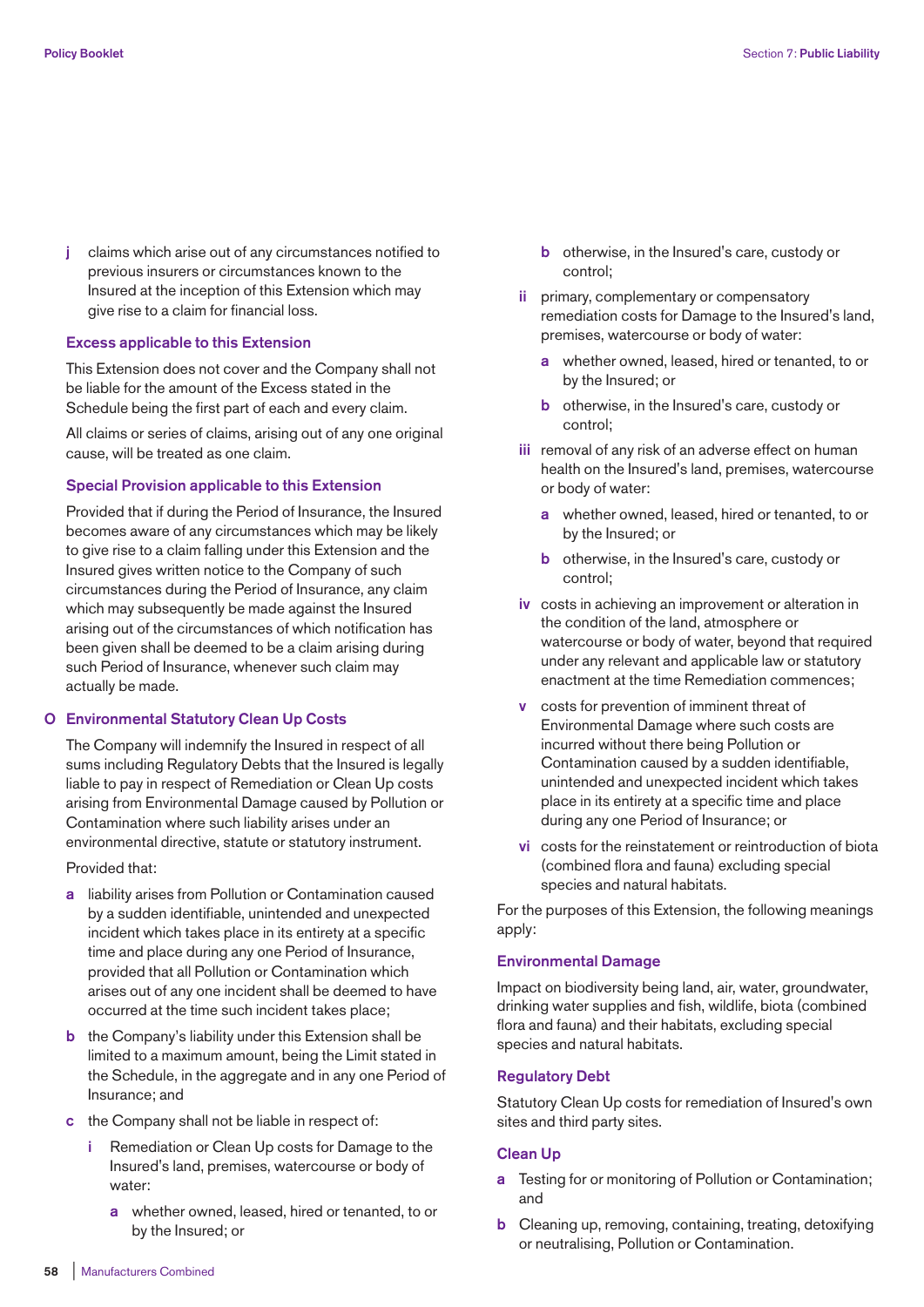## **Remediation**

Remedying the effects of Pollution or Contamination.

# **Excess applicable to this Extension**

 This Extension does not cover and the Company shall not be liable for the amount of the Excess stated in the Schedule being the first part of each and every claim.

 All claims or series of claims, arising out of any one original cause, will be treated as one claim.

## **P Legionellosis**

 Notwithstanding Exclusion 9 of this Section, the Company will indemnify the Insured against:

- **a i** all sums which the Insured shall become legally liable to pay as damages (including interest thereon); and
	- **ii** claimants' costs and expenses, if the Insured is ordered to pay them or paid with the Company's written consent,

 in respect of any claim for accidental Bodily Injury to any person caused by legionellosis, happening in connection with the Business;

- **b** all costs and expenses, incurred by the Insured with the Company's written consent in defending any claim under this Extension; and
- **c** the solicitor's fees incurred with the Company's written consent for representation at proceedings in any court of summary jurisdiction in respect of any alleged breach of statutory duty resulting in any Bodily Injury which may be the subject of indemnity under this Extension or at any coroner's inquest or fatal accident inquiry.

## Provided that:

- **i** notwithstanding Claims Condition 2 b iii under this Policy, such claim is first made against the Insured during the Period of Insurance and notified to the Company within 30 days of the expiry of the same Period of Insurance;
- **ii** all claims arising out of the same isolated, repeated or continuing incidence of legionellosis shall be deemed to be made in the same Period of Insurance when:
	- **a** the claim was first made in writing to the Insured and notified to the Company; or
	- **b** the first notification of any circumstances was first made to the Company; and
- **iii** the total amount payable including all costs and expenses, under this Extension, in respect of all claims made in the aggregate during any one Period of Insurance shall not exceed the Limit stated in the Schedule.

 For the purpose of this Extension "legionellosis" shall mean any discharge, release or escape of legionella or other airborne pathogens from water tanks, water systems, airconditioning plants, cooling towers and the like.

The indemnity provided by this Extension shall not apply:

- **i** to any claim arising from an occurrence prior to the inception of cover under this Extension; or
- **ii** for legal liability arising outside of the Territorial Limits.

## **Excess applicable to this Extension**

 This Extension does not cover and the Company shall not be liable for the amount of the Excess stated in the Schedule being the first part of each and every claim.

 All claims or series of claims, arising out of any one original cause, will be treated as one claim.

## **Q Libel or Slander**

 The Company will indemnify the Insured against legal liability for damages and claimants' costs and expenses, incurred with the Company's written consent, in respect of claims first made against the Insured during the Period of Insurance, for liability in respect of libel or slander, occurring in connection with the Business.

Provided that:

- **a** the total amount payable under this Extension, in respect of all claims made in the aggregate during any one Period of Insurance, shall not exceed the Limit stated in the Schedule; and
- **b** the indemnity provided by this Extension shall not apply to any claim arising from an occurrence prior to the inception of cover under this Extension.

#### **Excess applicable to this Extension**

 This Extension does not cover and the Company shall not be liable for the amount of the Excess stated in the Schedule being the first part of each and every claim.

 All claims or series of claims, arising out of any one original cause, will be treated as one claim.

#### **R Indemnity to Plant Owners (Contract Sites)**

 If any contract or agreement entered into by the Insured for the hire of plant so requires, the Company will indemnify any owner from whom the Insured has hired contractors' plant or equipment, to the extent required by the contract or agreement between the Insured and the plant owner in respect of liability arising from the hire of plant by the Insured from such plant owner.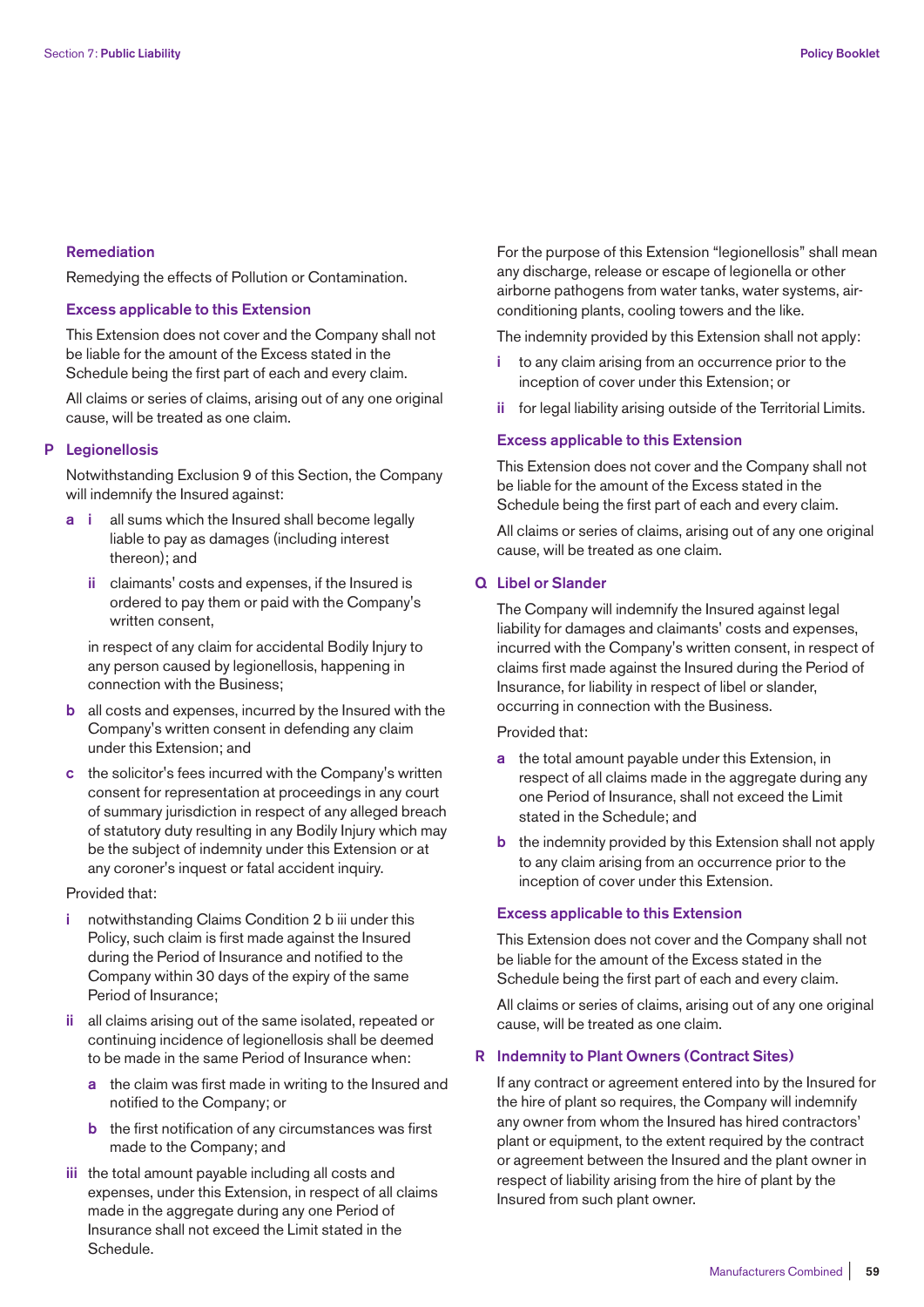## Provided that:

- **a** the plant is for use in connection with work being undertaken by the Insured at contract sites within the Territorial Limits;
- **b** the Company shall retain sole conduct and control of any claim; and
- **c** the plant owner shall observe, fulfil and be subject to the terms, definitions, conditions, clauses and exclusions, of this Policy, in so far as they can apply.

# **S Housing Grants, Construction and Regeneration Act 1996**

 The Company will indemnify the Insured in respect of the Insured's legal liability for claimants' costs and expenses arising from a decision made by an adjudicator in connection with any dispute which has been referred to adjudication in accordance with the provisions of the Housing Grants, Construction and Regeneration Act 1996 or any succeeding legislation.

Provided that:

- **a** the Company will only indemnity the Insured under this Extension for claimants' costs and expenses in so far as they relate to Damage or legal liability which is indemnifiable under this Section;
- **b** any payment under this Extension shall be made without prejudice to any other rights of the Company under this Section;
- **c** it is a condition precedent to the liability of the Company that the Insured shall:
	- **i** notwithstanding Claims Condition 2 of this Policy:
		- **a** notify the Company immediately of the receipt of any notice of adjudication or the service by the Insured of any notice of adjudication; and
		- **b** forward to the Company immediately upon receipt any relevant documents making reference to adjudication;
	- **ii** not accept any decision made by an adjudicator to such dispute as being final without the prior agreement of the Company; and
	- **iii** not waive under contract or otherwise any rights of arbitration or rights of appeal against such decision; and
- **d** the Insured shall also:
	- **i** notwithstanding Claims Condition 3 b of this Policy, allow the Company at any time to take over and conduct in the name of the Insured the defence and settlement of any claim and/or any legal proceedings referred to in **ii** below;
- **ii** institute legal proceedings or arbitration (as appropriate) to challenge or stay the enforcement of an adjudicator's decision or have the dispute which is the subject of the adjudicator's decision determined by a court or arbitrator if requested to do so by the Company; and
- **iii** meet any request direction or timetable of the adjudicator.

# **Conditions**

# **The following Conditions apply to this Section.**

## **1 Costs Inclusive in USA and Canada**

 Where indemnity is provided under this Section for liability in respect of Occurrences in the United States of America or Canada or their dependencies or trust territories, the Indemnity Limit stated in the Schedule shall be the maximum amount payable by the Company under this Section inclusive of all costs and expenses.

## **2 Use of Heat**

 It is a condition precedent to the liability of the Company that the undernoted precautions must be complied with whenever the following equipment is used anywhere other than at the Insured's Premises.

## **a Blow Lamps or Blow Torches**

- **i** A thorough examination is made in and about the area in which the work is to be undertaken prior to the commencement of the work.
- **ii** The area in which the blow lamps or blow torches is to be used is cleared of loose combustible material. If the combustible material is not capable of being moved, it must be adequately protected against the risk of fire.
- **iii** Lighted blow lamps or blow torches are continuously attended and extinguished immediately after use.
- **iv** Blow lamps and blow torches are filled only in the open.
- **v** A fire watch is maintained by someone other than the individual(s) using the blow lamp(s) or blow torch(es) throughout the duration of the work.
- **vi** A fire extinguisher, as deemed necessary in accordance with the Insured's fire risk assessment or, where such assessment is not required by legislation, a suitable fire extinguisher appropriate for the work being undertaken, is kept available for immediate use within close proximity of the area in which the equipment is to be used.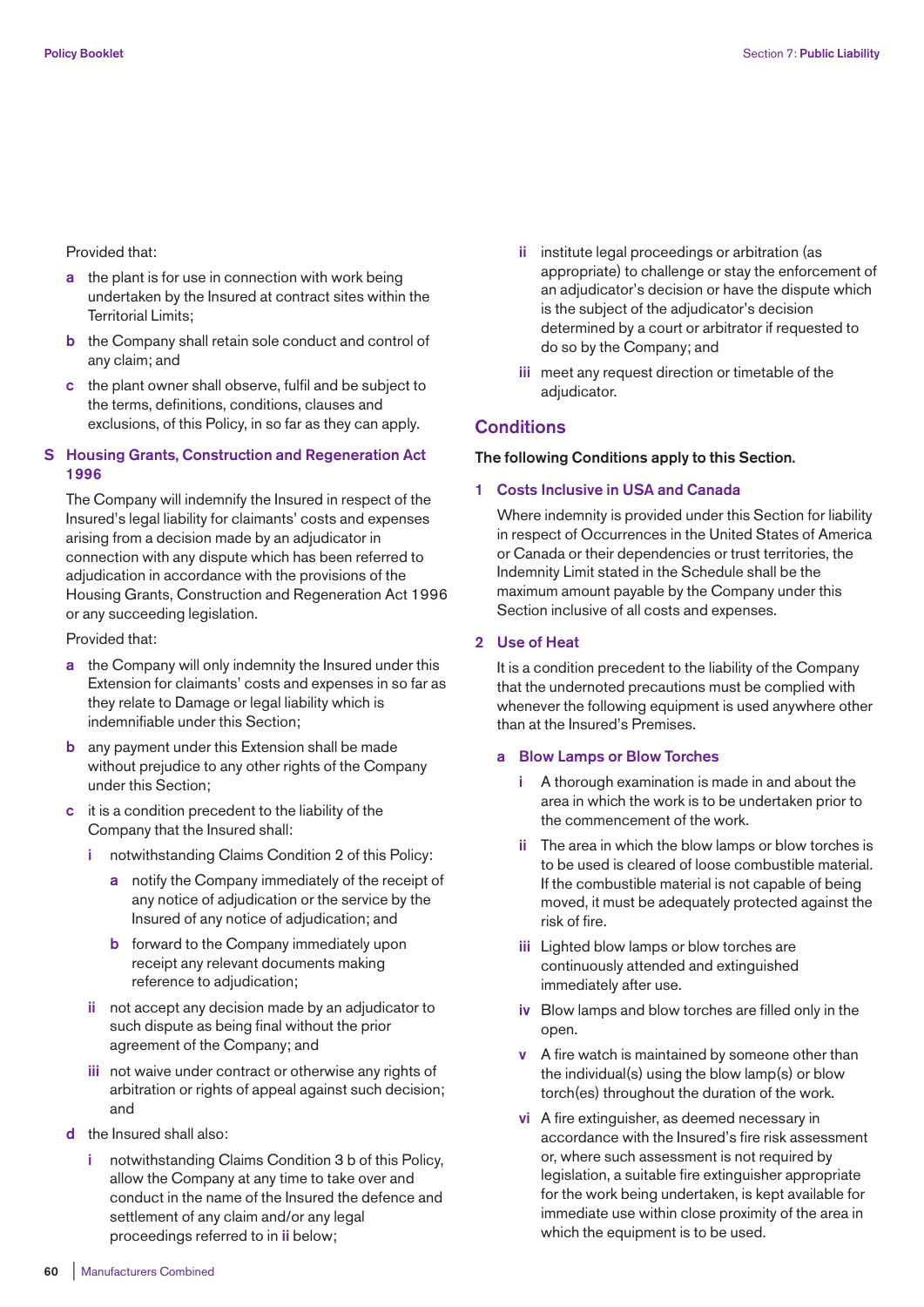**vii** A thorough examination is made in and about the area in which the work using the equipment has been undertaken, for 60 minutes immediately after each period of work and again for 60 minutes after any termination or cessation of such work.

# **b Welding or Flame Cutting Equipment**

- **i** A thorough examination is made in and about the area in which the work is to be undertaken prior to the commencement of the work.
- **ii** The area in which the welding or flame cutting equipment is to be used is cleared of loose combustible material. If the combustible material is not capable of being moved, it must be adequately protected against the risk of fire.
- **iii** Other combustible material, including floors in the area in which the welding or flame cutting equipment is to be used, is covered with overlapping sheets of incombustible material.
- **iv** Lighted welding or flame cutting equipment is continuously attended and extinguished immediately after use.
- **v** A fire watch is maintained by someone other than the individual(s) using the welding or flame cutting equipment throughout the duration of the work.
- **vi** Before applying heat to metal work built into or projecting through walls, partitions, ceilings or floors, examination is made to ensure that the other side of the metal work is not in hazardous proximity to combustible material which may be ignited by direct or conducted heat.
- **vii** A fire extinguisher, as deemed necessary in accordance with the Insured's fire risk assessment or, where such assessment is not required by legislation, a suitable fire extinguisher appropriate for the work being undertaken, is kept available for immediate use within close proximity of the area in which the equipment is to be used.
- **viii** A thorough examination is made in and about the area in which the work using the welding or flame cutting equipment has been undertaken, including behind walls, partitions, ceilings or floors, for 60 minutes immediately after each period of work and again for 60 minutes after any termination or cessation of such work.
- **c Vessels for Heating of Bitumen or Bituminous Compounds** 
	- **i** Vessels for heating of bitumen or bituminous compounds are continuously attended and used only in the open whilst heating is taking place.
	- **ii** If used on a roof or within a building such vessels shall be placed on a flat surface of non-combustible material.

# **3 Underground Services**

 It is a condition precedent to the liability of the Company that the Insured shall:

- prior to the commencement of any excavation, digging, boring or earth moving work, take or cause to be taken all reasonable measures to identify the location of all underground pipes, cables, mains and other services with their owner or the relevant authority responsible and retain a written record of such measures; and
- **ii** adopt or cause to be adopted a method of work which minimises the risk of Damage to such underground pipes, cables, mains and other services.

#### **4 Contractual Liability**

 In respect of liability assumed by the Insured by a contract or agreement entered into by the Insured and which would not have attached in the absence of such contract or agreement, the indemnity provided by this Section shall only apply if the Company retains sole conduct and control of any claim.

## **Excesses**

This Section does not cover and the Company shall not be liable for the first amount of each and every claim under this Section, in respect of Damage to Property occurring elsewhere than at the Premises, resulting from the following causes:

- **A** Damage to Property other than as described in paragraphs B and C below;
- **B** Damage to Property arising out of the application of heat or the heating of bitumen or similar bituminous compounds; or
- **C** Damage to underground pipes or cables,

shown as Excesses A, B and C respectively in the Schedule.

All claims or series of claims, arising out of any one original cause, will be treated as one claim.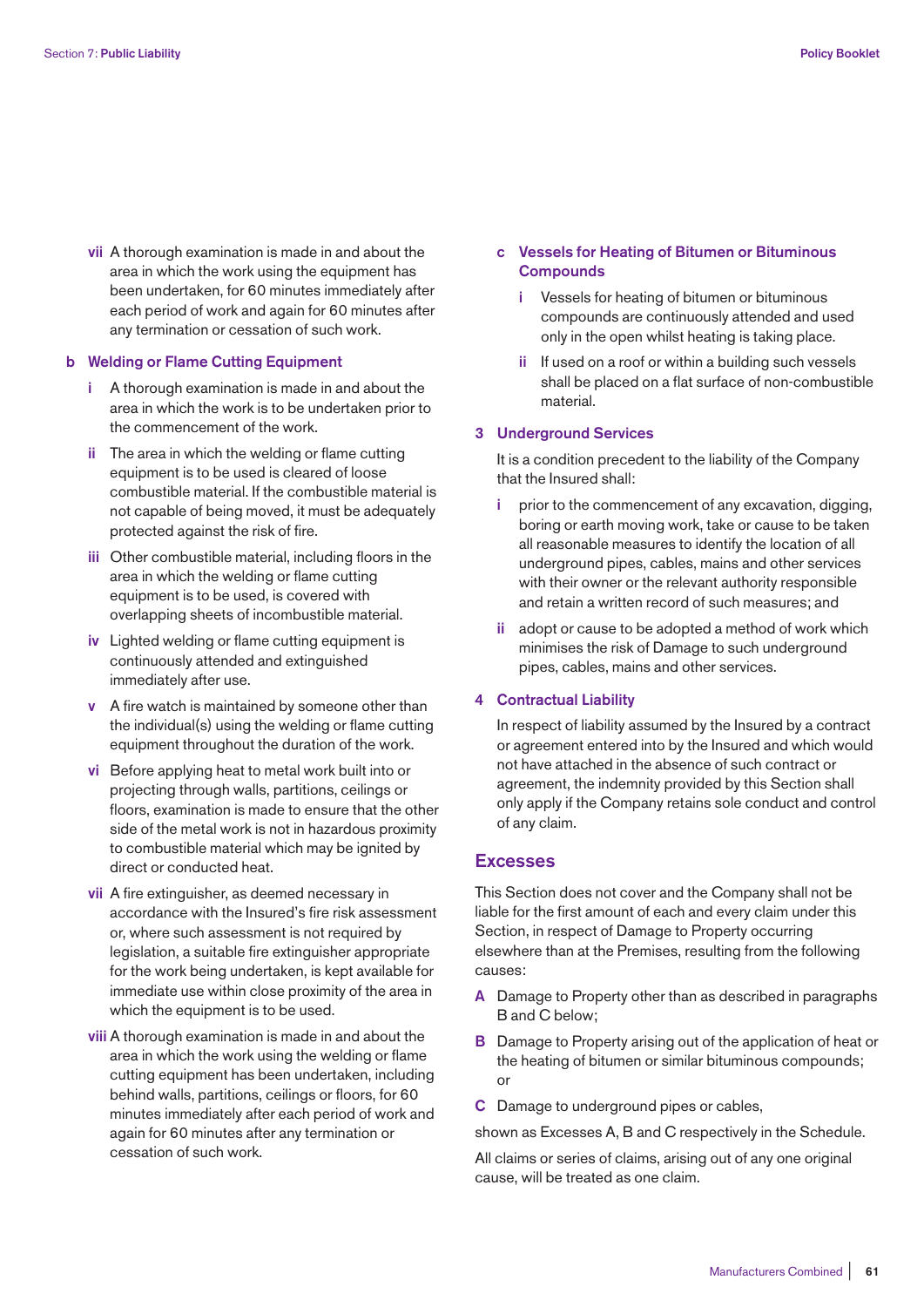# **Exclusions**

# **The Company shall not be liable under this Section in respect of:**

- **1** the cost of replacing or making good faulty, defective or incorrect:
	- **a** workmanship; or
	- **b** Products Supplied;
- **2** legal liability arising from advice, design, formula or specification, provided by or on behalf of the Insured for a fee or in circumstances where a fee would normally be charged;
- **3** legal liability for Bodily Injury caused to any Employee arising out of and in the course of such person's employment or engagement, by the Insured in the Business;
- **4** legal liability for Damage to Property belonging to or in the charge of or under the control of the Insured, but this Exclusion shall not apply to property of directors of the Insured, partners of the Insured, Employees or visitors, or to any premises (including contents) which are temporarily occupied by the Insured for the purpose of work in connection with the Business (not being buildings which are owned by or leased, rented or hired to the Insured);
- **5** legal liability caused by or arising from the ownership, possession or use by or on behalf of the Insured of any:
	- **a** Craft other than hand propelled watercraft; or
	- **b** mechanically propelled vehicle (or trailer attached thereto) licensed for road use, other than legal liability caused by or arising from:
		- **i** the use of plant as a tool of trade on site or at the Premises;
		- **ii** the loading or unloading of such vehicle; or
		- **iii** the movement of any such vehicle not the property of the Insured which is interfering with the performance of the Business,

 but this indemnity shall not apply if, in respect of such liability, compulsory insurance or security is required under any legislation governing the use of the vehicle;

- **6** legal liability arising out of Products Supplied other than:
	- **a** food or drink, sold or supplied for consumption by the Insured's directors, partners, Employees or visitors; or
	- **b** the disposal of furniture and office equipment, originally intended solely for use by the Insured in connection with the Business and which is no longer required for that purpose;
- **7** liquidated damages, fines or penalties;
- **8** punitive, exemplary or aggravated damages or any additional damages resulting from the multiplication of compensatory damages;
- **9** legal liability in respect of Pollution or Contamination, other than that caused by a sudden identifiable, unintended and unexpected incident which takes place in its entirety at a specific time and place during any one Period of Insurance, provided that:
	- **a** all Pollution or Contamination, which arises out of any one original cause, shall be deemed to have occurred at the time such original cause takes place;
	- **b** the liability of the Company under this Section for all damages (including interest thereon) payable in respect of all Pollution or Contamination, which is deemed to have occurred during any one Period of Insurance, shall not exceed in the aggregate the Indemnity Limit stated in the Schedule; and
	- **c** this Exclusion does not apply to the United States of America and/or Canada and/or their dependencies or trust territories;
- **10** legal liability in respect of Pollution or Contamination, occurring in the United States of America and/or Canada and/or their dependencies or trust territories;
- **11** legal liability arising in connection with any visits to or work on, any offshore rig or platform. A visit to or work on, any offshore rig or platform, shall be deemed to commence at the time of embarkation onto a conveyance at the point of final departure to such rig or platform and continue until the time of disembarkation from a conveyance onto land on return from such offshore rig or platform;
- **12 a** exposure to;
	- **b** inhalation of;
	- **c** fears of the consequences of exposure to or inhalation of; or
	- **d** the costs incurred by anyone in repairing, removing, replacing, recalling, rectifying, reinstating or managing (including those of any persons under any statutory duty to manage) any property arising out of the presence of,

Asbestos including any product containing Asbestos; or

**13** Bodily Injury or Damage to Property, caused by or arising from non-negligent liability for which the Insured is required to effect insurance under the terms of Clause 6.5.1 or Clause 21.2.1, of the Joint Contracts Tribunal (JCT) Standard Form of Building Contract or any clause of similar intent in other forms of contract.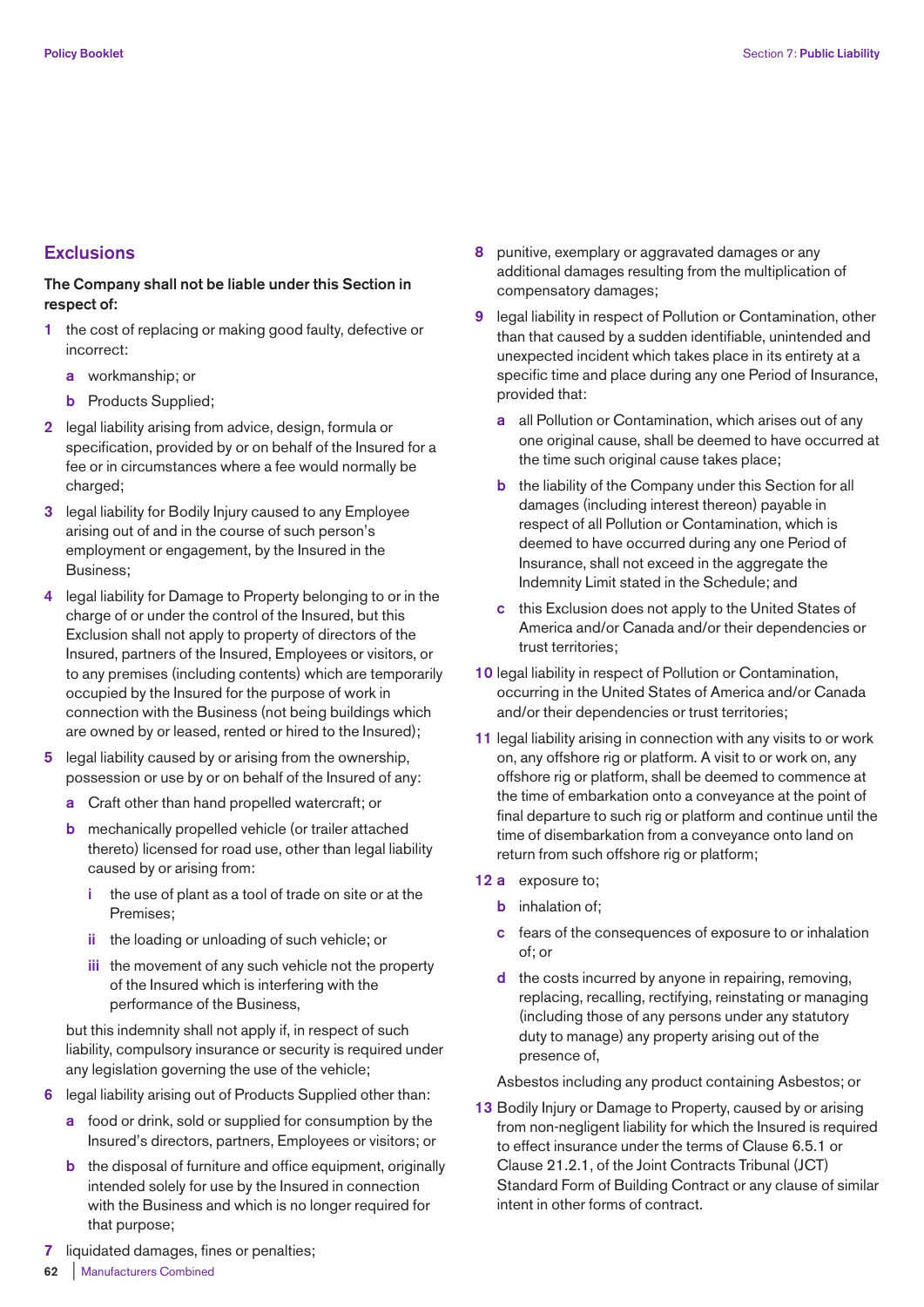# Section 8: **Products Liability**

The Company will, subject to the Indemnity Limit, indemnify the Insured under this Section against:

- **1 a** all sums which the Insured shall become legally liable to pay as damages (including interest thereon); and
	- **b** claimants' costs and expenses, if the Insured is ordered to pay them or paid with the Company's written consent,

in respect of the Occurrences;

- **2** all costs and expenses, incurred by the Insured with the Company's written consent in defending any claim under this Section; and
- **3** the solicitor's fees incurred with the Company's written consent for representation at proceedings in any court of summary jurisdiction in respect of any alleged act causing or relating to any Occurrence which may be the subject of indemnity under this Section or at any coroner's inquest or fatal accident inquiry.

# **Definitions**

**The definitions which apply to this Section are in addition to the General Definitions.** 

## **Asbestos**

Asbestos, asbestos fibres or any derivatives of asbestos.

# **Bodily Injury**

Bodily injury which shall include death, disease or illness.

## **Business**

For the purpose of this Section only, the General Definition of Business is extended to include:

- **a** the ownership, repair, maintenance and decoration of the Premises;
- **b** private work undertaken by any Employee for the Insured or, with the Insured's consent, for any director of the Insured or partner of the Insured or other Employee; and
- **c** the provision and management of canteen, sports, social and welfare organisations, for the benefit of Employees and fire, security, first aid, medical and ambulance services.

## **Indemnity Limit**

The Company's liability under this Section for all damages (including interest thereon) payable in respect of all Occurrences in the aggregate during any one Period of Insurance shall not exceed the Indemnity Limit stated in the Schedule.

## **Occurrences**

**1** accidental Bodily Injury to any person; or

**2** Damage to Property,

occurring anywhere in the world during the Period of Insurance and caused by any Products Supplied in or from the United Kingdom, the Channel Islands or the Isle of Man.

# **Pollution or Contamination**

- **a** All pollution or contamination of buildings or other structures or of water or land or the atmosphere; and
- **b** all Damage or Bodily Injury, directly or indirectly caused by such pollution or contamination.

## **Products Supplied**

Any goods (including their containers, packaging, labelling and instructions for use) manufactured, sold, supplied, hired out, repaired, renovated, serviced, altered, erected, installed or treated, by or on behalf of the Insured, in connection with the Business and no longer in the charge or control of the Insured.

## **Property**

Material property.

# **Extensions**

**The insurance provided by this Section is extended to include the following:** 

## **A Court Attendance Costs**

 In the event of any of the undernoted persons attending court as a witness at the request of the Company in connection with a claim in respect of which the Insured is entitled to indemnity under this Section, the Company will pay compensation to the Insured at the following rates per day for each day on which attendance is required:

 **a** any director of the Insured or partner of the Insured  $£500$ **b** any Employee **£250**.

## **B Health and Safety at Work etc. Act 1974**

 The Company will indemnify the Insured and, at the Insured's request, any director of the Insured or partner of the Insured or any Employee, against legal costs and expenses, incurred in defending prosecutions for a breach of the Health and Safety at Work etc. Act 1974 or similar legislation in Northern Ireland, the Channel Islands or the Isle of Man, committed or alleged to have been committed in the course of the Business during the Period of Insurance.

 The Company will also pay prosecution costs for which the Insured is legally liable and any other costs in appealing against any judgment given.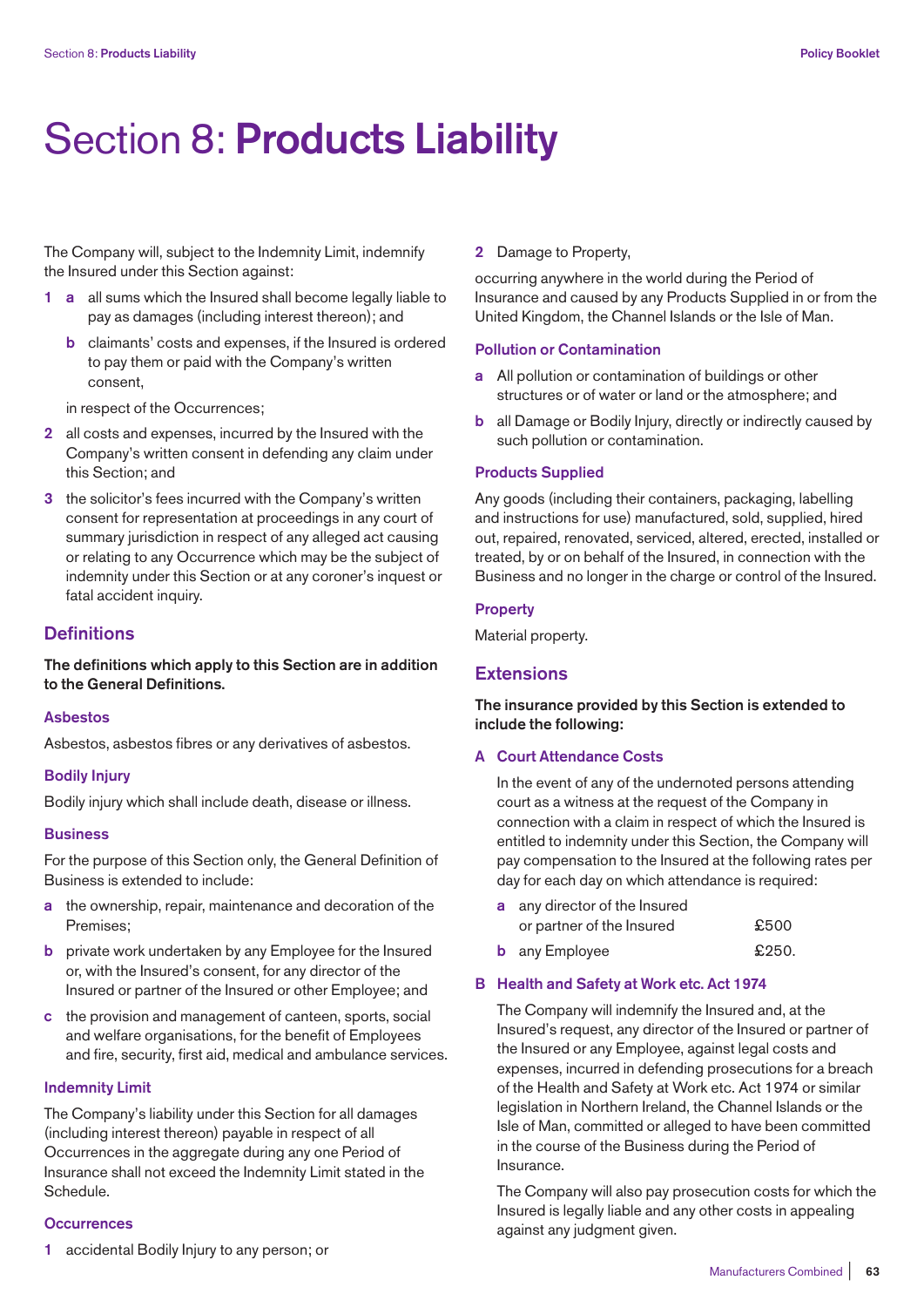Provided that this indemnity shall not apply:

- **i** to the payment of any costs or expenses incurred without the Company's written consent; or
- **ii** to the payment of fines or penalties.

## **C Consumer Protection and Food Safety Acts**

 The Company will indemnify the Insured and, at the Insured's request, any director of the Insured or partner of the Insured or Employee, against legal costs and expenses, incurred with the Company's written consent in connection with the defence of any proceedings or an appeal against conviction arising from such proceedings, brought for a breach of:

- **a** Part 2 of the Consumer Protection Act 1987; or
- **b** Section(s) 7, 8, 14 and/or 15 of the Food Safety Act 1990,

 committed or alleged to have been committed in the course of the Business during the Period of Insurance.

Provided that this indemnity shall not apply to:

- **i** the payment of fines or penalties;
- **ii** proceedings or appeals in respect of any deliberate act or omission by any director of the Insured or partner of the Insured or Employee; or
- **iii** costs or expenses, insured by any other policy of insurance.

#### **D Cross Liabilities**

 Where the Insured comprises more than one party, the Company will treat each party as the Insured as if a separate Policy had been issued to each provided that nothing in this Extension will increase the liability of the Company beyond the amount for which the Company would have been liable had this Extension not applied.

## **E Indemnity to Others**

The Insured shall also include:

- **a** personal representatives of the Insured in the event of the death of the Insured, but only in respect of legal liability incurred by the Insured; and
- **b** if the Insured so requests:
	- **i** any director of the Insured or partner of the Insured or Employee, while acting in connection with the Business, provided that the Insured would have been entitled to indemnity under this Section if the claim had been made against the Insured; and
	- **ii** any officer or member, of the Insured's canteen, sports, social or welfare organisations and fire,

security, first aid, medical and ambulance services, in their respective capacity as such.

 Provided that such persons shall observe, fulfil and be subject to the terms, definitions, conditions, clauses and exclusions, of this Policy, in so far as they can apply.

## **F Claims under Data Protection Legislation**

 The Company will indemnify the Insured against any compensation claim in respect of material or non-material damage where such damage occurs during the Period of Insurance and happens in connection with the Business, provided that the Insured:

- **a** has complied in all respects with the Insured's obligations under the Data Protection (Charges and Information) Regulations 2018;
- **b** is not in business as a computer bureau; and
- **c** was acting as a sole and independent controller in respect of the matter giving rise to the compensation claim.

 The Company's liability under this Extension (including all compensation, costs and expenses) shall be limited to a maximum amount of £500,000 in the aggregate and in any one Period of Insurance.

Provided that this indemnity shall not apply to:

- **i** any material or non-material damage caused by any deliberate act or omission, by the Insured, where such material or non-material damage could reasonably have been expected by the Insured having regard to the nature and circumstances of such act or omission;
- **ii** any material or non-material damage caused by any act of fraud or dishonesty;
- **iii** the costs and expenses of rectifying, rewriting or erasing data (including personal data);
- **iv** liability arising from the recording, processing or provision of data for reward or to determine the financial status of any person;
- **v** the payment by the Insured of any regulatory fines or penalties; or
- **vi** any material or non-material damage caused by:
	- **a** any deliberate, reckless or negligent act of any Employee; or
	- **b** any failure by an Employee to act in accordance with the Insured's internal policies, procedures and guidelines.

For the purposes of this Extension:

**i** "GDPR" means: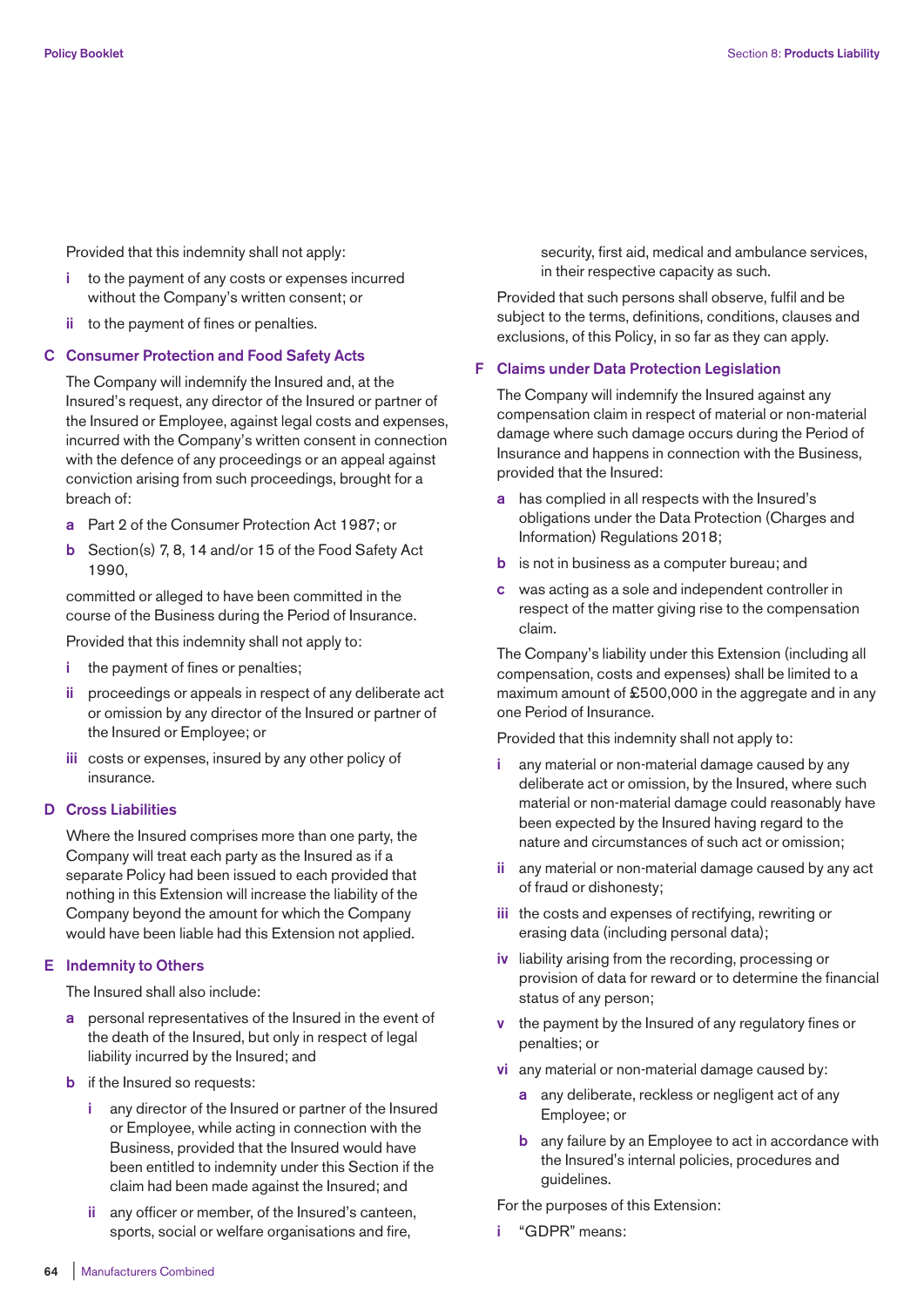The General Data Protection Regulation (EU) 2016/679.

**ii** "compensation claim" means:

 Any sums which the Insured becomes legally liable to pay as compensation to any data subject under and in accordance with Article 82 of the GDPR, or any equivalent legislation in the Isle of Man or the Channel Islands, or any similar or successor legislation, including the Data Protection Act 2018 (as may be amended from time to time).

- **iii** "controller" shall have the meaning given to it in Article 4 of the GDPR.
- **iv** "material or non-material damage" shall be interpreted in accordance with Article 82 of the GDPR.

# **G Corporate Manslaughter and Corporate Homicide Act 2007**

 The Company will indemnify the Insured against legal costs and expenses, incurred with the Company's prior written consent, in defence of any criminal proceedings (including any appeal against conviction arising from such proceedings) brought in respect of a charge, or investigations in connection with a charge, of corporate manslaughter or corporate homicide, under the Corporate Manslaughter and Corporate Homicide Act 2007 or any equivalent legislation in the Isle of Man or the Channel Islands, committed or alleged to be committed in the course of the Business during the Period of Insurance.

## Provided that:

- **a** the Company's liability under this Extension shall be limited to a maximum amount of £1,000,000 in the aggregate and in any one Period of Insurance:
- **b** this Extension shall only apply to proceedings brought in Great Britain, Northern Ireland, the Isle of Man or the Channel Islands;
- **c** the Company must consent to the appointment of any solicitor or counsel, acting on behalf of the Insured;
- **d** the Insured shall immediately notify the Company of receipt of any summons or other process, served upon the Insured, which may give rise to proceedings arising from the cover under this Extension; and
- **e** before the Company consent to fund any appeal, advice must have been received from Counsel that there is a strong probability that the appeal will be successful. Any information in support of this assertion requested by the Company shall be supplied by the Insured.

 It is understood that the Company will have no liability under this Extension:

- **i** if the Insured have committed any deliberate or intentional criminal act that gives rise to a charge of corporate manslaughter or corporate homicide;
- **ii** for any fines or penalties, of any kind; or
- **iii** where the Insured can obtain indemnity for the costs of defending a criminal proceeding in relation to corporate manslaughter or corporate homicide, from any other source or insurance or where but for the existence of this Extension the Insured would have obtained indemnity from any other source or insurance.

## **H Vendor's Liability**

 If the Insured so requests the Company will indemnify any legal personality (hereinafter referred to as "Vendor") but only in connection with the sale or distribution of any Products Supplied in the course of the Vendor's business and only in so far as is necessary to meet the terms of any agreement between the Insured and the Vendor.

Provided that:

- **a** this Extension shall not apply to liability caused by or arising from:
	- **i** any alteration, treatment or preparation, made by the Vendor to any Products Supplied;
	- **ii** labelling, packing or repacking, by the Vendor of any Products Supplied other than repacking into the original packing;
	- **iii** any failure by the Vendor to maintain any Products Supplied in a merchantable quality;
	- **iv** any advice or express warranty, given by the Vendor other than in accordance with the instructions given by the Insured;
	- **v** any distribution or sale, for a purpose unauthorised by the Insured; or
	- **vi** the fault or negligence of the Vendor;
- **b** the Vendor is not a subsidiary or parent company of the Insured;
- **c** the Vendor shall observe, fulfil and be subject to the terms, definitions, conditions, clauses and exclusions, of this Policy, in so far as they can apply;
- **d** nothing in this Extension will increase the liability of the Company beyond the amount for which the Company would have been liable had this Extension not applied; and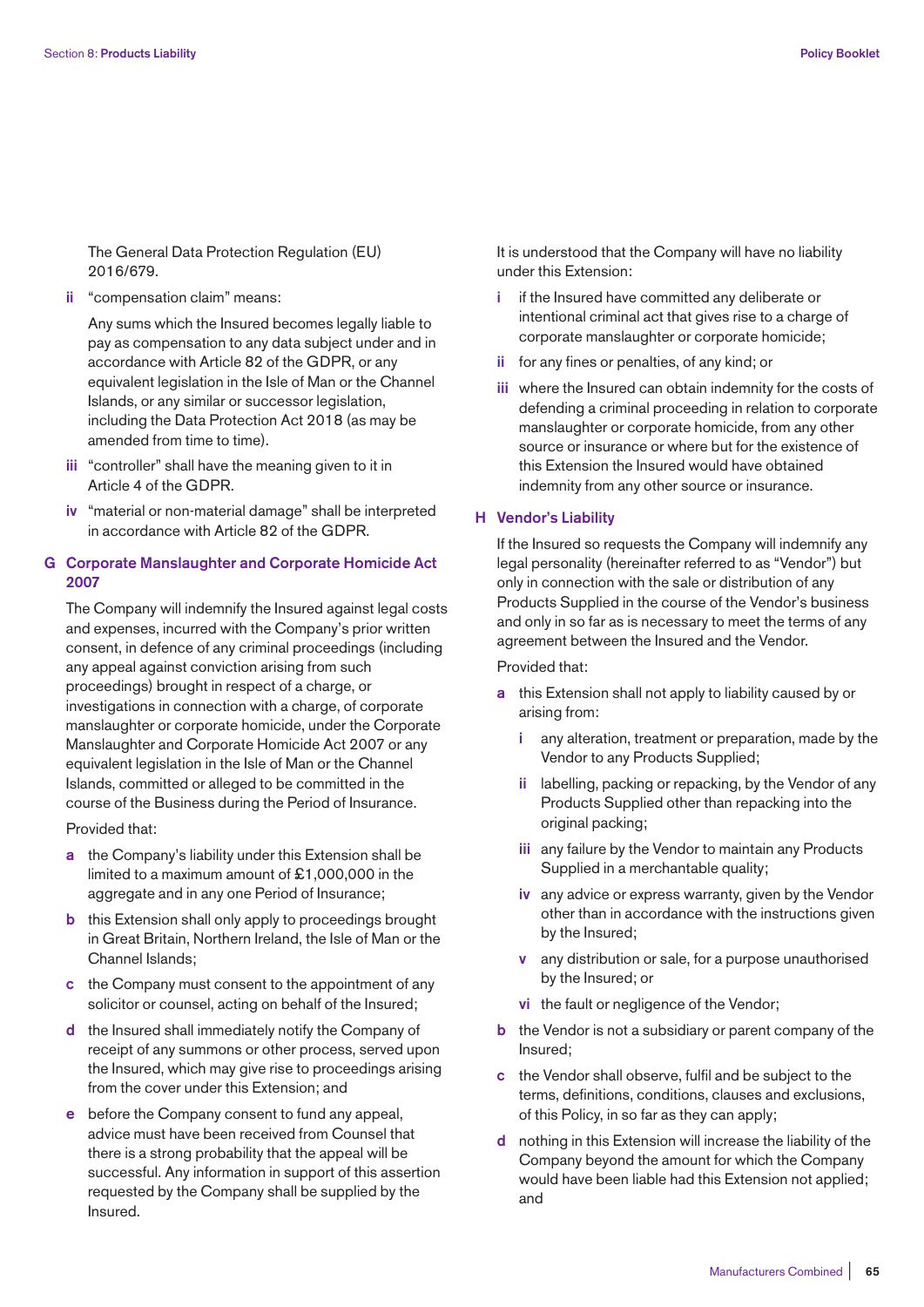**e** the Vendor is not a person, company or organisation, operating within the United States of America and/or Canada and/or their dependencies or trust territories.

## **I Financial Loss**

 The Company will indemnify the Insured against legal liability for damages and claimants' costs and expenses, in respect of any claim for financial loss first made against the Insured during the Period of Insurance.

 Provided that the maximum liability of the Company under this Extension in respect of all claims made against the Insured in the aggregate during any one Period of Insurance, including costs and expenses incurred with the Company's consent in the defence and settlement of any claims, shall not exceed the Limit stated in the Schedule.

 For the purposes of this Extension "financial loss" means an accidental pecuniary loss, cost or expense, incurred other than by the Insured or any Employee of the Insured, in connection with Products Supplied in or from the United Kingdom, the Channel Islands or the Isle of Man.

The indemnity provided by this Extension shall not apply to:

- **a** financial loss resulting from Bodily Injury, loss or destruction or damage to Property, or obstruction, trespass, nuisance or interference with any easement of air, light, water or way;
- **b** legal liability for payments due under any statutory regulation or bye-law;
- **c** legal liability caused by or arising from actual or alleged breach of duty, breach of trust, breach of contract or agreement, neglect, misstatement, misleading statement or other act of fraud or dishonesty, done or wrongfully attempted by the Insured or any director or officer of the Insured in their capacity as such;
- **d** legal liability resulting from libel, slander, deceit, injurious falsehood or infringement of plans, copyright, patent, trade name, trade mark or registered design;
- **e** legal liability arising from the non-performance, noncompletion, or delay in completion of any contract or agreement;
- **f** the cost of removal, repair, recovery, alteration, replacement, demolition, breaking in or out, dismantling, making good or recall of any Products Supplied;
- **g** legal liability arising out of any professional act, error, omission or advice;
- **h** claims arising out of the conscious or intentional disregard by the Insured, or the technical or

administrative management of the Insured, of the need to take all reasonable steps to prevent such financial loss; or

 **i** claims which arise out of any circumstances notified to previous insurers or circumstances known to the Insured at the inception of this Extension which may give rise to a claim for financial loss.

#### **Excess applicable to this Extension**

 This Extension does not cover and the Company shall not be liable for the amount of the Excess stated in the Schedule being the first part of each and every claim.

 All claims or series of claims, arising out of any one original cause, will be treated as one claim.

## **Special Provision applicable to this Extension**

 Provided that if during the Period of Insurance, the Insured becomes aware of any circumstances which may be likely to give rise to a claim falling under this Extension and the Insured gives written notice to the Company of such circumstances during the Period of Insurance, any claim which may subsequently be made against the Insured arising out of the circumstances of which notification has been given shall be deemed to be a claim arising during such Period of Insurance, whenever such claim may actually be made.

#### **J Environmental Statutory Clean Up Costs**

 The Company will indemnify the Insured in respect of all sums including Regulatory Debts that the Insured is legally liable to pay in respect of Remediation or Clean Up costs arising from Environmental Damage caused by Pollution or Contamination where such liability arises under an environmental directive, statute or statutory instrument.

# Provided that:

- **a** liability arises from Pollution or Contamination caused by a sudden identifiable, unintended and unexpected incident which takes place in its entirety at a specific time and place during any one Period of Insurance, provided that all Pollution or Contamination which arises out of any one incident shall be deemed to have occurred at the time such incident takes place;
- **b** the Company's liability under this Extension shall be limited to a maximum amount, being the Limit stated in the Schedule, in the aggregate and in any one Period of Insurance; and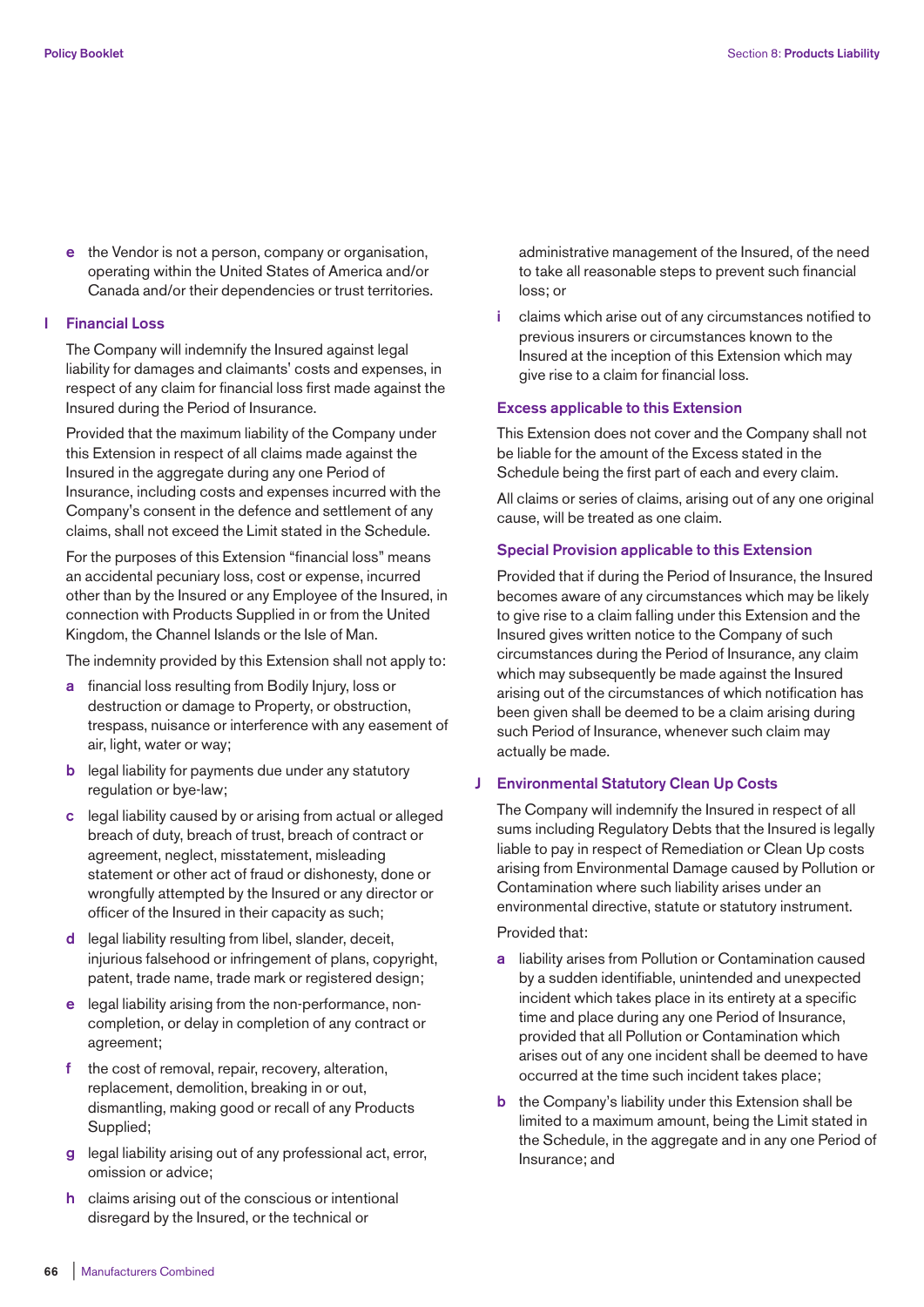- **c** the Company shall not be liable in respect of:
	- **i** Remediation or Clean Up costs for Damage to the Insured's land, premises, watercourse or body of water:
		- **a** whether owned, leased, hired or tenanted, to or by the Insured; or
		- **b** otherwise, in the Insured's care, custody or control;
	- **ii** primary, complementary or compensatory remediation costs for Damage to the Insured's land, premises, watercourse or body of water:
		- **a** whether owned, leased, hired or tenanted, to or by the Insured; or
		- **b** otherwise, in the Insured's care, custody or control;
	- **iii** removal of any risk of an adverse effect on human health on the Insured's land, premises, watercourse or body of water:
		- **a** whether owned, leased, hired or tenanted, to or by the Insured; or
		- **b** otherwise, in the Insured's care, custody or control;
	- **iv** costs in achieving an improvement or alteration in the condition of the land, atmosphere or watercourse or body of water, beyond that required under any relevant and applicable law or statutory enactment at the time Remediation commences.
	- **v** costs for prevention of imminent threat of Environmental Damage where such costs are incurred without there being Pollution or Contamination caused by a sudden identifiable, unintended and unexpected incident which takes place in its entirety at a specific time and place during any one Period of Insurance.
	- **vi** costs for the reinstatement or reintroduction of biota (combined flora and fauna) excluding special species and natural habitats.

 For the purposes of this Extension, the following meanings apply:

## **Environmental Damage**

 Impact on biodiversity being land, air, water, groundwater, drinking water supplies and fish, wildlife, biota (combined flora and fauna) and their habitats, excluding special species and natural habitats.

## **Regulatory Debt**

 Statutory Clean Up costs for remediation of Insured's own sites and third party sites.

## **Clean Up**

- **a** Testing for or monitoring of Pollution or Contamination; and
- **b** Cleaning up, removing, containing, treating, detoxifying or neutralising, Pollution or Contamination.

## **Remediation**

Remedying the effects of Pollution or Contamination.

## **Excess applicable to this Extension**

 This Extension does not cover and the Company shall not be liable for the amount of the Excess stated in the Schedule being the first part of each and every claim.

 All claims or series of claims, arising out of any one original cause, will be treated as one claim.

# **K Legionellosis**

 Notwithstanding Exclusion 8 of this Section, the Company will indemnify the Insured against:

- all sums which the Insured shall become legally liable to pay as damages (including interest thereon); and
	- **ii** claimants' costs and expenses, if the Insured is ordered to pay them or paid with the Company's written consent,

 in respect of any claim for accidental Bodily Injury to any person caused by legionellosis, happening in connection with the Business;

- **b** all costs and expenses, incurred by the Insured with the Company's written consent in defending any claim under this Extension; and
- **c** the solicitor's fees incurred with the Company's written consent for representation at proceedings in any court of summary jurisdiction in respect of any alleged breach of statutory duty resulting in any Bodily Injury which may be the subject of indemnity under this Extension or at any coroner's inquest or fatal accident inquiry.

# Provided that:

- **i** notwithstanding Claims Condition 2 b iii under this Policy, such claim is first made against the Insured during the Period of Insurance and notified to the Company within 30 days of the expiry of the same Period of Insurance;
- **ii** all claims arising out of the same isolated, repeated or continuing incidence of legionellosis shall be deemed to be made in the same Period of Insurance when:
	- **a** the claim was first made in writing to the Insured and notified to the Company; or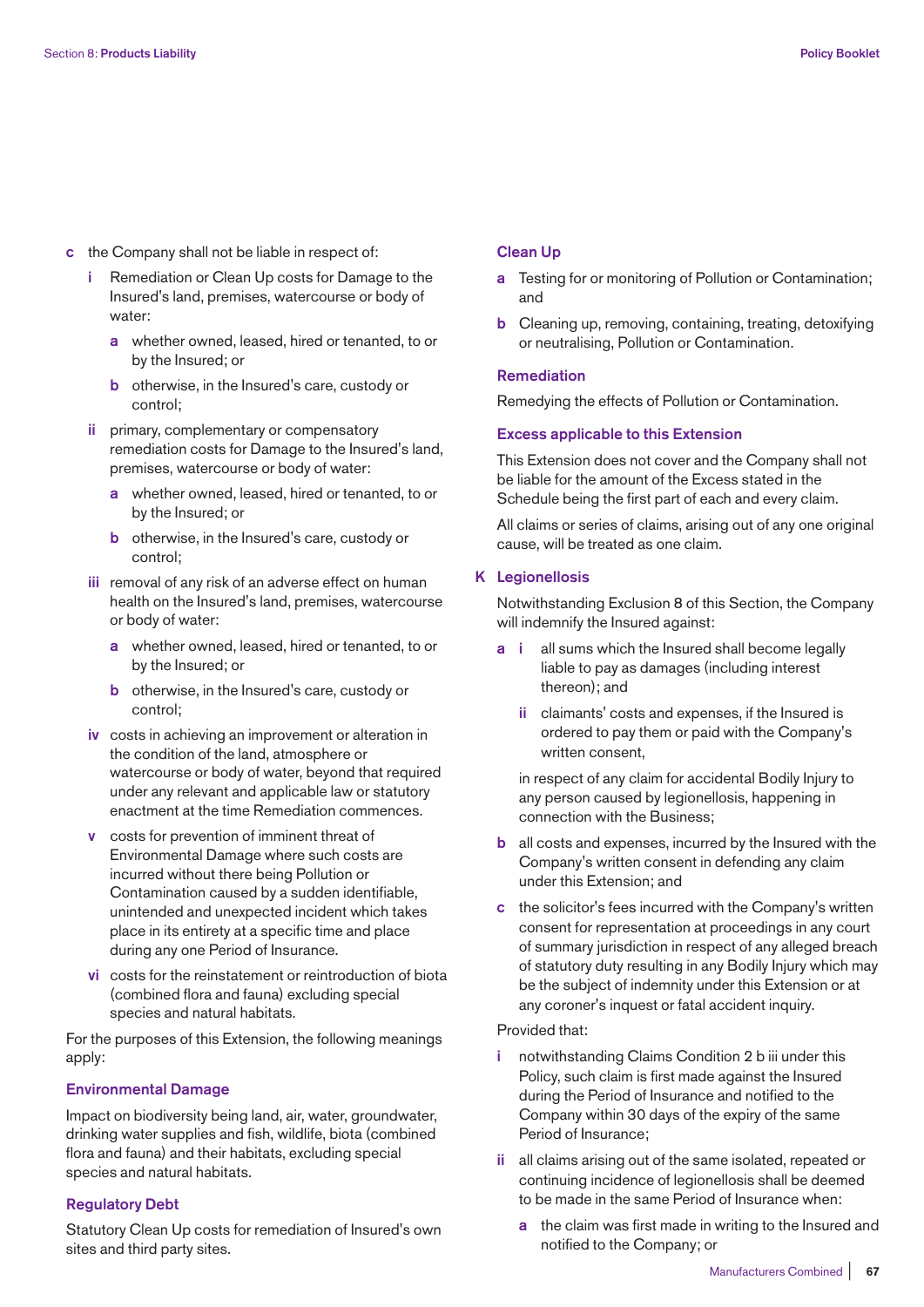- **b** the first notification of any circumstances was first made to the Company; and
- **iii** the total amount payable including all costs and expenses, under this Extension, in respect of all claims made in the aggregate during any one Period of Insurance shall not exceed the Limit stated in the Schedule.

 For the purpose of this Extension "legionellosis" shall mean any discharge, release or escape of legionella or other airborne pathogens from water tanks, water systems, airconditioning plants, cooling towers and the like.

The indemnity provided by this Extension shall not apply:

- **i** to any claim arising from an occurrence prior to the inception of cover under this Extension; or
- **ii** for legal liability arising outside the United Kingdom, the Channel Islands or the Isle of Man.

## **Excess applicable to this Extension**

 This Extension does not cover and the Company shall not be liable for the amount of the Excess stated in the Schedule being the first part of each and every claim.

 All claims or series of claims, arising out of any one original cause, will be treated as one claim.

## **L Libel or Slander**

 The Company will indemnify the Insured against legal liability for damages and claimants' costs and expenses, incurred with the Company's written consent, in respect of claims first made against the Insured during the Period of Insurance, for liability in respect of libel or slander, occurring in connection with the Business.

Provided that:

- **a** the total amount payable under this Extension, in respect of all claims made in the aggregate during any one Period of Insurance, shall not exceed the Limit stated in the Schedule; and
- **b** the indemnity provided by this Extension shall not apply to any claim arising from an occurrence prior to the inception of cover under this Extension.

## **Excess applicable to this Extension**

 This Extension does not cover and the Company shall not be liable for the amount of the Excess stated in the Schedule being the first part of each and every claim.

 All claims or series of claims, arising out of any one original cause, will be treated as one claim.

# **Conditions**

## **The following Condition applies to this Section.**

## **Costs Inclusive in USA and Canada**

Where indemnity is provided under this Section for liability in respect of Occurrences in the United States of America or Canada or their dependencies or trust territories, the Indemnity Limit stated in the Schedule shall be the maximum amount payable by the Company under this Section inclusive of all costs and expenses.

# **Exclusions**

# **The Company shall not be liable under this Section in respect of:**

- **1** Damage to or the cost of repair, alteration, replacement, removal or recall of any Products Supplied, which give rise to a claim hereunder or any refund for such Products Supplied;
- **2** legal liability arising from advice, design, formula or specification, provided by or on behalf of the Insured for a fee or in circumstances where a fee would normally be charged;
- **3** legal liability for Bodily Injury caused to any Employee arising out of and in the course of such person's employment or engagement, by the Insured in the Business;
- **4** legal liability caused by or arising from Property in the Insured's charge or control;
- **5** Products Supplied which to the knowledge of the Insured are to be used as a critical part in connection with the flying or navigation of any aircraft, spacecraft, rocket, missile or satellite;
- **6** liquidated damages, fines or penalties;
- **7** punitive, exemplary or aggravated damages or any additional damages resulting from the multiplication of compensatory damages;
- **8** legal liability in respect of Pollution or Contamination, other than that caused by a sudden identifiable, unintended and unexpected incident which takes place in its entirety at a specific time and place during any one Period of Insurance provided that:
	- **a** all Pollution or Contamination, which arises out of any one original cause, shall be deemed to have occurred at the time such original cause takes place; and
	- **b** this Exclusion does not apply to the United States of America and/or Canada and/or their dependencies or trust territories;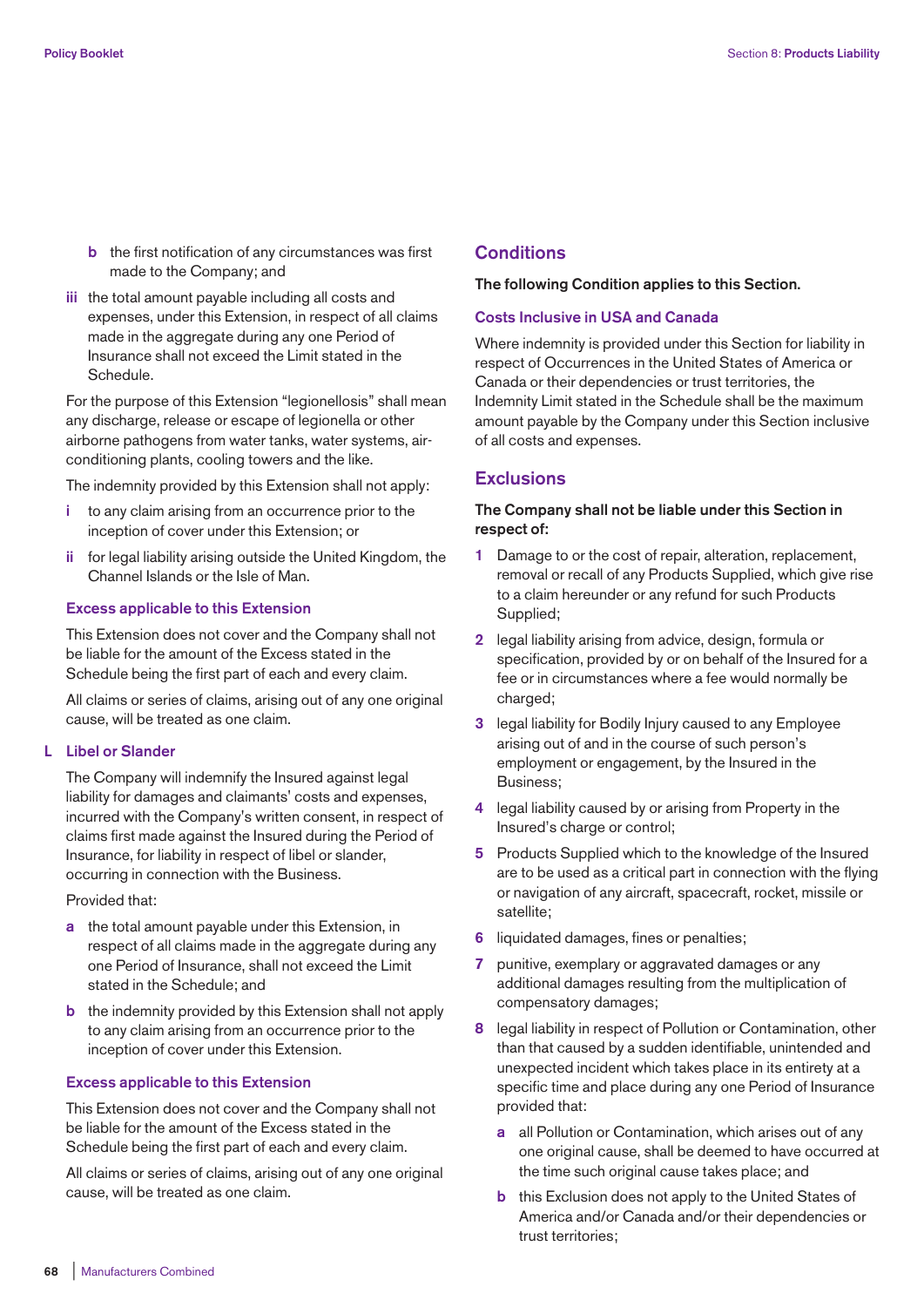- **9** legal liability in respect of Pollution or Contamination, occurring in the United States of America and/or Canada and/or their dependencies or trust territories;
- **10** Products Supplied which, to the knowledge of the Insured are exported to the United States of America and/or Canada and/or their dependencies or trust territories, unless otherwise agreed by the Company;
- **11 a** exposure to;
	- **b** inhalation of;
	- **c** fears of the consequences of exposure to or inhalation of; or
	- **d** the costs incurred by anyone in repairing, removing, replacing, recalling, rectifying, reinstating or managing (including those of any persons under any statutory duty to manage) any property arising out of the presence of,

Asbestos including any product containing Asbestos; or

**12** legal liability assumed by the Insured under contract or agreement (other than under any condition or warranty of goods, implied by law) unless such liability would have attached in the absence of such contract or agreement, other than as provided for by Extension H (Vendor's Liability), of this Section.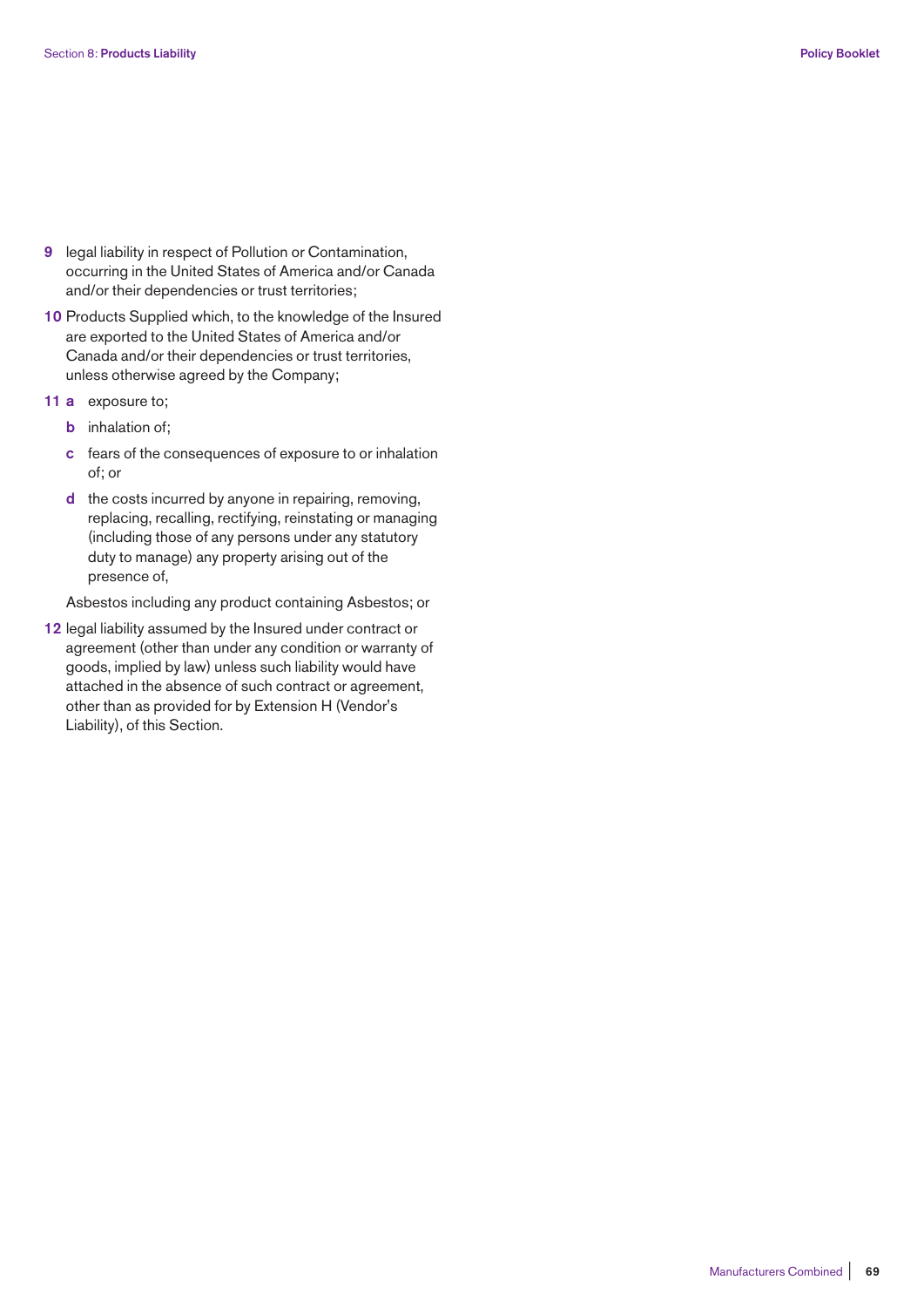# Section 9: **Glass Breakage**

In the event of breakage of Glass or Sanitary Ware, for which the Insured is responsible, at the Premises occurring during the Period of Insurance, the Company will under this Section, replace such property or, at its option, pay to the Insured the costs of replacement of such property.

Provided that the Company shall not be liable to replace or pay for the replacement of such property exactly but only as nearly as circumstances permit.

# **Definitions**

**The definitions which apply to this Section are in addition to the General Definitions.**

## **Glass**

All fixed glass including shelves, showcases and mirrors, but excluding Special Glass unless shown as Included in the Schedule.

#### **Sanitary Ware**

Fixed baths, washbasins, pedestals, bidets, shower trays, sinks, lavatory pans and cisterns.

## **Special Glass**

Glass comprising:

- **a** toughened Glass of all descriptions;
- **b** stained Glass;
- **c** solar control Glass;
- **d** Glass which is curved, laminated, handmade, patterned or which is Profilit; and
- **e** any Glass which is mitre bevelled, drilled and clipped, cement bonded or sandblasted or embossed with lettering or design.

# **Extensions**

**The Company will also indemnify the Insured under this Section in respect of the following:**

## **1 Frames and Framework**

 Damage to frames or framework, following breakage of Glass.

#### **2 Fixtures and Fittings**

 The cost of removal or replacement of fixtures and fittings necessarily incurred to effect replacement of Glass, as a result of breakage of such Glass.

#### **3 Alarm Foil and Glass Decoration**

 The cost of replacing alarm foil, lettering, painting, embossing, silvering or other ornamental work on Glass, following breakage of such Glass.

#### **4 Goods in Display Windows**

 Accidental damage to goods incidental to the Insured's Business caused by breakage of Glass in display windows.

#### **5 Boarding Up**

 Any boarding up costs reasonably incurred following breakage of Glass.

#### **6 Damage to Signs**

 In the event of Damage to any sign, for which the Insured is responsible, at the Premises during the Period of Insurance, the Company will replace or repair such property or, at its option, pay to the Insured the costs of replacement of such property if a Sum Insured appears against Damage to Signs in the Schedule.

 Provided that the liability of the Company under this Extension in total for all claims during any one Period of Insurance shall not exceed the Sum Insured stated in the Schedule.

## **Exclusions applicable to this Extension**

 The Company shall not be liable under this Extension in respect of:

- **1** Damage occasioned by or happening through repair, removal or erection, wear and tear, depreciation or deterioration;
- **2** Damage to any part caused by mechanical or electrical defect; or
- **3** Damage to tubes unless the glass is fractured.

Provided that the liability of the Company under any or all of Extensions 2, 3 and 4 of this Section in total for all claims or series of claims, arising out of any one original cause, shall not exceed the limit stated in the Schedule.

# **Excess**

This Section does not cover and the Company shall not be liable for the amount of the Excess stated in the Schedule being the first part of each and every claim.

All claims or series of claims, arising out of any one original cause, will be treated as one claim.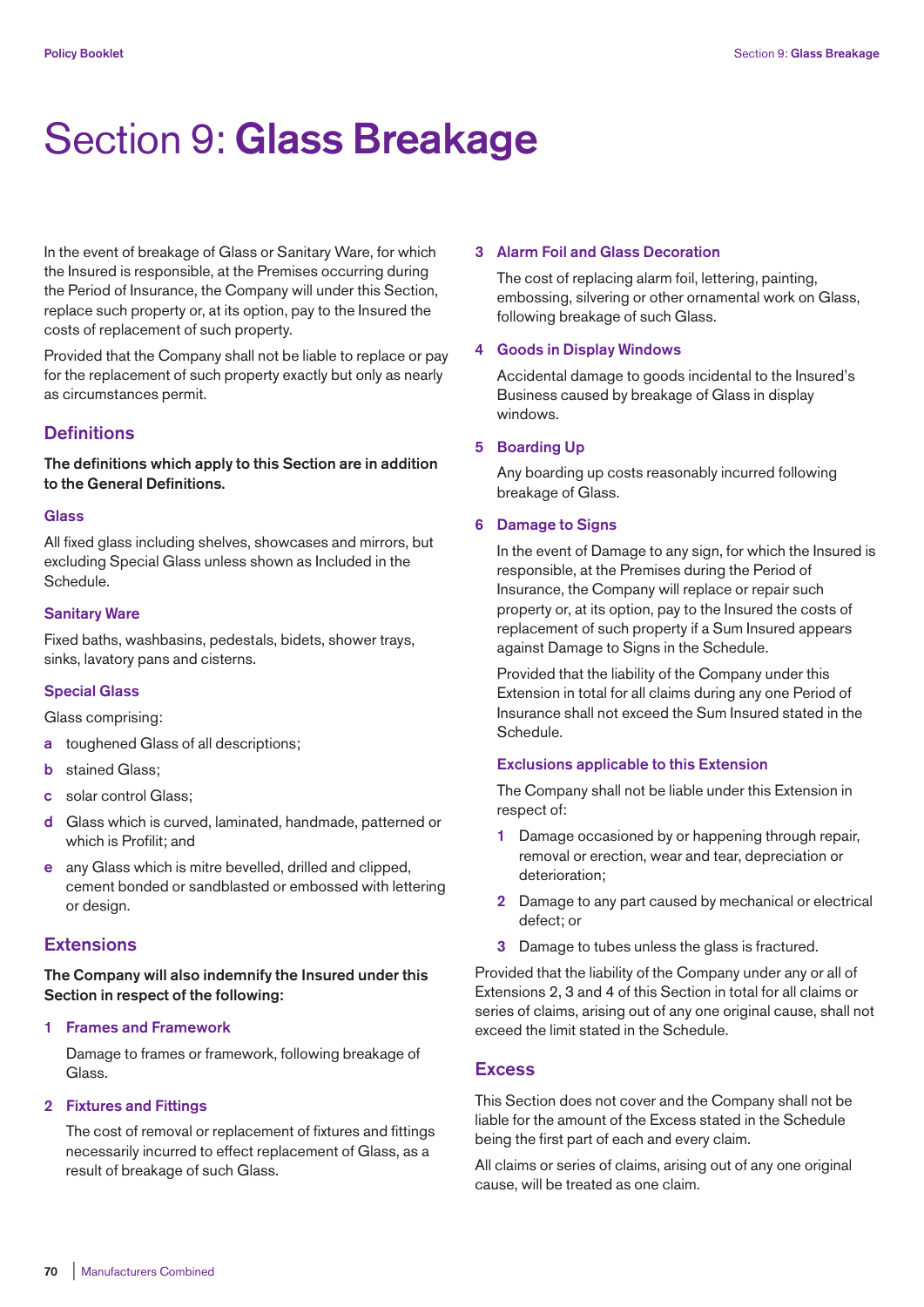# **Exclusions**

# **The Company shall not be liable under this Section in respect of:**

- **1** breakage caused by fire, lightning, explosion or storm;
- **2** breakage occurring:
	- **a** when the Premises are Vacant or Disused; or
	- **b** during installation or removal, of Glass or Sanitary Ware;
- **3** breakage of any Glass or Sanitary Ware, which was broken or cracked prior to the Effective Date (as stated in the Schedule);
- **4** Glass in signs and light fittings other than that covered under the Damage to Signs Extension (where operative);
- **5** Glass in greenhouses or conservatories, unless specifically accepted by the Company; or
- **6** any indirect loss as a consequence of the breakage.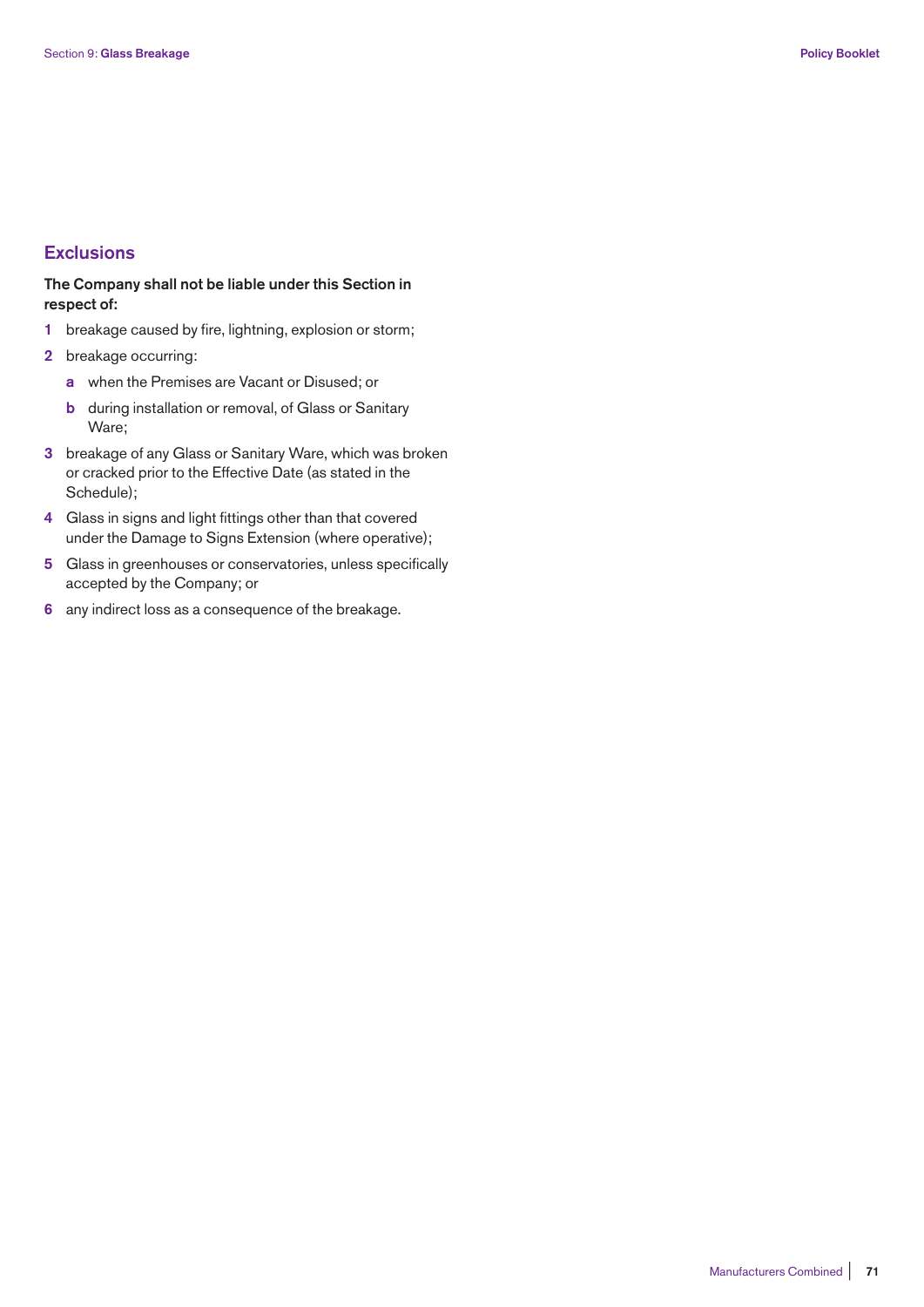# Section 10: **Specified All Risks**

In the event of Damage by any cause (not otherwise excluded under this Policy) to any of the Property Insured in connection with the Business, occurring within the Geographical Limits stated in the Schedule during the Period of Insurance, the Company will pay to the Insured, the value of such Property Insured or the amount of the Damage at the time of such Damage or, at its own option, reinstate or replace such property.

Provided that:

- **a** the liability of the Company under this Section in total for all claims or series of claims, arising out of any one original cause, shall not exceed the Sum Insured for each item (or any other stated limit of liability); and
- **b** unless otherwise stated, the Sum Insured (or any other stated limit of liability) applies in the aggregate to any property collectively described by each item under this Section.

# **Definitions**

**The definitions which apply to this Section are in addition to the General Definitions.** 

#### **Geographical Limit A**

The Premises.

#### **Geographical Limit B**

Anywhere in the United Kingdom, the Channel Islands and the Isle of Man.

#### **Geographical Limit C**

Europe which means anywhere in the United Kingdom, the Channel Islands, the Isle of Man and the countries of the European Union.

#### **Geographical Limit D**

Worldwide which means anywhere in the world.

#### **Property Insured**

The machinery and/or apparatus stated in Section 10: Specified All Risks in the Schedule being the property of the Insured or property for which the Insured is responsible.

# **Extensions**

**The insurance provided by this Section is extended to include the following:**

#### **A Contents of Vending Machines**

 In respect of any vending machine described in the Schedule, the insurance provided by this Section extends to include the contents (other than cash) of such machine provided that:

- **a** Damage to such contents occurs at the same time as Damage to the machine itself; and
- **b** the liability of the Company under this Extension in total for all claims or series of claims, arising out of any one original cause, shall not exceed £100.

#### **B Additional Extensions**

 Also applicable to this Section are Extensions B, H, I, K and L, as set out in Section 1: Material Damage of this Policy, whether Section 1 is operative or otherwise.

## **Clauses**

#### **The following Clauses apply to this Section.**

**1 Average** 

 Each item of property insured under this Section is similarly but separately subject to Average, as defined in the General Definitions.

#### **2 Section 1: Material Damage Clauses**

 Also applicable to this Section are Clauses 2 and 7, as set out in Section 1: Material Damage of this Policy, whether Section 1 is operative or otherwise.

# **Conditions**

#### **The following Conditions apply to this Section.**

#### **1 Theft Protections**

 It is a condition precedent to the liability of the Company that all fastenings and protections on the Premises and all additional fastenings and protections which have been stipulated by the Company, shall be maintained during the Period of Insurance and put into full and effective operation at all times outside Business Hours.

#### **2 Minimum Standards of Protection**

 Also applicable to this Sub-Section is Condition 2 as set out in Section 1: Material Damage of this Policy, if such Condition is operative under Section 1, for the Premises concerned.

#### **3 Intruder Alarm**

 Also applicable to this Section is Condition 3 as set out in Section 1: Material Damage of this Policy, if such Condition is operative under Section 1, for the Premises concerned.

#### **4 Property in Transit**

 The cover provided by this Section in respect of the Property Insured in transit (whilst in the Insured's control), is subject to: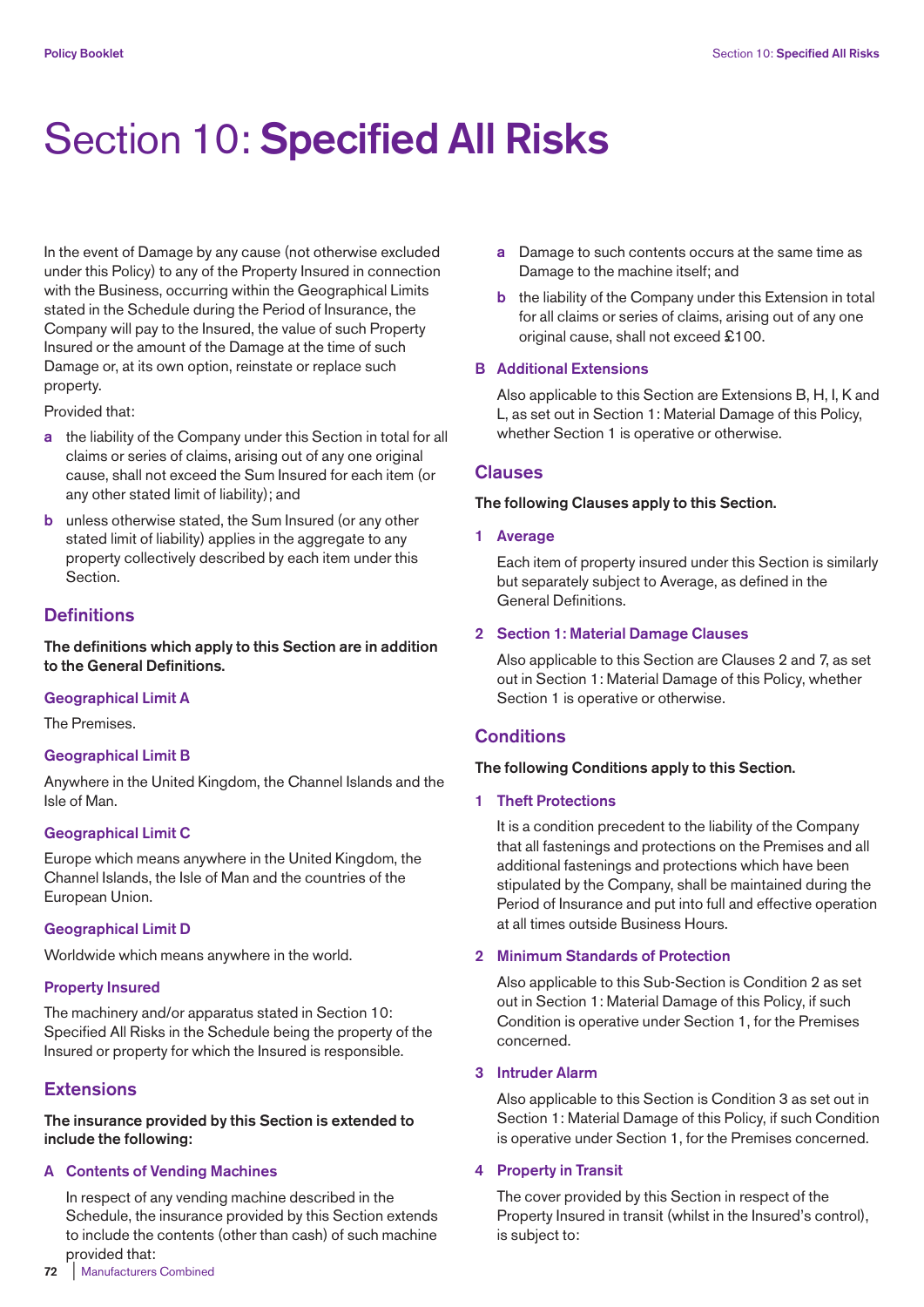- **a** Conditions 1 and 2, as set out in Section 3: Goods in Transit of this Policy and the Exclusions as set out in Section 3, whether Section 3 is operative or otherwise. Where there is any conflict between the Exclusions as set out in Section 3 of this Policy and the Exclusions under this Section in this regard, those set out in Section 3 of this Policy shall take precedence; and
- **b** such property not being more specifically insured.

# **Excess**

This Section does not cover and the Company shall not be liable for the amount of the Excess stated in the Schedule being the first part of each and every claim.

All claims or series of claims, arising out of any one original cause, will be treated as one claim.

# **Exclusions**

**The Company shall not be liable under this Section in respect of:** 

- **1** Damage to the Property Insured caused by or consisting of:
	- **a** inherent vice, latent defect, gradual deterioration, wear and tear, frost, change in water table level, its own faulty or defective design or materials;
	- **b** faulty or defective workmanship, operational error or omission, on the part of the Insured or any of their Employees; or
	- **c** the bursting by steam pressure, of a boiler (not being a boiler used for domestic purposes only), economiser or other vessel, machine or apparatus, in which internal pressure is due to steam only and belonging to or under the control of the Insured,

 but this shall not exclude subsequent Damage which results from a cause not otherwise excluded;

- **2** Damage to the Property Insured caused by or consisting of:
	- **a** corrosion, rust, wet or dry rot, shrinkage, evaporation, leakage, loss of weight, dampness, contamination, fermentation, dryness, marring, scratching, vermin or insects; or
	- **b** change in temperature, colour, flavour, texture or finish, action of light.

Damage to the Property Insured consisting of:

 **c** joint leakage, failure of welds, cracking, fracturing, collapse or overheating, of boilers, economisers, superheaters, pressure vessels, or any range of steam and feed piping in connection therewith; or

 **d** mechanical or electrical breakdown or derangement in respect of the particular machines, apparatus or equipment, in which such breakdown or derangement originates,

but this shall not exclude:

- such Damage not otherwise excluded which itself results from any of the Perils Numbers 1-12 within Section 1 of this Policy or from any other Damage not otherwise excluded from this Policy; or
- **ii** subsequent Damage which itself results from a cause not otherwise excluded by this Policy (unless more specifically insured);
- **3** Damage to the Property Insured caused by or consisting of:
	- **a** theft or any attempt thereat:
		- **i** from the Premises unless involving entry to or exit from the structures at the Premises by forcible and violent means but not:
			- **a** from any structure which is incapable of being locked; or
			- **b** property in the open unless agreed otherwise by the Company;
		- **ii** other than from the Premises between the hours of 9pm and 6am unless the Property Insured is in the personal custody of the Insured or any partner or director of the Insured or Employee or in a securely locked or occupied building; or
		- **iii** from any building which is Vacant or Disused;
	- **b** subsidence, ground heave or landslip unless resulting from:
		- **i** fire, explosion or earthquake; or
		- **ii** the escape of water or oil, from any tank or apparatus or pipe;
	- **c** normal settlement or bedding down of new structures;
	- **d** acts of fraud or dishonesty;
	- **e** disappearance, unexplained or inventory shortage, misfiling or misplacing of information; or
	- **f** electrical or magnetic injury, disturbance or erasure, of electronic records other than by lightning;
- **4** Damage in respect of movable property in the open or in open-sided structures, fences and gates, caused by wind, rain, hail, sleet, snow, flood or dust;
- **5** Damage to the Property Insured:
	- **a** caused by fire resulting from its undergoing any heating process or any process involving the application of heat; or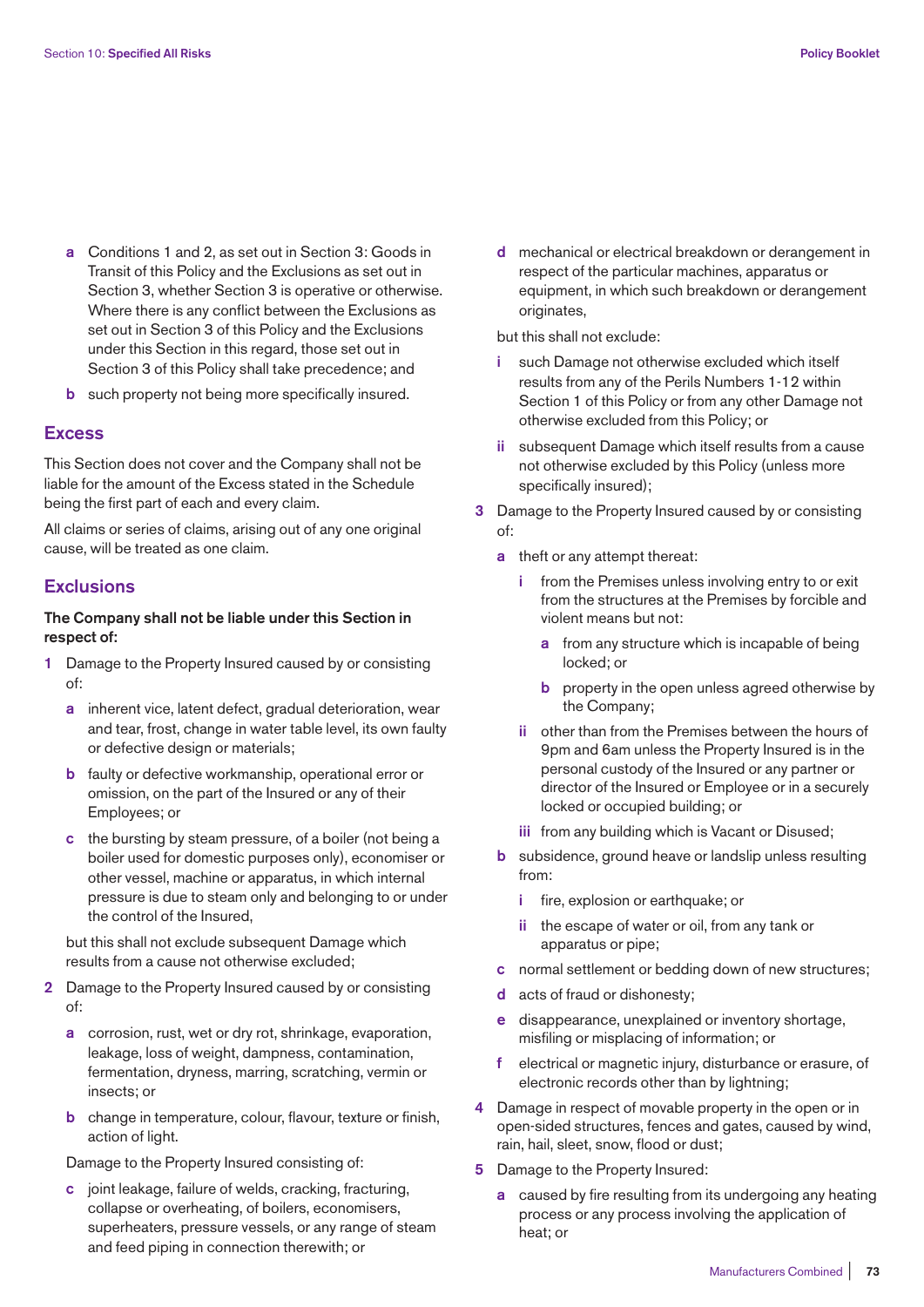- **b** (other than by fire or explosion) resulting from its undergoing any process of production, packing, treatment, testing, commissioning, servicing, adjustment or repair;
- **6** Damage to the Property Insured:
	- **a** caused by freezing;
	- **b** caused by escape of water from any tank, apparatus or pipe or escape of oil from any fixed oil-fired heating installation; or
	- **c** caused (other than by fire or explosion) by malicious persons or vandals,

in any building which is Vacant or Disused;

- **7** Damage occasioned by delay, embargo, nationalisation, confiscation, requisition, seizure or destruction, by or by order of the government or any public authority;
- **8** loss of market, loss of use, monetary devaluation or any other indirect loss arising as a consequence of the Damage;
- **9** Damage to any part of any electrical plant or apparatus, directly caused by breakdown, leakage of electricity or excessive pressure therein, by its own short circuiting or overrunning or electrical surges or spikes in the electricity supply but Damage to any other part of such plant or apparatus or to other Property Insured by the spread of fire therefrom, is not excluded;
- **10** property let out on hire by the Insured;
- **11** loss resulting from the Insured voluntarily parting with title or possession, of any property if induced to do so by deception;
- **12** loss insured by a fidelity guarantee insurance; or
- **13** any claim for which more specific insurance applies under any of Sections 11 to 14 or 19, of this Policy.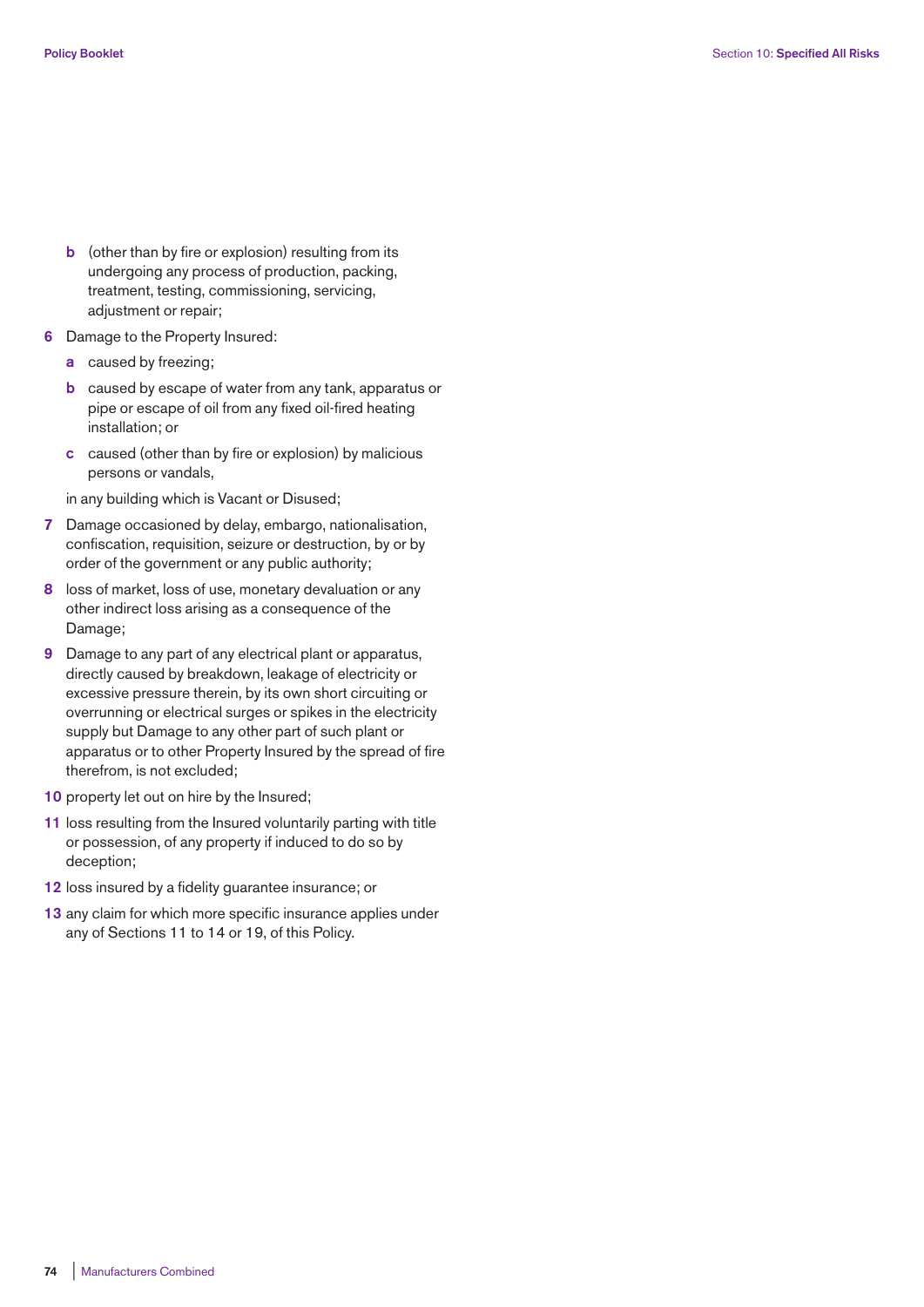# Section 11: **Deterioration of Stock**

In the event of Damage at the Premises occurring during the Period of Insurance, to the Property Insured in connection with the Business, by Deterioration, whilst:

- **1** stored in any Temperature Controlled Chamber which is permanently fixed at the Premises;
- **2** stored in any temporary replacement Temperature Controlled Chamber (including the temperature controlled chamber compartment of a refrigerated vehicle) whilst at the Premises for up to 14 days; or
- **3** at the Premises and would have been placed in the Temperature Controlled Chamber if Damage to the Temperature Controlled Chamber had not occurred,

the Company will pay to the Insured the cost of replacing such Property Insured at the time of such Deterioration or, at its own option, replace such property.

Provided that:

- **a** the Deterioration is as a result of one of the following taking place during the Period of Insurance:
	- **i** A change in temperature due to:
		- **a** Damage to the Temperature Controlled Chamber;
		- **b** any thermostat or controlling device of the Temperature Controlled Chamber not working;
		- **c** error or omission of the operator during ordinary operation of the Temperature Controlled Chamber, other than through the failure to maintain; or
		- **d** failure of the public electricity supply at the terminal point of the supplier's feed to the Premises; or
	- **ii** The action of escaped refrigerant fumes from the Temperature Controlled Chamber machinery;
- **b** the liability of the Company under this Section in total for all claims or series of claims, arising out of any one original cause, shall not exceed the Sum Insured (or any other stated limit of liability); and
- **c** unless otherwise stated, the Sum Insured (or any other stated limit of liability) applies in the aggregate to property collectively described under this Section.

# **Definitions**

**The definitions which apply to this Section are in addition to the General Definitions.** 

#### **Defect**

A flaw, imperfection, disorder or characteristic of any part of an item of machinery or equipment which prevents or may prevent it working in the way it was intended.

#### **Deterioration**

An accidental detrimental change in condition.

#### **Property Insured**

The property stated in Section 11: Deterioration of Stock in the Schedule.

#### **Temperature Controlled Chamber**

An insulated chamber that is artificially cooled or temperature controlled in order to preserve its contents.

# **Extensions**

**The insurance provided by this Section is extended to include the following:** 

## **A Cleaning and Disinfection**

 If the Company accepts a claim for Deterioration, the Company will pay the cost of cleaning and disinfection of the Temperature Controlled Chamber up to a maximum amount of £25,000 in total for all claims or series of claims, arising out of any one original cause.

#### **B Disposal of Property Insured**

 If the Company accepts a claim for Deterioration, the Company will pay the cost of removing or disposing of Deteriorated Property Insured up to a maximum amount of £25,000 in total for all claims or series of claims, arising out of any one original cause.

## **C Loss Prevention Measures**

 The Company will pay the cost of preventing or minimising actual or expected Deterioration of Property Insured which would have been insured under this Section up to a maximum amount of £25,000 in total for all claims or series of claims, arising out of any one original cause.

Provided that:

- **a** Deterioration would be expected if such measures were not implemented;
- **b** the Company is satisfied that Deterioration has been prevented or minimised by these measures;
- **c** the cost will be limited to the cost of Deterioration which would have otherwise occurred:
- **d** the expected Deterioration arises from a cause that could not be foreseen; and
- **e** the terms, definitions, conditions, clauses and exclusions, applicable to the Section, apply as if Deterioration had occurred.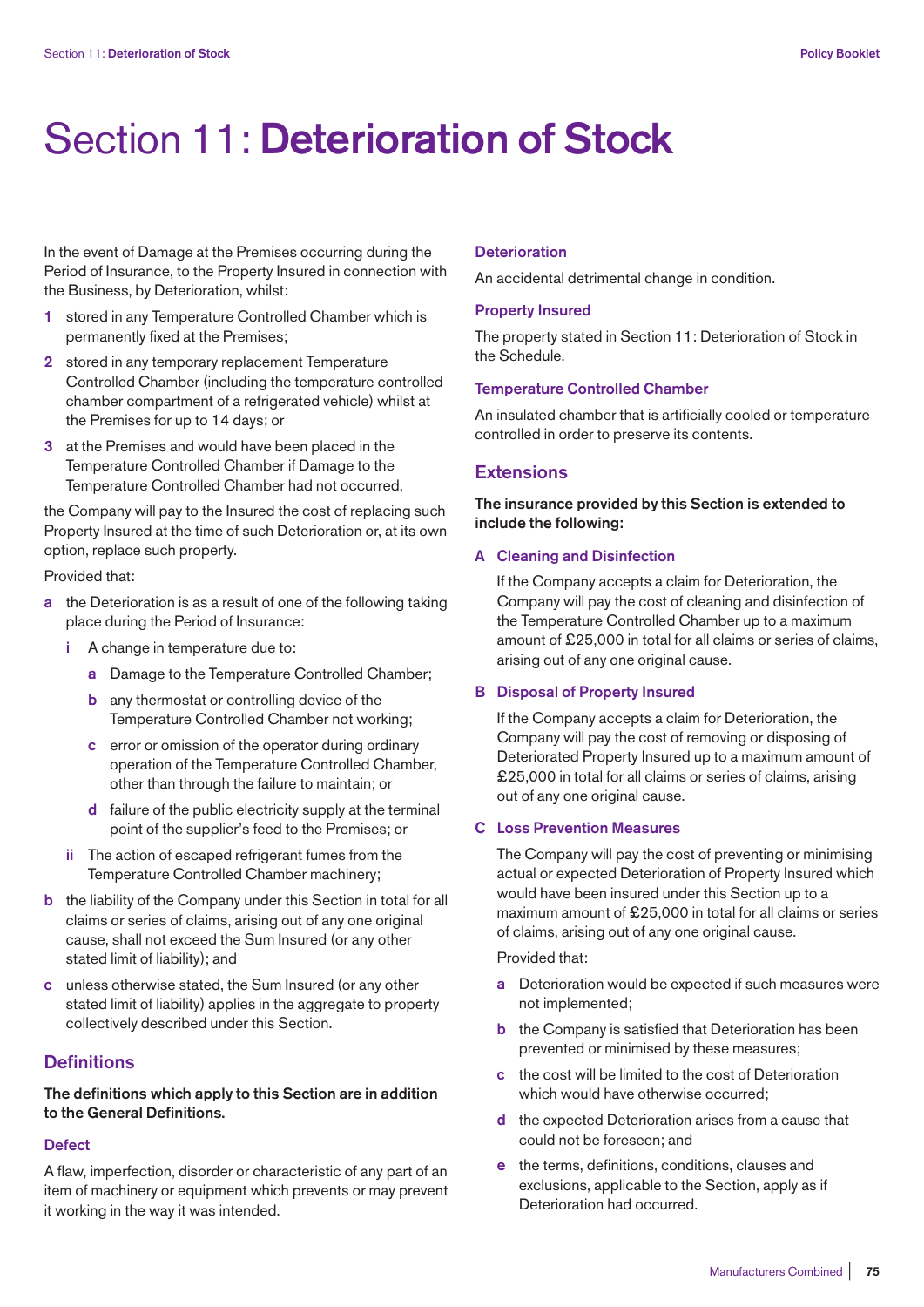# **Clauses**

## **The following Clauses apply to this Section.**

#### **1 Reinstatement of Losses**

 Unless written notice to the contrary is given by either the Company or the Insured, the Sum Insured (or any other stated limit of liability) under this Section shall not be reduced by the amount of any loss and the Insured shall pay the appropriate extra premium on the amount of the loss from the date thereof to the Expiry Date of the Period of Insurance (as stated in the Schedule).

 The Company will waive the additional premium if the total cost of the claim does not exceed £25,000.

 This Clause does not apply where the Sum Insured (or any other stated limit of liability) is applied as a maximum in any one Period of Insurance.

#### **2 Average**

 The Property Insured by this Section is similarly but separately subject to Average as defined in the General **Definitions** 

# **Conditions**

#### **The following Conditions apply to this Section.**

#### **1 Claims Settlement**

 Without prejudice to liability, the Insured may proceed with minor repairs subject to compliance with Claims Condition 2 of this Policy.

## **2 Discovering a Defect**

 It is a condition precedent to the liability of the Company that if the Insured finds out about a Defect in the Temperature Controlled Chamber which has not yet resulted in Deterioration of the Property Insured, the Insured must investigate it as soon as possible and, if necessary, correct the Defect in all Temperature Controlled Chambers at the Insured's own expense.

## **Excess**

This Section does not cover and the Company shall not be liable for the amount of the Excess stated in the Schedule being the first part of each and every claim.

All claims or series of claims, arising out of any one original cause, will be treated as one claim.

# **Exclusions**

# **The Company shall not be liable under this Section in respect of:**

- **1** Damage to the Temperature Controlled Chamber containing Property Insured;
- **2** Deterioration resulting from Damage at the Premises caused by or arising from:
	- **a** fire, lightning, explosion, aircraft or other aerial devices or articles dropped therefrom, earthquake, subterranean fire, riot, civil commotion, strikers or locked-out workers, persons taking part in labour disturbances or malicious persons acting on behalf of or in connection with any political organisation, malicious persons or vandals, theft or any attempt thereat, storm, tempest, flood, escape of water from any tank or apparatus or pipe, escape of oil from any oilfired heating installation or sprinkler leakage;
	- **b** impact by:
		- **i** falling trees or boughs;
		- **ii** collapse or breakage of television or radio receiving aerials or satellite dishes; or
		- **iii** vehicles or animals; or
	- **c** subsidence or ground heave of any part of the site on which the Premises stand or landslip;
- **3** any cost resulting from a deliberate act or failure, of a utility supplier, grid operator or telecommunications operator, other than where that was necessary to protect life or prevent damage to property;
- **4** Damage caused by or arising out of any intentional act or failure to act by the Insured, unless this is a measure to reduce injury or Damage; or
- **5** any indirect loss as a consequence of the Deterioration of the Property Insured.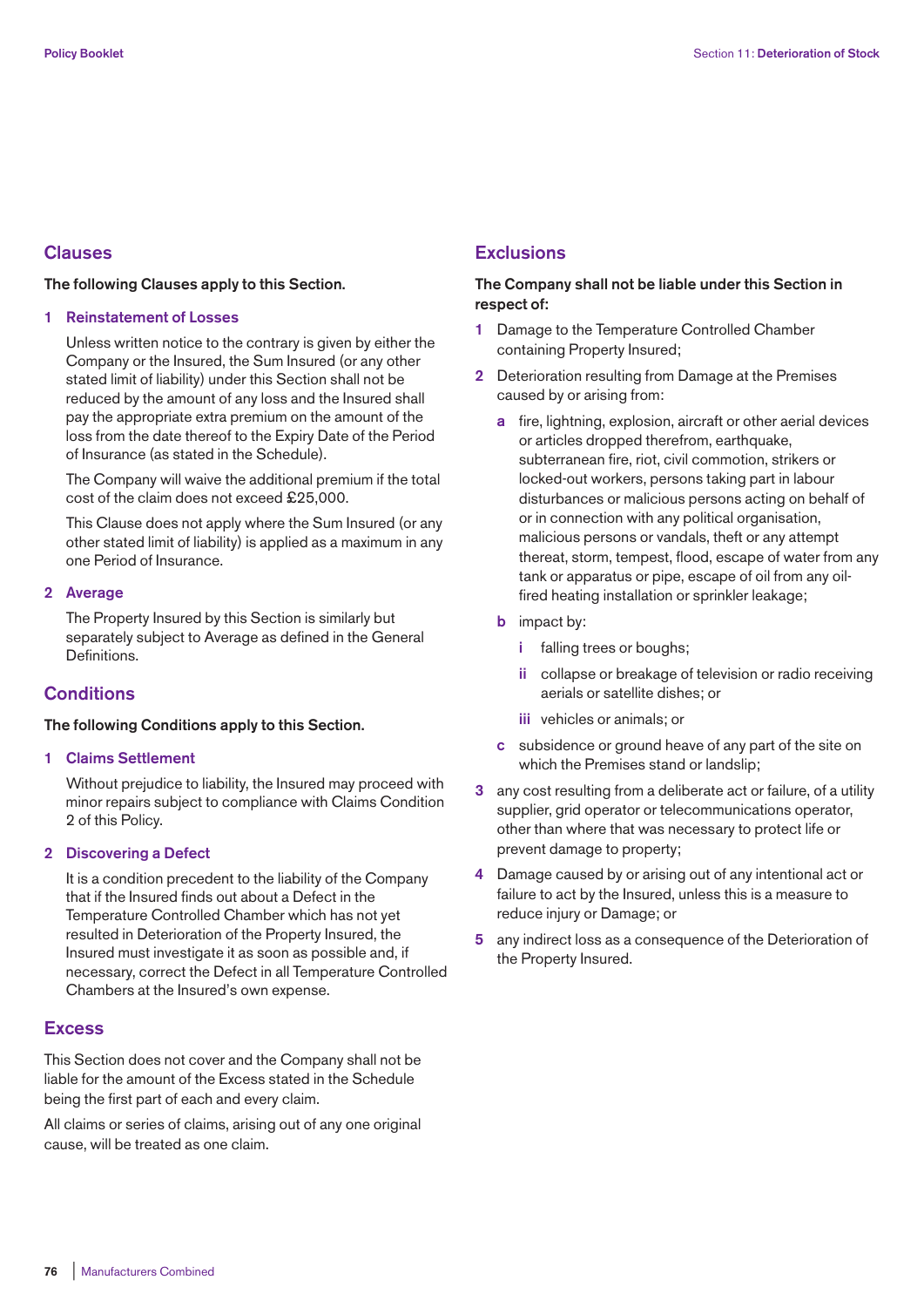# Section 12: **Engineering Damage to Machinery and Plant and Engineering Inspection**

# **Section 12a: Engineering Damage to Machinery and Plant**

In the event of Damage at the Premises:

- **1** to any Property Insured occurring during the Period of Insurance by Explosion, Collapse or Breakdown; or
- **2** occurring during the Period of Insurance by Fragmentation,

the Company will pay to the Insured the value of such Property Insured or the amount of the Damage at the time of such Damage or, at its option, reinstate or replace such property.

Provided that:

- **a** the liability of the Company under this Section in total for all claims or series of claims, arising out of any one original cause, shall not exceed the Indemnity Limit; and
- **b** the Indemnity Limit applies in the aggregate to property collectively described by each item under this Section.

# **Definitions**

**The definitions which apply to this Section are in addition to the General Definitions.** 

## **Breakdown**

- **a** The actual breaking, failure, distortion or burning out, of any part of the Property Insured whilst in ordinary use, causing its sudden stoppage and necessitating repair or replacement, before it can resume work;
- **b** Electronic Derangement;
- **c** Fracturing of any part of the Property Insured by frost which prevents the Property Insured from working;
- **d** The complete severance of a rope;
- **e** Error or omission of the operator(s) during normal operation of the Property Insured other than in respect of failure to maintain; or
- **f** Joint leakage, failure of welds, cracking, fracturing, overheating, of boilers, economisers, superheaters, pressure vessels, or any range of associated steam piping.

#### **Collapse**

The sudden distortion of any part of the Property Insured caused by crushing, stress by a force of internal steam or other fluid pressure (other than pressure of chemical action or ignition of the contents) which causes physical damage.

#### **Defect**

A flaw, imperfection, disorder or characteristic of, any part of the Property Insured which may or does prevent it from working in the way it was intended.

## **Electronic Derangement**

Malfunction of the computer equipment or electronic circuitry which controls or operates an item of Property Insured and which:

- **a** is not accompanied by visible damage; and
- **b** requires repair or replacement of that computer equipment or electronic circuitry in order to restore the item to normal working,

excluding the:

- **i** rebooting, reloading or updating of software or programs;
- **ii** the item of Property Insured being incompatible with any software or equipment installed, introduced or networked within the previous 30 days; or
- **iii** the item of Property Insured not being sufficient in terms of size, specification or capacity.

#### **Explosion**

The sudden tearing of the Property Insured by force of internal steam or other fluid pressure (other than pressure of chemical action or ignition of the contents) together with forced release of the contents.

#### **Fragmentation**

Damage caused by impact to surrounding property belonging to or in the custody and control of the Insured and for which the Insured is responsible, resulting from fragmentation of any part of the Property Insured excluding Damage:

- **a** to the Property Insured causing the Damage or any Property Insured directly driving or driven by the Property Insured;
- **b** to property being handled, conveyed, heated, cooled or processed by or contained in the Property Insured;
- **c** caused by leakage or by lack of heat, cooling, light, power or steam; or
- **d** caused by and occurring during testing of Property Insured.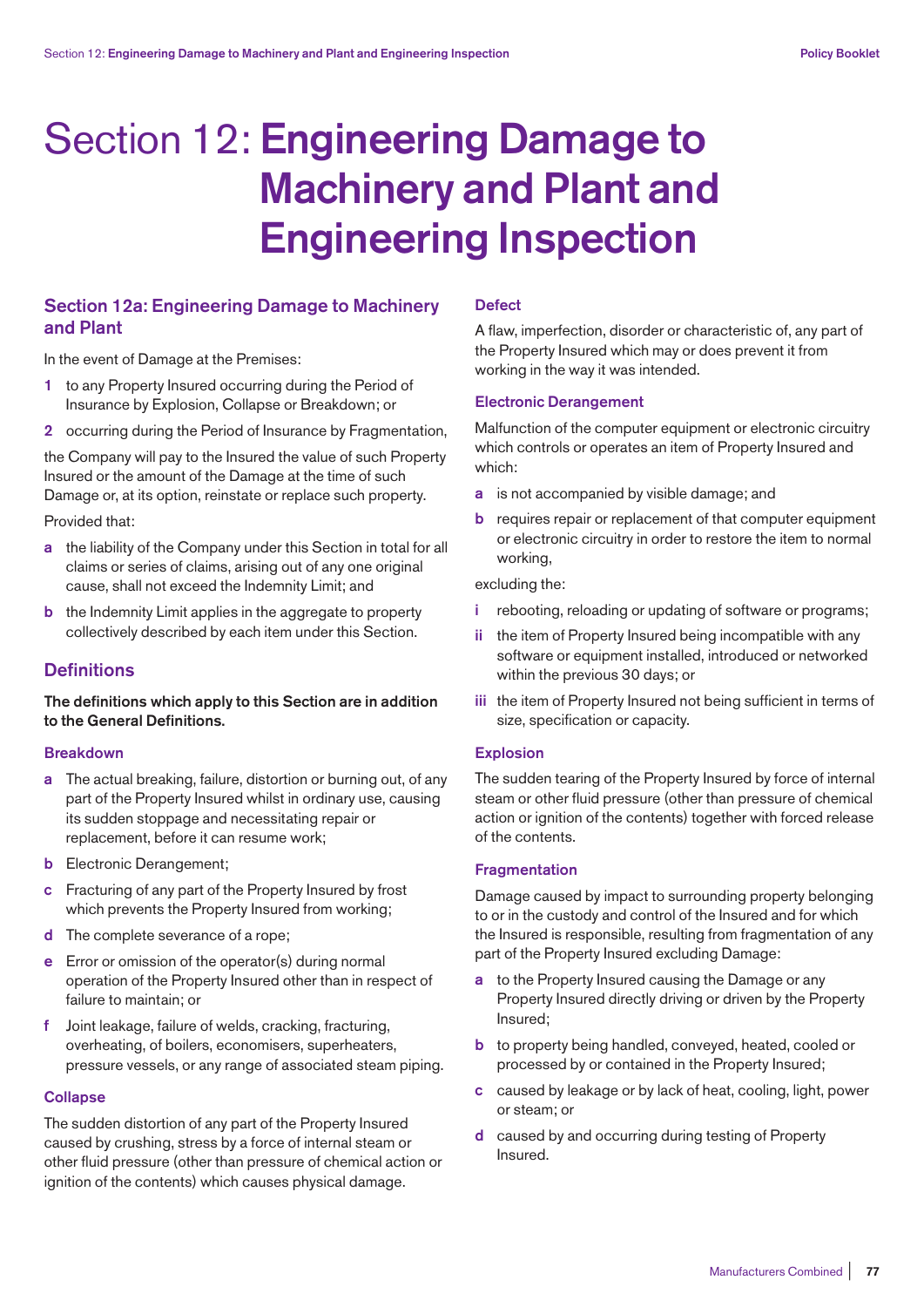#### **Hazardous Substance**

Any substance other than ammonia that has been declared to be hazardous to health or the environment by a governmental authority.

## **Indemnity Limit**

The Indemnity Limit stated in the Schedule.

## **Market Value**

The estimated amount that part or all of the Property Insured would sell for under normal market conditions, after allowance for fair wear and tear, had the sale taken place immediately before the Damage.

#### **Pressure Plant**

Property Insured which stores fluids either below or above atmospheric pressure including boilers, radiators, and associated apparatus and pipework.

## **Property Insured**

Installed machinery, equipment and plant and mobile plant, as described in Section 12a: Engineering Damage to Machinery and Plant in the Schedule, owned by or leased to the Insured for the purposes of the Business, at the Premises stated in Section 12a: Engineering Damage to Machinery and Plant in the Schedule, excluding:

- **a** supporting structures, lift enclosures, rail tracks, anchorage bolts or fixing appliances, brickwork, masonry, foundations or chimneys;
- **b** vehicles other than purpose built lifting and handling machinery;
- **c** prototype and experimental machinery and plant;
- **d** computer or data processing equipment unless linked and wholly dedicated to the control of any machine or production or treatment process;
- **e** office equipment;
- **f** vending machines;
- **g** stock in trade and products of the Business; and
- **h** Temporary Plant.

## **Re-siting**

The actual physical removal of the Property Insured or a major part thereof from one site to another within the Premises.

## **Temporary Plant**

Equipment of a similar type and capacity to the Property Insured hired by the Insured:

**a** as a temporary replacement for the Property Insured which is undergoing repair, service, overhaul or maintenance; or

**b** as a temporary additional item for a period of up to seven days.

# **Extensions**

#### **Cover provided by this Section extends to include:**

## **A Automatic Cover**

 Newly acquired Property Insured from the time its testing and commissioning is completed and such Property Insured is ready to commence normal working at the Premises.

Provided that:

- **a** such Property Insured belongs to an item description stated in Section 12a: Engineering Damage to Machinery and Plant in the Schedule and is of a type similar to that which the Insured previously declared their intention to insure;
- **b** such Property Insured shall be insured to the same extent as Property Insured of a similar type;
- **c** such Property Insured is free from Defects so far as the Insured is aware and complies with any statutory obligations concerning its examination and certification; and
- **d** the Insured shall inform the Company in writing of such Property Insured within 12 months of testing and commissioning and shall pay the additional premium required by the Company.

## **B Temporary Removal**

 Damage to the Property Insured occurring within the European Union or European Free Trade Area, whilst temporarily located at any other location or in transit, for the purposes of repair, service, overhaul or maintenance.

## **C Machinery Movement**

 Damage to the Property Insured during Re-siting not exceeding £50,000 in total for all claims or series of claims, arising out of any one original cause.

# **D Damage to Own Surrounding Property – Pressure Explosion**

 Damage to surrounding property owned, leased or hired, by the Insured or for which the Insured is responsible caused by Explosion of Pressure Plant.

This Extension does not cover Damage:

 **a** to the property being handled by, conveyed, heated, cooled or processed by or contained in the Property Insured (unless the Damage results from an Explosion);

**78** | Manufacturers Combined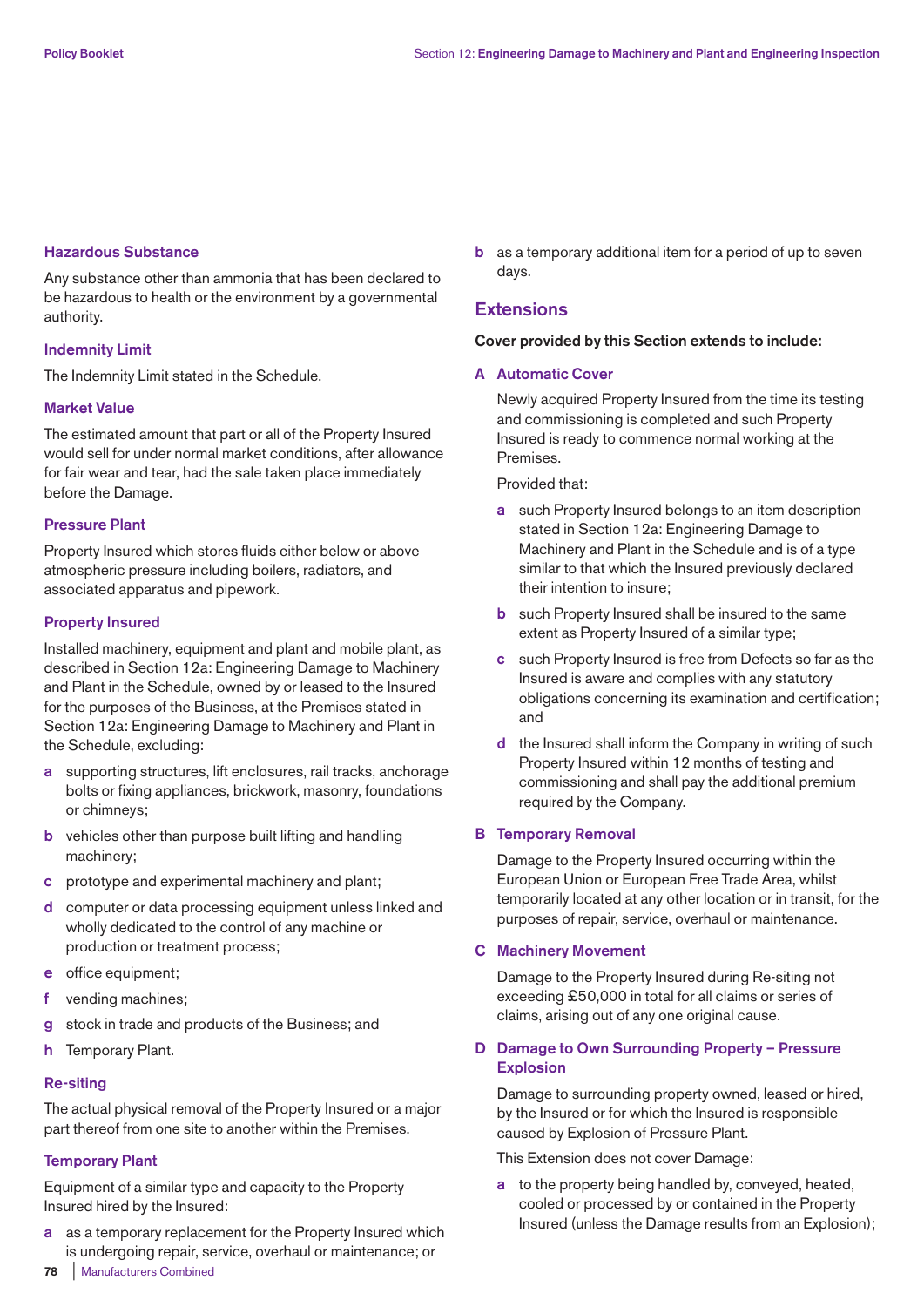- **b** caused by leakage or lack of heat, steam (other than following explosion), cooling, light or power; or
- **c** to the Property Insured causing the Damage or any Property Insured directly driving or driven by the Property Insured.

 Provided that the maximum liability of the Company under this Extension in total for all claims or series of claims, arising out of any one original cause, shall not exceed the Indemnity Limit stated in the Schedule against Damage to Surrounding Property.

#### **E Temporary Plant**

The legal liability of the Insured under the terms of the hiring agreement to pay:

- **a** for the Damage to the Temporary Plant; and
- **b** continuing hiring charges for Temporary Plant following Damage insured under a above,

 whilst the Temporary Plant is at the Premises or in transit (other than by sea or air) between Premises.

 The Company will at its sole discretion pay all reasonable legal expenses actually incurred by the Insured in defending action against the Insured in respect of an indemnifiable incident under this Extension.

 Provided that the maximum liability of the Company under this Extension shall not exceed £50,000 in total for all claims or series of claims, arising out of any one original cause.

## **F Cost of Substitute Equipment**

 The cost of hire charges incurred by the Insured for the necessary hire of substitute Property Insured of a similar type and capacity following Damage to the Property Insured (for which liability is accepted by the Company) during the period of repair or until the Property Insured is permanently replaced, not exceeding £25,000 in total for all claims or series of claims, arising out of any one original cause.

#### **G Hazardous Substances**

 The increase in cost to repair, replace, clean up or dispose of the Property Insured that is contaminated or polluted, and other property subject to Damage, by Hazardous Substance as a result of Damage to the Property Insured (for which liability is accepted by the Company), not exceeding £100,000 in total for all claims or series of claims, arising out of any one original cause.

# **H EEI (Environmental & Efficiency Improvements)**

 The additional costs involved, should the Property Insured require replacement following Damage for which liability is accepted by the Company, to replace the Property Insured with similar equipment that is better for the environment. safer and more efficient than the Property Insured being replaced, not exceeding 25% of the new replacement cost of the Property Insured subject to Damage or 25% of the Indemnity Limit, in total for all claims or series of claims, arising out of any one original cause, whichever is the less.

## **I Emergency Services**

 Emergency service charges for which the Insured may be liable, not exceeding £10,000 in total for all claims or series of claims, arising out of any one original cause in respect of Damage to the Property Insured, for which liability is accepted by the Company.

#### **J Debris Removal Dismantling and Demolition**

 In respect of each claim for Damage for which liability is accepted by the Company, the cover provided by this Section extends to include costs incurred in the dismantling, demolishing and removing, and the required protection of the Property Insured, not exceeding £50,000 in total for all claims or series of claims, arising out of any one original cause.

#### **K Loss Prevention Measures**

 The Company will pay the cost of preventing or minimising actual or expected Damage to Property Insured which would have been insured under this Section up to a maximum amount of £25,000 in total for all claims or series of claims, arising out of any one original cause.

Provided that:

- **a** Damage would be expected if such measures were not implemented;
- **b** the Company is satisfied that Damage has been prevented or minimised by these measures;
- **c** the cost will be limited to the cost of Damage which would have otherwise occurred;
- **d** the expected Damage arises from a cause that could not be foreseen; and
- **e** the terms, definitions, conditions, clauses and exclusions, applicable to the Section, apply as if Damage had occurred.

#### **L Temporary and Fast-Tracked Repair**

 If the Company accepts a claim for Damage to Property Insured the Company will pay the cost of making temporary repairs and fast-tracking a permanent repair, replacement or restoration of the Property Insured provided that the liability of the Company shall not exceed £50,000 in total for all claims or series of claims, arising out of any one original cause.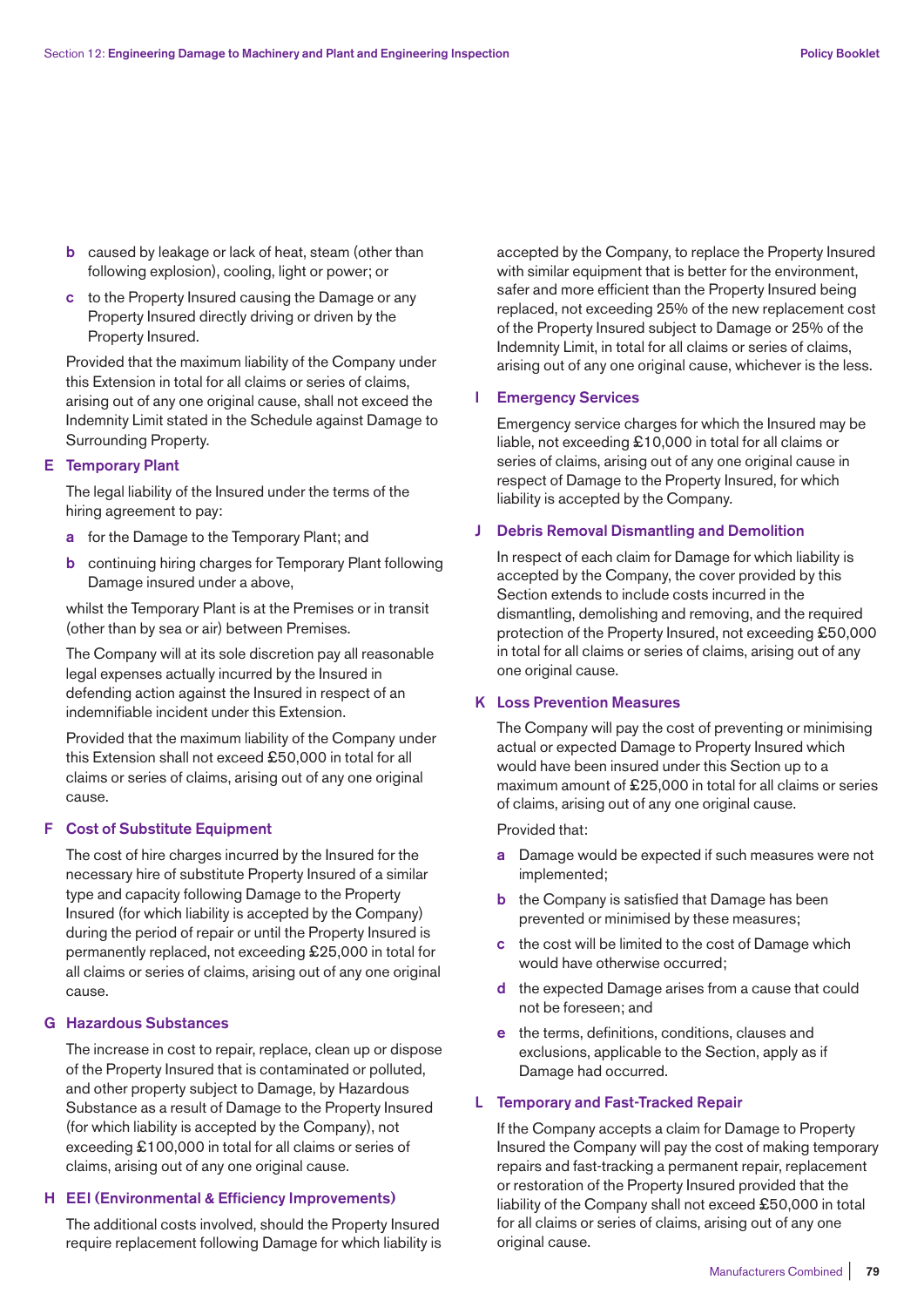#### **M Repair Costs Investigation**

 If the Company accepts a claim for Damage to Property Insured and agrees in writing the Company will pay the cost of investigating possible repair, replacement or restoration of the Property Insured provided that the liability of the Company shall not exceed £50,000 in total for all claims or series of claims, arising out of any one original cause.

 The Company shall not be liable under this Extension for fees incurred in preparing a claim under this Section.

## **N Reinstatement of Data**

 If the Company accepts a claim for Damage to computer equipment that controls or operates an item of Property Insured, the Company will also pay the cost of reinstating lost data but only in relation to that item of Property Insured provided that the liability of the Company will not exceed £100,000 in total for all claims or series of claims, arising out of any one original cause.

# **Clauses**

## **The following Clauses apply to this Section.**

#### **1 Reinstatement Basis of Settlement**

 Where Property Insured is subject to Damage the basis upon which the amount payable under such items is to be calculated shall be:

- **a** to the extent that repair is uneconomic or impractical (that is if the cost of repairs is higher than the cost of replacing the Property Insured) the cost of new replacement that is equal in specification and performance to, but not better than the Property Insured that is subject to Damage;
- **b** where Property Insured is partially subject to Damage, the cost of repairing or restoring the part subject to Damage, to a condition similar to the condition it was in when new; or
- **c** (notwithstanding items **a** and **b** above), for Damage to conveyor belts and heat-resistant materials which form a component part of the Property Insured and have a limited working life, the Market Value of the part at the time of the Damage; and
- **d** (in respect of items **b** and **c** above), the cost of replacing undamaged parts of the Property Insured if they are not compatible with the replacement parts used to repair Damage to the Property Insured,

 including additional costs incurred to comply with any building law or regulation, or any requirement of the European Union, Act of Parliament or Local Authority.

#### Provided that:

- **i** where Property Insured is partially subject to Damage, the liability of the Company shall not exceed the sum which the Company would have been called upon to pay in the event of total destruction.
- **ii** if the Company replaces undamaged parts with new compatible parts, the Company will not pay more than it would have cost to replace the undamaged parts if it was only those undamaged parts that had suffered Damage and will not pay more than £50,000 in total for all claims or series of claims, arising out of any one original cause.
- **iii** the amount recoverable incurred to comply with any building law or any requirement of the European Union, Act of Parliament or Local Authority shall not include:
	- **a** the cost of keeping to any notice issued before the Damage happened;
	- **b** any cost relating to undamaged property or any undamaged Property Insured; or
	- **c** any tax, charge or assessment which arises out of capital appreciation (that is, any increase in the value of the Property Insured).
- **iv** if at the time of Damage, items which are the same as the Property Insured are no longer produced by the manufacturer, the Company will pay the cost of replacing the Property Insured with its nearest equivalent.

# **Conditions**

## **The following Conditions apply to this Section.**

## **1 Claims Settlement**

- **a** Without prejudice to liability, the Insured may proceed with minor repairs subject to compliance with Claims Condition 2 of this Policy.
- **b** To the extent that the Insured is accountable to the tax authorities for Value Added Tax all claims settlements shall be exclusive of such tax.

## **2 Discovering a Defect**

 It is a condition precedent to the liability of the Company that if the Insured finds out about a Defect in the Property Insured which has not yet resulted in Damage, the Insured must investigate it as soon as possible and, if necessary, correct the Defect in all Property Insured at the Insured's own expense.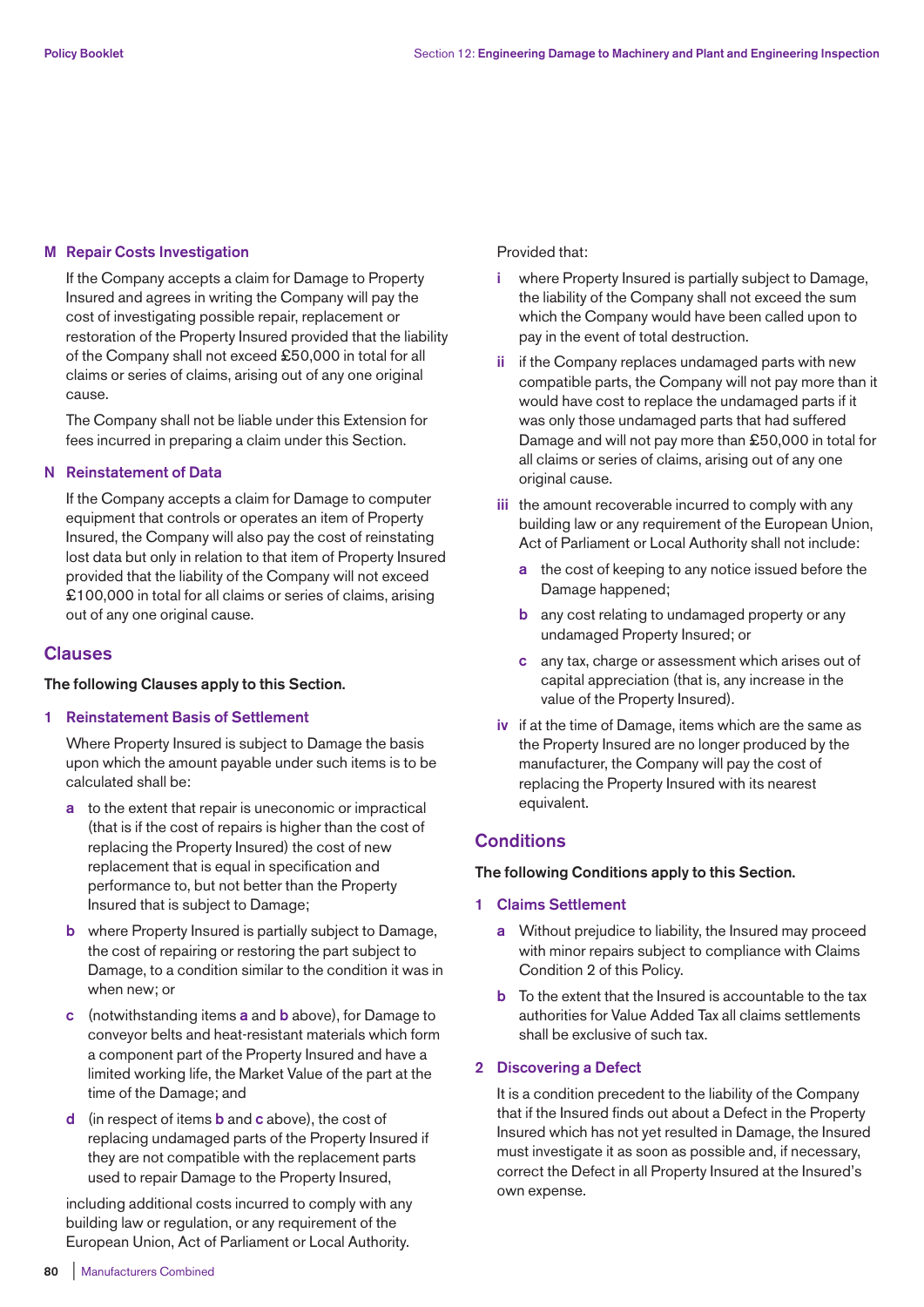# **Excess**

This Section does not cover and the Company shall not be liable for the amount of the Excess stated in the Schedule being the first part of each and every claim.

All claims or series of claims, arising out of any one original cause, will be treated as one claim.

# **Exclusions**

# **The Company shall not be liable for:**

- **1** Damage to Property Insured caused by or arising from:
	- **a** fire, lightning, explosion (other than Explosion as defined in this Section), aircraft or other aerial devices or articles dropped from them, earthquake, subterranean fire, riot, civil commotion, strikers or locked out workers, persons taking part in labour disturbances or malicious persons acting on behalf of or in connection with any political organisation, malicious persons or vandals, theft or any attempt thereat, flood, storm, tempest, flood, escape of water from any tank or apparatus or pipe, escape of oil from any oil-fired heating installation or sprinkler leakage;
	- **b** impact by:
		- **i** falling trees or boughs;
		- **ii** collapse or breakage of television or radio receiving aerials or satellite dishes; or
		- **iii** vehicles or animals; or
	- **c** subsidence or ground heave of any part of the site on which the Premises stand or landslip.

 This Exclusion shall not apply in respect of Property Insured under:

- **i** Extension B (Temporary Removal); or
- **ii** Extension E (Temporary Plant),

of this Section;

- **2** Damage to Property Insured during installation, erection, dismantling, transportation or removal, other than transportation or removal under its own power whilst at the Premises or as provided under Extensions B (Temporary Removal) and C (Machinery Movement), of this Section;
- **3** any indirect loss as a consequence of the Damage unless specifically provided for elsewhere within this Section;
- **4** Damage to:
	- **a** tyres by cuts, bursts, punctures or the application of brakes, unless arising from a malicious act; or
	- **b** bulbs, fuses, batteries or any other consumable part of the Property Insured that requires periodic renewal,

unless it forms part of other insured Damage;

- **5** Damage caused by or arising out of:
	- **a** any intentional act or failure to act by the Insured, unless this is a measure to reduce injury or Damage; or
	- **b** intentional overloading, testing, experiment or deliberate application of any abnormal condition;
- **6** Damage caused directly by:
	- **a** wear and tear, gradual degradation or rust;
	- **b** reduction in performance;
	- **c** scratching or chipping of painted or polished surfaces;
	- **d** erosion or corrosion; or
	- **e** any fault known about at the start of the Period of Insurance,

 but this shall not exclude Damage to Property Insured resulting from the above causes, which the Company would otherwise have paid under this Section;

- **7** Damage caused by the proper use of tools to maintain, service or repair Property Insured;
- **8** Damage to Property Insured or Temporary Plant situated on, being loaded onto, unloaded from or moved by airborne or waterborne vessels, craft or similar devices or platforms or rigs unless otherwise covered under this Section;
- **9** Damage recoverable under any maintenance agreement or any warranty or guarantee;
- **10** Damage to Property Insured caused by solidification unless that Damage results from Damage to the Property Insured;
- **11** the cost of service or maintenance of Property Insured;
- **12** any cost of improving or overhauling Property Insured following Damage, unless otherwise specifically covered under this Section; or
- **13** Damage which is discovered when carrying out checks or inventories and cannot be accounted for.

# **Section 12b: Engineering Inspection**

# **Services provided under this Section are provided by HSB. The contract is a legal contract between the Client and HSB.**

The contract is made up of this document and the Schedule setting out details of the Client's Inspection Services. These make up the entire contract between the Client and HSB and must be read together. Please keep them safely together.

HSB will use the information the Client provides to decide whether to provide Inspection Services to the Client. If any of that information was not accurate or was incomplete, this could affect the Client's Inspection Services (see "The Client's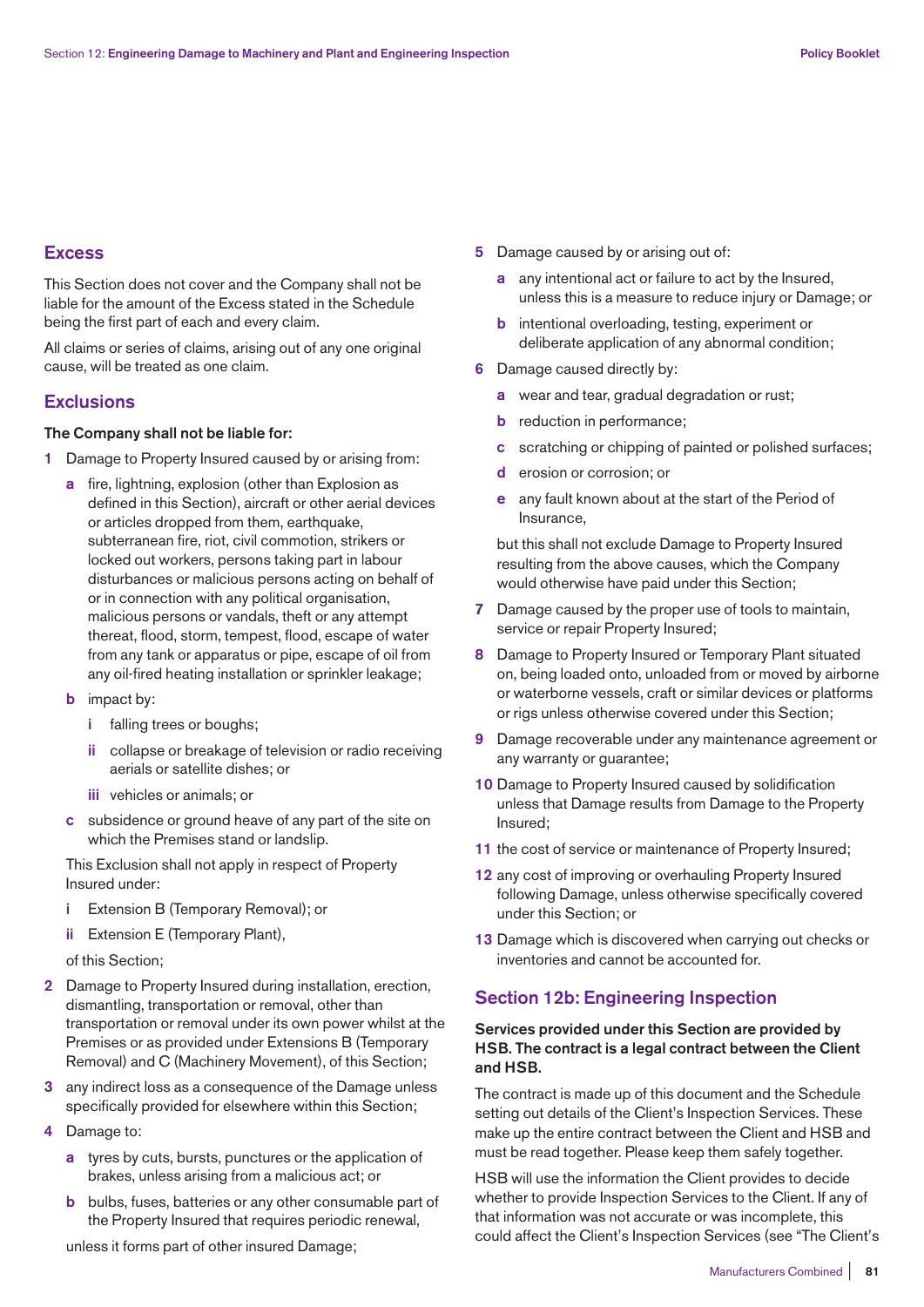Responsibility to Provide Correct Information" under "Important Information").

In consideration of the Fees and subject to the terms, definitions, clauses and conditions, of this Section 12b, HSB agrees to provide the Client with Inspection Services as specified in this Section 12b.

# **Important Information**

The Client must read this document and the Schedule carefully to make sure that it meets the Client's needs and that the Client understands what is and is not included. If there is anything the Client needs to change or does not understand, contact the broker, intermediary or agent, who arranged the Policy.

## **The Client's Responsibility to Provide Correct Information**

The Client must do everything reasonably possible to make sure that all the information the Client provides is complete and accurate and kept up to date. This requirement is important, not just at the start of the Client's contract but throughout the contract period, to make sure HSB can deliver the Inspection Services set out under this contract.

# **Definitions**

**The following definitions apply to this Section.** 

**Any word or expression to which a particular meaning has been given in this Section 12b shall have that meaning wherever it appears when commencing with a capital letter in this Section 12b.** 

## **Client**

The owner/user of Plant subject to Thorough Examination/Inspection.

## **Company**

U K Insurance Limited trading as NIG.

## **Competent Person**

A person HSB employs and authorises (or a person employed by an organisation HSB has authorised), having the necessary experience and skill to carry out Inspection Services.

#### **Fee**

The amount payable for Inspection Services within the premium stated in the Schedule.

## **HSB**

HSB Engineering Insurance Services Limited.

#### **Inspection**

An assessment, usually visual in nature, of the safety-related parts of Plant, which is not a Thorough Examination.

#### **Inspection Services**

Carrying out a Thorough Examination or Inspection at a Premises and providing a Report.

#### **Premises**

Premises at the address(es) stated in Section 12b of the Schedule occupied by the Insured for the purposes of the Business or as agreed by HSB in writing.

#### **Normal Working Hours**

8:00 a.m. to 6:00 p.m. Monday to Friday excluding public, bank and local holidays.

#### **Plant**

The machinery, appliances, equipment or installations, stated in the Schedule.

#### **Report**

A document in HSB's standard format issued to the Client electronically or on paper that provides details of the findings of the Thorough Examination or Inspection that was carried out.

# **Schedule**

The schedule applicable to this Policy.

## **Statutory Regulations**

The specific regulations which apply to the Thorough Examination of Plant, in the following statutory instruments (as amended from time to time):

- **a** Safeguarding of Workers (Cranes and Lifting Appliances) (Jersey) Regulations;
- **b** Safeguarding of Workers (Chains, Ropes and Lifting Gear) (Jersey) Regulations;
- **c** Safeguarding of Workers (Electricity at Work) (Jersey) Regulations;
- **d** The Control of Major Accident Hazard Regulations (COMAH);
- **e** The Control of Substances Hazardous to Health Regulations (as amended) (COSHH);
- **f** The Dangerous Substances and Explosive Atmospheres Regulations (DSEAR);
- **g** The Electricity at Work Regulations (EAWR);
- **h** The Health and Safety at Work (Lifts) (Jersey) Regulations;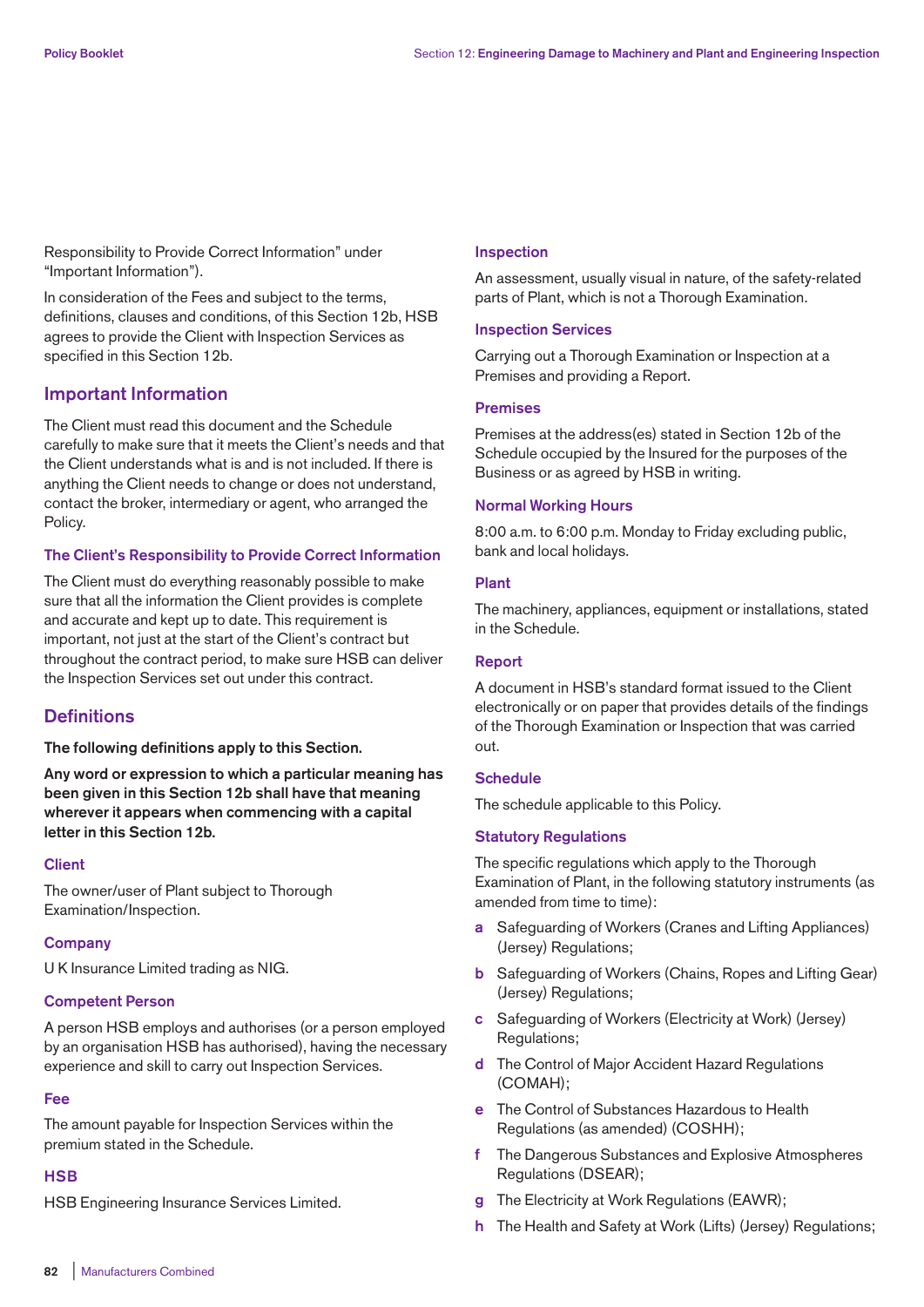- **i** The Lifting Operations and Lifting Equipment Regulations (LOLER);
- **j** The Mines Regulations;
- **k** The Pressure Systems Safety Regulations (PSSR);
- **l** The Provision and Use of Work Equipment Regulations, Part IV (PUWER Part IV);
- **m** The Quarries Regulations; or
- **n** The Workplace (Health, Safety and Welfare) Regulations.

#### **Term**

- **a** The period beginning with the Effective Date and ending with the Expiry Date (both stated in the New Business Schedule or latest effective Renewal Schedule as applicable); and
- **b** any subsequent period,

for which the Insured shall pay and the Company shall agree to accept the Fee.

#### **Thorough Examination**

A systematic and detailed examination of the Plant and safetycritical parts, or in the case of boiler or pressure Plant, an examination of Plant in accordance with a Written Scheme, carried out at set intervals by a Competent Person in accordance with one of the Statutory Regulations which applies. The Competent Person will decide what this involves using various sources such as industry and HSE (Health & Safety Executive) guidance. The results of this examination must be communicated in the form of a Report.

#### **Written Scheme**

A document that meets the requirements of regulation 8 of PSSR (Pressure Systems Safety Regulations), which contains information about certain items of Plant that form a pressure system, including the parts which need to be examined and the nature and frequency of those examinations.

## **Clauses**

# **The following Clauses apply to this Section 12b.**

# **1 Provision of Inspection Services**

- **a** HSB will carry out Inspection Services to the Plant, within Normal Working Hours, in line with the terms, definitions, clauses and conditions, of this Section 12b and in consideration of which the Client shall pay the Fee.
- **b** HSB will make reasonable attempts to contact the Client, using the information the Client has provided, to arrange an appointment to undertake the Inspection Services. If HSB are unable to make contact with the

Client or the Client fails to prepare or make the Plant available (at a date and time HSB agreed), HSB will notify the Client within HSB's Report and this will be deemed to have met HSB's obligations to provide the Inspection Services on this occasion. If the Client then requests that HSB make an additional visit to complete the outstanding Inspection Services, there will be an additional charge (see Clause 5 Fees, Additional Charges and Taxes under this Section 12b).

 **c** If required by the applied Statutory Regulations, where defects are identified which are or could become a danger to life, the Competent Person must immediately notify the Client and forward a copy of the Report to the relevant enforcing authority.

#### **2 HSB's Standard of Care**

 HSB will use all reasonable skill and care in carrying out the Inspection Services.

## **3 Limits of the Inspection Services**

- **a** Unless HSB agree otherwise in writing, the Inspection Services will not include:
	- **i** approving or confirming any design or design features of the Plant are fit for purpose;
	- **ii** providing witness statements;
	- **iii** attendance at hearings and interviews;
	- **iv** consultancy services;
	- **v** preparation or operation of the Plant; or
	- **vi** maintenance or repair of the Plant.
- **b** To the extent that the Inspection Services include a Thorough Examination of the Plant item, unless HSB agree otherwise in writing, the Thorough Examination will not include:
	- **i** carrying out or witnessing tests which are not routine (unless these are the responsibility of the Competent Person in an HSE (Health & Safety Executive) or SAFed (Safety Assessment Federation) Approved Code of Practice or Guidance);
	- **ii** for boiler or pressure Plant ultrasonic radiographic hydrostatic or other non-destructive testing, or production of Written Schemes;
	- **iii** for lifting and handling Plant proof load, stability, anchorage, supplementary or similar testing in accordance with industry guidance or Thorough Examination as needed when exceptional circumstances have taken place;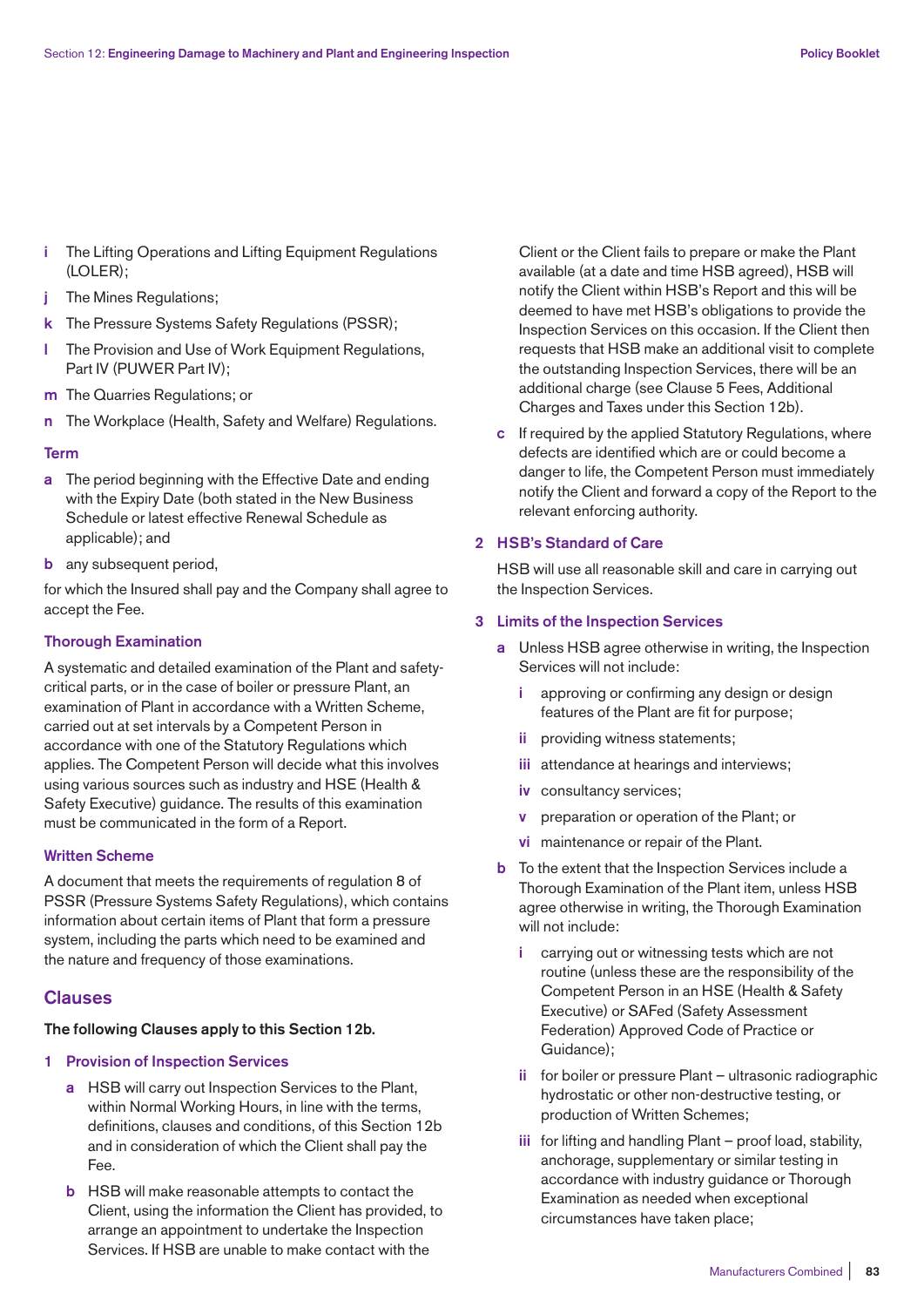- **iv** for mechanical power press Plant subject to the requirements of PUWER Part IV - the examination and testing of enclosed parts; and
- **v** for local exhaust ventilation Plant the initial appraisal of the Plant as needed under COSHH.
- **c** To the extent that the Inspection Services do not include a Thorough Examination of the Plant item, unless HSB agree otherwise in writing, the Inspection will:
	- **i** be visual in nature;
	- **ii** be limited by the design of the Plant, the extent to which the Client prepares the Plant and the extent to which the Client makes available safe access to and from the Plant; and
	- **iii** not include carrying out or witnessing tests which are not routine.

## **4 Limits of HSB's Legal Responsibility**

 HSB do not make any warranty about the activities described in this Section 12b.

In addition:

- **a** HSB are not legally responsible for any special, incidental, indirect, consequential or exemplary damages, including loss of profits or revenue, loss of use, loss of opportunity, loss of goodwill, cost of substitute facilities, goods or services, cost of capital, governmental and regulatory sanctions and claims of others for those damages;
- **b** the most HSB will pay for all claims, losses, damages and expenses resulting in any way from this Section 12b will be the total amount of the Fee HSB has received during the Term; and
- **c** apart from causing death or personal injury by HSB's negligence or in other circumstances where HSB cannot limit HSB's legal responsibility by law, HSB will not pay more than £10,000,000.

 The Client will indemnify HSB against any claims made against HSB and all damages, costs and expenses HSB may suffer as a result of any third-party claim arising out of the Client's failure to keep to the Client's responsibilities under this Section 12b.

 If the Client or someone else makes a claim against HSB (for example, in relation to any actual or alleged failure to keep to Statutory Regulations, any defect in the Plant or any damage or injury caused by the Plant), unless HSB have been negligent carrying out the Inspection Services, the Client must agree that HSB are not responsible for, and fully refund HSB for, all losses and expenses that HSB may suffer.

 Neither this Section 12b, or HSB providing the Inspection Services, replace the Client's legal duty under relevant Statutory Regulations to have the Client's Plant undergo a Thorough Examination or Inspection, nor do they relieve the Client of any legal responsibility the Client may have to anyone else as a result of any defect in the Plant, or for any change or injury which may be caused by how the Plant is used.

#### **5 Fees, Additional Charges and Taxes**

 The Company will calculate the Fee for the Inspection Services on the Plant the Client tells the Company about at the start of the Term and the Client must pay the Fee.

The Company will adjust the Fee:

- **a** to take into account any Premises or individual items of Plant added to or deleted from the Schedule during the Term;
- **b** after a visit to a Premises to take into account any differences between the Plant the Client told the Company about when setting up this contract and that identified during HSB's visit;
- **c** if the Client asks, and HSB agrees, to carry out the Inspection Services outside Normal Working Hours;
- **d** annually, if the Term is greater than 12 months;
- **e** to account for any changes to the Plant or to the frequency of the Inspection Services; or
- **f** for anything beyond HSB's reasonable control (for example a change in Statutory Regulations or legislation) that increases HSB's cost in providing the Inspection Services.

 If HSB change the Fee, HSB will also make an extra charge, which the Client must pay, to cover HSB's reasonable administration costs.

#### **Additional charges**

 As well as the adjustments to the Fee set out above, the Company will charge the Client if:

- **a** the Client receives the Client's Report electronically and the Client also then requests a hard copy Report;
- **b** the Client asks for a Report in a format that is not HSB's standard format;
- **c** the Client asks for an item of Plant to be re-examined on a more frequent basis than the contractual Inspection or Thorough Examination frequency;
- **d** the Client asks for a return visit to carry out an Inspection or Thorough Examination which was not completed because the Client has failed to prepare or make the Plant available (at a date and time HSB agreed);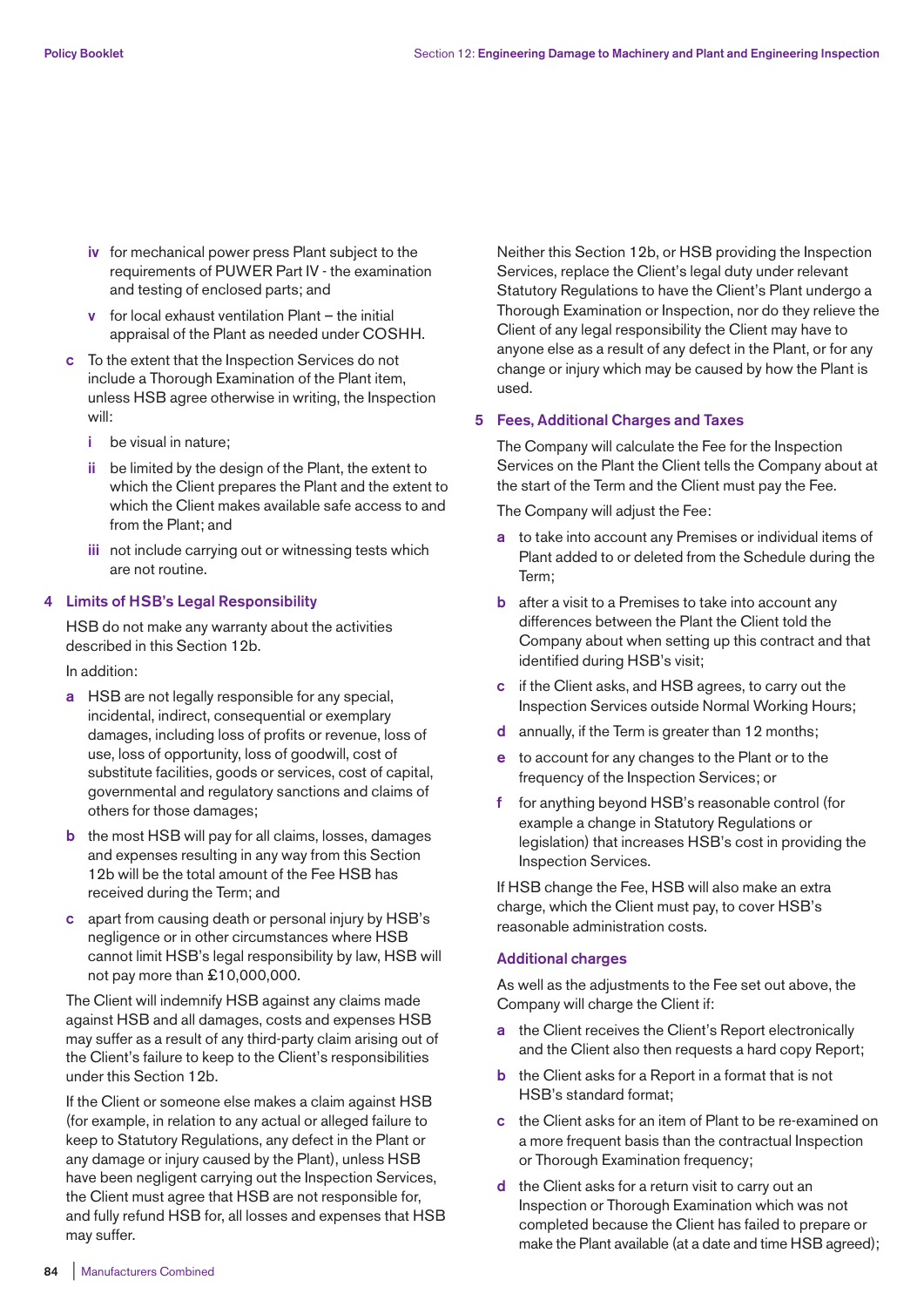- **e** the Client fails to prepare or make the Plant available at the date and time agreed;
- **f** the Client asks for services, on top of those forming part of the Inspection Services;
- **g** the Client asks HSB to carry out training or a risk assessment specific to the Client's premises or to the Client's health, safety and welfare procedures;
- **h** the Client asks for, or safety requirements dictate that, more than one Competent Person undertake an Inspection of Thorough Examination on an individual item of Plant;
- **i** HSB are required to undertake training / familiarisation before accessing the Premises; or
- **j** there is a delay which prevents HSB from commencing with the Inspection or Thorough Examination and the Client then requests that HSB make an additional visit to complete any outstanding Inspection Services.

#### **Taxes**

 The Client must also pay VAT on any Fee and any additional charges and any other similar tax or duty charge made by any government or other authority ('duty') at the appropriate rate.

# **Conditions**

#### **The following Conditions apply to this Section 12b.**

#### **1 After this Section 12b Ends**

 When this Section 12b ends, the conditions relating to indemnity, waivers, limits of remedies and limits of legal responsibilities, including those in this Section 12b, will stay in full force.

#### **2 Anti-bribery**

 Neither the Client nor HSB will be involved in offering, promising or giving any financial or other advantage to any person if this breaks any law against bribery or corruption (including the Bribery Act 2010). The Client and HSB must each have an anti-corruption and bribery policy and procedures, including adequate procedures under the Bribery Act 2010, to prevent corruption and bribery offences and enforce them if this applies.

#### **3 Confidentiality**

 Neither the Client nor HSB will release to any other person (apart from what HSB says in "How HSB Use the Client's Information" and "How the Client Uses HSB's Information" under this Section 12b) any technical, business, intellectual property or similar information relating to the business affairs of the other which are known as a result of

this Section 12b.

 Neither the Client nor HSB will use the other's information for any purpose other than to carry out the responsibilities under this Section 12b unless required to do so by law or regulation.

 Nothing in this Section will place an obligation of confidentiality on either the Client or HSB for information that was already in the public domain, that was rightfully in the possession of either HSB or the Client before the Term.

 The responsibilities under this Condition will come into effect at the start of the Term and will continue for six years after this Section 12b ends.

## **4 Contracts (Rights of Third-Parties) Act 1999**

 Any person or company who is not named in the Schedule has no right under the Contracts (Rights of Third-Parties) Act 1999 (or any other law) to enforce any term of this Section 12b.

#### **5 Enforcing terms**

 If any term of this Section 12b is found to be illegal or cannot be enforced, it will not affect any of the other terms of this Section 12b.

#### **6 Force Majeure**

 HSB will not be legally responsible for any delay, or the results of any delay, in carrying out the Inspection Services if the delay is due to any cause beyond HSB's reasonable control. HSB will be entitled to a reasonable extension of time to carry out the Inspection Services under this Section 12b.

#### **7 Health & Safety at Work Act 1974**

 The Client must provide HSB with a safe working environment at the Premises where the Plant is situated and a safe way of getting access to carry out the Inspection Services.

HSB will:

- **a** keep to the Client's safe systems of work, as long as the Client tells us about the systems in writing before HSB carry out any Inspection Services; and
- **b** refuse to carry out any Inspection Services if HSB believe there is a health, safety or welfare risk.

#### **8 HSB's Right to Subcontract**

 HSB may appoint subcontractors to support the Inspection Services but HSB will still be responsible for any subcontracted work.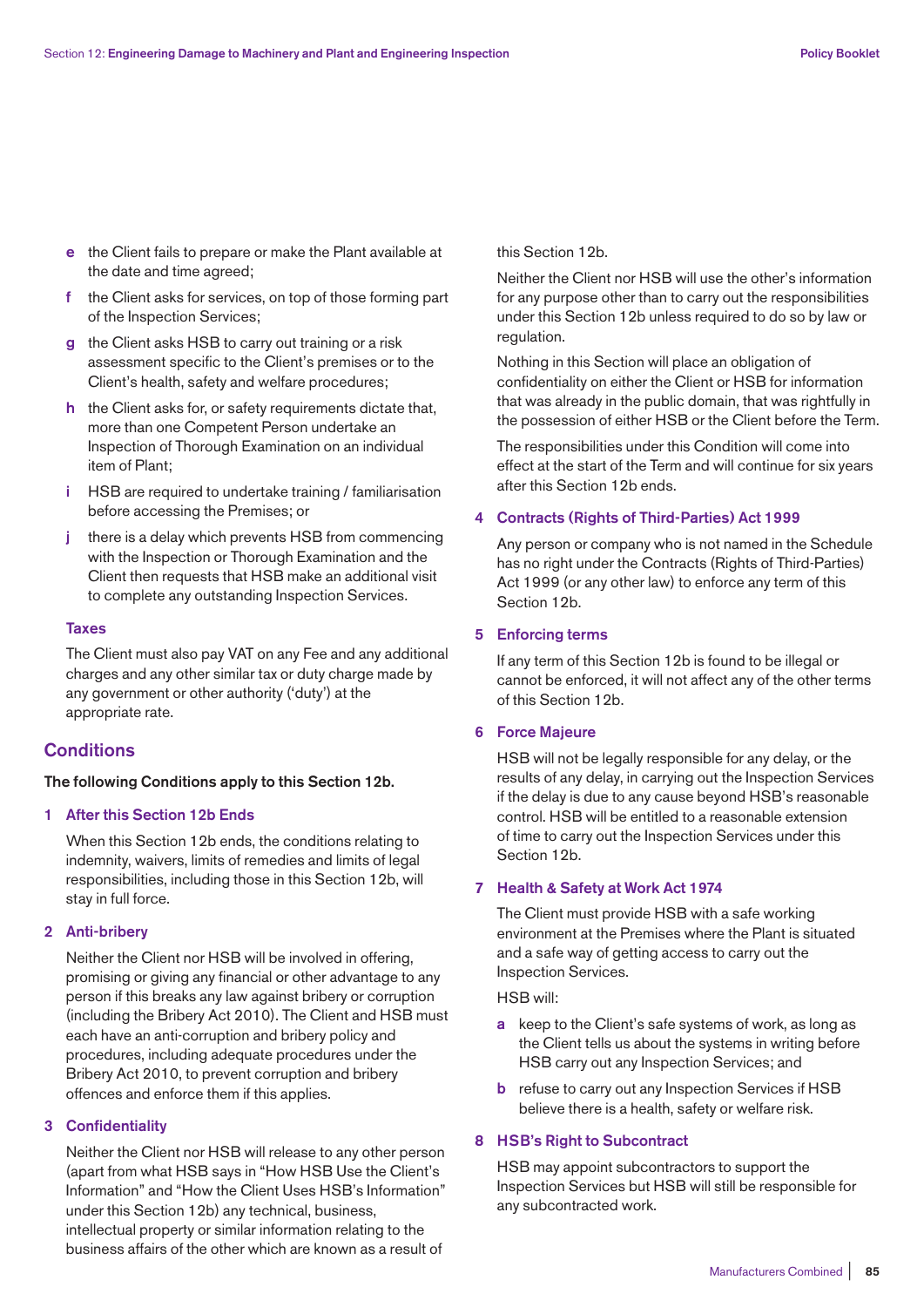#### **9 Previous Agreements Between the Client and HSB**

 This Section 12b represents the entire agreement between HSB and the Client and replaces all previous agreements, whether spoken or written.

## **10 The Transfer of Undertakings (Protection of Employment) Regulations (as amended)**

 HSB do not have to employ any of the Client's employees or the employees of the Client's previous service provider in connection with this Section 12b. The Client must indemnify HSB against all damages, costs and expenses HSB may suffer as a result of any claim (including for dismissal) or demand of any nature by any employee against HSB.

## **11 Waiver of Rights**

 If HSB or the Client fails to enforce any of the rights under this Section 12b, it does not mean they cannot be enforced in the future.

## **12 The Client's Rights to Cancel this Section 12b.**

 The Client can cancel this Section 12b at any time during the Term by writing to their broker, intermediary or agent. When the Company receives the Client's notice, the Company will cancel this Section 12b and send the Client a refund.

 That refund will be calculated on the value of the Fee for Inspection Services not yet provided at the date the Company receives the Client's notice of cancellation. If the Fee the Client has actually paid does not cover the Inspection Services the Client has received, the Client must pay the Company the difference.

## **13 The Company's Rights to Cancel this Section 12b**

 With the exception of the Client behaving in an illegal or immoral manner, where the Company reserves the right to cancel this Section 12b with immediate effect, the Company may cancel this Section 12b at any time by giving a minimum of 14 days' notice to the Client at the Client's last known address.

HSB will consider early cancellation if the Client:

- **a** is in breach of this Section 12b;
- **b** is abusive, aggressive or otherwise inappropriate towards HSB's staff or HSB's representatives;
- **c** behaves illegally or immorally, for example bribing or threatening HSB's Competent Person or other staff or representatives;
- **d** operates the Client's Business without taking proper account of health-and-safety regulations;
- **e** repeatedly fails to put right or repeatedly ignores any defect identified in HSB's Report;
- **f** repeatedly refuse to let HSB carry out the Inspection Services;
- **g** fails to pay the Fee;
- **h** becomes insolvent, bankrupt or enter into an arrangement with the Client's creditors; or
- **i** refuses to pay any additional charges previously agreed between the Client and the Company.

 The Client may be entitled to receive a refund. This will be calculated on the value of the Fee for Inspection Services not yet provided at the date of cancellation. If the Fee the Client has actually paid does not cover the Inspection Services the Client has received, the Client must pay the Company the difference.

#### **14 Access to the Plant**

 The Client must allow HSB access to the Premises and Plant during Normal Working Hours or as agreed between the Client and HSB. If Plant can be moved, the Client must tell HSB the precise location of the Plant with enough notice as agreed in writing between the Client and HSB.

#### **15 Control of the Plant**

 The Client must keep full responsibility for the care, custody and control of the Plant at all times and especially when HSB are providing the Inspection Services.

#### **16 Information Relating to the Client's Plant**

 When asked, the Client must give the Competent Person all information relating to the Plant they may need to complete the Inspection Services. This includes any changes to the Plant since the last Thorough Examination or Inspection.

#### **17 Preparing the Plant**

 The Client must have the Plant properly prepared, dismantled and reassembled as necessary so HSB can carry out the Inspection Services.

## **18 Safety**

The Client must provide the Competent Person with:

- **a** safe access to and exit from the Premises;
- **b** a safe working environment at the Premises;
- **c** safe access to the Plant to carry out the Inspection Services; and
- **d** suitable rescue arrangements if the Competent Person is required to work at heights or other places with restricted access.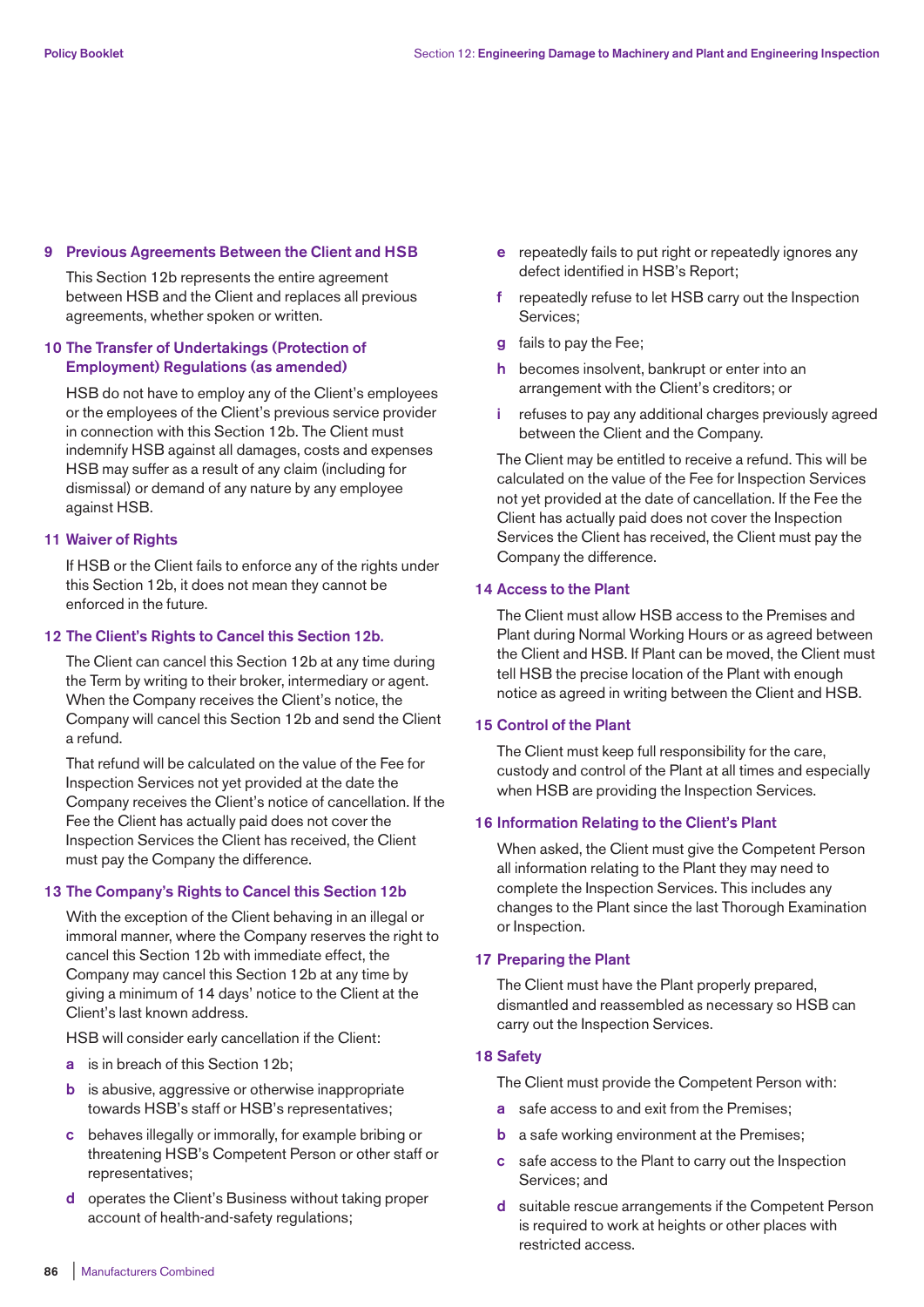#### **19 Choice of Law**

 Under European Law, the Client and the Company choose which law will apply to this contract. English Law will apply unless both parties agree otherwise. The Company has supplied this Agreement and other information to the Client in English and the Company will continue to communicate with the Client in English.

# **Making a Complaint**

HSB are committed to providing the highest standards of customer service and treating HSB's customers fairly. If the Client has a complaint, contact the person who arranged this Section 12b for the Client or contact HSB at:

Customer Relations Leader HSB Engineering Insurance Services Limited Chancery Place 50 Brown Street Manchester M2 2 IT

Telephone: **+44 (0)330 100 3433** (Calls to this number are charged at the same standard landline rate as 01 or 02 numbers)

Email: complaints@hsbeil.com

When HSB receives the Client's complaint HSB will:

- **a** confirm this within five business days;
- **b** pass it to HSB's complaints team to be reviewed; and
- **c** do HSB's best to deal with the Client's complaint within four weeks. If HSB cannot, HSB will write to the Client and let the Client know when HSB will be able to give the Client a final response.

HSB are also accredited to ISO/IEC 17020:2012 by the United Kingdom Accreditation Services (UKAS). If the Client is unhappy with HSB's response for any technical matters with HSB's Inspection Services, the Client may be able to refer their complaint to UKAS at:

United Kingdom Accreditation Services 2 Pine Trees Chertsey Lane Staines-upon-Thames TW18 3HR

Telephone: **+44 (0)1784 429 000**

## Website: **www.ukas.com**

Email: info@ukas.com

#### **Making an Enquiry**

The Client can contact HSB about the Inspection Services under this Section 12b at:

Customer Solutions Centre HSB Engineering Insurance Services Limited Chancery Place 50 Brown Street Manchester M2 2JT

Telephone: **+44 (0)330 100 3432** (Calls to this number are charged at the same standard landline rate as 01 or 02 numbers)

Email: client\_services@hsbeil.com

Or, the Client can contact the person who arranged this Section 12b for the Client. The Client can find the contact details of HSB's local office on the website at **www.munichre.com/hsbeil**.

# **How HSB Use the Client's Information**

HSB Engineering Insurance Services Limited is the controller of any personal information the Client provides to HSB or which is processed in connection with the Client receiving Inspection Services from HSB.

HSB collect and process information about the Client that HSB reasonably deem necessary in order to provide the Client with Inspection Services. The Client's information is also used for business purposes such as fraud prevention and financial management.

HSB may share the Client's information with, and obtain information about the Client from, third parties such as credit reference agencies, fraud prevention agencies or public bodies responsible for health and safety.

For further details on how the Client's information is used and the Client's rights in relation to the Client's information, please see HSB's Privacy Statement at **https://www.munichre.com/HSBEIL**.

## **How the Client Uses HSB's Information**

HSB's employees, agents, contractors and other representatives may share their personal information with the Client and the Client's employees, agents and subcontractors as is necessary to enable HSB to provide the Client with Inspection Services. The Client is the controller of such information. Notwithstanding this, the Client shall process such information in accordance with all applicable data protection laws and shall:

- **a** only process such information for the purposes of receiving Inspection Services from HSB;
- **b** implement and maintain appropriate technical and organisational measures to preserve the confidentiality and integrity of the information and prevent any unlawful processing or disclosure or damage, taking into account the state of the art, the costs of implementation, the nature,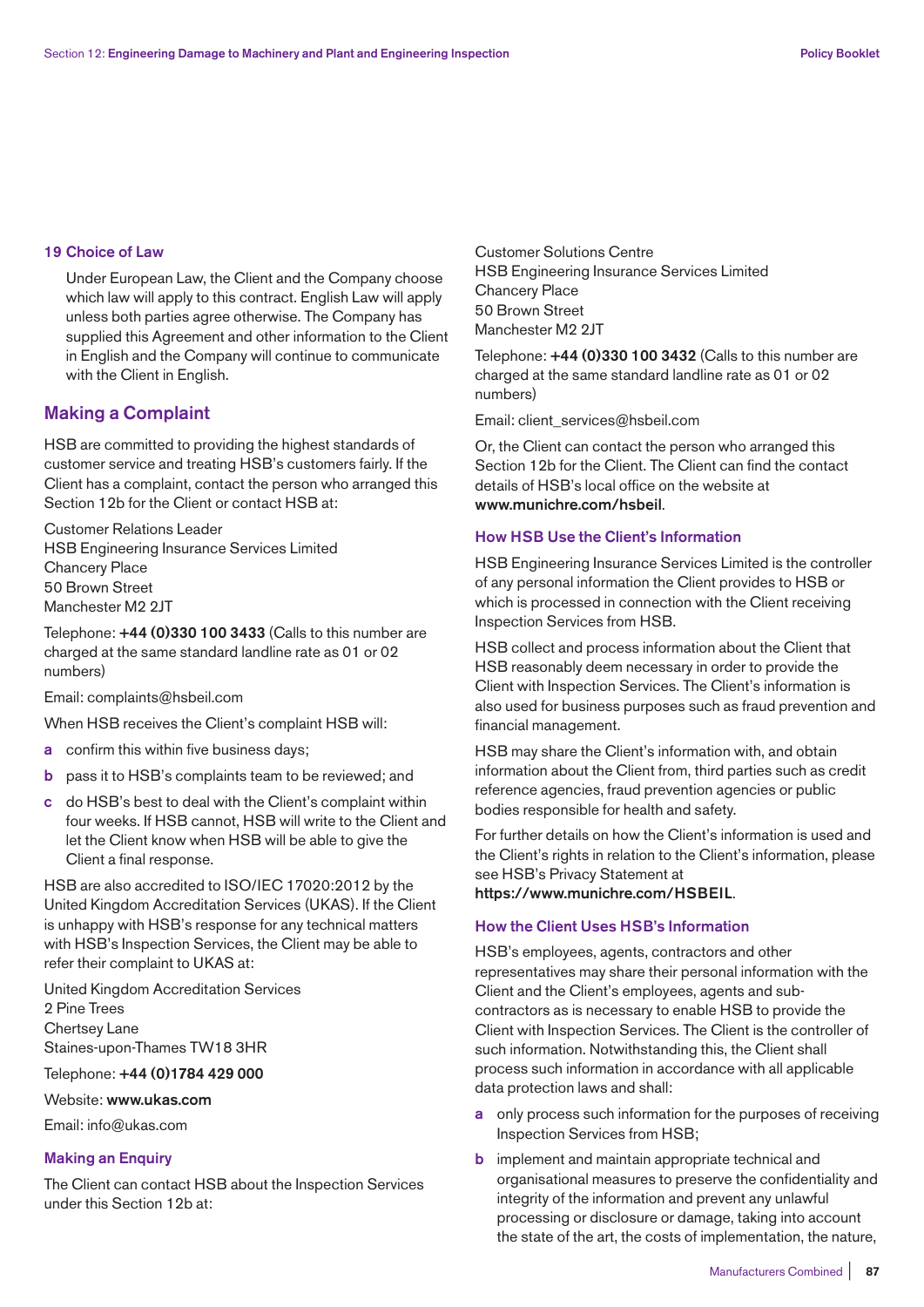scope, context and purposes of processing as well as the risk of varying likelihood and severity for the rights and freedoms of the data subjects;

- **c** not disclose any such information to any third party in any circumstances except as required or permitted by this Section 12b;
- **d** only transfer such information outside of the European Economic Area if appropriate steps are undertaken as required by applicable data protection laws to ensure such transfers are subject to adequate safeguarding measures;
- **e** notify HSB promptly upon becoming aware of any breach of security leading to the accidental or unlawful destruction, loss, alteration, unauthorised disclosure of, or access to any such information; and
- **f** ensure that only those of the Client's employees, agents and sub-contractors who need to have access to the information are granted such access to the information and only for the purposes of receiving Inspection Services from HSB and that such employees, agents and subcontractors (and those to whom personal information is provided directly by HSB) are informed of the confidential nature of the information, are subject to appropriate contractual obligations of confidentiality, undergo adequate training in the handling of personal information and comply with the obligations set out in this Section12b.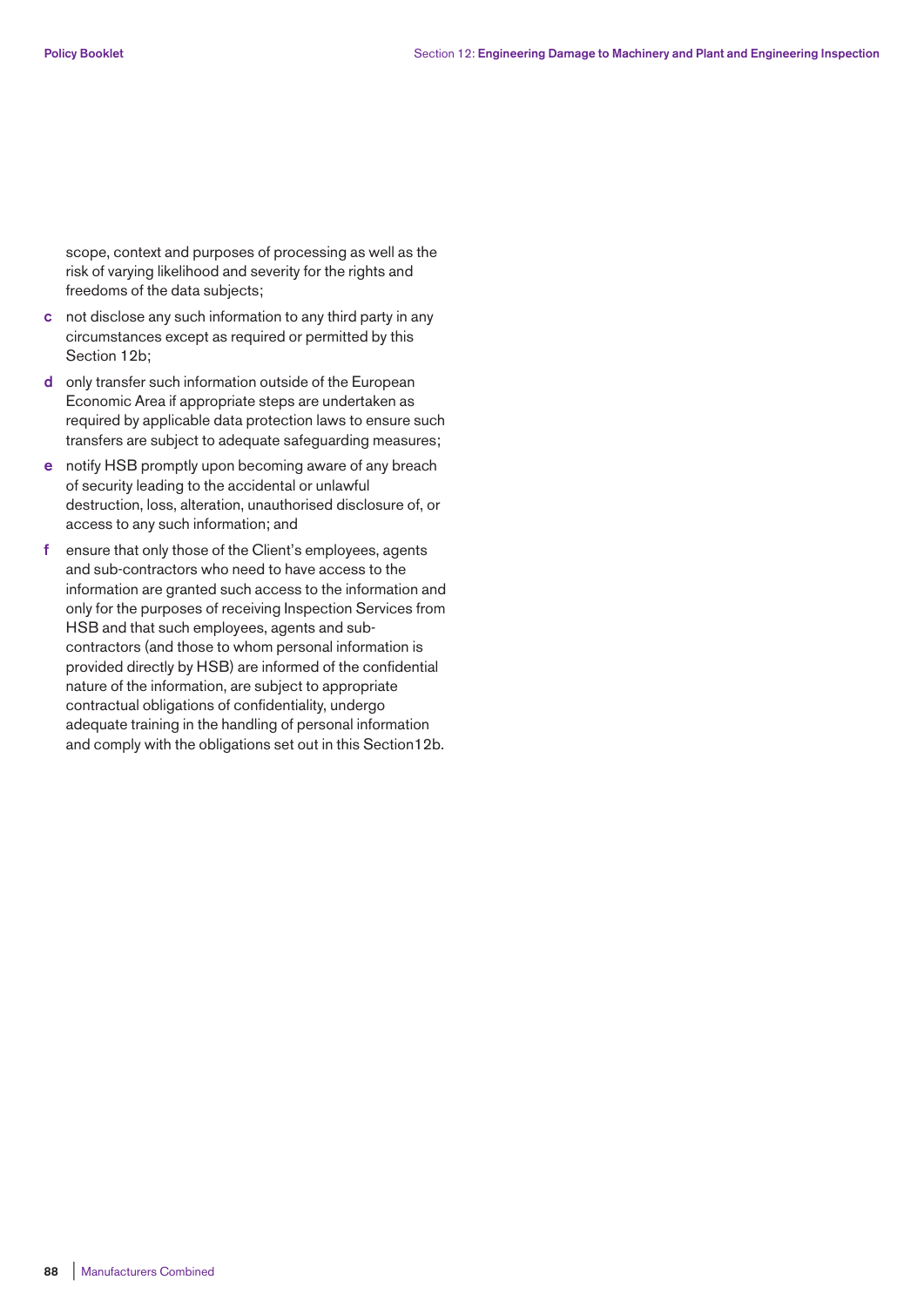# Section 13: **Engineering Business Interruption**

If an Insured Event occurs during the Period of Insurance and causes interruption to or interference with the Business at the Premises, the Company will indemnify the Insured for the amount of the loss resulting from such Insured Event in accordance with the Basis of Cover described below.

Provided that the total liability of the Company in total for all claims or series of claims, arising out of any one original cause, shall not exceed in any one Period of Insurance 130% of the amount stated in the Schedule as the Sum Insured for Estimated Gross Profit or Estimated Gross Revenue (as applicable).

In respect of any compensation hereunder, the Company will take account of circumstances that would have affected Gross Profit or Gross Revenue (as applicable), at the Premises if the Insured Event had not happened.

Any limits shown in the Extensions to this Section will be in addition to the Sum Insured for Estimated Gross Profit or Estimated Gross Revenue (as applicable) stated in the Schedule.

# **Definitions**

**The definitions which apply to this Section are in addition to the General Definitions.** 

## **Damage**

For the purpose of this Section, this shall mean accidental loss, destruction or damage caused by Explosion, Collapse or Breakdown as defined in Section 12a of this Policy.

## **Franchise**

The period stated in the Schedule beginning from the time an Insured Event occurs and which must be exceeded before any indemnity is paid.

## **Gross Profit**

The amount by which:

- **a** the sum of the Turnover and the value of the closing stock shall exceed
- **b** the sum of the amount of the opening stock and the amount of the Uninsured Working Expenses.

NOTE: For the purpose of this Definition, the amount of the opening stock and value of the closing stock shall be arrived at in accordance with the Insured's usual accounting methods, due provision being made for depreciation.

#### **Gross Revenue**

The money paid or payable to the Insured for services rendered in the course of the Business at the Premises.

#### **Indemnity Period**

The period beginning from the time an Insured Event occurs and ending no later than the last day of the period specified in the Schedule during which results of the Business shall be affected in consequence of the Insured Event.

#### **Insured Event**

- **Event 1** Damage to the Property Insured under Section 12a of this Policy, provided that:
	- **a** payment shall have been made or liability admitted for such Damage, under Section 12a of this Policy;
	- **b** in respect of such Damage by Explosion insured under Section 12a of this Policy, cover hereunder shall not apply in respect of explosion of a boiler or economiser belonging to or under the control of the Insured, on the Premises; and
	- **c** the Company shall not be liable for any indemnity payable during the Time Exclusion.
- **Event 2** Failure or fluctuation, the duration of which continues beyond the Franchise period, of:
	- **a** the public electricity, gas or water supply, at the terminal point of the supplier's feed to the Premises; or
	- **b** telecommunications at the Premises.

 which prevents or hinders, the usage or operation of the Property Insured under Section 12a.

# **Property Insured**

As defined in Section 12a.

## **Time Exclusion**

The period of time stated in the Schedule beginning from the time an Insured Event occurs being the first number of hours in respect of which the Company shall not be liable for any loss of Gross Profit or Gross Revenue (as applicable).

#### **Turnover**

The money paid or payable to the Insured for goods sold and delivered and for services rendered, in the course of the Business at the Premises.

#### **Uninsured Working Expenses**

The sum of:

- **a** purchases (net of discounts);
- **b** bad debts;
- **c** packing, carriage and freight; and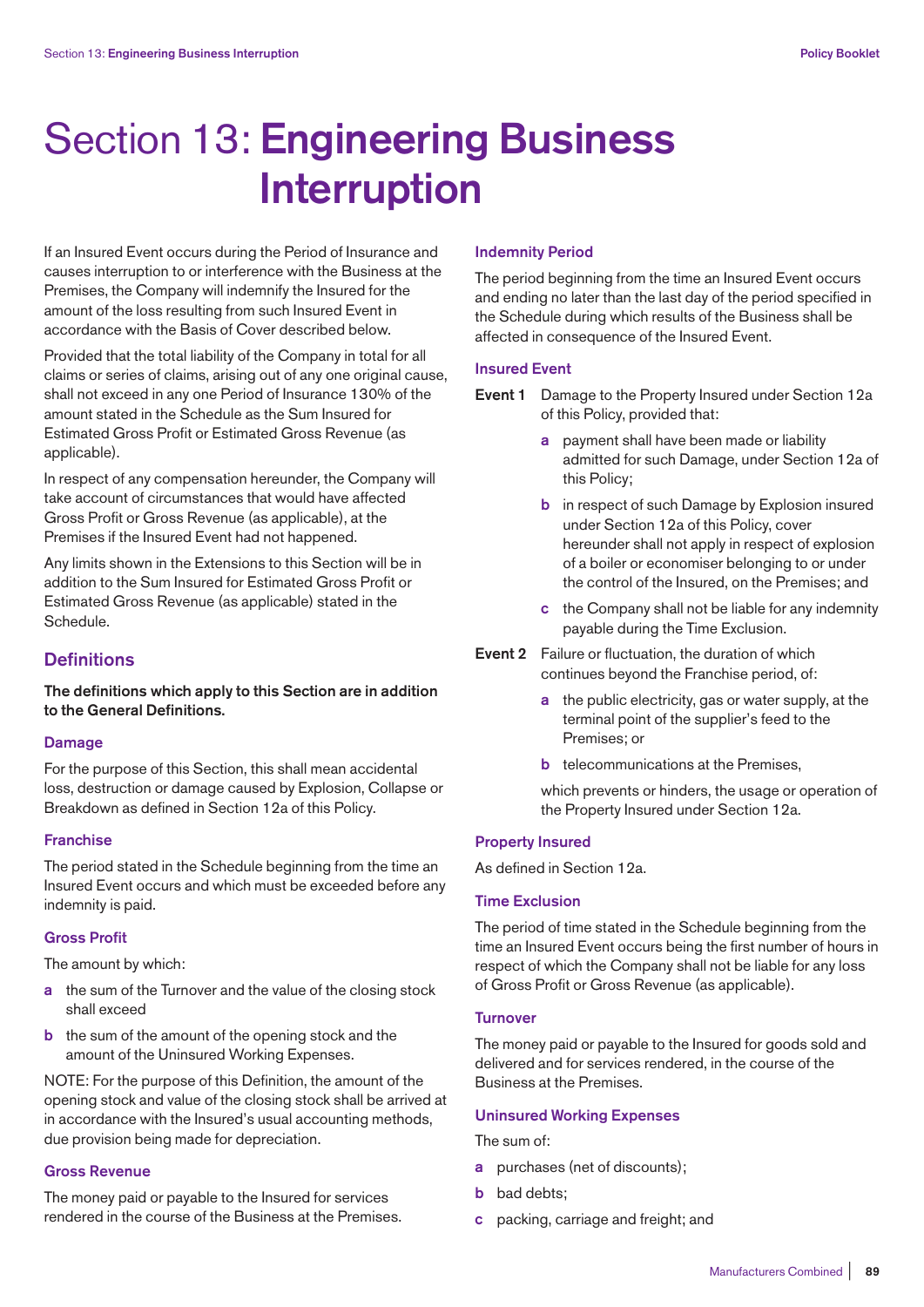#### **d** discounts allowed.

The words and expressions used in this Definition shall have the meaning usually attached to them in the books and accounts of the Insured.

#### **Rate of Gross Profit**

The rate of Gross Profit earned on the Turnover during the financial year immediately before the date of the Insured Event.

#### **Annual Turnover**

The Turnover during the 12 months immediately before the date of the Insured Event.

#### **Standard Turnover**

The Turnover during that period in the 12 months immediately before the date of the Insured Event which corresponds with the Indemnity Period.

# **Definitions Relating to New Businesses Only**

In the event that a claim arises from an Insured Event occurring prior to the completion of the first trading year of the Business at the Premises, the Definitions for the Rate of Gross Profit, Annual Turnover and Standard Turnover are replaced by the following Definitions:

#### **Rate of Gross Profit**

The rate of Gross Profit earned on the Turnover during the period between the date of commencement of the Business and the date of the Insured Event.

#### **Annual Turnover**

The Turnover during the period between the date of commencement of the Business and the date of the Insured Event proportionately increased to reflect a 12 month period from the date of commencement of the **Business** 

#### **Standard Turnover**

The proportional equivalent for a period equal to the Indemnity Period of the Turnover realised during the period between the date of commencement of the Business and the date of the Insured Event.  $\begin{bmatrix} 1 \\ 1 \\ 0 \end{bmatrix}$ 

be made as may be necessary to provide for the trend of the Business and for the variations in or special circumstances affecting the Business, either before or after the Insured Event or which would have affected the Business had the Insured Event not occurred, so that the figures thus adjusted shall represent as accurately as may be reasonably practicable the results which but for the Insured Event would have been obtained during the relative period after the Insured Event. Dusiness and for the variations<br>
in or special circumstances<br>
affecting the Business, either<br>
before or after the Insured Event<br>
or which would have affected<br>
the Business had the Insured<br>
Event not occurred, so that the<br>

to which such adjustments shall be made as may be necessary to provide for the trend of the Business and for the variations in or special circumstances affecting the Business, either before or after the Insured Event or which would have affected the Business had the Insured Event not occurred, so that the figures thus adjusted shall represent as accurately as may be reasonably practicable the results which but for the Insured

Event would have been obtained during the relative period after the Insured Event.

to which such adjustments shall

#### **Annual Revenue**

The Gross Revenue during the 12 months immediately before the date of the Insured Event.

#### **Standard Gross Revenue**

The Gross Revenue during the period in the 12 months immediately before the date of the Insured Event which corresponds with the Indemnity Period.

to which such adjustments shall be made as may be necessary to provide for the trend of the Business and for the variations in or the special circumstances affecting the Business, either before or after the Insured Event or which would have affected the Business had the Insured Event not occurred, so that the figures thus adjusted shall represent as accurately as may be reasonably practicable the results which but for the Insured Event would have been obtained during the relative period after the Insured Event.

#### **Definitions Relating to New Businesses Only**

In the event that a claim arises from an Insured Event occurring prior to the completion of the first trading year of the Business at the Premises, the Definitions for Annual Revenue and Standard Gross Revenue are replaced by the following Definitions:

#### **Annual Revenue**

The Gross Revenue during the period between the date of commencement of the Business and the date of the Insured Event proportionately increased to reflect a 12 month period from the date of commencement of the **Business** 

#### **Standard Gross Revenue**

The proportional equivalent for a period equal to the Indemnity Period of the Gross Revenue realised during the period between the date of commencement of the Business and the date of the Insured Event.  $\begin{array}{c}\n\mathbf{a} \\
\mathbf{b} \\
\mathbf{c} \\
\mathbf{d} \\
\mathbf{e} \\
\mathbf{e} \\
\mathbf{e} \\
\mathbf{e} \\
\mathbf{e} \\
\mathbf{e} \\
\mathbf{e} \\
\mathbf{e} \\
\mathbf{e} \\
\mathbf{e} \\
\mathbf{e} \\
\mathbf{e} \\
\mathbf{e} \\
\mathbf{e} \\
\mathbf{e} \\
\mathbf{e} \\
\mathbf{e} \\
\mathbf{e} \\
\mathbf{e} \\
\mathbf{e} \\
\mathbf{e} \\
\mathbf{e} \\
\mathbf{e} \\
\mathbf{e} \\
\mathbf{e} \\
\mathbf{e} \\
\math$ 

to which such adjustments shall be made as may be necessary to provide for the trend of the Business and for the variations in or the special circumstances affecting the Business, either before or after the Insured Event or which would have affected the Business had the Insured Event not occurred, so that the figures thus adjusted shall represent as accurately as may be reasonably practicable the results which but for the Insured Event would have been obtained during the relative period after the Insured Event.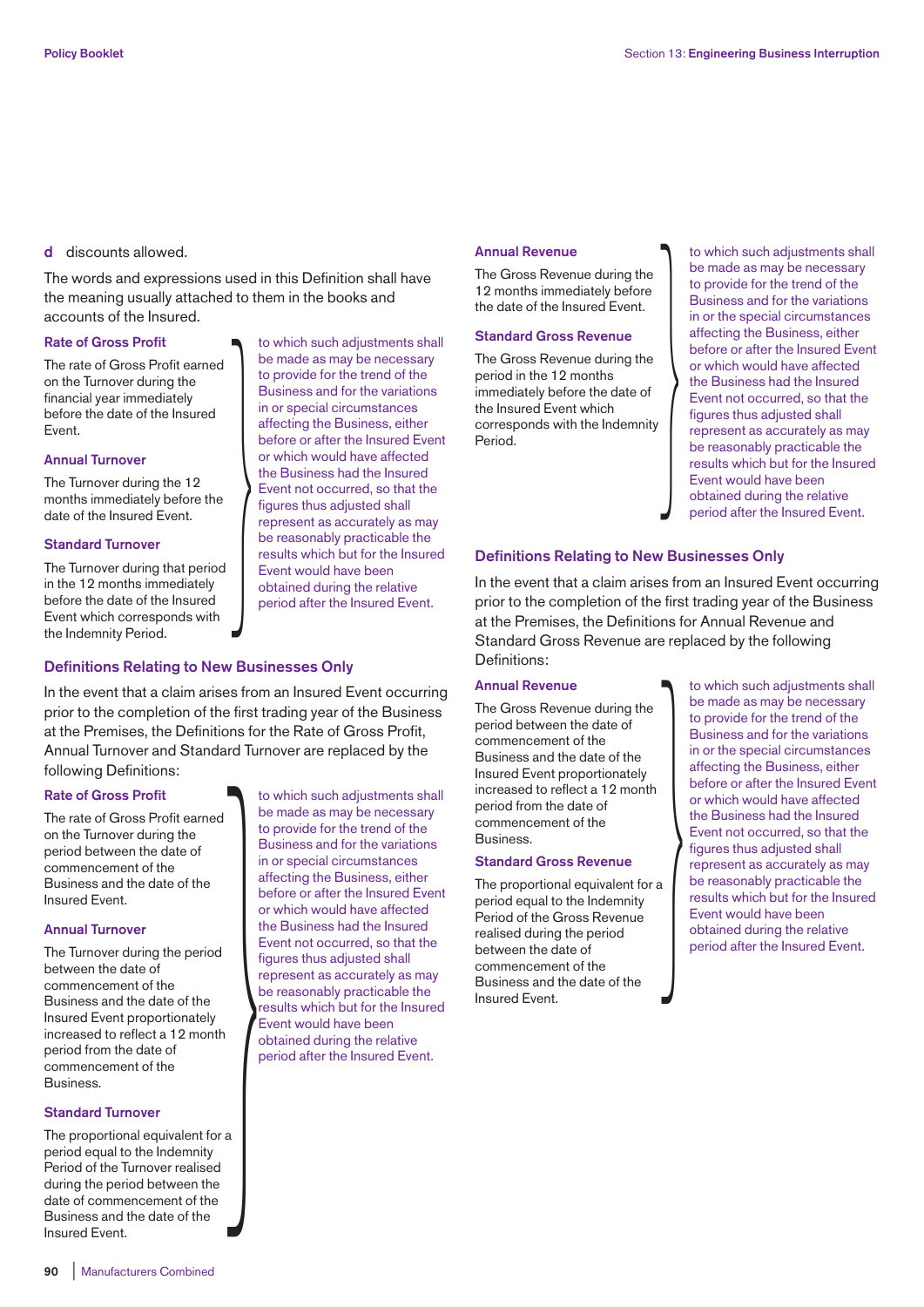# **Basis of Cover**

#### **Estimated Gross Profit**

The insurance in respect of Estimated Gross Profit (when shown in the Schedule if operative) is limited to loss of Gross Profit due to:

#### **a reduction in Turnover**

 being the sum produced by applying the Rate of Gross Profit to the amount by which the Turnover during the Indemnity Period shall fall short of the Standard Turnover in consequence of an Insured Event; and

## **b increase in cost of working**

 being the additional expenditure necessarily and reasonably incurred for the sole purpose of avoiding or diminishing the reduction in Turnover which but for that expenditure would have taken place during the Indemnity Period in consequence of an Insured Event, but not exceeding the sum produced by applying the Rate of Gross Profit to the amount of the reduction thereby avoided,

less any sum saved during the Indemnity Period in respect of charges and expenses of the Business, as may cease or be reduced, in consequence of the Insured Event.

Provided that if 130% of the Sum Insured for Estimated Gross Profit is less than the sum produced by applying the Rate of Gross Profit to the Annual Turnover, the amount payable shall be proportionately reduced.

# **Estimated Gross Revenue**

The insurance in respect of Estimated Gross Revenue (when shown in the Schedule if operative) is limited to loss of Gross Revenue due to:

**a reduction in Gross Revenue** 

 being the amount by which the Gross Revenue during the Indemnity Period shall fall short of the Standard Gross Revenue in consequence of an Insured Event; and

## **b increase in cost of working**

 being the additional expenditure necessarily and reasonably incurred for the sole purpose of avoiding or diminishing the reduction in Gross Revenue which but for that expenditure would have taken place during the Indemnity Period in consequence of the Insured Event but not exceeding the amount of the reduction in Gross Revenue thereby avoided,

less any sum saved during the Indemnity Period in respect of charges and expenses of the Business as may cease or be reduced in consequence of the Insured Event.

Provided that if 130% of the Sum Insured for Estimated Gross Revenue is less than the Annual Revenue, the amount payable shall be proportionately reduced.

#### **Professional Accountants Fees**

Where insurance is arranged on Estimated Gross Profit or Estimated Gross Revenue, under this Section, the Company will pay to the Insured (within the Sum Insured for whichever is applicable) the reasonable charges payable to their professional accountants for producing particulars, details or any other proofs, information or evidence, required by the Company.

# **Extensions**

**The insurance provided by this Section is extended to include the following:** 

## **A Subrogation Waiver**

 In the event of a claim arising under this Section, the Company agrees to waive any rights, remedies or relief, to which it might become entitled by subrogation against:

- **a** any company which is the parent or subsidiary of the Insured; or
- **b** any company which is a subsidiary of a parent of the Insured,

 in each case within the meaning of the Companies Act 2006 or Companies (Northern Ireland) Order, as applicable, at the time the Insured Event occurs.

## **B Claims Preparation Cost**

 The Company will pay the costs necessarily and reasonably incurred by the Insured in providing the Company with the information needed to calculate the amount the Company should pay, as a result of:

- **i** extra staffing costs; or
- **ii** any goods used to provide the information needed by the Company.

 Provided that the liability of the Company under this Extension shall not exceed £75,000 in total for all claims or series of claims, arising out of any one original cause.

#### **C Anchor Location**

 The Company will indemnify the Insured for loss of Gross Profit or Gross Revenue (as applicable), resulting from Damage to property at an Anchor Location which is of similar type and function to the Insured Property provided that the liability of the Company shall not exceed £50,000 in total for all claims or series of claims, arising out of any one original cause.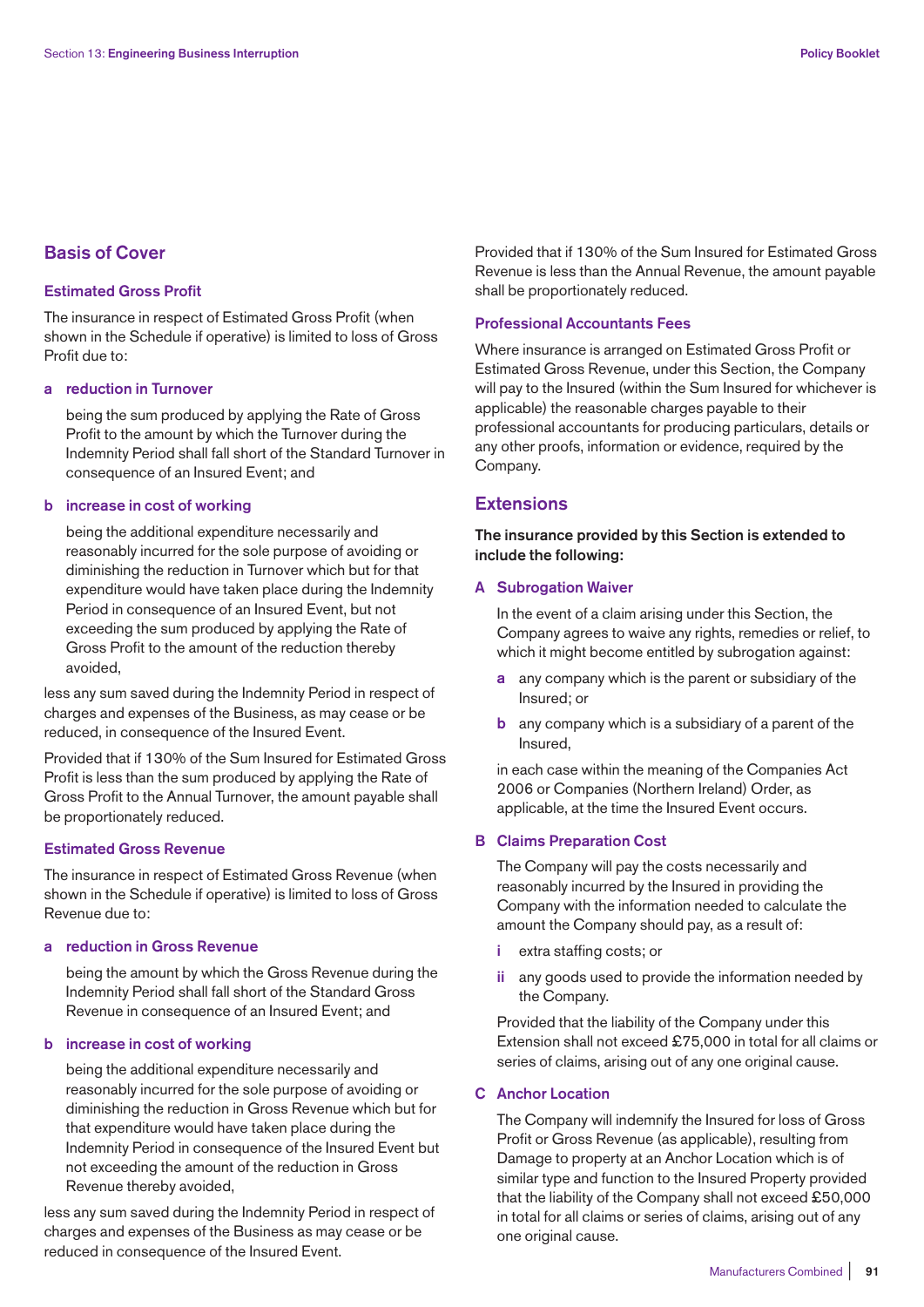For the purposes of this Extension:

- **a** "Anchor Location" means a well-known third party business which is responsible, and which the Business depends upon, for attracting customers to the centre, trading estate or business park in which the Premises are situated; and
- **b** all references to Property Insured within the insurance definitions are replaced by property similar in type and function to the Property Insured.

#### **D Public Relations Costs**

 If the Company accepts a claim under this Section for loss of Gross Profit or Gross Revenue (as applicable), and the Company agrees in writing, the Company will also pay the cost of a professional public relations firm to help the Insured create and distribute communications to:

- **i** the media;
- **ii** the public; and
- **iii** the Insured's customers and clients.

 Provided that the liability of the Company under this Extension shall not exceed £25,000 in total for all claims or series of claims, arising out of any one original cause.

#### **E Brands and Labels**

 The Company will pay the cost to the Business of salvaging, stamping on, or removing the brands and labels from, any goods damaged as a result of an Insured Event, as long as this will not cause further loss, destruction or damage to the Property Insured or any deterioration or putrefaction, of stock.

 Provided that the liability of the Company under this Extension shall not exceed £50,000 in total for all claims or series of claims, arising out of any one original cause.

# **Clauses**

#### **The following Clauses apply to this Section:**

#### **1 Accumulated Stocks**

# **a Estimated Gross Profit**

 In adjusting any loss, account shall be taken and an equitable allowance made if any reduction in Turnover due to the Insured Event is postponed by reason of the Turnover being temporarily maintained from accumulated stocks of raw materials, work in progress or finished goods.

#### **b Estimated Gross Revenue**

 In adjusting any loss, account shall be taken and an equitable allowance made if any reduction in Revenue due to the Insured Event is postponed by reason of the Revenue being temporarily maintained from accumulated stocks of raw materials, work in progress or finished goods.

#### **2 Payments on Account**

 Payments on account will be made to the Insured during the Indemnity Period if desired.

#### **3 Departmental Trading**

 Where the Business is conducted in departments of which the independent trading results are ascertainable, the terms of items **a** and **b** of the Estimated Gross Profit or Estimated Gross Revenue (when insured under this Section), under Basis of Cover in this Section, shall apply separately to each department affected by the Insured Event.

# **4 Option to Convert to Output (Estimated Gross Profit cover only)**

 The Insured shall have the option to convert the basis of settlement from Turnover to Output or other basis, as may more realistically measure a loss.

 For this purpose, Output shall mean the sale value of materials produced by the Insured in the course of the Business at the Premises provided that only one basis shall be operative in connection with any one loss.

#### **5 Uneconomical Repairs**

 If, under Section 12a of this Policy, a replacement for an item of Property Insured subject to Damage is no longer being produced or is no longer available, and repairing the item would not be economical (that is, if the cost of repairs is higher than the cost of replacement), the maximum period the Company will pay for any indemnity under this Section in respect of such item will be:

- **a** six months; or
- **b** the Indemnity Period,

whichever is the shorter.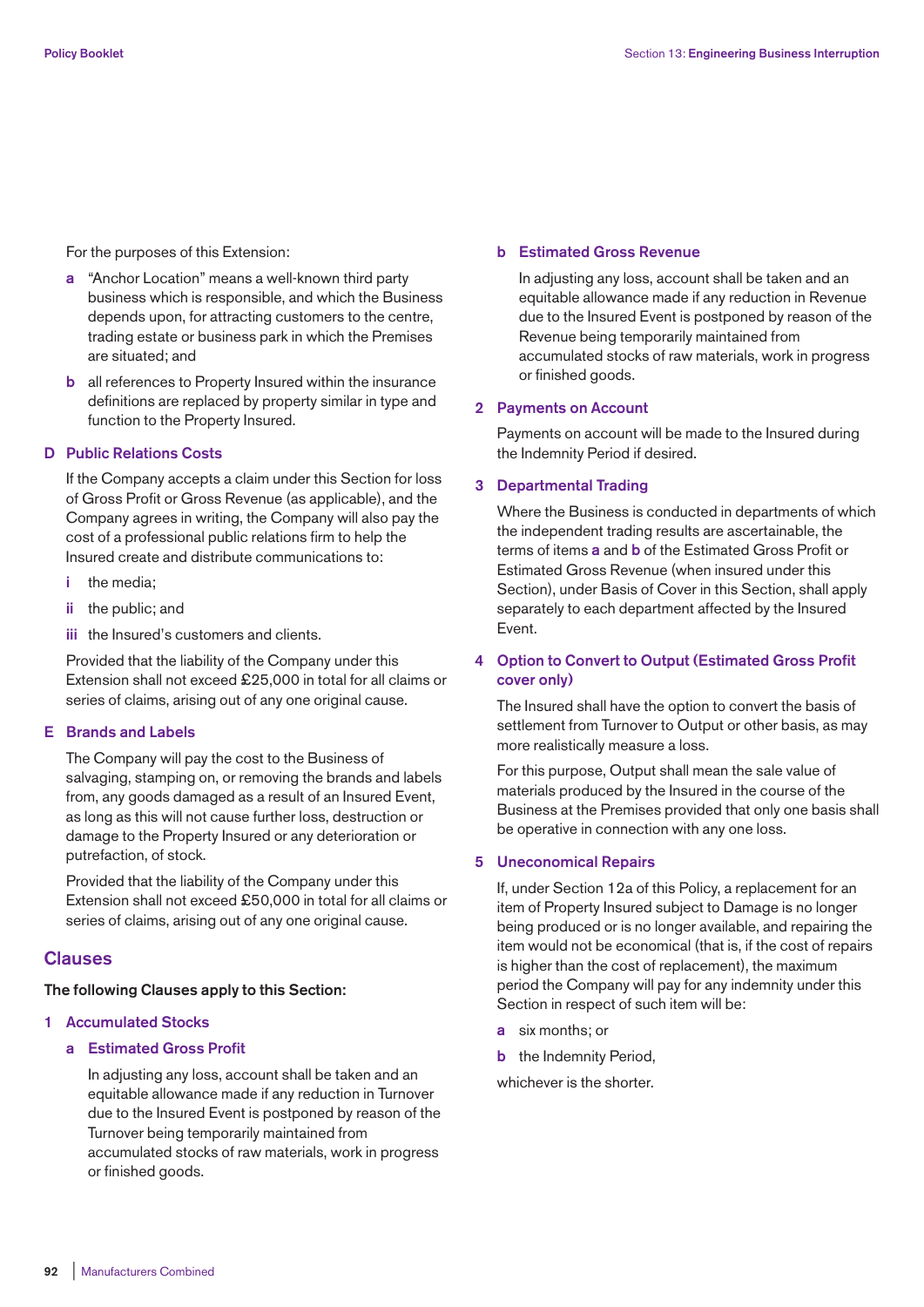#### **6 Alternative Premises**

## **a Estimated Gross Profit**

 If during the Indemnity Period, goods are sold or services are rendered, elsewhere than at the Premises for the benefit of the Business, either by the Insured or by others on the Insured's behalf, the money paid or payable shall be taken into account in arriving at the Turnover during the Indemnity Period.

## **b Estimated Gross Revenue**

 If during the Indemnity Period, goods are sold or services are rendered, elsewhere than at the Premises for the benefit of the Business, either by the Insured or by others on the Insured's behalf, the money paid or payable shall be taken into account in arriving at the Gross Revenue during the Indemnity Period.

# **7 Estimate of Gross Profit or Gross Revenue**

 Prior to each renewal of this Section the Insured shall provide the Company with the estimated Gross Profit or estimated Gross Revenue, for their financial year most nearly concurrent with the ensuing year of insurance, or a proportionately reduced multiple thereof where the Indemnity Period is less than 12 months.

#### **8 Adjustment Clause (Gross Profit)**

 The first and annual premiums are provisional and based on the estimated Gross Profit for the financial year most nearly concurrent with the Period of Insurance.

 Within six months from the expiry of each Period of Insurance, the Insured shall provide the Company with a declaration confirmed by the Insured's auditors, of the Gross Profit earned during the financial year most nearly concurrent with the Period of Insurance.

 The declaration shall include the amount by which Gross Profit was reduced during the financial year solely in consequence of any Insured Event giving rise to a claim.

When the declaration (adjusted as above) is:

- **a** less than the estimated Gross Profit for the Period of Insurance, the Company will allow a pro-rata return of the premium paid on the estimated Gross Profit but not exceeding 50% of such premium;
- **b** greater than the estimated Gross Profit for the Period of Insurance, the Insured shall pay a pro-rata addition to the premium but not exceeding 20% of the premium paid on the estimated Gross Profit.

#### **9 Adjustment Clause (Gross Revenue)**

 The first and annual premiums are provisional and based on the estimated Gross Revenue for the financial year most nearly concurrent with the Period of Insurance.

 Within six months from the expiry of each Period of Insurance, the Insured shall provide the Company with a declaration confirmed by the lnsured's auditors, of the Gross Revenue earned during the financial year most nearly concurrent with the Period of Insurance.

 The declaration shall include the amount by which Gross Revenue was reduced during the financial year solely in consequence of any Insured Event giving rise to a claim.

When the declaration (adjusted as above) is:

- **a** less than the estimated Gross Revenue for the Period of Insurance, the Company will allow a pro-rata return of the premium paid on the estimated Gross Revenue but not exceeding 50% of such premium;
- **b** greater than the estimated Gross Revenue for the Period of Insurance the Insured shall pay a pro-rata addition to the premium but not exceeding 20% of the premium paid on the estimated Gross Revenue.

# **10 Value Added Tax**

 To the extent that the Insured is accountable to the tax authorities for Value Added Tax, all terms of this Section shall be exclusive of such tax.

# **Conditions**

## **The following Conditions apply to this Section.**

- **1 Claims Settlement** 
	- **a** The loss sustained by the Insured during any Franchise period or Time Exclusion, stated in the Schedule, will be deducted from the settlement and borne by the Insured.
	- **b** Without prejudice to liability, the Insured may proceed with minor repairs subject to compliance with Claims Condition 2 of this Policy.

#### **2 Access**

 The Company or its representatives shall have the right of access to the Premises at reasonable times.

#### **3 Damage Requirement**

 The Company will only indemnify the Insured under this Section for loss of Gross Profit or Gross Revenue (as applicable), resulting from Damage to Property Insured if:

**a** the Damage is covered under Section 12a; or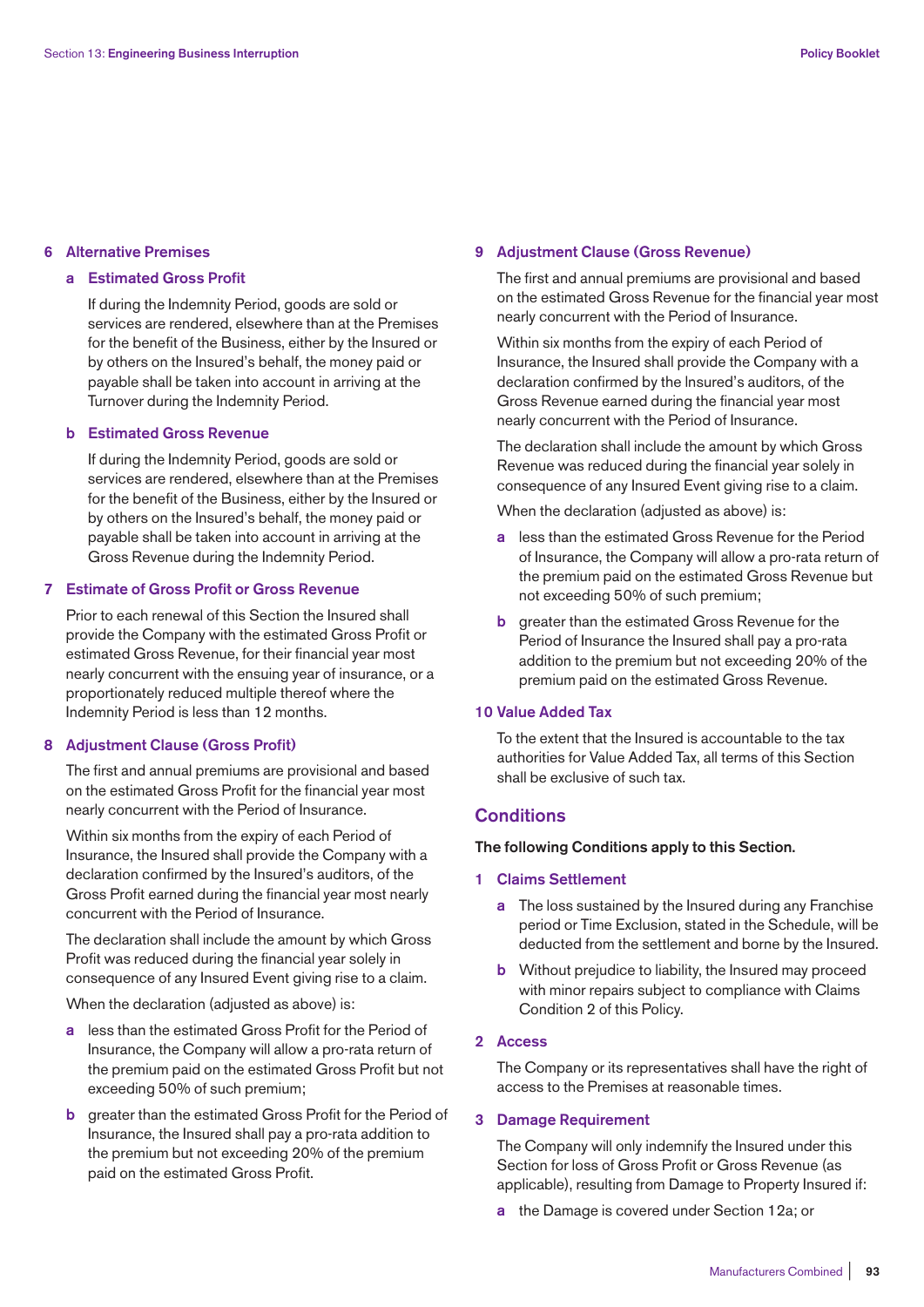- **b** the Company would not pay a claim under Section 12a purely because the Company applies:
	- **i** the Excess; or
	- **ii** Exclusion 9 (Damage recoverable under any maintenance agreement or any warranty or guarantee),

under Section 12a.

## **4 More Than One Insured**

 If more than one insured is named in the Schedule, the first named insured will receive all notices and agree any changes to the Policy and will be treated as acting for all the named insureds. The Company will not remove any named insured without their permission.

 For any claim, the total amount the Company will pay will not be more than the Sum Insured (or any other stated limit of liability), regardless of the number of people or organisations insured by this Policy.

# **Exclusions**

## **The Company shall not be liable under this Section for any loss resulting from interruption or interference due to:**

- **1** the deliberate act or failure of a utility supplier, grid operator or telecommunications operator, other than where that was necessary to protect life or prevent damage to property;
- **2 a** any intentional act or failure to act by the Insured, unless this is a measure to reduce injury or Damage;
	- **b** intentional overloading, testing, experiment or deliberate application of any abnormal condition; or
- **3** the Insured's insolvency or bankruptcy.

# **The Company also shall not be liable under this Section for:**

- **4** loss of Gross Profit or Gross Revenue (as applicable), or any other cost, resulting from:
	- **a** any lease, contract, licence or order ending or being suspended or cancelled;
	- **b** penalties of any kind;
	- **c** lack of, or guarantees of, performance;
	- **d** inefficiency or delay; or
	- **e** measures to eliminate or reduce losses from any of the causes stated above in this Exclusion.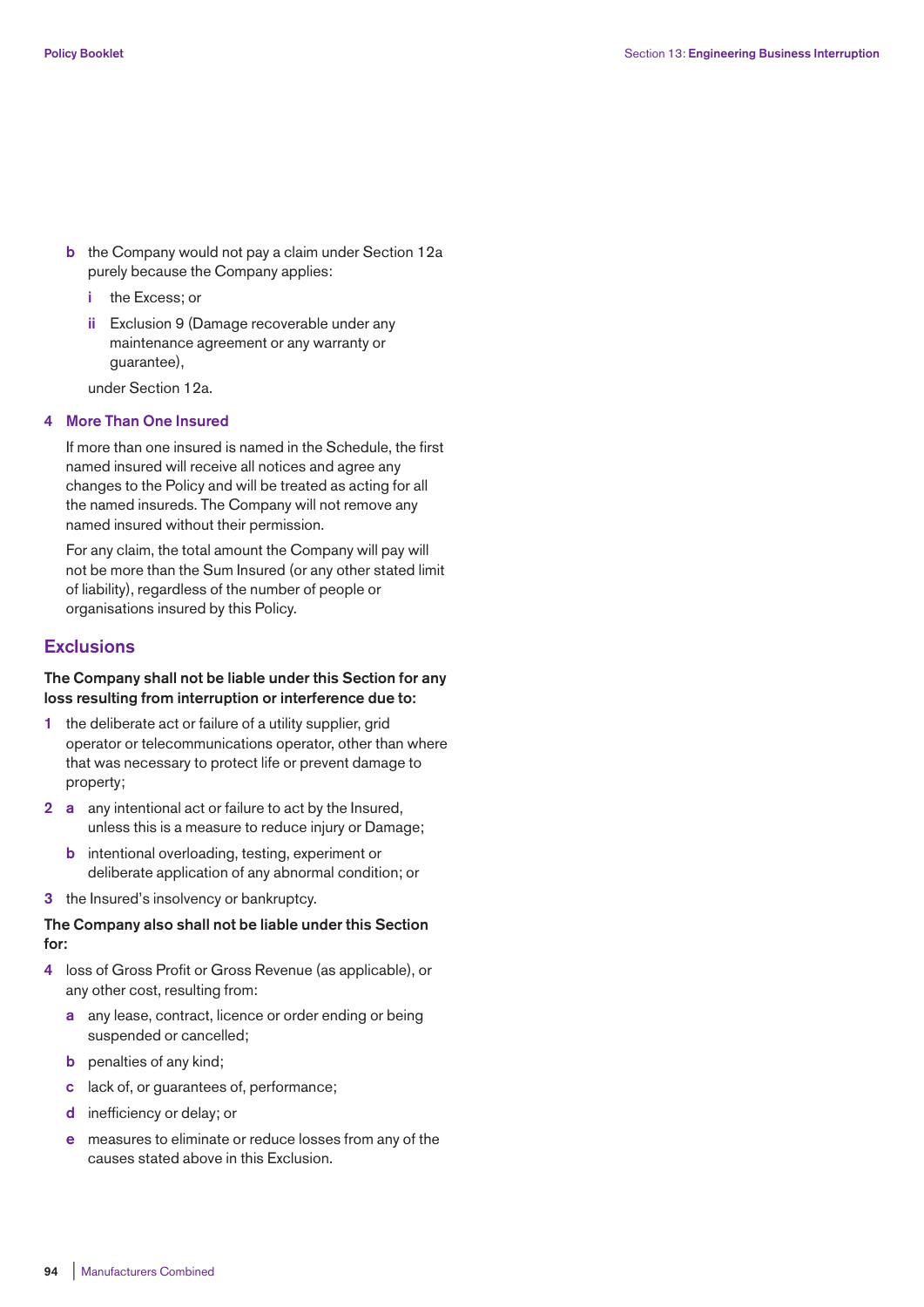# Section 14: **Computer and Cyber**

**Claims under this Section of the Policy are administered and managed on NIG's behalf by HSB Engineering Insurance Limited who is authorised by the Prudential Regulation Authority and regulated by the Financial Conduct Authority and the Prudential Regulation Authority.** 

#### **Making a Claim**

When making a claim, it is very important that all of the requirements of the Policy are met – particularly Claims Condition 2 Action by the Insured. If they are not met, then the Company may not pay part or all of the claim.

Claims under this Section should be reported to HSB Engineering Insurance Limited at:

Claims Department HSB Engineering Insurance Limited Chancery Place 50 Brown Street Manchester M2 2JT

Phone: **+44 (0) 330 100 3432**

Email: new.loss@hsbeil.com

#### **Definitions**

**The definitions which apply to this Section are in addition to the General Definitions.** 

## **Act of Terrorism**

For the purpose of this Section, this shall mean:

An act or threat any person or group (whether acting alone or in connection with any organisation or government) commits for political, religious, ideological or similar purposes, including to influence any government or frighten the public.

#### **Business Income**

- **a** the amount of net income (profit or loss before income tax) which the Insured would have earned after the Time Excess if the Cyber Event or Prevention of Access had not happened; and
- **b** normal operating expenses that continue, including ordinary payroll.

#### **Computer Equipment**

All electronic equipment used for the storage and communication of electronically processed data, including peripheral devices, interconnecting wiring, fixed disks, telecommunications equipment, computerised telephone systems, electronic access equipment, point of sale systems and software and programs used to process data, but not including:

- **a** Portable Equipment;
- **b** Electronic Office Equipment;
- **c** equipment controlling manufacturing processes, or forming part of machinery; or
- **d** equipment held as stock or which the Insured have manufactured and is intended for sale or repair in the course of the Business,

unless otherwise specified in the Schedule.

#### **Computer System**

Hardware, Data, computer networks, websites, intranet and extranet sites.

#### **Computer Virus**

Any malware, program code or programming instruction designed to have a damaging effect on a Computer System.

# **Cyber Attack**

Computer Virus, Hacking or Denial of Service Attack which is not just targeted at the Insured and the Insured's Computer System.

#### **Cyber Event**

- **a** loss, corruption, accidental or malicious deletion of or change to, unauthorised access to, or theft of data;
- **b** Damage to websites, intranet or extranet sites;
- **c** Damage or disruption caused by Computer Virus, Hacking or Denial of Service Attack; or
- **d** failure of or variation in the supply of electricity or telecommunications networks owned and operated by the Insured,

affecting the Insured's Computer System, or the Computer System of a Service Provider or customer of the Insured.

#### **Damage**

For the purpose of this Section, this shall mean:

Total or partial loss, damage, destruction, breakdown or corruption.

## **Damages**

- **a** financial compensation the Insured have to pay, except for fines, penalties, liquidated damages (agreed damages or penalties the Insured have to pay under contract), punitive or exemplary damages (extra damages to punish the Insured) or aggravated damages (more severe damages to reflect the seriousness of an offence); or
- **b** third parties' costs and expenses the Insured have to pay as a result of a claim being brought against them.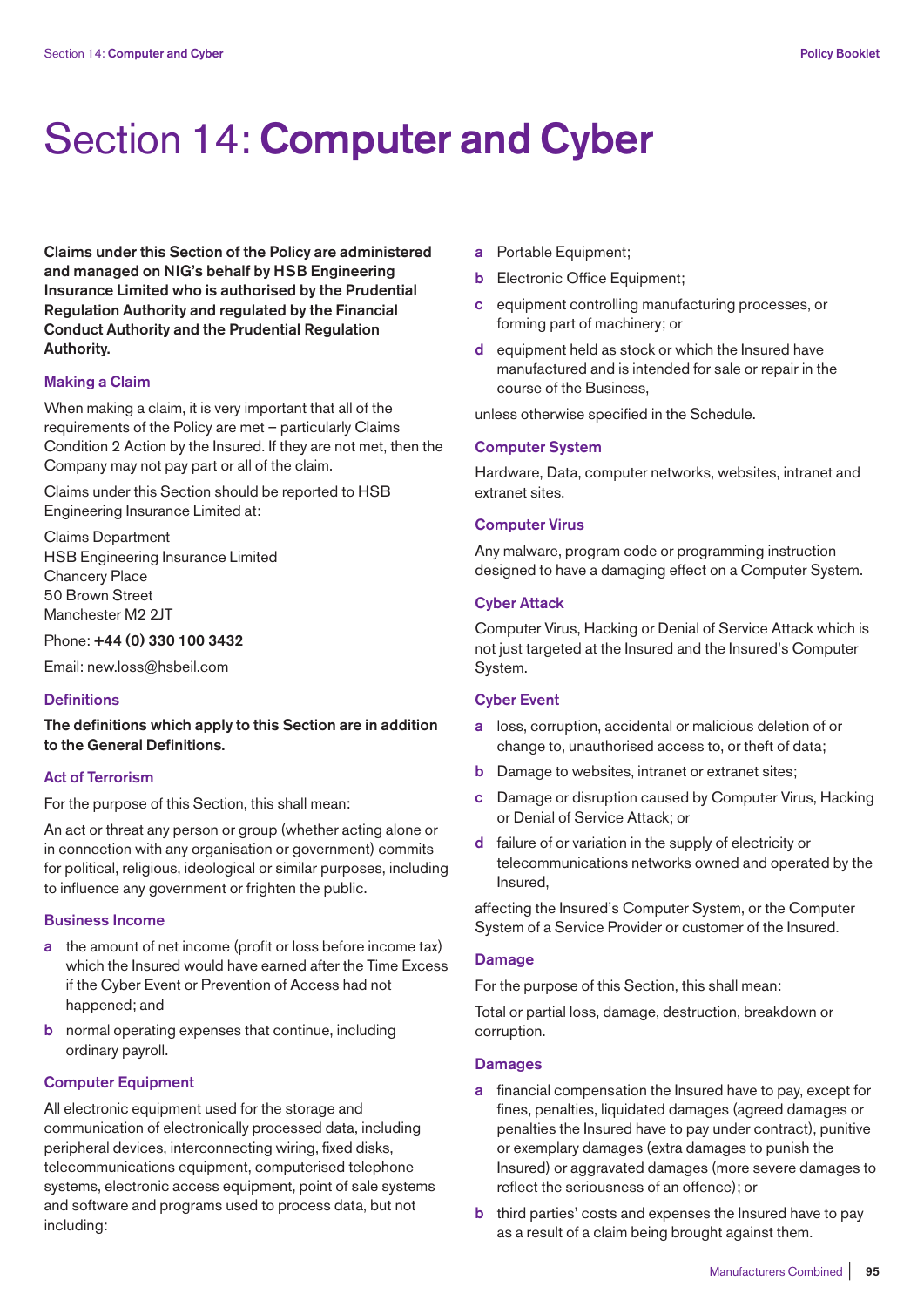## **Data**

Facts, concepts, information, ideas, text, recordings and images, which are converted to a form which can be processed by Hardware, but not including software and programs.

## **Data Privacy Obligations**

Legal obligations relating to securing, managing and preventing unauthorised access or use of Data, and arising under:

- **a** relevant data-protection regulations anywhere in the world associated with the confidentiality of, access to, control of and use of Personal Data which are in force at the time of the Occurrence;
- **b** guidance from the Information Commissioner's Office or similar organisations worldwide;
- **c** the Payment Card Industry Data Security Standard or other contractual obligations relating to handling creditcard and debit-card information; or
- **d** privacy statements and confidentiality agreements.

## **Defence Costs**

Costs and expenses the Company agree to in writing for investigating, settling or defending a claim against the Insured.

## **Denial of Service Attack**

A malicious and unauthorised attack which overloads any Computer System.

# **Directors and Officers**

Directors, officers, principals, partners or members while they are employed by the Insured and under their control in connection with the Business.

## **Electronic Office Equipment**

Photocopiers, fax machines, shredders, addressing machines, franking machines, televisions and associated equipment, DVD and CD recorders and players, video and audio conferencing and projection equipment and associated software and programs.

## **Employee**

For the purpose of this Section, this shall mean any:

- **a** person employed, borrowed or hired by the Insured, including apprentices;
- **b** labour master or labour-only subcontractor (or a person supplied by any of them);
- **c** self-employed person;
- **d** person taking part in any government or otherwise

authorised work experience, training, study, exchange or similar;

- **e** person doing voluntary work for the Insured; or
- **f** person supplied to the Insured under a contract or agreement which states that they are in the Insured's employment,

when they are working for the Insured in connection with the Business, but not including the Directors and Officers.

## **Hacking**

Unauthorised or malicious access to any Computer System by electronic means.

## **Hardware**

Computer Equipment and Portable Equipment and Electronic Office Equipment shown in the Schedule.

## **Indemnity Period**

The period during which the Insured suffers a loss of Business Income or have to pay extra costs, starting on the date of the Cyber Event, Damage to Hardware or Prevention of Access and ending no later than the last day of the Indemnity Period shown in the Schedule.

## **Insured Location**

- **a** in respect of Hardware: The Premises.
- **b** in respect of Portable Equipment: Anywhere in the world.

## **Limit of Liability**

The Limit of Liability shown in the Schedule being the most the Company will pay for claims arising from one Occurrence, regardless of the number of people or organisations insured by this Policy.

## **Occurrence**

One event or a series of events arising out of or in connection with the same cause, source or event.

## **Personal Data**

Information which could identify a person or allow identity theft or other fraud to take place.

## **Portable Equipment**

Laptops, palmtops, notebooks and tablet computers, removable satellite-navigation systems, digital cameras and smartphones and associated software and programs.

## **Prevention of Access**

Preventing access to, or use of, the Insured's Computer System following:

**96** | Manufacturers Combined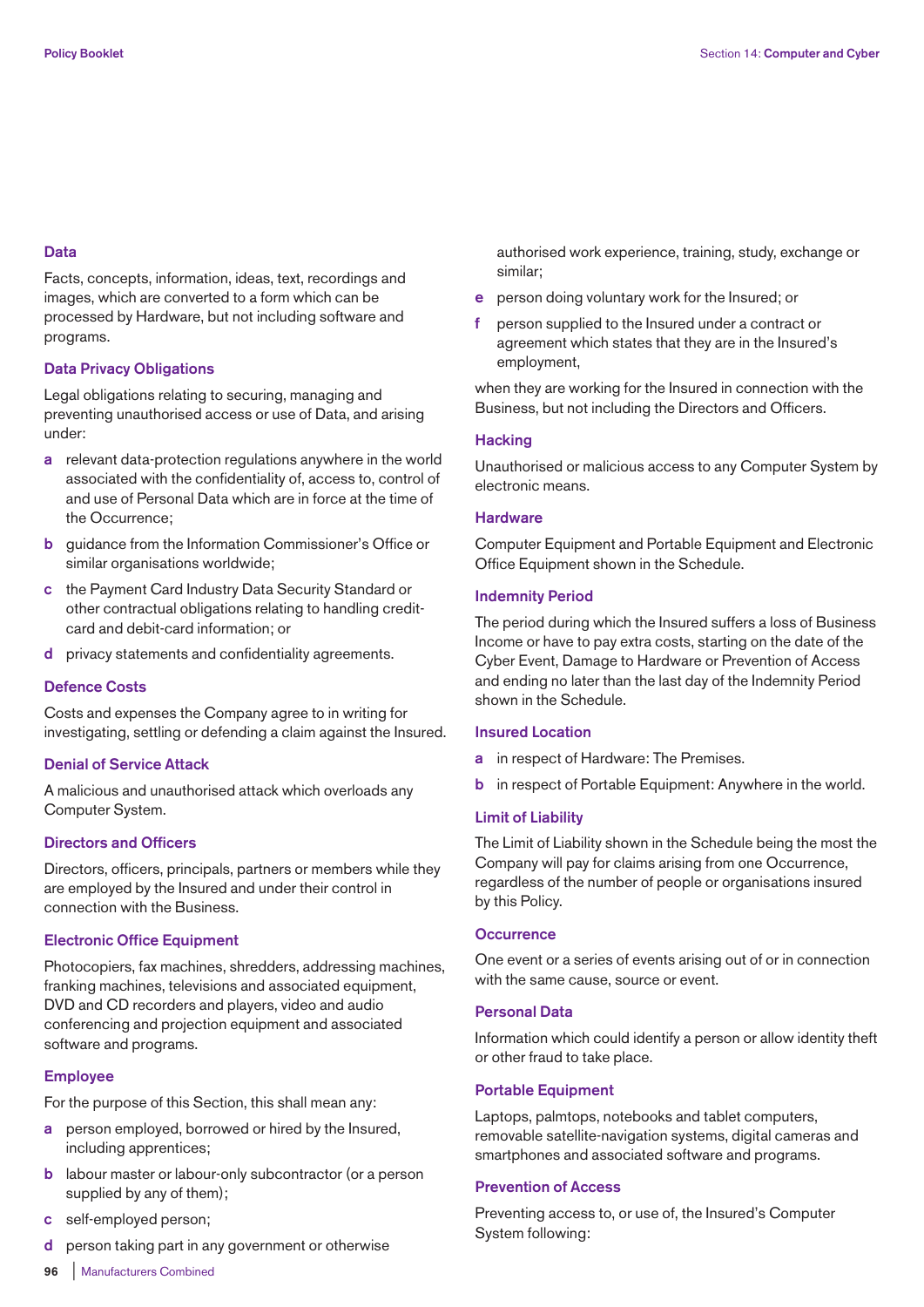- **a** Damage to any property within a mile of the Premises or the premises of the Insured's Service Provider;
- **b** a public or police authority using its powers to protect life or property, or to get access to damaged property; or
- **c** a third party illegally occupying premises.

#### **Service Provider**

A business that the Insured have hired under a written contract to perform services on their behalf in connection with the Business.

#### **Territorial limits**

The United Kingdom, Channel Islands and the Isle of Man.

# **Sub-Section 1 – Cyber Crime**

## **Cover under this Sub-Section only applies if shown as operative in the Schedule.**

The Company will indemnify the Insured for the following which arise during the Period of Insurance:

- **a** Financial loss sustained by the Insured as a result of a fraudulent input, destruction or modification of Data in the Insured's Computer System, or the Computer System of the Insured's Service Provider, which results in:
	- **i** money being taken from any account;
	- **ii** goods, services, property or financial benefit being transferred; or
	- **iii** any credit arrangement being made,

 as long as the Insured have not received any benefit in return, and they cannot recover the loss from a financial institution or other third party.

- **b** The cost of proving that transactions are fraudulent and that contracts or agreements were entered into fraudulently.
- **c** The Insured's liability to make any payment to their telephone service provider as the result of Hacking into the Insured's Computer System.
- **d** The cost of employing specialist support to verify that a threat is genuine and to help the Insured to respond, and with the Company's written agreement, make the payment of a ransom demand, if anyone has or threatens to:
	- **i** cause Damage to or disrupt the Insured's Computer System by introducing a Computer Virus, or to initiate a Hacking attack or Denial of Service Attack against the Insured;
	- **ii** release, publish, corrupt, delete or alter Data from the Insured's Computer System if this would cause them commercial or financial harm or damage their reputation; or

 **iii** fraudulently or maliciously use the Insured's Computer System to cause a loss to the Insured or a third party,

 as long as the Insured can demonstrate that they have good reason to believe that the threat is not a hoax and they have reported it to the police.

Provided that the most the Company will pay for each Occurrence under this Sub-Section is the Sum Insured shown for Sub-Section 1 under Section 14 in the Schedule, regardless of the number of people or organisations insured by this Policy. If the Occurrence is the result of a Cyber Attack, the liability of the Company shall not exceed the 'Cyber Attack Limit' stated in and explained in Condition 2: Cyber Attack Limit applicable to this Section of the Policy.

# **Exclusion**

**The Company shall not be liable under this Sub-Section for:** 

**1** any financial loss resulting from actual or alleged fraudulent use of a credit card or debit card.

Certain further Exclusions apply to this Sub-Section as stated at the end of this Section.

# **Sub-Section 2 – Cyber Liability**

**Cover under this Sub-Section only applies if shown as operative in the Schedule.** 

# **For the purposes of this Sub-Section, the definition of Insured shall extend to include Employees and Directors and Officers.**

The Company will indemnify the Insured for Damages and Defence Costs arising from a claim first made against the Insured during the Period of Insurance, and in the course of the Business, as a result of the following:

- **a** The Insured or their Service Provider failing to secure, or prevent unauthorised access to, publication of or use of Data (including any interference with any right to privacy or publicity, breach of confidence or the Insured's Data Privacy Obligations).
- **b** The Insured unintentionally transmitting, or failing to prevent or restrict the transmission of, a Computer Virus, Hacking attack or Denial of Service Attack from their Computer System to a third party.
- **c** Loss of reputation (including that of a product) or intellectual property rights being broken, limited or undermined as a result of:
	- **i** the content of any emails distributed by the Insured's Computer System;
	- **ii** the content of the Insured's website;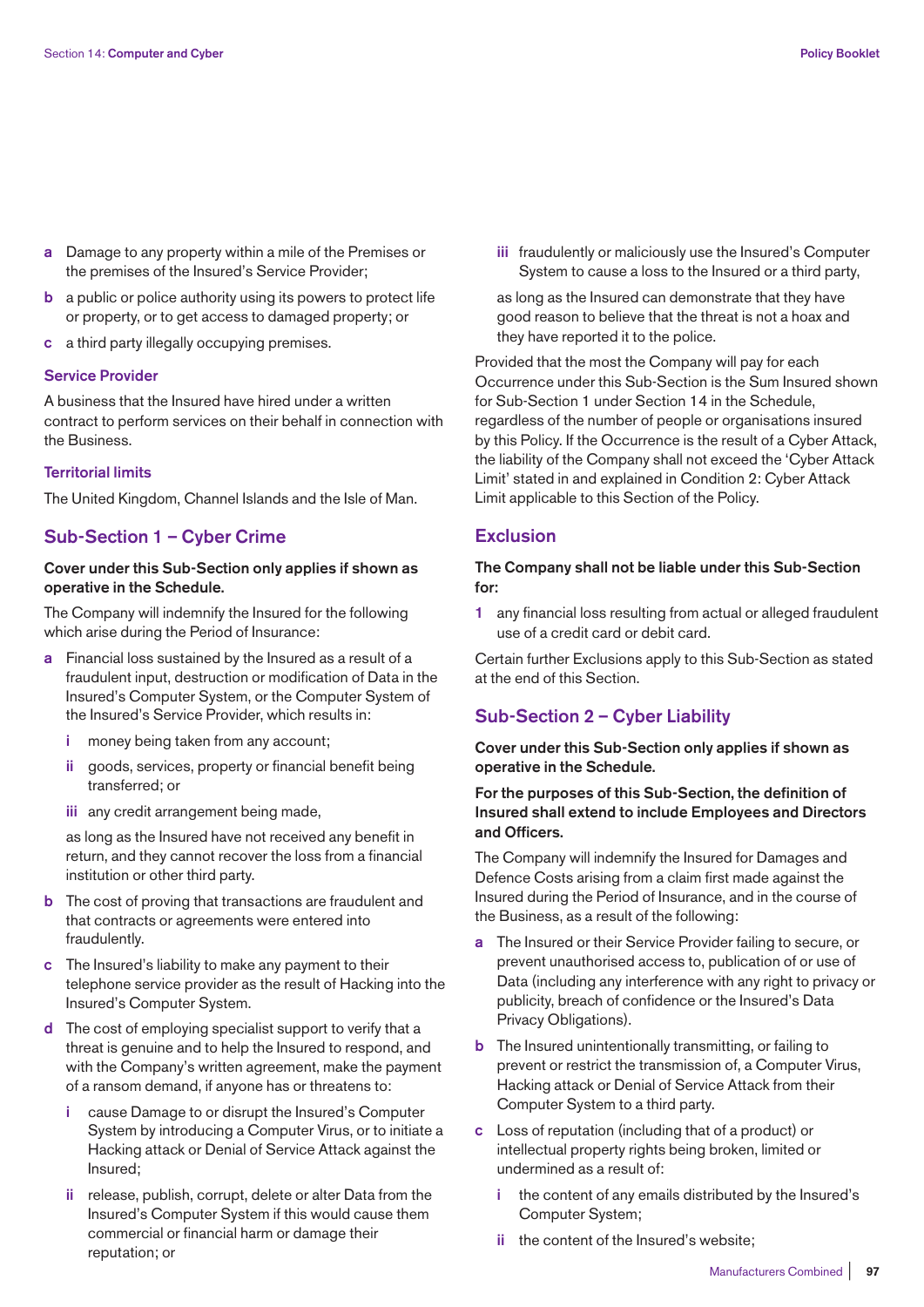- **iii** online promotional marketing material; or
- **iv** other Data processed or distributed by the Insured's Computer System.

## Provided that:

- **i** the most the Company will pay for all claims arising out of one Occurrence under this Policy will be the Limit of Liability shown under Sub-Section 2 of Section 14 in the Schedule plus any limits shown below in the Extensions to this Sub-Section, regardless of the number of claims or claimants. If the Occurrence is the result of a Cyber Attack, the amount the Company will pay may be limited by the 'Cyber Attack Limit' stated in and explained in Condition 2: Cyber Attack Limit applicable to this Section of the Policy; and
- **ii** for any and all claims arising out of any one Occurrence, the Company may pay the full Limit of Liability that applies to that Occurrence. When the Company has paid the full Limit of Liability for claims arising out of any one Occurrence, the Company will not pay any further amounts for claims arising from the same Occurrence or for associated Defence Costs arising after the Company pays the full Limit of Liability; and
- **iii** any Defence Costs payable by the Company will be within, and not on top of, the Limit of Liability.

## **Extensions**

## **The insurance provided by this Sub-Section extends to include the following:**

#### **A Court Attendance**

 If the Insured is asked by the Company to attend court as a witness in connection with a claim made against them, provided the claim is covered under this Sub-Section, the Company will pay compensation to the Insured at the following rates per day on which attendance is required:

| <b>a</b> Directors and Officers | £100 |
|---------------------------------|------|
|                                 |      |

**b** Employee  $\text{\$50.}$ 

## **B Fines and Penalties**

 Following a claim against the Insured, the Company will pay fines, penalties, liquidated Damages (agreed damages or penalties the Insured have to pay under a contract) and Defence Costs which the Insured becomes legally obliged to pay as the result of them not keeping to their Data Privacy Obligations up to £25,000 any one Occurrence.

 Provided that the Company will not be liable under this Extension for fines and penalties which cannot be insured against by law.

#### **C Removing Data**

 The Company will pay the cost of withdrawing or removing Data from the internet or other source available to the public, as long as that would avoid or reduce a claim against the Insured.

 Provided that the Company's liability under this Extension shall not exceed £10,000 in respect of any one Occurrence.

## **D Further Extensions**

 Certain further Extensions apply to this Sub-Section as stated at the end of this Section.

# **Conditions**

**The following Conditions apply to this Sub-Section.** 

**1 Protecting Data** 

 The Insured must make sure that the appropriate procedures are in place for disposing of and destroying Hardware and hard copy files in order to protect Data.

**2 Further Conditions** 

 Certain further Conditions apply to this Sub-Section as stated at the end of this Section.

#### **Exclusions**

# **The Company shall not be liable under this Sub-Section for any Damages, liability, expense or Defence Costs arising from:**

- **1** any claim brought against the Insured by:
	- **a** another person named as Insured in the Schedule;
	- **b** any parent or subsidiary companies of the Insured; or
	- **c** any company which the Insured is a director, officer, partner or employee of and has a financial interest in.

 This Exclusion does not apply to Personal Data relating to Employees or Directors and Officers, as long as any benefit they receive is no more than any third party would receive;

- **2** defamatory or disparaging statements or publications made deliberately or recklessly if a reasonable person could anticipate that the statements could result in a claim against the Insured;
- **3** the Insured failing to keep to any obligation they have to their Employees or Directors and Officers, unless this is specifically insured by this Policy after the Insured's Data Privacy Obligations have not been met;
- **4** any mistakes in financial statements or representations concerning the Insured's Business;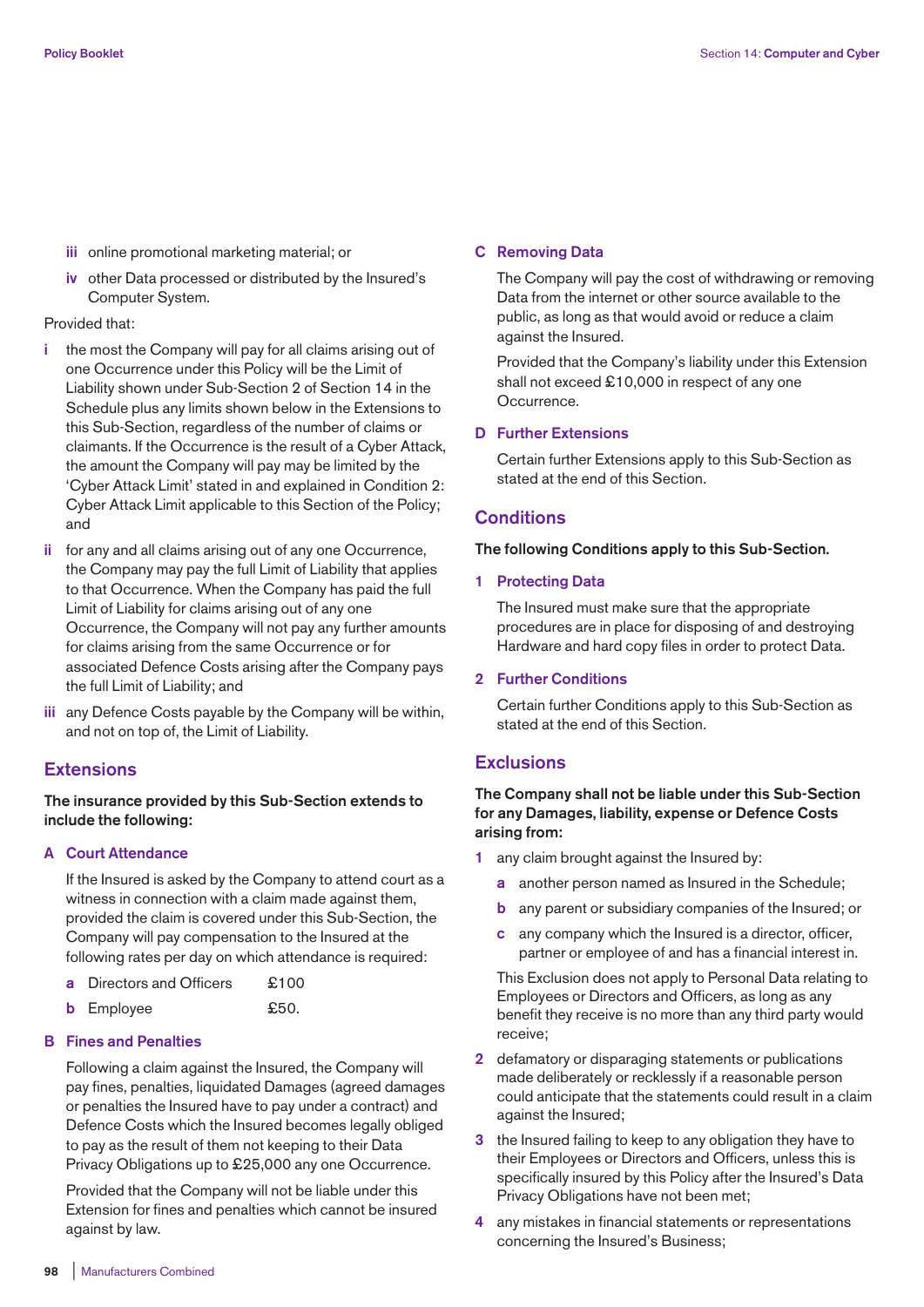- **5** the Insured actually or allegedly breaking any taxation, competition, restraint of trade, competition or anti-trust law or regulation;
- **6** any patent being infringed (broken, limited or undermined) without the patent holder's permission; or
- **7** any goods, products or software the Insured has sold, supplied, manufactured, constructed, installed, maintained, repaired, altered or treated, or any inadequate or incorrect advice or services the Insured has provided.

Certain further Exclusions apply to this Sub-Section as stated at the end of this Section.

# **Sub-Section 3 – Data-Breach Expense**

**Cover under this Sub-Section only applies if shown as operative in the Schedule.** 

# **For the purposes of this Sub-Section, the definition of Insured shall extend to include Employees and Directors and Officers.**

If, during the Period of Insurance, the Insured discover that they have failed to keep to their Data Privacy Obligations in the course of their Business, the Company will pay for the following:

- **a** The cost of hiring professional legal and forensic information-technology services to investigate and tell the Insured how they should respond.
- **b** The cost of informing affected parties, the data privacy regulator and other relevant third parties or organisations worldwide.
- **c** The cost of providing the following support services to affected parties as the result of the Insured failing to keep to their Data Privacy Obligations:
	- **i** Credit file monitoring, identity theft assistance and helping affected parties to correct their credit records and take back control of their personal identity.
	- **ii** Providing a helpline to respond to enquiries after informing affected parties.

 These support services will only be provided for 12 months, and only if:

- **a** the Data Privacy Obligations the Insured has failed to keep to relate to Personal Data; or
- **b** the Insured provides the relevant service under their Data Privacy Obligations.
- **d** Public-relations and crisis-management expenses, if the Company has agreed in writing, for communicating with the media, the Insured's customers and the public to minimise damage to brands and Business operations, and any damage to the Insured's reputation.

The liability of the Company will not exceed in respect of each Occurrence the Sum Insured shown under Sub-Section 3 of Section 14 in the Schedule plus any limits shown below in the Extensions to this Sub-Section, regardless of the number of people or organisations insured by this Policy. If the Occurrence is the result of a Cyber Attack, the amount the Company will pay may be limited by the 'Cyber Attack Limit' stated in and explained in Condition 2: Cyber Attack Limit applicable to this Section of the Policy.

# **Extensions**

# **The insurance provided by this Sub-Section extends to include the following:**

#### **A Security Audit**

 If the failure to keep to Data Privacy Obligations insured by this Sub-Section resulted from security weaknesses in the Insured's Computer System, the Company will pay the cost of a professional consultant carrying out an audit of the Insured's Computer System to assess the security weaknesses and advise the Insured on how to make improvements.

 Provided that the most the Company will pay under this Extension shall not exceed £10,000 in respect of any one Occurrence.

## **B Further Extensions**

 Certain further Extensions apply to this Sub-Section as stated at the end of this Section.

# **Conditions**

#### **The following Conditions apply to this Sub-Section.**

**1 Protecting Data** 

 The Insured must make sure that the appropriate procedures are in place for disposing of and destroying Hardware and hard copy files in order to protect Data.

#### **2 Further Conditions**

 Certain further Conditions apply to this Sub-Section as stated at the end of this Section.

# **Exclusions**

# **The Company shall not be liable under this Sub-Section for:**

- **1** the cost of restoring and recreating Data; or
- **2** the cost of correcting any failings in procedures, systems or security.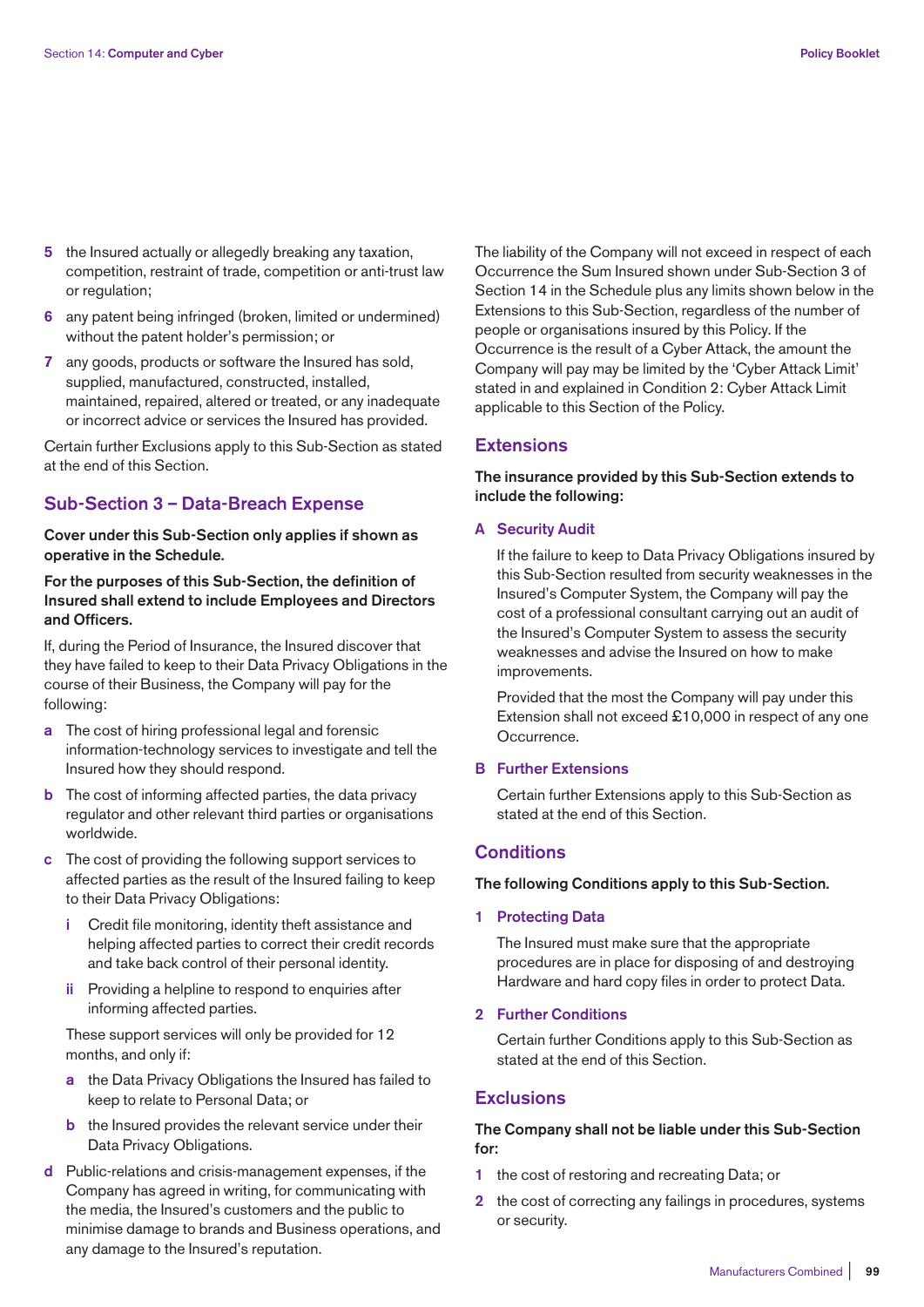Certain further Exclusions apply to this Sub-Section as stated at the end of this Section.

# **Sub-Section 4 – Cyber Event – Loss of Business Income**

#### **Cover under this Sub-Section only applies if shown as operative in the Schedule.**

The Company will indemnify the Insured for loss of Business Income during the Indemnity Period resulting from a Cyber Event or Prevention of Access which is discovered during the Period of Insurance.

Provided that:

- **i** the Company's liability in respect of each Occurrence will not exceed the Sum Insured shown under Sub-Section 4 of Section 14 in the Schedule plus any limits shown below in the Extensions to this Sub-Section, regardless of the number of people or organisations insured by this Policy. If the Occurrence is the result of a Cyber Attack, the amount the Company will pay may be limited by the 'Cyber Attack Limit' stated in and explained in Condition 2: Cyber Attack Limit applicable to this Section of the Policy.
- **ii** the amounts the Company will pay under this Sub-Section will be based on the Insured's Business Income during the 12 months before the Cyber Event or Prevention of Access, as recorded in the Insured's accounts. The Company will make adjustments to reflect trends and circumstances which may affect the Business Income, or which would have affected the Business Income whether or not the Cyber Event or Prevention of Access had happened.

# **Extensions**

# **The insurance provided by this Sub-Section extends to include the following:**

## **A Accountants' Fees**

 The Company will pay the cost of the Insured providing the information the Company needs to work out the amount they should pay as a result of:

- **i** extra staffing costs; and
- **ii** extra fees charged by the Insured's usual auditors or accountants,
- up to a maximum amount of £50,000 any one Occurrence.

# **B Further Extensions**

 Certain further Extensions apply to this Sub-Section as stated at the end of this Section.

# **Exclusions**

# **The Company shall not be liable under this Sub-Section for:**

**1** any loss of Business Income caused by or resulting from the failure or interruption of any electrical power supply network or telecommunication network not owned and operated by the Insured.

 This Exclusion shall not apply to loss of Business Income caused by or resulting from physical damage, if otherwise insured by this Section, to the electrical power supply network, telecommunication network or other property.

 Telecommunication networks include, but are not limited to, the internet, internet service providers, Domain Name System service providers, cable and wireless providers, internet exchange providers, search engine providers, internet protocol networks (and similar networks that may have different designations) and other providers of telecommunications or internet infrastructure; or

**2** loss of Business Income or any other cost arising during the Time Excess.

Certain further Exclusions apply to this Sub-Section as stated at the end of this Section.

# **Sub-Section 5 – Hardware**

# **Cover under this Sub-Section only applies if shown as operative in the Schedule.**

The Company will indemnify the Insured for Damage to the Hardware described in the Schedule owned, hired, leased or rented by the Insured provided that the Damage occurred during the Period of Insurance and whilst at an Insured Location.

Where there is more than one Premises insured, the Sums Insured stated in the Schedule shall apply in the aggregate to the property collectively described under this Sub-Section.

The Company will either repair or replace the Hardware which has suffered Damage or, at its option, make a payment to the Insured for the value of the Hardware. The Company will pay to repair or replace (as new) with Hardware of the same capacity or performance. If Hardware of the same capacity or performance is no longer available, the Company will pay to repair or replace with the nearest higher equivalent.

Where necessary, replacement Hardware will be provided by, and be capable of being supported by, any existing supplier, maintenance contract or software and system-support agreement.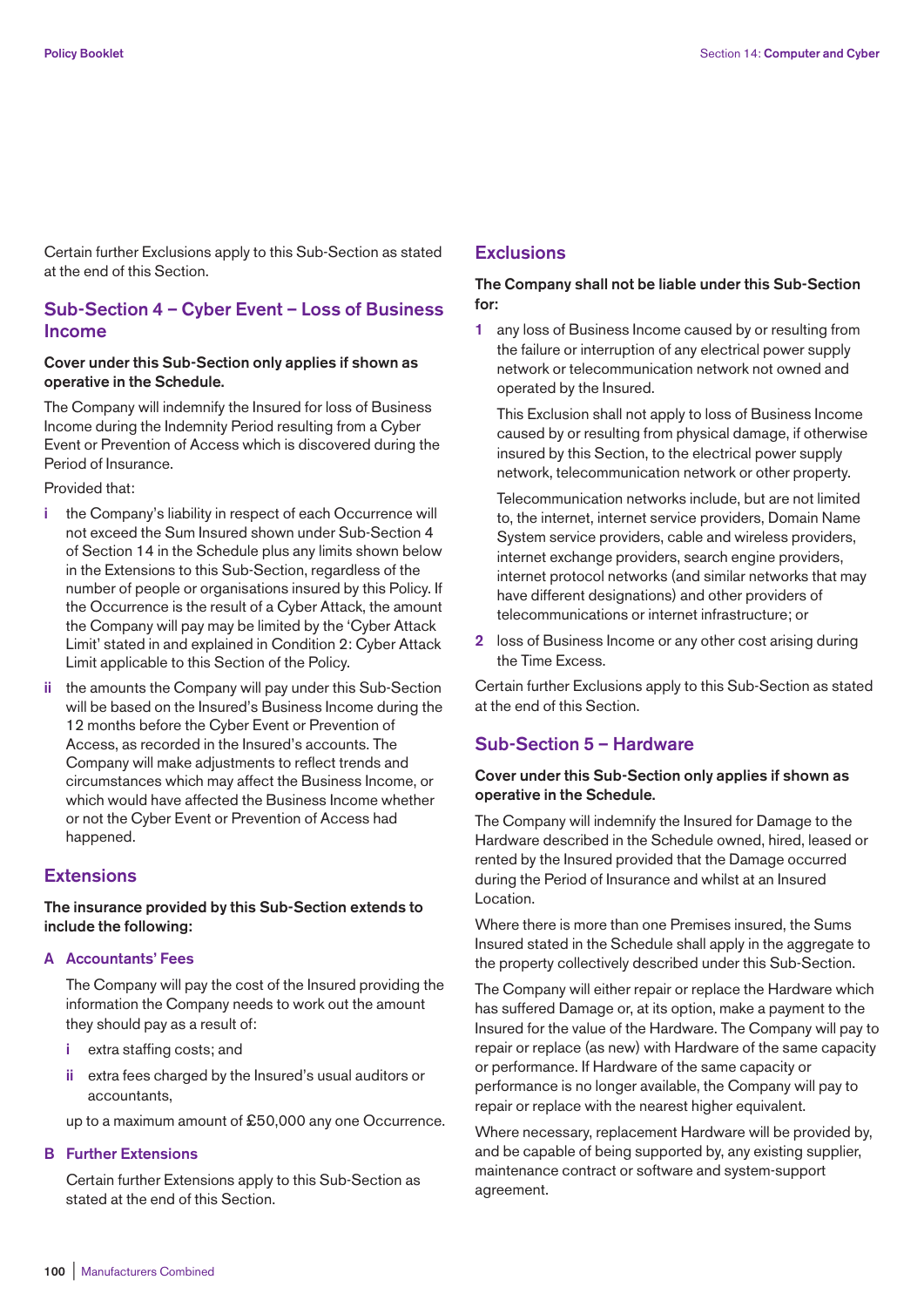If Hardware is not being repaired or replaced, the Company has the right to pay no more than the value of the Hardware immediately before the Damage, after making allowance for fair wear and tear.

The most the Company will pay for each Occurrence is the Sum Insured for each item stated in Sub-Section 5 of Section 14 in the Schedule plus any limits stated below in respect of the Extensions applicable to this Sub-Section, regardless of the number of people or organisations insured by this Policy. If the Occurrence is the result of a Cyber Attack, the amount payable by the Company may be limited by the 'Cyber Attack Limit' stated in and explained in Condition 2: Cyber Attack Limit applicable to this Section of the Policy.

# **Extensions**

**The insurance provided by this Sub-Section extends to include the following:** 

## **A Extra Hardware**

 The Sum Insured shown in the Schedule for Sub-Section 5 of Section 14 is automatically increased by £500,000 to include any Hardware which the Insured acquires during the Period of Insurance either at the Premises or at any new premises owned, leased or occupied by the Insured within the Territorial Limits for which the Insured has accidentally failed to notify the Company.

# **B Extra Hire or Lease Cost**

 If the Company has agreed to pay for Damage to Hardware, the Company will pay for the following:

- **a** extra hire, lease or rental costs arising out of changes to or replacement of an existing hire, lease or rental agreement. Any payment the Company make under this Extension will end:
	- **i** when the hire, lease or rental agreement in force at the time of the Damage ends; or
	- **ii** 12 months after the date of the Damage,

whichever comes first.

- **b** continuing hire, lease or rental costs which the Insured is legally liable to pay.
- **c** the cost of payments the Insured has to continue paying, under any extended warranty, maintenance contract or repair-service agreement, for Hardware which has been damaged and is no longer in use. Any payment the Company makes under this Extension will end:
	- **i** when the warranty, maintenance contract or repairservice agreement ends; or

**ii** 12 months after the date of the Damage,

whichever comes first.

 **d** the cost to the Insured of any unused parts of any nonrefundable extended warranties, maintenance contracts or repair-service agreements for Hardware which has been damaged and is no longer in use.

 The maximum amount payable under this Extension shall not exceed £25,000 in total and in the aggregate in respect of any one Occurrence.

## **C Fire Brigade Charges**

 If the Company has agreed to pay for Damage, the Company will pay for the charges the Insured has to pay for the fire service, or any other organisation responsible for protecting the public, attending the Premises up to a maximum of £50,000 any one Occurrence.

## **D Gas-Flooding Systems**

 The Company will pay for the cost of refilling or replacing the cylinders of any gas-flooding system set off accidentally at the Premises, and also the cost of cleaning up and repairing Damage to any property up to a maximum of £100,000 any one Occurrence.

## **E Incompatibility**

 If the Company has agreed to pay for Damage to Hardware, the Company will pay the extra cost of modifying the Insured's Computer System if replacement parts or software are incompatible with it.

 Provided that the liability of the Company under this Extension shall not exceed £100,000 any one Occurrence.

#### **F Recovery of Hardware**

 If the Company agrees in writing, the Company will pay for the cost of investigating and recovering lost or stolen Hardware which contains Data that may result in the Insured being prosecuted, the Insured's reputation being damaged, or the Insured suffering a financial loss as the result of loss or publication of that Data.

 Provided that the liability of the Company under this Extension shall not exceed £10,000 any one Occurrence.

#### **G Security Guard Costs**

 If the Company has agreed to pay for Damage to Hardware, the Company will also pay for the costs incurred by the Insured in employing temporary security guards at the Premises which the Insured owns, leases or occupies up to a maximum amount of £25,000 any one Occurrence.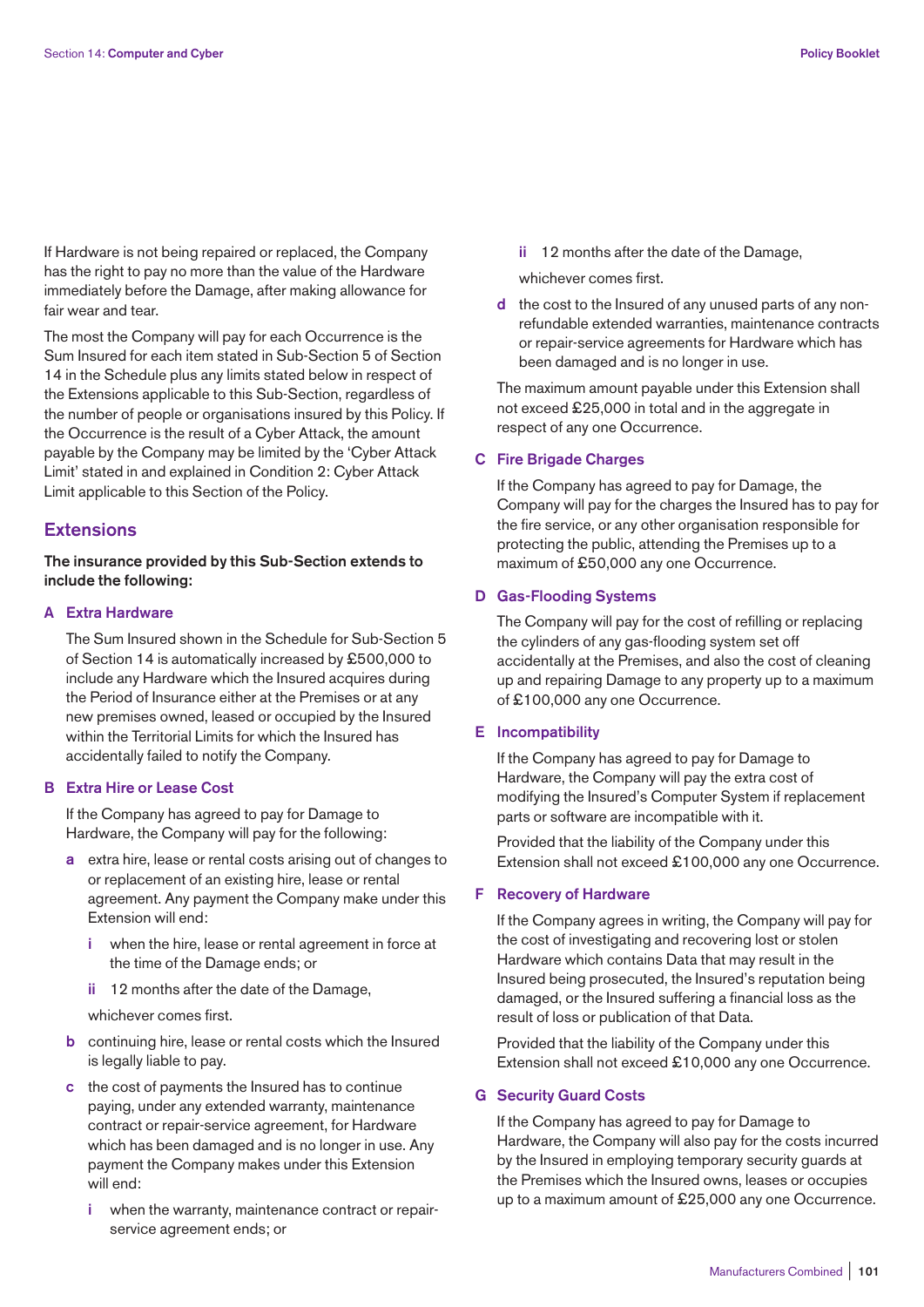Provided that:

- **i** the Company is satisfied that security guards are needed to protect Hardware; and
- **ii** the security guards are members of the International Professional Security Association (IPSA).

 If security guards are needed for more than seven days, the Company must agree to this in writing.

#### **H Temporary Removal**

 The Company will pay for Damage to Hardware while it is temporarily removed to, or being transported to, any other location anywhere in the world.

 Provided that the liability of the Company under this Extension shall not exceed £100,000 any one Occurrence.

#### **I Trace and Access**

 The Company will pay the cost of finding the point where any substances which have caused, or would cause, Damage to Hardware have escaped from. The Company will also pay the cost of repairing floors, walls and ceilings damaged in the course of the investigation.

 Provided that the liability of the Company under this Extension shall not exceed £25,000 any one Occurrence.

#### **J Waste Disposal Costs**

 If the Company has agreed to pay for Damage to Hardware, the Company will pay the cost of removing and disposing of damaged Hardware. The Company will also pay the cost of the Insured keeping to the Waste Electrical and Electronic Equipment Directive and any revisions to it.

 The maximum amount the Company will pay under this Extension shall not exceed £100,000 any one Occurrence.

## **K Further Extensions**

 Certain further Extensions apply to this Sub-Section as stated at the end of this Section.

# **Conditions**

#### **The following Conditions apply to this Sub-Section.**

#### **1 Minimum Standards of Protection**

 If Condition 2, as set out in Section 1: Material Damage of this Policy, is operative under Section 1, such Condition shall also apply to this Sub-Section in respect of the Premises concerned.

## **2 Intruder Alarm**

 If Condition 3, as set out in Section 1: Material Damage of this Policy, is operative under Section 1, such Condition

shall also apply to this Sub-Section in respect of the Premises concerned.

#### **3 Further Conditions**

 Certain further Conditions apply to this Sub-Section as stated at the end of this Section.

# **Exclusions**

# **The Company shall not be liable under this Sub-Section for:**

- **1** the cost of repairing, putting right or restoring any Damage covered by any manufacturer's or supplier's guarantee or warranty, or any maintenance contract; or
- **2** disappearances or shortages discovered when carrying out checks or inventories that cannot be accounted for.

Certain further Exclusions apply to this Sub-Section as stated at the end of this Section.

## **Sub-Section 6 – Data Corruption and Extra Cost**

# **Cover under this Sub-Section only applies if shown as operative in the Schedule.**

The Company will pay:

- **1** the cost of investigating and reconfiguring the Insured's Computer System and the Computer System of a Service Provider (including the cost of restoring and recreating Data); and
- **2** extra costs to prevent or reduce the disruption to the functions carried out by the Insured's Computer System during the Indemnity Period,

arising as a result of a Cyber Event, Damage to Hardware or Prevention of Access discovered during the Period of Insurance.

The cover provided by this Sub-Section does not include the value to the Insured of Data, even if the Data cannot be restored or recreated.

The most the Company will pay for each Occurrence is the Limit shown under Sub-Section 6 of Section 14 in the Schedule plus any limits shown below for any Extensions applicable to this Sub-Section, regardless of the number of people or organisations insured by this Policy. If the Occurrence is the result of a Cyber Attack, the amount the Company will pay may be limited by the 'Cyber Attack Limit' stated in and explained in Condition 2: Cyber Attack Limit applicable to this Section of the Policy.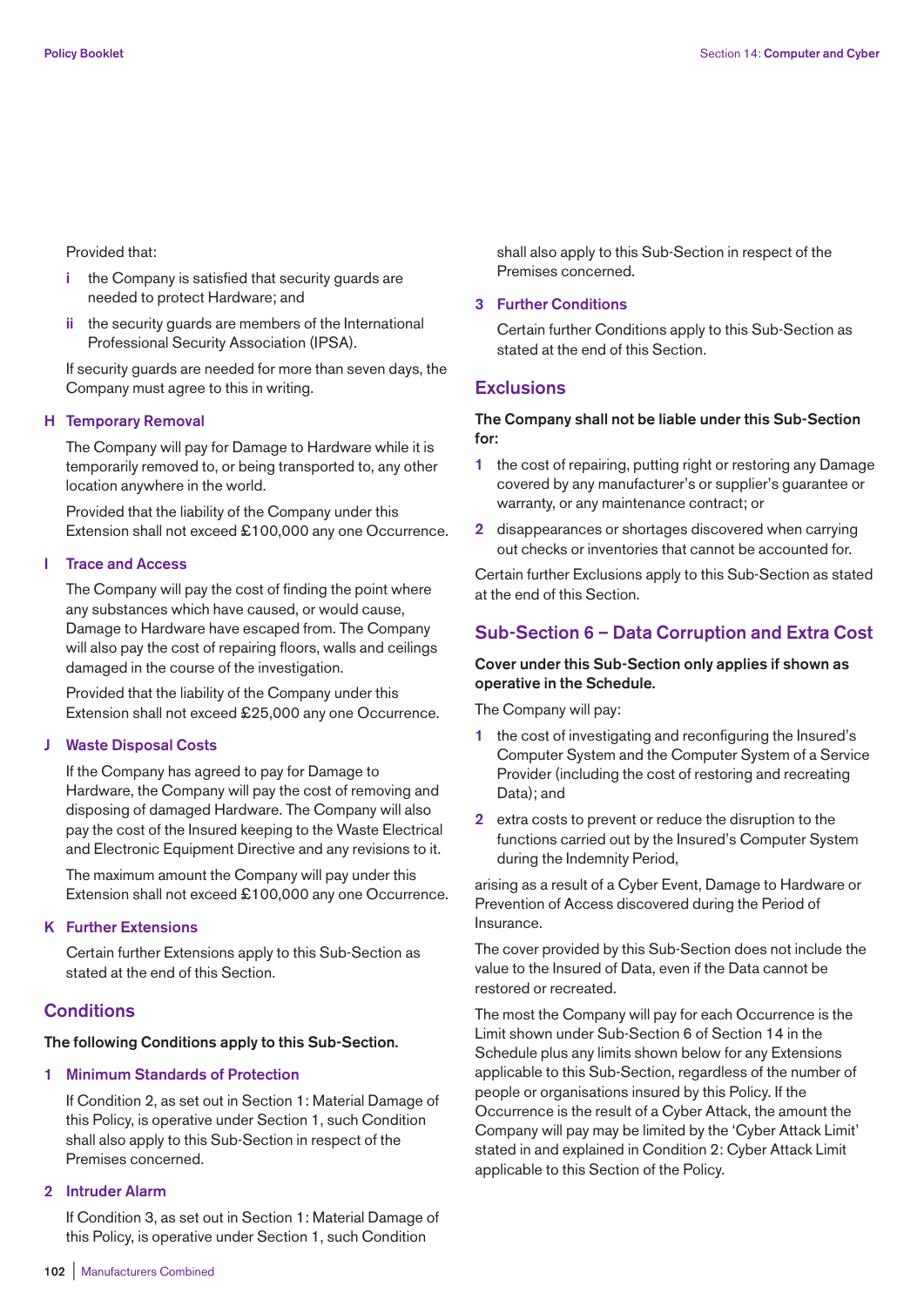# **Extensions**

# **The insurance provided by this Sub-Section extends to include the following:**

## **A Accountants' Fees**

 The Company will pay the cost of the Insured providing the Company with the information it needs to work out the amount they should pay as a result of:

- **i** extra staffing costs; and
- **ii** extra fees charged by the Insured's usual auditors or accountants,

up to a maximum amount of £50,000 any one Occurrence.

#### **B Loss of Interest**

 If a Cyber Event, Damage to Hardware or Prevention of Access interrupts the functions carried out by the Insured's Computer System, the Company will pay the Insured:

- **i** interest that the Insured would have earned on money that would have been received as recorded in the Insured's normal accounts; and
- **ii** interest due on money borrowed to maintain normal revenue, less any normal savings in cost.

 Provided that the liability of the Company under this Extension shall not exceed £10,000 any one Occurrence.

## **C Further Extensions**

 Certain further Extensions apply to this Sub-Section as stated at the end of this Section.

# **Exclusions**

## **The Company will not pay under this Sub-Section for:**

- **1** the cost of any forensic or legal investigation to find out the identities of affected parties or how and why the Insured's Data Privacy Obligations have not been met, or to tell the Insured how they should respond; or
- **2** any cost or loss caused by or resulting from the failure or interruption of any electrical power supply network or telecommunication network not owned and operated by the Insured.

 This Exclusion shall not apply to any cost or loss caused by or resulting from physical damage, if otherwise insured by this Section, to the electrical power supply network, telecommunication network or other property.

 Telecommunication networks include, but are not limited to, the internet, internet service providers, Domain Name System service providers, cable and wireless providers, internet exchange providers, search engine providers,

internet protocol networks (and similar networks that may have different designations) and other providers of telecommunications or internet infrastructure.

Certain further Exclusions apply to this Sub-Section as stated at the end of this Section.

# **Extensions applicable to all Sub-Sections of Section 14**

**The insurance provided by Section 14 of this Policy is further extended to include the following:** 

#### **A Avoiding Corruption**

If the Company has agreed in writing:

- **a** the Company will pay the cost of locating and removing a Computer Virus from the Insured's Computer System which has not necessarily caused any Damage or disruption; and
- **b** where a Computer Virus or Hacking attack has affected the Insured's Computer System during the Period of Insurance, the Company will pay the cost of hiring professional consultants to make recommendations on how to prevent the Insured's Computer System from being infected by Computer Virus or to prevent Hacking.

 The Company will not pay more than £50,000 under this Extension for any one Occurrence.

## **B Investigation Cost**

 If the Company accepts a claim for Damage or other loss, and the Company agrees in writing, they will pay the cost of investigating possible repair, replacement or restoration up to a maximum of £50,000 any one Occurrence.

# **C Loss Prevention Measures**

 The Company will pay the cost of preventing or minimising actual or expected Damage or other loss which would have been insured under this Section up to an amount not exceeding £50,000 any one Occurrence.

Provided that:

- **a** Damage or other loss would be expected if the measures were not implemented;
- **b** the Company is satisfied that the Damage or other loss has been prevented or minimised by these measures;
- **c** the cost is limited to the cost of Damage or other loss which would otherwise have occurred; and
- **d** the full terms, definitions, conditions, clauses and exclusions, applicable to the Section, apply as if Damage or other loss covered by this Section had occurred.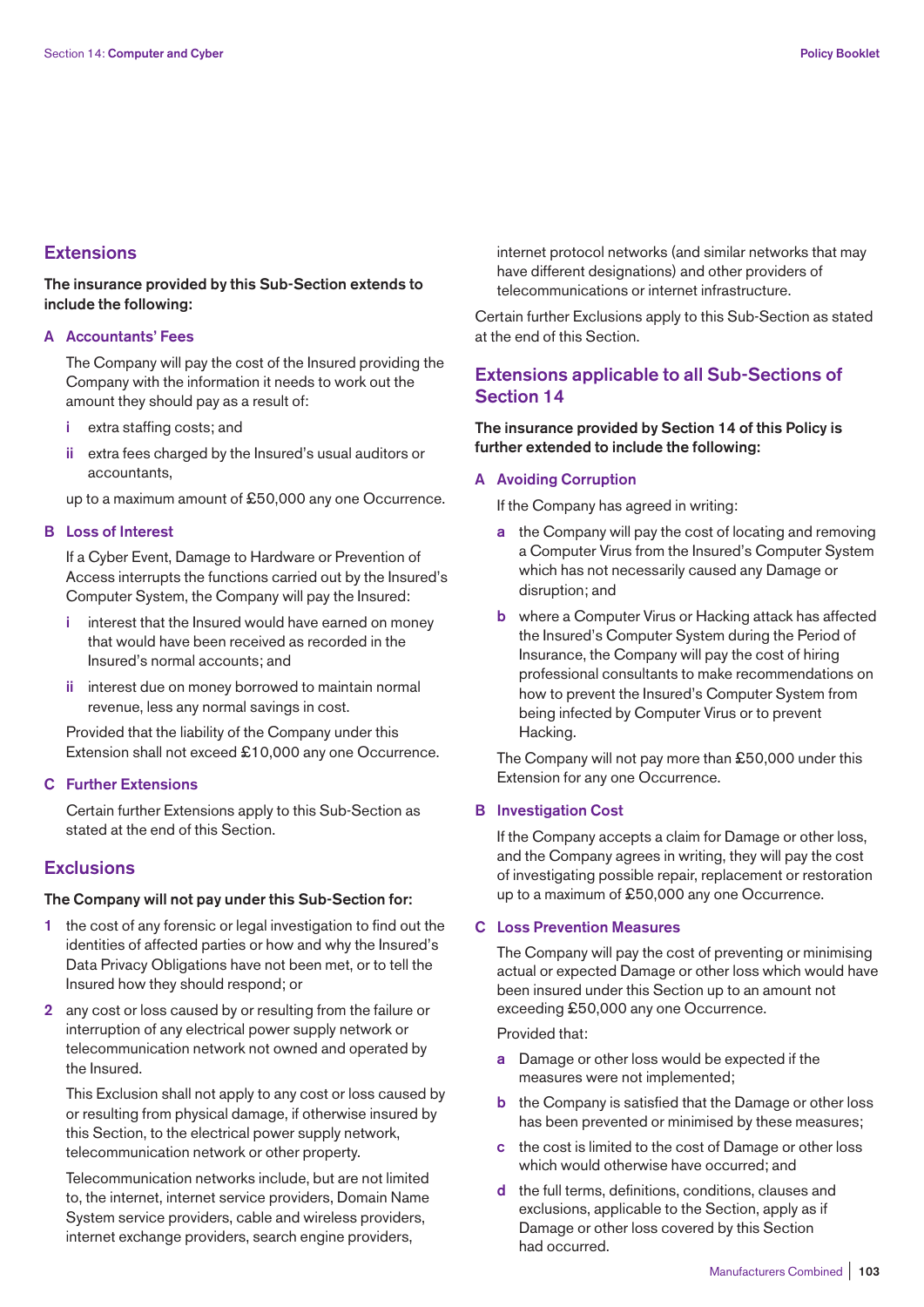## **D Temporary and Fast-Tracked Repair**

 If the Company accepts a claim for Damage or other loss, the Company will pay the cost of making temporary repairs and fast-tracking a permanent repair, replacement or restoration up to an amount not exceeding:

- **i** £100,000 any one Occurrence; or
- **ii** 50% of the cost of Damage or other loss covered by this Section of the Policy,

whichever is the lesser.

## **E Waiver of Subrogation Rights**

 The Company agrees to give up their rights to recover any amounts from:

- **a** any company which is the parent or subsidiary of the Insured;
- **b** any company which is a subsidiary of a parent of the Insured;
- **c** any user of the Insured's Hardware, other than a Service Provider, authorised in writing by the Insured before an insured loss; or
- **d** any Employee or Directors and Officers of the Insured, unless an insured loss happens as a result of a dishonest, fraudulent, criminal or malicious act or decision.

 This will only apply if any of the above keep to the terms and conditions of this Policy as if they were the Insured.

# **Clauses applicable to all Sub-Sections of Section 14**

#### **The following Clauses apply to Section 14 of this Policy.**

**1 Seventy Two Hours Clause** 

 Any claim under this Section resulting from earthquake, storm or flood, all Damage or other loss arising within a 72 hour period will be deemed to constitute one claim for the purpose of the Sum Insured and the payment of any Excess or Time Excess.

 The Insured can choose the moment the 72 hour period starts, as long as it ends within the Period of Insurance.

#### **2 War**

 For the purpose of this Section, General Exclusion 1: War, Government Action and Terrorism, of this Policy in so far as it relates to War (as defined therein), does not apply to any Damage, loss of Business Income or other loss insured by this Section, resulting from, or caused by, weapons of war which were not discovered before the start of the Period of Insurance, as long as there is no war in the country the Insured's Hardware is in during the Period of Insurance.

#### **3 One Excess**

 For claims under more than one Sub-Section, only one Excess will apply to the claim, and it will be whichever of the relevant excesses is higher. The Excess will apply separately from any Time Excess.

## **4 Payments on Account (applicable to Sub-Section 4 – Cyber Event – Loss of Business Income)**

 In respect of any claim settlement under Sub-Section 4, payments on account will be made to the Insured during the Indemnity Period if desired.

# **5 Value Added Tax (applicable to Sub-Sections 4 – Cyber Event – Loss of Business Income and 6 – Data Corruption and Extra Cost)**

 To the extent that the Insured is accountable to the tax authorities for Value Added Tax, all terms of Sub-Sections 4 and 6 shall be exclusive of such tax.

# **Conditions applicable to all Sub-Sections of Section 14**

# **The following further Conditions apply to Section 14 of this Policy.**

#### **1 Caring for Hardware**

 It is a condition precedent to the Company's liability that the Insured must:

- **a** ensure that the Hardware is maintained, inspected and tested as recommended by the manufacturer; and
- **b** keep a record of all maintenance and Data back-up procedures and maintenance carried out, and let the Company check those records.

## **2 Cyber Attack Limit**

 The most the Company will pay in total for the Period of Insurance (regardless of the number of Occurrences, claims or claimants) for all claims, costs or losses that are the result of Cyber Attack is £250,000.

 The 'Cyber Attack Limit' will be reduced by any amount the Company has already paid for claims, costs or losses that are the result of Cyber Attack.

 The most the Company will pay under any Sub-Section of this Section of the Policy for each Occurrence, or under Sub-Section 2 – Cyber Liability, of this Section of the Policy, for all claims accepted by the Company as having arisen from one Occurrence and are the result of a Cyber Attack, is:

 **i** the total of the Sums Insured or Limits of Liability and any limits contained in any Extension for the Sub-Section (as long as the Sub-Section or the Extension is relevant to a claim); or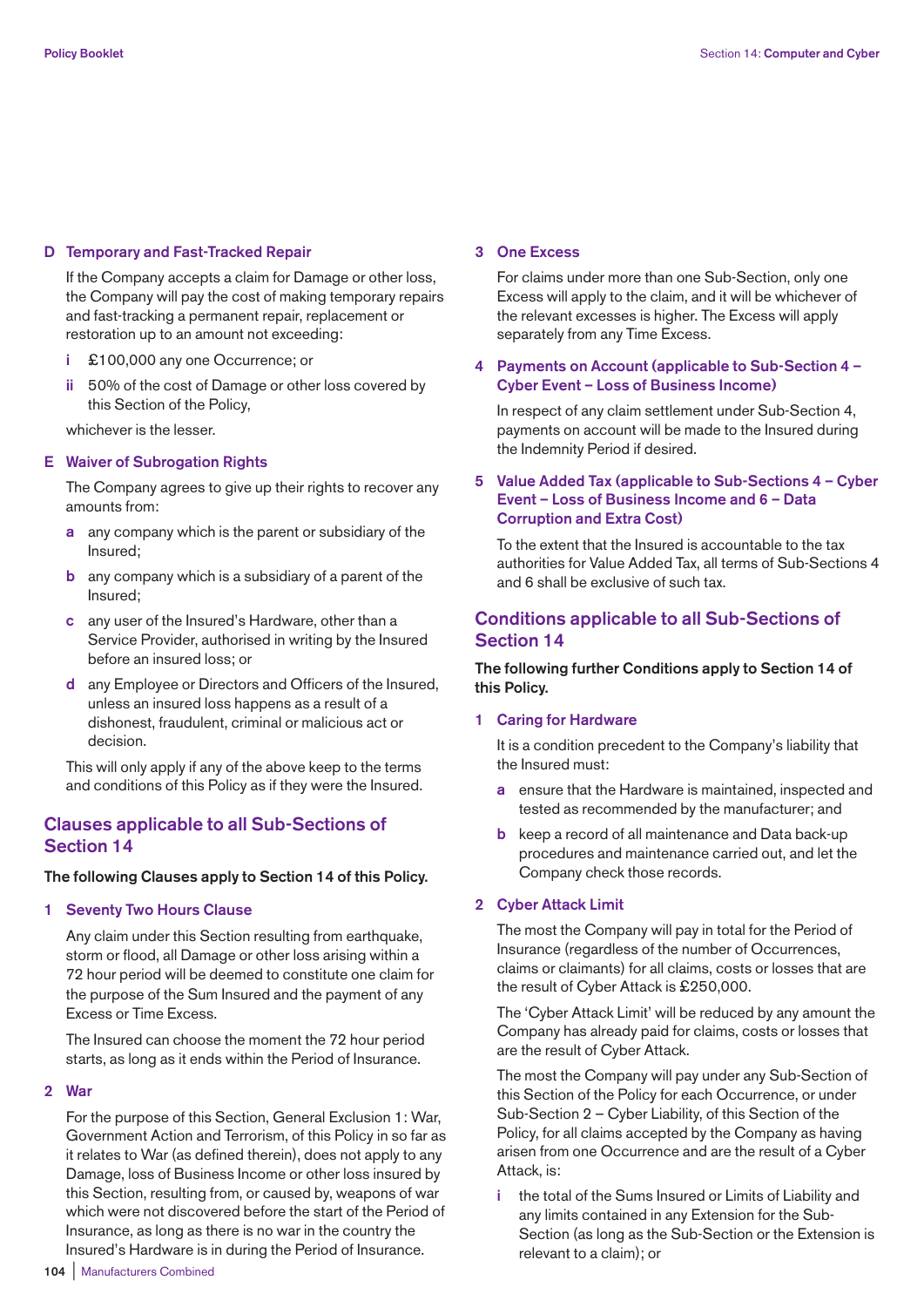**ii** the 'Cyber Attack Limit' (as reduced by any amount previously paid),

whichever is lower.

# **3 Data Backup**

The Insured must:

- **a** back up original Data at least every 7 days;
- **b** make sure that the terms of the contract between them and the Service Provider who processes or stores data on their behalf, allow Data to be backed up in line with this condition; and
- **c** take precautions to make sure that all Data is stored safely.

 If the Insured has failed to keep to this Condition, the Company may still pay a claim if the Insured can show that formal procedures are in place to keep to this Condition and that the failure was an accidental oversight or as a result of circumstances beyond their control.

#### **4 Defence Software**

 It is a condition precedent to the liability of the Company that the Insured's Computer System must be protected:

- **a** by a virus-protection software package which is:
	- **i** licensed to the Insured;
	- **ii** paid for and not freely available; and
	- **iii** updated at least every 7 days; and
- **b** by a firewall on all external gateways to the internet, and that firewall must be maintained.

## **5 Enforcement of the Insured's Rights**

 The Company may, at the Company's expense, take all necessary steps to enforce the Insured's rights against any third party, other than in circumstances explained in Extension E Waiver of Subrogation Rights of the Extensions applicable to all Sub-Sections. The Company can do this before or after they pay a claim. The Insured must not do anything before or after the Company pays the claim to affect the Company's rights and the Insured must give the Company any help and information they ask for.

 The Insured must take reasonable steps to make sure that they protect their rights to recover amounts from third parties.

#### **6 Controlling Defence**

 Notwithstanding Claims Condition 3 b of this Policy, the Company can, but do not have to, take control of investigating, settling or defending any claim made against the Insured. The Company would take this action in the

Insured's name. If necessary, the Company will appoint an adjuster, solicitor or any other appropriate person to deal with the claim. The Company may agree to the appointment of the Insured's solicitor, but only on a fee basis similar to that of their own solicitor, and only for work done where the Company has granted their permission in writing.

 The Company will only defend claims if they think that there is a reasonable chance of being successful, and after taking the costs of the defence into account.

#### **7 Other Insurances**

 Notwithstanding Claims Condition 6 of this Policy, if there is any other insurance covering the Insured's claim, the Company will only pay their proportionate share under this Section of the Policy, even if the other insurer refuses to pay the claim.

 As soon as the Insured knows about any incident or circumstance which may result in a claim under this Section of the Policy, the Insured must provide the Company with details of any other insurances they may have which cover Damage, loss of Business Income, Damages, Defence Costs or other loss, insured by this Section of the Policy.

#### **8 Salvage and Recoveries**

 If the Insured has made a claim and they later recover their Hardware, or recover money from a third party, the Insured must inform the Company immediately. If the Company has paid the claim, the Insured may have to give the Hardware or money to the Company.

 If a claim has been paid and the Company recovers the Insured's Hardware, or recovers money from a third party, the Insured will receive any proceeds above the amount the Company paid the Insured in connection with the claim.

 Any amount due from the Insured or from the Company must be paid as soon as reasonably possible.

#### **9 General Conditions, Claims Conditions or General Exclusions**

 Where there is any conflict between the General Definitions, General Conditions, Claims Conditions or General Exclusions, of this Policy, and the terms, definitions, conditions, clauses and exclusions, under this Section, the interpretation under this Section shall take precedence.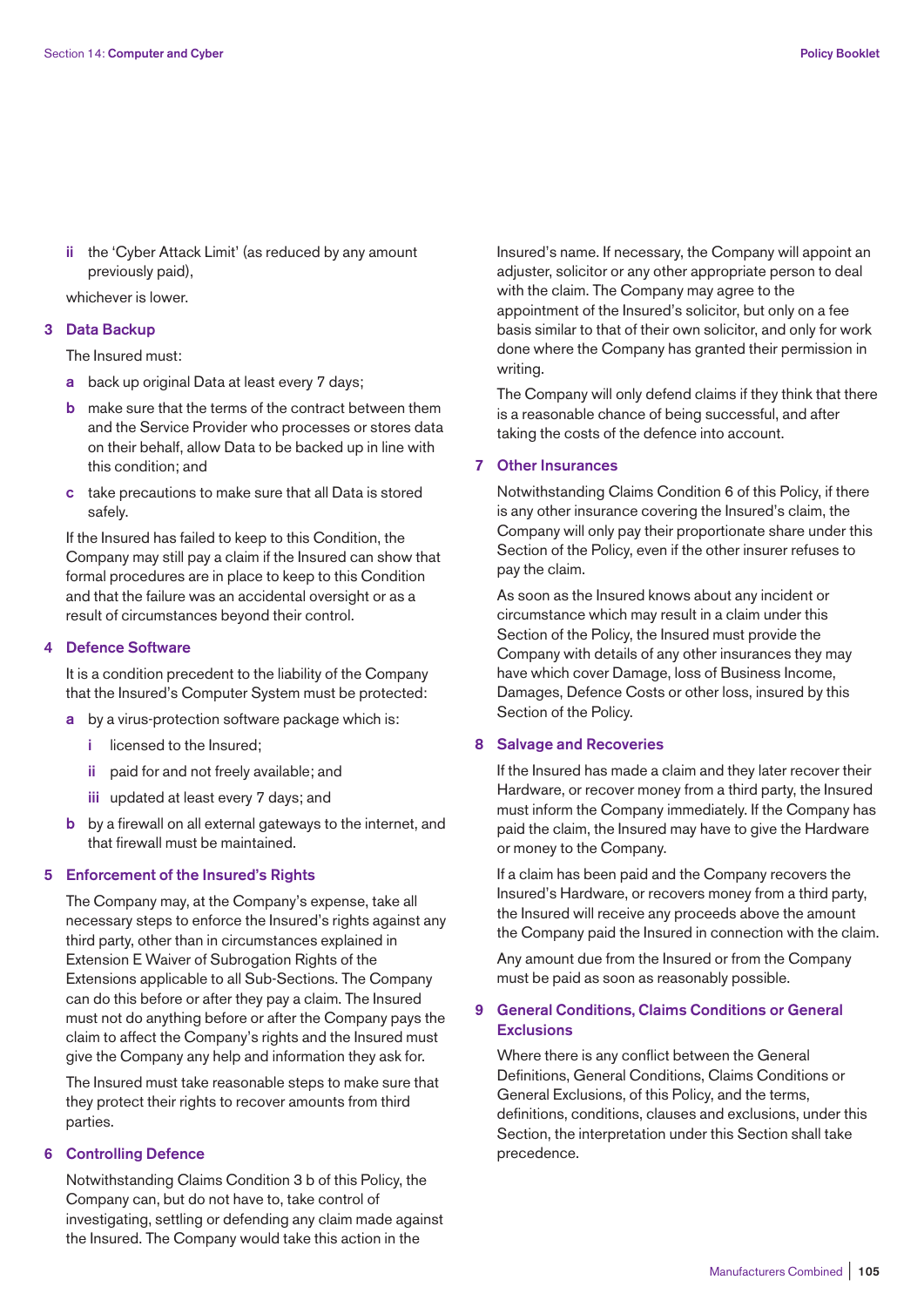# **Excess**

# **(not applicable to Sub-Section 4 – Cyber Event – Loss of Business Income)**

This Section does not cover and the Company shall not be liable for the amount of the Excess stated in the Schedule being the first part of each and every claim.

All claims or series of claims, arising out of any one original cause, will be treated as one claim.

#### **Time Excess**

Sub-Section 4 (Cyber Event – Loss of Business Income) does not cover and the Company shall not be liable for loss of Business Income or any other cost arising during the Time Excess stated in the Schedule being the initial time period for which the Company will not pay any loss of Business Income.

# **Exclusions applicable to all Sub-Sections of Section 14**

## **The following further Exclusions apply to Section 14 of this Policy.**

#### **The Company shall not be liable under this Section for:**

- **1 a** circumstances which existed before any cover provided by this Section of the Policy started, and which the Insured knew about; or
	- **b** claims or circumstances which the Insured have already reported, or which they should have reported, to a previous insurer before the Period of Insurance;
- **2** property belonging to the Insured which is confiscated or damaged by, or under the order of, any government, public or police authority, other than:
	- **a** to protect life or prevent Damage to property; or
	- **b** as the result of a regulatory investigation after the Insured have failed, or allegedly failed, to keep to their Data Privacy Obligations;
- **3** any extortion, blackmail or ransom payments or demands, other than in connection with cover provided by Sub-Section 1 – Cyber Crime;
- **4** any fines, penalties, punitive or exemplary damages (extra damages to punish the Insured) other than those specifically covered by Extension B Fines and Penalties, in Sub-Section 2 – Cyber Liability;
- **5** penalties the Insured has to pay under a contract for any delay or in connection with guarantees of performance or efficiency;
- **6** any intentional act, or failure to act, by the Insured or by the Directors and Officers of the Insured, unless the act or failure to act is a measure to prevent or minimise injury, Damage to the Insured's Hardware, loss of Business Income or a claim for Damages;
- **7** the cost of normal Computer System maintenance;
- **8** atmospheric or environmental conditions causing temporary interference with any satellite signal;
- **9** the Insured's commercial decision to stop trading, or the decision of a Service Provider, customer or supplier, of the Insured to stop or reduce trade with the Insured or restrict services;
- **10** losses due to:
	- **i** wear and tear, gradual deterioration or rust:
	- **ii** scratching or chipping of painted or polished surfaces;
	- **iii** erosion or corrosion; or
	- **iv** gradual reduction in performance.

 However, the Company will pay for loss resulting from the causes above which the Company would otherwise have paid under this Policy;

- **11** losses caused by or arising from the Insured's insolvency or bankruptcy; or
- **12** Damage caused by any weapon or device using atomic or nuclear fission, fusion or similar reaction, or radioactive force or material.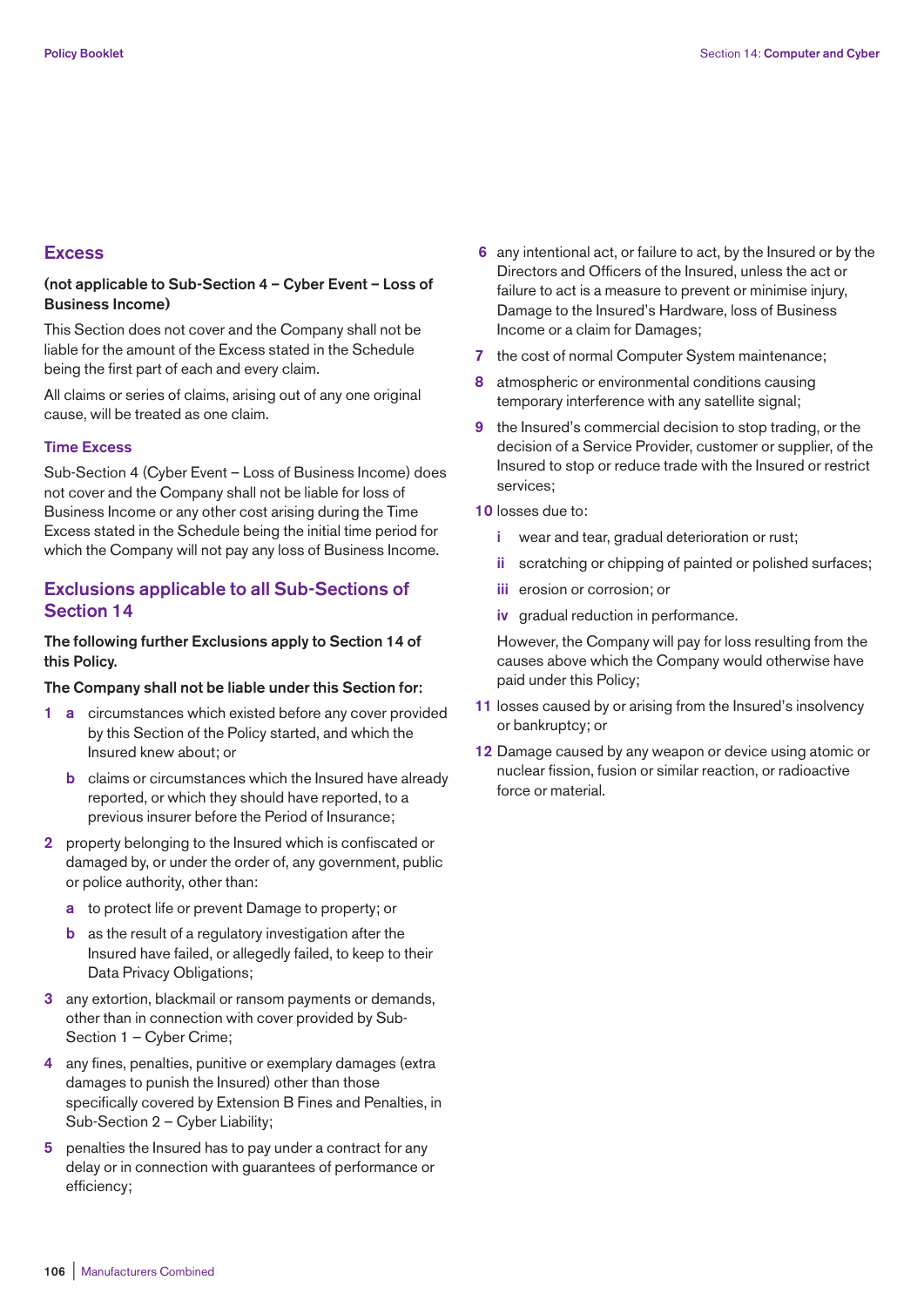# Section 15: **Loss of Licence**

In the event that the licence for the sale of excisable liquors which has been granted in respect of the Premises, is forfeited, suspended or withdrawn, during the Period of Insurance, the Company will pay to the Insured:

- **Cover A** the amount by which the Gross Income during the Indemnity Period falls short of the Gross Income during the equivalent period immediately before the forfeiture, suspension or withdrawal of the licence; and
- **Cover B** any reasonable additional expenses incurred in maintaining the Gross Income during the Indemnity Period but not more than the loss avoided under Cover A,

less any amount saved during the Indemnity Period in respect of reduced expenses due to the event.

In adjusting the amount paid, all variations or special circumstances affecting the Business shall be taken into account in order that the amount paid shall represent as nearly as practicable the results which would have been expected if forfeiture, suspension or withdrawal of the licence had not occurred.

If the event occurs in the first trading year of the Business, the payment under Cover A shall be based on the trading figures immediately before the forfeiture, suspension or withdrawal of the licence.

- **Cover C** the reduction in value of the Premises if the Insured is unable to obtain a licence for a period of 12 months from the date of the forfeiture, suspension or withdrawal of the licence and the Insured sell the Premises;
- **Cover D** all costs and expenses, incurred by the Insured with the written consent of the Company; and
- **Cover E** auditors' or accountants' charges reasonably incurred for producing and certifying details of a claim under this Section.

Provided that the liability of the Company under this Section in the aggregate during any one Period of Insurance shall not exceed the Indemnity Limit stated in the Schedule plus professional accountants charges.

# **Definitions**

**The definitions which apply to this Section are in addition to the General Definitions.** 

# **Gross Income**

The money paid or payable to the Insured in respect of food, drink or accommodation provided and services rendered, less the cost of food and drink.

#### **Indemnity Period**

The period beginning with the loss of licence and ending not later than 12 months thereafter during which the results of the Business shall be affected in consequence of the loss of licence provided that if the Premises are disposed of within the 12 months after the loss of licence, the Indemnity Period shall terminate either:

- **a** upon disposal; or
- **b** 12 months from the loss of licence,

whichever is the earlier.

## **Clauses**

## **The following Clauses apply to this Section.**

# **1 Value Added Tax**

 To the extent that the Insured is accountable to the tax authorities for Value Added Tax, all terms in this Section shall be exclusive of such tax.

## **2 Alternative Trading**

 If during the Indemnity Period food, drink or accommodation shall be supplied or services rendered, elsewhere than at the Premises for the benefit of the Business, either by the Insured or by others on their behalf then the money paid or payable in respect of such food, drink, accommodation or services shall be brought into account in arriving at the reduction in Gross Income during the Indemnity Period.

# **Conditions**

#### **The following Conditions apply to this Section.**

## **1 Change in Circumstances**

The Insured shall on becoming aware of any:

- **a** complaint against the Business;
- **b** proceedings against or conviction of the licence holder, manager, tenant or occupier of the Premises, for any breach of the licensing law or any other matter whatsoever where the character or reputation of the person concerned is affected or called into question with respect to their honesty, moral, standing or sobriety;
- **c** change in the tenancy or management of the Premises;
- **d** transfer or proposed transfer of the licence;
- **e** alteration in the purpose for which the Premises are used; or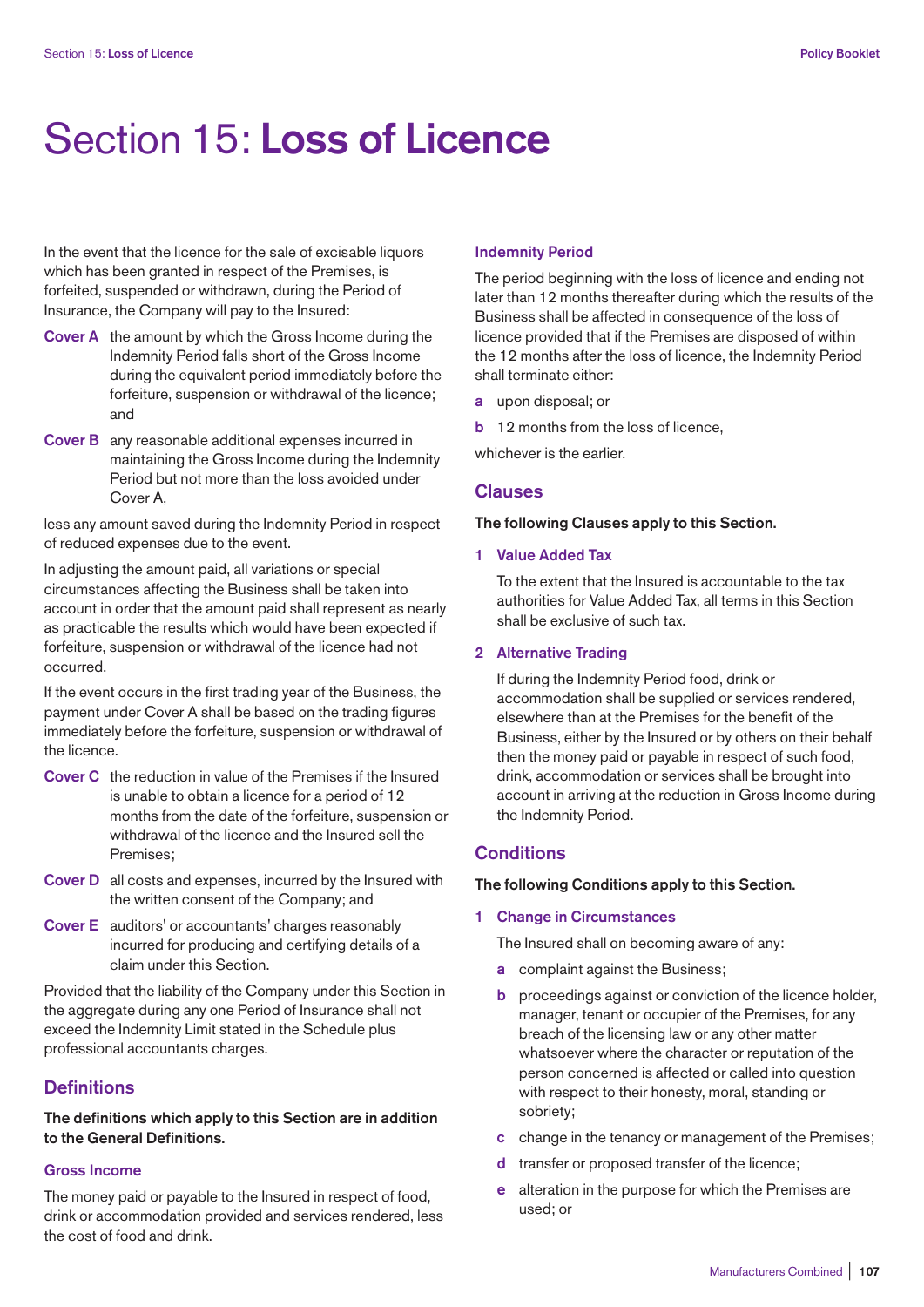**f** objection to renewal or other circumstances which may endanger the licence or its renewal,

 immediately give notice to the Company and supply such additional information and give such assistance as may reasonably be required.

#### **2 Transfer of Licence**

 In the event of the Insured's death, bankruptcy or incapacity or desertion of the Premises or conviction for any offence (where such conviction affects the character or reputation of the convicted person with respect to their honesty, moral, standing or sobriety) of the licence holder, manager, tenant or occupier of the Premises, the Insured shall where practicable and at the request of the Company, procure a suitable person to replace them and one to whom the justices will transfer the licence or grant the licence by way of renewal.

## **3 Forfeiture or Refused Renewal**

 In the event of the licence being forfeited or refused renewal, the Insured shall:

- **a** give notice to the Company within 48 hours of receiving knowledge of such event, stating the grounds upon which the licence was forfeited or refused renewal;
- **b** give all such assistance as the Company may require, for the purpose of an appeal against such forfeiture or refusal to renew and allow the Company and their solicitors full discretion in the conduct of such proceedings; and
- **c** apply if practicable and if required by the Company, for the grant of such new licence for the same or alternative premises, as may enable the Insured to continue the Business in a similar or alternative form.

#### **Exclusions**

## **The Company shall not be liable under this Section for any loss if:**

- **1** the Insured is entitled to obtain payment of compensation under any legislation or bye-law, in respect of refusal to renew the licence;
- **2** alterations to the Premises requiring the consent of the licensing or other authority shall be made without that consent;
- **3** the Premises are closed for any period not required by law;
- **4** the Premises are not maintained in a good state of sanitary condition or repair;
- **5** any direction or requirement of the licensing or other authority is not complied with;
- **6** the forfeiture or refusal to renew the licence occurs wholly or partly by or through the misconduct, procurement, connivance, neglect or omission of the Insured; or
- **7 a** prior or subsequent to the refusal to renew or forfeiture of the licence, the Premises are required for any public purpose;
	- **b** surrender or refusal to renew or forfeiture arises under or results directly or indirectly from any scheme of town or country planning, improvement or redevelopment;
	- **c** arising from surrender, reduction or redistribution of licences; or
	- **d** arising from any alteration of the law affecting the grant, surrender, refusal to renew or forfeiture of licences.

NOTE: Exclusions 2 to 6, inclusive of this Section, shall not apply where the Insured or any other claimant under this Section prove to the reasonable satisfaction of the Company that the matter was completely beyond their power or control.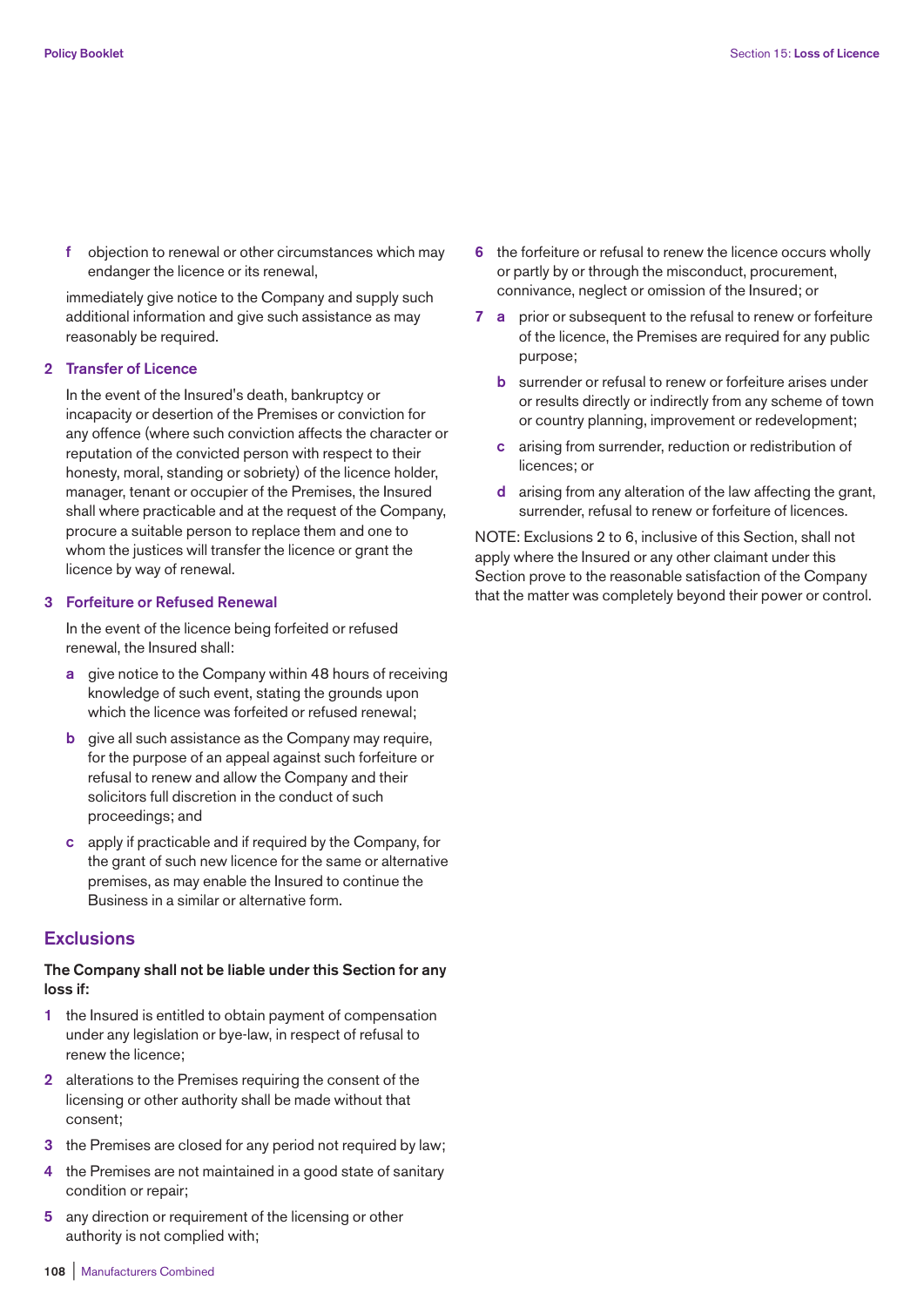# Section 16: **Fidelity Guarantee**

The Company will, subject to the Limit of Indemnity, indemnify the Insured in the event of theft of money or other property, the property of the Insured or held by them in trust for which they are responsible, arising solely and directly from any act of fraud or dishonesty, by any Employee.

Provided that such event:

- **1** occurs during the Period of Insurance;
- **2** is intended to make Improper Financial Gain for the Employee or for any other party or organisation;
- **3** arises during the uninterrupted employment of such Employee by the Insured;
- **4** is discovered within the period of 12 calendar months of such event; and
- **5** occurs in the United Kingdom, the Channel Islands or the Isle of Man.

## **Definitions**

**The definitions which apply to this Section are in addition to the General Definitions.** 

#### **Employee**

Notwithstanding the General Definition of Employee, for the purpose of this Section, Employee shall mean:

Any person while working for the Insured in connection with the Business who is under a contract of service or apprenticeship with the Insured.

## **Improper Financial Gain**

Improper financial gain which shall not include the payment of or increase in salaries, bonuses, fees, promotions, rewards, pensions or other employee benefits.

## **Specific Event**

All thefts insured by this Section and committed by any one Employee or series of Employees working in collusion with each other.

# **Conditions**

## **The following Conditions apply to this Section.**

It is a condition precedent to the liability of the Company that:

**1 Auditors** 

 The accounts of the Insured must be examined by external auditors at least every 12 months.

## **2 Cash Receipts**

 Employees receiving cash and cheques, in the course of their duties, must be required to remit to the Insured and/or bank in full all monies received, on the date of receipt or on the next banking day.

#### **3 Reconciliation**

 Independently of Employees required by the Insured to administer bank statements, receipts, counterfoils and supporting documentation, all such items must be checked at least monthly against the cash book entries and the balance tested with cash and unpresented cheques.

## **4 Cheque Signing**

 All manually prepared cheques drawn for more than £25,000 shall require two manually applied signatures, being that of the Insured and/or any Employee authorised by the Insured, to be added after the amount has been inserted and supporting documentation examined and signed by such parties.

 In respect of computer or machine prepared cheques drawn for more than £25,000, at least one manually applied signature, being that of the Insured or an Employee authorised by the Insured, must be added after the cheque has been printed and supporting documentation examined and signed by such party.

 The Insured's bank or building society must be advised of the above signatory requirements.

 All signed documentation pertaining to any issued cheque must be retained by the Insured for inspection.

## **5 Cash and Petty Cash**

 Cash in hand and petty cash shall be checked independently of Employees responsible for such cash at least monthly and additionally without warning every six months.

## **6 Investment Control**

 Dual control will be exercised over all investments with investment documents designed to ensure that no one person can be authorised to complete a transaction from beginning to end.

 The Insured must instruct their bank or building society and stockbrokers to this effect.

#### **7 Computer Security**

 Security checks must be built into all computer functions with reconciliations made as necessary.

 Responsibilities for authorisation of transactions, processing of transactions and handling of output must be exercised by different Employees.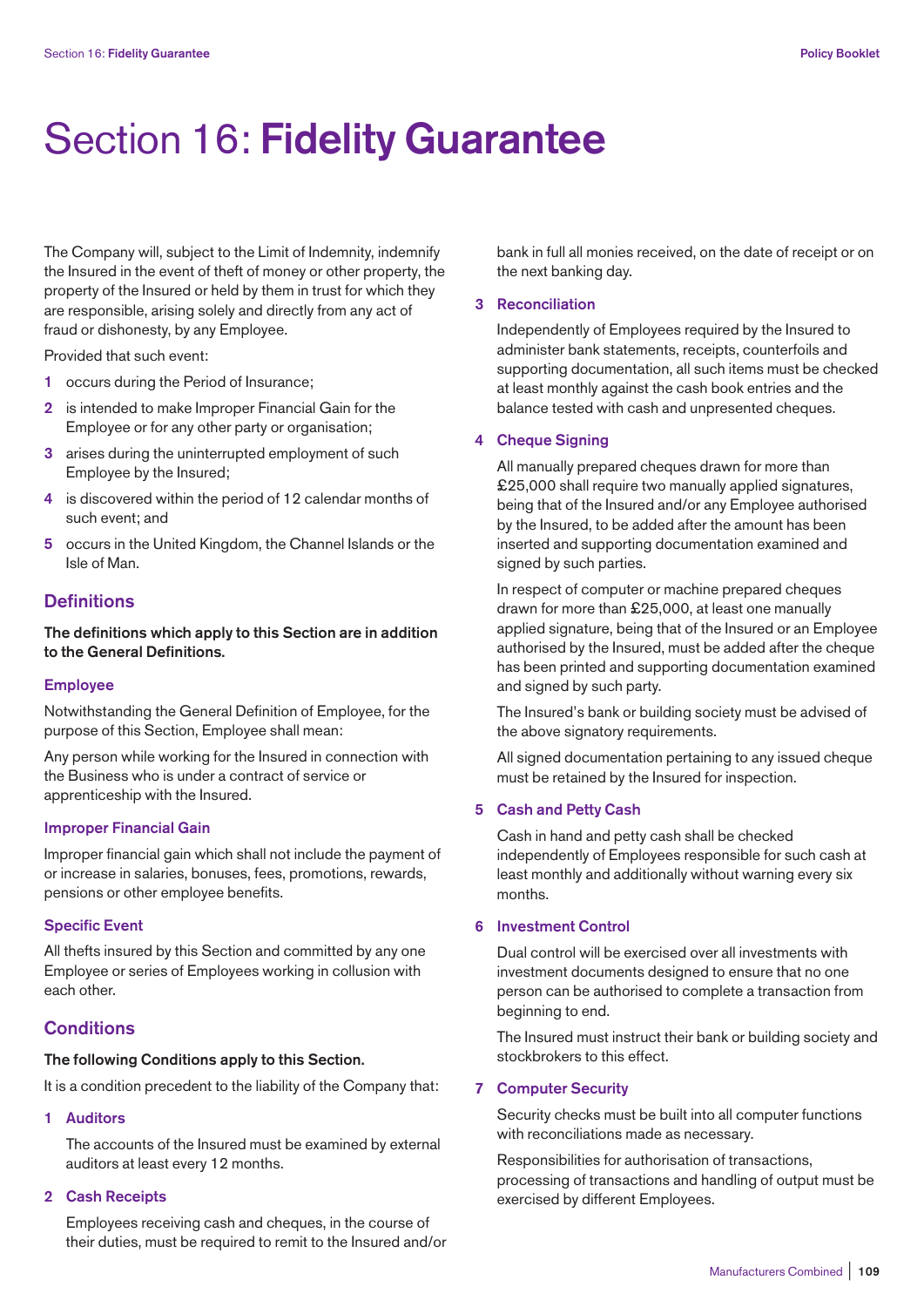## **8 Vetting of Employees**

 Written references from previous employers (or the school in respect of students or Employees who have not been employed since leaving school) must be obtained for the period of 2 years immediately preceding the Employee working for the Insured.

 The reference must confirm the dates of employment (or schooling) and the honesty of the Employee.

 The maximum period between periods of employment (and/or schooling) in an Employee's references should be 28 days. If any period is longer, every effort should be made to evidence what the Employee was doing during such period and establish that such period did not include dishonesty.

## **9 Annual Holiday**

 Every Employee responsible for money, goods accounting, operating computers or computer programming must be required to take an uninterrupted holiday of at least two weeks in each calendar year during which they perform no duties and are required to stay away from their place of work.

## **10 Termination of Employees**

 Immediately upon the termination of contract for any Employee, the Insured must take all reasonable action so as to prevent theft arising, including but not restricted to:

- **a** the removal of any access keys held by the Employee;
- **b** the changing of any alarm or security codes, that the Employee would have had knowledge of; and
- **c** the removal of the Employee from any computer system to which the Employee had access.

## **11 Police Notification**

 Upon the discovery of any event which may give rise to a claim under this Section, the Insured must notify the police authority immediately and assist in taking all practical steps to identify the Employee responsible and to trace and recover the money and/or property.

## **12 Cessation of cover**

 Upon discovery of theft by an Employee, all indemnity under this Section in relation to further theft by such Employee shall cease with immediate effect.

## **13 Withholding of Monies**

 Any monies owed by the Insured to an Employee found responsible for theft must be withheld and such sum will be deducted from any payment made by the Company.

# **Basis of Settlement**

In the event of theft of money or other property indemnified by this Section, the basis upon which the amount payable under such items is to be calculated shall be the value at the time of the event or, at the Company's option, the replacement or reinstatement of such property.

#### **Limit of Indemnity**

In respect of a Specific Event, the liability of the Company shall not exceed the Limit of Indemnity stated in the Schedule.

Subject to the Company's indemnity under this Section in any one Period of Insurance not exceeding the Aggregate Limit of Indemnity stated in the Schedule.

## **Auditors' Fees**

Where there is a valid claim under this Section, the Company will also pay any reasonable costs for:

- **a** auditors' fees incurred for the purpose of substantiating the amount of the claim; and
- **b** the cost of rewriting or amending any computer software programs or security codes, so as to prevent recurrence of theft arising from use of computer hardware.

Provided that the Company's indemnity shall not exceed in total the Limit of Indemnity applicable had such costs not been payable.

# **Excess**

This Section does not cover and the Company shall not be liable for the amount of the Excess stated in the Schedule being the first part of each and every claim.

All claims or series of claims, arising out of any one original cause, will be treated as one claim.

# **Exclusions**

## **The Company shall not be liable under this Section for:**

- **1** loss attributable solely to any unexplained shortages;
- **2** loss caused by an Employee before the cover for such Employee incepted;
- **3** loss where the Insured continues to entrust the defaulting Employee with access to money and/or goods, after becoming aware of any material fact that questions the honesty of the Employee; or
- **4** any indirect loss arising as an indirect consequence of the event in respect of which indemnity is provided by this Section.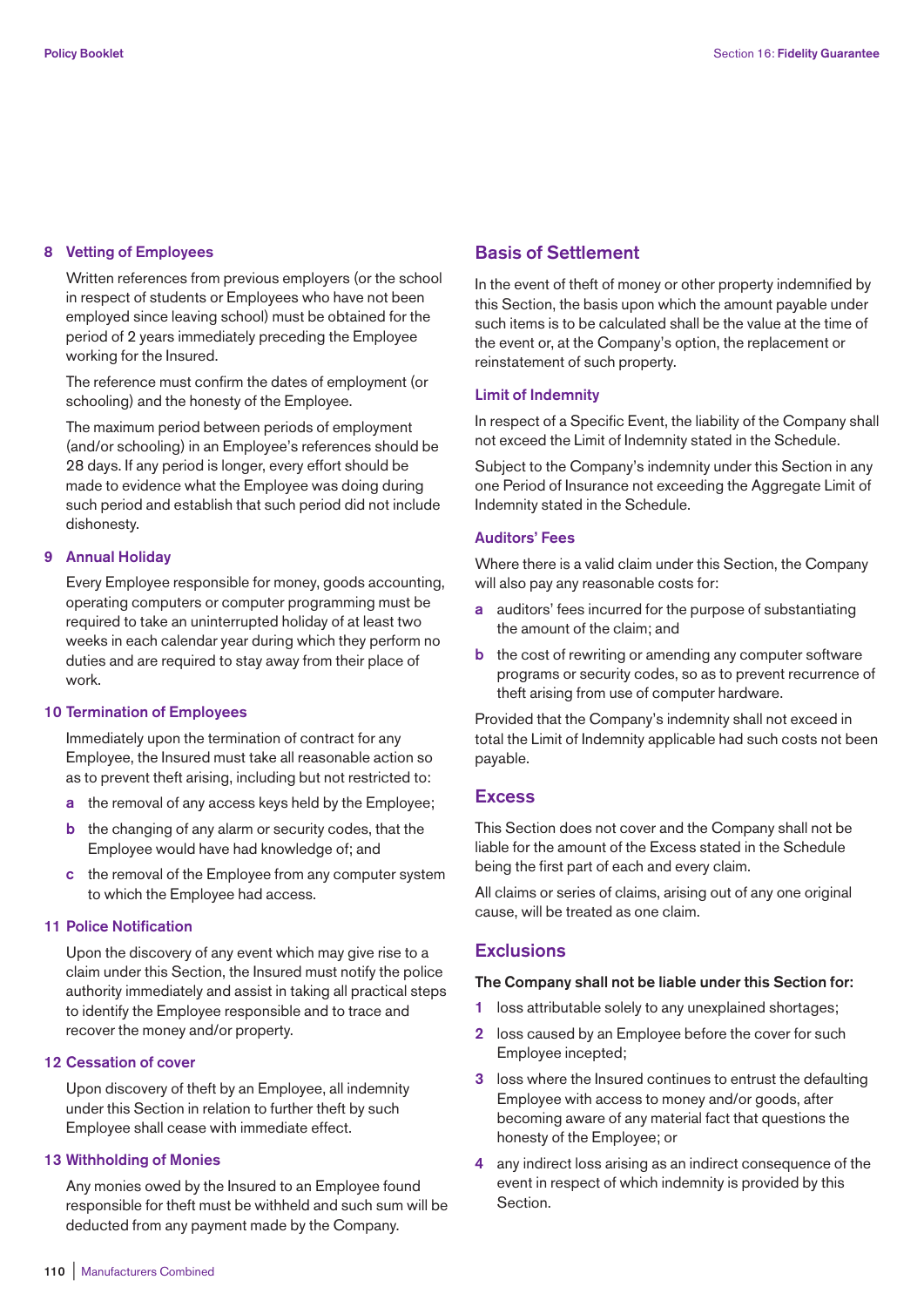# Section 17: **Legal Expenses**

Claims under this Section are administered and managed by DAS on behalf of the Company.

The Company agrees to provide the insurance described in this Section for the Insured (or where specified, the Insured Person) in respect of any Insured Incident arising in connection with the Business.

Provided that:

- **1** Reasonable Prospects exist for the duration of the claim;
- **2** the Date of Occurrence of the Insured Incident is:
	- **a** during the Period of Insurance; or
	- **b** during the currency of a previous equivalent legal expenses insurance policy, provided that:
		- **i** the previous legal expenses insurance policy required the Insured to report claims during its currency;
		- **ii** the Insured could not have notified a claim previously as the Insured could not have reasonably been aware of the Insured Incident;
		- **iii** cover has been continuously maintained in force;
		- **iv** DAS will not cover any claim that should have been covered under a previously operative legal expenses insurance policy; and
		- **v** the available limit of indemnity shall be limited to the lesser of the sums payable under this or the Insured's previous policy;
- **3** any legal proceedings will be dealt with by a court, or other body which DAS agree to, within the Territorial Limits; and
- **4** the Insured Incident happens within the Territorial Limits.

## **What the Company will pay:**

The Company will pay an Appointed Representative, on the Insured's behalf, Costs and Expenses incurred following an Insured Incident, and any compensation awards that DAS have agreed to, provided that:

- **1** the most the Company will pay for all claims resulting from one or more event arising at the same time or from the same originating cause is shown as the Indemnity Limit stated in the Schedule;
- **2** the most the Company will pay in Costs and Expenses is no more than the amount the Company would have paid to a Preferred Law Firm or Tax Consultancy. The amount the Company will pay a law firm (where acting as an Appointed Representative) is currently £100 per hour. This amount may vary from time to time;
- **3** in respect of an appeal or the defence of an appeal, the Insured must tell DAS within the time limits allowed that they want to appeal. Before the Company pay the Costs

and Expenses for appeals, DAS must agree that Reasonable Prospects exist;

- **4** for an enforcement of judgment to recover money and interest due to the Insured after a successful claim under this Section, DAS must agree that Reasonable Prospects exist;
- **5** where an award of damages is the only legal remedy to a dispute and the cost of pursuing legal action is likely to be more than any award of damages, the most the Company will pay in Costs and Expenses is the value of the likely award; and
- **6** in respect of Insured Incident 2 f Jury Service and Court Attendance (Legal Defence), the maximum the Company will pay is the Insured Person's net salary or wages for the time that the Insured Person is absent from work less any amount the Insured, the court or tribunal pays.

#### **What the Company will not pay:**

- **1** In the event of a claim, if the Insured decides not to use the services of a Preferred Law Firm or Tax Consultancy, the Insured will be responsible for any costs that fall outside the DAS Standard Terms of Appointment and these will not be paid by the Company.
- **2** The total of the employment compensation awards payable by the Company shall not exceed £1,000,000 in the aggregate in any one Period of Insurance.
- **3** The Company shall not be responsible for the first £500 of any contract dispute claim where the amount in dispute exceeds £5,000 (including VAT). If the Insured is using a Preferred Law Firm, the Insured will be asked to pay this within 21 days of their claim having been assessed as having Reasonable Prospects. If the Insured is using their own law firm, this will be within 21 days of their appointment (following confirmation that the Insured's claim has Reasonable Prospects). If the Insured does not pay this amount the cover for their claim could be withdrawn. If the Insured are registered for VAT, the Company will not pay the VAT element of any Costs and Expenses.

# **Definitions**

**The definitions which apply to this Section are in addition to the General Definitions.** 

## **Appointed Representative**

The Preferred Law Firm or Tax Consultancy, law firm, accountant or other suitably qualified person DAS will appoint on the Insured Person's behalf.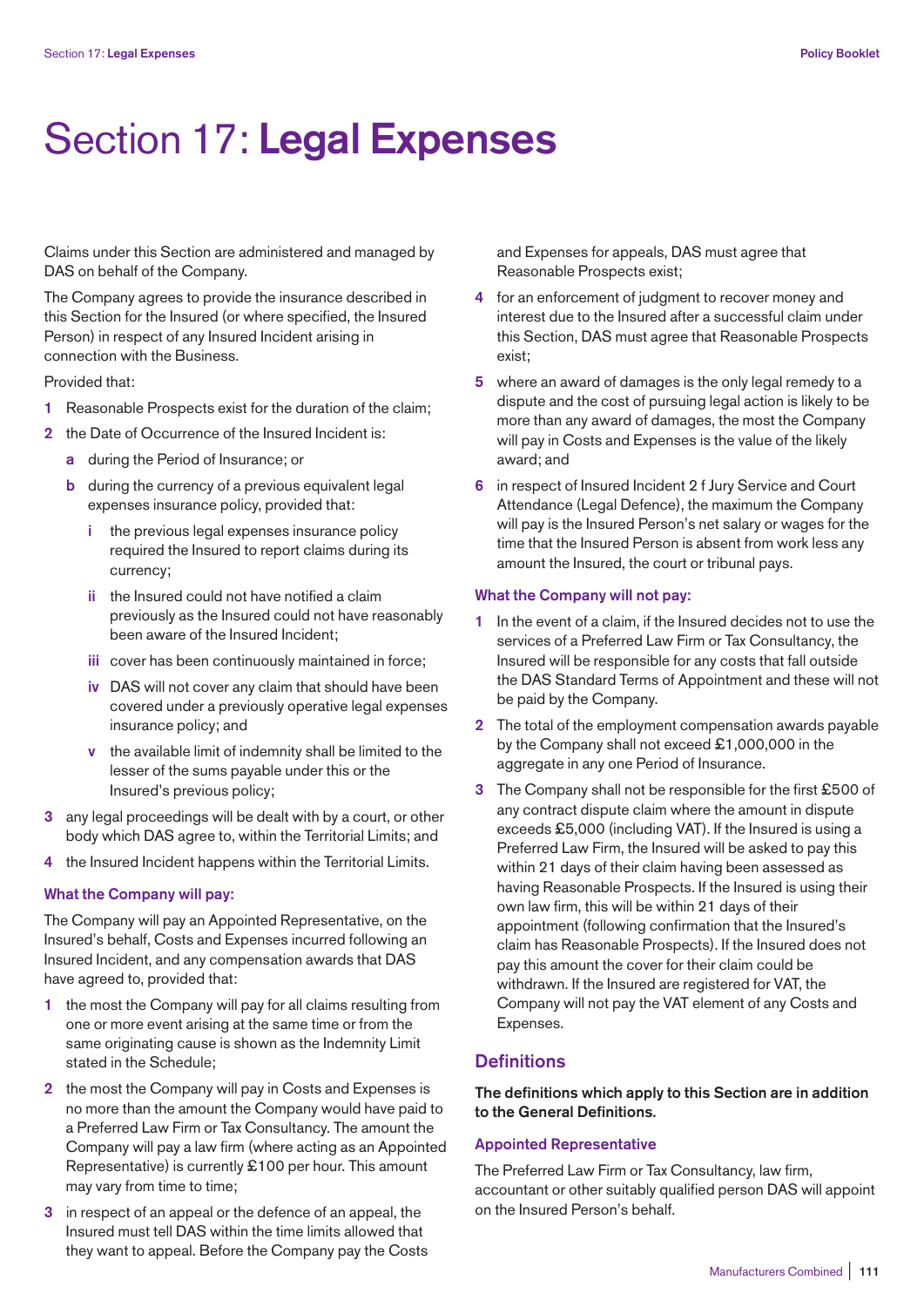## **Costs and Expenses**

- **a** All reasonable and necessary costs chargeable by the Appointed Representative and agreed by DAS in accordance with the DAS Standard Terms of Appointment.
- **b** The costs incurred by opponents in civil cases if the Insured Person has been ordered to pay them, or the Insured Person pays them with the agreement of DAS.

## **DAS**

DAS Legal Expenses Insurance Company Limited.

## **DAS Standard Terms of Appointment**

The terms and conditions (including the amount of fees that the Company will pay to an Appointed Representative) that apply to the relevant type of claim, which could include a conditional fee agreement (no win, no fee). Where a law firm is acting as an Appointed Representative the amount is currently £100 per hour. This amount may vary from time to time.

## **Date of Occurrence**

- **1** For civil cases (other than under Insured Incident 8 Tax Protection), the date of the event that leads to a claim. If there is more than one event arising at different times from the same originating cause, the Date of Occurrence is the date of the first of these events. (This is the date the event happened, which may be before the date the Insured Person first became aware of it.)
- **2** For criminal cases, the date the Insured Person began, or is alleged to have begun, to break the law.
- **3** For Insured Incident 3 Statutory Licence Appeal, the date when the Insured first became aware of the proposal by the relevant licensing or regulatory authority to suspend, alter the terms of, refuse to renew or cancel the Insured's licence, mandatory registration or British Standard Certificate of Registration.
- **4** For Insured Incident 8 Tax Protection, the date when HM Revenue & Customs, or the relevant authority, first notifies the Insured of its intention to carry out an enquiry. For VAT or Employer Compliance Disputes, the date the dispute arises during the Period of Insurance following the issue of an assessment, written decision or notice of a civil penalty.
- **5** For Insured Incident 2 e Statutory Notice Appeals (Legal Defence), the date when the Insured Person is issued with the relevant notice and has the right to appeal.

# **Employer Compliance Dispute**

A dispute with HM Revenue & Customs concerning the Insured's compliance with Pay As You Earn, Social Security, Construction Industry or IR35 legislation and regulations.

## **Insured Incident**

As set out in sections 1 to 8 under the heading "Insured Incidents" in this Section.

## **Insured Person**

The Insured or any partner of the Insured or director of the Insured or Employee and any other individuals declared to and accepted by the Company.

## **Preferred Law Firm or Tax Consultancy**

A law firm, barristers' chambers or tax experts DAS choose to provide legal or other services. These specialists are chosen as they have the proven expertise to deal with the Insured Person's claim and must comply with the DAS agreed service standard levels, which DAS audit regularly. They are appointed according to the DAS Standard Terms of Appointment.

## **Reasonable Prospects**

- **a** For civil cases, the prospects that the Insured Person will recover losses or damages or a reduction in tax or National Insurance liabilities (or obtain any other legal remedy that DAS have agreed to, including an enforcement of judgment), make a successful defence or make a successful appeal or defence of an appeal, must be at least 51%. DAS, or a Preferred Law Firm or Tax Consultancy on DAS' behalf, will assess whether there are Reasonable Prospects.
- **b** For criminal cases there is no requirement for there to be prospects of a successful outcome, however for appeals the prospects must be at least 51%.

# **Tax Enquiry**

A written notice of enquiry, issued by HM Revenue & Customs, to carry out an Income Tax or Corporation Tax compliance check which either:

- **a** includes a request to examine any aspect of the Insured's books and records; or
- **b** advises of a check of the Insured's whole tax return.

## **Territorial Limits**

**a** For Insured Incidents 2 Legal Defence (excluding 2 e Statutory Notice Appeals), and 6b Personal injury:

 The European Union, the Isle of Man, the Channel Islands, Albania, Andorra, Bosnia Herzegovina, Gibraltar, Iceland, Liechtenstein, Monaco, Montenegro, North Macedonia, Norway, San Marino, Serbia, Switzerland and Turkey.

**b** For all other Insured Incidents:

 The United Kingdom of Great Britain and Northern Ireland, the Isle of Man and the Channel Islands.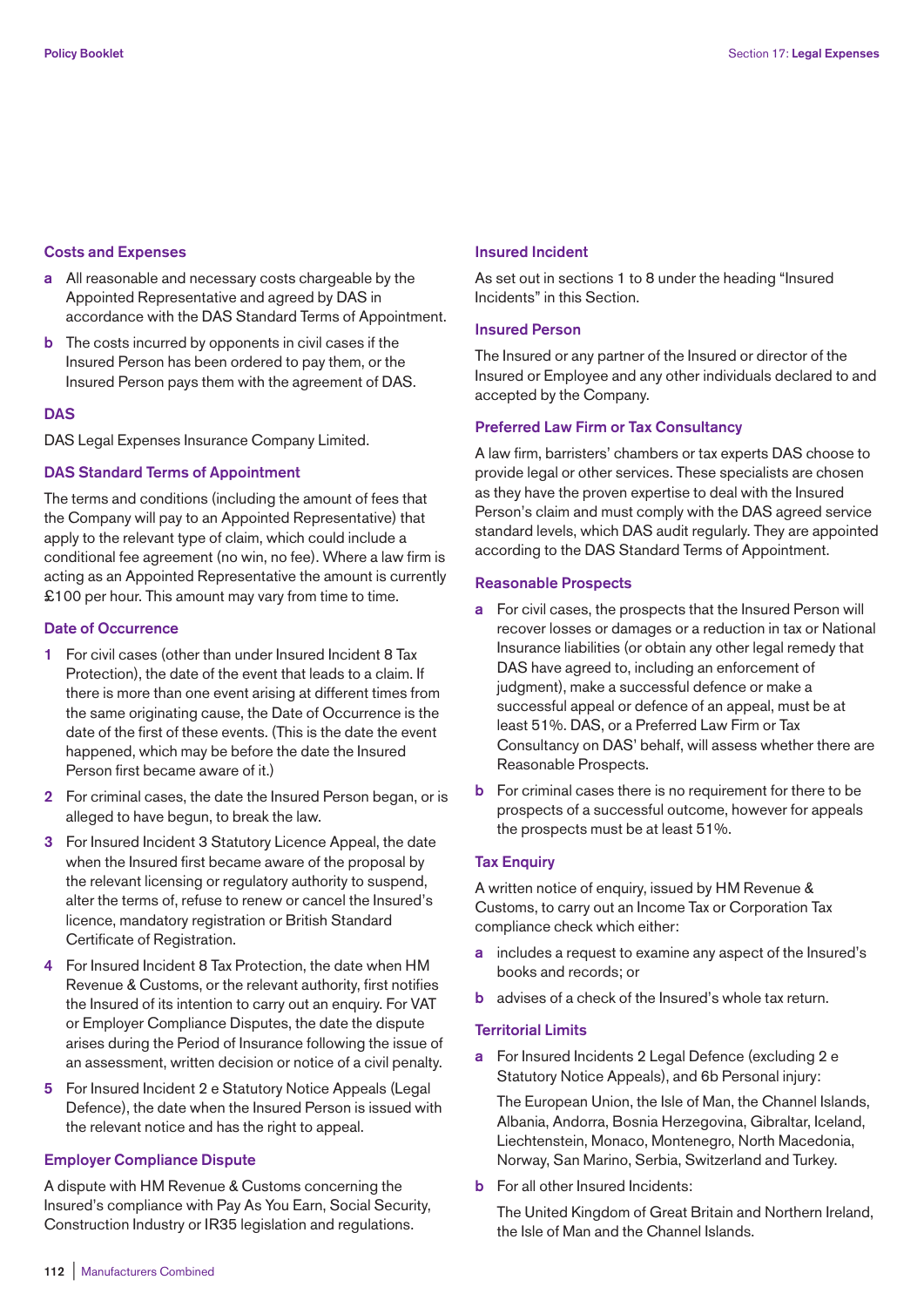#### **Value Added Tax (VAT) Dispute**

A dispute with HM Revenue & Customs following the issue of an assessment, written decision or notice of a civil penalty relating to the Insured's VAT affairs.

# **Making a Claim**

Please refer to the Helpline Services section in this Policy booklet for the legal advice services which are available.

If the issue cannot be dealt with through legal advice and needs to be dealt with as a potential claim under this Section of the Policy, phone DAS on **0345 878 5033** and DAS will give the Insured Person a reference number. At this point DAS will not be able to tell the Insured Person whether the claim is covered or not but DAS will pass the information the Insured Person has given them to their claims-handling teams and explain what to do next.

The Insured Person must not ask for help from a lawyer, accountant or anyone else before DAS have agreed that the Insured Person should do so. If this happens, the Company will not pay the costs involved even if DAS accept the claim.

If the Insured Person would prefer to report the claim in writing please send it to the DAS Head and Registered Office address which is:

Claims Department, DAS Legal Expenses Insurance Company Limited,

DAS House, Quay Side, Temple Back, Bristol, BS1 6NH.

Alternatively the Insured Person can email the claim to DAS at newclaims@das.co.uk.

# **Insured Incidents**

## **1 Employment Disputes and Compensation Awards**

 **a Employment Disputes** 

 The Company will pay Costs and Expenses to defend the Insured's legal rights:

- **1** before the issue of legal proceedings in a court or tribunal:
	- **i** following the dismissal of an Employee; or
	- **ii** where an Employee or ex-Employee has contacted ACAS ('Advisory, Conciliation and Arbitration Service') to commence the Early Conciliation procedure;
- **2** in unfair dismissal disputes under the ACAS Arbitration Scheme; or
- **3** in legal proceedings in respect of any dispute relating to:
- **i** a contract of employment with the Insured; or
- **ii** an alleged breach of the statutory rights of an Employee, ex-Employee or prospective Employee under employment legislation.

## **Exclusions**

 The Company will not pay any claim relating to the following:

- **1** unless equivalent legal expenses insurance was continuously in force immediately prior to the inception of cover under this Section of the Policy:
	- **i** any dispute where the originating cause of action arises within the first 90 days of the inception of cover under this Section of the Policy;
	- **ii** any dispute with an Employee who was subject to a written or oral warning (formal or informal) within 180 days immediately preceding the date of inception of this Section of the Policy if the Date of Occurrence was within the first 180 days of the inception of cover under this Section of the Policy; or
	- **iii** any redundancy or alleged redundancy or unfair selection for redundancy arising within the first 180 days of the inception of cover under this Section of the Policy;
- **2** damages for personal injury or loss of or damage to property; or
- **3** Transfer of Undertakings (TUPE) or the Transfer of Employment (Pension Protection) Regulations.

# **b Compensation Awards**

The Company will pay:

- **1** any basic and compensatory award; and/or
- **2** an order for compensation following a breach of the Insured Person's statutory duties under employment legislation,

 in respect of a claim DAS have accepted under Insured Incident 1a Employment Disputes.

Provided that:

- **1** in cases relating to performance and/ or conduct, the Insured have throughout the employment dispute either:
	- **i** followed the ACAS Code of Disciplinary and Grievance Procedures;
	- **ii** followed equivalent codes of practice issued by the Labour Relations Agency in Northern Ireland; or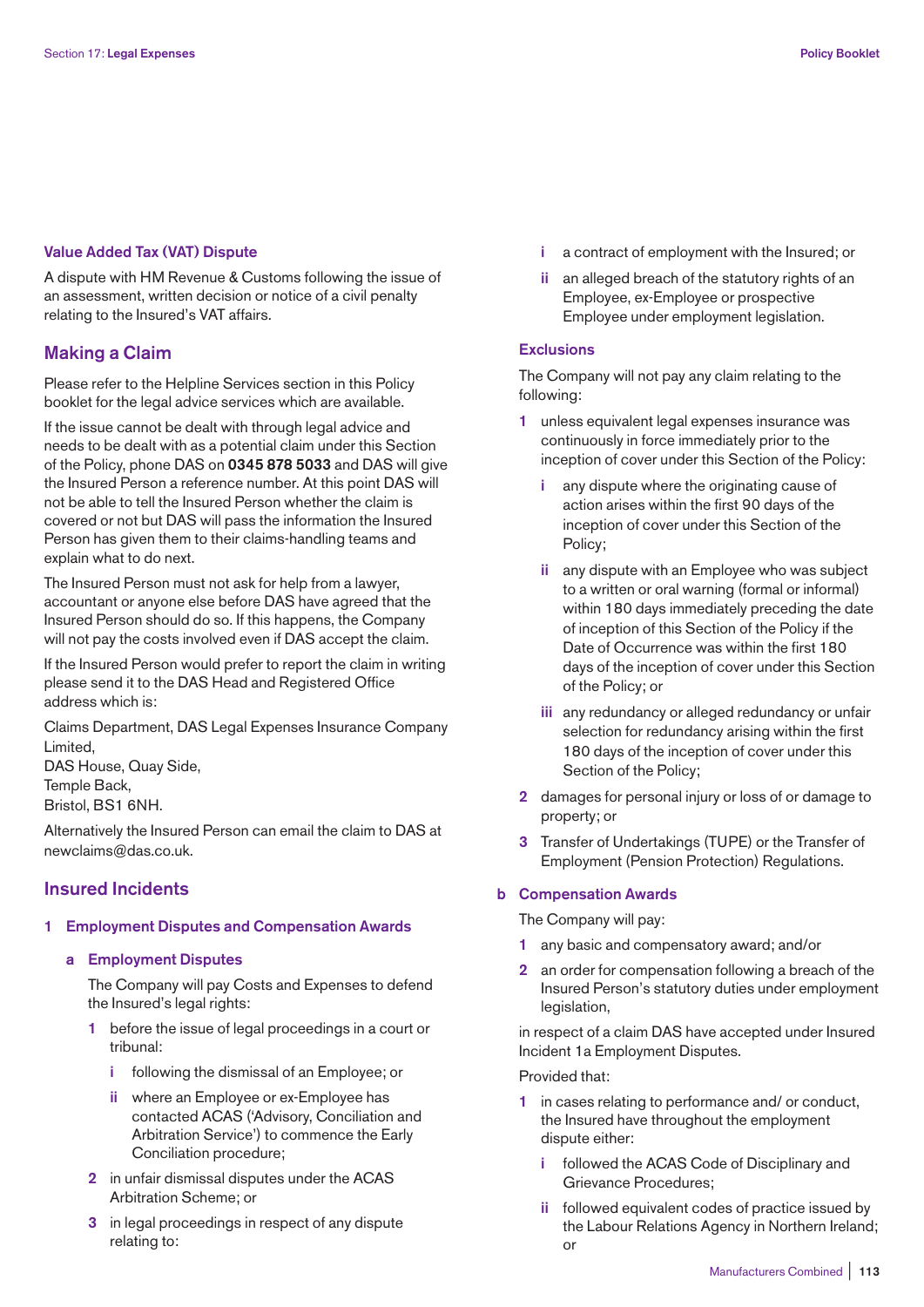- **iii** sought and followed advice from the DAS legal advice service.
- **2** for an order of compensation following the Insured's breach of statutory duty under employment legislation, the Insured have at all times sought and followed advice from the DAS legal advice service since the date when the Insured should have known about the employment dispute.
- **3** for any compensation award for redundancy or alleged redundancy or unfair selection for redundancy, the Insured have sought and followed advice from DAS' claims department before starting any redundancy process or procedure with their Employees.
- **4** the compensation is awarded by a tribunal or through the ACAS Arbitration Scheme, under a judgment made after full argument and otherwise than by consent or default, or is payable under settlement approved in writing in advance by DAS.

 The total of the compensation awards payable by the Company shall not exceed £1,000,000 in the aggregate in any one Period of Insurance.

#### **Exclusions**

 The Company will not pay any claim relating to the following:

- **1** Any compensation award relating to the following:
	- **i** trade union activities, trade union membership or non-membership;
	- **ii** pregnancy or maternity rights, paternity, parental or adoption rights;
	- **iii** health and safety related dismissals brought under section 44 of the Employment Rights Act 1996; or
	- **iv** statutory rights in relation to trustees of occupational pension schemes;
- **2** Non-payment of money due under the relevant contract of employment or a statutory provision;
- **3** Any award ordered because the Insured have failed to provide relevant records to Employees under National Minimum Wage legislation;
- **4** A compensation award or increase in a compensation award relating to failure to comply with a current or previous recommendation made by a tribunal; or
- **5** A settlement agreed and payable following conciliation under the ACAS Early Conciliation procedure.

## **c Employee Civil Legal Defence**

 The Company will pay Costs and Expenses to defend the legal rights of the Insured Person (other than the Insured) if an event arising from their work as an Employee leads to civil action being taken against them:

- **1** under legislation for unlawful discrimination; or
- **2** as trustee of a pension fund set up for the benefit of the Insured's Employees.

 Cover under this Insured Incident for any Insured Person (other than the Insured) will only be provided at the Insured's request.

## **d Service Occupancy**

 The Company will pay Costs and Expenses to pursue a dispute with an Employee or ex-Employee to recover possession of premises owned by, or for which the Insured is responsible.

## **Exclusion**

 The Company will not pay any claim relating to defending the Insured's legal rights other than defending a counter-claim.

#### **2 Legal Defence**

 The Company will pay Costs and Expenses to defend the Insured Person's legal rights:

## **a Criminal Pre-proceedings Cover**

 prior to the issue of legal proceedings, when dealing with the Police, Health and Safety Executive and/or Local Authority Health and Safety Enforcement Officer, where it is alleged that the Insured Person has or may have committed a criminal offence.

 Provided that for claims relating to the Health and Safety at Work etc. Act 1974 the Territorial Limits shall be any place where the Act applies.

 Please note that the Company will only cover criminal investigations and/or prosecutions which arise in direct connection with the activities of the Business.

#### **Exclusions**

The Company will not pay any claim relating to:

- **1** any criminal investigation or enquiry by, with or on behalf of HM Revenue & Customs; or
- **2** prosecution due to infringement of road traffic laws or regulations in connection with the ownership, driving or use of a motor vehicle.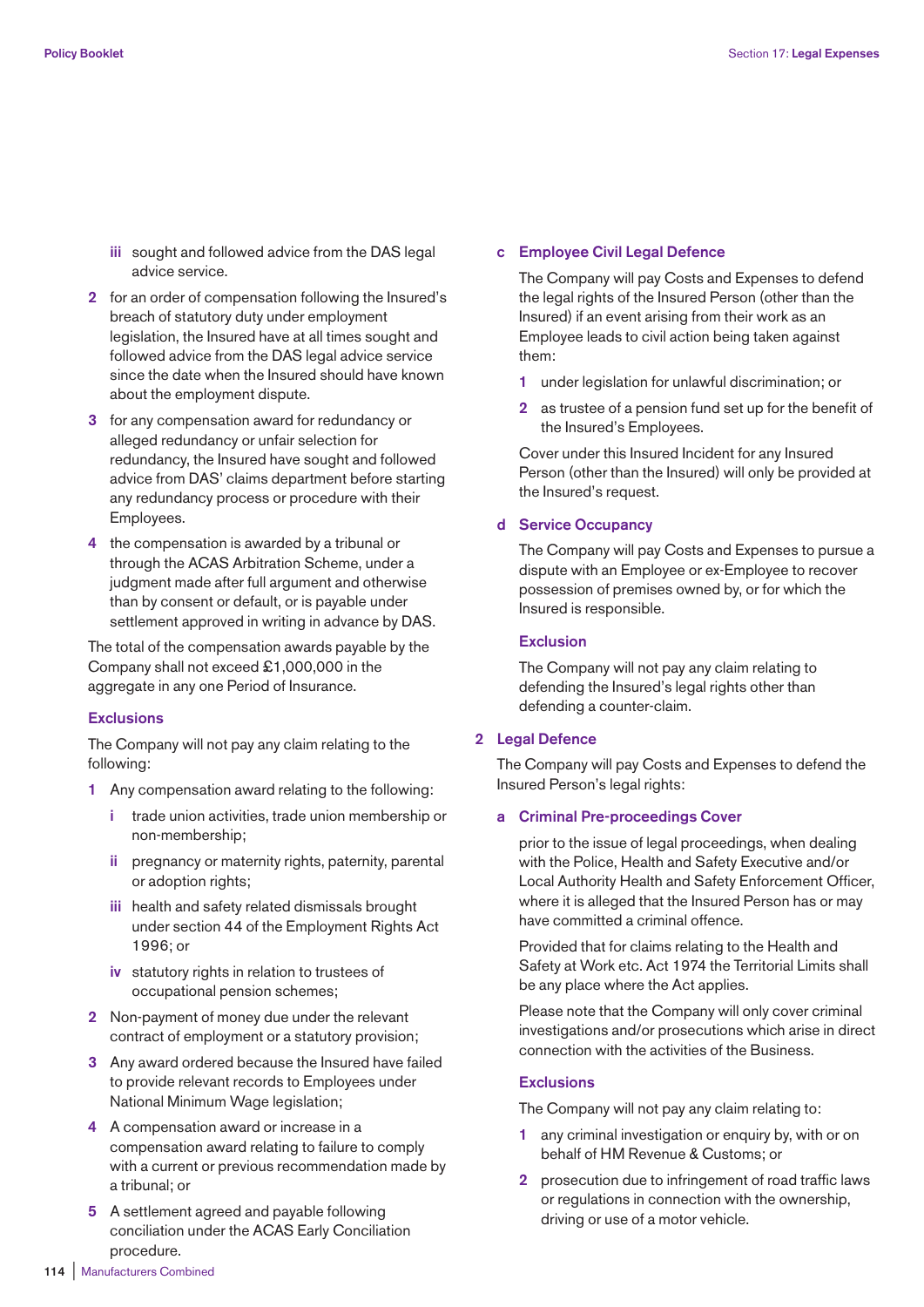#### **b Criminal Prosecution Defence**

 following an event which leads to the Insured Person being prosecuted in a court of criminal jurisdiction.

 Provided that for claims relating to the Health and Safety at Work etc. Act 1974, the Territorial Limits shall be any place where the Act applies.

 Please note that the Company will only cover criminal investigations and/or prosecutions which arise in direct connection with the activities of the Business.

#### **Exclusions**

The Company will not pay any claim relating to:

- **1** any criminal investigation or enquiry by, with or on behalf of HM Revenue & Customs; or
- **2** prosecution due to infringement of road traffic laws or regulations in connection with the ownership, driving or use of a motor vehicle.

## **c Data Protection**

 if civil action is taken against the Insured Person for compensation under data protection legislation, when handling personal data in their capacity as a data controller and/or a data processor by:

- **1** an individual. The Company will also pay any compensation award in respect of such a claim; or
- **2** a data controller and/or data processor, which arises out of, or relates to, a claim made by an individual for compensation against that data controller and/or data processor. The Company will not pay any compensation award in respect of such a claim.

 Provided that in respect of 1 above, any sum of money in settlement of a dispute is awarded by a court under a judgment made after full argument and otherwise than by consent or default, or is payable under settlement approved in advance by DAS.

 Please note that the Company will not cover the cost of fines imposed by the Information Commissioner, or any other regulatory and/or criminal body. Please see Exclusion 3 Court awards and fines under this Section.

#### **Exclusions**

The Company will not pay any claim relating to:

- **1** the loss, alteration, corruption or distortion of, or damage to stored personal data; or
- **2** a reduction in the functionality, availability, or operation of stored personal data,

resulting from hacking (unauthorised access), malicious

or negligent transfer (electronic or otherwise) of a computer program that contains any malicious or damaging code, computer virus or similar mechanism.

## **d Wrongful Arrest**

 if civil action is taken against the Insured for wrongful arrest in respect of an accusation of theft alleged to have been carried out during the Period of Insurance.

#### **e Statutory Notice Appeals**

 in an appeal against the imposition or terms of any Statutory Notice issued under legislation affecting the Business.

## **Exclusions**

The Company will not pay any claim relating to:

- **1** an appeal against the imposition or terms of any Statutory Notice issued in connection with the Insured's licence, mandatory registration or British Standard Certificate of Registration; or
- **2** a Statutory Notice issued by an Insured's regulatory or governing body.

#### **f Jury Service and Court Attendance**

in the event of an Insured Person's absence from work:

- **1** to perform jury service; or
- **2** to attend any court or tribunal at the request of the Appointed Representative.

 The maximum amount the Company will pay under this Insured Incident is the Insured Person's net salary or wages for the time that they are absent from work less any amount the Insured, the court or tribunal, have paid them.

 Provided that for each of the above sections of Insured Incident 2 Legal Defence cover the Insured requests the Company to provide cover for the Insured Person.

#### **3 Statutory Licence Appeal**

 The Company will pay Costs and Expenses in an appeal to the relevant statutory or regulatory authority, court or tribunal, following a decision by a licensing or regulatory authority to suspend, or alter the terms of, or refuse to renew, or cancel the Insured's licence, mandatory registration or British Standard Certificate of Registration.

## **Exclusions**

The Company will not pay any claim relating to:

 **1** assistance with the application process either in relation to an original application or application for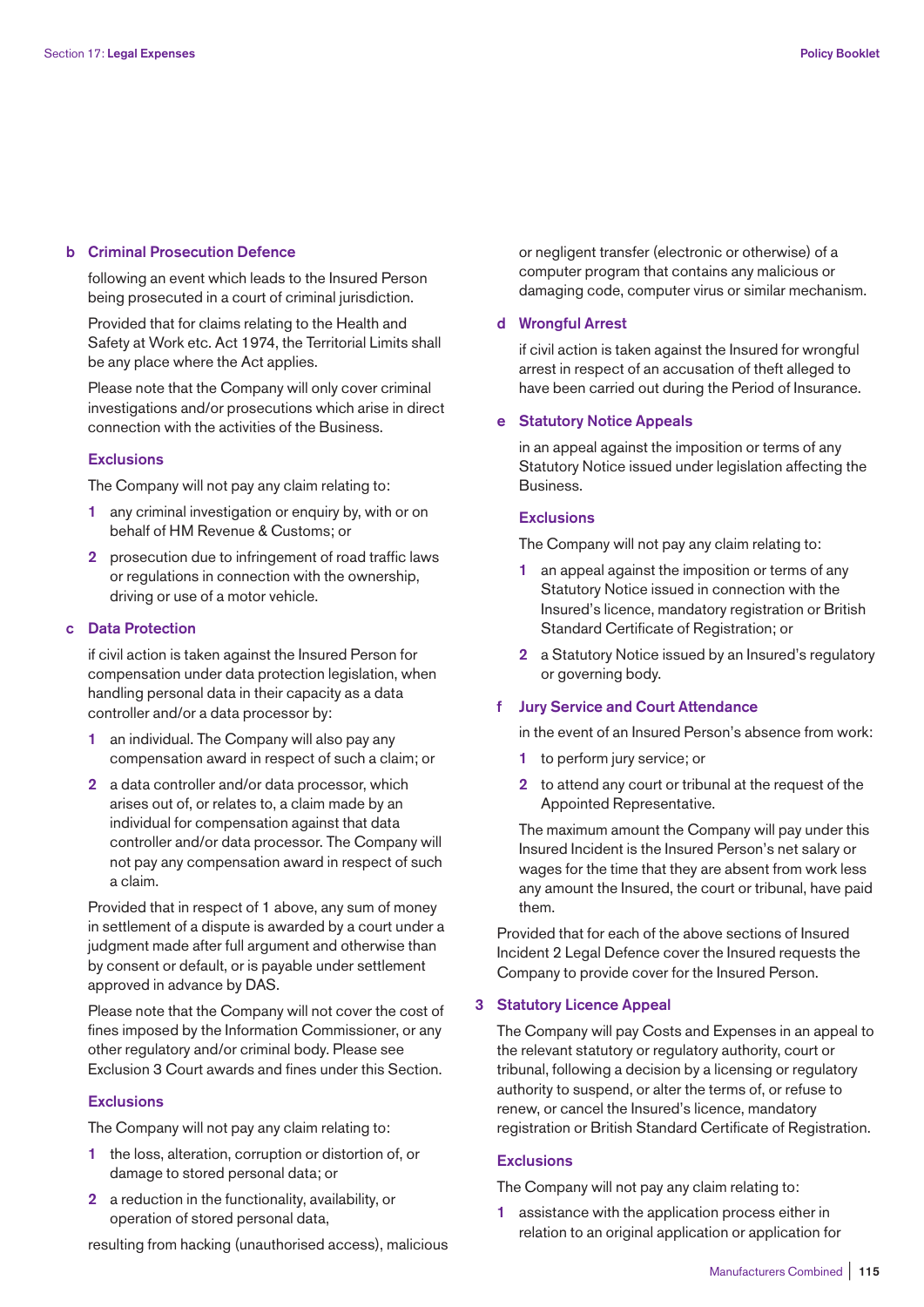renewal of a statutory licence, mandatory registration or British Standard Certificate of Registration; or

**2** the ownership, driving or use of a motor vehicle.

## **4 Contract Disputes**

 The Company will pay Costs and Expenses in a contractual dispute arising from an agreement or an alleged agreement which has been entered into by the Insured or on the Insured's behalf for the purchase, hire, sale or provision of goods or of services.

Provided that:

- **i** the amount in dispute exceeds £250 (including VAT). If the amount in dispute exceeds £5,000 (including VAT), the Insured must pay the first £500 of any claim. If the Insured is using a Preferred Law Firm, the Insured will be asked to pay this within 21 days of the Insured's claim having been assessed as having Reasonable Prospects. If the Insured is using the Insured's own law firm, this will be within 21 days of their appointment (following confirmation that the Insured's claim has Reasonable Prospects). If the Insured does not pay this amount, the cover for the Insured's claim could be withdrawn.
- **ii** if the amount in dispute is payable in instalments, the instalments due and payable at the time of making the claim exceed £250 (including VAT).
- **iii** if the dispute relates to money owed to the Insured, a claim under this Section is made within 90 days of the money becoming due and payable.

## **Exclusions**

The Company will not pay any claim relating to:

- **1** a dispute arising from an agreement entered into prior to inception of cover under this Section if the Date of Occurrence is within the first 90 days of inception of cover under this Section unless equivalent legal expenses insurance was continuously in force immediately prior to inception of the cover provided by this Section;
- **2 a** the settlement payable under an insurance policy (DAS will cover a dispute if the Insured's insurer refuses their claim, but not for a dispute over the amount of the claim nor a claim in respect of this Policy);
	- **b** the sale, purchase, terms of a lease, licence, or tenancy of land or buildings, other than a dispute with a professional adviser in connection with these matters;
	- **c** a loan, mortgage, pension, guarantee or any other financial product and choses in action; or
- **d** a motor vehicle owned by, or hired or leased to the Insured other than agreements relating to the sale of motor vehicles where the Insured is engaged in the business of selling motor vehicles;
- **3** a dispute with an Employee or ex-Employee which arises out of, or relates to, a contract of employment with the Insured. (Please refer to Insured Incident 1 Employment Disputes and Compensation Awards);
- **4** a dispute which arises out of the:
	- **i** sale or provision of computer hardware, software, systems or services; or
	- **ii** the purchase or hire of computer hardware, software, systems or services tailored by a supplier to the Insured's own specification;
- **5** a dispute arising from a breach or alleged breach of professional duty by an Insured Person; or
- **6** the recovery of money and interest due from another party, other than disputes where the other party indicates that a defence exists.

## **5 Tenancy Disputes**

 The Company will pay Costs and Expenses in a civil action relating to a tenancy dispute between the Insured and the Insured's landlord under the terms of the lease or tenancy agreement applying to the Premises.

#### **Exclusions**

 The Company will not pay any claim arising from or relating to:

- **1** the negotiation, review or renewal of the lease or tenancy agreement; or
- **2** a dispute arising from or relating to rent or service charges.

## **6 Property Protection and Personal Injury**

## **a Property Protection**

 The Company will pay Costs and Expenses in a civil dispute relating to material property which is owned by the Insured, or is the Insured's responsibility, following:

- **1** any event which causes or could cause physical damage to such material property; or
- **2** a legal nuisance (meaning any unlawful interference with the Insured's use or enjoyment of their land, or some right over, or in connection with it); or
- **3** a trespass.

 Please note that the Insured must have established the legal ownership or right to the land that is the subject of the dispute.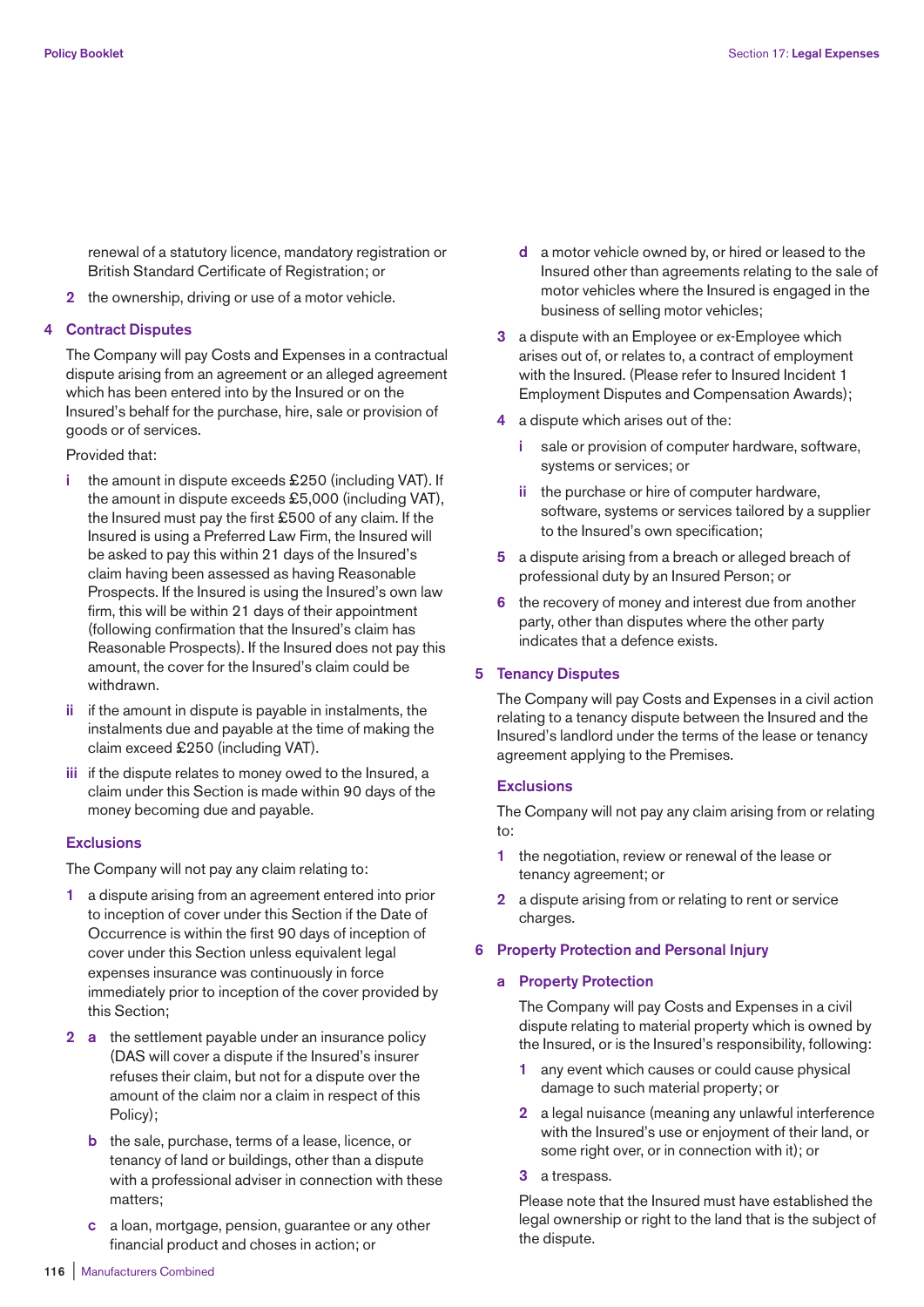#### **Exclusions**

The Company will not pay any claim relating to:

- **1** a contract entered into by the Insured (please refer to Insured Incident 4 Contract Disputes);
- **2** goods in transit or goods lent or hired out;
- **3** goods at premises other than those occupied by the Insured unless the goods are at such premises for the purpose of installations or use in work to be carried out by the Insured;
- **4** mining subsidence;
- **5** defending the Insured's legal rights other than in defending a counter-claim;
- **6** a motor vehicle owned or used by, or hired or leased to the Insured (other than damage to motor vehicles where the Insured is engaged in the business of selling motor vehicles); or
- **7** the enforcement of a covenant by or against the Insured.

#### **b Personal Injury**

 At the Insured's request, the Company will pay Costs and Expenses for an Insured Person's and their family members' legal rights following a specific or sudden accident that causes them bodily injury or results in their death.

#### **Exclusions**

The Company will not pay any claim relating to:

- **1** any illness or bodily injury which develops gradually or is not caused by a specific or sudden accident;
- **2** psychological injury or mental illness unless the condition follows a specific or sudden accident that has caused physical bodily injury;
- **3** the defence of an Insured Person's or their family members' legal rights other than in defending a counter-claim;
- **4** clinical negligence; or
- **5** a motor vehicle owned or used by, or hired or leased to an Insured Person or their family members.

#### **7 Debt Recovery**

 The Company will pay Costs and Expenses in a dispute relating to the recovery of money and interest due from the sale or provision of goods or services, including enforcement of judgments.

## Provided that:

**i** the debt exceeds £250 (including VAT);

- **ii** a claim for debt recovery is made within 90 days of the money becoming due and payable; and
- **iii** DAS have the right to select the method of enforcement, or to forego enforcing judgment if DAS are not satisfied that there are, or will be, sufficient assets available to satisfy judgment.

#### **Exclusions**

The Company will not pay any claim relating to:

- **1** any debt arising from an agreement entered into prior to inception of cover under this Section if the debt is due within the first 90 days of inception of cover under this Section unless equivalent legal expenses insurance was continuously in force immediately prior to inception of the cover provided by this Section;
- **2 a** the settlement payable under an insurance policy;
	- **b** the sale, purchase, terms of a lease, licence, or tenancy of land or buildings;
	- **c** a loan, mortgage, pension, guarantee or any other financial product and choses in action; or
	- **d** a motor vehicle owned by, or hired or leased to the Insured other than agreements relating to the sale of motor vehicles where the Insured is engaged in the business of selling motor vehicles;
- **3** a dispute which arises out of the supply, hire, sale or provision of computer hardware, software, systems or services;
- **4** the recovery of money and interest due from another party where the other party indicates that a defence exists; or
- **5** any dispute which arises from debts the Insured has purchased from a third party.

## **8 Tax Protection**

 The Company will pay Costs and Expenses for an Appointed Representative following:

- **1** a Tax Enquiry;
- **2** an Employer Compliance Dispute; or
- **3** a VAT Dispute.

 Provided that the Insured has taken reasonable care to ensure that all returns are complete and correct and are submitted within the statutory time limits allowed.

 Please note that the Company will only cover tax claims which arise in direct connection with the activities of the Business.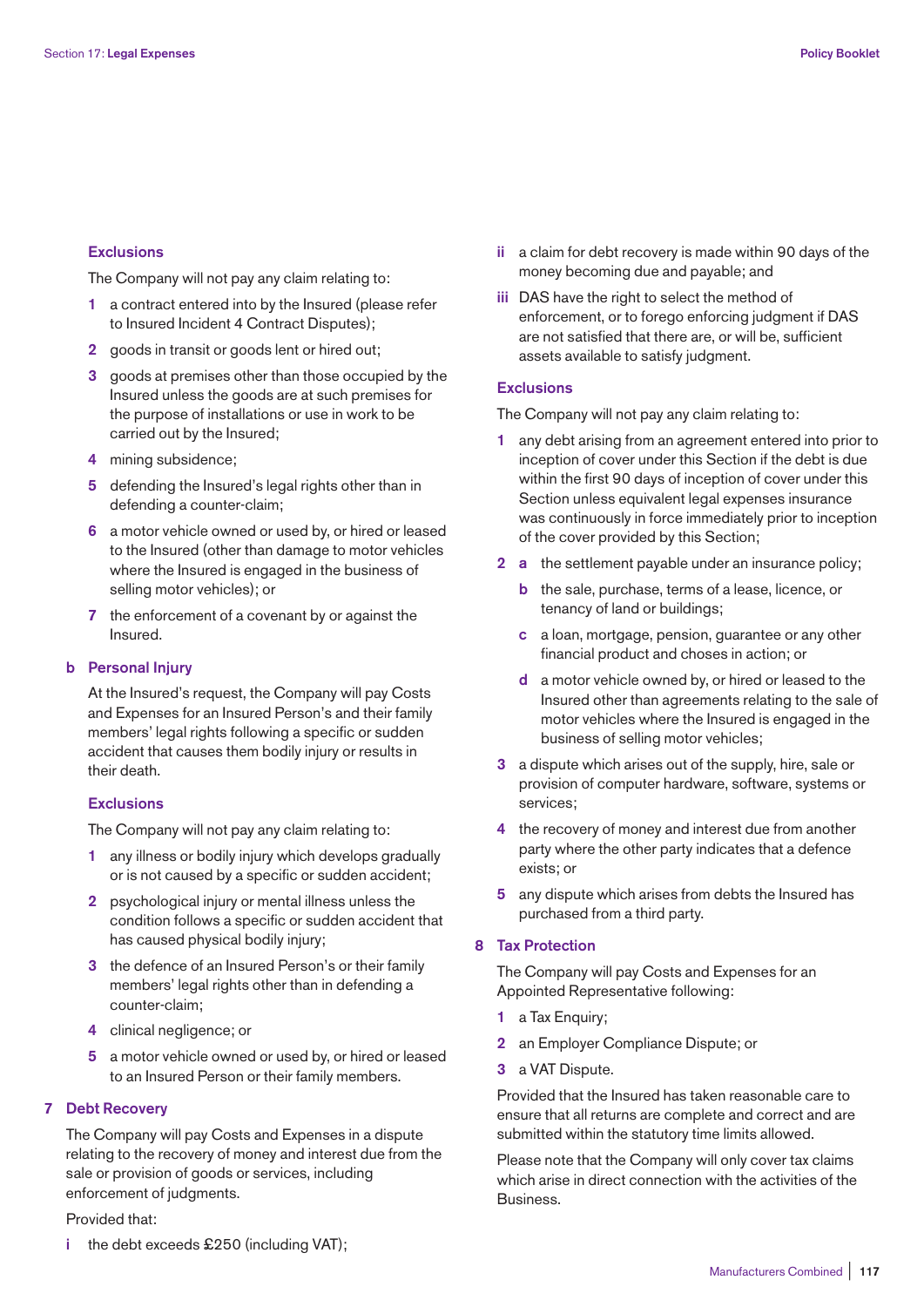#### **Exclusions**

The Company will not pay any claim relating to:

- **1** a tax avoidance scheme;
- **2** any failure to register for VAT or Pay As You Earn;
- **3** any investigation or enquiries by, with or on behalf of HM Revenue & Customs Special Investigations Section, Special Civil Investigations, Criminal Investigations Unit, Criminal Taxes Unit, under Public Notice 160 or by the Revenue & Customs Prosecution Office;
- **4** import or excise duties and import VAT; or
- **5** any investigation or enquiry by HM Revenue & Customs into alleged dishonesty or alleged criminal offences.

# **Conditions applicable to this Section**

## **The following Conditions apply to this Section.**

- **1 Representation** 
	- **a** On receiving a claim, if representation is necessary, DAS will appoint a Preferred Law Firm or Tax Consultancy as the Insured Person's Appointed Representative to deal with the Insured Person's claim. They will try to settle the Insured Person's claim by negotiation without having to go to court.
	- **b** If the appointed Preferred Law Firm or Tax Consultancy cannot negotiate settlement of the Insured Person's claim and it is necessary to go to court and legal proceedings are issued or there is a conflict of interest, then the Insured Person may choose a law firm or tax expert to act as the Appointed Representative. DAS will choose the Appointed Representative to represent the Insured Person in any proceedings where the Company is liable to pay a compensation award.
	- **c** If the Insured Person chooses a law firm as their own Appointed Representative who is not a Preferred Law Firm or Tax Consultancy, DAS will give the Insured Person's choice of law firm the opportunity to act on the same terms as a Preferred Law Firm or Tax Consultancy. However, if they refuse to act on this basis, the most the Company will pay is the amount the Company would have paid if they had agreed to the DAS Standard Terms of Appointment. The amount the Company will pay a law firm (where acting as an Appointed Representative) is currently £100 per hour. This amount may vary from time to time.
	- **d** The Appointed Representative must co-operate with DAS at all times and must keep DAS up to date with the progress of the claim.

#### **2 The Insured Person's responsibilities**

 It is a condition precedent to the liability of the Company that an Insured Person must:

- **a** co-operate fully with DAS and the Appointed Representative.
- **b** give the Appointed Representative any instructions that DAS or the Company ask the Insured Person to provide.

#### **3 Offers to settle a claim**

- **a** An Insured Person must tell DAS if anyone offers to settle a claim and must not negotiate or agree to any settlement without the written consent of DAS.
- **b** If an Insured Person does not accept a reasonable offer to settle a claim, the Company may refuse to pay further Costs and Expenses.
- **c** The Company may decide to pay an Insured Person the reasonable value of the claim that the Insured Person is claiming or is being claimed against them instead of starting or continuing legal action. In these circumstances an Insured Person must allow DAS to take over and pursue or settle a claim in their name. An Insured Person must allow DAS to pursue at DAS' own expense and for their benefit, any claim for compensation against any other person and an Insured Person must give DAS all the information and help DAS need to do so.

## **4 Assessing and recovering costs**

- **a** An Insured Person must instruct the Appointed Representative to have Costs and Expenses taxed, assessed or audited if DAS ask for this.
- **b** An Insured Person must take every step to recover Costs and Expenses and court attendance and jury service expenses that the Company have to pay and must pay the Company any amounts that are recovered.

#### **5 Cancelling an Appointed Representative's appointment**

 If the Appointed Representative refuses to continue acting for an Insured Person with good reason or if an Insured Person dismisses the Appointed Representative without good reason, the cover the Company provides will end at once, unless DAS agrees to appoint another Appointed Representative.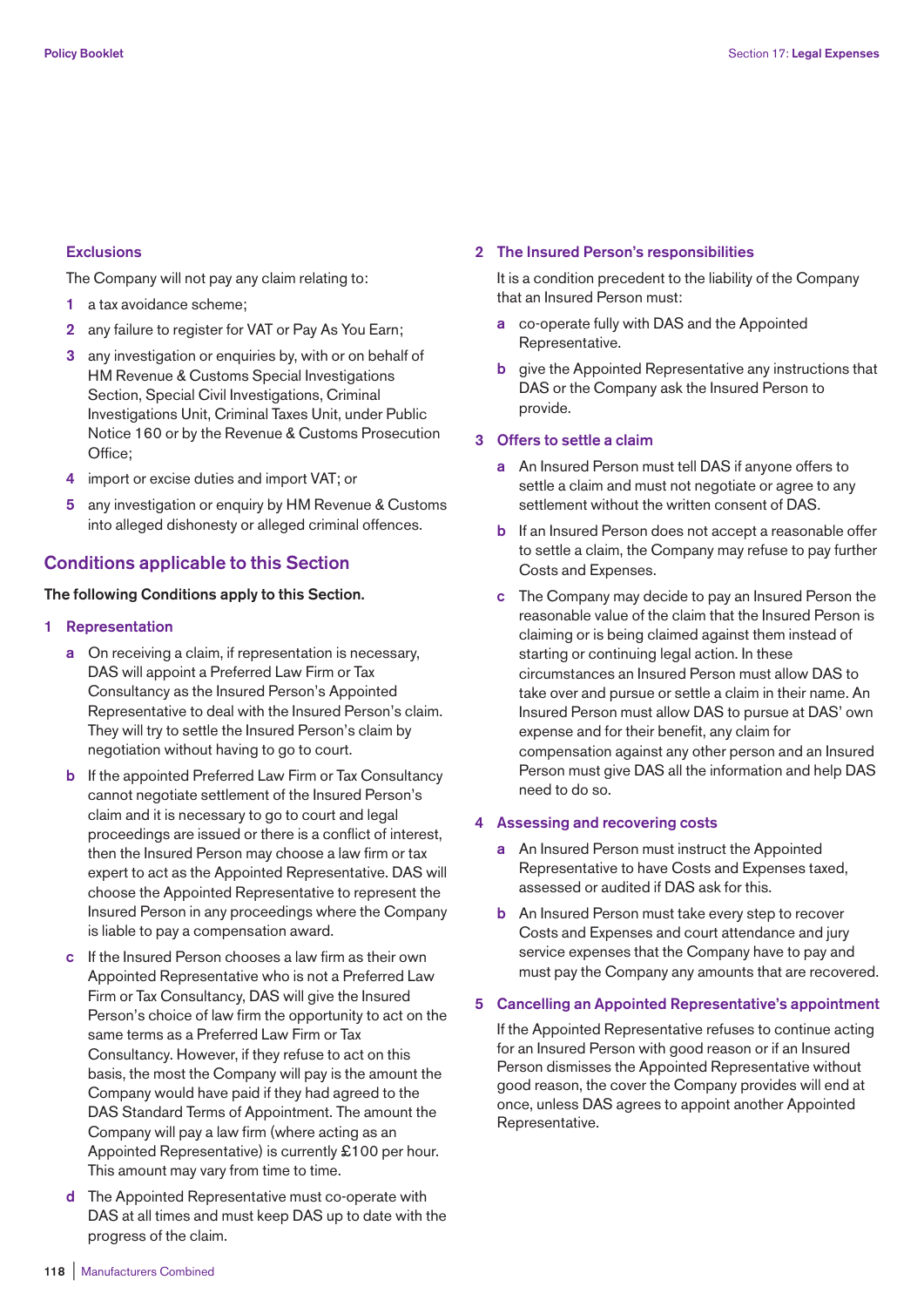#### **6 Withdrawing cover**

 If an Insured Person settles a claim or withdraws their claim without the agreement of DAS, or does not give suitable instructions to the Appointed Representative, the Company can withdraw cover and DAS will be entitled to reclaim any Costs and Expenses which DAS have paid on behalf of the Company.

## **7 Expert opinion**

 DAS may require the Insured Person to get, at the Insured Person's own expense, an opinion from an expert, that DAS consider appropriate, on the merits of the claim or proceedings, or on a legal principle. The expert must be approved in advance by DAS and the cost agreed in writing between the Insured Person and DAS. Subject to this the Company will pay the cost of getting the opinion if the expert's opinion indicates that it is more likely than not that the Insured Person will recover damages (or obtain any other legal remedy that DAS have agreed to) or make a successful defence.

# **8 Arbitration**

 If there is a disagreement between the Insured Person and DAS about the handling of a claim and it is not resolved through DAS' internal complaints procedure, the Insured Person can contact the Financial Ombudsman Service for help. This is a free arbitration service for eligible consumers, small businesses, charities and trusts. (Details available from **www.financial-ombudsman.org.uk**.)

 If the Insured's dispute is not covered by the Financial Ombudsman Service, there is a separate arbitration process available. The arbitrator will be a barrister, solicitor or other suitably qualified person chosen jointly by the Insured Person and DAS. If there is a disagreement over the choice of arbitrator, DAS will ask the Chartered Institute of Arbitrators to decide. The arbitrator will decide who will pay the costs of the arbitration. For example, costs may be split between the Insured Person and DAS or may be paid by either the Insured Person or DAS.

#### **9 Keeping to the Section terms**

 It is a condition precedent to the liability of the Company that an Insured Person must:

- **a** take reasonable steps to avoid and prevent claims;
- **b** take reasonable steps to avoid incurring unnecessary costs;
- **c** send everything the Company or DAS ask for in writing; and
- **d** report to DAS full and factual details of any claim as soon as possible and give DAS any information that is needed.

#### **10 Other insurances**

 Notwithstanding Claims Condition 6 under this Policy, if any claim covered under this Section is also covered by another policy, or would have been covered if this Section did not exist, the Company will only pay the Company's share of the claim even if the other insurer refuses the claim.

# **11 General Conditions, Claims Conditions or General Exclusions**

 Where there is any conflict between the General Definitions, General Conditions, Claims Conditions or General Exclusions, of this Policy, and the terms, definitions, conditions and exclusions, under this Section, the interpretation under this Section shall take precedence.

# **Applicable Law**

Notwithstanding General Condition 7 Choice of Law of this Policy, this Section is governed by the law that applies in the part of the United Kingdom, Channel Islands or Isle of Man where the Insured Person's business is registered. Otherwise the law of England and Wales applies.

All Acts of Parliament mentioned in this Policy include equivalent laws in Scotland, Northern Ireland, the Isle of Man and the Channel Islands as appropriate.

# **Exclusions applicable to this Section**

#### **The Company shall not be liable under this Section for:**

#### **1 Late reported claims**

 Any claim reported to DAS more than 180 days after the date the Insured Person should have known about the insured incident.

## **2 Costs DAS have not agreed**

 Costs and Expenses incurred before written acceptance of a claim by DAS.

## **3 Court awards and fines**

 Fines, penalties, compensation or damages which the Insured Person is ordered to pay by a court or other authority, other than compensation awards covered under Insured Incidents 1 Employment Disputes and Compensation Awards and 2 Legal Defence.

#### **4 Legal action DAS has not agreed**

 Legal action an Insured Person takes which DAS or the Appointed Representative have not agreed to, or where the Insured Person does anything that hinders DAS or the Appointed Representative.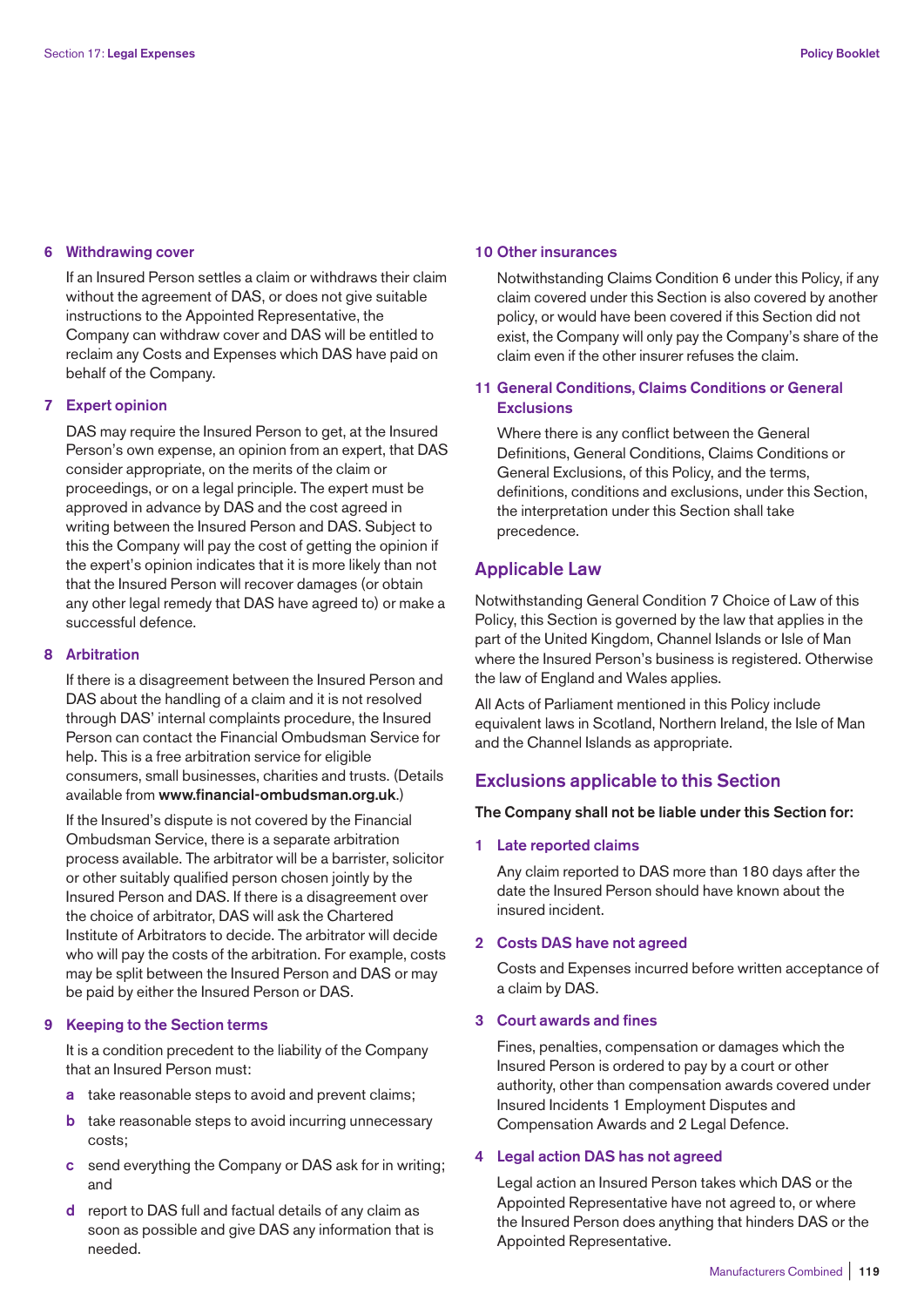### **5 Intellectual property rights**

 Any claim relating to patents, copyrights, trademarks, merchandise marks, registered designs, intellectual property, secrecy and confidentiality agreements.

## **6 Deliberate acts**

 Any Insured Incident deliberately or intentionally caused by an Insured Person.

#### **7 Franchise or agency agreements**

Any claim relating to rights under a franchise or agency agreement entered into by the Insured.

#### **8 A dispute with DAS**

 A dispute with DAS not otherwise dealt with under Condition 8 Arbitration under this Section.

### **9 Shareholding or partnership disputes**

 Any claim relating to a shareholding or partnership share, in the Business.

#### **10 Judicial review**

 Costs and Expenses arising from or relating to judicial review, coroner's inquest or fatal accident inquiry.

#### **11 Bankruptcy**

 Any claim where either at the start of, or during the course of a claim:

- **a** the Insured is declared bankrupt:
- **b** the Insured has filed a bankruptcy petition;
- **c** the Insured has filed a winding-up petition;
- **d** the Insured has made an arrangement with their creditors;
- **e** the Insured has entered into a deed of arrangement;
- **f** the Insured is in liquidation; or
- **g** part or all of the Insured's affairs or property are in the care or control of a receiver or administrator.

## **12 Defamation**

 Any claim relating to written or verbal remarks that damage the Insured Person's reputation.

#### **13 Litigant in person**

 Any claim where an Insured Person is not represented by a law firm, barrister or tax expert.

## **How to make a complaint**

DAS will always try to give a high quality service. If the Insured thinks that DAS has let them down, the Insured can contact DAS by:

- **•** phoning **0344 893 9013**.
- **•** emailing customerrelations@das.co.uk.
- **•** writing to the Customer Relations Department at: DAS Legal Expenses Insurance Company Limited DAS House, Quay Side, Temple Back Bristol BS1 6NH
- **•** completing the DAS online complaint form at **www.das.co.uk/about-das/complaints.**

Further details of the DAS internal complaint-handling procedures are available on request.

If the Insured is not happy with the complaint outcome or if DAS have been unable to respond to the Insured's complaint within 8 weeks, the Insured can, provided the Insured are an eligible small business, charity or trust, ask the Financial Ombudsman Service for a free and independent review of the Insured's complaint.

You can contact them by:

- **•** phoning **0800 023 4567** (free from mobile phones and landlines) or **0300 123 9123**.
- emailing: complaint.info@financial-ombudsman.org.uk.
- **•** writing to:

 The Financial Ombudsman Service Exchange Tower London E14 9SR

Further information is available on their website: **www.financial-ombudsman.org.uk**.

Using this service does not affect the Insured's right to take legal action.

The Financial Ombudsman's role is to assess the DAS handling of a claim in light of the policy terms. It is not to assess the quality of legal advice. If the Insured is unhappy with the service provided by an Appointed Representative, the relevant complaint-handling procedure is available on request.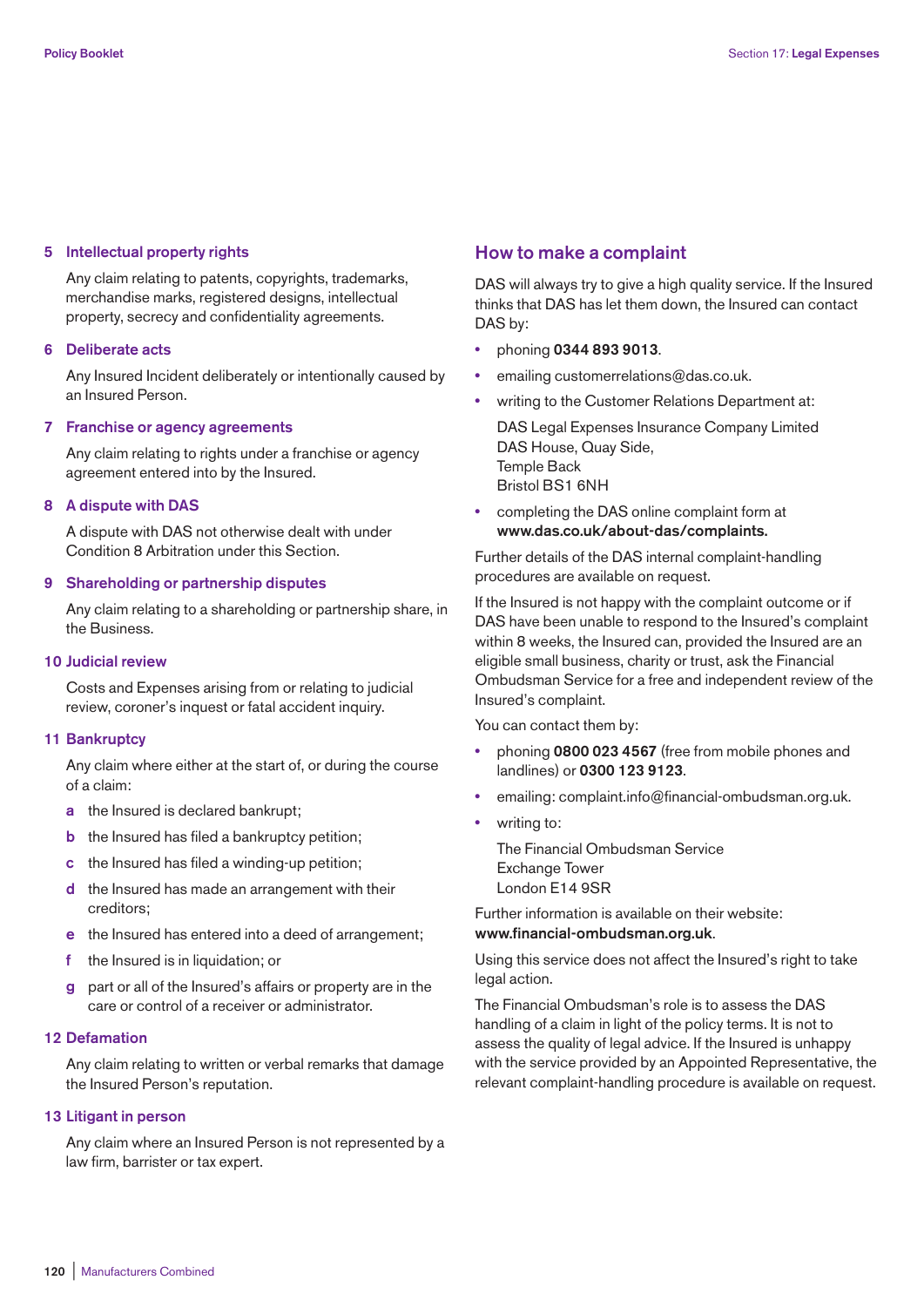# **Data Protection**

DAS holds data in accordance with the current Data Protection Regulations and Legislation.

DAS Legal Expenses Insurance Company Limited (DAS) Group will use any personal information, including personal sensitive information as defined in the Data Protection Act 2018, for the purpose of dealing with your claim. It will also be used, if required, for the purpose of administering and underwriting your policy, for giving advice and assistance, and to update DAS Group records.

For full information on how DAS will process your data please visit: **www.das.co.uk/legal/privacy-statement**.

# **DAS Regulatory Information**

DAS Head and Registered Office:

DAS Legal Expenses Insurance Company Limited, DAS House, Quay Side, Temple Back, Bristol, BS1 6NH.

Registered in England and Wales, company number 103274.

#### Website: **http://www.das.co.uk**.

DAS Legal Expenses Insurance Company Limited is authorised by the Prudential Regulation Authority and regulated by the Financial Conduct Authority (FRN202106) and the Prudential Regulation Authority.

## **Financial Services Compensation Scheme**

DAS are covered by the Financial Services Compensation Scheme (FSCS). Compensation from the scheme may be claimed if DAS cannot meet their obligations. This will be dependent on the type of business and the circumstances of the claim. More information on the compensation scheme arrangements can be found on the FSCS website, **www.fscs.org.uk**.

DAS Law Limited Head and Registered Office: DAS Law Limited, North Quay, Temple Back, Bristol, BS1 6FL.

Registered in England and Wales, company number 5417859.

## Website: **http://www.daslaw.co.uk**.

DAS Law Limited is authorised and regulated by the Solicitors Regulation Authority (registered number 423113).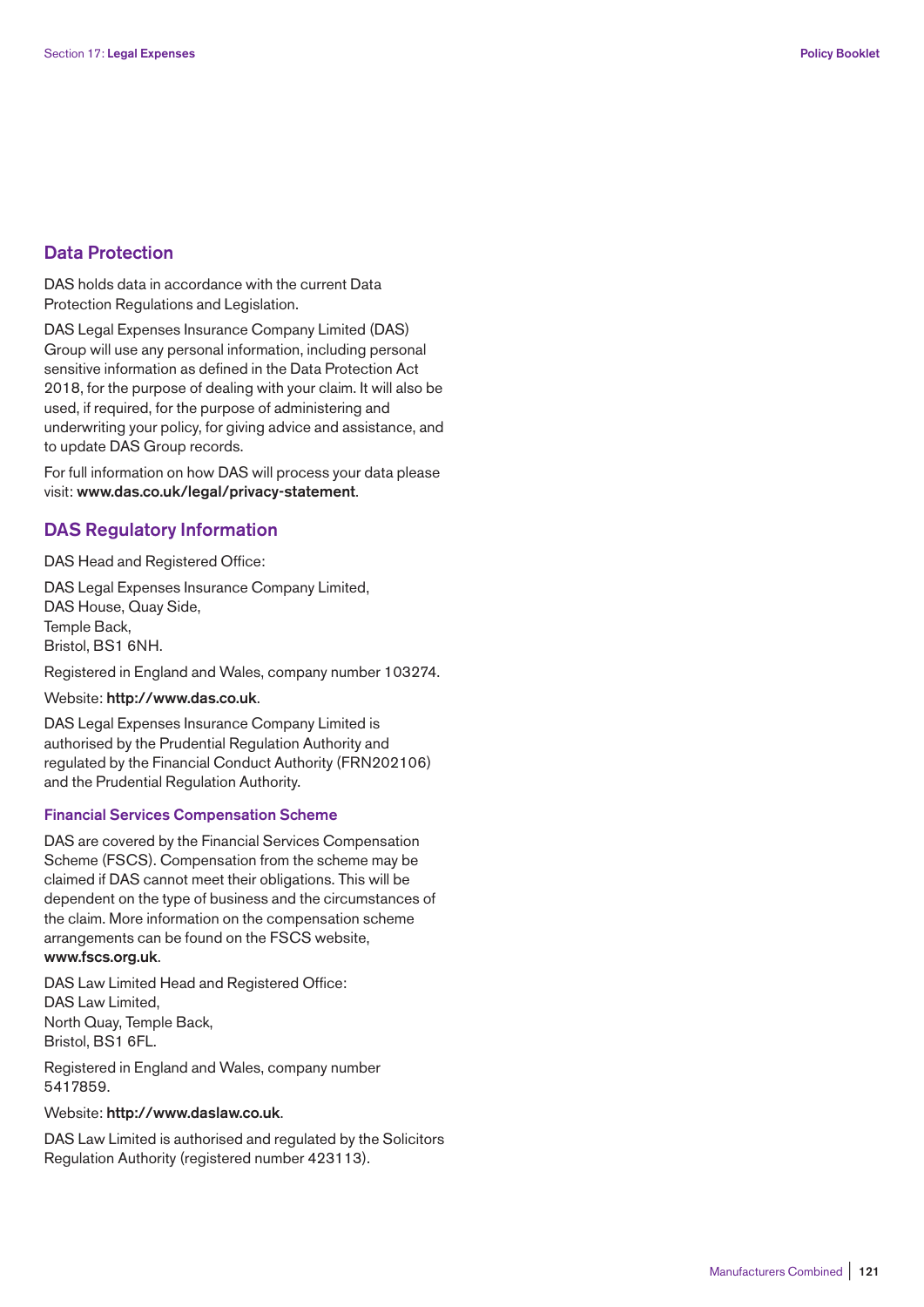# Section 18: **Personal Accident**

In the event of Injury to any Insured Person happening anywhere in the world during the Operative Time and Period of Insurance, which within 24 months of such Injury is the sole cause of any of the Contingencies, the Company will pay under this Section for each Insured Person, the amount of Benefit applicable stated in the Schedule (unless otherwise stated in this Section), to the Insured or their legal representative.

# **Definitions**

**The definitions which apply to this Section are in addition to the General Definitions.** 

#### **Contingencies**

- **1** Death (which shall not be presumed by the disappearance of the Insured Person)
- **2** Loss of Sight
- **3** Loss of Limbs
- **4** Loss of Hearing
- **5** Loss of Speech
- **6** Permanent Total Disablement
- **7** Temporary Total Disablement
- **8** Temporary Partial Disablement

## **Injury**

Accidental bodily injury caused solely and directly by violent external and visible means.

## **Insured Person**

The Insured or any partner of the Insured or director of the Insured or Employee, where named in the Schedule.

# **Excess Period**

The first period in respect of Contingency 7 and/or 8, for which no Benefit is payable as stated in the Schedule.

#### **24 Hours**

At any time.

#### **Employment Including Commuting**

While an Insured Person is carrying out occupational duties for the Insured in relation to the Business or travelling (in either direction) between the Insured Person's place of residence and the usual place that they undertake work for the Business.

## **Loss of Sight**

Total and irrecoverable loss of sight in one or both eyes.

#### **Loss of Limbs**

Physical separation of one or more hands or feet or permanent and total loss of use of one or more hands or feet.

## **Loss of Hearing**

Permanent and total loss of the sense of hearing.

## **Loss of Speech**

Permanent and total loss of the power of speech.

#### **Operative Time**

The Operative Time as stated in the Schedule.

#### **Permanent Total Disablement**

A disablement which permanently and continuously disables the Insured Person totally and absolutely from attending to their usual occupation, not being disablement following Loss of Sight, Loss of Limbs, Loss of Hearing or Loss of Speech.

## **Temporary Total Disablement**

A temporary disablement which prevents the Insured Person from continuously attending to their usual occupation.

#### **Temporary Partial Disablement**

A temporary disablement which prevents the Insured Person from engaging in or giving attention to a substantial part of their usual occupation.

## **Medical Expenses**

The cost of medical, surgical or other remedial attention, treatment or appliances, given or prescribed by a qualified member of the medical profession and all hospital nursing home and ambulance charges.

# **Extension**

**The insurance provided by this Section extends to include the following:** 

#### **A Medical Expenses**

 In addition to any compensation payable in respect of any of the Contingencies, the Company will pay Medical Expenses incurred by the Insured Person but not exceeding:

- **i** £25 per £1,000 of compensation in respect of Contingencies 1 to 6; or
- **ii** 20% of the weekly compensation in respect of Contingencies 7 and 8,

but not exceeding £1,000 per Insured Person per claim.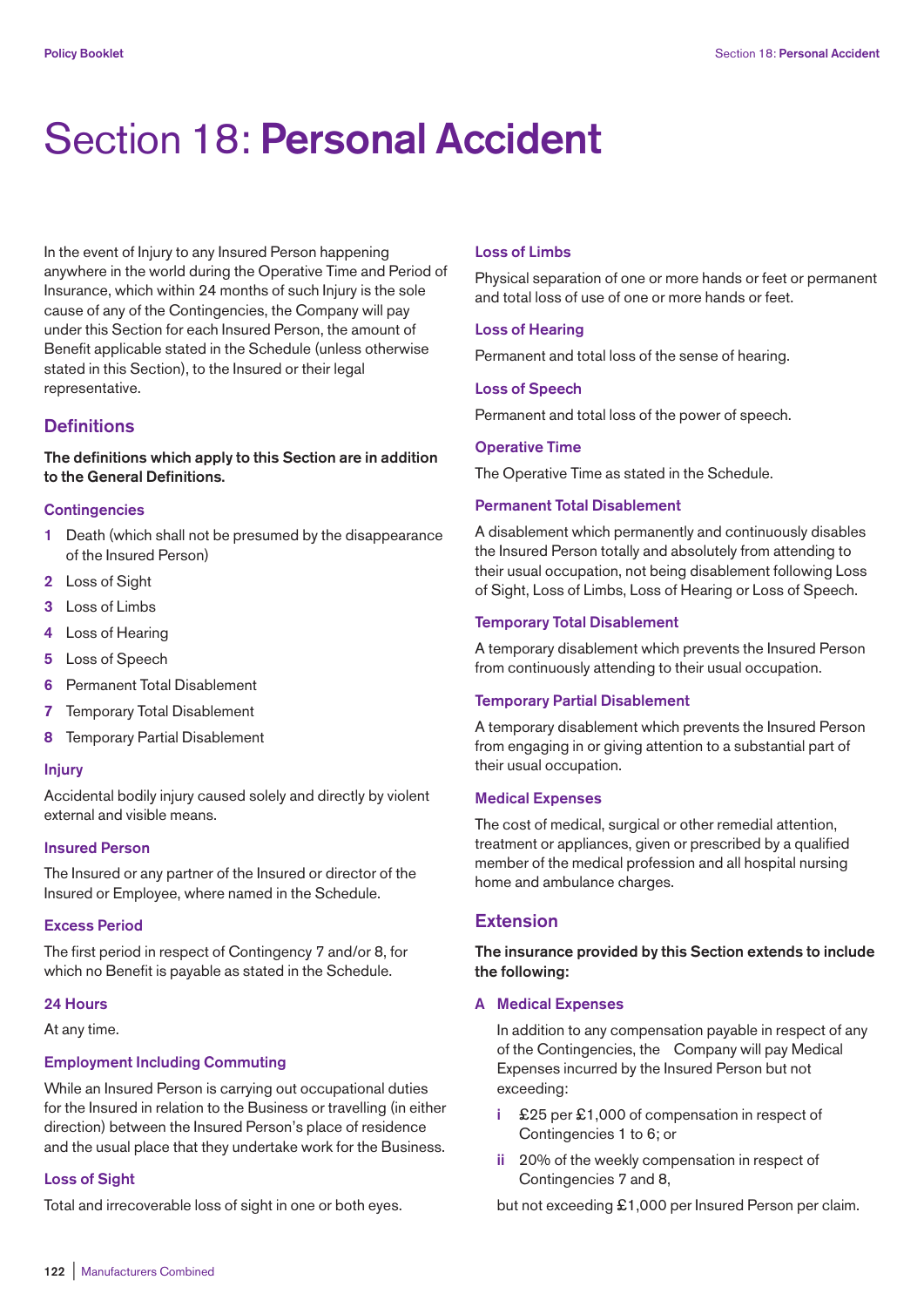# **Conditions**

## **The following Conditions apply to this Section.**

- **1** No further Benefit shall be payable in respect of the same Insured Person after payment of any Benefit for Injury under any of the Contingencies 1 to 6, except for any unrelated Injury.
- **2** Benefit under Contingencies 2, 3, 4, 5 or 6 is not payable before 104 weeks from the date of Injury.
- **3** Any payment made or adjusted in respect of weekly Benefit under Contingency 7 shall be deducted from any lump sum Benefit thereafter becoming payable under this Section, in respect of any related Injury.
- **4** Benefit under Contingencies 7 or 8 or any combination thereof:
	- **a** is payable for a maximum of 104 consecutive weeks following the Excess Period.
	- **b** shall be payable when the total amount has been agreed by the Company or at the request of the Insured at intervals of not less than four consecutive weeks (but not in advance) commencing four consecutive weeks after receipt by the Company of written notice of the Injury for which the Benefit is to be paid by the Company.
- **5** In the event of death of an Insured Person, the Company shall be entitled to have a post-mortem examination at its own expense.
- **6** In the event of disablement of an Insured Person, the Insured Person must immediately place themselves under the care of a qualified medical practitioner and, as often as may be required, submit to medical examination at the Company's expense.
- **7** All certificates, information and evidence required by the Company, shall be furnished at the expense of the Insured and shall be in such form and of such nature as the Company shall prescribe.

# **Excess**

Contingencies 7 and 8 are subject to the Excess Period.

# **Exclusions**

# **The Company shall not be liable under this Section in respect of any Death or disablement of any Insured Person resulting from or contributed to by:**

- **1** intentional self-injury, suicide or attempted suicide, provoked assault, fighting (except in bona fide selfdefence), wilful exposure to needless peril (except in an attempt to save human life), violation or attempted violation of the law or resistance to arrest;
- **2** the influence of intoxicating liquor or drugs taken by the Insured Person (other than for drugs taken under medical supervision unless for the treatment of drug or alcohol addiction) or insanity (whether temporary or otherwise) or any sexually transmitted or communicable disease;
- **3** aviation other than as a fare-paying passenger in an aircraft operated by a regular commercial airline or in an aircraft of a recognised charter operator;
- **4** winter sports, mountaineering or rock climbing requiring the use of guides or ropes, sub-aquatic or subterranean pursuits, white water rafting, bungee jumping or aeronautic sports;
- **5** riding or driving in or practising for any race, polo playing, steeplechasing, hunting, showjumping, motor cycling (the term "motor cycling" includes motor scooters but not motor-assisted pedal cycles) or pillion riding of any kind;
- **6** the Insured Person suffering from illness or disease not resulting from bodily injury or suffering from bodily injury due to any gradually operating cause;
- **7** travel to areas where the Foreign & Commonwealth Office has advised against 'all travel'. Please check with the Foreign & Commonwealth Office at **www.gov.uk/foreign-travel-advice**; or
- **8** loss for which more specific insurance applies under Sub-Section 2 of Section 5, of this Policy.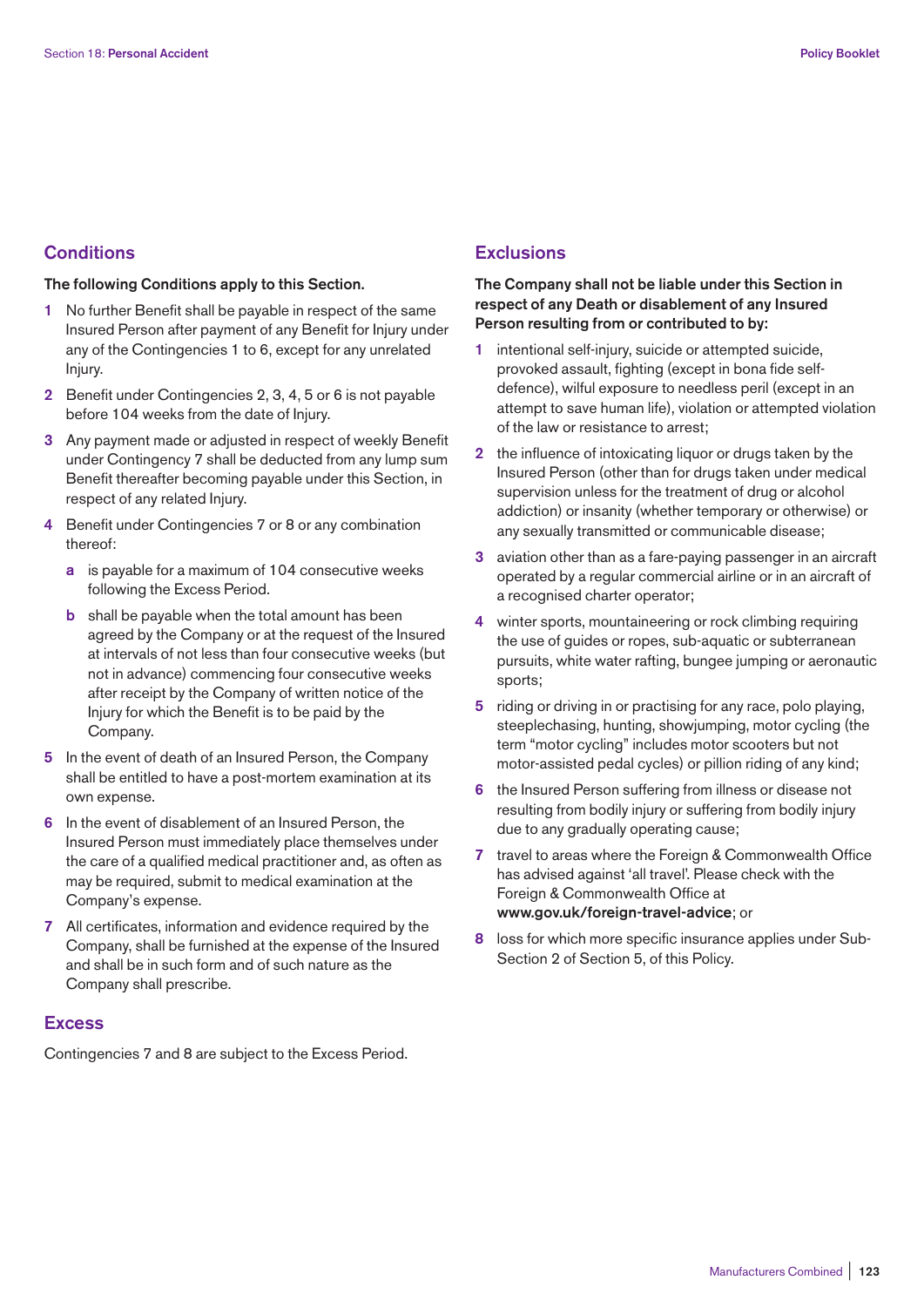# Section 19: **Contractors All Risks**

In the event of Damage to any Property Insured in connection with the Business occurring within the Territorial Limits in the course of a Contract during the Period of Insurance, the Company will pay to the Insured the value of such Property Insured or the amount of the Damage at the time of such Damage or, at its option, reinstate or replace such property. Provided that:

**a** the liability of the Company under this Section in total for all claims or series of claims, arising out of any one original cause, shall not exceed the Sum Insured for each item (or any other stated limit of liability); and

**b** unless otherwise stated, the Sum Insured (or any other stated limit of liability) applies in the aggregate to Property collectively described by each item under this Section, inclusive of any payment or payments under Extensions B, C, D and E of this Section.

# **Definitions**

**The definitions which apply to this Section are in addition to the General Definitions.** 

## **Constructional Plant**

Constructional plant, tools, tackle and equipment (all the property of the Insured or held by them in trust for which they are responsible), for use in connection with any Contract insured by this Section (other than on sites of any contract or agreement not insured by this Section) excluding:

- **a** Contract Works;
- **b** Temporary Buildings;
- **c** Hired-in Property;
- **d** Employees' Personal Effects and Tools; and
- **e** Contents of Show Houses.

#### **Contents of Show Houses**

Contents of show houses, show flats and the like, the property of the Insured or held by them in trust for which they are responsible, whilst on the Contract Site.

## **Contract**

Any contract or agreement entered into by the Insured to carry out work in the course of the Business.

## **Contract Site**

A site at which the Insured is carrying out work under a Contract.

## **Contract Works**

The temporary or permanent works executed, or in the course of execution, by or on behalf of the Insured in the performance of any Contract insured by this Section, including materials supplied by reason of the Contract and other materials for use in connection therewith, whilst on the Contract Site or in transit by road, rail or inland waterway.

## **Craft**

Any vessel or craft or thing, made or intended to float on or in or travel through water, air or space.

## **Employees' Personal Effects and Tools**

Employees' personal effects and tools, not being motor vehicles, gold or silver articles, watches, jewellery or money, for which the Insured is responsible whilst on the Contract Site.

## **Hired-in Property**

- **a** Temporary buildings including their fixtures, furnishings and contents, hired by the Insured for use in connection with any Contract insured by this Section (other than on sites of any contract or agreement not insured by this Section); and
- **b** Constructional plant, tools, tackle and equipment, hired by the Insured for use in connection with any Contract insured by this Section (other than on sites of any contract or agreement not insured by this Section).

## **Practical Completion**

Completion except for the selection by the prospective purchaser, lessee, tenant or other occupant of decorations and/or final fitments.

## **Property**

Material property.

## **Property Insured**

- **1** Contract Works;
- **2** Temporary Buildings;
- **3** Constructional Plant;
- **4** Hired-in Property;
- **5** Employees' Personal Effects and Tools; and
- **6** Contents of Show Houses,

but only where a Sum Insured is stated against such item(s) in the Schedule.

## **Temporary Buildings**

Temporary buildings including their fixtures, furnishings and contents (all the property of the Insured or held by them in trust for which they are responsible), for use in connection with any Contract insured by this Section (other than on sites of any contract or agreement not insured by this Section).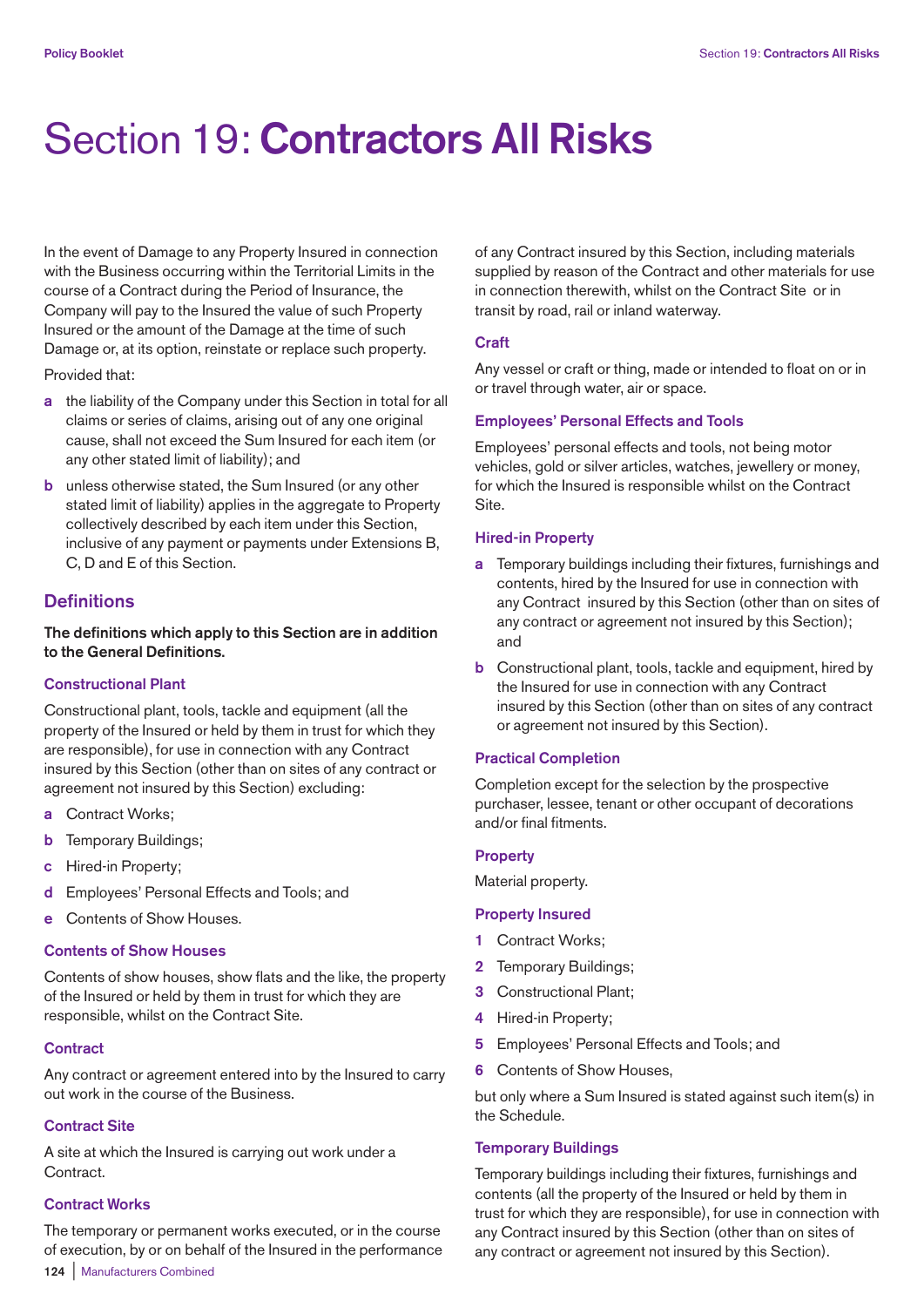## **Territorial Limits**

Great Britain, Northern Ireland, the Channel Islands and the Isle of Man.

# **Extensions**

**The insurance provided by this Section is extended to include the following:** 

**A Maintenance or Defects Liability Period and Conditions of Contract** 

 The Company will indemnify the Insured for Damage to the Contract Works (or any part thereof) occurring during:

- **a** any maintenance or defects liability period (not exceeding whichever is the lesser of the period specified in the conditions of the Contract or the maximum Maintenance or Defects Liability Period being the number of months stated in the Schedule):
	- **i** arising from a cause occurring prior to the commencement of such maintenance or defects liability period; or
	- **ii** occasioned by the Insured in the course of operations carried out by the Insured for the purpose of complying with their obligations under the maintenance conditions of such Contract; or
- **b** a period of 14 days after the issue of a certificate of completion, but only to the extent that the Insured may be responsible for such Damage under the conditions of the Contract.

#### **B Professional Fees**

 The insurance by each item of Property Insured, as set out in the Schedule, where insured by this Section, includes the cost of architects', surveyors', consulting engineers' and legal fees, necessarily and reasonably incurred in the reinstatement or repair of the Property consequent on its Damage but shall not include fees incurred for preparing any claim.

 The maximum liability of the Company under this Extension and this Section, for any item, will in no case exceed the Sum Insured for that item.

## **C Debris Removal**

The insurance by each item of Property Insured includes:

- **a** costs and expenses necessarily incurred by the Insured with the consent of the Company in:
	- **i** removing debris;
	- **ii** dismantling and/or demolishing; or
	- **iii** shoring up or propping,

 in respect of the portion of such Property Insured which is the subject of a claim under this Section; and

 **b** costs and expenses necessarily incurred by the Insured with the consent of the Company in clearing and/or repairing of drains or watercourses within the confines of the Contract Site following Damage to the Property Insured.

Provided that:

- **i** the Company shall not pay for any costs and expenses:
	- **a** incurred in removing debris except from the Contract Site which is the subject of a claim under this Section and the area immediately adjacent to such site; or
	- **b** arising from pollution or contamination of property not insured by this Section; and
- **ii** the maximum liability of the Company under this Extension and this Section, for any item, will in no case exceed the Sum Insured stated in the Schedule for that item.

## **D European Union and Public Authorities**

 The insurance by each item of Property Insured, as set out in the Schedule, where insured by this Section, includes the cost of reinstatement of any Damage to the Property Insured and portions thereof not subject to Damage (other than foundations), incurred solely by reason of the necessity to comply with European Union legislation, regulations under Acts of Parliament or local authority byelaws.

## Provided that:

- **a** the Insured or the owner of the Property Insured receives a notice from the relevant body to comply after the Damage occurs;
- **b** the work of reinstatement is completed within 12 months of the date of the Damage or within such further time as the Company may allow;
- **c** such cost incurred cannot be recovered elsewhere;
- **d** such cost shall not include the amount of any rate, tax, duty, development or other charge or assessment, arising out of capital appreciation which may be payable in respect of the Property Insured or by the owner thereof by reason of compliance with such legislation, regulations or bye-laws; and
- **e** the total amount payable under this Extension and this Section, for any item, will not exceed:
	- **i** in respect of the Property subject to Damage, its Sum Insured; and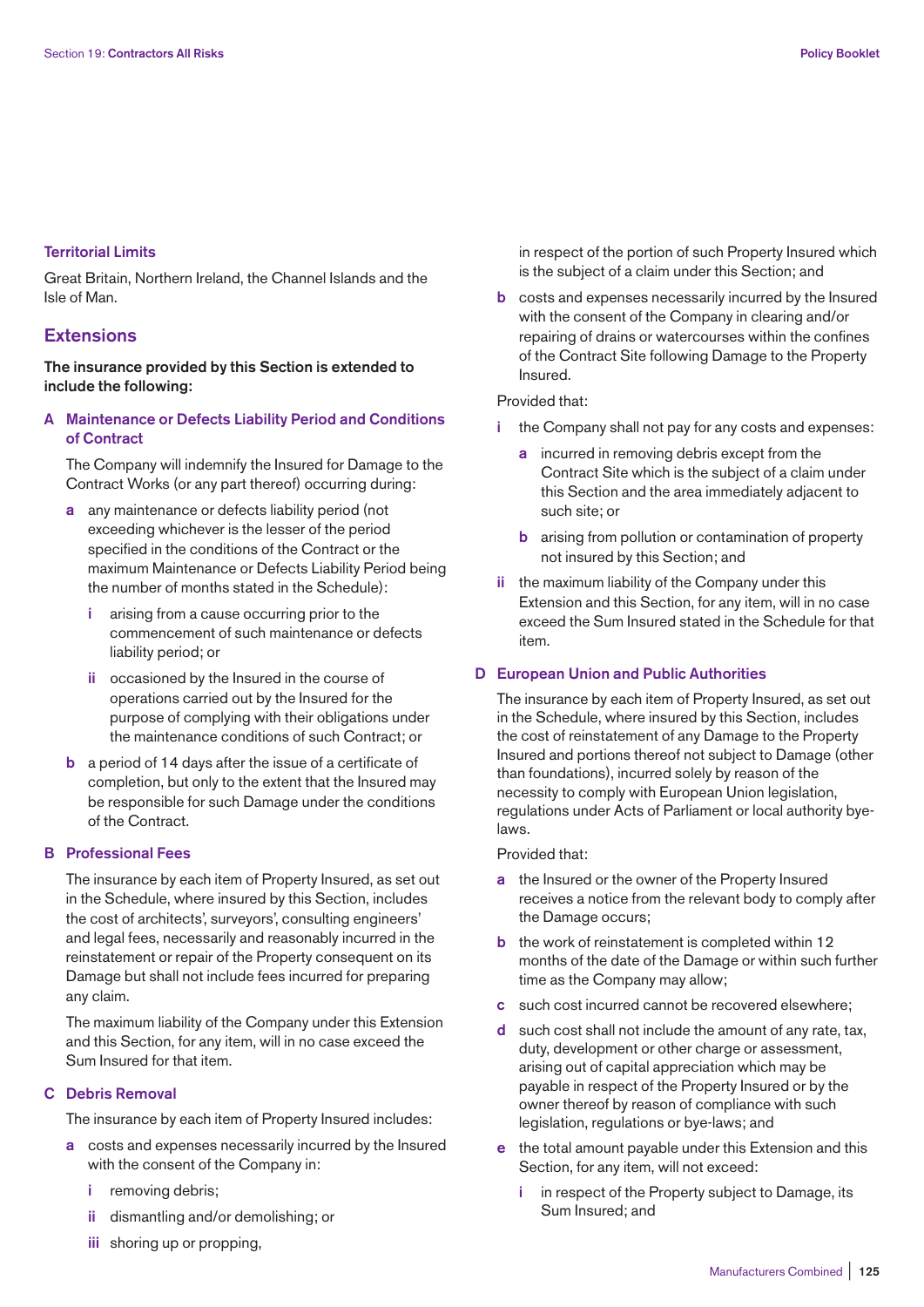**ii** in respect of portions of the Property not subject to Damage, 15% of the total amount for which the Company would have been liable had the Property been wholly destroyed,

 subject to the total amount payable in respect of **e i** and **e ii** above under this Extension and this Section, in total for all claims or series of claims, arising out of any one original cause, for any item, not exceeding its Sum Insured.

#### **E Plans and Specifications**

 The Company will indemnify the Insured for Damage to deeds, plans, drawings, specifications, files or other contract documents, necessary for the execution of the Contract or to obtain payment for work already carried out.

 Provided that the liability of the Company under this Extension shall be restricted to the value of the materials as stationery together with the cost of clerical labour involved in their reproduction and not the value to the Insured of the information contained therein.

#### **F Other Interests**

 The interest in any portion of the Property Insured of any party entering into an agreement with the Insured (or any principal of the Insured) is noted in this insurance to the extent that the agreement entered into with the Insured (or any principal of the Insured) requires such interest to be noted.

 Provided that such other party shall observe, fulfil and be subject to the terms, definitions, conditions, clauses and exclusions of this Section and the Policy in so far as they can apply.

### **G Hired-In Plant Charges**

 Where a Limit of Indemnity is stated for Hired-In Plant Charges in the Schedule, the insurance provided by this Section is extended to indemnify the Insured against their legal liability to pay continuing hire charges following Damage to Property Insured (solely comprising machinery, plant, tools or equipment), which is hired by the Insured for use in connection with the Business during the period in which such Property Insured cannot be used as a result of such Damage.

Provided that:

- **a** this indemnity shall only apply in respect of such Property Insured for which a valid claim has otherwise been admitted under this Section;
- **b** the maximum liability of the Company under this Extension:
- **i** in respect of each affected item, in total for all claims or series of claims, arising out of any one original cause, shall not exceed an amount equal to its hire charges for 90 days; subject to
- **ii** the liability of the Company in the aggregate during any one Period of Insurance not exceeding the Limit of Indemnity stated in the Schedule; and
- **c** the Company shall not be liable under this Extension for continuing hire charges in respect of:
	- **i** tower cranes or scaffolding; or
	- **ii** the first 24 hours following such Damage.

## **H Negligent Breakdown of Hired-In Plant**

 Where a Limit of Indemnity is stated for Hired-In Plant Charges in the Schedule, the insurance provided by this Section is extended to indemnify the Insured for accidental breakdown of Property Insured (solely comprising machinery, plant, tools or equipment and not involving Damage to such Property Insured), which is hired by the Insured for use in connection with the Business, caused by the negligence or misuse or misdirection of the Property by the Insured.

 Provided that the maximum liability of the Company under this Extension:

- **a** in respect of each affected item, in total for all claims or series of claims, arising out of any one original cause, shall not exceed the Limit of Indemnity stated in the Schedule for Negligent Breakdown of Hired-In Plant (maximum any one item); subject to
- **b** the liability of the Company in total for all claims or series of claims, arising out of any one original cause, not exceeding the Limit of Indemnity stated in the Schedule for Negligent Breakdown of Hired-In Plant.

## **I Speculative Development**

 The insurance by items 1 and 6 of Property Insured, as set out in the Schedule, where insured by this Section, includes Damage to private dwellings (including those used for show purposes and their contents) and other buildings, erected, altered or renovated for sale or letting out by the Insured other than under a Contract or agreement for a principal.

Provided that:

- **a** in respect of any private dwelling the indemnity provided by this Section shall cease to apply from:
	- **i** the date such private dwelling is sold or let by the Insured; or
	- **ii** 180 days beyond the date of Practical Completion,

whichever is the earlier;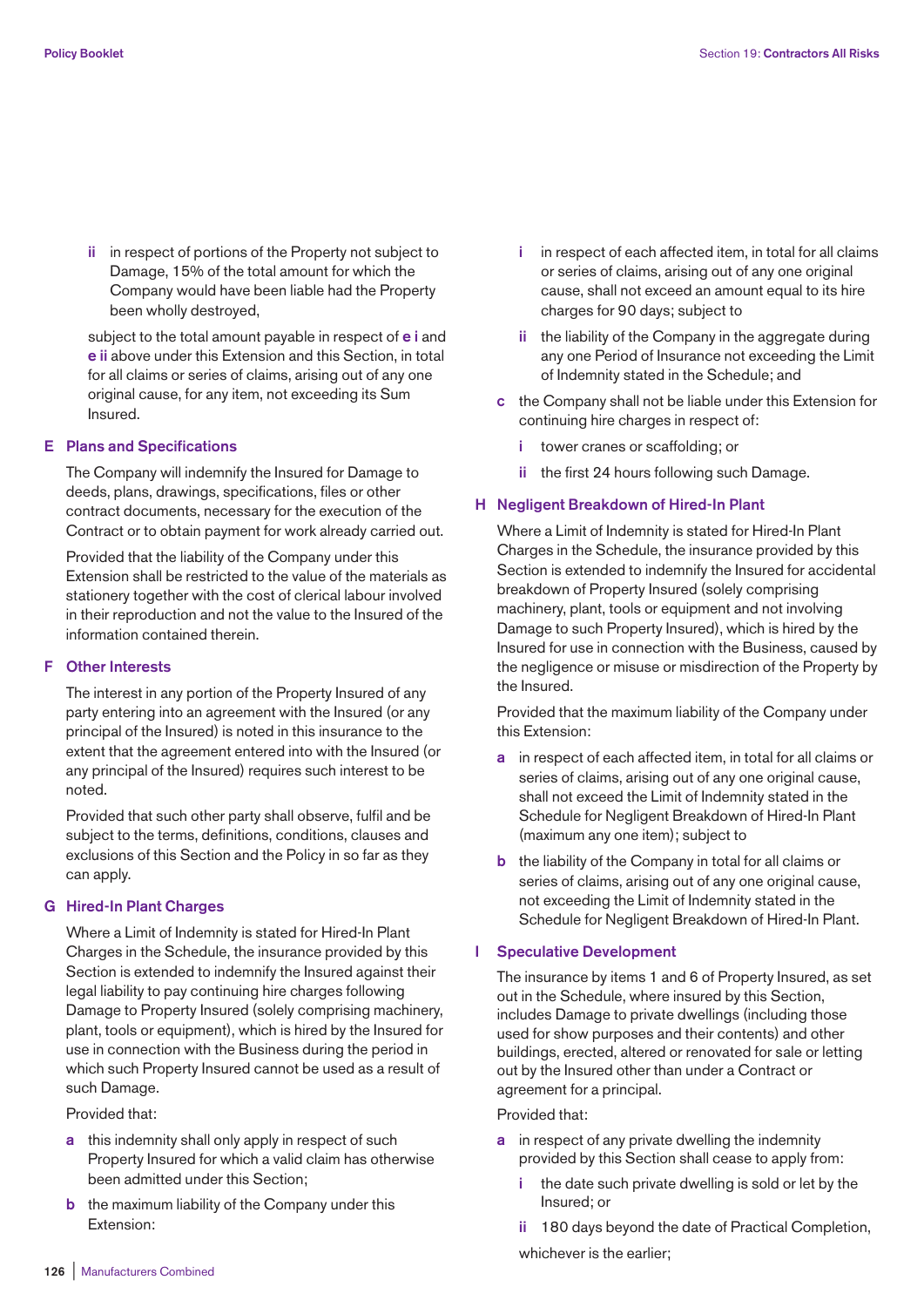- **b** in respect of any other building the indemnity provided by this Section:
	- **i** shall not exceed £100,000; and
	- **ii** will cease to apply from the date such building is sold or let by the Insured or 90 days beyond the date of Practical Completion, whichever is the earlier;
- **c** the maximum liability of the Company under this Extension and this Section, in respect of items 1 and 6 (as applicable) of Property Insured, will in no case exceed the Sum Insured for that item; and
- **d** nothing in this Extension shall be deemed to extend cover beyond the date of expiration or non-renewal of this Section.

# **J Offsite Storage of Materials Forming Part of the Contract Works**

 The insurance by item 1 of Property Insured, as set out in the Schedule, where insured by this Section, is extended to apply to materials forming part of the Contract Works, temporarily held in store at any location away from the Contract Site within the Territorial Limits.

Provided that:

- **a** such materials are separately stored and identified as being designated for incorporation into a specific Contract undertaken or to be undertaken by the Insured;
- **b** the Company shall not be liable under this Extension for Damage to materials whilst being worked upon in preparation for their use at any Contract Site;
- **c** the maximum liability of the Company under this Extension shall be limited to 15% of the Sum Insured by item 1 of Property Insured at any one location; and
- **d** the maximum liability of the Company under this Extension and this Section, in respect of item 1 of Property Insured, will in no case exceed the Sum Insured for that item.

# **K Free Issue Materials**

 The insurance by item 1 of Property Insured, as set out in the Schedule, where insured by this Section, includes free issue materials supplied by or on behalf of a principal for incorporation in the Contract Works and which are the responsibility of the Insured under the Contract.

Provided that:

 **a** the total value of such materials is included in the declaration made to the Company under General Condition 4 Adjustment of Premium; and

**b** the maximum liability of the Company under this Extension and this Section, for such item, will in no case exceed the Sum Insured for that item.

## **L Expediting Expenses**

 In the event of Damage to the Contract Works (liability for which has been admitted under this Section), the Company will indemnify the Insured for any additional costs reasonably incurred by the Insured in expediting reinstatement or repair of the Property Insured subject to Damage, by way of overtime rates of wages and the cost of special delivery.

 Provided that the maximum liability of the Company under this Extension in respect of such additional costs shall not exceed:

- **i** 25% of the cost of such Damage; or
- **ii** £50,000,

 whichever is the lower, in total for all claims or series of claims, arising out of any one original cause.

#### **M Immobilised Plant**

 The insurance by items 3 and 4 of Property Insured, as set out in the Schedule, where insured by this Section, is extended to include the costs necessarily and reasonably incurred by the Insured in respect of recovery or withdrawal of constructional plant or equipment, for use in connection with the performance of the Contract, which is accidentally immobilised whilst on or adjacent to the Contract Site.

## Provided that:

- such recovery or withdrawal is not necessitated solely by reason of electrical or mechanical breakdown or derangement; and
- **ii** the maximum liability of the Company under this Extension shall not exceed £25,000 in total for all claims or series of claims, arising out of any one original cause.

## **N Theft of Security Devices and Lock Replacement**

In the event of:

- **a** loss or theft of keys; or
- **b** Damage by theft or attempted theft,

 to any immobiliser, locating, tracking or other security device fitted to or used on any item of Constructional Plant or Hired-in Property, the insurance by items 3 and 4 of Property Insured, as set out in the Schedule, where insured by this Section, is extended to include: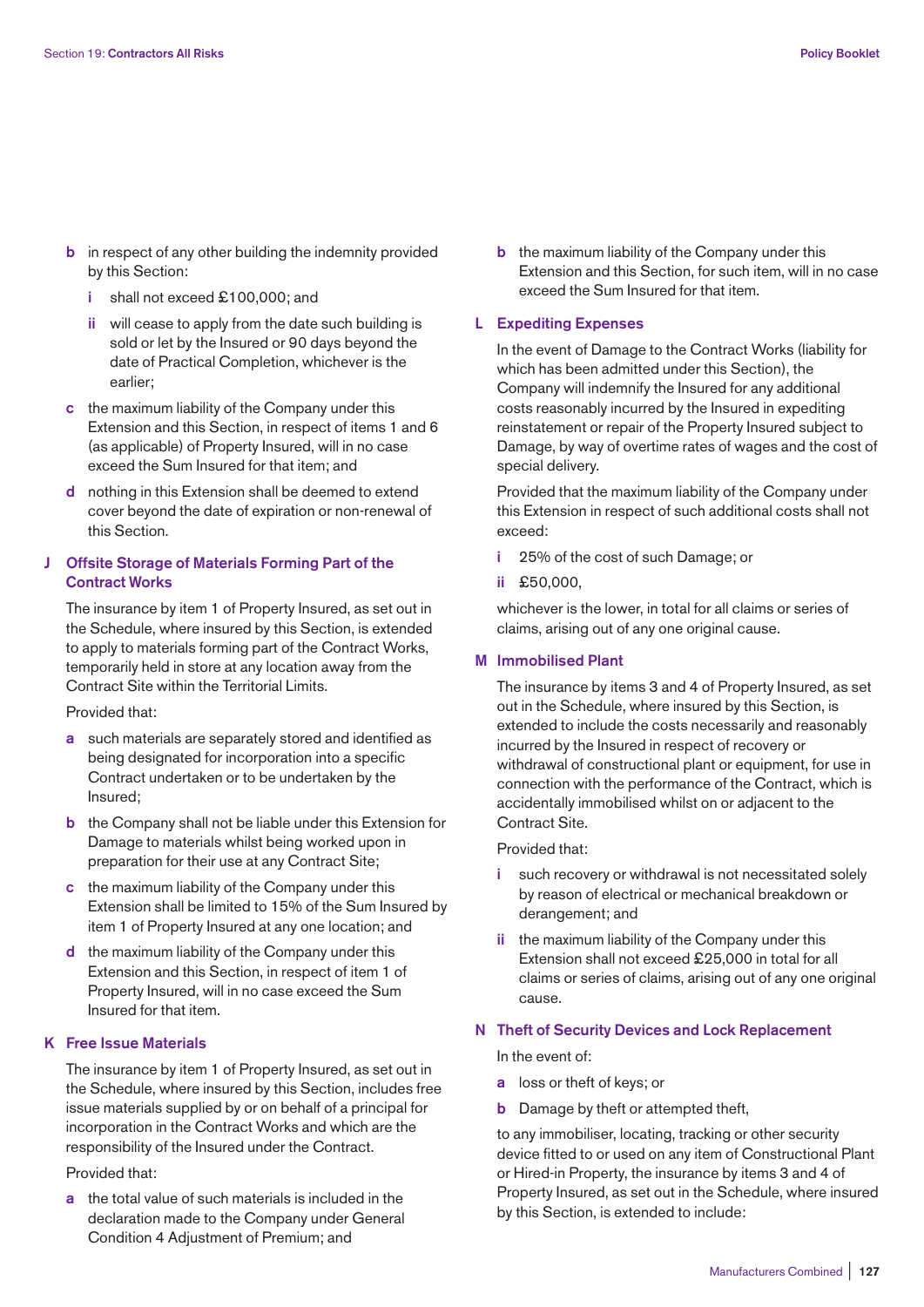- **i** in respect of loss or theft of keys, the cost necessarily and reasonably incurred in replacing the keys and the cylinder of the lock of such security device; or
- **ii** in respect of Damage by theft or attempted theft, the cost of reinstatement or repair of the item subject to Damage.

### Provided that:

- **a** the keys are kept in a locked safe or locked cabinet when not in use; and
- **b** the maximum liability of the Company under this Extension shall not exceed £5,000 in total for all claims or series of claims, arising out of any one original cause.

### **O Additional Expenditure**

 In the event of Damage to the Contract Works (liability for which has been admitted under this Section), the Company will indemnify the Insured for costs reasonably incurred by the Insured to minimise Damage.

Provided that the Company will not pay:

- **a** more than would have been payable if such costs had not been incurred; and
- **b** for remedial work to any property or structure in existence before the start of the Contract Works.

#### **P Escalator**

 If the final price of any Contract insured by this Section exceeds the Sum Insured for Contract Works (maximum any one Contract Site), such Sum Insured shall be increased proportionately up to a figure not exceeding 125% of the Sum Insured subject to a maximum increase of £500,000.

## **Clauses**

#### **The following Clause applies to this Section.**

#### **1 Reinstatement of Losses**

 Unless written notice to the contrary is given by either the Company or the Insured, the Sums Insured (or any other stated limit of liability) under this Section shall not be reduced by the amount of any loss and the Insured shall pay the appropriate extra premium on the amount of the loss from the date thereof to the Expiry Date of the Period of Insurance (as stated in the Schedule).

 This Clause does not apply where the Sum Insured (or any other stated limit of liability) is applied as a maximum in any one Period of Insurance.

## **Conditions**

#### **The following Condition applies to this Section.**

**1 Cessation of Works** 

 The Insured shall notify the Company with details of the work completed and outstanding, immediately they become aware that work is to stop, from any cause, for a continuous period in excess of 90 days, in respect of any Contract insured by this Section and the Company shall then have the right to vary the terms or cancel this cover.

 Any continuation of cover shall not be deemed to extend cover beyond the Period of Insurance.

## **Excess**

This Section does not cover and the Company shall not be liable for the amount of the Excess stated in the Schedule being the first part of each and every claim, for Damage in respect of:

- **A** Employees' Personal Effects and Tools;
- **B** theft and malicious persons (other than in respect of Excess A); or
- **C** all other claims,

stated as Excess A, B and C respectively, in the Schedule.

All claims or series of claims, arising out of any one original cause, will be treated as one claim.

## **Exclusions**

#### **The Company shall not be liable under this Section for:**

- **1** the costs necessary to replace, repair or rectify Property Insured which is subject to Damage:
	- **a** due to fault, defect, error or omission in design, plan, specification, workmanship or materials in respect of such Property Insured; or
	- **b** to enable the replacement, repair or rectification of Property Insured excluded by **1 a** above.

 Provided that **1 a** above shall not apply to other Property Insured which is free of such fault, defect, error or omission but is unintentionally subject to Damage in consequence thereof;

- **2** Damage due to wear, tear, gradual deterioration, mildew, vermin, insects, damp, rust, corrosion, erosion or other gradually operating cause;
- **3** Damage to:
	- **a** deeds, bonds, bills of exchange, promissory notes, cash, banknotes, cheques, securities for money or stamps;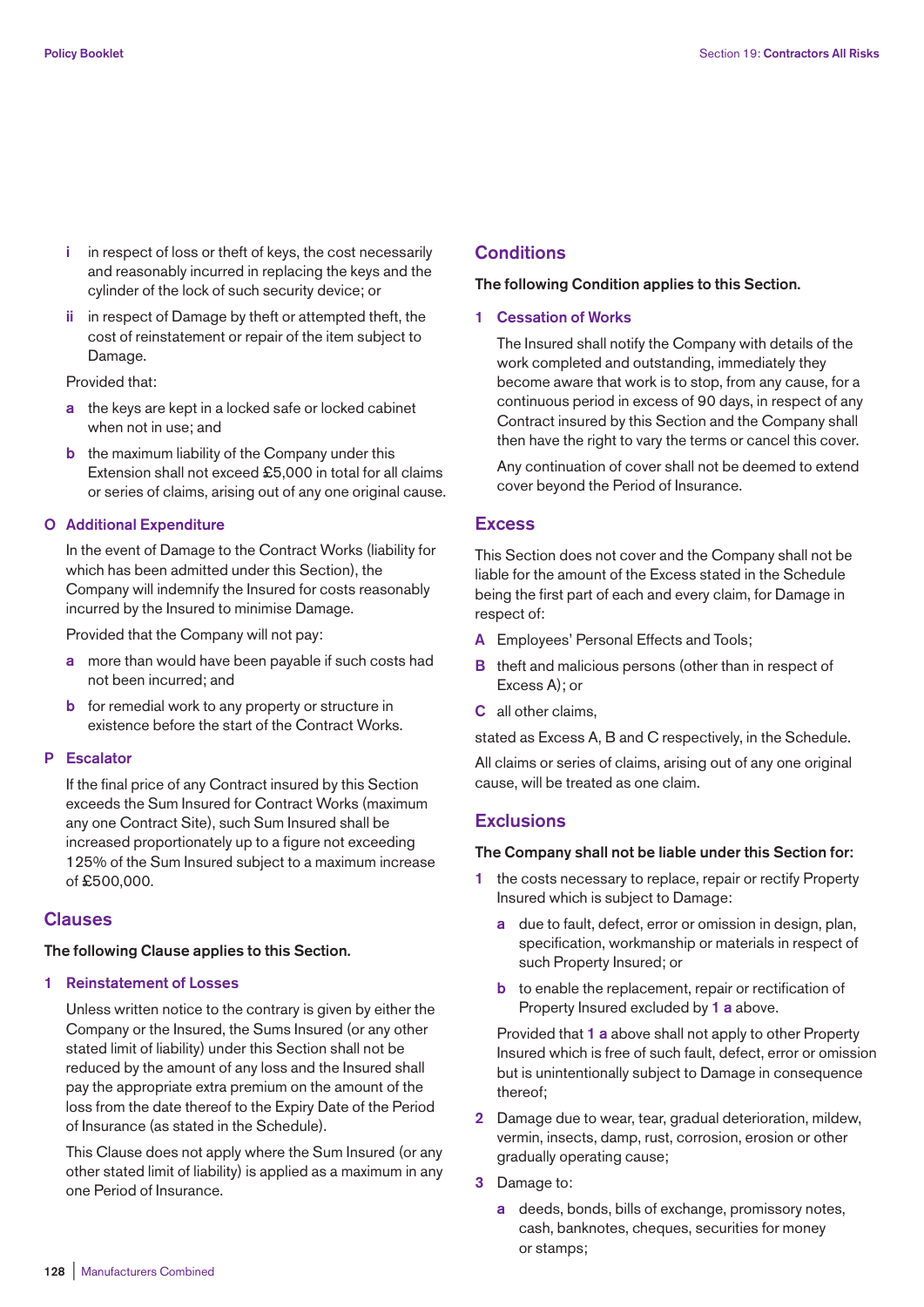- **b** any Craft or any Property Insured therein or thereon;
- **c** any mechanically propelled vehicle or plant for which compulsory insurance or security is required under any legislation governing the use of the vehicle or plant, but this Exclusion shall not apply to any such vehicle or item of plant which is not otherwise insured and which at the time of the Damage is being used at the Contract Site as a tool of trade or being carried to or from such site;
- **d** any item of machinery, plant, tools or equipment, caused by its own mechanical breakdown or derangement, other than as provided for by Extension H Negligent Breakdown of Hired-In Plant (if operative) of this Section;
- **e** any part of any electrical machinery, plant, tools or equipment, directly caused by breakdown, leakage of electricity or excessive pressure therein, by its own short-circuiting or over-running or electrical surges or spikes in the electricity supply, but Damage to any other part of such machinery, plant, tools or equipment or to other Property Insured by the spread of fire therefrom, is not excluded;
- **f** any Property Insured as a result of normal upkeep or normal making good;
- **g** any structure (including that being altered or repaired) existing at the time of the commencement of the Contract other than materials supplied and delivered for incorporation in the Contract Works;
- **h** any Property Insured let out on hire by the Insured;
- **i** the permanent works or any part thereof in respect of which a certificate of completion has been issued by or to the Insured or which has been completed and handed over or taken into use with the permission of the Insured for a purpose other than for the performance of the Contract, except as provided by Extension A Maintenance or Defects Liability Period and Conditions of Contract, of this Section; or
- **j** any Property Insured described in items 2, 3 and 4 thereof, whilst such Property Insured is away from the Contract Site, unless it is:
	- **i** at a permanent premises, compound or garage, of the Insured; or
	- **ii** in transit,
	- and not more specifically insured;
- **4** Damage for which the Insured is relieved of responsibility under the terms and conditions of any contract or agreement;
- **5** liquidated damages, penalties under contract or agreement for delay in completion or non-completion, guarantees of performance or efficiency, non-compliance with contract or agreement conditions or consequential loss of any kind, except as otherwise specifically provided by this Section;
- **6** unexplained losses, shortages due to error or omission, losses discovered at times of normal stocktaking or making an inventory, or loss resulting from the Insured voluntarily parting with title or possession of any Property Insured if induced to do so by deception;
- **7** Damage occasioned by delay, embargo, nationalisation, confiscation, requisition, seizure or destruction, by or by order of the government or any public authority; or
- **8** Damage arising out of the use or occupation of any portion of the permanent Contract Works by any owner, tenant or occupier.
- **9** any Contract undertaken by the Insured which:
	- **a** involves Contract Works (maximum any one Contract Site) valued in excess of the amount of the Sum Insured shown in the Schedule; and/or
	- **b** a maximum length of any one Contract in excess of the number of such months lodged with the Company;
- **10** Damage to Property Insured arising out of any multiple lifting operations where two or more lifting machines are used for the purpose of lifting or lowering a load; or
- **11** any Contract undertaken by the Insured which involves a method of light timber construction that commonly utilises platform building techniques where the structural frame is made from wood:
	- **a** on more than two storeys; or
	- **b** where the Sum Insured in respect of Contract Works (maximum any one Contract Site) exceeds £500,000,

unless otherwise agreed by the Company.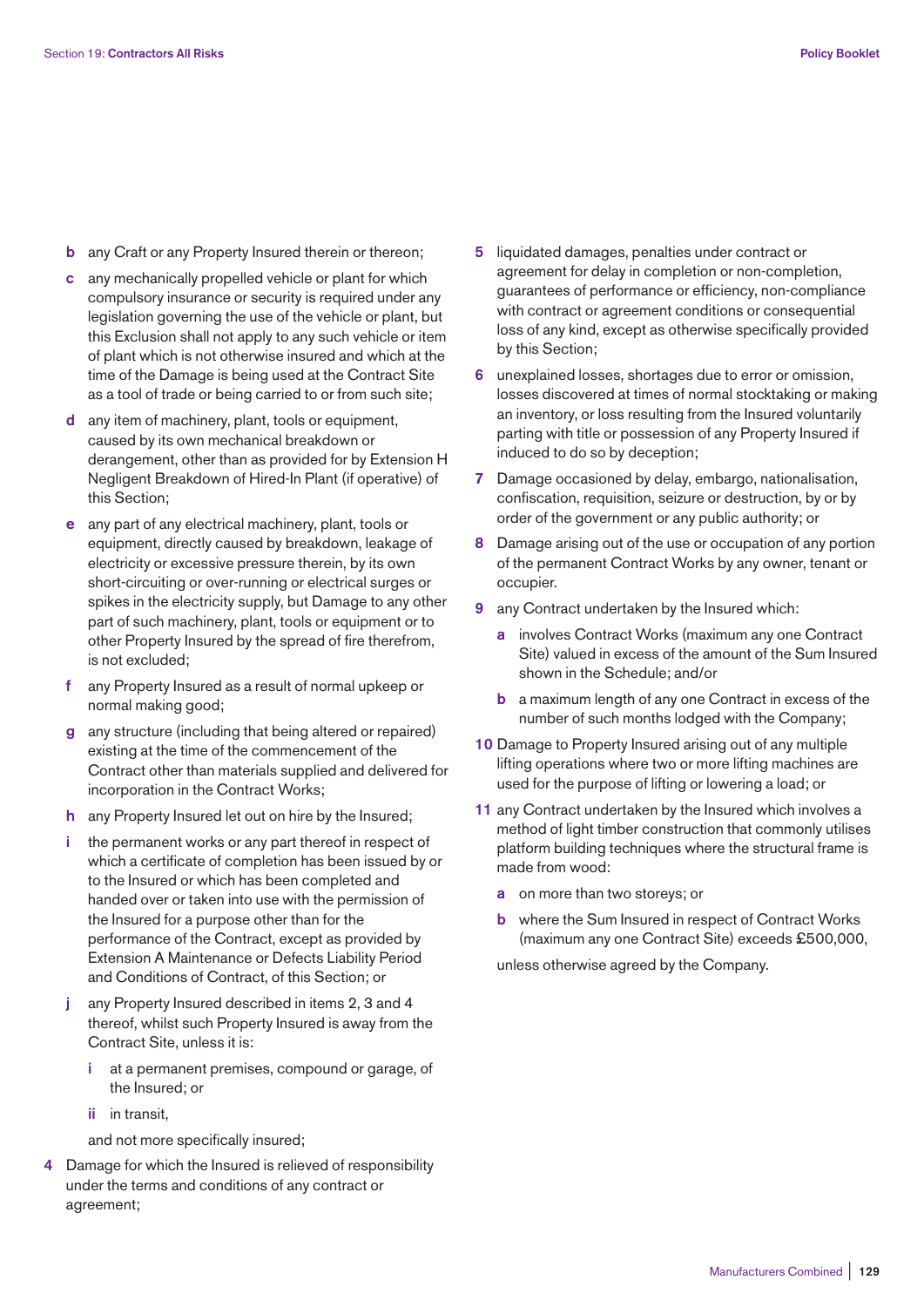# **Important Information**

#### **The Insured's right to cancel**

If this cover does not meet your requirements, please return all your documents and any certificate to the broker, intermediary or agent, who arranged the Policy within 14 days of receipt.

The Company will return any premium paid in accordance with General Condition 5 Cancellation.

#### **Cancellation**

If you wish to cancel the contract at any other time, please contact the broker, intermediary or agent, who arranged the Policy. Any return of premium will be made in accordance with General Condition 5 Cancellation.

## **How to make a claim**

Please contact, in the first instance, the broker, intermediary or agent, who arranged the Policy. Please quote your Policy number.

#### **How to complain**

If you have an enquiry or complaint arising from your Policy, please contact the broker, intermediary or agent who arranged the Policy for you. If the broker is unable to resolve your complaint or it is regarding the terms and conditions of the Policy they will refer it to NIG.

If your complaint is still outstanding you can write to NIG direct at the following address, quoting your policy number.

The Chief Executive, NIG Churchill Court, Westmoreland Road, Bromley BR1 1DP

Once you receive a written response and if you remain dissatisfied, you may refer your complaint to the Financial Ombudsman Service (FOS). Their address is:

The Financial Ombudsman Service Exchange Tower, London E14 9SR

Telephone: **0800 023 4567** or **0300 123 9123**.

#### **Details about our Regulator**

NIG policies are underwritten by U K Insurance Limited who is authorised by the Prudential Regulation Authority and regulated by the Financial Conduct Authority and the Prudential Regulation Authority, registration number 202810. The Financial Conduct Authority website, which includes a register of all regulated firms can be visited at **www.fca.org.uk**, or the Financial Conduct Authority can be contacted on **0800 111 6768**. The Prudential Regulation Authority website can be visited at

**www.bankofengland.co.uk/pra**, or the Prudential Regulation Authority can be contacted on **020 7601 4878**.

## **Financial Services Compensation Scheme**

Under the Financial Services and Markets Act 2000, should we be unable to meet our liabilities to policyholders, compensation may be available. Insurance advising and arranging is covered for 90% of the claim, without any upper limit. For compulsory classes of insurance, insurance advising and arranging is covered for 100% of the claim, without any upper limit.

Information can be obtained on request, or by visiting the Financial Services Compensation Scheme website at www.fscs.org.uk

**Whoever you are contacting, please always quote your Policy Number as it will help your enquiry or complaint to be dealt with promptly.**